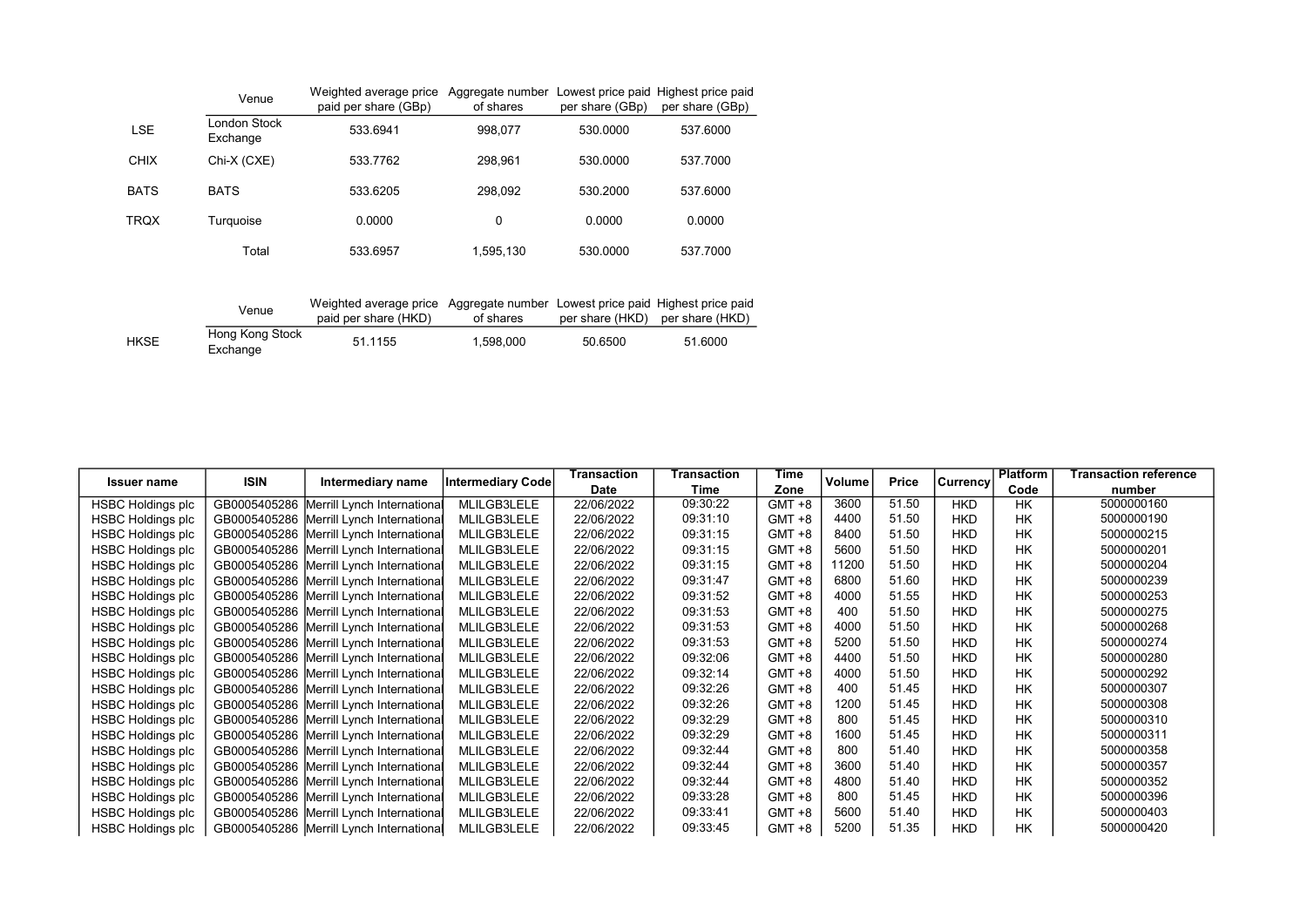| <b>HSBC Holdings plc</b> | GB0005405286 | Merrill Lynch International              | MLILGB3LELE | 22/06/2022 | 09:34:03 | $GMT + 8$     | 4000  | 51.30 | <b>HKD</b> | НK        | 5000000446 |
|--------------------------|--------------|------------------------------------------|-------------|------------|----------|---------------|-------|-------|------------|-----------|------------|
| <b>HSBC Holdings plc</b> | GB0005405286 | Merrill Lynch International              | MLILGB3LELE | 22/06/2022 | 09:35:33 | $GMT + 8$     | 800   | 51.30 | <b>HKD</b> | HK        | 5000000475 |
| <b>HSBC Holdings plc</b> | GB0005405286 | Merrill Lynch International              | MLILGB3LELE | 22/06/2022 | 09:36:33 | $GMT + 8$     | 800   | 51.35 | <b>HKD</b> | <b>HK</b> | 5000000495 |
| <b>HSBC Holdings plc</b> | GB0005405286 | Merrill Lynch International              | MLILGB3LELE | 22/06/2022 | 09:36:36 | $GMT + 8$     | 2000  | 51.35 | <b>HKD</b> | HK        | 5000000496 |
| <b>HSBC Holdings plc</b> | GB0005405286 | Merrill Lynch International              | MLILGB3LELE | 22/06/2022 | 09:36:40 | $GMT + 8$     | 400   | 51.35 | <b>HKD</b> | НK        | 5000000497 |
| <b>HSBC Holdings plc</b> | GB0005405286 | Merrill Lynch International              | MLILGB3LELE | 22/06/2022 | 09:37:03 | $GMT + 8$     | 6400  | 51.35 | <b>HKD</b> | HK        | 5000000500 |
| <b>HSBC Holdings plc</b> | GB0005405286 | Merrill Lynch International              | MLILGB3LELE | 22/06/2022 | 09:37:03 | <b>GMT +8</b> | 2400  | 51.35 | HKD        | HK        | 5000000499 |
| <b>HSBC Holdings plc</b> | GB0005405286 | Merrill Lynch International              | MLILGB3LELE | 22/06/2022 | 09:37:20 | $GMT + 8$     | 400   | 51.30 | <b>HKD</b> | НK        | 5000000512 |
| <b>HSBC Holdings plc</b> | GB0005405286 | Merrill Lynch International              | MLILGB3LELE | 22/06/2022 | 09:37:20 | <b>GMT +8</b> | 3600  | 51.30 | <b>HKD</b> | НK        | 5000000519 |
| <b>HSBC Holdings plc</b> | GB0005405286 | Merrill Lynch International              | MLILGB3LELE | 22/06/2022 | 09:37:20 | <b>GMT +8</b> | 4800  | 51.30 | <b>HKD</b> | HK        | 5000000520 |
| <b>HSBC Holdings plc</b> | GB0005405286 | Merrill Lynch International              | MLILGB3LELE | 22/06/2022 | 09:37:42 | $GMT + 8$     | 4000  | 51.30 | <b>HKD</b> | <b>HK</b> | 5000000530 |
| <b>HSBC Holdings plc</b> | GB0005405286 | Merrill Lynch International              | MLILGB3LELE | 22/06/2022 | 09:38:24 | $GMT + 8$     | 400   | 51.25 | <b>HKD</b> | HK        | 5000000536 |
| <b>HSBC Holdings plc</b> | GB0005405286 | Merrill Lynch International              | MLILGB3LELE | 22/06/2022 | 09:38:35 | $GMT + 8$     | 800   | 51.25 | <b>HKD</b> | НK        | 5000000537 |
| <b>HSBC Holdings plc</b> | GB0005405286 | Merrill Lynch International              | MLILGB3LELE | 22/06/2022 | 09:38:35 | $GMT + 8$     | 400   | 51.25 | <b>HKD</b> | HK        | 5000000538 |
| <b>HSBC Holdings plc</b> | GB0005405286 | Merrill Lynch International              | MLILGB3LELE | 22/06/2022 | 09:38:48 | <b>GMT +8</b> | 800   | 51.25 | HKD        | HК        | 5000000539 |
| <b>HSBC Holdings plc</b> | GB0005405286 | Merrill Lynch International              | MLILGB3LELE | 22/06/2022 | 09:38:51 | $GMT + 8$     | 2400  | 51.25 | <b>HKD</b> | HK        | 5000000540 |
| <b>HSBC Holdings plc</b> | GB0005405286 | Merrill Lynch International              | MLILGB3LELE | 22/06/2022 | 09:38:59 | <b>GMT +8</b> | 400   | 51.25 | <b>HKD</b> | HК        | 5000000544 |
| <b>HSBC Holdings plc</b> | GB0005405286 | Merrill Lynch International              | MLILGB3LELE | 22/06/2022 | 09:39:07 | $GMT + 8$     | 400   | 51.25 | <b>HKD</b> | HК        | 5000000547 |
| <b>HSBC Holdings plc</b> | GB0005405286 | Merrill Lynch International              | MLILGB3LELE | 22/06/2022 | 09:39:07 | $GMT + 8$     | 8400  | 51.25 | <b>HKD</b> | <b>HK</b> | 5000000554 |
| <b>HSBC Holdings plc</b> | GB0005405286 | Merrill Lynch International              | MLILGB3LELE | 22/06/2022 | 09:40:23 | $GMT + 8$     | 4000  | 51.30 | <b>HKD</b> | HК        | 5000000572 |
| <b>HSBC Holdings plc</b> | GB0005405286 | Merrill Lynch International              | MLILGB3LELE | 22/06/2022 | 09:40:38 | $GMT + 8$     | 1200  | 51.30 | <b>HKD</b> | HK        | 5000000573 |
| <b>HSBC Holdings plc</b> | GB0005405286 | Merrill Lynch International              | MLILGB3LELE | 22/06/2022 | 09:41:06 | $GMT + 8$     | 400   | 51.35 | <b>HKD</b> | НK        | 5000000594 |
| <b>HSBC Holdings plc</b> | GB0005405286 | Merrill Lynch International              | MLILGB3LELE | 22/06/2022 | 09:41:36 | GMT +8        | 1200  | 51.35 | <b>HKD</b> | HK        | 5000000621 |
| <b>HSBC Holdings plc</b> | GB0005405286 | Merrill Lynch International              | MLILGB3LELE | 22/06/2022 | 09:41:39 | $GMT + 8$     | 4000  | 51.35 | <b>HKD</b> | HK        | 5000000623 |
| <b>HSBC Holdings plc</b> | GB0005405286 | Merrill Lynch International              | MLILGB3LELE | 22/06/2022 | 09:41:53 | GMT +8        | 4000  | 51.35 | <b>HKD</b> | HK        | 5000000625 |
| <b>HSBC Holdings plc</b> | GB0005405286 | Merrill Lynch International              | MLILGB3LELE | 22/06/2022 | 09:43:36 | $GMT + 8$     | 2000  | 51.40 | <b>HKD</b> | HК        | 5000000693 |
| <b>HSBC Holdings plc</b> | GB0005405286 | Merrill Lynch International              | MLILGB3LELE | 22/06/2022 | 09:43:37 | $GMT + 8$     | 2000  | 51.40 | <b>HKD</b> | <b>HK</b> | 5000000694 |
| <b>HSBC Holdings plc</b> | GB0005405286 | Merrill Lynch International              | MLILGB3LELE | 22/06/2022 | 09:43:40 | $GMT + 8$     | 6400  | 51.40 | <b>HKD</b> | HK        | 5000000696 |
| <b>HSBC Holdings plc</b> | GB0005405286 | Merrill Lynch International              | MLILGB3LELE | 22/06/2022 | 09:43:40 | $GMT + 8$     | 20000 | 51.40 | <b>HKD</b> | HK        | 5000000695 |
| <b>HSBC Holdings plc</b> | GB0005405286 | Merrill Lynch International              | MLILGB3LELE | 22/06/2022 | 09:43:40 | $GMT + 8$     | 400   | 51.40 | <b>HKD</b> | HК        | 5000000717 |
| <b>HSBC Holdings plc</b> | GB0005405286 | Merrill Lynch International              | MLILGB3LELE | 22/06/2022 | 09:43:40 | $GMT + 8$     | 400   | 51.40 | HKD        | HК        | 5000000718 |
| <b>HSBC Holdings plc</b> | GB0005405286 | Merrill Lynch International              | MLILGB3LELE | 22/06/2022 | 09:43:40 | $GMT + 8$     | 400   | 51.40 | <b>HKD</b> | HK        | 5000000719 |
| <b>HSBC Holdings plc</b> | GB0005405286 | Merrill Lynch International              | MLILGB3LELE | 22/06/2022 | 09:43:40 | <b>GMT +8</b> | 400   | 51.40 | HKD        | HΚ        | 5000000720 |
| <b>HSBC Holdings plc</b> | GB0005405286 | Merrill Lynch International              | MLILGB3LELE | 22/06/2022 | 09:43:40 | $GMT + 8$     | 800   | 51.40 | <b>HKD</b> | HК        | 5000000716 |
| <b>HSBC Holdings plc</b> | GB0005405286 | Merrill Lynch International              | MLILGB3LELE | 22/06/2022 | 09:43:40 | <b>GMT +8</b> | 4800  | 51.40 | <b>HKD</b> | НK        | 5000000721 |
| <b>HSBC Holdings plc</b> | GB0005405286 | Merrill Lynch International              | MLILGB3LELE | 22/06/2022 | 09:44:29 | $GMT + 8$     | 6400  | 51.35 | <b>HKD</b> | HК        | 5000000740 |
| <b>HSBC Holdings plc</b> | GB0005405286 | Merrill Lynch International              | MLILGB3LELE | 22/06/2022 | 09:45:44 | $GMT + 8$     | 1200  | 51.35 | <b>HKD</b> | HK        | 5000000765 |
| <b>HSBC Holdings plc</b> | GB0005405286 | Merrill Lynch International              | MLILGB3LELE | 22/06/2022 | 09:46:01 | $GMT + 8$     | 400   | 51.35 | <b>HKD</b> | HК        | 5000000766 |
| <b>HSBC Holdings plc</b> | GB0005405286 | Merrill Lynch International              | MLILGB3LELE | 22/06/2022 | 09:46:09 | GMT +8        | 400   | 51.35 | <b>HKD</b> | HК        | 5000000767 |
| <b>HSBC Holdings plc</b> | GB0005405286 | Merrill Lynch International              | MLILGB3LELE | 22/06/2022 | 09:47:05 | $GMT + 8$     | 400   | 51.45 | <b>HKD</b> | HK        | 5000000798 |
| <b>HSBC Holdings plc</b> | GB0005405286 | Merrill Lynch International              | MLILGB3LELE | 22/06/2022 | 09:47:12 | GMT +8        | 3600  | 51.45 | <b>HKD</b> | HК        | 5000000799 |
| <b>HSBC Holdings plc</b> | GB0005405286 | Merrill Lynch International              | MLILGB3LELE | 22/06/2022 | 09:47:23 | $GMT + 8$     | 2000  | 51.45 | <b>HKD</b> | НK        | 5000000801 |
| <b>HSBC Holdings plc</b> | GB0005405286 | Merrill Lynch International              | MLILGB3LELE | 22/06/2022 | 09:48:47 | <b>GMT +8</b> | 4000  | 51.40 | <b>HKD</b> | НK        | 5000000838 |
| <b>HSBC Holdings plc</b> | GB0005405286 | Merrill Lynch International              | MLILGB3LELE | 22/06/2022 | 09:48:47 | $GMT + 8$     | 5600  | 51.40 | <b>HKD</b> | HK        | 5000000833 |
| <b>HSBC Holdings plc</b> | GB0005405286 | Merrill Lynch International              | MLILGB3LELE | 22/06/2022 | 09:48:47 | $GMT + 8$     | 5600  | 51.40 | <b>HKD</b> | <b>HK</b> | 5000000842 |
| <b>HSBC Holdings plc</b> | GB0005405286 | Merrill Lynch International              | MLILGB3LELE | 22/06/2022 | 09:48:51 | $GMT + 8$     | 400   | 51.35 | <b>HKD</b> | HК        | 5000000844 |
| <b>HSBC Holdings plc</b> | GB0005405286 | Merrill Lynch International              | MLILGB3LELE | 22/06/2022 | 09:50:00 | $GMT + 8$     | 400   | 51.35 | HKD        | HΚ        | 5000000866 |
| <b>HSBC Holdings plc</b> |              | GB0005405286 Merrill Lynch International | MLILGB3LELE | 22/06/2022 | 09:50:00 | $GMT + 8$     | 5200  | 51.35 | <b>HKD</b> | <b>HK</b> | 5000000865 |
|                          |              |                                          |             |            |          |               |       |       |            |           |            |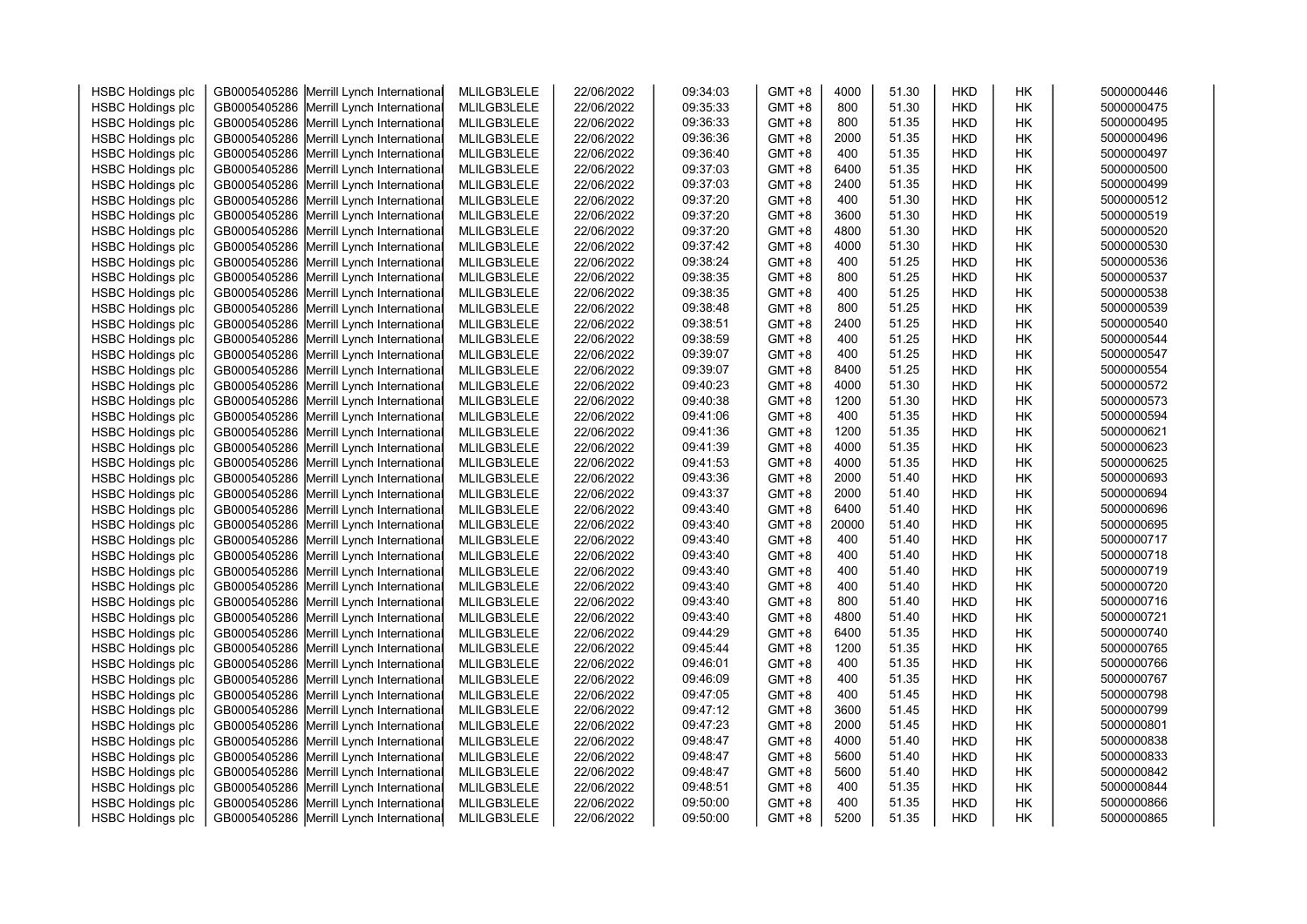| <b>HSBC Holdings plc</b> | GB0005405286 | Merrill Lynch International              | MLILGB3LELE | 22/06/2022 | 09:50:00 | $GMT + 8$ | 8400  | 51.35 | <b>HKD</b> | HК        | 5000000879 |
|--------------------------|--------------|------------------------------------------|-------------|------------|----------|-----------|-------|-------|------------|-----------|------------|
| <b>HSBC Holdings plc</b> | GB0005405286 | Merrill Lynch International              | MLILGB3LELE | 22/06/2022 | 09:51:06 | $GMT + 8$ | 400   | 51.30 | <b>HKD</b> | HK        | 5000000913 |
| <b>HSBC Holdings plc</b> | GB0005405286 | Merrill Lynch International              | MLILGB3LELE | 22/06/2022 | 09:51:06 | $GMT + 8$ | 5600  | 51.30 | <b>HKD</b> | HK        | 5000000906 |
| <b>HSBC Holdings plc</b> | GB0005405286 | Merrill Lynch International              | MLILGB3LELE | 22/06/2022 | 09:53:26 | $GMT + 8$ | 400   | 51.35 | <b>HKD</b> | HK        | 5000000963 |
| <b>HSBC Holdings plc</b> | GB0005405286 | Merrill Lynch International              | MLILGB3LELE | 22/06/2022 | 09:53:47 | $GMT + 8$ | 400   | 51.35 | <b>HKD</b> | HK        | 5000000966 |
| <b>HSBC Holdings plc</b> | GB0005405286 | Merrill Lynch International              | MLILGB3LELE | 22/06/2022 | 09:53:47 | $GMT + 8$ | 2000  | 51.35 | <b>HKD</b> | HK        | 5000000965 |
| <b>HSBC Holdings plc</b> | GB0005405286 | Merrill Lynch International              | MLILGB3LELE | 22/06/2022 | 09:53:50 | $GMT + 8$ | 1200  | 51.35 | <b>HKD</b> | HK        | 5000000967 |
| <b>HSBC Holdings plc</b> | GB0005405286 | Merrill Lynch International              | MLILGB3LELE | 22/06/2022 | 09:54:44 | $GMT + 8$ | 3200  | 51.35 | <b>HKD</b> | HK        | 5000000970 |
| <b>HSBC Holdings plc</b> | GB0005405286 | Merrill Lynch International              | MLILGB3LELE | 22/06/2022 | 09:55:23 | $GMT + 8$ | 400   | 51.35 | <b>HKD</b> | HK        | 5000000973 |
| <b>HSBC Holdings plc</b> | GB0005405286 | Merrill Lynch International              | MLILGB3LELE | 22/06/2022 | 09:55:32 | $GMT + 8$ | 800   | 51.35 | <b>HKD</b> | HК        | 5000000974 |
| <b>HSBC Holdings plc</b> | GB0005405286 | Merrill Lynch International              | MLILGB3LELE | 22/06/2022 | 09:55:32 | $GMT + 8$ | 800   | 51.35 | <b>HKD</b> | <b>HK</b> | 5000000975 |
| <b>HSBC Holdings plc</b> | GB0005405286 | Merrill Lynch International              | MLILGB3LELE | 22/06/2022 | 09:55:32 | $GMT + 8$ | 800   | 51.35 | <b>HKD</b> | HK        | 5000000976 |
| <b>HSBC Holdings plc</b> | GB0005405286 | Merrill Lynch International              | MLILGB3LELE | 22/06/2022 | 09:55:32 | $GMT + 8$ | 1600  | 51.35 | <b>HKD</b> | HK        | 5000000977 |
| <b>HSBC Holdings plc</b> | GB0005405286 | Merrill Lynch International              | MLILGB3LELE | 22/06/2022 | 09:55:49 | $GMT + 8$ | 5200  | 51.35 | <b>HKD</b> | HK        | 5000000991 |
| <b>HSBC Holdings plc</b> | GB0005405286 | Merrill Lynch International              | MLILGB3LELE | 22/06/2022 | 09:55:50 | $GMT + 8$ | 800   | 51.35 | <b>HKD</b> | HK        | 5000001009 |
| <b>HSBC Holdings plc</b> | GB0005405286 | Merrill Lynch International              | MLILGB3LELE | 22/06/2022 | 09:55:50 | $GMT + 8$ | 7200  | 51.35 | <b>HKD</b> | HK        | 5000001008 |
| <b>HSBC Holdings plc</b> | GB0005405286 | Merrill Lynch International              | MLILGB3LELE | 22/06/2022 | 09:59:10 | $GMT + 8$ | 800   | 51.35 | <b>HKD</b> | HK        | 5000001038 |
| <b>HSBC Holdings plc</b> | GB0005405286 | Merrill Lynch International              | MLILGB3LELE | 22/06/2022 | 09:59:13 | $GMT + 8$ | 1600  | 51.35 | <b>HKD</b> | HK        | 5000001039 |
| <b>HSBC Holdings plc</b> | GB0005405286 | Merrill Lynch International              | MLILGB3LELE | 22/06/2022 | 09:59:13 | $GMT + 8$ | 2400  | 51.35 | <b>HKD</b> | HК        | 5000001040 |
| <b>HSBC Holdings plc</b> | GB0005405286 | Merrill Lynch International              | MLILGB3LELE | 22/06/2022 | 09:59:21 | $GMT + 8$ | 4400  | 51.35 | <b>HKD</b> | HK        | 5000001044 |
| <b>HSBC Holdings plc</b> | GB0005405286 | Merrill Lynch International              | MLILGB3LELE | 22/06/2022 | 09:59:21 | $GMT + 8$ | 2400  | 51.35 | <b>HKD</b> | HK        | 5000001041 |
| <b>HSBC Holdings plc</b> | GB0005405286 | Merrill Lynch International              | MLILGB3LELE | 22/06/2022 | 10:00:19 | $GMT + 8$ | 1600  | 51.35 | HKD        | HK        | 5000001062 |
| <b>HSBC Holdings plc</b> | GB0005405286 | Merrill Lynch International              | MLILGB3LELE | 22/06/2022 | 10:00:54 | $GMT + 8$ | 400   | 51.35 | <b>HKD</b> | HK        | 5000001063 |
| <b>HSBC Holdings plc</b> | GB0005405286 | Merrill Lynch International              | MLILGB3LELE | 22/06/2022 | 10:00:57 | $GMT + 8$ | 400   | 51.35 | HKD        | HK        | 5000001064 |
| <b>HSBC Holdings plc</b> | GB0005405286 | Merrill Lynch International              | MLILGB3LELE | 22/06/2022 | 10:01:57 | $GMT + 8$ | 800   | 51.40 | <b>HKD</b> | <b>HK</b> | 5000001101 |
| <b>HSBC Holdings plc</b> | GB0005405286 | Merrill Lynch International              | MLILGB3LELE | 22/06/2022 | 10:02:03 | $GMT + 8$ | 800   | 51.40 | <b>HKD</b> | HK        | 5000001102 |
| <b>HSBC Holdings plc</b> | GB0005405286 | Merrill Lynch International              | MLILGB3LELE | 22/06/2022 | 10:02:11 | $GMT + 8$ | 4000  | 51.40 | <b>HKD</b> | HК        | 5000001103 |
| <b>HSBC Holdings plc</b> | GB0005405286 | Merrill Lynch International              | MLILGB3LELE | 22/06/2022 | 10:02:46 | $GMT + 8$ | 400   | 51.40 | <b>HKD</b> | HK        | 5000001106 |
| <b>HSBC Holdings plc</b> | GB0005405286 | Merrill Lynch International              | MLILGB3LELE | 22/06/2022 | 10:03:07 | $GMT + 8$ | 400   | 51.40 | <b>HKD</b> | HK        | 5000001108 |
| <b>HSBC Holdings plc</b> | GB0005405286 | Merrill Lynch International              | MLILGB3LELE | 22/06/2022 | 10:03:25 | $GMT + 8$ | 8000  | 51.40 | <b>HKD</b> | HK        | 5000001109 |
| <b>HSBC Holdings plc</b> | GB0005405286 | Merrill Lynch International              | MLILGB3LELE | 22/06/2022 | 10:03:33 | $GMT + 8$ | 800   | 51.40 | <b>HKD</b> | HK        | 5000001110 |
| <b>HSBC Holdings plc</b> | GB0005405286 | Merrill Lynch International              | MLILGB3LELE | 22/06/2022 | 10:03:33 | $GMT + 8$ | 800   | 51.40 | <b>HKD</b> | HK        | 5000001111 |
| <b>HSBC Holdings plc</b> | GB0005405286 | Merrill Lynch International              | MLILGB3LELE | 22/06/2022 | 10:03:56 | GMT +8    | 400   | 51.40 | HKD        | HK        | 5000001113 |
| <b>HSBC Holdings plc</b> | GB0005405286 | Merrill Lynch International              | MLILGB3LELE | 22/06/2022 | 10:04:01 | $GMT + 8$ | 400   | 51.40 | <b>HKD</b> | HK        | 5000001114 |
| <b>HSBC Holdings plc</b> | GB0005405286 | Merrill Lynch International              | MLILGB3LELE | 22/06/2022 | 10:04:01 | $GMT + 8$ | 10400 | 51.40 | <b>HKD</b> | HK        | 5000001119 |
| <b>HSBC Holdings plc</b> | GB0005405286 | Merrill Lynch International              | MLILGB3LELE | 22/06/2022 | 10:04:01 | $GMT + 8$ | 11600 | 51.40 | <b>HKD</b> | HК        | 5000001123 |
| <b>HSBC Holdings plc</b> | GB0005405286 | Merrill Lynch International              | MLILGB3LELE | 22/06/2022 | 10:04:01 | $GMT + 8$ | 2400  | 51.35 | <b>HKD</b> | HK        | 5000001125 |
| <b>HSBC Holdings plc</b> | GB0005405286 | Merrill Lynch International              | MLILGB3LELE | 22/06/2022 | 10:04:05 | $GMT + 8$ | 3600  | 51.35 | <b>HKD</b> | HK        | 5000001143 |
| <b>HSBC Holdings plc</b> | GB0005405286 | Merrill Lynch International              | MLILGB3LELE | 22/06/2022 | 10:04:30 | $GMT + 8$ | 2400  | 51.30 | <b>HKD</b> | <b>HK</b> | 5000001146 |
| <b>HSBC Holdings plc</b> | GB0005405286 | Merrill Lynch International              | MLILGB3LELE | 22/06/2022 | 10:04:30 | $GMT + 8$ | 2400  | 51.30 | <b>HKD</b> | HK        | 5000001147 |
| <b>HSBC Holdings plc</b> | GB0005405286 | Merrill Lynch International              | MLILGB3LELE | 22/06/2022 | 10:09:33 | $GMT + 8$ | 400   | 51.35 | <b>HKD</b> | HK        | 5000001199 |
| <b>HSBC Holdings plc</b> | GB0005405286 | Merrill Lynch International              | MLILGB3LELE | 22/06/2022 | 10:09:59 | $GMT + 8$ | 400   | 51.35 | <b>HKD</b> | HK        | 5000001200 |
| <b>HSBC Holdings plc</b> | GB0005405286 | Merrill Lynch International              | MLILGB3LELE | 22/06/2022 | 10:10:23 | $GMT + 8$ | 800   | 51.35 | <b>HKD</b> | HK        | 5000001203 |
| <b>HSBC Holdings plc</b> | GB0005405286 | Merrill Lynch International              | MLILGB3LELE | 22/06/2022 | 10:10:49 | $GMT + 8$ | 400   | 51.35 | <b>HKD</b> | HК        | 5000001206 |
| <b>HSBC Holdings plc</b> | GB0005405286 | Merrill Lynch International              | MLILGB3LELE | 22/06/2022 | 10:14:50 | $GMT + 8$ | 22800 | 51.45 | <b>HKD</b> | HК        | 5000001258 |
| <b>HSBC Holdings plc</b> | GB0005405286 | Merrill Lynch International              | MLILGB3LELE | 22/06/2022 | 10:14:50 | $GMT + 8$ | 5200  | 51.45 | <b>HKD</b> | HK        | 5000001259 |
| <b>HSBC Holdings plc</b> | GB0005405286 | Merrill Lynch International              | MLILGB3LELE | 22/06/2022 | 10:15:11 | $GMT + 8$ | 1200  | 51.40 | HKD        | HK        | 5000001271 |
| <b>HSBC Holdings plc</b> |              | GB0005405286 Merrill Lynch International | MLILGB3LELE | 22/06/2022 | 10:15:11 | $GMT + 8$ | 1200  | 51.40 | <b>HKD</b> | <b>HK</b> | 5000001272 |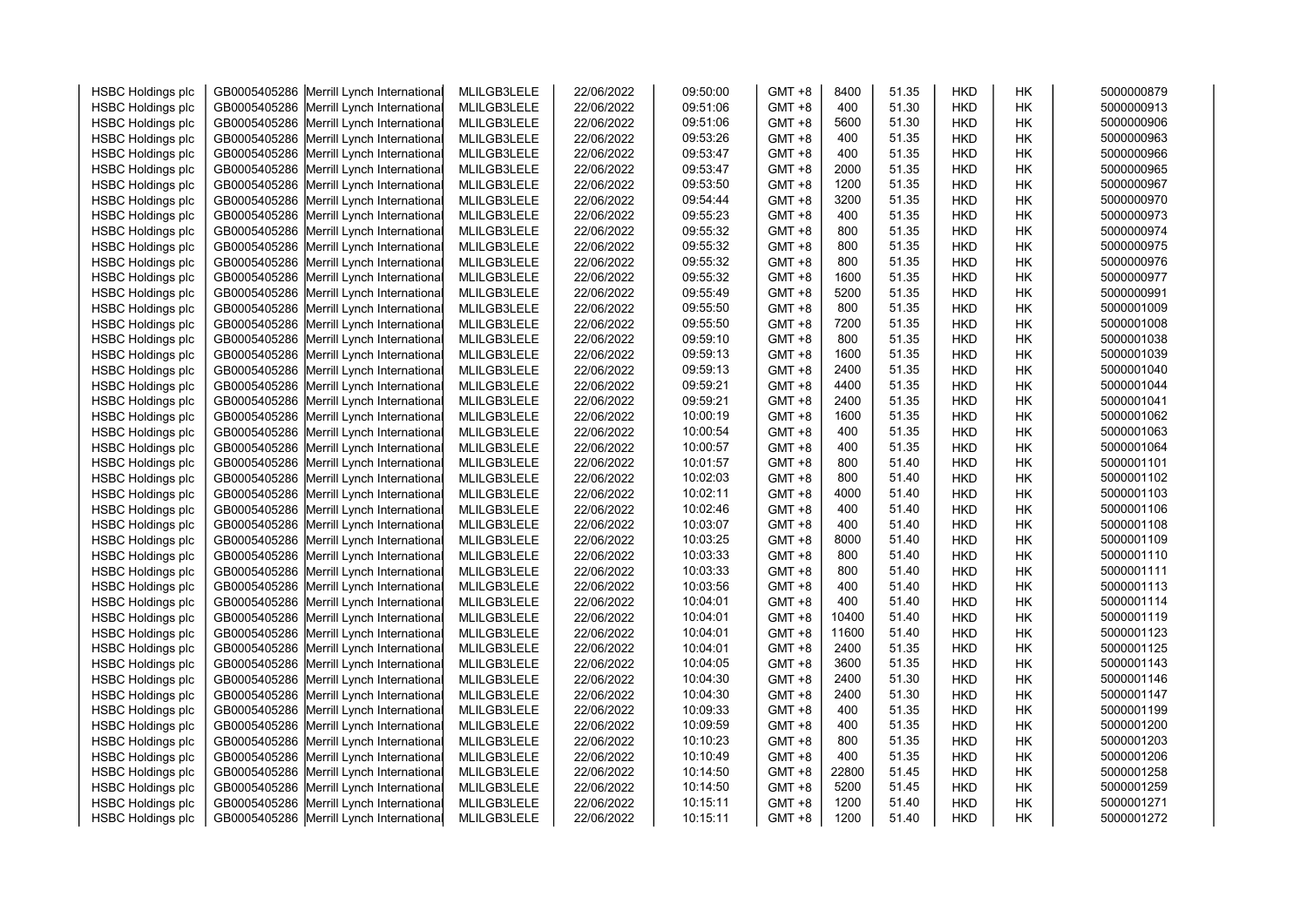| <b>HSBC Holdings plc</b> | GB0005405286 | Merrill Lynch International              | MLILGB3LELE | 22/06/2022 | 10:15:14 | GMT +8    | 400   | 51.40 | <b>HKD</b> | HΚ | 5000001273 |
|--------------------------|--------------|------------------------------------------|-------------|------------|----------|-----------|-------|-------|------------|----|------------|
| <b>HSBC Holdings plc</b> | GB0005405286 | Merrill Lynch International              | MLILGB3LELE | 22/06/2022 | 10:15:38 | GMT +8    | 2800  | 51.40 | <b>HKD</b> | HΚ | 5000001274 |
| <b>HSBC Holdings plc</b> | GB0005405286 | Merrill Lynch International              | MLILGB3LELE | 22/06/2022 | 10:16:03 | $GMT + 8$ | 400   | 51.40 | <b>HKD</b> | HΚ | 5000001284 |
| <b>HSBC Holdings plc</b> | GB0005405286 | Merrill Lynch International              | MLILGB3LELE | 22/06/2022 | 10:16:11 | GMT +8    | 12800 | 51.40 | <b>HKD</b> | HΚ | 5000001285 |
| <b>HSBC Holdings plc</b> | GB0005405286 | Merrill Lynch International              | MLILGB3LELE | 22/06/2022 | 10:16:11 | $GMT + 8$ | 2400  | 51.40 | <b>HKD</b> | HΚ | 5000001287 |
| <b>HSBC Holdings plc</b> | GB0005405286 | Merrill Lynch International              | MLILGB3LELE | 22/06/2022 | 10:17:24 | GMT +8    | 1200  | 51.40 | HKD        | HΚ | 5000001314 |
| <b>HSBC Holdings plc</b> | GB0005405286 | Merrill Lynch International              | MLILGB3LELE | 22/06/2022 | 10:17:26 | GMT +8    | 400   | 51.40 | HKD        | HΚ | 5000001315 |
| <b>HSBC Holdings plc</b> | GB0005405286 | Merrill Lynch International              | MLILGB3LELE | 22/06/2022 | 10:17:32 | GMT +8    | 400   | 51.40 | <b>HKD</b> | НK | 5000001316 |
| <b>HSBC Holdings plc</b> | GB0005405286 | Merrill Lynch International              | MLILGB3LELE | 22/06/2022 | 10:18:04 | $GMT + 8$ | 400   | 51.40 | <b>HKD</b> | HΚ | 5000001317 |
| <b>HSBC Holdings plc</b> | GB0005405286 | Merrill Lynch International              | MLILGB3LELE | 22/06/2022 | 10:18:06 | GMT +8    | 4000  | 51.40 | <b>HKD</b> | НK | 5000001318 |
| <b>HSBC Holdings plc</b> | GB0005405286 | Merrill Lynch International              | MLILGB3LELE | 22/06/2022 | 10:18:11 | $GMT + 8$ | 1600  | 51.40 | <b>HKD</b> | HΚ | 5000001320 |
| <b>HSBC Holdings plc</b> | GB0005405286 | Merrill Lynch International              | MLILGB3LELE | 22/06/2022 | 10:18:34 | GMT +8    | 400   | 51.35 | <b>HKD</b> | HΚ | 5000001336 |
| <b>HSBC Holdings plc</b> | GB0005405286 | Merrill Lynch International              | MLILGB3LELE | 22/06/2022 | 10:18:35 | $GMT + 8$ | 400   | 51.35 | <b>HKD</b> | НK | 5000001337 |
| <b>HSBC Holdings plc</b> | GB0005405286 | Merrill Lynch International              | MLILGB3LELE | 22/06/2022 | 10:18:35 | GMT +8    | 400   | 51.35 | HKD        | HΚ | 5000001338 |
| <b>HSBC Holdings plc</b> | GB0005405286 | Merrill Lynch International              | MLILGB3LELE | 22/06/2022 | 10:18:37 | GMT +8    | 400   | 51.35 | HKD        | НK | 5000001339 |
| <b>HSBC Holdings plc</b> | GB0005405286 | Merrill Lynch International              | MLILGB3LELE | 22/06/2022 | 10:18:39 | $GMT + 8$ | 400   | 51.35 | <b>HKD</b> | НK | 5000001340 |
| <b>HSBC Holdings plc</b> | GB0005405286 | Merrill Lynch International              | MLILGB3LELE | 22/06/2022 | 10:18:40 | GMT +8    | 400   | 51.35 | HKD        | HΚ | 5000001341 |
| <b>HSBC Holdings plc</b> | GB0005405286 | Merrill Lynch International              | MLILGB3LELE | 22/06/2022 | 10:18:40 | GMT +8    | 400   | 51.35 | HKD        | HΚ | 5000001342 |
| <b>HSBC Holdings plc</b> | GB0005405286 | Merrill Lynch International              | MLILGB3LELE | 22/06/2022 | 10:18:42 | $GMT + 8$ | 400   | 51.35 | <b>HKD</b> | HΚ | 5000001343 |
| <b>HSBC Holdings plc</b> | GB0005405286 | Merrill Lynch International              | MLILGB3LELE | 22/06/2022 | 10:18:44 | GMT +8    | 400   | 51.35 | <b>HKD</b> | HΚ | 5000001344 |
| <b>HSBC Holdings plc</b> | GB0005405286 | Merrill Lynch International              | MLILGB3LELE | 22/06/2022 | 10:18:49 | GMT +8    | 400   | 51.35 | <b>HKD</b> | HΚ | 5000001345 |
| <b>HSBC Holdings plc</b> | GB0005405286 | Merrill Lynch International              | MLILGB3LELE | 22/06/2022 | 10:18:50 | GMT +8    | 1200  | 51.35 | <b>HKD</b> | НK | 5000001346 |
| <b>HSBC Holdings plc</b> | GB0005405286 | Merrill Lynch International              | MLILGB3LELE | 22/06/2022 | 10:19:39 | GMT +8    | 400   | 51.35 | HKD        | НK | 5000001368 |
| <b>HSBC Holdings plc</b> | GB0005405286 | Merrill Lynch International              | MLILGB3LELE | 22/06/2022 | 10:19:53 | GMT +8    | 2400  | 51.35 | HKD        | HΚ | 5000001369 |
| <b>HSBC Holdings plc</b> | GB0005405286 | Merrill Lynch International              | MLILGB3LELE | 22/06/2022 | 10:20:22 | GMT +8    | 400   | 51.40 | HKD        | HΚ | 5000001385 |
| <b>HSBC Holdings plc</b> | GB0005405286 | Merrill Lynch International              | MLILGB3LELE | 22/06/2022 | 10:20:22 | $GMT + 8$ | 2000  | 51.40 | HKD        | НK | 5000001384 |
| <b>HSBC Holdings plc</b> | GB0005405286 | Merrill Lynch International              | MLILGB3LELE | 22/06/2022 | 10:20:52 | $GMT + 8$ | 2000  | 51.40 | <b>HKD</b> | HΚ | 5000001386 |
| <b>HSBC Holdings plc</b> | GB0005405286 | Merrill Lynch International              | MLILGB3LELE | 22/06/2022 | 10:21:01 | $GMT + 8$ | 800   | 51.40 | <b>HKD</b> | HΚ | 5000001388 |
| <b>HSBC Holdings plc</b> | GB0005405286 | Merrill Lynch International              | MLILGB3LELE | 22/06/2022 | 10:21:14 | $GMT + 8$ | 400   | 51.40 | <b>HKD</b> | HΚ | 5000001390 |
| <b>HSBC Holdings plc</b> | GB0005405286 | Merrill Lynch International              | MLILGB3LELE | 22/06/2022 | 10:26:47 | GMT +8    | 400   | 51.45 | <b>HKD</b> | HΚ | 5000001455 |
| <b>HSBC Holdings plc</b> | GB0005405286 | Merrill Lynch International              | MLILGB3LELE | 22/06/2022 | 10:26:47 | GMT +8    | 400   | 51.45 | HKD        | НK | 5000001457 |
| <b>HSBC Holdings plc</b> | GB0005405286 | Merrill Lynch International              | MLILGB3LELE | 22/06/2022 | 10:26:47 | $GMT + 8$ | 800   | 51.45 | HKD        | HΚ | 5000001454 |
| <b>HSBC Holdings plc</b> | GB0005405286 | Merrill Lynch International              | MLILGB3LELE | 22/06/2022 | 10:26:47 | GMT +8    | 1600  | 51.45 | HKD        | HΚ | 5000001453 |
| <b>HSBC Holdings plc</b> | GB0005405286 | Merrill Lynch International              | MLILGB3LELE | 22/06/2022 | 10:26:47 | $GMT + 8$ | 2400  | 51.45 | HKD        | НK | 5000001456 |
| <b>HSBC Holdings plc</b> | GB0005405286 | Merrill Lynch International              | MLILGB3LELE | 22/06/2022 | 10:27:22 | GMT +8    | 400   | 51.45 | <b>HKD</b> | НK | 5000001461 |
| <b>HSBC Holdings plc</b> | GB0005405286 | Merrill Lynch International              | MLILGB3LELE | 22/06/2022 | 10:27:22 | GMT +8    | 10000 | 51.45 | HKD        | HΚ | 5000001462 |
| <b>HSBC Holdings plc</b> | GB0005405286 | Merrill Lynch International              | MLILGB3LELE | 22/06/2022 | 10:28:00 | $GMT + 8$ | 800   | 51.45 | <b>HKD</b> | HΚ | 5000001465 |
| <b>HSBC Holdings plc</b> | GB0005405286 | Merrill Lynch International              | MLILGB3LELE | 22/06/2022 | 10:28:46 | GMT +8    | 8000  | 51.45 | <b>HKD</b> | HΚ | 5000001471 |
| <b>HSBC Holdings plc</b> | GB0005405286 | Merrill Lynch International              | MLILGB3LELE | 22/06/2022 | 10:29:34 | GMT +8    | 400   | 51.45 | HKD        | НK | 5000001478 |
| <b>HSBC Holdings plc</b> | GB0005405286 | Merrill Lynch International              | MLILGB3LELE | 22/06/2022 | 10:30:21 | $GMT + 8$ | 800   | 51.45 | <b>HKD</b> | HΚ | 5000001481 |
| <b>HSBC Holdings plc</b> | GB0005405286 | Merrill Lynch International              | MLILGB3LELE | 22/06/2022 | 10:30:31 | GMT +8    | 400   | 51.45 | HKD        | HΚ | 5000001482 |
| <b>HSBC Holdings plc</b> | GB0005405286 | Merrill Lynch International              | MLILGB3LELE | 22/06/2022 | 10:30:32 | GMT +8    | 2000  | 51.45 | <b>HKD</b> | НK | 5000001483 |
| <b>HSBC Holdings plc</b> | GB0005405286 | Merrill Lynch International              | MLILGB3LELE | 22/06/2022 | 10:30:36 | GMT +8    | 8400  | 51.45 | <b>HKD</b> | HΚ | 5000001500 |
| <b>HSBC Holdings plc</b> | GB0005405286 | Merrill Lynch International              | MLILGB3LELE | 22/06/2022 | 10:30:36 | GMT +8    | 11200 | 51.45 | <b>HKD</b> | HΚ | 5000001497 |
| <b>HSBC Holdings plc</b> | GB0005405286 | Merrill Lynch International              | MLILGB3LELE | 22/06/2022 | 10:33:13 | $GMT + 8$ | 800   | 51.45 | HKD        | HΚ | 5000001537 |
| <b>HSBC Holdings plc</b> | GB0005405286 | Merrill Lynch International              | MLILGB3LELE | 22/06/2022 | 10:37:45 | GMT +8    | 10000 | 51.40 | <b>HKD</b> | НK | 5000001586 |
| <b>HSBC Holdings plc</b> | GB0005405286 | Merrill Lynch International              | MLILGB3LELE | 22/06/2022 | 10:37:45 | GMT +8    | 10000 | 51.40 | HKD        | HΚ | 5000001630 |
| <b>HSBC Holdings plc</b> |              | GB0005405286 Merrill Lynch International | MLILGB3LELE | 22/06/2022 | 10:37:45 | GMT +8    | 7600  | 51.40 | <b>HKD</b> | НK | 5000001602 |
|                          |              |                                          |             |            |          |           |       |       |            |    |            |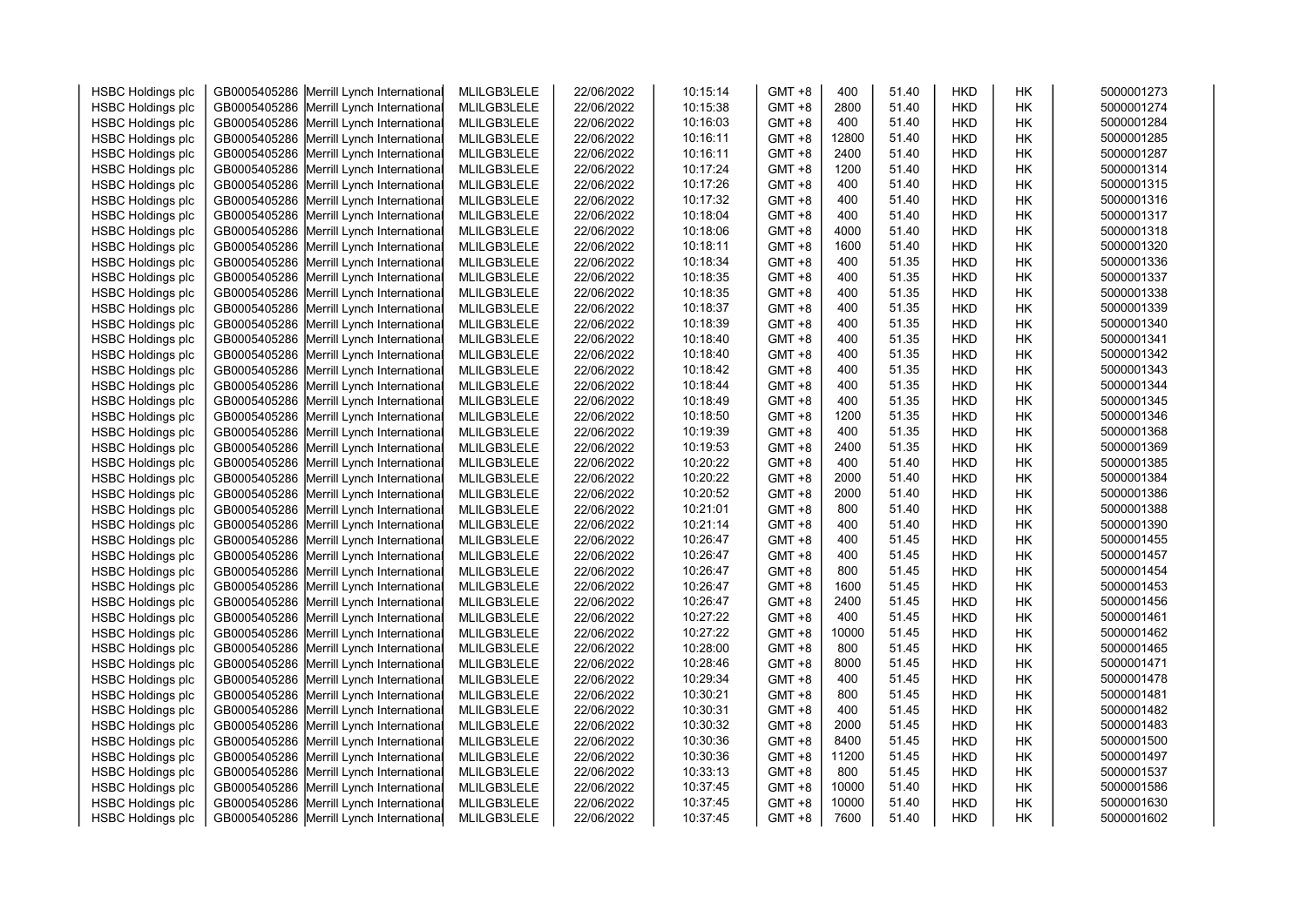| <b>HSBC Holdings plc</b> | GB0005405286 | Merrill Lynch International              | MLILGB3LELE | 22/06/2022 | 10:37:45 | $GMT + 8$ | 1200  | 51.40 | <b>HKD</b> | HK        | 5000001593 |
|--------------------------|--------------|------------------------------------------|-------------|------------|----------|-----------|-------|-------|------------|-----------|------------|
| <b>HSBC Holdings plc</b> | GB0005405286 | Merrill Lynch International              | MLILGB3LELE | 22/06/2022 | 10:37:51 | $GMT + 8$ | 3200  | 51.35 | <b>HKD</b> | HK        | 5000001645 |
| <b>HSBC Holdings plc</b> | GB0005405286 | Merrill Lynch International              | MLILGB3LELE | 22/06/2022 | 10:38:20 | $GMT + 8$ | 400   | 51.35 | <b>HKD</b> | HK        | 5000001655 |
| <b>HSBC Holdings plc</b> | GB0005405286 | Merrill Lynch International              | MLILGB3LELE | 22/06/2022 | 10:38:20 | $GMT + 8$ | 5600  | 51.35 | <b>HKD</b> | HK        | 5000001653 |
| <b>HSBC Holdings plc</b> | GB0005405286 | Merrill Lynch International              | MLILGB3LELE | 22/06/2022 | 10:38:53 | $GMT + 8$ | 400   | 51.35 | <b>HKD</b> | HK        | 5000001674 |
| <b>HSBC Holdings plc</b> | GB0005405286 | Merrill Lynch International              | MLILGB3LELE | 22/06/2022 | 10:41:10 | $GMT + 8$ | 400   | 51.30 | <b>HKD</b> | HK        | 5000001709 |
| <b>HSBC Holdings plc</b> | GB0005405286 | Merrill Lynch International              | MLILGB3LELE | 22/06/2022 | 10:41:10 | $GMT + 8$ | 400   | 51.30 | <b>HKD</b> | HK        | 5000001720 |
| <b>HSBC Holdings plc</b> | GB0005405286 | Merrill Lynch International              | MLILGB3LELE | 22/06/2022 | 10:41:10 | $GMT + 8$ | 14800 | 51.30 | <b>HKD</b> | HK        | 5000001708 |
| <b>HSBC Holdings plc</b> | GB0005405286 | Merrill Lynch International              | MLILGB3LELE | 22/06/2022 | 10:41:14 | $GMT + 8$ | 400   | 51.20 | <b>HKD</b> | HK        | 5000001748 |
| <b>HSBC Holdings plc</b> | GB0005405286 | Merrill Lynch International              | MLILGB3LELE | 22/06/2022 | 10:41:14 | $GMT + 8$ | 3600  | 51.20 | <b>HKD</b> | HK        | 5000001747 |
| <b>HSBC Holdings plc</b> | GB0005405286 | Merrill Lynch International              | MLILGB3LELE | 22/06/2022 | 10:43:43 | $GMT + 8$ | 4400  | 51.25 | <b>HKD</b> | HK        | 5000001803 |
| <b>HSBC Holdings plc</b> | GB0005405286 | Merrill Lynch International              | MLILGB3LELE | 22/06/2022 | 10:44:55 | $GMT + 8$ | 800   | 51.20 | <b>HKD</b> | HK        | 5000001816 |
| <b>HSBC Holdings plc</b> | GB0005405286 | Merrill Lynch International              | MLILGB3LELE | 22/06/2022 | 10:45:07 | $GMT + 8$ | 1600  | 51.20 | <b>HKD</b> | HK        | 5000001817 |
| <b>HSBC Holdings plc</b> | GB0005405286 | Merrill Lynch International              | MLILGB3LELE | 22/06/2022 | 10:45:15 | $GMT + 8$ | 400   | 51.20 | <b>HKD</b> | HK        | 5000001818 |
| <b>HSBC Holdings plc</b> | GB0005405286 | Merrill Lynch International              | MLILGB3LELE | 22/06/2022 | 10:51:15 | $GMT + 8$ | 2800  | 51.20 | HKD        | HK        | 5000001867 |
| <b>HSBC Holdings plc</b> | GB0005405286 | Merrill Lynch International              | MLILGB3LELE | 22/06/2022 | 10:52:34 | $GMT + 8$ | 400   | 51.20 | <b>HKD</b> | HK        | 5000001884 |
| <b>HSBC Holdings plc</b> | GB0005405286 | Merrill Lynch International              | MLILGB3LELE | 22/06/2022 | 10:53:32 | $GMT + 8$ | 7200  | 51.25 | <b>HKD</b> | HK        | 5000001905 |
| <b>HSBC Holdings plc</b> | GB0005405286 | Merrill Lynch International              | MLILGB3LELE | 22/06/2022 | 10:53:32 | $GMT + 8$ | 6000  | 51.20 | <b>HKD</b> | HK        | 5000001907 |
| <b>HSBC Holdings plc</b> | GB0005405286 | Merrill Lynch International              | MLILGB3LELE | 22/06/2022 | 10:55:19 | $GMT + 8$ | 400   | 51.20 | <b>HKD</b> | <b>HK</b> | 5000001933 |
| <b>HSBC Holdings plc</b> | GB0005405286 | Merrill Lynch International              | MLILGB3LELE | 22/06/2022 | 11:01:17 | $GMT + 8$ | 800   | 51.20 | <b>HKD</b> | HK        | 5000001960 |
| <b>HSBC Holdings plc</b> | GB0005405286 | Merrill Lynch International              | MLILGB3LELE | 22/06/2022 | 11:01:55 | $GMT + 8$ | 3600  | 51.20 | <b>HKD</b> | HK        | 5000001964 |
| <b>HSBC Holdings plc</b> | GB0005405286 | Merrill Lynch International              | MLILGB3LELE | 22/06/2022 | 11:02:11 | $GMT + 8$ | 400   | 51.20 | <b>HKD</b> | HK        | 5000001965 |
| <b>HSBC Holdings plc</b> | GB0005405286 | Merrill Lynch International              | MLILGB3LELE | 22/06/2022 | 11:02:12 | $GMT + 8$ | 2800  | 51.20 | <b>HKD</b> | HK        | 5000001968 |
| <b>HSBC Holdings plc</b> | GB0005405286 | Merrill Lynch International              | MLILGB3LELE | 22/06/2022 | 11:02:15 | $GMT + 8$ | 1600  | 51.20 | <b>HKD</b> | HK        | 5000001969 |
| <b>HSBC Holdings plc</b> | GB0005405286 | Merrill Lynch International              | MLILGB3LELE | 22/06/2022 | 11:05:03 | $GMT + 8$ | 400   | 51.20 | <b>HKD</b> | HK        | 5000002003 |
| <b>HSBC Holdings plc</b> | GB0005405286 | Merrill Lynch International              | MLILGB3LELE | 22/06/2022 | 11:05:03 | $GMT + 8$ | 4000  | 51.20 | HKD        | НK        | 5000002002 |
| <b>HSBC Holdings plc</b> | GB0005405286 | Merrill Lynch International              | MLILGB3LELE | 22/06/2022 | 11:05:20 | $GMT + 8$ | 2400  | 51.20 | <b>HKD</b> | <b>HK</b> | 5000002004 |
| <b>HSBC Holdings plc</b> | GB0005405286 | Merrill Lynch International              | MLILGB3LELE | 22/06/2022 | 11:05:21 | $GMT + 8$ | 800   | 51.20 | <b>HKD</b> | HК        | 5000002005 |
| <b>HSBC Holdings plc</b> | GB0005405286 | Merrill Lynch International              | MLILGB3LELE | 22/06/2022 | 11:05:38 | $GMT + 8$ | 400   | 51.20 | <b>HKD</b> | HK        | 5000002006 |
| <b>HSBC Holdings plc</b> | GB0005405286 | Merrill Lynch International              | MLILGB3LELE | 22/06/2022 | 11:05:57 | $GMT + 8$ | 400   | 51.20 | <b>HKD</b> | HK        | 5000002007 |
| <b>HSBC Holdings plc</b> | GB0005405286 | Merrill Lynch International              | MLILGB3LELE | 22/06/2022 | 11:06:30 | $GMT + 8$ | 6000  | 51.20 | HKD        | HK        | 5000002008 |
| <b>HSBC Holdings plc</b> | GB0005405286 | Merrill Lynch International              | MLILGB3LELE | 22/06/2022 | 11:07:00 | $GMT + 8$ | 400   | 51.20 | <b>HKD</b> | HK        | 5000002011 |
| <b>HSBC Holdings plc</b> | GB0005405286 | Merrill Lynch International              | MLILGB3LELE | 22/06/2022 | 11:07:00 | $GMT + 8$ | 1600  | 51.20 | HKD        | HK        | 5000002010 |
| <b>HSBC Holdings plc</b> | GB0005405286 | Merrill Lynch International              | MLILGB3LELE | 22/06/2022 | 11:07:11 | $GMT + 8$ | 1600  | 51.20 | <b>HKD</b> | НK        | 5000002012 |
| <b>HSBC Holdings plc</b> | GB0005405286 | Merrill Lynch International              | MLILGB3LELE | 22/06/2022 | 11:11:34 | $GMT + 8$ | 800   | 51.20 | <b>HKD</b> | HK        | 5000002061 |
| <b>HSBC Holdings plc</b> | GB0005405286 | Merrill Lynch International              | MLILGB3LELE | 22/06/2022 | 11:11:38 | $GMT + 8$ | 16400 | 51.20 | <b>HKD</b> | HК        | 5000002073 |
| <b>HSBC Holdings plc</b> | GB0005405286 | Merrill Lynch International              | MLILGB3LELE | 22/06/2022 | 11:11:38 | $GMT + 8$ | 2800  | 51.20 | <b>HKD</b> | <b>HK</b> | 5000002064 |
| <b>HSBC Holdings plc</b> | GB0005405286 | Merrill Lynch International              | MLILGB3LELE | 22/06/2022 | 11:11:38 | $GMT + 8$ | 11200 | 51.20 | <b>HKD</b> | HK        | 5000002063 |
| <b>HSBC Holdings plc</b> | GB0005405286 | Merrill Lynch International              | MLILGB3LELE | 22/06/2022 | 11:13:21 | $GMT + 8$ | 400   | 51.15 | <b>HKD</b> | HK        | 5000002092 |
| <b>HSBC Holdings plc</b> | GB0005405286 | Merrill Lynch International              | MLILGB3LELE | 22/06/2022 | 11:13:36 | $GMT + 8$ | 800   | 51.15 | <b>HKD</b> | HK        | 5000002096 |
| <b>HSBC Holdings plc</b> | GB0005405286 | Merrill Lynch International              | MLILGB3LELE | 22/06/2022 | 11:13:41 | $GMT + 8$ | 2400  | 51.15 | <b>HKD</b> | HK        | 5000002097 |
| <b>HSBC Holdings plc</b> | GB0005405286 | Merrill Lynch International              | MLILGB3LELE | 22/06/2022 | 11:14:09 | $GMT + 8$ | 400   | 51.15 | <b>HKD</b> | HK        | 5000002100 |
| <b>HSBC Holdings plc</b> | GB0005405286 | Merrill Lynch International              | MLILGB3LELE | 22/06/2022 | 11:14:18 | $GMT + 8$ | 1200  | 51.15 | <b>HKD</b> | HK        | 5000002103 |
| <b>HSBC Holdings plc</b> | GB0005405286 | Merrill Lynch International              | MLILGB3LELE | 22/06/2022 | 11:15:48 | $GMT + 8$ | 2800  | 51.15 | <b>HKD</b> | HК        | 5000002125 |
| <b>HSBC Holdings plc</b> | GB0005405286 | Merrill Lynch International              | MLILGB3LELE | 22/06/2022 | 11:15:53 | $GMT + 8$ | 400   | 51.15 | <b>HKD</b> | HК        | 5000002126 |
| <b>HSBC Holdings plc</b> | GB0005405286 | Merrill Lynch International              | MLILGB3LELE | 22/06/2022 | 11:16:08 | $GMT + 8$ | 8800  | 51.15 | <b>HKD</b> | HK        | 5000002127 |
| <b>HSBC Holdings plc</b> | GB0005405286 | Merrill Lynch International              | MLILGB3LELE | 22/06/2022 | 11:16:42 | $GMT + 8$ | 5200  | 51.15 | HKD        | HK        | 5000002136 |
| <b>HSBC Holdings plc</b> |              | GB0005405286 Merrill Lynch International | MLILGB3LELE | 22/06/2022 | 11:17:59 | $GMT + 8$ | 3200  | 51.10 | <b>HKD</b> | <b>HK</b> | 5000002156 |
|                          |              |                                          |             |            |          |           |       |       |            |           |            |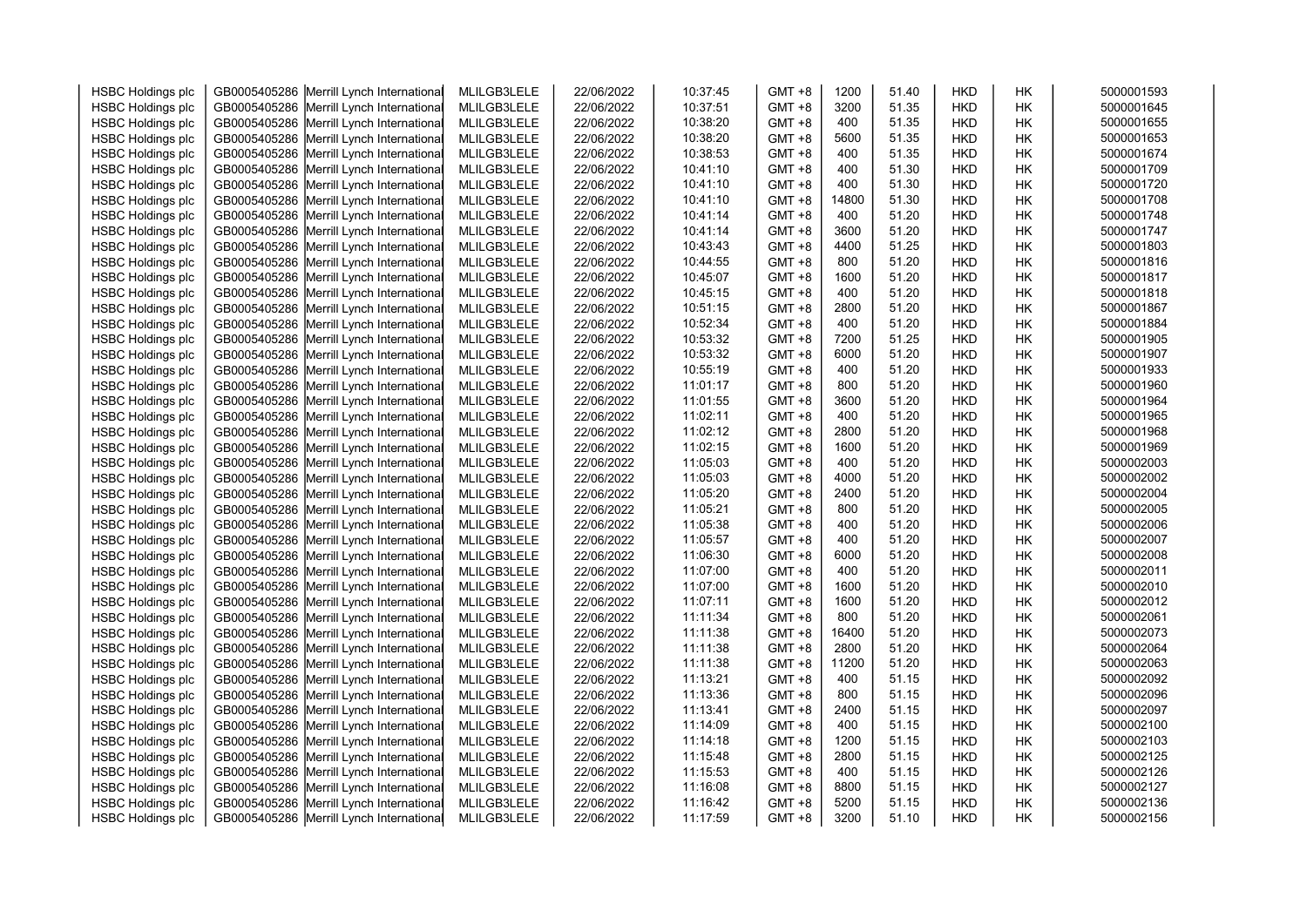| <b>HSBC Holdings plc</b> | GB0005405286 | Merrill Lynch International              | MLILGB3LELE | 22/06/2022 | 11:17:59 | $GMT + 8$ | 2000  | 51.05 | <b>HKD</b> | HК        | 5000002171 |
|--------------------------|--------------|------------------------------------------|-------------|------------|----------|-----------|-------|-------|------------|-----------|------------|
| <b>HSBC Holdings plc</b> | GB0005405286 | Merrill Lynch International              | MLILGB3LELE | 22/06/2022 | 11:17:59 | $GMT + 8$ | 1200  | 51.10 | <b>HKD</b> | HK        | 5000002159 |
| <b>HSBC Holdings plc</b> | GB0005405286 | Merrill Lynch International              | MLILGB3LELE | 22/06/2022 | 11:22:06 | $GMT + 8$ | 2800  | 51.15 | <b>HKD</b> | HK        | 5000002215 |
| <b>HSBC Holdings plc</b> | GB0005405286 | Merrill Lynch International              | MLILGB3LELE | 22/06/2022 | 11:25:06 | $GMT + 8$ | 2000  | 51.15 | <b>HKD</b> | HK        | 5000002250 |
| <b>HSBC Holdings plc</b> | GB0005405286 | Merrill Lynch International              | MLILGB3LELE | 22/06/2022 | 11:25:06 | $GMT + 8$ | 5200  | 51.15 | <b>HKD</b> | HK        | 5000002261 |
| <b>HSBC Holdings plc</b> | GB0005405286 | Merrill Lynch International              | MLILGB3LELE | 22/06/2022 | 11:25:06 | $GMT + 8$ | 6000  | 51.15 | <b>HKD</b> | HK        | 5000002255 |
| <b>HSBC Holdings plc</b> | GB0005405286 | Merrill Lynch International              | MLILGB3LELE | 22/06/2022 | 11:25:31 | $GMT + 8$ | 2800  | 51.10 | <b>HKD</b> | HK        | 5000002268 |
| <b>HSBC Holdings plc</b> | GB0005405286 | Merrill Lynch International              | MLILGB3LELE | 22/06/2022 | 11:26:57 | $GMT + 8$ | 400   | 51.15 | HKD        | HK        | 5000002295 |
| <b>HSBC Holdings plc</b> | GB0005405286 | Merrill Lynch International              | MLILGB3LELE | 22/06/2022 | 11:31:13 | $GMT + 8$ | 3200  | 51.15 | <b>HKD</b> | HK        | 5000002309 |
| <b>HSBC Holdings plc</b> | GB0005405286 | Merrill Lynch International              | MLILGB3LELE | 22/06/2022 | 11:31:14 | $GMT + 8$ | 400   | 51.15 | <b>HKD</b> | HК        | 5000002310 |
| <b>HSBC Holdings plc</b> | GB0005405286 | Merrill Lynch International              | MLILGB3LELE | 22/06/2022 | 11:31:15 | $GMT + 8$ | 400   | 51.15 | <b>HKD</b> | <b>HK</b> | 5000002312 |
| <b>HSBC Holdings plc</b> | GB0005405286 | Merrill Lynch International              | MLILGB3LELE | 22/06/2022 | 11:31:15 | $GMT + 8$ | 400   | 51.15 | <b>HKD</b> | HK        | 5000002313 |
| <b>HSBC Holdings plc</b> | GB0005405286 | Merrill Lynch International              | MLILGB3LELE | 22/06/2022 | 11:31:15 | $GMT + 8$ | 1600  | 51.15 | <b>HKD</b> | HK        | 5000002311 |
| <b>HSBC Holdings plc</b> | GB0005405286 | Merrill Lynch International              | MLILGB3LELE | 22/06/2022 | 11:31:54 | $GMT + 8$ | 2400  | 51.15 | <b>HKD</b> | HK        | 5000002321 |
| <b>HSBC Holdings plc</b> | GB0005405286 | Merrill Lynch International              | MLILGB3LELE | 22/06/2022 | 11:31:56 | $GMT + 8$ | 400   | 51.10 | <b>HKD</b> | HK        | 5000002326 |
| <b>HSBC Holdings plc</b> | GB0005405286 | Merrill Lynch International              | MLILGB3LELE | 22/06/2022 | 11:33:09 | $GMT + 8$ | 2000  | 51.10 | <b>HKD</b> | HK        | 5000002328 |
| <b>HSBC Holdings plc</b> | GB0005405286 | Merrill Lynch International              | MLILGB3LELE | 22/06/2022 | 11:34:10 | $GMT + 8$ | 400   | 51.10 | <b>HKD</b> | HK        | 5000002352 |
| <b>HSBC Holdings plc</b> | GB0005405286 | Merrill Lynch International              | MLILGB3LELE | 22/06/2022 | 11:36:03 | $GMT + 8$ | 400   | 51.10 | <b>HKD</b> | HК        | 5000002353 |
| <b>HSBC Holdings plc</b> | GB0005405286 | Merrill Lynch International              | MLILGB3LELE | 22/06/2022 | 11:37:12 | $GMT + 8$ | 400   | 51.15 | <b>HKD</b> | HК        | 5000002371 |
| <b>HSBC Holdings plc</b> | GB0005405286 | Merrill Lynch International              | MLILGB3LELE | 22/06/2022 | 11:37:12 | $GMT + 8$ | 13600 | 51.15 | <b>HKD</b> | HK        | 5000002370 |
| <b>HSBC Holdings plc</b> | GB0005405286 | Merrill Lynch International              | MLILGB3LELE | 22/06/2022 | 11:37:55 | $GMT + 8$ | 2000  | 51.15 | <b>HKD</b> | HK        | 5000002374 |
| <b>HSBC Holdings plc</b> | GB0005405286 | Merrill Lynch International              | MLILGB3LELE | 22/06/2022 | 11:37:58 | $GMT + 8$ | 400   | 51.15 | HKD        | HK        | 5000002380 |
| <b>HSBC Holdings plc</b> | GB0005405286 | Merrill Lynch International              | MLILGB3LELE | 22/06/2022 | 11:37:58 | $GMT + 8$ | 4000  | 51.15 | <b>HKD</b> | HK        | 5000002379 |
| <b>HSBC Holdings plc</b> | GB0005405286 | Merrill Lynch International              | MLILGB3LELE | 22/06/2022 | 11:39:33 | $GMT + 8$ | 2000  | 51.20 | <b>HKD</b> | HK        | 5000002399 |
| <b>HSBC Holdings plc</b> | GB0005405286 | Merrill Lynch International              | MLILGB3LELE | 22/06/2022 | 11:39:47 | $GMT + 8$ | 400   | 51.20 | <b>HKD</b> | <b>HK</b> | 5000002400 |
| <b>HSBC Holdings plc</b> | GB0005405286 | Merrill Lynch International              | MLILGB3LELE | 22/06/2022 | 11:40:20 | $GMT + 8$ | 4000  | 51.20 | <b>HKD</b> | HK        | 5000002401 |
| <b>HSBC Holdings plc</b> | GB0005405286 | Merrill Lynch International              | MLILGB3LELE | 22/06/2022 | 11:41:46 | $GMT + 8$ | 800   | 51.15 | <b>HKD</b> | HК        | 5000002407 |
| <b>HSBC Holdings plc</b> | GB0005405286 | Merrill Lynch International              | MLILGB3LELE | 22/06/2022 | 11:43:52 | $GMT + 8$ | 2000  | 51.10 | <b>HKD</b> | HK        | 5000002421 |
| <b>HSBC Holdings plc</b> | GB0005405286 | Merrill Lynch International              | MLILGB3LELE | 22/06/2022 | 11:44:31 | $GMT + 8$ | 800   | 51.10 | <b>HKD</b> | HK        | 5000002422 |
| <b>HSBC Holdings plc</b> | GB0005405286 | Merrill Lynch International              | MLILGB3LELE | 22/06/2022 | 11:44:37 | $GMT + 8$ | 400   | 51.10 | <b>HKD</b> | HK        | 5000002423 |
| <b>HSBC Holdings plc</b> | GB0005405286 | Merrill Lynch International              | MLILGB3LELE | 22/06/2022 | 11:44:39 | $GMT + 8$ | 4400  | 51.10 | <b>HKD</b> | HK        | 5000002424 |
| <b>HSBC Holdings plc</b> | GB0005405286 | Merrill Lynch International              | MLILGB3LELE | 22/06/2022 | 11:47:48 | $GMT + 8$ | 9200  | 51.15 | <b>HKD</b> | HK        | 5000002451 |
| <b>HSBC Holdings plc</b> | GB0005405286 | Merrill Lynch International              | MLILGB3LELE | 22/06/2022 | 11:48:05 | GMT +8    | 400   | 51.10 | HKD        | HK        | 5000002459 |
| <b>HSBC Holdings plc</b> | GB0005405286 | Merrill Lynch International              | MLILGB3LELE | 22/06/2022 | 11:48:05 | $GMT + 8$ | 800   | 51.10 | <b>HKD</b> | HK        | 5000002462 |
| <b>HSBC Holdings plc</b> | GB0005405286 | Merrill Lynch International              | MLILGB3LELE | 22/06/2022 | 11:48:05 | $GMT + 8$ | 800   | 51.10 | <b>HKD</b> | HK        | 5000002463 |
| <b>HSBC Holdings plc</b> | GB0005405286 | Merrill Lynch International              | MLILGB3LELE | 22/06/2022 | 11:48:07 | $GMT + 8$ | 800   | 51.10 | <b>HKD</b> | HК        | 5000002464 |
| <b>HSBC Holdings plc</b> | GB0005405286 | Merrill Lynch International              | MLILGB3LELE | 22/06/2022 | 11:49:00 | $GMT + 8$ | 2400  | 51.10 | <b>HKD</b> | HK        | 5000002465 |
| <b>HSBC Holdings plc</b> | GB0005405286 | Merrill Lynch International              | MLILGB3LELE | 22/06/2022 | 11:49:23 | $GMT + 8$ | 2400  | 51.10 | HKD        | HK        | 5000002478 |
| <b>HSBC Holdings plc</b> | GB0005405286 | Merrill Lynch International              | MLILGB3LELE | 22/06/2022 | 11:51:23 | $GMT + 8$ | 400   | 51.05 | <b>HKD</b> | <b>HK</b> | 5000002486 |
| <b>HSBC Holdings plc</b> | GB0005405286 | Merrill Lynch International              | MLILGB3LELE | 22/06/2022 | 11:51:24 | $GMT + 8$ | 400   | 51.05 | <b>HKD</b> | HK        | 5000002487 |
| <b>HSBC Holdings plc</b> | GB0005405286 | Merrill Lynch International              | MLILGB3LELE | 22/06/2022 | 11:52:23 | GMT +8    | 1200  | 51.10 | <b>HKD</b> | HK        | 5000002512 |
| <b>HSBC Holdings plc</b> | GB0005405286 | Merrill Lynch International              | MLILGB3LELE | 22/06/2022 | 11:52:23 | $GMT + 8$ | 5600  | 51.10 | <b>HKD</b> | HK        | 5000002511 |
| <b>HSBC Holdings plc</b> | GB0005405286 | Merrill Lynch International              | MLILGB3LELE | 22/06/2022 | 11:54:16 | $GMT + 8$ | 2800  | 51.10 | <b>HKD</b> | HK        | 5000002523 |
| <b>HSBC Holdings plc</b> | GB0005405286 | Merrill Lynch International              | MLILGB3LELE | 22/06/2022 | 11:54:58 | $GMT + 8$ | 400   | 51.05 | <b>HKD</b> | HК        | 5000002525 |
| <b>HSBC Holdings plc</b> | GB0005405286 | Merrill Lynch International              | MLILGB3LELE | 22/06/2022 | 11:55:18 | $GMT + 8$ | 1200  | 51.05 | <b>HKD</b> | HК        | 5000002526 |
| <b>HSBC Holdings plc</b> | GB0005405286 | Merrill Lynch International              | MLILGB3LELE | 22/06/2022 | 11:56:37 | $GMT + 8$ | 400   | 51.05 | <b>HKD</b> | HK        | 5000002529 |
| <b>HSBC Holdings plc</b> | GB0005405286 | Merrill Lynch International              | MLILGB3LELE | 22/06/2022 | 11:56:41 | $GMT + 8$ | 400   | 51.05 | HKD        | HK        | 5000002530 |
| <b>HSBC Holdings plc</b> |              | GB0005405286 Merrill Lynch International | MLILGB3LELE | 22/06/2022 | 11:57:45 | $GMT + 8$ | 400   | 51.05 | <b>HKD</b> | <b>HK</b> | 5000002531 |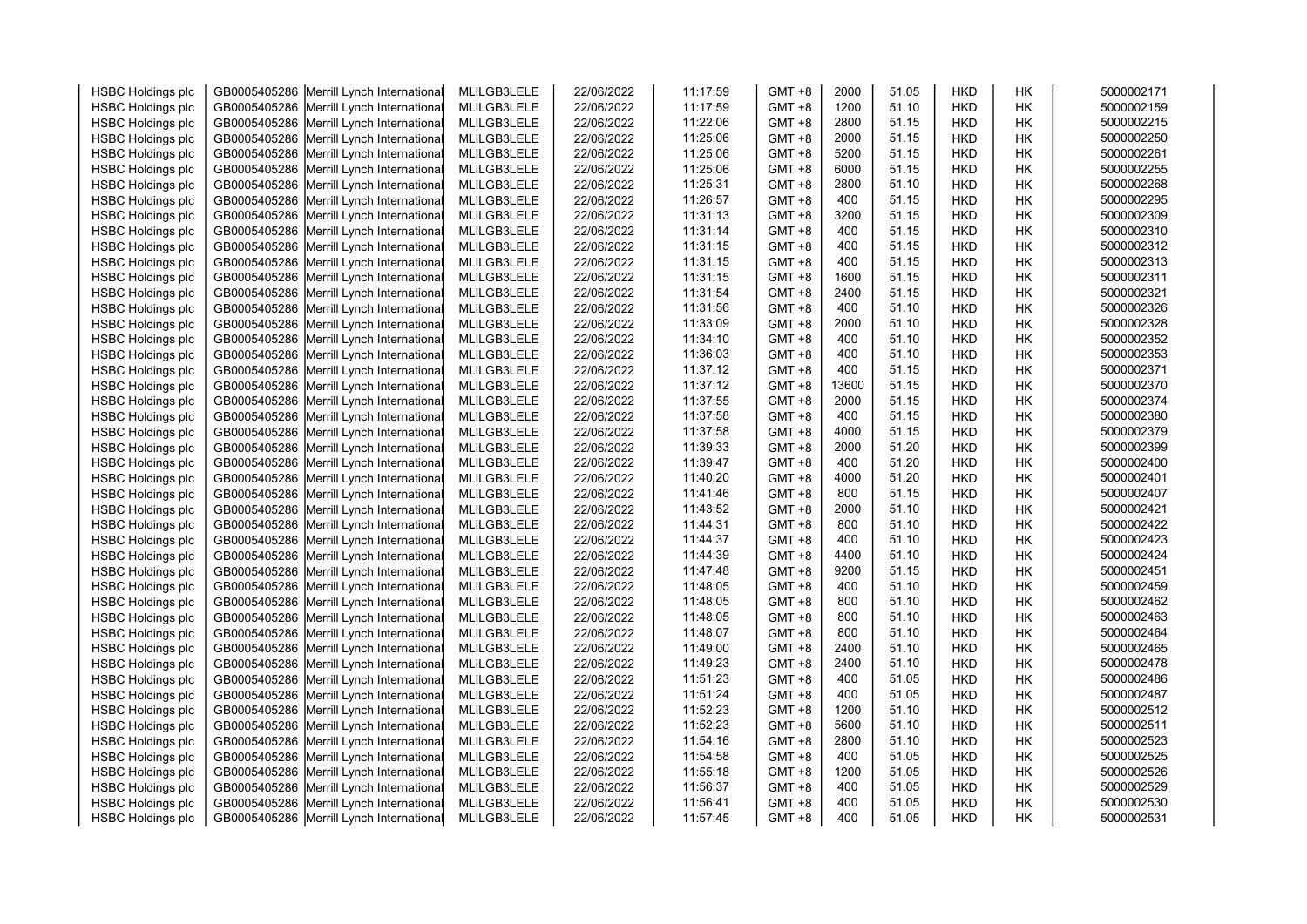| <b>HSBC Holdings plc</b> | GB0005405286 | Merrill Lynch International              | MLILGB3LELE | 22/06/2022 | 13:00:00 | $GMT + 8$ | 400   | 51.15 | <b>HKD</b> | <b>HK</b> | 5000002582 |
|--------------------------|--------------|------------------------------------------|-------------|------------|----------|-----------|-------|-------|------------|-----------|------------|
| <b>HSBC Holdings plc</b> | GB0005405286 | Merrill Lynch International              | MLILGB3LELE | 22/06/2022 | 13:00:00 | $GMT + 8$ | 400   | 51.15 | <b>HKD</b> | HК        | 5000002583 |
| <b>HSBC Holdings plc</b> | GB0005405286 | Merrill Lynch International              | MLILGB3LELE | 22/06/2022 | 13:00:01 | $GMT + 8$ | 800   | 51.15 | <b>HKD</b> | HК        | 5000002584 |
| <b>HSBC Holdings plc</b> | GB0005405286 | Merrill Lynch International              | MLILGB3LELE | 22/06/2022 | 13:00:01 | $GMT + 8$ | 3600  | 51.15 | <b>HKD</b> | HK        | 5000002585 |
| <b>HSBC Holdings plc</b> | GB0005405286 | Merrill Lynch International              | MLILGB3LELE | 22/06/2022 | 13:00:02 | $GMT + 8$ | 800   | 51.15 | <b>HKD</b> | HK        | 5000002588 |
| <b>HSBC Holdings plc</b> | GB0005405286 | Merrill Lynch International              | MLILGB3LELE | 22/06/2022 | 13:00:02 | $GMT + 8$ | 800   | 51.15 | <b>HKD</b> | HK        | 5000002592 |
| <b>HSBC Holdings plc</b> | GB0005405286 | Merrill Lynch International              | MLILGB3LELE | 22/06/2022 | 13:00:02 | $GMT + 8$ | 1600  | 51.15 | <b>HKD</b> | HK        | 5000002587 |
| <b>HSBC Holdings plc</b> | GB0005405286 | Merrill Lynch International              | MLILGB3LELE | 22/06/2022 | 13:00:02 | $GMT + 8$ | 1600  | 51.15 | <b>HKD</b> | HK        | 5000002590 |
| <b>HSBC Holdings plc</b> | GB0005405286 | Merrill Lynch International              | MLILGB3LELE | 22/06/2022 | 13:00:02 | $GMT + 8$ | 1600  | 51.15 | <b>HKD</b> | HK        | 5000002591 |
| <b>HSBC Holdings plc</b> | GB0005405286 | Merrill Lynch International              | MLILGB3LELE | 22/06/2022 | 13:00:02 | $GMT + 8$ | 4000  | 51.15 | <b>HKD</b> | HK        | 5000002589 |
| <b>HSBC Holdings plc</b> | GB0005405286 | Merrill Lynch International              | MLILGB3LELE | 22/06/2022 | 13:00:03 | $GMT + 8$ | 1600  | 51.10 | <b>HKD</b> | HК        | 5000002596 |
| <b>HSBC Holdings plc</b> | GB0005405286 | Merrill Lynch International              | MLILGB3LELE | 22/06/2022 | 13:00:04 | $GMT + 8$ | 1600  | 51.10 | <b>HKD</b> | HK        | 5000002597 |
| <b>HSBC Holdings plc</b> | GB0005405286 | Merrill Lynch International              | MLILGB3LELE | 22/06/2022 | 13:04:37 | $GMT + 8$ | 2800  | 51.10 | <b>HKD</b> | HK        | 5000002631 |
| <b>HSBC Holdings plc</b> | GB0005405286 | Merrill Lynch International              | MLILGB3LELE | 22/06/2022 | 13:04:38 | $GMT + 8$ | 400   | 51.10 | <b>HKD</b> | HK        | 5000002632 |
| <b>HSBC Holdings plc</b> | GB0005405286 | Merrill Lynch International              | MLILGB3LELE | 22/06/2022 | 13:04:43 | $GMT + 8$ | 400   | 51.10 | HKD        | HK        | 5000002633 |
| <b>HSBC Holdings plc</b> | GB0005405286 | Merrill Lynch International              | MLILGB3LELE | 22/06/2022 | 13:08:12 | $GMT + 8$ | 400   | 51.10 | <b>HKD</b> | HK        | 5000002665 |
| <b>HSBC Holdings plc</b> | GB0005405286 | Merrill Lynch International              | MLILGB3LELE | 22/06/2022 | 13:08:12 | $GMT + 8$ | 400   | 51.10 | <b>HKD</b> | HK        | 5000002667 |
| <b>HSBC Holdings plc</b> | GB0005405286 | Merrill Lynch International              | MLILGB3LELE | 22/06/2022 | 13:08:12 | $GMT + 8$ | 800   | 51.10 | <b>HKD</b> | HK        | 5000002666 |
| <b>HSBC Holdings plc</b> | GB0005405286 | Merrill Lynch International              | MLILGB3LELE | 22/06/2022 | 13:08:12 | $GMT + 8$ | 800   | 51.10 | <b>HKD</b> | <b>HK</b> | 5000002668 |
| <b>HSBC Holdings plc</b> | GB0005405286 | Merrill Lynch International              | MLILGB3LELE | 22/06/2022 | 13:08:12 | $GMT + 8$ | 7200  | 51.15 | <b>HKD</b> | HK        | 5000002654 |
| <b>HSBC Holdings plc</b> | GB0005405286 | Merrill Lynch International              | MLILGB3LELE | 22/06/2022 | 13:08:12 | $GMT + 8$ | 5200  | 51.15 | <b>HKD</b> | HK        | 5000002658 |
| <b>HSBC Holdings plc</b> | GB0005405286 | Merrill Lynch International              | MLILGB3LELE | 22/06/2022 | 13:08:12 | $GMT + 8$ | 6800  | 51.15 | <b>HKD</b> | HK        | 5000002653 |
| <b>HSBC Holdings plc</b> | GB0005405286 | Merrill Lynch International              | MLILGB3LELE | 22/06/2022 | 13:08:12 | $GMT + 8$ | 17200 | 51.15 | <b>HKD</b> | HK        | 5000002655 |
| <b>HSBC Holdings plc</b> | GB0005405286 | Merrill Lynch International              | MLILGB3LELE | 22/06/2022 | 13:08:26 | $GMT + 8$ | 400   | 51.10 | <b>HKD</b> | HK        | 5000002676 |
| <b>HSBC Holdings plc</b> | GB0005405286 | Merrill Lynch International              | MLILGB3LELE | 22/06/2022 | 13:08:26 | $GMT + 8$ | 400   | 51.10 | <b>HKD</b> | HK        | 5000002680 |
| <b>HSBC Holdings plc</b> | GB0005405286 | Merrill Lynch International              | MLILGB3LELE | 22/06/2022 | 13:08:26 | $GMT + 8$ | 800   | 51.10 | <b>HKD</b> | НK        | 5000002681 |
| <b>HSBC Holdings plc</b> | GB0005405286 | Merrill Lynch International              | MLILGB3LELE | 22/06/2022 | 13:09:03 | $GMT + 8$ | 400   | 51.10 | <b>HKD</b> | <b>HK</b> | 5000002696 |
| <b>HSBC Holdings plc</b> | GB0005405286 | Merrill Lynch International              | MLILGB3LELE | 22/06/2022 | 13:09:16 | $GMT + 8$ | 400   | 51.10 | <b>HKD</b> | HК        | 5000002698 |
| <b>HSBC Holdings plc</b> | GB0005405286 | Merrill Lynch International              | MLILGB3LELE | 22/06/2022 | 13:09:16 | $GMT + 8$ | 2000  | 51.10 | <b>HKD</b> | HK        | 5000002697 |
| <b>HSBC Holdings plc</b> | GB0005405286 | Merrill Lynch International              | MLILGB3LELE | 22/06/2022 | 13:09:40 | $GMT + 8$ | 4400  | 51.10 | <b>HKD</b> | HK        | 5000002699 |
| <b>HSBC Holdings plc</b> | GB0005405286 | Merrill Lynch International              | MLILGB3LELE | 22/06/2022 | 13:11:16 | $GMT + 8$ | 400   | 51.05 | HKD        | HK        | 5000002708 |
| <b>HSBC Holdings plc</b> | GB0005405286 | Merrill Lynch International              | MLILGB3LELE | 22/06/2022 | 13:14:54 | $GMT + 8$ | 400   | 51.05 | <b>HKD</b> | HK        | 5000002714 |
| <b>HSBC Holdings plc</b> | GB0005405286 | Merrill Lynch International              | MLILGB3LELE | 22/06/2022 | 13:15:44 | $GMT + 8$ | 1200  | 51.05 | <b>HKD</b> | HK        | 5000002716 |
| <b>HSBC Holdings plc</b> | GB0005405286 | Merrill Lynch International              | MLILGB3LELE | 22/06/2022 | 13:16:47 | $GMT + 8$ | 400   | 51.05 | <b>HKD</b> | НK        | 5000002721 |
| <b>HSBC Holdings plc</b> | GB0005405286 | Merrill Lynch International              | MLILGB3LELE | 22/06/2022 | 13:16:52 | $GMT + 8$ | 1200  | 51.05 | <b>HKD</b> | HK        | 5000002723 |
| <b>HSBC Holdings plc</b> | GB0005405286 | Merrill Lynch International              | MLILGB3LELE | 22/06/2022 | 13:17:13 | $GMT + 8$ | 1600  | 51.05 | <b>HKD</b> | HК        | 5000002724 |
| <b>HSBC Holdings plc</b> | GB0005405286 | Merrill Lynch International              | MLILGB3LELE | 22/06/2022 | 13:17:23 | $GMT + 8$ | 400   | 51.05 | <b>HKD</b> | <b>HK</b> | 5000002726 |
| <b>HSBC Holdings plc</b> | GB0005405286 | Merrill Lynch International              | MLILGB3LELE | 22/06/2022 | 13:17:37 | $GMT + 8$ | 400   | 51.05 | <b>HKD</b> | HK        | 5000002727 |
| <b>HSBC Holdings plc</b> | GB0005405286 | Merrill Lynch International              | MLILGB3LELE | 22/06/2022 | 13:17:46 | $GMT + 8$ | 2000  | 51.05 | <b>HKD</b> | HK        | 5000002729 |
| <b>HSBC Holdings plc</b> | GB0005405286 | Merrill Lynch International              | MLILGB3LELE | 22/06/2022 | 13:20:31 | $GMT + 8$ | 6000  | 51.05 | <b>HKD</b> | HK        | 5000002749 |
| <b>HSBC Holdings plc</b> | GB0005405286 | Merrill Lynch International              | MLILGB3LELE | 22/06/2022 | 13:20:45 | $GMT + 8$ | 800   | 51.05 | <b>HKD</b> | HK        | 5000002751 |
| <b>HSBC Holdings plc</b> | GB0005405286 | Merrill Lynch International              | MLILGB3LELE | 22/06/2022 | 13:20:45 | $GMT + 8$ | 2000  | 51.05 | <b>HKD</b> | HK        | 5000002750 |
| <b>HSBC Holdings plc</b> | GB0005405286 | Merrill Lynch International              | MLILGB3LELE | 22/06/2022 | 13:21:12 | $GMT + 8$ | 400   | 51.05 | <b>HKD</b> | HK        | 5000002752 |
| <b>HSBC Holdings plc</b> | GB0005405286 | Merrill Lynch International              | MLILGB3LELE | 22/06/2022 | 13:21:16 | $GMT + 8$ | 2000  | 51.05 | <b>HKD</b> | HК        | 5000002753 |
| <b>HSBC Holdings plc</b> | GB0005405286 | Merrill Lynch International              | MLILGB3LELE | 22/06/2022 | 13:21:36 | $GMT + 8$ | 400   | 51.05 | <b>HKD</b> | HК        | 5000002754 |
| <b>HSBC Holdings plc</b> | GB0005405286 | Merrill Lynch International              | MLILGB3LELE | 22/06/2022 | 13:24:02 | $GMT + 8$ | 800   | 51.05 | <b>HKD</b> | HK        | 5000002764 |
| <b>HSBC Holdings plc</b> | GB0005405286 | Merrill Lynch International              | MLILGB3LELE | 22/06/2022 | 13:24:02 | $GMT + 8$ | 1600  | 51.05 | <b>HKD</b> | HK        | 5000002763 |
| <b>HSBC Holdings plc</b> |              | GB0005405286 Merrill Lynch International | MLILGB3LELE | 22/06/2022 | 13:24:30 | $GMT + 8$ | 400   | 51.05 | <b>HKD</b> | <b>HK</b> | 5000002765 |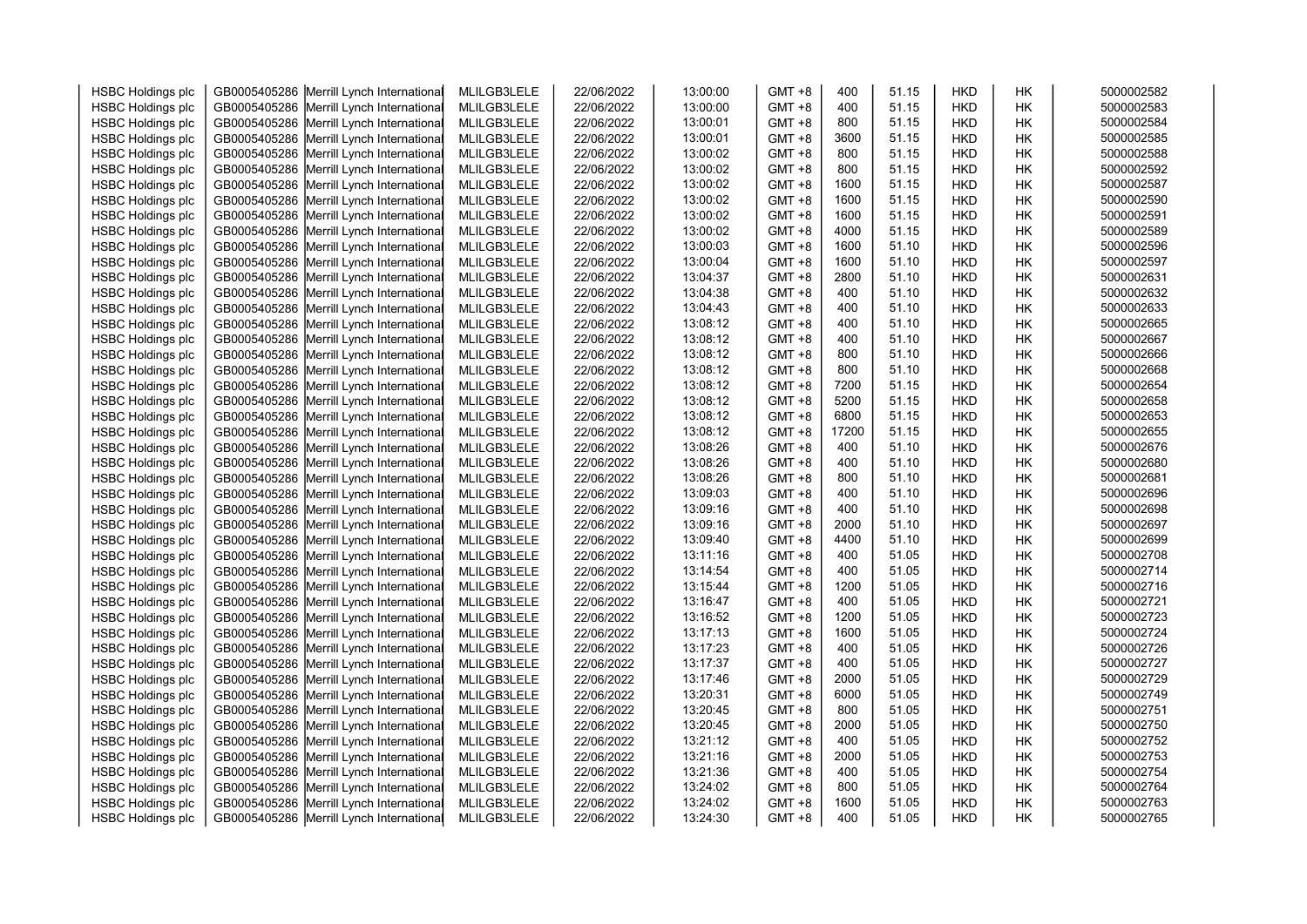| <b>HSBC Holdings plc</b> | GB0005405286 | Merrill Lynch International              | MLILGB3LELE | 22/06/2022 | 13:24:56 | $GMT + 8$ | 400   | 51.05 | <b>HKD</b> | <b>HK</b> | 5000002766 |
|--------------------------|--------------|------------------------------------------|-------------|------------|----------|-----------|-------|-------|------------|-----------|------------|
| <b>HSBC Holdings plc</b> | GB0005405286 | Merrill Lynch International              | MLILGB3LELE | 22/06/2022 | 13:25:32 | $GMT + 8$ | 2000  | 51.05 | <b>HKD</b> | HК        | 5000002768 |
| <b>HSBC Holdings plc</b> | GB0005405286 | Merrill Lynch International              | MLILGB3LELE | 22/06/2022 | 13:25:39 | $GMT + 8$ | 10000 | 51.05 | <b>HKD</b> | HК        | 5000002769 |
| <b>HSBC Holdings plc</b> | GB0005405286 | Merrill Lynch International              | MLILGB3LELE | 22/06/2022 | 13:26:00 | $GMT + 8$ | 800   | 51.05 | <b>HKD</b> | HK        | 5000002770 |
| <b>HSBC Holdings plc</b> | GB0005405286 | Merrill Lynch International              | MLILGB3LELE | 22/06/2022 | 13:26:41 | $GMT + 8$ | 400   | 51.05 | <b>HKD</b> | HK        | 5000002772 |
| <b>HSBC Holdings plc</b> | GB0005405286 | Merrill Lynch International              | MLILGB3LELE | 22/06/2022 | 13:27:23 | $GMT + 8$ | 2000  | 51.05 | <b>HKD</b> | HK        | 5000002774 |
| <b>HSBC Holdings plc</b> | GB0005405286 | Merrill Lynch International              | MLILGB3LELE | 22/06/2022 | 13:28:05 | $GMT + 8$ | 2000  | 51.05 | <b>HKD</b> | HK        | 5000002776 |
| <b>HSBC Holdings plc</b> | GB0005405286 | Merrill Lynch International              | MLILGB3LELE | 22/06/2022 | 13:28:16 | $GMT + 8$ | 1200  | 51.05 | <b>HKD</b> | HK        | 5000002778 |
| <b>HSBC Holdings plc</b> | GB0005405286 | Merrill Lynch International              | MLILGB3LELE | 22/06/2022 | 13:28:22 | $GMT + 8$ | 400   | 51.05 | <b>HKD</b> | HK        | 5000002779 |
| <b>HSBC Holdings plc</b> | GB0005405286 | Merrill Lynch International              | MLILGB3LELE | 22/06/2022 | 13:28:55 | $GMT + 8$ | 400   | 51.05 | <b>HKD</b> | HK        | 5000002780 |
| <b>HSBC Holdings plc</b> | GB0005405286 | Merrill Lynch International              | MLILGB3LELE | 22/06/2022 | 13:29:18 | $GMT + 8$ | 400   | 51.05 | <b>HKD</b> | HК        | 5000002781 |
| <b>HSBC Holdings plc</b> | GB0005405286 | Merrill Lynch International              | MLILGB3LELE | 22/06/2022 | 13:29:21 | $GMT + 8$ | 400   | 51.05 | <b>HKD</b> | HK        | 5000002782 |
| <b>HSBC Holdings plc</b> | GB0005405286 | Merrill Lynch International              | MLILGB3LELE | 22/06/2022 | 13:30:09 | $GMT + 8$ | 1200  | 51.05 | <b>HKD</b> | HK        | 5000002785 |
| <b>HSBC Holdings plc</b> | GB0005405286 | Merrill Lynch International              | MLILGB3LELE | 22/06/2022 | 13:35:55 | $GMT + 8$ | 800   | 51.05 | <b>HKD</b> | HK        | 5000002810 |
| <b>HSBC Holdings plc</b> | GB0005405286 | Merrill Lynch International              | MLILGB3LELE | 22/06/2022 | 13:35:56 | $GMT + 8$ | 1200  | 51.05 | HKD        | HK        | 5000002811 |
| <b>HSBC Holdings plc</b> | GB0005405286 | Merrill Lynch International              | MLILGB3LELE | 22/06/2022 | 13:36:15 | $GMT + 8$ | 2000  | 51.05 | <b>HKD</b> | HK        | 5000002812 |
| <b>HSBC Holdings plc</b> | GB0005405286 | Merrill Lynch International              | MLILGB3LELE | 22/06/2022 | 13:36:46 | $GMT + 8$ | 2000  | 51.05 | <b>HKD</b> | HK        | 5000002814 |
| <b>HSBC Holdings plc</b> | GB0005405286 | Merrill Lynch International              | MLILGB3LELE | 22/06/2022 | 13:37:44 | $GMT + 8$ | 400   | 51.05 | <b>HKD</b> | HK        | 5000002816 |
| <b>HSBC Holdings plc</b> | GB0005405286 | Merrill Lynch International              | MLILGB3LELE | 22/06/2022 | 13:38:48 | $GMT + 8$ | 800   | 51.05 | <b>HKD</b> | <b>HK</b> | 5000002818 |
| <b>HSBC Holdings plc</b> | GB0005405286 | Merrill Lynch International              | MLILGB3LELE | 22/06/2022 | 13:38:49 | $GMT + 8$ | 400   | 51.05 | <b>HKD</b> | HK        | 5000002819 |
| <b>HSBC Holdings plc</b> | GB0005405286 | Merrill Lynch International              | MLILGB3LELE | 22/06/2022 | 13:38:50 | $GMT + 8$ | 400   | 51.05 | <b>HKD</b> | HK        | 5000002820 |
| <b>HSBC Holdings plc</b> | GB0005405286 | Merrill Lynch International              | MLILGB3LELE | 22/06/2022 | 13:38:57 | $GMT + 8$ | 1600  | 51.05 | <b>HKD</b> | HK        | 5000002821 |
| <b>HSBC Holdings plc</b> | GB0005405286 | Merrill Lynch International              | MLILGB3LELE | 22/06/2022 | 13:39:01 | $GMT + 8$ | 2000  | 51.05 | <b>HKD</b> | HK        | 5000002822 |
| <b>HSBC Holdings plc</b> | GB0005405286 | Merrill Lynch International              | MLILGB3LELE | 22/06/2022 | 13:39:16 | $GMT + 8$ | 400   | 51.05 | <b>HKD</b> | HK        | 5000002823 |
| <b>HSBC Holdings plc</b> | GB0005405286 | Merrill Lynch International              | MLILGB3LELE | 22/06/2022 | 13:39:36 | $GMT + 8$ | 2000  | 51.05 | <b>HKD</b> | HK        | 5000002825 |
| <b>HSBC Holdings plc</b> | GB0005405286 | Merrill Lynch International              | MLILGB3LELE | 22/06/2022 | 13:39:40 | $GMT + 8$ | 400   | 51.05 | <b>HKD</b> | НK        | 5000002826 |
| <b>HSBC Holdings plc</b> | GB0005405286 | Merrill Lynch International              | MLILGB3LELE | 22/06/2022 | 13:46:56 | $GMT + 8$ | 400   | 51.05 | <b>HKD</b> | <b>HK</b> | 5000002868 |
| <b>HSBC Holdings plc</b> | GB0005405286 | Merrill Lynch International              | MLILGB3LELE | 22/06/2022 | 13:47:17 | $GMT + 8$ | 2000  | 51.05 | <b>HKD</b> | HК        | 5000002869 |
| <b>HSBC Holdings plc</b> | GB0005405286 | Merrill Lynch International              | MLILGB3LELE | 22/06/2022 | 13:47:18 | $GMT + 8$ | 14400 | 51.05 | <b>HKD</b> | HK        | 5000002870 |
| <b>HSBC Holdings plc</b> | GB0005405286 | Merrill Lynch International              | MLILGB3LELE | 22/06/2022 | 13:47:18 | $GMT + 8$ | 11200 | 51.05 | <b>HKD</b> | HK        | 5000002875 |
| <b>HSBC Holdings plc</b> | GB0005405286 | Merrill Lynch International              | MLILGB3LELE | 22/06/2022 | 13:47:23 | $GMT + 8$ | 400   | 51.05 | <b>HKD</b> | HK        | 5000002876 |
| <b>HSBC Holdings plc</b> | GB0005405286 | Merrill Lynch International              | MLILGB3LELE | 22/06/2022 | 13:47:26 | $GMT + 8$ | 800   | 51.05 | <b>HKD</b> | HK        | 5000002877 |
| <b>HSBC Holdings plc</b> | GB0005405286 | Merrill Lynch International              | MLILGB3LELE | 22/06/2022 | 13:47:30 | $GMT + 8$ | 800   | 51.05 | <b>HKD</b> | HK        | 5000002878 |
| <b>HSBC Holdings plc</b> | GB0005405286 | Merrill Lynch International              | MLILGB3LELE | 22/06/2022 | 13:47:30 | $GMT + 8$ | 800   | 51.05 | <b>HKD</b> | НK        | 5000002879 |
| <b>HSBC Holdings plc</b> | GB0005405286 | Merrill Lynch International              | MLILGB3LELE | 22/06/2022 | 13:48:55 | $GMT + 8$ | 400   | 51.05 | <b>HKD</b> | HK        | 5000002900 |
| <b>HSBC Holdings plc</b> | GB0005405286 | Merrill Lynch International              | MLILGB3LELE | 22/06/2022 | 13:48:55 | $GMT + 8$ | 4400  | 51.05 | <b>HKD</b> | HК        | 5000002899 |
| <b>HSBC Holdings plc</b> | GB0005405286 | Merrill Lynch International              | MLILGB3LELE | 22/06/2022 | 13:48:55 | $GMT + 8$ | 1200  | 51.05 | <b>HKD</b> | <b>HK</b> | 5000002901 |
| <b>HSBC Holdings plc</b> | GB0005405286 | Merrill Lynch International              | MLILGB3LELE | 22/06/2022 | 13:49:00 | $GMT + 8$ | 800   | 51.05 | <b>HKD</b> | HK        | 5000002902 |
| <b>HSBC Holdings plc</b> | GB0005405286 | Merrill Lynch International              | MLILGB3LELE | 22/06/2022 | 13:49:10 | $GMT + 8$ | 1600  | 51.05 | <b>HKD</b> | HK        | 5000002903 |
| <b>HSBC Holdings plc</b> | GB0005405286 | Merrill Lynch International              | MLILGB3LELE | 22/06/2022 | 13:49:35 | $GMT + 8$ | 400   | 51.05 | <b>HKD</b> | HK        | 5000002904 |
| <b>HSBC Holdings plc</b> | GB0005405286 | Merrill Lynch International              | MLILGB3LELE | 22/06/2022 | 13:49:51 | $GMT + 8$ | 400   | 51.05 | <b>HKD</b> | HK        | 5000002905 |
| <b>HSBC Holdings plc</b> | GB0005405286 | Merrill Lynch International              | MLILGB3LELE | 22/06/2022 | 13:50:03 | $GMT + 8$ | 2400  | 51.05 | <b>HKD</b> | HK        | 5000002906 |
| <b>HSBC Holdings plc</b> | GB0005405286 | Merrill Lynch International              | MLILGB3LELE | 22/06/2022 | 13:50:51 | $GMT + 8$ | 22000 | 51.05 | <b>HKD</b> | HK        | 5000002907 |
| <b>HSBC Holdings plc</b> | GB0005405286 | Merrill Lynch International              | MLILGB3LELE | 22/06/2022 | 13:50:52 | $GMT + 8$ | 35200 | 51.05 | <b>HKD</b> | HК        | 5000002915 |
| <b>HSBC Holdings plc</b> | GB0005405286 | Merrill Lynch International              | MLILGB3LELE | 22/06/2022 | 13:53:40 | $GMT + 8$ | 7200  | 51.00 | <b>HKD</b> | HК        | 5000002963 |
| <b>HSBC Holdings plc</b> | GB0005405286 | Merrill Lynch International              | MLILGB3LELE | 22/06/2022 | 13:53:40 | $GMT + 8$ | 2800  | 51.00 | <b>HKD</b> | HK        | 5000002964 |
| <b>HSBC Holdings plc</b> | GB0005405286 | Merrill Lynch International              | MLILGB3LELE | 22/06/2022 | 13:55:19 | $GMT + 8$ | 1600  | 51.00 | <b>HKD</b> | HK        | 5000002970 |
| <b>HSBC Holdings plc</b> |              | GB0005405286 Merrill Lynch International | MLILGB3LELE | 22/06/2022 | 13:55:19 | $GMT + 8$ | 1600  | 50.95 | <b>HKD</b> | <b>HK</b> | 5000003000 |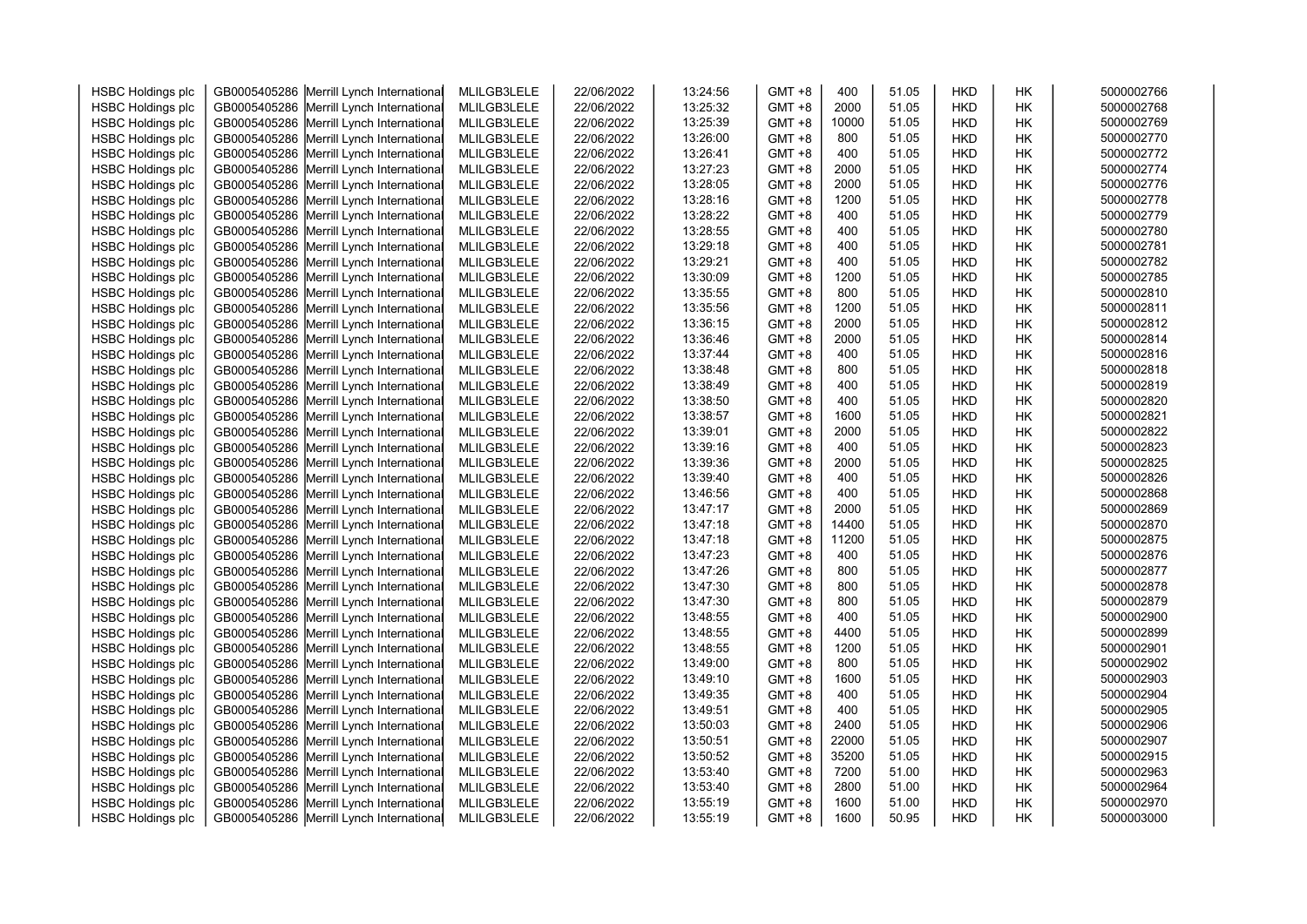| <b>HSBC Holdings plc</b>                             | GB0005405286 | Merrill Lynch International              | MLILGB3LELE | 22/06/2022 | 13:55:19 | GMT +8                 | 1200 | 51.00 | <b>HKD</b> | HΚ | 5000002971 |
|------------------------------------------------------|--------------|------------------------------------------|-------------|------------|----------|------------------------|------|-------|------------|----|------------|
| <b>HSBC Holdings plc</b>                             | GB0005405286 | Merrill Lynch International              | MLILGB3LELE | 22/06/2022 | 13:55:19 | GMT +8                 | 2400 | 50.95 | <b>HKD</b> | HΚ | 5000003001 |
| <b>HSBC Holdings plc</b>                             | GB0005405286 | Merrill Lynch International              | MLILGB3LELE | 22/06/2022 | 13:56:39 | <b>GMT +8</b>          | 1600 | 50.90 | <b>HKD</b> | HΚ | 5000003031 |
| <b>HSBC Holdings plc</b>                             | GB0005405286 | Merrill Lynch International              | MLILGB3LELE | 22/06/2022 | 13:56:39 | GMT +8                 | 3600 | 50.90 | <b>HKD</b> | HΚ | 5000003030 |
| <b>HSBC Holdings plc</b>                             | GB0005405286 | Merrill Lynch International              | MLILGB3LELE | 22/06/2022 | 13:56:39 | <b>GMT +8</b>          | 1200 | 50.90 | <b>HKD</b> | HΚ | 5000003035 |
| <b>HSBC Holdings plc</b>                             | GB0005405286 | Merrill Lynch International              | MLILGB3LELE | 22/06/2022 | 13:56:41 | GMT +8                 | 4400 | 50.85 | <b>HKD</b> | HΚ | 5000003046 |
| <b>HSBC Holdings plc</b>                             | GB0005405286 | Merrill Lynch International              | MLILGB3LELE | 22/06/2022 | 13:56:41 | GMT +8                 | 1200 | 50.85 | HKD        | HΚ | 5000003045 |
| <b>HSBC Holdings plc</b>                             | GB0005405286 | Merrill Lynch International              | MLILGB3LELE | 22/06/2022 | 13:56:41 | GMT +8                 | 1200 | 50.85 | <b>HKD</b> | НK | 5000003047 |
| <b>HSBC Holdings plc</b>                             | GB0005405286 | Merrill Lynch International              | MLILGB3LELE | 22/06/2022 | 14:01:00 | $GMT + 8$              | 400  | 50.90 | <b>HKD</b> | HΚ | 5000003101 |
| <b>HSBC Holdings plc</b>                             | GB0005405286 | Merrill Lynch International              | MLILGB3LELE | 22/06/2022 | 14:02:01 | GMT +8                 | 400  | 50.90 | <b>HKD</b> | HΚ | 5000003103 |
| <b>HSBC Holdings plc</b>                             | GB0005405286 | Merrill Lynch International              | MLILGB3LELE | 22/06/2022 | 14:05:19 | $GMT + 8$              | 400  | 50.90 | <b>HKD</b> | HΚ | 5000003121 |
| <b>HSBC Holdings plc</b>                             | GB0005405286 | Merrill Lynch International              | MLILGB3LELE | 22/06/2022 | 14:06:11 | GMT +8                 | 400  | 50.90 | <b>HKD</b> | HΚ | 5000003123 |
| <b>HSBC Holdings plc</b>                             | GB0005405286 | Merrill Lynch International              | MLILGB3LELE | 22/06/2022 | 14:06:43 | $GMT + 8$              | 400  | 50.90 | <b>HKD</b> | НK | 5000003126 |
| <b>HSBC Holdings plc</b>                             | GB0005405286 | Merrill Lynch International              | MLILGB3LELE | 22/06/2022 | 14:07:32 | GMT +8                 | 400  | 50.90 | HKD        | HΚ | 5000003127 |
| <b>HSBC Holdings plc</b>                             | GB0005405286 | Merrill Lynch International              | MLILGB3LELE | 22/06/2022 | 14:07:48 | GMT +8                 | 400  | 50.90 | HKD        | НK | 5000003129 |
| <b>HSBC Holdings plc</b>                             | GB0005405286 | Merrill Lynch International              | MLILGB3LELE | 22/06/2022 | 14:08:29 | $GMT + 8$              | 4400 | 50.90 | <b>HKD</b> | НK | 5000003130 |
| <b>HSBC Holdings plc</b>                             | GB0005405286 | Merrill Lynch International              | MLILGB3LELE | 22/06/2022 | 14:08:29 | GMT +8                 | 2000 | 50.90 | <b>HKD</b> | HΚ | 5000003132 |
| <b>HSBC Holdings plc</b>                             | GB0005405286 | Merrill Lynch International              | MLILGB3LELE | 22/06/2022 | 14:08:48 | GMT +8                 | 400  | 50.90 | HKD        | HК | 5000003138 |
| <b>HSBC Holdings plc</b>                             | GB0005405286 | Merrill Lynch International              | MLILGB3LELE | 22/06/2022 | 14:09:08 | $GMT + 8$              | 400  | 50.90 | <b>HKD</b> | HΚ | 5000003139 |
| <b>HSBC Holdings plc</b>                             | GB0005405286 | Merrill Lynch International              | MLILGB3LELE | 22/06/2022 | 14:09:12 | GMT +8                 | 400  | 50.90 | <b>HKD</b> | HΚ | 5000003140 |
| <b>HSBC Holdings plc</b>                             | GB0005405286 | Merrill Lynch International              | MLILGB3LELE | 22/06/2022 | 14:09:43 | GMT +8                 | 400  | 50.90 | <b>HKD</b> | HΚ | 5000003141 |
| <b>HSBC Holdings plc</b>                             | GB0005405286 | Merrill Lynch International              | MLILGB3LELE | 22/06/2022 | 14:10:00 | GMT +8                 | 2000 | 50.90 | <b>HKD</b> | HΚ | 5000003142 |
| <b>HSBC Holdings plc</b>                             | GB0005405286 | Merrill Lynch International              | MLILGB3LELE | 22/06/2022 | 14:10:45 | GMT +8                 | 800  | 50.90 | HKD        | HΚ | 5000003147 |
| <b>HSBC Holdings plc</b>                             | GB0005405286 | Merrill Lynch International              | MLILGB3LELE | 22/06/2022 | 14:10:48 | GMT +8                 | 400  | 50.90 | HKD        | HΚ | 5000003148 |
| <b>HSBC Holdings plc</b>                             | GB0005405286 | Merrill Lynch International              | MLILGB3LELE | 22/06/2022 | 14:10:50 | GMT +8                 | 800  | 50.90 | <b>HKD</b> | HΚ | 5000003149 |
| <b>HSBC Holdings plc</b>                             | GB0005405286 | Merrill Lynch International              | MLILGB3LELE | 22/06/2022 | 14:10:57 | $GMT + 8$              | 4000 | 50.90 | HKD        | НK | 5000003165 |
| <b>HSBC Holdings plc</b>                             | GB0005405286 | Merrill Lynch International              | MLILGB3LELE | 22/06/2022 | 14:10:57 | $GMT + 8$              | 2800 | 50.90 | <b>HKD</b> | HΚ | 5000003150 |
| <b>HSBC Holdings plc</b>                             | GB0005405286 | Merrill Lynch International              | MLILGB3LELE | 22/06/2022 | 14:10:57 | $GMT + 8$              | 9200 | 50.90 | <b>HKD</b> | HΚ | 5000003166 |
| <b>HSBC Holdings plc</b>                             | GB0005405286 | Merrill Lynch International              | MLILGB3LELE | 22/06/2022 | 14:11:00 | $GMT + 8$              | 2000 | 50.90 | <b>HKD</b> | HΚ | 5000003177 |
|                                                      | GB0005405286 |                                          | MLILGB3LELE |            | 14:11:00 | GMT +8                 | 2000 | 50.90 | <b>HKD</b> | HΚ | 5000003178 |
| <b>HSBC Holdings plc</b><br><b>HSBC Holdings plc</b> |              | Merrill Lynch International              | MLILGB3LELE | 22/06/2022 | 14:11:00 | GMT +8                 | 2000 | 50.90 |            |    | 5000003179 |
|                                                      | GB0005405286 | Merrill Lynch International              |             | 22/06/2022 | 14:11:00 | $GMT + 8$              | 1200 | 50.90 | HKD        | НK | 5000003180 |
| <b>HSBC Holdings plc</b>                             | GB0005405286 | Merrill Lynch International              | MLILGB3LELE | 22/06/2022 | 14:11:03 |                        | 800  | 50.90 | HKD        | HΚ |            |
| <b>HSBC Holdings plc</b>                             | GB0005405286 | Merrill Lynch International              | MLILGB3LELE | 22/06/2022 | 14:11:04 | $GMT + 8$<br>$GMT + 8$ | 400  | 50.90 | HKD        | HΚ | 5000003181 |
| <b>HSBC Holdings plc</b>                             | GB0005405286 | Merrill Lynch International              | MLILGB3LELE | 22/06/2022 |          |                        | 2000 |       | HKD        | НK | 5000003182 |
| <b>HSBC Holdings plc</b>                             | GB0005405286 | Merrill Lynch International              | MLILGB3LELE | 22/06/2022 | 14:11:32 | GMT +8                 |      | 50.90 | <b>HKD</b> | НK | 5000003184 |
| <b>HSBC Holdings plc</b>                             | GB0005405286 | Merrill Lynch International              | MLILGB3LELE | 22/06/2022 | 14:11:37 | GMT +8                 | 2000 | 50.90 | HKD        | HΚ | 5000003185 |
| <b>HSBC Holdings plc</b>                             | GB0005405286 | Merrill Lynch International              | MLILGB3LELE | 22/06/2022 | 14:11:49 | $GMT + 8$              | 400  | 50.90 | <b>HKD</b> | HΚ | 5000003189 |
| <b>HSBC Holdings plc</b>                             | GB0005405286 | Merrill Lynch International              | MLILGB3LELE | 22/06/2022 | 14:11:49 | GMT +8                 | 400  | 50.90 | <b>HKD</b> | HΚ | 5000003190 |
| <b>HSBC Holdings plc</b>                             | GB0005405286 | Merrill Lynch International              | MLILGB3LELE | 22/06/2022 | 14:11:49 | GMT +8                 | 2000 | 50.90 | HKD        | HΚ | 5000003188 |
| <b>HSBC Holdings plc</b>                             | GB0005405286 | Merrill Lynch International              | MLILGB3LELE | 22/06/2022 | 14:11:56 | $GMT + 8$              | 400  | 50.90 | <b>HKD</b> | HΚ | 5000003191 |
| <b>HSBC Holdings plc</b>                             | GB0005405286 | Merrill Lynch International              | MLILGB3LELE | 22/06/2022 | 14:12:21 | GMT +8                 | 400  | 50.90 | HKD        | HΚ | 5000003195 |
| <b>HSBC Holdings plc</b>                             | GB0005405286 | Merrill Lynch International              | MLILGB3LELE | 22/06/2022 | 14:12:21 | $GMT + 8$              | 800  | 50.90 | <b>HKD</b> | НK | 5000003194 |
| <b>HSBC Holdings plc</b>                             | GB0005405286 | Merrill Lynch International              | MLILGB3LELE | 22/06/2022 | 14:12:21 | $GMT + 8$              | 2000 | 50.90 | <b>HKD</b> | HΚ | 5000003193 |
| <b>HSBC Holdings plc</b>                             | GB0005405286 | Merrill Lynch International              | MLILGB3LELE | 22/06/2022 | 14:13:01 | GMT +8                 | 800  | 50.90 | <b>HKD</b> | HΚ | 5000003196 |
| <b>HSBC Holdings plc</b>                             | GB0005405286 | Merrill Lynch International              | MLILGB3LELE | 22/06/2022 | 14:13:14 | $GMT + 8$              | 2000 | 50.90 | HKD        | HΚ | 5000003197 |
| <b>HSBC Holdings plc</b>                             | GB0005405286 | Merrill Lynch International              | MLILGB3LELE | 22/06/2022 | 14:14:18 | <b>GMT +8</b>          | 800  | 50.90 | <b>HKD</b> | HΚ | 5000003214 |
| <b>HSBC Holdings plc</b>                             | GB0005405286 | Merrill Lynch International              | MLILGB3LELE | 22/06/2022 | 14:14:18 | GMT +8                 | 6000 | 50.90 | HKD        | HΚ | 5000003215 |
| <b>HSBC Holdings plc</b>                             |              | GB0005405286 Merrill Lynch International | MLILGB3LELE | 22/06/2022 | 14:14:46 | <b>GMT +8</b>          | 2000 | 50.85 | <b>HKD</b> | НK | 5000003226 |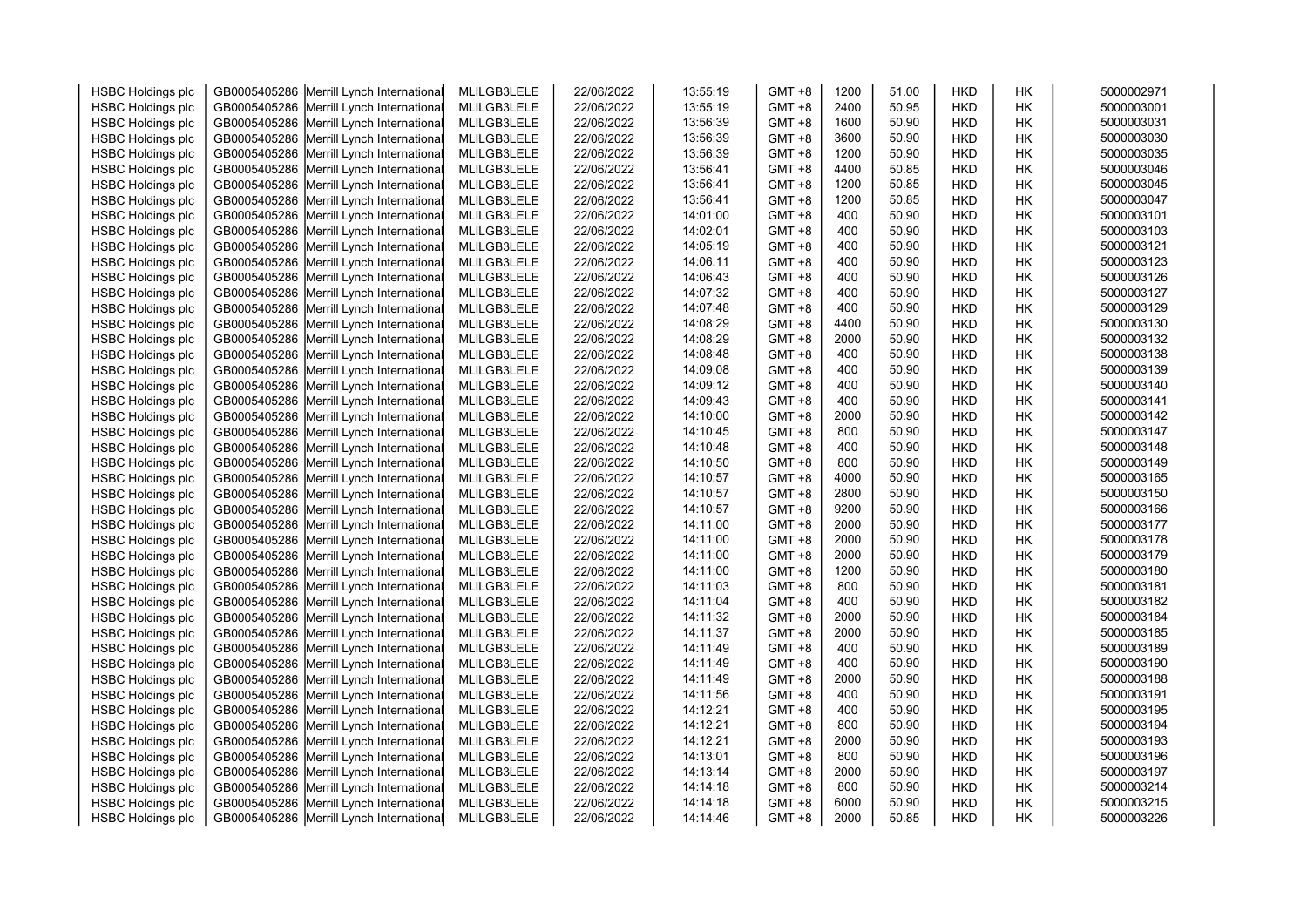| <b>HSBC Holdings plc</b> | GB0005405286 | Merrill Lynch International              | MLILGB3LELE | 22/06/2022 | 14:15:56 | $GMT + 8$ | 3200  | 50.85 | <b>HKD</b> | HК        | 5000003230 |
|--------------------------|--------------|------------------------------------------|-------------|------------|----------|-----------|-------|-------|------------|-----------|------------|
| <b>HSBC Holdings plc</b> | GB0005405286 | Merrill Lynch International              | MLILGB3LELE | 22/06/2022 | 14:15:56 | $GMT + 8$ | 1200  | 50.85 | <b>HKD</b> | HK        | 5000003229 |
| <b>HSBC Holdings plc</b> | GB0005405286 | Merrill Lynch International              | MLILGB3LELE | 22/06/2022 | 14:15:58 | $GMT + 8$ | 400   | 50.85 | <b>HKD</b> | HK        | 5000003243 |
| <b>HSBC Holdings plc</b> | GB0005405286 | Merrill Lynch International              | MLILGB3LELE | 22/06/2022 | 14:15:58 | $GMT + 8$ | 2800  | 50.85 | <b>HKD</b> | HK        | 5000003242 |
| <b>HSBC Holdings plc</b> | GB0005405286 | Merrill Lynch International              | MLILGB3LELE | 22/06/2022 | 14:18:47 | $GMT + 8$ | 400   | 50.90 | <b>HKD</b> | HK        | 5000003280 |
| <b>HSBC Holdings plc</b> | GB0005405286 | Merrill Lynch International              | MLILGB3LELE | 22/06/2022 | 14:18:54 | $GMT + 8$ | 6800  | 50.90 | <b>HKD</b> | HK        | 5000003281 |
| <b>HSBC Holdings plc</b> | GB0005405286 | Merrill Lynch International              | MLILGB3LELE | 22/06/2022 | 14:22:43 | $GMT + 8$ | 400   | 50.95 | <b>HKD</b> | HK        | 5000003333 |
| <b>HSBC Holdings plc</b> | GB0005405286 | Merrill Lynch International              | MLILGB3LELE | 22/06/2022 | 14:22:43 | $GMT + 8$ | 400   | 50.95 | <b>HKD</b> | HK        | 5000003334 |
| <b>HSBC Holdings plc</b> | GB0005405286 | Merrill Lynch International              | MLILGB3LELE | 22/06/2022 | 14:22:46 | $GMT + 8$ | 400   | 50.95 | <b>HKD</b> | HK        | 5000003335 |
| <b>HSBC Holdings plc</b> | GB0005405286 | Merrill Lynch International              | MLILGB3LELE | 22/06/2022 | 14:23:25 | $GMT + 8$ | 400   | 50.95 | <b>HKD</b> | HК        | 5000003336 |
| <b>HSBC Holdings plc</b> | GB0005405286 | Merrill Lynch International              | MLILGB3LELE | 22/06/2022 | 14:23:43 | $GMT + 8$ | 800   | 50.95 | <b>HKD</b> | <b>HK</b> | 5000003337 |
| <b>HSBC Holdings plc</b> | GB0005405286 | Merrill Lynch International              | MLILGB3LELE | 22/06/2022 | 14:24:04 | $GMT + 8$ | 400   | 50.95 | <b>HKD</b> | HK        | 5000003338 |
| <b>HSBC Holdings plc</b> | GB0005405286 | Merrill Lynch International              | MLILGB3LELE | 22/06/2022 | 14:24:24 | $GMT + 8$ | 2000  | 50.95 | <b>HKD</b> | HK        | 5000003339 |
| <b>HSBC Holdings plc</b> | GB0005405286 | Merrill Lynch International              | MLILGB3LELE | 22/06/2022 | 14:24:24 | $GMT + 8$ | 14000 | 50.95 | <b>HKD</b> | HK        | 5000003340 |
| <b>HSBC Holdings plc</b> | GB0005405286 | Merrill Lynch International              | MLILGB3LELE | 22/06/2022 | 14:31:26 | $GMT + 8$ | 1200  | 50.90 | <b>HKD</b> | HK        | 5000003393 |
| <b>HSBC Holdings plc</b> | GB0005405286 | Merrill Lynch International              | MLILGB3LELE | 22/06/2022 | 14:31:30 | $GMT + 8$ | 400   | 50.90 | <b>HKD</b> | HK        | 5000003394 |
| <b>HSBC Holdings plc</b> | GB0005405286 | Merrill Lynch International              | MLILGB3LELE | 22/06/2022 | 14:31:47 | $GMT + 8$ | 400   | 50.90 | <b>HKD</b> | HK        | 5000003395 |
| <b>HSBC Holdings plc</b> | GB0005405286 | Merrill Lynch International              | MLILGB3LELE | 22/06/2022 | 14:31:47 | $GMT + 8$ | 1600  | 50.90 | <b>HKD</b> | HК        | 5000003396 |
| <b>HSBC Holdings plc</b> | GB0005405286 | Merrill Lynch International              | MLILGB3LELE | 22/06/2022 | 14:32:31 | $GMT + 8$ | 800   | 50.90 | <b>HKD</b> | HК        | 5000003397 |
| <b>HSBC Holdings plc</b> | GB0005405286 | Merrill Lynch International              | MLILGB3LELE | 22/06/2022 | 14:33:08 | $GMT + 8$ | 6400  | 50.90 | <b>HKD</b> | HK        | 5000003402 |
| <b>HSBC Holdings plc</b> | GB0005405286 | Merrill Lynch International              | MLILGB3LELE | 22/06/2022 | 14:33:08 | $GMT + 8$ | 4400  | 50.90 | <b>HKD</b> | HK        | 5000003400 |
| <b>HSBC Holdings plc</b> | GB0005405286 | Merrill Lynch International              | MLILGB3LELE | 22/06/2022 | 14:35:46 | $GMT + 8$ | 12400 | 50.90 | <b>HKD</b> | HK        | 5000003441 |
| <b>HSBC Holdings plc</b> | GB0005405286 | Merrill Lynch International              | MLILGB3LELE | 22/06/2022 | 14:35:46 | $GMT + 8$ | 6800  | 50.90 | <b>HKD</b> | HK        | 5000003425 |
| <b>HSBC Holdings plc</b> | GB0005405286 | Merrill Lynch International              | MLILGB3LELE | 22/06/2022 | 14:35:46 | GMT +8    | 13600 | 50.90 | <b>HKD</b> | HK        | 5000003442 |
| <b>HSBC Holdings plc</b> | GB0005405286 | Merrill Lynch International              | MLILGB3LELE | 22/06/2022 | 14:35:46 | $GMT + 8$ | 5600  | 50.90 | <b>HKD</b> | <b>HK</b> | 5000003443 |
| <b>HSBC Holdings plc</b> | GB0005405286 | Merrill Lynch International              | MLILGB3LELE | 22/06/2022 | 14:42:29 | $GMT + 8$ | 1600  | 50.90 | <b>HKD</b> | HK        | 5000003485 |
| <b>HSBC Holdings plc</b> | GB0005405286 | Merrill Lynch International              | MLILGB3LELE | 22/06/2022 | 14:42:29 | $GMT + 8$ | 1200  | 50.90 | <b>HKD</b> | HК        | 5000003487 |
| <b>HSBC Holdings plc</b> | GB0005405286 | Merrill Lynch International              | MLILGB3LELE | 22/06/2022 | 14:42:48 | $GMT + 8$ | 400   | 50.90 | <b>HKD</b> | HK        | 5000003488 |
| <b>HSBC Holdings plc</b> | GB0005405286 | Merrill Lynch International              | MLILGB3LELE | 22/06/2022 | 14:43:39 | $GMT + 8$ | 2000  | 50.90 | <b>HKD</b> | HK        | 5000003503 |
| <b>HSBC Holdings plc</b> | GB0005405286 | Merrill Lynch International              | MLILGB3LELE | 22/06/2022 | 14:47:55 | $GMT + 8$ | 400   | 50.90 | <b>HKD</b> | HK        | 5000003533 |
| <b>HSBC Holdings plc</b> | GB0005405286 | Merrill Lynch International              | MLILGB3LELE | 22/06/2022 | 14:48:11 | $GMT + 8$ | 1200  | 50.90 | <b>HKD</b> | HK        | 5000003534 |
| <b>HSBC Holdings plc</b> | GB0005405286 | Merrill Lynch International              | MLILGB3LELE | 22/06/2022 | 14:48:15 | $GMT + 8$ | 400   | 50.90 | <b>HKD</b> | HK        | 5000003535 |
| <b>HSBC Holdings plc</b> | GB0005405286 | Merrill Lynch International              | MLILGB3LELE | 22/06/2022 | 14:48:15 | GMT +8    | 400   | 50.90 | HKD        | HK        | 5000003536 |
| <b>HSBC Holdings plc</b> | GB0005405286 | Merrill Lynch International              | MLILGB3LELE | 22/06/2022 | 14:48:17 | $GMT + 8$ | 400   | 50.90 | <b>HKD</b> | HK        | 5000003537 |
| <b>HSBC Holdings plc</b> | GB0005405286 | Merrill Lynch International              | MLILGB3LELE | 22/06/2022 | 14:48:18 | $GMT + 8$ | 2000  | 50.90 | <b>HKD</b> | HK        | 5000003538 |
| <b>HSBC Holdings plc</b> | GB0005405286 | Merrill Lynch International              | MLILGB3LELE | 22/06/2022 | 14:48:20 | $GMT + 8$ | 400   | 50.90 | <b>HKD</b> | HК        | 5000003539 |
| <b>HSBC Holdings plc</b> | GB0005405286 | Merrill Lynch International              | MLILGB3LELE | 22/06/2022 | 14:48:20 | $GMT + 8$ | 400   | 50.90 | <b>HKD</b> | HK        | 5000003541 |
| <b>HSBC Holdings plc</b> | GB0005405286 | Merrill Lynch International              | MLILGB3LELE | 22/06/2022 | 14:48:20 | $GMT + 8$ | 1600  | 50.90 | <b>HKD</b> | HK        | 5000003540 |
| <b>HSBC Holdings plc</b> | GB0005405286 | Merrill Lynch International              | MLILGB3LELE | 22/06/2022 | 14:48:29 | $GMT + 8$ | 1200  | 50.90 | <b>HKD</b> | <b>HK</b> | 5000003542 |
| <b>HSBC Holdings plc</b> | GB0005405286 | Merrill Lynch International              | MLILGB3LELE | 22/06/2022 | 14:49:03 | $GMT + 8$ | 4400  | 50.90 | <b>HKD</b> | HK        | 5000003544 |
| <b>HSBC Holdings plc</b> | GB0005405286 | Merrill Lynch International              | MLILGB3LELE | 22/06/2022 | 14:49:03 | GMT +8    | 15600 | 50.90 | <b>HKD</b> | HK        | 5000003553 |
| <b>HSBC Holdings plc</b> | GB0005405286 | Merrill Lynch International              | MLILGB3LELE | 22/06/2022 | 15:05:40 | $GMT + 8$ | 50000 | 50.95 | <b>HKD</b> | HK        | 5000003811 |
| <b>HSBC Holdings plc</b> | GB0005405286 | Merrill Lynch International              | MLILGB3LELE | 22/06/2022 | 15:06:10 | $GMT + 8$ | 800   | 50.95 | <b>HKD</b> | HK        | 5000003824 |
| <b>HSBC Holdings plc</b> | GB0005405286 | Merrill Lynch International              | MLILGB3LELE | 22/06/2022 | 15:06:10 | $GMT + 8$ | 17600 | 50.95 | <b>HKD</b> | HК        | 5000003820 |
| <b>HSBC Holdings plc</b> | GB0005405286 | Merrill Lynch International              | MLILGB3LELE | 22/06/2022 | 15:06:10 | $GMT + 8$ | 16800 | 50.95 | <b>HKD</b> | HК        | 5000003819 |
| <b>HSBC Holdings plc</b> | GB0005405286 | Merrill Lynch International              | MLILGB3LELE | 22/06/2022 | 15:06:10 | $GMT + 8$ | 1200  | 50.95 | <b>HKD</b> | HK        | 5000003818 |
| <b>HSBC Holdings plc</b> | GB0005405286 | Merrill Lynch International              | MLILGB3LELE | 22/06/2022 | 15:07:11 | $GMT + 8$ | 13600 | 50.90 | <b>HKD</b> | HK        | 5000003844 |
| <b>HSBC Holdings plc</b> |              | GB0005405286 Merrill Lynch International | MLILGB3LELE | 22/06/2022 | 15:07:11 | $GMT + 8$ | 19200 | 50.90 | <b>HKD</b> | <b>HK</b> | 5000003834 |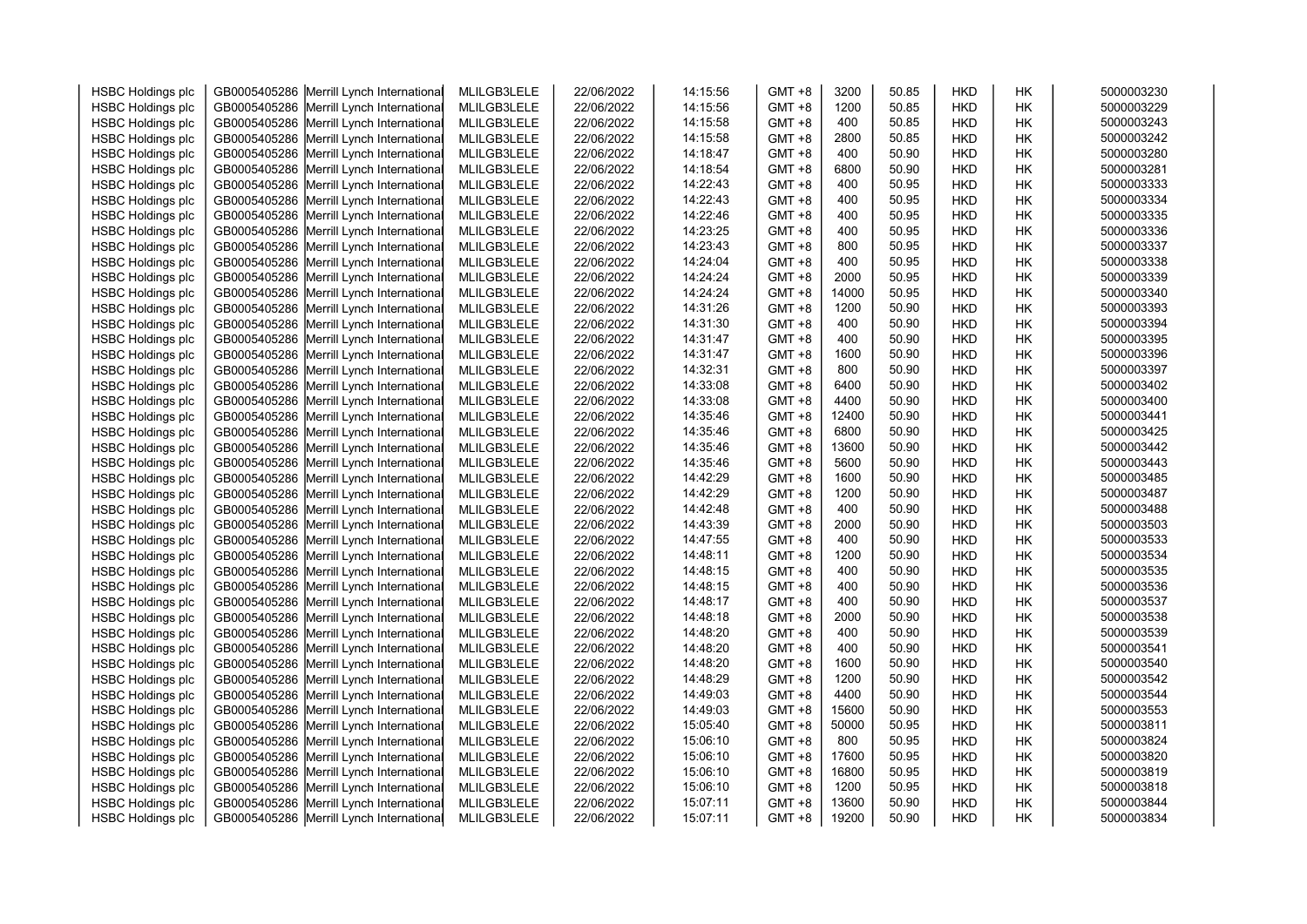| <b>HSBC Holdings plc</b> | GB0005405286 | Merrill Lynch International              | MLILGB3LELE | 22/06/2022 | 15:08:03 | $GMT + 8$ | 2800  | 50.95 | <b>HKD</b> | HК | 5000004005 |
|--------------------------|--------------|------------------------------------------|-------------|------------|----------|-----------|-------|-------|------------|----|------------|
| <b>HSBC Holdings plc</b> | GB0005405286 | Merrill Lynch International              | MLILGB3LELE | 22/06/2022 | 15:08:09 | $GMT + 8$ | 1200  | 50.95 | HKD        | HК | 5000004012 |
| <b>HSBC Holdings plc</b> | GB0005405286 | Merrill Lynch International              | MLILGB3LELE | 22/06/2022 | 15:08:25 | $GMT + 8$ | 3600  | 50.95 | HKD        | HК | 5000004028 |
| <b>HSBC Holdings plc</b> | GB0005405286 | Merrill Lynch International              | MLILGB3LELE | 22/06/2022 | 15:09:57 | $GMT + 8$ | 1600  | 50.95 | HKD        | HK | 5000004076 |
| <b>HSBC Holdings plc</b> | GB0005405286 | Merrill Lynch International              | MLILGB3LELE | 22/06/2022 | 15:09:57 | $GMT + 8$ | 8000  | 50.95 | HKD        | HК | 5000004069 |
| <b>HSBC Holdings plc</b> | GB0005405286 | Merrill Lynch International              | MLILGB3LELE | 22/06/2022 | 15:09:57 | $GMT + 8$ | 6800  | 50.95 | HKD        | HК | 5000004077 |
| <b>HSBC Holdings plc</b> | GB0005405286 | Merrill Lynch International              | MLILGB3LELE | 22/06/2022 | 15:10:20 | $GMT + 8$ | 400   | 50.90 | HKD        | HK | 5000004087 |
| <b>HSBC Holdings plc</b> | GB0005405286 | Merrill Lynch International              | MLILGB3LELE | 22/06/2022 | 15:10:20 | $GMT + 8$ | 3600  | 50.90 | HKD        | HΚ | 5000004086 |
| <b>HSBC Holdings plc</b> | GB0005405286 | Merrill Lynch International              | MLILGB3LELE | 22/06/2022 | 15:10:23 | $GMT + 8$ | 5600  | 50.90 | HKD        | HК | 5000004088 |
| <b>HSBC Holdings plc</b> | GB0005405286 | Merrill Lynch International              | MLILGB3LELE | 22/06/2022 | 15:12:21 | $GMT + 8$ | 400   | 50.80 | HKD        | HК | 5000004138 |
| <b>HSBC Holdings plc</b> | GB0005405286 | Merrill Lynch International              | MLILGB3LELE | 22/06/2022 | 15:12:21 | $GMT + 8$ | 1600  | 50.80 | HKD        | НK | 5000004136 |
| <b>HSBC Holdings plc</b> | GB0005405286 | Merrill Lynch International              | MLILGB3LELE | 22/06/2022 | 15:12:21 | $GMT + 8$ | 6400  | 50.80 | HKD        | HК | 5000004134 |
| <b>HSBC Holdings plc</b> | GB0005405286 | Merrill Lynch International              | MLILGB3LELE | 22/06/2022 | 15:12:21 | $GMT + 8$ | 5200  | 50.80 | HKD        | HK | 5000004137 |
| <b>HSBC Holdings plc</b> | GB0005405286 | Merrill Lynch International              | MLILGB3LELE | 22/06/2022 | 15:12:21 | $GMT + 8$ | 2400  | 50.80 | HKD        | HК | 5000004135 |
| <b>HSBC Holdings plc</b> | GB0005405286 | Merrill Lynch International              | MLILGB3LELE | 22/06/2022 | 15:12:40 | $GMT + 8$ | 1200  | 50.80 | HKD        | HК | 5000004149 |
| <b>HSBC Holdings plc</b> | GB0005405286 | Merrill Lynch International              | MLILGB3LELE | 22/06/2022 | 15:14:48 | $GMT + 8$ | 3600  | 50.85 | HKD        | HK | 5000004198 |
| <b>HSBC Holdings plc</b> | GB0005405286 | Merrill Lynch International              | MLILGB3LELE | 22/06/2022 | 15:14:48 | $GMT + 8$ | 4000  | 50.85 | HKD        | HΚ | 5000004197 |
| <b>HSBC Holdings plc</b> | GB0005405286 | Merrill Lynch International              | MLILGB3LELE | 22/06/2022 | 15:14:49 | $GMT + 8$ | 400   | 50.85 | HKD        | HК | 5000004199 |
| <b>HSBC Holdings plc</b> | GB0005405286 | Merrill Lynch International              | MLILGB3LELE | 22/06/2022 | 15:14:52 | $GMT + 8$ | 2400  | 50.85 | HKD        | НK | 5000004200 |
| <b>HSBC Holdings plc</b> | GB0005405286 | Merrill Lynch International              | MLILGB3LELE | 22/06/2022 | 15:17:08 | $GMT + 8$ | 2800  | 50.85 | HKD        | HК | 5000004234 |
| <b>HSBC Holdings plc</b> | GB0005405286 | Merrill Lynch International              | MLILGB3LELE | 22/06/2022 | 15:17:51 | $GMT + 8$ | 3600  | 50.85 | HKD        | HK | 5000004246 |
| <b>HSBC Holdings plc</b> | GB0005405286 | Merrill Lynch International              | MLILGB3LELE | 22/06/2022 | 15:18:34 | $GMT + 8$ | 800   | 50.80 | HKD        | HК | 5000004250 |
| <b>HSBC Holdings plc</b> | GB0005405286 | Merrill Lynch International              | MLILGB3LELE | 22/06/2022 | 15:20:02 | GMT +8    | 7200  | 50.85 | HKD        | HК | 5000004272 |
| <b>HSBC Holdings plc</b> | GB0005405286 | Merrill Lynch International              | MLILGB3LELE | 22/06/2022 | 15:20:02 | GMT +8    | 11200 | 50.85 | HKD        | HК | 5000004273 |
| <b>HSBC Holdings plc</b> | GB0005405286 | Merrill Lynch International              | MLILGB3LELE | 22/06/2022 | 15:21:05 | $GMT + 8$ | 800   | 50.85 | <b>HKD</b> | HК | 5000004294 |
| <b>HSBC Holdings plc</b> | GB0005405286 | Merrill Lynch International              | MLILGB3LELE | 22/06/2022 | 15:21:05 | $GMT + 8$ | 13200 | 50.85 | HKD        | HК | 5000004295 |
| <b>HSBC Holdings plc</b> | GB0005405286 | Merrill Lynch International              | MLILGB3LELE | 22/06/2022 | 15:23:03 | $GMT + 8$ | 8800  | 50.85 | HKD        | HК | 5000004318 |
| <b>HSBC Holdings plc</b> | GB0005405286 | Merrill Lynch International              | MLILGB3LELE | 22/06/2022 | 15:23:03 | $GMT + 8$ | 11200 | 50.85 | <b>HKD</b> | HК | 5000004312 |
| <b>HSBC Holdings plc</b> | GB0005405286 | Merrill Lynch International              | MLILGB3LELE | 22/06/2022 | 15:25:01 | $GMT + 8$ | 2000  | 50.90 | HKD        | HK | 5000004380 |
| <b>HSBC Holdings plc</b> | GB0005405286 | Merrill Lynch International              | MLILGB3LELE | 22/06/2022 | 15:25:04 | $GMT + 8$ | 1600  | 50.90 | HKD        | HК | 5000004381 |
| <b>HSBC Holdings plc</b> | GB0005405286 | Merrill Lynch International              | MLILGB3LELE | 22/06/2022 | 15:26:43 | $GMT + 8$ | 4400  | 50.95 | HKD        | HК | 5000004407 |
| <b>HSBC Holdings plc</b> | GB0005405286 | Merrill Lynch International              | MLILGB3LELE | 22/06/2022 | 15:26:49 | $GMT + 8$ | 6000  | 50.95 | HKD        | HК | 5000004408 |
| <b>HSBC Holdings plc</b> | GB0005405286 | Merrill Lynch International              | MLILGB3LELE | 22/06/2022 | 15:29:12 | GMT +8    | 20800 | 51.00 | HKD        | HK | 5000004466 |
| <b>HSBC Holdings plc</b> | GB0005405286 | Merrill Lynch International              | MLILGB3LELE | 22/06/2022 | 15:30:03 | $GMT + 8$ | 5200  | 51.00 | HKD        | HК | 5000004481 |
| <b>HSBC Holdings plc</b> | GB0005405286 | Merrill Lynch International              | MLILGB3LELE | 22/06/2022 | 15:30:03 | $GMT + 8$ | 1200  | 51.00 | HKD        | HК | 5000004480 |
| <b>HSBC Holdings plc</b> | GB0005405286 | Merrill Lynch International              | MLILGB3LELE | 22/06/2022 | 15:30:46 | $GMT + 8$ | 5600  | 50.95 | <b>HKD</b> | HК | 5000004486 |
| <b>HSBC Holdings plc</b> | GB0005405286 | Merrill Lynch International              | MLILGB3LELE | 22/06/2022 | 15:33:19 | $GMT + 8$ | 5600  | 51.00 | HKD        | HК | 5000004584 |
| <b>HSBC Holdings plc</b> | GB0005405286 | Merrill Lynch International              | MLILGB3LELE | 22/06/2022 | 15:33:42 | $GMT + 8$ | 21200 | 51.05 | HKD        | HK | 5000004605 |
| <b>HSBC Holdings plc</b> | GB0005405286 | Merrill Lynch International              | MLILGB3LELE | 22/06/2022 | 15:36:54 | $GMT + 8$ | 12800 | 51.05 | <b>HKD</b> | HK | 5000004639 |
| <b>HSBC Holdings plc</b> | GB0005405286 | Merrill Lynch International              | MLILGB3LELE | 22/06/2022 | 15:36:54 | $GMT + 8$ | 5600  | 51.05 | HKD        | HК | 5000004640 |
| <b>HSBC Holdings plc</b> | GB0005405286 | Merrill Lynch International              | MLILGB3LELE | 22/06/2022 | 15:36:54 | $GMT + 8$ | 9200  | 51.05 | HKD        | HК | 5000004635 |
| <b>HSBC Holdings plc</b> | GB0005405286 | Merrill Lynch International              | MLILGB3LELE | 22/06/2022 | 15:36:57 | $GMT + 8$ | 7200  | 51.00 | HKD        | HK | 5000004641 |
| <b>HSBC Holdings plc</b> | GB0005405286 | Merrill Lynch International              | MLILGB3LELE | 22/06/2022 | 15:37:07 | $GMT + 8$ | 7200  | 50.95 | HKD        | HК | 5000004662 |
| <b>HSBC Holdings plc</b> | GB0005405286 | Merrill Lynch International              | MLILGB3LELE | 22/06/2022 | 15:38:06 | $GMT + 8$ | 2800  | 51.00 | HKD        | HК | 5000004673 |
| <b>HSBC Holdings plc</b> | GB0005405286 | Merrill Lynch International              | MLILGB3LELE | 22/06/2022 | 15:39:07 | $GMT + 8$ | 400   | 50.90 | HKD        | HК | 5000004689 |
| <b>HSBC Holdings plc</b> | GB0005405286 | Merrill Lynch International              | MLILGB3LELE | 22/06/2022 | 15:39:40 | $GMT + 8$ | 2000  | 50.90 | HKD        | HK | 5000004691 |
| <b>HSBC Holdings plc</b> | GB0005405286 | Merrill Lynch International              | MLILGB3LELE | 22/06/2022 | 15:40:04 | $GMT + 8$ | 400   | 50.90 | HKD        | HK | 5000004693 |
| <b>HSBC Holdings plc</b> |              | GB0005405286 Merrill Lynch International | MLILGB3LELE | 22/06/2022 | 15:40:14 | $GMT + 8$ | 400   | 50.90 | <b>HKD</b> | HК | 5000004695 |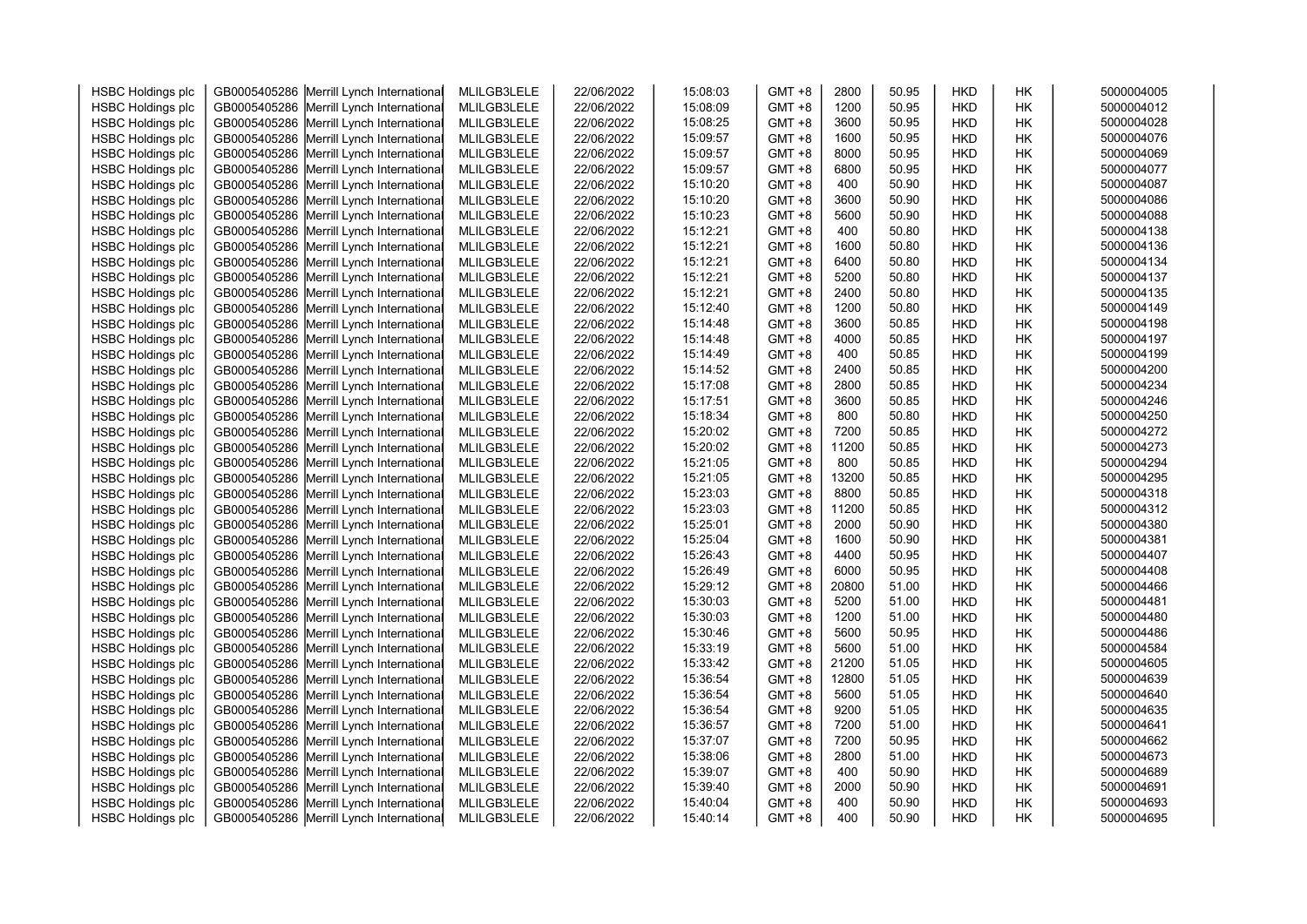| <b>HSBC Holdings plc</b> | GB0005405286 Merrill Lynch International | MLILGB3LELE | 22/06/2022 | 15:40:40 | $GMT + 8$  | 400   | 50.90  | <b>HKD</b> | НK          | 5000004696             |  |
|--------------------------|------------------------------------------|-------------|------------|----------|------------|-------|--------|------------|-------------|------------------------|--|
| <b>HSBC Holdings plc</b> | GB0005405286 Merrill Lynch International | MLILGB3LELE | 22/06/2022 | 15:40:51 | $GMT + 8$  | 400   | 50.90  | <b>HKD</b> | НK          | 5000004697             |  |
| <b>HSBC Holdings plc</b> | GB0005405286 Merrill Lynch International | MLILGB3LELE | 22/06/2022 | 15:40:53 | $GMT + 8$  | 4800  | 50.90  | <b>HKD</b> | НK          | 5000004698             |  |
| <b>HSBC Holdings plc</b> | GB0005405286 Merrill Lynch International | MLILGB3LELE | 22/06/2022 | 15:41:32 | $GMT + 8$  | 800   | 50.90  | <b>HKD</b> | НK          | 5000004709             |  |
| <b>HSBC Holdings plc</b> | GB0005405286 Merrill Lynch International | MLILGB3LELE | 22/06/2022 | 15:41:37 | $GMT + 8$  | 400   | 50.90  | <b>HKD</b> | НK          | 5000004710             |  |
| <b>HSBC Holdings plc</b> | GB0005405286 Merrill Lynch International | MLILGB3LELE | 22/06/2022 | 15:41:40 | $GMT + 8$  | 8400  | 50.90  | <b>HKD</b> | НK          | 5000004711             |  |
| <b>HSBC Holdings plc</b> | GB0005405286 Merrill Lynch International | MLILGB3LELE | 22/06/2022 | 15:41:40 | $GMT + 8$  | 7600  | 50.85  | <b>HKD</b> | НK          | 5000004726             |  |
| <b>HSBC Holdings plc</b> | GB0005405286 Merrill Lynch International | MLILGB3LELE | 22/06/2022 | 15:41:40 | $GMT + 8$  | 7600  | 50.85  | <b>HKD</b> | НK          | 5000004728             |  |
| <b>HSBC Holdings plc</b> | GB0005405286 Merrill Lynch International | MLILGB3LELE | 22/06/2022 | 15:42:31 | $GMT + 8$  | 800   | 50.85  | <b>HKD</b> | НK          | 5000004768             |  |
| <b>HSBC Holdings plc</b> | GB0005405286 Merrill Lynch International | MLILGB3LELE | 22/06/2022 | 15:44:52 | $GMT + 8$  | 800   | 50.80  | <b>HKD</b> | HΚ          | 5000004784             |  |
|                          | GB0005405286 Merrill Lynch International |             |            | 15:44:52 | $GMT + 8$  | 2000  | 50.80  | <b>HKD</b> | НK          | 5000004783             |  |
| <b>HSBC Holdings plc</b> |                                          | MLILGB3LELE | 22/06/2022 | 15:44:53 | $GMT + 8$  | 400   | 50.80  | <b>HKD</b> |             | 5000004785             |  |
| <b>HSBC Holdings plc</b> | GB0005405286 Merrill Lynch International | MLILGB3LELE | 22/06/2022 |          |            |       |        |            | HΚ          |                        |  |
| <b>HSBC Holdings plc</b> | GB0005405286 Merrill Lynch International | MLILGB3LELE | 22/06/2022 | 15:44:57 | $GMT + 8$  | 6800  | 50.80  | <b>HKD</b> | НK          | 5000004786             |  |
| <b>HSBC Holdings plc</b> | GB0005405286 Merrill Lynch International | MLILGB3LELE | 22/06/2022 | 15:45:34 | $GMT + 8$  | 1200  | 50.65  | <b>HKD</b> | НK          | 5000004894             |  |
| <b>HSBC Holdings plc</b> | GB0005405286 Merrill Lynch International | MLILGB3LELE | 22/06/2022 | 15:45:34 | $GMT + 8$  | 2800  | 50.65  | <b>HKD</b> | НK          | 5000004899             |  |
| <b>HSBC Holdings plc</b> | GB0005405286 Merrill Lynch International | MLILGB3LELE | 22/06/2022 | 15:45:34 | $GMT + 8$  | 9200  | 50.65  | <b>HKD</b> | НK          | 5000004893             |  |
| <b>HSBC Holdings plc</b> | GB0005405286 Merrill Lynch International | MLILGB3LELE | 22/06/2022 | 15:47:09 | $GMT + 8$  | 4000  | 50.70  | <b>HKD</b> | HΚ          | 5000004944             |  |
| <b>HSBC Holdings plc</b> | GB0005405286 Merrill Lynch International | MLILGB3LELE | 22/06/2022 | 15:48:12 | $GMT + 8$  | 13200 | 50.65  | <b>HKD</b> | HΚ          | 5000004970             |  |
| <b>HSBC Holdings plc</b> | GB0005405286 Merrill Lynch International | MLILGB3LELE | 22/06/2022 | 15:49:00 | $GMT + 8$  | 800   | 50.65  | <b>HKD</b> | HΚ          | 5000004986             |  |
| <b>HSBC Holdings plc</b> | GB0005405286 Merrill Lynch International | MLILGB3LELE | 22/06/2022 | 15:49:06 | $GMT + 8$  | 1200  | 50.65  | <b>HKD</b> | НK          | 5000004987             |  |
| <b>HSBC Holdings plc</b> | GB0005405286 Merrill Lynch International | MLILGB3LELE | 22/06/2022 | 15:49:15 | $GMT + 8$  | 400   | 50.65  | <b>HKD</b> | НK          | 5000004988             |  |
| <b>HSBC Holdings plc</b> | GB0005405286 Merrill Lynch International | MLILGB3LELE | 22/06/2022 | 15:49:23 | $GMT + 8$  | 400   | 50.65  | <b>HKD</b> | HK          | 5000004989             |  |
| <b>HSBC Holdings plc</b> | GB0005405286 Merrill Lynch International | MLILGB3LELE | 22/06/2022 | 15:49:25 | $GMT + 8$  | 800   | 50.65  | <b>HKD</b> | НK          | 5000004991             |  |
| <b>HSBC Holdings plc</b> | GB0005405286 Merrill Lynch International | MLILGB3LELE | 22/06/2022 | 15:49:25 | $GMT + 8$  | 6400  | 50.65  | <b>HKD</b> | HΚ          | 5000004992             |  |
| <b>HSBC Holdings plc</b> | GB0005405286 Merrill Lynch International | MLILGB3LELE | 22/06/2022 | 15:49:25 | $GMT + 8$  | 2000  | 50.65  | <b>HKD</b> | НK          | 5000004999             |  |
| <b>HSBC Holdings plc</b> | GB0005405286 Merrill Lynch International | MLILGB3LELE | 22/06/2022 | 15:49:25 | $GMT + 8$  | 4800  | 50.65  | <b>HKD</b> | НK          | 5000004997             |  |
| <b>HSBC Holdings plc</b> | GB0005405286 Merrill Lynch International | MLILGB3LELE | 22/06/2022 | 10:40:07 | <b>BST</b> | 603   | 532.30 | GBp        | <b>XLON</b> | 0XL410000000000089KHKP |  |
| <b>HSBC Holdings plc</b> | GB0005405286 Merrill Lynch International | MLILGB3LELE | 22/06/2022 | 10:40:14 | <b>BST</b> | 576   | 532.20 | GBp        | <b>XLON</b> | 0XL410000000000089KHL5 |  |
| <b>HSBC Holdings plc</b> | GB0005405286 Merrill Lynch International | MLILGB3LELE | 22/06/2022 | 10:40:28 | <b>BST</b> | 538   | 532.10 | GBp        | <b>XLON</b> | 0XL410000000000089KHLO |  |
| <b>HSBC Holdings plc</b> | GB0005405286 Merrill Lynch International | MLILGB3LELE | 22/06/2022 | 10:40:32 | <b>BST</b> | 496   | 532.00 | GBp        | <b>XLON</b> | 0XL410000000000089KHLS |  |
| <b>HSBC Holdings plc</b> | GB0005405286 Merrill Lynch International | MLILGB3LELE | 22/06/2022 | 10:41:31 | <b>BST</b> | 238   | 531.90 | GBp        | CHIX        | 0XL4A0000000000089KI5O |  |
| <b>HSBC Holdings plc</b> | GB0005405286 Merrill Lynch International | MLILGB3LELE | 22/06/2022 | 10:41:31 | <b>BST</b> | 689   | 531.90 | GBp        | <b>XLON</b> | 0XL410000000000089KHOS |  |
| <b>HSBC Holdings plc</b> | GB0005405286 Merrill Lynch International | MLILGB3LELE | 22/06/2022 | 10:42:24 | <b>BST</b> | 504   | 531.80 | GBp        | <b>XLON</b> | 0XL410000000000089KHQO |  |
| <b>HSBC Holdings plc</b> | GB0005405286 Merrill Lynch International | MLILGB3LELE | 22/06/2022 | 10:42:41 | <b>BST</b> | 1281  | 532.10 | GBp        | <b>XLON</b> | 0XL410000000000089KHR6 |  |
| <b>HSBC Holdings plc</b> | GB0005405286 Merrill Lynch International | MLILGB3LELE | 22/06/2022 | 10:42:46 | <b>BST</b> | 492   | 532.00 | GBp        | <b>BATE</b> | 0XL440000000000089KLDU |  |
| <b>HSBC Holdings plc</b> | GB0005405286 Merrill Lynch International | MLILGB3LELE | 22/06/2022 | 10:42:46 | <b>BST</b> | 793   | 532.00 | GBp        | <b>CHIX</b> | 0XL4A0000000000089KI83 |  |
| <b>HSBC Holdings plc</b> | GB0005405286 Merrill Lynch International | MLILGB3LELE | 22/06/2022 | 10:42:46 | <b>BST</b> | 564   | 532.00 | GBp        | <b>XLON</b> | 0XL410000000000089KHRD |  |
| <b>HSBC Holdings plc</b> | GB0005405286 Merrill Lynch International | MLILGB3LELE | 22/06/2022 | 10:42:48 | <b>BST</b> | 1129  | 531.80 | GBp        | <b>CHIX</b> | 0XL4A0000000000089KI87 |  |
| <b>HSBC Holdings plc</b> | GB0005405286 Merrill Lynch International | MLILGB3LELE | 22/06/2022 | 10:42:48 | <b>BST</b> | 446   | 531.90 | GBp        | <b>BATE</b> | 0XL440000000000089KLE9 |  |
| <b>HSBC Holdings plc</b> | GB0005405286 Merrill Lynch International | MLILGB3LELE | 22/06/2022 | 10:42:48 | <b>BST</b> | 374   | 531.80 | GBp        | <b>BATE</b> | 0XL440000000000089KLEA |  |
| <b>HSBC Holdings plc</b> | GB0005405286 Merrill Lynch International | MLILGB3LELE | 22/06/2022 | 10:42:48 | <b>BST</b> | 1599  | 531.80 | GBp        | <b>XLON</b> | 0XL410000000000089KHRH |  |
| <b>HSBC Holdings plc</b> | GB0005405286 Merrill Lynch International | MLILGB3LELE | 22/06/2022 | 10:42:52 | <b>BST</b> | 124   | 531.70 | GBp        | <b>CHIX</b> | 0XL4A0000000000089KI89 |  |
| <b>HSBC Holdings plc</b> | GB0005405286 Merrill Lynch International | MLILGB3LELE | 22/06/2022 | 10:42:52 | <b>BST</b> | 1735  | 531.70 | GBp        | <b>XLON</b> | 0XL410000000000089KHRL |  |
| <b>HSBC Holdings plc</b> | GB0005405286 Merrill Lynch International | MLILGB3LELE | 22/06/2022 | 10:42:52 | <b>BST</b> | 160   | 531.70 | GBp        | <b>XLON</b> | 0XL410000000000089KHRM |  |
| <b>HSBC Holdings plc</b> | GB0005405286 Merrill Lynch International | MLILGB3LELE | 22/06/2022 | 10:43:29 | <b>BST</b> | 545   | 531.70 | GBp        | <b>XLON</b> | 0XL410000000000089KHT5 |  |
| <b>HSBC Holdings plc</b> | GB0005405286 Merrill Lynch International | MLILGB3LELE | 22/06/2022 | 10:43:37 | <b>BST</b> | 276   | 531.70 | GBp        | <b>CHIX</b> | 0XL4A0000000000089KIA5 |  |
| <b>HSBC Holdings plc</b> | GB0005405286 Merrill Lynch International | MLILGB3LELE | 22/06/2022 | 10:44:29 | <b>BST</b> | 1000  | 531.80 | GBp        | <b>XLON</b> | 0XL410000000000089KHVA |  |
| <b>HSBC Holdings plc</b> | GB0005405286 Merrill Lynch International | MLILGB3LELE | 22/06/2022 | 10:44:51 | <b>BST</b> | 672   | 532.40 | GBp        | <b>BATE</b> | 0XL440000000000089KLKO |  |
|                          |                                          |             |            |          |            |       |        |            |             |                        |  |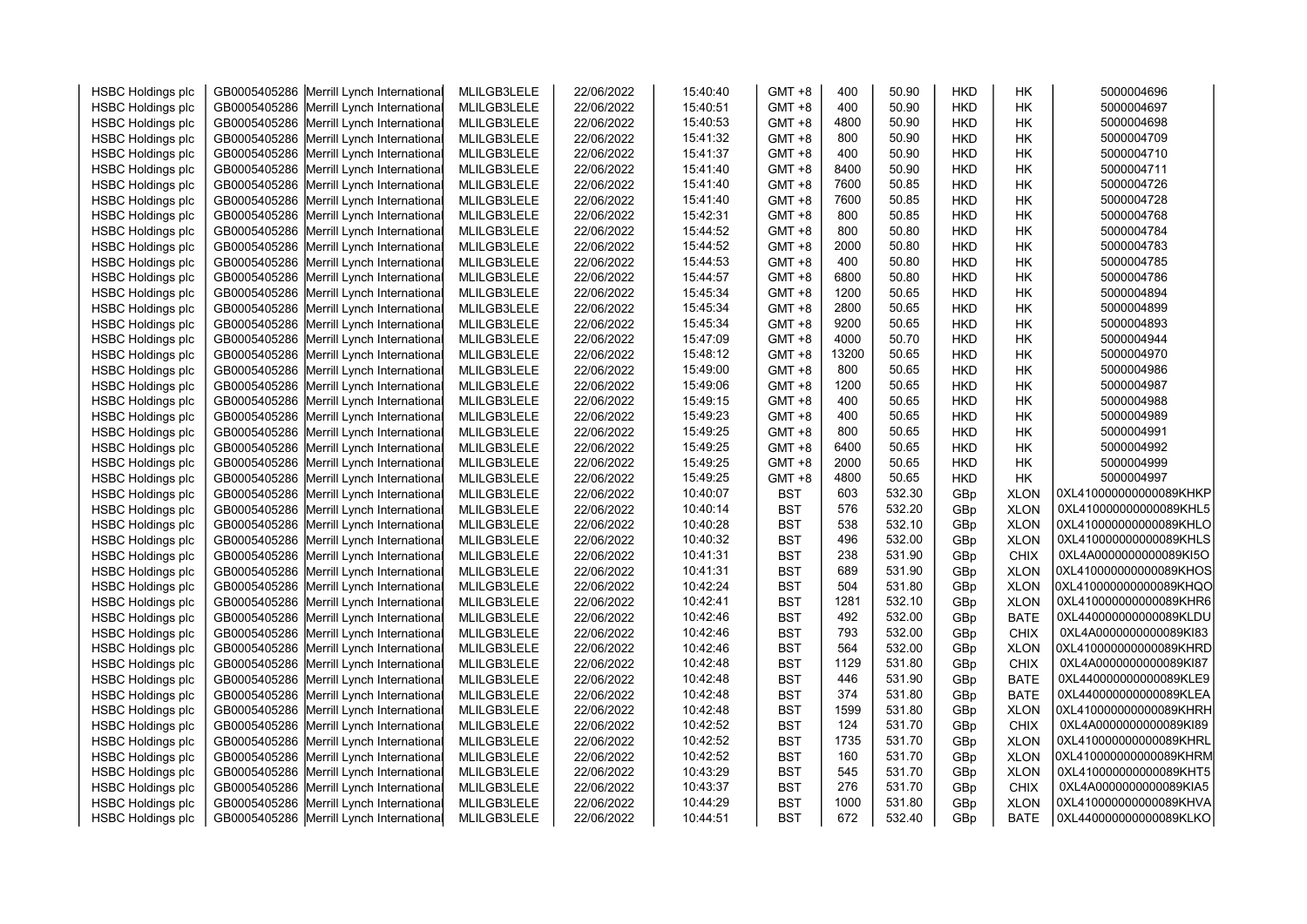| <b>HSBC Holdings plc</b>                             | GB0005405286 Merrill Lynch International                                             | MLILGB3LELE                | 22/06/2022               | 10:44:51             | <b>BST</b>               | 683        | 532.40           | GBp        | CHIX                       | 0XL4A0000000000089KIED                           |  |
|------------------------------------------------------|--------------------------------------------------------------------------------------|----------------------------|--------------------------|----------------------|--------------------------|------------|------------------|------------|----------------------------|--------------------------------------------------|--|
| <b>HSBC Holdings plc</b>                             | GB0005405286 Merrill Lynch International                                             | MLILGB3LELE                | 22/06/2022               | 10:44:53             | <b>BST</b>               | 1000       | 532.40           | GBp        | <b>XLON</b>                | 0XL410000000000089KI1O                           |  |
| <b>HSBC Holdings plc</b>                             | GB0005405286 Merrill Lynch International                                             | MLILGB3LELE                | 22/06/2022               | 10:44:53             | <b>BST</b>               | 1214       | 532.40           | GBp        | <b>XLON</b>                | 0XL410000000000089KI1P                           |  |
| <b>HSBC Holdings plc</b>                             | GB0005405286 Merrill Lynch International                                             | MLILGB3LELE                | 22/06/2022               | 10:44:53             | <b>BST</b>               | 181        | 532.40           | GBp        | <b>XLON</b>                | 0XL410000000000089KI1Q                           |  |
| <b>HSBC Holdings plc</b>                             | GB0005405286 Merrill Lynch International                                             | MLILGB3LELE                | 22/06/2022               | 10:45:05             | <b>BST</b>               | 881        | 532.30           | GBp        | <b>XLON</b>                | 0XL410000000000089KI2L                           |  |
| <b>HSBC Holdings plc</b>                             | GB0005405286 Merrill Lynch International                                             | MLILGB3LELE                | 22/06/2022               | 10:45:05             | <b>BST</b>               | 478        | 532.30           | GBp        | <b>CHIX</b>                | 0XL4A0000000000089KIFC                           |  |
| <b>HSBC Holdings plc</b>                             | GB0005405286 Merrill Lynch International                                             | MLILGB3LELE                | 22/06/2022               | 10:45:51             | <b>BST</b>               | 305        | 532.60           | GBp        | <b>BATE</b>                | 0XL440000000000089KLN8                           |  |
| <b>HSBC Holdings plc</b>                             | GB0005405286 Merrill Lynch International                                             | MLILGB3LELE                | 22/06/2022               | 10:45:51             | <b>BST</b>               | 603        | 532.60           | GBp        | <b>CHIX</b>                | 0XL4A0000000000089KIHH                           |  |
| <b>HSBC Holdings plc</b>                             | GB0005405286 Merrill Lynch International                                             | MLILGB3LELE                | 22/06/2022               | 10:45:51             | <b>BST</b>               | 988        | 532.60           | GBp        | <b>XLON</b>                | 0XL410000000000089KI4G                           |  |
| <b>HSBC Holdings plc</b>                             | GB0005405286 Merrill Lynch International                                             | MLILGB3LELE                | 22/06/2022               | 10:46:18             | <b>BST</b>               | 481        | 532.80           | GBp        | <b>BATE</b>                | 0XL440000000000089KLOT                           |  |
| <b>HSBC Holdings plc</b>                             | GB0005405286 Merrill Lynch International                                             | MLILGB3LELE                | 22/06/2022               | 10:46:18             | <b>BST</b>               | 415        | 532.80           | GBp        | <b>CHIX</b>                | 0XL4A0000000000089KIIE                           |  |
| <b>HSBC Holdings plc</b>                             | GB0005405286 Merrill Lynch International                                             | MLILGB3LELE                | 22/06/2022               | 10:46:18             | <b>BST</b>               | 677        | 532.70           | GBp        | <b>XLON</b>                | 0XL410000000000089KI5A                           |  |
| <b>HSBC Holdings plc</b>                             | GB0005405286 Merrill Lynch International                                             | MLILGB3LELE                | 22/06/2022               | 10:46:18             | <b>BST</b>               | 1000       | 532.70           | GBp        | <b>XLON</b>                | 0XL410000000000089KI59                           |  |
| <b>HSBC Holdings plc</b>                             | GB0005405286 Merrill Lynch International                                             | MLILGB3LELE                | 22/06/2022               | 10:46:18             | <b>BST</b>               | 755        | 532.70           | GBp        | <b>XLON</b>                | 0XL410000000000089KI5B                           |  |
| <b>HSBC Holdings plc</b>                             | GB0005405286 Merrill Lynch International                                             | MLILGB3LELE                | 22/06/2022               | 10:46:23             | <b>BST</b>               | 618        | 532.60           | GBp        | <b>BATE</b>                | 0XL440000000000089KLPL                           |  |
| <b>HSBC Holdings plc</b>                             | GB0005405286 Merrill Lynch International                                             | MLILGB3LELE                | 22/06/2022               | 10:46:23             | <b>BST</b>               | 1189       | 532.60           | GBp        | <b>XLON</b>                | 0XL410000000000089KI5O                           |  |
| <b>HSBC Holdings plc</b>                             | GB0005405286 Merrill Lynch International                                             | MLILGB3LELE                | 22/06/2022               | 10:46:35             | <b>BST</b>               | 370        | 532.50           | GBp        | <b>CHIX</b>                | 0XL4A0000000000089KIK0                           |  |
| <b>HSBC Holdings plc</b>                             | GB0005405286 Merrill Lynch International                                             | MLILGB3LELE                | 22/06/2022               | 10:46:35             | <b>BST</b>               | 206        | 532.50           | GBp        | <b>BATE</b>                | 0XL440000000000089KLQA                           |  |
| <b>HSBC Holdings plc</b>                             | GB0005405286 Merrill Lynch International                                             | MLILGB3LELE                | 22/06/2022               | 10:46:35             | <b>BST</b>               | 1466       | 532.50           | GBp        | <b>XLON</b>                | 0XL410000000000089KI6G                           |  |
| <b>HSBC Holdings plc</b>                             | GB0005405286 Merrill Lynch International                                             | MLILGB3LELE                | 22/06/2022               | 10:47:02             | <b>BST</b>               | 451        | 532.60           | GBp        | <b>CHIX</b>                | 0XL4A0000000000089KIL2                           |  |
| <b>HSBC Holdings plc</b>                             | GB0005405286 Merrill Lynch International                                             | MLILGB3LELE                | 22/06/2022               | 10:47:04             | <b>BST</b>               | 849        | 532.50           | GBp        | <b>XLON</b>                | 0XL410000000000089KI7T                           |  |
| <b>HSBC Holdings plc</b>                             | GB0005405286 Merrill Lynch International                                             | MLILGB3LELE                | 22/06/2022               | 10:47:04             | <b>BST</b>               | 80         | 532.50           | GBp        | <b>BATE</b>                | 0XL440000000000089KLRH                           |  |
| <b>HSBC Holdings plc</b>                             | GB0005405286 Merrill Lynch International                                             | MLILGB3LELE                | 22/06/2022               | 10:47:41             | <b>BST</b>               | 1163       | 532.40           | GBp        | <b>XLON</b>                | 0XL410000000000089KI9J                           |  |
| <b>HSBC Holdings plc</b>                             | GB0005405286 Merrill Lynch International                                             | MLILGB3LELE                | 22/06/2022               | 10:47:41             | <b>BST</b>               | 317        | 532.40           | GBp        | <b>BATE</b>                | 0XL440000000000089KLTA                           |  |
| <b>HSBC Holdings plc</b>                             | GB0005405286 Merrill Lynch International                                             | MLILGB3LELE                | 22/06/2022               | 10:47:41             | <b>BST</b>               | 411        | 532.40           | GBp        | <b>CHIX</b>                | 0XL4A0000000000089KIM7                           |  |
| <b>HSBC Holdings plc</b>                             | GB0005405286 Merrill Lynch International                                             | MLILGB3LELE                | 22/06/2022               | 10:48:04             | <b>BST</b>               | 1044       | 532.40           | GBp        | <b>XLON</b>                | 0XL410000000000089KIAT                           |  |
| <b>HSBC Holdings plc</b>                             | GB0005405286 Merrill Lynch International                                             | MLILGB3LELE                | 22/06/2022               | 10:48:09             | <b>BST</b>               | 880        | 532.30           | GBp        | <b>XLON</b>                | 0XL410000000000089KIB2                           |  |
| <b>HSBC Holdings plc</b>                             | GB0005405286 Merrill Lynch International                                             | MLILGB3LELE                | 22/06/2022               | 10:48:09             | <b>BST</b>               | 119        | 532.30           | GBp        | <b>BATE</b>                | 0XL440000000000089KLUT                           |  |
| <b>HSBC Holdings plc</b>                             | GB0005405286 Merrill Lynch International                                             | MLILGB3LELE                | 22/06/2022               | 10:48:09             | <b>BST</b>               | 466        | 532.30           | GBp        | CHIX                       | 0XL4A0000000000089KINC                           |  |
| <b>HSBC Holdings plc</b>                             | GB0005405286 Merrill Lynch International                                             | MLILGB3LELE                | 22/06/2022               | 10:48:42             | <b>BST</b>               | 567        | 532.30           | GBp        | <b>CHIX</b>                | 0XL4A0000000000089KIOK                           |  |
| <b>HSBC Holdings plc</b>                             | GB0005405286 Merrill Lynch International                                             | MLILGB3LELE                | 22/06/2022               | 10:49:35             | <b>BST</b>               | 1200       | 532.70           | GBp        | <b>XLON</b>                | 0XL410000000000089KIEQ                           |  |
| <b>HSBC Holdings plc</b>                             | GB0005405286 Merrill Lynch International                                             | MLILGB3LELE                | 22/06/2022               | 10:49:35             | <b>BST</b>               | 1200       | 532.70           | GBp        | <b>XLON</b>                | 0XL410000000000089KIER                           |  |
| <b>HSBC Holdings plc</b>                             | GB0005405286 Merrill Lynch International                                             | MLILGB3LELE                | 22/06/2022               | 10:49:35             | <b>BST</b>               | 1000       | 532.70           | GBp        | <b>XLON</b>                | 0XL410000000000089KIES                           |  |
| <b>HSBC Holdings plc</b>                             | GB0005405286 Merrill Lynch International                                             | MLILGB3LELE                | 22/06/2022               | 10:49:35             | <b>BST</b>               | 362        | 532.70           | GBp        | <b>XLON</b>                | 0XL410000000000089KIET                           |  |
| <b>HSBC Holdings plc</b>                             | GB0005405286 Merrill Lynch International                                             | MLILGB3LELE                | 22/06/2022               | 10:49:52             | <b>BST</b>               | 678        | 532.60           | GBp        | <b>CHIX</b>                | 0XL4A0000000000089KIRF                           |  |
| <b>HSBC Holdings plc</b>                             | GB0005405286 Merrill Lynch International                                             | MLILGB3LELE                | 22/06/2022               | 10:49:52             | <b>BST</b>               | 582        | 532.60           | GBp        | <b>BATE</b>                | 0XL440000000000089KM3A                           |  |
| <b>HSBC Holdings plc</b>                             | GB0005405286 Merrill Lynch International                                             | MLILGB3LELE                | 22/06/2022               | 10:49:57             | <b>BST</b>               | 2067       | 532.50           | GBp        | <b>XLON</b>                | 0XL410000000000089KIFJ                           |  |
| <b>HSBC Holdings plc</b>                             | GB0005405286 Merrill Lynch International                                             | MLILGB3LELE                | 22/06/2022               | 10:49:57             | <b>BST</b>               | 598        | 532.50           | GBp        | <b>BATE</b>                | 0XL440000000000089KM3J                           |  |
| <b>HSBC Holdings plc</b>                             | GB0005405286 Merrill Lynch International                                             | MLILGB3LELE                | 22/06/2022               | 10:49:57             | <b>BST</b>               | 580        | 532.50           | GBp        | <b>CHIX</b>                | 0XL4A0000000000089KIRQ                           |  |
| <b>HSBC Holdings plc</b>                             | GB0005405286 Merrill Lynch International                                             | MLILGB3LELE                | 22/06/2022               | 10:50:11             | <b>BST</b>               | 349        | 532.50           | GBp        | <b>CHIX</b>                | 0XL4A0000000000089KISD                           |  |
| <b>HSBC Holdings plc</b>                             | GB0005405286 Merrill Lynch International                                             | MLILGB3LELE                | 22/06/2022               | 10:50:11             | <b>BST</b><br><b>BST</b> | 224        | 532.50           | GBp        | <b>BATE</b>                | 0XL440000000000089KM4I                           |  |
| <b>HSBC Holdings plc</b>                             | GB0005405286 Merrill Lynch International                                             | MLILGB3LELE                | 22/06/2022               | 10:50:11<br>10:51:01 | <b>BST</b>               | 841<br>877 | 532.40<br>532.30 | GBp        | <b>XLON</b><br><b>XLON</b> | 0XL410000000000089KIG9<br>0XL410000000000089KIJ1 |  |
| <b>HSBC Holdings plc</b>                             | GB0005405286 Merrill Lynch International                                             | MLILGB3LELE                | 22/06/2022               | 10:51:01             |                          | 526        | 532.30           | GBp        |                            | 0XL4A0000000000089KIU5                           |  |
| <b>HSBC Holdings plc</b><br><b>HSBC Holdings plc</b> | GB0005405286 Merrill Lynch International<br>GB0005405286 Merrill Lynch International | MLILGB3LELE<br>MLILGB3LELE | 22/06/2022<br>22/06/2022 | 10:51:01             | <b>BST</b><br><b>BST</b> | 752        | 532.20           | GBp<br>GBp | <b>CHIX</b><br><b>XLON</b> | 0XL410000000000089KIJ3                           |  |
| <b>HSBC Holdings plc</b>                             | GB0005405286 Merrill Lynch International                                             | MLILGB3LELE                | 22/06/2022               | 10:51:01             | <b>BST</b>               | 169        | 532.30           | GBp        | <b>BATE</b>                | 0XL440000000000089KM6P                           |  |
| <b>HSBC Holdings plc</b>                             | GB0005405286 Merrill Lynch International                                             | MLILGB3LELE                | 22/06/2022               | 10:51:01             | <b>BST</b>               | 973        | 532.20           | GBp        | <b>BATE</b>                | 0XL440000000000089KM6V                           |  |
| <b>HSBC Holdings plc</b>                             | GB0005405286 Merrill Lynch International                                             | MLILGB3LELE                | 22/06/2022               | 10:51:01             | <b>BST</b>               | 214        | 532.20           | GBp        | <b>CHIX</b>                | 0XL4A0000000000089KIU9                           |  |
|                                                      |                                                                                      |                            |                          |                      |                          |            |                  |            |                            |                                                  |  |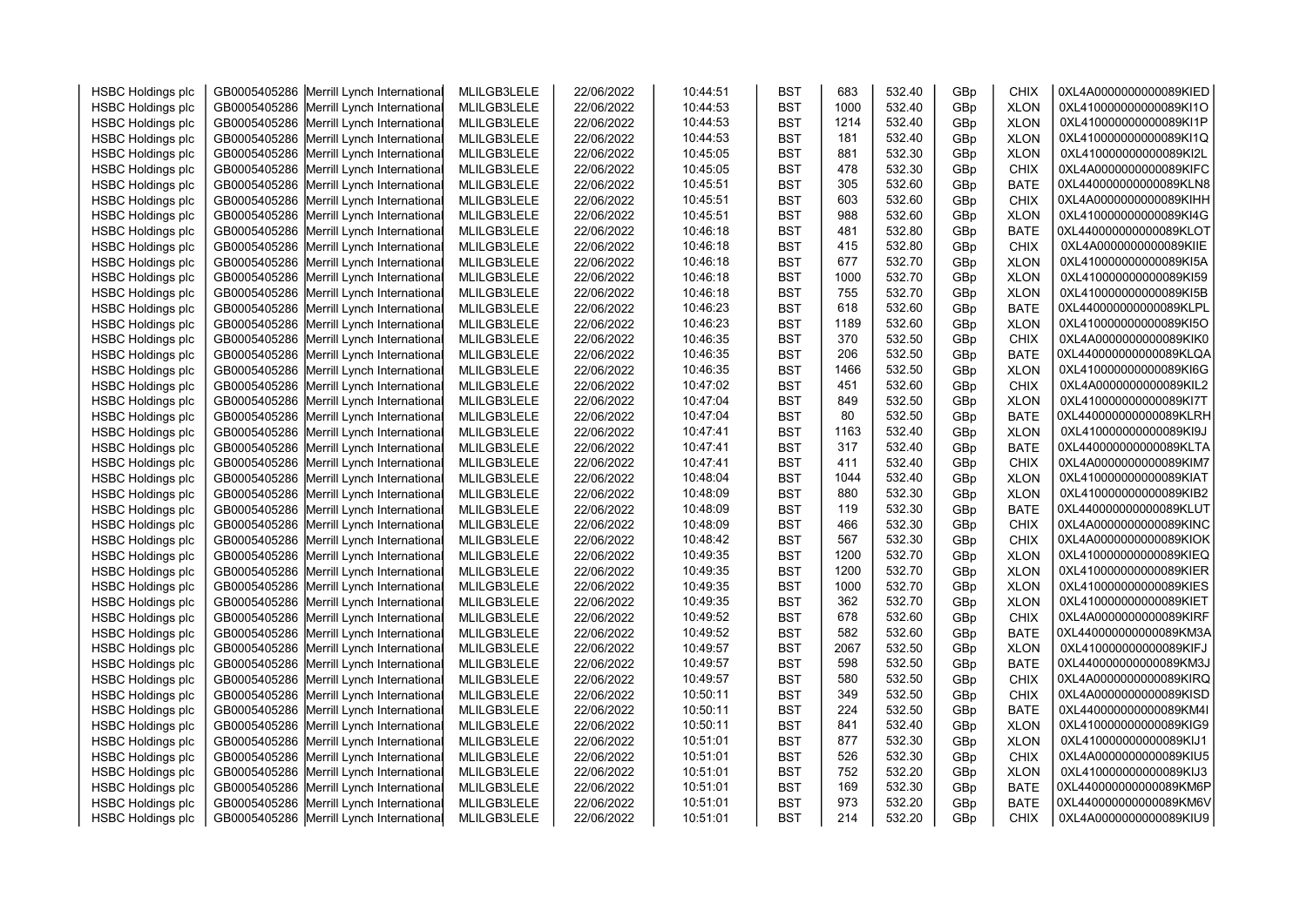| <b>HSBC Holdings plc</b> | GB0005405286 Merrill Lynch International                                             | MLILGB3LELE | 22/06/2022               | 10:51:20             | <b>BST</b> | 333        | 532.10           | GBp | <b>CHIX</b>                | 0XL4A0000000000089KIUN |  |
|--------------------------|--------------------------------------------------------------------------------------|-------------|--------------------------|----------------------|------------|------------|------------------|-----|----------------------------|------------------------|--|
| <b>HSBC Holdings plc</b> | GB0005405286 Merrill Lynch International                                             | MLILGB3LELE | 22/06/2022               | 10:51:20             | <b>BST</b> | 204        | 532.10           | GBp | <b>BATE</b>                | 0XL440000000000089KM75 |  |
| <b>HSBC Holdings plc</b> | GB0005405286 Merrill Lynch International                                             | MLILGB3LELE | 22/06/2022               | 10:51:20             | <b>BST</b> | 573        | 532.10           | GBp | <b>XLON</b>                | 0XL410000000000089KIJH |  |
| <b>HSBC Holdings plc</b> | GB0005405286 Merrill Lynch International                                             | MLILGB3LELE | 22/06/2022               | 10:51:20             | <b>BST</b> | 549        | 532.10           | GBp | <b>BATE</b>                | 0XL440000000000089KM76 |  |
| <b>HSBC Holdings plc</b> | GB0005405286 Merrill Lynch International                                             | MLILGB3LELE | 22/06/2022               | 10:52:00             | <b>BST</b> | 546        | 532.30           | GBp | <b>CHIX</b>                | 0XL4A0000000000089KJ01 |  |
| <b>HSBC Holdings plc</b> | GB0005405286 Merrill Lynch International                                             | MLILGB3LELE | 22/06/2022               | 10:52:00             | <b>BST</b> | 365        | 532.30           | GBp | <b>BATE</b>                | 0XL440000000000089KM9Q |  |
| <b>HSBC Holdings plc</b> | GB0005405286 Merrill Lynch International                                             | MLILGB3LELE | 22/06/2022               | 10:52:05             | <b>BST</b> | 116        | 532.20           | GBp | <b>BATE</b>                | 0XL440000000000089KMA3 |  |
| <b>HSBC Holdings plc</b> | GB0005405286 Merrill Lynch International                                             | MLILGB3LELE | 22/06/2022               | 10:52:05             | <b>BST</b> | 356        | 532.20           | GBp | <b>CHIX</b>                | 0XL4A0000000000089KJ07 |  |
| <b>HSBC Holdings plc</b> | GB0005405286 Merrill Lynch International                                             | MLILGB3LELE | 22/06/2022               | 10:52:05             | <b>BST</b> | 200        | 532.20           | GBp | <b>BATE</b>                | 0XL440000000000089KMA4 |  |
| <b>HSBC Holdings plc</b> | GB0005405286 Merrill Lynch International                                             | MLILGB3LELE | 22/06/2022               | 10:52:06             | <b>BST</b> | 1000       | 532.20           | GBp | <b>XLON</b>                | 0XL410000000000089KIL8 |  |
| <b>HSBC Holdings plc</b> | GB0005405286 Merrill Lynch International                                             | MLILGB3LELE | 22/06/2022               | 10:52:06             | <b>BST</b> | 686        | 532.20           | GBp | <b>XLON</b>                | 0XL410000000000089KIL9 |  |
| <b>HSBC Holdings plc</b> | GB0005405286 Merrill Lynch International                                             | MLILGB3LELE | 22/06/2022               | 10:52:06             | <b>BST</b> | 772        | 532.10           | GBp | <b>XLON</b>                | 0XL410000000000089KILC |  |
| <b>HSBC Holdings plc</b> | GB0005405286 Merrill Lynch International                                             | MLILGB3LELE | 22/06/2022               | 10:52:06             | <b>BST</b> | 558        | 532.10           | GBp | <b>BATE</b>                | 0XL440000000000089KMA9 |  |
| <b>HSBC Holdings plc</b> | GB0005405286 Merrill Lynch International                                             | MLILGB3LELE | 22/06/2022               | 10:54:07             | <b>BST</b> | 3214       | 532.30           | GBp | <b>XLON</b>                | 0XL410000000000089KIQA |  |
| <b>HSBC Holdings plc</b> | GB0005405286 Merrill Lynch International                                             | MLILGB3LELE | 22/06/2022               | 10:55:14             | <b>BST</b> | 950        | 532.50           | GBp | <b>XLON</b>                | 0XL410000000000089KITL |  |
| <b>HSBC Holdings plc</b> | GB0005405286 Merrill Lynch International                                             | MLILGB3LELE | 22/06/2022               | 10:55:14             | <b>BST</b> | 950        | 532.50           | GBp | <b>XLON</b>                | 0XL410000000000089KITM |  |
| <b>HSBC Holdings plc</b> | GB0005405286 Merrill Lynch International                                             | MLILGB3LELE | 22/06/2022               | 10:55:14             | <b>BST</b> | 1000       | 532.50           | GBp | <b>XLON</b>                | 0XL410000000000089KITN |  |
| <b>HSBC Holdings plc</b> | GB0005405286 Merrill Lynch International                                             | MLILGB3LELE | 22/06/2022               | 10:55:14             | <b>BST</b> | 341        | 532.50           | GBp | <b>XLON</b>                | 0XL410000000000089KITO |  |
| <b>HSBC Holdings plc</b> | GB0005405286 Merrill Lynch International                                             | MLILGB3LELE | 22/06/2022               | 10:55:14             | <b>BST</b> | 1000       | 532.50           | GBp | <b>XLON</b>                | 0XL410000000000089KITP |  |
| <b>HSBC Holdings plc</b> | GB0005405286 Merrill Lynch International                                             | MLILGB3LELE | 22/06/2022               | 10:55:14             | <b>BST</b> | 677        | 532.50           | GBp | <b>XLON</b>                | 0XL410000000000089KITQ |  |
| <b>HSBC Holdings plc</b> | GB0005405286 Merrill Lynch International                                             | MLILGB3LELE | 22/06/2022               | 10:55:14             | <b>BST</b> | 586        | 532.50           | GBp | <b>XLON</b>                | 0XL410000000000089KITR |  |
| <b>HSBC Holdings plc</b> | GB0005405286 Merrill Lynch International                                             | MLILGB3LELE | 22/06/2022               | 10:55:15             | <b>BST</b> | 311        | 532.40           | GBp | <b>CHIX</b>                | 0XL4A0000000000089KJ7R |  |
| <b>HSBC Holdings plc</b> | GB0005405286 Merrill Lynch International                                             | MLILGB3LELE | 22/06/2022               | 10:55:15             | <b>BST</b> | 795        | 532.40           | GBp | <b>CHIX</b>                | 0XL4A0000000000089KJ7S |  |
| <b>HSBC Holdings plc</b> | GB0005405286 Merrill Lynch International                                             | MLILGB3LELE | 22/06/2022               | 10:55:15             | <b>BST</b> | 1161       | 532.40           | GBp | <b>XLON</b>                | 0XL410000000000089KITT |  |
| <b>HSBC Holdings plc</b> | GB0005405286 Merrill Lynch International                                             | MLILGB3LELE | 22/06/2022               | 10:55:15             | <b>BST</b> | 1092       | 532.40           | GBp | <b>BATE</b>                | 0XL440000000000089KMJ2 |  |
| <b>HSBC Holdings plc</b> | GB0005405286 Merrill Lynch International                                             | MLILGB3LELE | 22/06/2022               | 10:55:57             | <b>BST</b> | 994        | 532.30           | GBp | <b>CHIX</b>                | 0XL4A0000000000089KJ9F |  |
| <b>HSBC Holdings plc</b> | GB0005405286 Merrill Lynch International                                             | MLILGB3LELE | 22/06/2022               | 10:56:04             | <b>BST</b> | 363        | 532.30           | GBp | <b>CHIX</b>                | 0XL4A0000000000089KJAE |  |
| <b>HSBC Holdings plc</b> | GB0005405286 Merrill Lynch International                                             | MLILGB3LELE | 22/06/2022               | 10:56:08             | <b>BST</b> | 646        | 532.30           | GBp | <b>CHIX</b>                | 0XL4A0000000000089KJAG |  |
| <b>HSBC Holdings plc</b> | GB0005405286 Merrill Lynch International                                             | MLILGB3LELE | 22/06/2022               | 10:56:08             | <b>BST</b> | 112        | 532.30           | GBp | <b>BATE</b>                | 0XL440000000000089KMLS |  |
| <b>HSBC Holdings plc</b> | GB0005405286 Merrill Lynch International                                             | MLILGB3LELE | 22/06/2022               | 10:56:08             | <b>BST</b> | 122        | 532.30           | GBp | <b>CHIX</b>                | 0XL4A0000000000089KJAH |  |
| <b>HSBC Holdings plc</b> | GB0005405286 Merrill Lynch International                                             | MLILGB3LELE | 22/06/2022               | 10:56:09             | <b>BST</b> | 841        | 532.30           | GBp | <b>XLON</b>                | 0XL410000000000089KJ0G |  |
| <b>HSBC Holdings plc</b> | GB0005405286 Merrill Lynch International                                             | MLILGB3LELE | 22/06/2022               | 10:56:09             | <b>BST</b> | 801        | 532.30           | GBp | <b>XLON</b>                | 0XL410000000000089KJ0H |  |
| <b>HSBC Holdings plc</b> | GB0005405286 Merrill Lynch International                                             | MLILGB3LELE | 22/06/2022               | 10:56:35             | <b>BST</b> | 120        | 532.60           | GBp | <b>BATE</b>                | 0XL440000000000089KMO1 |  |
| <b>HSBC Holdings plc</b> | GB0005405286 Merrill Lynch International                                             | MLILGB3LELE | 22/06/2022               | 10:56:35             | <b>BST</b> | 655        | 532.60           | GBp | <b>BATE</b>                | 0XL440000000000089KMO2 |  |
| <b>HSBC Holdings plc</b> | GB0005405286 Merrill Lynch International                                             | MLILGB3LELE | 22/06/2022               | 10:57:14             | <b>BST</b> | 1000       | 533.00           | GBp | <b>XLON</b>                | 0XL410000000000089KJ36 |  |
| <b>HSBC Holdings plc</b> | GB0005405286 Merrill Lynch International                                             | MLILGB3LELE | 22/06/2022               | 10:57:14             | <b>BST</b> | 677        | 533.00           | GBp | <b>XLON</b>                | 0XL410000000000089KJ37 |  |
| <b>HSBC Holdings plc</b> | GB0005405286 Merrill Lynch International                                             | MLILGB3LELE | 22/06/2022               | 10:57:14             | <b>BST</b> | 675        | 533.00           | GBp | <b>XLON</b>                | 0XL410000000000089KJ38 |  |
| <b>HSBC Holdings plc</b> | GB0005405286 Merrill Lynch International                                             | MLILGB3LELE | 22/06/2022               | 10:57:14             | <b>BST</b> | 755        | 533.00           | GBp | <b>XLON</b>                | 0XL410000000000089KJ39 |  |
| <b>HSBC Holdings plc</b> | GB0005405286 Merrill Lynch International                                             | MLILGB3LELE | 22/06/2022               | 10:57:14             | <b>BST</b> | 1047       | 533.00           | GBp | <b>XLON</b>                | 0XL410000000000089KJ3A |  |
| <b>HSBC Holdings plc</b> | GB0005405286 Merrill Lynch International                                             | MLILGB3LELE | 22/06/2022               | 10:57:14             | <b>BST</b> | 34         | 533.00           | GBp | <b>XLON</b>                | 0XL410000000000089KJ3B |  |
| <b>HSBC Holdings plc</b> | GB0005405286 Merrill Lynch International                                             | MLILGB3LELE | 22/06/2022               | 10:57:43             | <b>BST</b> | 588        | 532.90           | GBp | <b>XLON</b>                | 0XL410000000000089KJ45 |  |
| <b>HSBC Holdings plc</b> | GB0005405286 Merrill Lynch International                                             | MLILGB3LELE | 22/06/2022               | 10:57:43             | <b>BST</b> | 692        | 532.90           | GBp | <b>XLON</b>                | 0XL410000000000089KJ46 |  |
| <b>HSBC Holdings plc</b> | GB0005405286 Merrill Lynch International                                             | MLILGB3LELE | 22/06/2022               | 10:57:53             | <b>BST</b> | 1004       | 532.80           | GBp | <b>XLON</b>                | 0XL410000000000089KJ4E |  |
|                          |                                                                                      |             |                          |                      | <b>BST</b> | 644        | 532.80           |     |                            | 0XL4A0000000000089KJF4 |  |
| <b>HSBC Holdings plc</b> | GB0005405286 Merrill Lynch International<br>GB0005405286 Merrill Lynch International | MLILGB3LELE | 22/06/2022<br>22/06/2022 | 10:57:53<br>10:57:53 | <b>BST</b> | 1012       | 532.80           | GBp | <b>CHIX</b><br><b>BATE</b> | 0XL440000000000089KMR0 |  |
| <b>HSBC Holdings plc</b> |                                                                                      | MLILGB3LELE |                          |                      |            |            |                  | GBp |                            | 0XL440000000000089KMR1 |  |
| <b>HSBC Holdings plc</b> | GB0005405286 Merrill Lynch International                                             | MLILGB3LELE | 22/06/2022               | 10:57:53<br>10:58:19 | <b>BST</b> | 230<br>829 | 532.70<br>532.70 | GBp | <b>BATE</b>                | 0XL4A0000000000089KJFV |  |
| <b>HSBC Holdings plc</b> | GB0005405286 Merrill Lynch International                                             | MLILGB3LELE | 22/06/2022               |                      | <b>BST</b> |            |                  | GBp | <b>CHIX</b>                | 0XL440000000000089KMSB |  |
| <b>HSBC Holdings plc</b> | GB0005405286 Merrill Lynch International                                             | MLILGB3LELE | 22/06/2022               | 10:58:40             | <b>BST</b> | 1837       | 532.70           | GBp | <b>BATE</b>                |                        |  |
|                          |                                                                                      |             |                          |                      |            |            |                  |     |                            |                        |  |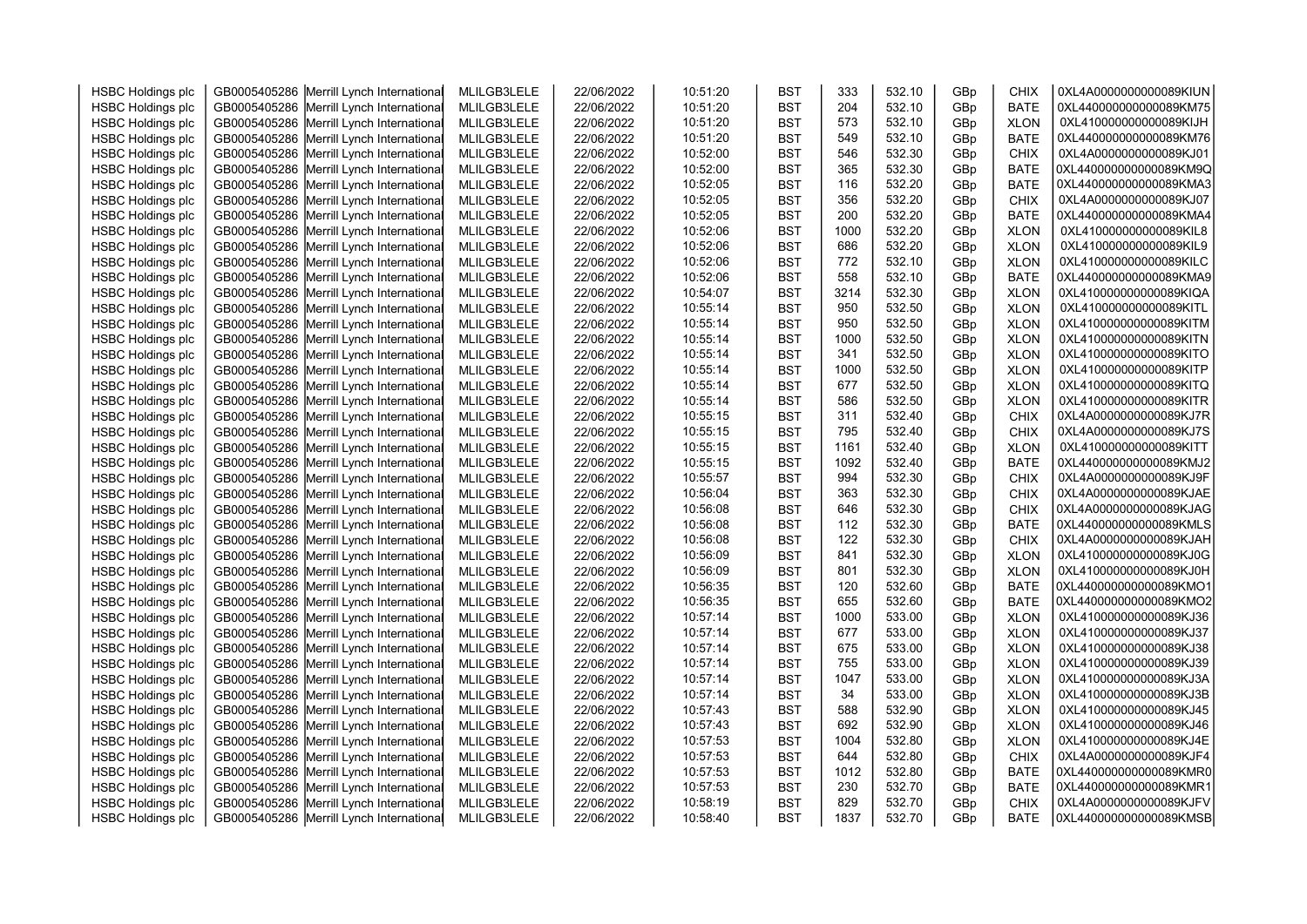|                          |                                          |             |            | 10:59:16 |            | 699  | 532.80 |     | <b>CHIX</b> | 0XL4A0000000000089KJI0                           |  |
|--------------------------|------------------------------------------|-------------|------------|----------|------------|------|--------|-----|-------------|--------------------------------------------------|--|
| <b>HSBC Holdings plc</b> | GB0005405286 Merrill Lynch International | MLILGB3LELE | 22/06/2022 |          | <b>BST</b> | 1000 |        | GBp |             |                                                  |  |
| <b>HSBC Holdings plc</b> | GB0005405286 Merrill Lynch International | MLILGB3LELE | 22/06/2022 | 10:59:17 | <b>BST</b> |      | 532.80 | GBp | <b>XLON</b> | 0XL410000000000089KJ7R                           |  |
| <b>HSBC Holdings plc</b> | GB0005405286 Merrill Lynch International | MLILGB3LELE | 22/06/2022 | 10:59:17 | <b>BST</b> | 1426 | 532.80 | GBp | <b>XLON</b> | 0XL410000000000089KJ7S                           |  |
| <b>HSBC Holdings plc</b> | GB0005405286 Merrill Lynch International | MLILGB3LELE | 22/06/2022 | 11:00:03 | <b>BST</b> | 675  | 532.90 | GBp | <b>XLON</b> | 0XL410000000000089KJ9U                           |  |
| <b>HSBC Holdings plc</b> | GB0005405286 Merrill Lynch International | MLILGB3LELE | 22/06/2022 | 11:00:03 | <b>BST</b> | 1000 | 532.90 | GBp | <b>XLON</b> | 0XL410000000000089KJ9T                           |  |
| <b>HSBC Holdings plc</b> | GB0005405286 Merrill Lynch International | MLILGB3LELE | 22/06/2022 | 11:00:03 | <b>BST</b> | 18   | 532.90 | GBp | <b>XLON</b> | 0XL410000000000089KJ9V                           |  |
| <b>HSBC Holdings plc</b> | GB0005405286 Merrill Lynch International | MLILGB3LELE | 22/06/2022 | 11:00:12 | <b>BST</b> | 833  | 532.80 | GBp | <b>CHIX</b> | 0XL4A0000000000089KJKJ                           |  |
| <b>HSBC Holdings plc</b> | GB0005405286 Merrill Lynch International | MLILGB3LELE | 22/06/2022 | 11:00:12 | <b>BST</b> | 443  | 532.80 | GBp | <b>BATE</b> | 0XL440000000000089KN2A                           |  |
| <b>HSBC Holdings plc</b> | GB0005405286 Merrill Lynch International | MLILGB3LELE | 22/06/2022 | 11:00:12 | <b>BST</b> | 1161 | 532.80 | GBp | <b>XLON</b> | 0XL410000000000089KJAG                           |  |
| <b>HSBC Holdings plc</b> | GB0005405286 Merrill Lynch International | MLILGB3LELE | 22/06/2022 | 11:00:16 | <b>BST</b> | 107  | 532.70 | GBp | <b>BATE</b> | 0XL440000000000089KN2H                           |  |
| <b>HSBC Holdings plc</b> | GB0005405286 Merrill Lynch International | MLILGB3LELE | 22/06/2022 | 11:00:16 | <b>BST</b> | 556  | 532.70 | GBp | <b>XLON</b> | 0XL410000000000089KJAM                           |  |
| <b>HSBC Holdings plc</b> | GB0005405286 Merrill Lynch International | MLILGB3LELE | 22/06/2022 | 11:00:57 | <b>BST</b> | 198  | 532.70 | GBp | <b>CHIX</b> | 0XL4A0000000000089KJMD                           |  |
| <b>HSBC Holdings plc</b> | GB0005405286 Merrill Lynch International | MLILGB3LELE | 22/06/2022 | 11:01:06 | <b>BST</b> | 66   | 532.70 | GBp | <b>BATE</b> | 0XL440000000000089KN57                           |  |
| <b>HSBC Holdings plc</b> | GB0005405286 Merrill Lynch International | MLILGB3LELE | 22/06/2022 | 11:01:06 | <b>BST</b> | 279  | 532.70 | GBp | <b>BATE</b> | 0XL440000000000089KN58                           |  |
| <b>HSBC Holdings plc</b> | GB0005405286 Merrill Lynch International | MLILGB3LELE | 22/06/2022 | 11:01:29 | <b>BST</b> | 463  | 532.70 | GBp | <b>BATE</b> | 0XL440000000000089KN5Q                           |  |
| <b>HSBC Holdings plc</b> | GB0005405286 Merrill Lynch International | MLILGB3LELE | 22/06/2022 | 11:01:46 | <b>BST</b> | 537  | 532.60 | GBp | <b>XLON</b> | 0XL410000000000089KJEE                           |  |
| <b>HSBC Holdings plc</b> | GB0005405286 Merrill Lynch International | MLILGB3LELE | 22/06/2022 | 11:01:46 | <b>BST</b> | 1601 | 532.60 | GBp | <b>BATE</b> | 0XL440000000000089KN6I                           |  |
| <b>HSBC Holdings plc</b> | GB0005405286 Merrill Lynch International | MLILGB3LELE | 22/06/2022 | 11:01:46 | <b>BST</b> | 879  | 532.60 | GBp | <b>CHIX</b> | 0XL4A0000000000089KJO3                           |  |
| <b>HSBC Holdings plc</b> | GB0005405286 Merrill Lynch International | MLILGB3LELE | 22/06/2022 | 11:01:49 | <b>BST</b> | 919  | 532.50 | GBp | <b>XLON</b> | 0XL410000000000089KJEK                           |  |
| <b>HSBC Holdings plc</b> | GB0005405286 Merrill Lynch International | MLILGB3LELE | 22/06/2022 | 11:01:49 | <b>BST</b> | 212  | 532.50 | GBp | <b>BATE</b> | 0XL440000000000089KN6T                           |  |
| <b>HSBC Holdings plc</b> | GB0005405286 Merrill Lynch International | MLILGB3LELE | 22/06/2022 | 11:01:49 | <b>BST</b> | 425  | 532.50 | GBp | <b>CHIX</b> | 0XL4A0000000000089KJOF                           |  |
| <b>HSBC Holdings plc</b> | GB0005405286 Merrill Lynch International | MLILGB3LELE | 22/06/2022 | 11:01:51 | <b>BST</b> | 1077 | 532.40 | GBp | <b>CHIX</b> | 0XL4A0000000000089KJOM                           |  |
| <b>HSBC Holdings plc</b> | GB0005405286 Merrill Lynch International | MLILGB3LELE | 22/06/2022 | 11:01:51 | <b>BST</b> | 1135 | 532.40 | GBp | <b>XLON</b> | 0XL410000000000089KJEP                           |  |
| <b>HSBC Holdings plc</b> | GB0005405286 Merrill Lynch International | MLILGB3LELE | 22/06/2022 | 11:01:51 | <b>BST</b> | 918  | 532.40 | GBp | <b>BATE</b> | 0XL440000000000089KN73                           |  |
| <b>HSBC Holdings plc</b> | GB0005405286 Merrill Lynch International | MLILGB3LELE | 22/06/2022 | 11:03:14 | <b>BST</b> | 795  | 532.70 | GBp | <b>CHIX</b> | 0XL4A0000000000089KJS3                           |  |
| <b>HSBC Holdings plc</b> | GB0005405286 Merrill Lynch International | MLILGB3LELE | 22/06/2022 | 11:03:14 | <b>BST</b> | 539  | 532.70 | GBp | <b>BATE</b> | 0XL440000000000089KNAI                           |  |
| <b>HSBC Holdings plc</b> | GB0005405286 Merrill Lynch International | MLILGB3LELE | 22/06/2022 | 11:03:15 | <b>BST</b> | 1000 | 532.70 | GBp | <b>XLON</b> | 0XL410000000000089KJHL                           |  |
| <b>HSBC Holdings plc</b> | GB0005405286 Merrill Lynch International | MLILGB3LELE | 22/06/2022 | 11:03:15 | <b>BST</b> | 677  | 532.70 | GBp | <b>XLON</b> | 0XL410000000000089KJHK                           |  |
| <b>HSBC Holdings plc</b> | GB0005405286 Merrill Lynch International | MLILGB3LELE | 22/06/2022 | 11:03:15 | <b>BST</b> | 675  | 532.70 | GBp | <b>XLON</b> | 0XL410000000000089KJHM                           |  |
| <b>HSBC Holdings plc</b> | GB0005405286 Merrill Lynch International | MLILGB3LELE | 22/06/2022 | 11:03:23 | <b>BST</b> | 1000 | 532.70 | GBp | <b>XLON</b> | 0XL410000000000089KJHS                           |  |
| <b>HSBC Holdings plc</b> | GB0005405286 Merrill Lynch International | MLILGB3LELE | 22/06/2022 | 11:03:37 | <b>BST</b> | 569  | 532.90 | GBp | <b>XLON</b> | 0XL410000000000089KJI6                           |  |
| <b>HSBC Holdings plc</b> | GB0005405286 Merrill Lynch International | MLILGB3LELE | 22/06/2022 | 11:03:37 | <b>BST</b> | 1000 | 532.90 | GBp | <b>XLON</b> | 0XL410000000000089KJI8                           |  |
| <b>HSBC Holdings plc</b> | GB0005405286 Merrill Lynch International | MLILGB3LELE | 22/06/2022 | 11:03:37 | <b>BST</b> | 647  | 532.90 | GBp | <b>XLON</b> | 0XL410000000000089KJI7                           |  |
| <b>HSBC Holdings plc</b> | GB0005405286 Merrill Lynch International | MLILGB3LELE | 22/06/2022 | 11:03:44 | <b>BST</b> | 1000 | 532.90 | GBp | <b>XLON</b> | 0XL410000000000089KJID                           |  |
| <b>HSBC Holdings plc</b> | GB0005405286 Merrill Lynch International | MLILGB3LELE | 22/06/2022 | 11:03:44 | <b>BST</b> | 675  | 532.90 | GBp | <b>XLON</b> | 0XL410000000000089KJIE                           |  |
| <b>HSBC Holdings plc</b> | GB0005405286 Merrill Lynch International | MLILGB3LELE | 22/06/2022 | 11:03:44 | <b>BST</b> | 677  | 532.90 | GBp | <b>XLON</b> | 0XL410000000000089KJIF                           |  |
| <b>HSBC Holdings plc</b> | GB0005405286 Merrill Lynch International | MLILGB3LELE | 22/06/2022 | 11:03:54 | <b>BST</b> | 1000 | 532.90 | GBp | <b>XLON</b> | 0XL410000000000089KJJ0                           |  |
| <b>HSBC Holdings plc</b> | GB0005405286 Merrill Lynch International | MLILGB3LELE | 22/06/2022 | 11:03:54 | <b>BST</b> | 677  | 532.90 | GBp | <b>XLON</b> | 0XL410000000000089KJJ1                           |  |
| <b>HSBC Holdings plc</b> | GB0005405286 Merrill Lynch International | MLILGB3LELE | 22/06/2022 | 11:03:54 | <b>BST</b> | 526  | 532.90 | GBp | <b>XLON</b> | 0XL410000000000089KJJ2                           |  |
| <b>HSBC Holdings plc</b> | GB0005405286 Merrill Lynch International | MLILGB3LELE | 22/06/2022 | 11:03:54 | <b>BST</b> | 432  | 532.90 | GBp | <b>XLON</b> | 0XL410000000000089KJJ3                           |  |
| <b>HSBC Holdings plc</b> | GB0005405286 Merrill Lynch International | MLILGB3LELE | 22/06/2022 | 11:04:29 | <b>BST</b> | 1161 | 533.00 | GBp | <b>XLON</b> | 0XL410000000000089KJK2                           |  |
| <b>HSBC Holdings plc</b> | GB0005405286 Merrill Lynch International | MLILGB3LELE | 22/06/2022 | 11:04:29 | <b>BST</b> | 967  | 533.00 | GBp | <b>CHIX</b> | 0XL4A0000000000089KJUP                           |  |
| <b>HSBC Holdings plc</b> | GB0005405286 Merrill Lynch International | MLILGB3LELE | 22/06/2022 | 11:04:29 | <b>BST</b> | 235  | 533.00 | GBp | <b>BATE</b> | 0XL440000000000089KND5                           |  |
|                          |                                          |             |            | 11:04:53 |            | 1000 | 533.20 |     |             | 0XL410000000000089KJL4                           |  |
| <b>HSBC Holdings plc</b> | GB0005405286 Merrill Lynch International | MLILGB3LELE | 22/06/2022 |          | <b>BST</b> | 755  | 533.20 | GBp | <b>XLON</b> |                                                  |  |
| <b>HSBC Holdings plc</b> | GB0005405286 Merrill Lynch International | MLILGB3LELE | 22/06/2022 | 11:04:53 | <b>BST</b> |      |        | GBp | <b>XLON</b> | 0XL410000000000089KJL5<br>0XL410000000000089KJL6 |  |
| <b>HSBC Holdings plc</b> | GB0005405286 Merrill Lynch International | MLILGB3LELE | 22/06/2022 | 11:04:53 | <b>BST</b> | 95   | 533.20 | GBp | <b>XLON</b> |                                                  |  |
| <b>HSBC Holdings plc</b> | GB0005405286 Merrill Lynch International | MLILGB3LELE | 22/06/2022 | 11:04:53 | <b>BST</b> | 672  | 533.10 | GBp | <b>CHIX</b> | 0XL4A0000000000089KK0B                           |  |
| <b>HSBC Holdings plc</b> | GB0005405286 Merrill Lynch International | MLILGB3LELE | 22/06/2022 | 11:04:53 | <b>BST</b> | 465  | 533.00 | GBp | <b>BATE</b> | 0XL440000000000089KNEC                           |  |
|                          |                                          |             |            |          |            |      |        |     |             |                                                  |  |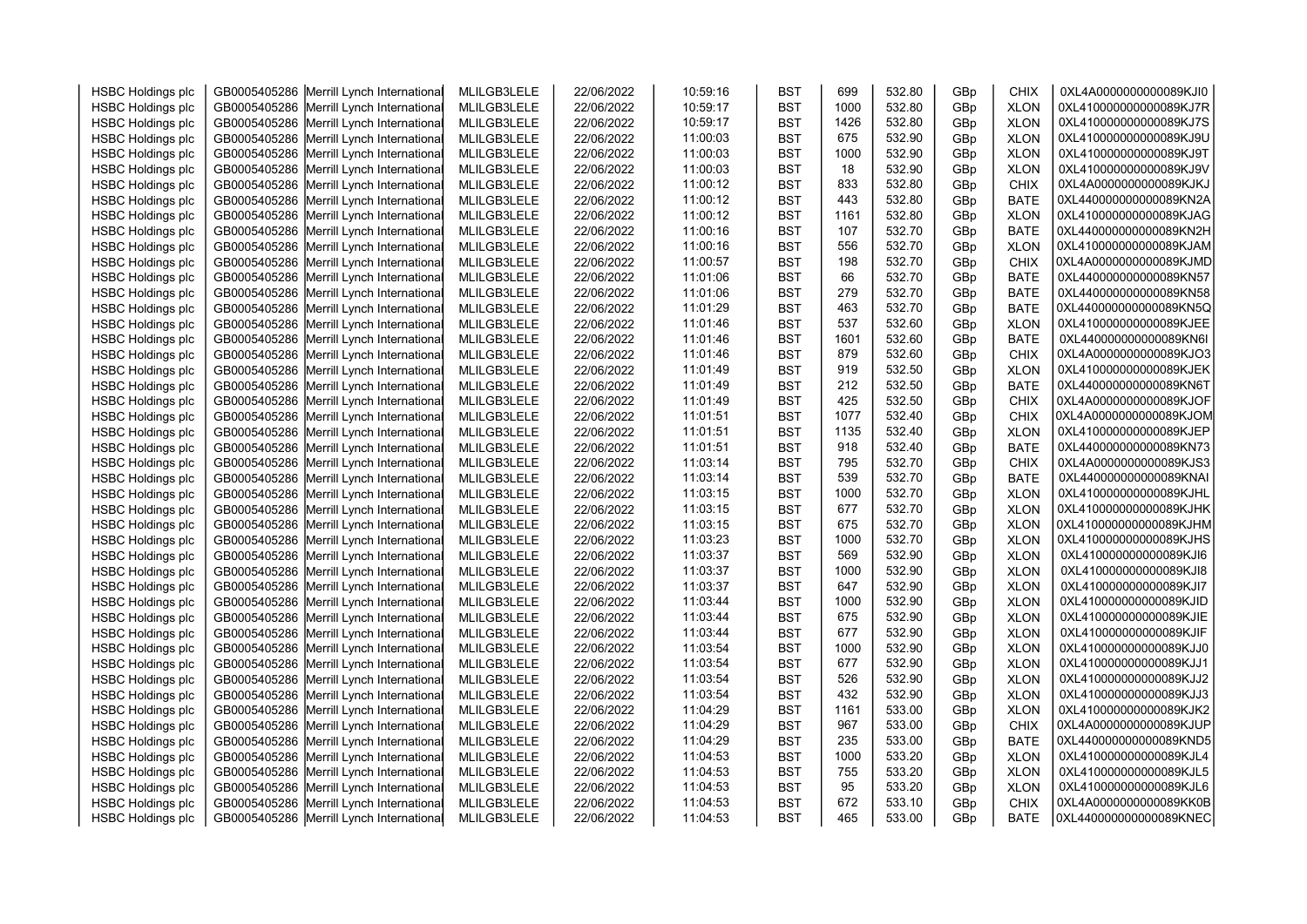| <b>HSBC Holdings plc</b> | GB0005405286 Merrill Lynch International | MLILGB3LELE | 22/06/2022 | 11:04:53 | <b>BST</b> | 901  | 533.00 | GBp | <b>XLON</b> | 0XL410000000000089KJL8 |  |
|--------------------------|------------------------------------------|-------------|------------|----------|------------|------|--------|-----|-------------|------------------------|--|
| <b>HSBC Holdings plc</b> | GB0005405286 Merrill Lynch International | MLILGB3LELE | 22/06/2022 | 11:05:15 | <b>BST</b> | 574  | 532.90 | GBp | <b>BATE</b> | 0XL440000000000089KNFG |  |
| <b>HSBC Holdings plc</b> | GB0005405286 Merrill Lynch International | MLILGB3LELE | 22/06/2022 | 11:05:15 | <b>BST</b> | 538  | 532.90 | GBp | <b>XLON</b> | 0XL410000000000089KJME |  |
| <b>HSBC Holdings plc</b> | GB0005405286 Merrill Lynch International | MLILGB3LELE | 22/06/2022 | 11:05:59 | <b>BST</b> | 1200 | 533.10 | GBp | <b>XLON</b> | 0XL410000000000089KJO2 |  |
| <b>HSBC Holdings plc</b> | GB0005405286 Merrill Lynch International | MLILGB3LELE | 22/06/2022 | 11:06:03 | <b>BST</b> | 729  | 533.00 | GBp | <b>CHIX</b> | 0XL4A0000000000089KK3I |  |
| <b>HSBC Holdings plc</b> | GB0005405286 Merrill Lynch International | MLILGB3LELE | 22/06/2022 | 11:06:03 | <b>BST</b> | 1430 | 533.00 | GBp | <b>XLON</b> | 0XL410000000000089KJO9 |  |
| <b>HSBC Holdings plc</b> | GB0005405286 Merrill Lynch International | MLILGB3LELE | 22/06/2022 | 11:06:03 | <b>BST</b> | 527  | 533.00 | GBp | <b>BATE</b> | 0XL440000000000089KNHT |  |
| <b>HSBC Holdings plc</b> | GB0005405286 Merrill Lynch International | MLILGB3LELE | 22/06/2022 | 11:06:07 | <b>BST</b> | 1048 | 532.90 | GBp | <b>XLON</b> | 0XL410000000000089KJOF |  |
| <b>HSBC Holdings plc</b> | GB0005405286 Merrill Lynch International | MLILGB3LELE | 22/06/2022 | 11:07:10 | <b>BST</b> | 1035 | 533.30 | GBp | <b>CHIX</b> | 0XL4A0000000000089KK5N |  |
| <b>HSBC Holdings plc</b> | GB0005405286 Merrill Lynch International | MLILGB3LELE | 22/06/2022 | 11:07:37 | <b>BST</b> | 451  | 533.40 | GBp | <b>BATE</b> | 0XL440000000000089KNKU |  |
| <b>HSBC Holdings plc</b> | GB0005405286 Merrill Lynch International | MLILGB3LELE | 22/06/2022 | 11:07:37 | <b>BST</b> | 400  | 533.40 | GBp | <b>BATE</b> | 0XL440000000000089KNKV |  |
| <b>HSBC Holdings plc</b> | GB0005405286 Merrill Lynch International | MLILGB3LELE | 22/06/2022 | 11:07:37 | <b>BST</b> | 1000 | 533.40 | GBp | <b>XLON</b> | 0XL410000000000089KJR2 |  |
| <b>HSBC Holdings plc</b> | GB0005405286 Merrill Lynch International | MLILGB3LELE | 22/06/2022 | 11:07:37 | <b>BST</b> | 677  | 533.40 | GBp | <b>XLON</b> | 0XL410000000000089KJR3 |  |
| <b>HSBC Holdings plc</b> | GB0005405286 Merrill Lynch International | MLILGB3LELE | 22/06/2022 | 11:07:41 | <b>BST</b> | 1000 | 533.40 | GBp | <b>XLON</b> | 0XL410000000000089KJR8 |  |
| <b>HSBC Holdings plc</b> | GB0005405286 Merrill Lynch International | MLILGB3LELE | 22/06/2022 | 11:07:41 | <b>BST</b> | 342  | 533.40 | GBp | <b>XLON</b> | 0XL410000000000089KJR9 |  |
| <b>HSBC Holdings plc</b> | GB0005405286 Merrill Lynch International | MLILGB3LELE | 22/06/2022 | 11:08:24 | <b>BST</b> | 1000 | 533.60 | GBp | <b>XLON</b> | 0XL410000000000089KJTC |  |
| <b>HSBC Holdings plc</b> | GB0005405286 Merrill Lynch International | MLILGB3LELE | 22/06/2022 | 11:08:24 | <b>BST</b> | 718  | 533.60 | GBp | <b>XLON</b> | 0XL410000000000089KJTD |  |
| <b>HSBC Holdings plc</b> | GB0005405286 Merrill Lynch International | MLILGB3LELE | 22/06/2022 | 11:08:40 | <b>BST</b> | 1162 | 533.60 | GBp | <b>CHIX</b> | 0XL4A0000000000089KK9G |  |
| <b>HSBC Holdings plc</b> | GB0005405286 Merrill Lynch International | MLILGB3LELE | 22/06/2022 | 11:08:40 | <b>BST</b> | 1499 | 533.60 | GBp | <b>XLON</b> | 0XL410000000000089KJTU |  |
| <b>HSBC Holdings plc</b> | GB0005405286 Merrill Lynch International | MLILGB3LELE | 22/06/2022 | 11:09:10 | <b>BST</b> | 938  | 533.60 | GBp | <b>CHIX</b> | 0XL4A0000000000089KKAF |  |
| <b>HSBC Holdings plc</b> | GB0005405286 Merrill Lynch International | MLILGB3LELE | 22/06/2022 | 11:09:10 | <b>BST</b> | 269  | 533.60 | GBp | <b>BATE</b> | 0XL440000000000089KNOQ |  |
| <b>HSBC Holdings plc</b> | GB0005405286 Merrill Lynch International | MLILGB3LELE | 22/06/2022 | 11:09:57 | <b>BST</b> | 80   | 533.90 | GBp | <b>BATE</b> | 0XL440000000000089KNQK |  |
| <b>HSBC Holdings plc</b> | GB0005405286 Merrill Lynch International | MLILGB3LELE | 22/06/2022 | 11:09:57 | <b>BST</b> | 80   | 533.90 | GBp | <b>BATE</b> | 0XL440000000000089KNQL |  |
| <b>HSBC Holdings plc</b> | GB0005405286 Merrill Lynch International | MLILGB3LELE | 22/06/2022 | 11:09:57 | <b>BST</b> | 80   | 533.90 | GBp | <b>BATE</b> | 0XL440000000000089KNQM |  |
| <b>HSBC Holdings plc</b> | GB0005405286 Merrill Lynch International | MLILGB3LELE | 22/06/2022 | 11:09:57 | <b>BST</b> | 80   | 533.90 | GBp | <b>BATE</b> | 0XL440000000000089KNQN |  |
| <b>HSBC Holdings plc</b> | GB0005405286 Merrill Lynch International | MLILGB3LELE | 22/06/2022 | 11:09:57 | <b>BST</b> | 80   | 533.90 | GBp | <b>BATE</b> | 0XL440000000000089KNQO |  |
| <b>HSBC Holdings plc</b> | GB0005405286 Merrill Lynch International | MLILGB3LELE | 22/06/2022 | 11:09:57 | <b>BST</b> | 80   | 533.90 | GBp | <b>BATE</b> | 0XL440000000000089KNQP |  |
| <b>HSBC Holdings plc</b> | GB0005405286 Merrill Lynch International | MLILGB3LELE | 22/06/2022 | 11:09:57 | <b>BST</b> | 80   | 533.90 | GBp | <b>BATE</b> | 0XL440000000000089KNQQ |  |
| <b>HSBC Holdings plc</b> | GB0005405286 Merrill Lynch International | MLILGB3LELE | 22/06/2022 | 11:09:57 | <b>BST</b> | 80   | 533.90 | GBp | <b>BATE</b> | 0XL440000000000089KNQR |  |
| <b>HSBC Holdings plc</b> | GB0005405286 Merrill Lynch International | MLILGB3LELE | 22/06/2022 | 11:09:57 | <b>BST</b> | 80   | 533.90 | GBp | <b>BATE</b> | 0XL440000000000089KNQS |  |
| <b>HSBC Holdings plc</b> | GB0005405286 Merrill Lynch International | MLILGB3LELE | 22/06/2022 | 11:09:57 | <b>BST</b> | 80   | 533.90 | GBp | <b>BATE</b> | 0XL440000000000089KNQT |  |
| <b>HSBC Holdings plc</b> | GB0005405286 Merrill Lynch International | MLILGB3LELE | 22/06/2022 | 11:09:57 | <b>BST</b> | 80   | 533.90 | GBp | <b>BATE</b> | 0XL440000000000089KNQU |  |
| <b>HSBC Holdings plc</b> | GB0005405286 Merrill Lynch International | MLILGB3LELE | 22/06/2022 | 11:09:57 | <b>BST</b> | 80   | 533.90 | GBp | <b>BATE</b> | 0XL440000000000089KNQV |  |
| <b>HSBC Holdings plc</b> | GB0005405286 Merrill Lynch International | MLILGB3LELE | 22/06/2022 | 11:09:57 | <b>BST</b> | 80   | 533.90 | GBp | <b>BATE</b> | 0XL440000000000089KNR0 |  |
| <b>HSBC Holdings plc</b> | GB0005405286 Merrill Lynch International | MLILGB3LELE | 22/06/2022 | 11:09:57 | <b>BST</b> | 80   | 533.90 | GBp | <b>BATE</b> | 0XL440000000000089KNR1 |  |
| <b>HSBC Holdings plc</b> | GB0005405286 Merrill Lynch International | MLILGB3LELE | 22/06/2022 | 11:09:57 | <b>BST</b> | 80   | 533.90 | GBp | <b>BATE</b> | 0XL440000000000089KNR2 |  |
| <b>HSBC Holdings plc</b> | GB0005405286 Merrill Lynch International | MLILGB3LELE | 22/06/2022 | 11:09:57 | <b>BST</b> | 80   | 533.90 | GBp | <b>BATE</b> | 0XL440000000000089KNR3 |  |
| <b>HSBC Holdings plc</b> | GB0005405286 Merrill Lynch International | MLILGB3LELE | 22/06/2022 | 11:09:57 | <b>BST</b> | 80   | 533.90 | GBp | <b>BATE</b> | 0XL440000000000089KNR4 |  |
| <b>HSBC Holdings plc</b> | GB0005405286 Merrill Lynch International | MLILGB3LELE | 22/06/2022 | 11:09:57 | <b>BST</b> | 240  | 533.90 | GBp | <b>XLON</b> | 0XL410000000000089KK08 |  |
| <b>HSBC Holdings plc</b> | GB0005405286 Merrill Lynch International | MLILGB3LELE | 22/06/2022 | 11:09:57 | <b>BST</b> | 240  | 533.90 | GBp | <b>XLON</b> | 0XL410000000000089KK09 |  |
| <b>HSBC Holdings plc</b> | GB0005405286 Merrill Lynch International | MLILGB3LELE | 22/06/2022 | 11:10:44 | <b>BST</b> | 681  | 533.80 | GBp | <b>CHIX</b> | 0XL4A0000000000089KKDQ |  |
| <b>HSBC Holdings plc</b> | GB0005405286 Merrill Lynch International | MLILGB3LELE | 22/06/2022 | 11:10:44 | <b>BST</b> | 6153 | 533.80 | GBp | <b>XLON</b> | 0XL410000000000089KK1U |  |
| <b>HSBC Holdings plc</b> | GB0005405286 Merrill Lynch International | MLILGB3LELE | 22/06/2022 | 11:10:44 | <b>BST</b> | 617  | 533.80 | GBp | <b>BATE</b> | 0XL440000000000089KNSL |  |
| <b>HSBC Holdings plc</b> | GB0005405286 Merrill Lynch International | MLILGB3LELE | 22/06/2022 | 11:10:44 | <b>BST</b> | 286  | 533.80 | GBp | <b>BATE</b> | 0XL440000000000089KNSM |  |
| <b>HSBC Holdings plc</b> | GB0005405286 Merrill Lynch International | MLILGB3LELE | 22/06/2022 | 11:11:11 | <b>BST</b> | 1067 | 533.90 | GBp | <b>XLON</b> | 0XL410000000000089KK2M |  |
| <b>HSBC Holdings plc</b> | GB0005405286 Merrill Lynch International | MLILGB3LELE | 22/06/2022 | 11:11:11 | <b>BST</b> | 622  | 533.80 | GBp | <b>CHIX</b> | 0XL4A0000000000089KKEG |  |
| <b>HSBC Holdings plc</b> | GB0005405286 Merrill Lynch International | MLILGB3LELE | 22/06/2022 | 11:11:11 | <b>BST</b> | 115  | 533.80 | GBp | <b>XLON</b> | 0XL410000000000089KK2N |  |
| <b>HSBC Holdings plc</b> | GB0005405286 Merrill Lynch International | MLILGB3LELE | 22/06/2022 | 11:11:11 | <b>BST</b> | 592  | 533.80 | GBp | <b>XLON</b> | 0XL410000000000089KK2O |  |
|                          |                                          |             |            |          |            |      |        |     |             |                        |  |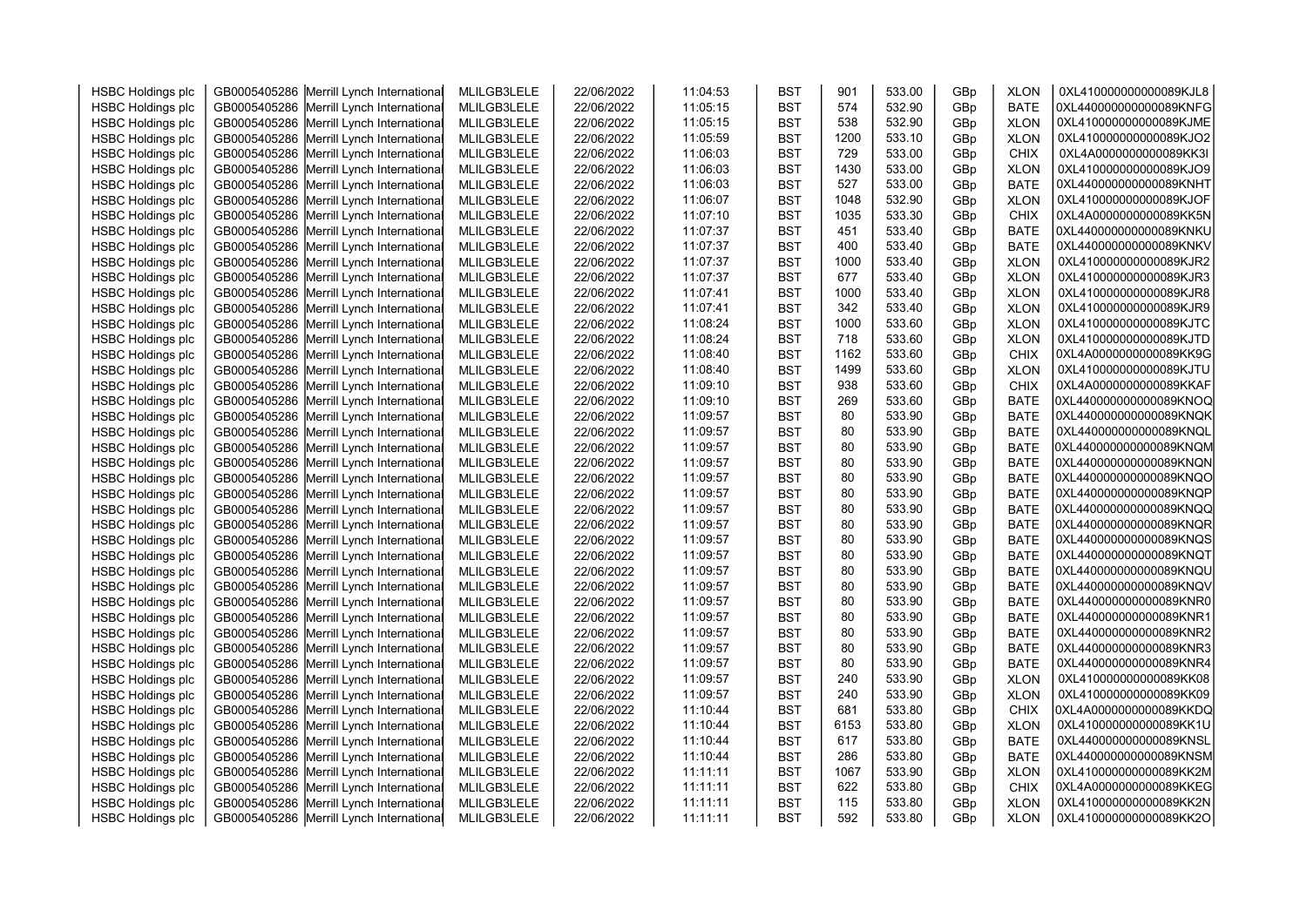| <b>HSBC Holdings plc</b> | GB0005405286 Merrill Lynch International | MLILGB3LELE | 22/06/2022 | 11:11:21 | <b>BST</b> | $\overline{4}$ | 533.70 | GBp | <b>BATE</b> | 0XL440000000000089KNTO |  |
|--------------------------|------------------------------------------|-------------|------------|----------|------------|----------------|--------|-----|-------------|------------------------|--|
| <b>HSBC Holdings plc</b> | GB0005405286 Merrill Lynch International | MLILGB3LELE | 22/06/2022 | 11:11:54 | <b>BST</b> | 1054           | 533.80 | GBp | <b>CHIX</b> | 0XL4A0000000000089KKGE |  |
| <b>HSBC Holdings plc</b> | GB0005405286 Merrill Lynch International | MLILGB3LELE | 22/06/2022 | 11:11:54 | <b>BST</b> | 1000           | 533.80 | GBp | <b>XLON</b> | 0XL410000000000089KK4O |  |
| <b>HSBC Holdings plc</b> | GB0005405286 Merrill Lynch International | MLILGB3LELE | 22/06/2022 | 11:11:54 | <b>BST</b> | 1100           | 533.80 | GBp | <b>XLON</b> | 0XL410000000000089KK4P |  |
| <b>HSBC Holdings plc</b> | GB0005405286 Merrill Lynch International | MLILGB3LELE | 22/06/2022 | 11:11:54 | <b>BST</b> | 296            | 533.80 | GBp | <b>XLON</b> | 0XL410000000000089KK4Q |  |
| <b>HSBC Holdings plc</b> | GB0005405286 Merrill Lynch International | MLILGB3LELE | 22/06/2022 | 11:12:29 | <b>BST</b> | 694            | 533.80 | GBp | <b>CHIX</b> | 0XL4A0000000000089KKHM |  |
| <b>HSBC Holdings plc</b> | GB0005405286 Merrill Lynch International | MLILGB3LELE | 22/06/2022 | 11:12:33 | <b>BST</b> | 54             | 533.70 | GBp | <b>BATE</b> | 0XL440000000000089KO0N |  |
| <b>HSBC Holdings plc</b> | GB0005405286 Merrill Lynch International | MLILGB3LELE | 22/06/2022 | 11:12:33 | <b>BST</b> | 41             | 533.70 | GBp | <b>BATE</b> | 0XL440000000000089KO0O |  |
| <b>HSBC Holdings plc</b> | GB0005405286 Merrill Lynch International | MLILGB3LELE | 22/06/2022 | 11:12:33 | <b>BST</b> | 851            | 533.70 | GBp | <b>BATE</b> | 0XL440000000000089KO0P |  |
| <b>HSBC Holdings plc</b> | GB0005405286 Merrill Lynch International | MLILGB3LELE | 22/06/2022 | 11:12:33 | <b>BST</b> | 1052           | 533.70 | GBp | <b>XLON</b> | 0XL410000000000089KK63 |  |
| <b>HSBC Holdings plc</b> | GB0005405286 Merrill Lynch International | MLILGB3LELE | 22/06/2022 | 11:13:12 | <b>BST</b> | 1000           | 534.00 | GBp | <b>XLON</b> | 0XL410000000000089KK81 |  |
| <b>HSBC Holdings plc</b> | GB0005405286 Merrill Lynch International | MLILGB3LELE | 22/06/2022 | 11:13:12 | <b>BST</b> | 677            | 534.00 | GBp | <b>XLON</b> | 0XL410000000000089KK82 |  |
| <b>HSBC Holdings plc</b> | GB0005405286 Merrill Lynch International | MLILGB3LELE | 22/06/2022 | 11:13:13 | <b>BST</b> | 858            | 534.00 | GBp | <b>CHIX</b> | 0XL4A0000000000089KKK4 |  |
| <b>HSBC Holdings plc</b> | GB0005405286 Merrill Lynch International | MLILGB3LELE | 22/06/2022 | 11:13:23 | <b>BST</b> | 1187           | 533.90 | GBp | <b>XLON</b> | 0XL410000000000089KK8F |  |
| <b>HSBC Holdings plc</b> | GB0005405286 Merrill Lynch International | MLILGB3LELE | 22/06/2022 | 11:13:26 | <b>BST</b> | 339            | 534.00 | GBp | <b>BATE</b> | 0XL440000000000089KO2D |  |
| <b>HSBC Holdings plc</b> | GB0005405286 Merrill Lynch International | MLILGB3LELE | 22/06/2022 | 11:13:26 | <b>BST</b> | 200            | 534.00 | GBp | <b>BATE</b> | 0XL440000000000089KO2E |  |
| <b>HSBC Holdings plc</b> | GB0005405286 Merrill Lynch International | MLILGB3LELE | 22/06/2022 | 11:13:29 | <b>BST</b> | 340            | 534.00 | GBp | <b>BATE</b> | 0XL440000000000089KO2J |  |
| <b>HSBC Holdings plc</b> | GB0005405286 Merrill Lynch International | MLILGB3LELE | 22/06/2022 | 11:13:29 | <b>BST</b> | 200            | 534.00 | GBp | <b>BATE</b> | 0XL440000000000089KO2K |  |
| <b>HSBC Holdings plc</b> | GB0005405286 Merrill Lynch International | MLILGB3LELE | 22/06/2022 | 11:13:29 | <b>BST</b> | 451            | 534.00 | GBp | <b>BATE</b> | 0XL440000000000089KO2L |  |
| <b>HSBC Holdings plc</b> | GB0005405286 Merrill Lynch International | MLILGB3LELE | 22/06/2022 | 11:14:13 | <b>BST</b> | 1000           | 534.20 | GBp | <b>XLON</b> | 0XL410000000000089KKAA |  |
| <b>HSBC Holdings plc</b> | GB0005405286 Merrill Lynch International | MLILGB3LELE | 22/06/2022 | 11:14:18 | <b>BST</b> | 1000           | 534.20 | GBp | <b>XLON</b> | 0XL410000000000089KKAB |  |
| <b>HSBC Holdings plc</b> | GB0005405286 Merrill Lynch International | MLILGB3LELE | 22/06/2022 | 11:14:18 | <b>BST</b> | 675            | 534.20 | GBp | <b>XLON</b> | 0XL410000000000089KKAC |  |
| <b>HSBC Holdings plc</b> | GB0005405286 Merrill Lynch International | MLILGB3LELE | 22/06/2022 | 11:14:18 | <b>BST</b> | 182            | 534.20 | GBp | <b>XLON</b> | 0XL410000000000089KKAD |  |
| <b>HSBC Holdings plc</b> | GB0005405286 Merrill Lynch International | MLILGB3LELE | 22/06/2022 | 11:14:34 | <b>BST</b> | 337            | 534.40 | GBp | <b>BATE</b> | 0XL440000000000089KO4M |  |
| <b>HSBC Holdings plc</b> | GB0005405286 Merrill Lynch International | MLILGB3LELE | 22/06/2022 | 11:14:34 | <b>BST</b> | 360            | 534.40 | GBp | <b>BATE</b> | 0XL440000000000089KO4N |  |
| <b>HSBC Holdings plc</b> | GB0005405286 Merrill Lynch International | MLILGB3LELE | 22/06/2022 | 11:14:34 | <b>BST</b> | 585            | 534.40 | GBp | <b>XLON</b> | 0XL410000000000089KKB0 |  |
| <b>HSBC Holdings plc</b> | GB0005405286 Merrill Lynch International | MLILGB3LELE | 22/06/2022 | 11:14:42 | <b>BST</b> | 394            | 534.30 | GBp | <b>BATE</b> | 0XL440000000000089KO4P |  |
| <b>HSBC Holdings plc</b> | GB0005405286 Merrill Lynch International | MLILGB3LELE | 22/06/2022 | 11:14:42 | <b>BST</b> | 982            | 534.30 | GBp | <b>CHIX</b> | 0XL4A0000000000089KKMT |  |
| <b>HSBC Holdings plc</b> | GB0005405286 Merrill Lynch International | MLILGB3LELE | 22/06/2022 | 11:14:42 | <b>BST</b> | 1488           | 534.30 | GBp | <b>XLON</b> | 0XL410000000000089KKB5 |  |
| <b>HSBC Holdings plc</b> | GB0005405286 Merrill Lynch International | MLILGB3LELE | 22/06/2022 | 11:15:25 | <b>BST</b> | 1439           | 534.40 | GBp | <b>XLON</b> | 0XL410000000000089KKCI |  |
| <b>HSBC Holdings plc</b> | GB0005405286 Merrill Lynch International | MLILGB3LELE | 22/06/2022 | 11:15:25 | <b>BST</b> | 168            | 534.40 | GBp | <b>XLON</b> | 0XL410000000000089KKCJ |  |
| <b>HSBC Holdings plc</b> | GB0005405286 Merrill Lynch International | MLILGB3LELE | 22/06/2022 | 11:15:25 | <b>BST</b> | 495            | 534.40 | GBp | <b>XLON</b> | 0XL410000000000089KKCK |  |
| <b>HSBC Holdings plc</b> | GB0005405286 Merrill Lynch International | MLILGB3LELE | 22/06/2022 | 11:15:25 | <b>BST</b> | 446            | 534.40 | GBp | <b>XLON</b> | 0XL410000000000089KKCL |  |
| <b>HSBC Holdings plc</b> | GB0005405286 Merrill Lynch International | MLILGB3LELE | 22/06/2022 | 11:15:39 | <b>BST</b> | 993            | 534.40 | GBp | <b>CHIX</b> | 0XL4A0000000000089KKOT |  |
| <b>HSBC Holdings plc</b> | GB0005405286 Merrill Lynch International | MLILGB3LELE | 22/06/2022 | 11:15:42 | <b>BST</b> | 1186           | 534.20 | GBp | <b>XLON</b> | 0XL410000000000089KKDF |  |
| <b>HSBC Holdings plc</b> | GB0005405286 Merrill Lynch International | MLILGB3LELE | 22/06/2022 | 11:15:42 | <b>BST</b> | 715            | 534.20 | GBp | <b>CHIX</b> | 0XL4A0000000000089KKP3 |  |
| <b>HSBC Holdings plc</b> | GB0005405286 Merrill Lynch International | MLILGB3LELE | 22/06/2022 | 11:15:42 | <b>BST</b> | 292            | 534.20 | GBp | <b>BATE</b> | 0XL440000000000089KO7N |  |
| <b>HSBC Holdings plc</b> | GB0005405286 Merrill Lynch International | MLILGB3LELE | 22/06/2022 | 11:15:43 | <b>BST</b> | 1661           | 534.10 | GBp | <b>XLON</b> | 0XL410000000000089KKDJ |  |
| <b>HSBC Holdings plc</b> | GB0005405286 Merrill Lynch International | MLILGB3LELE | 22/06/2022 | 11:15:43 | <b>BST</b> | 150            | 534.10 | GBp | <b>CHIX</b> | 0XL4A0000000000089KKP8 |  |
| <b>HSBC Holdings plc</b> | GB0005405286 Merrill Lynch International | MLILGB3LELE | 22/06/2022 | 11:15:47 | <b>BST</b> | 179            | 534.00 | GBp | <b>CHIX</b> | 0XL4A0000000000089KKPE |  |
| <b>HSBC Holdings plc</b> | GB0005405286 Merrill Lynch International | MLILGB3LELE | 22/06/2022 | 11:15:47 | <b>BST</b> | 203            | 534.00 | GBp | <b>BATE</b> | 0XL440000000000089KO82 |  |
| <b>HSBC Holdings plc</b> | GB0005405286 Merrill Lynch International | MLILGB3LELE | 22/06/2022 | 11:16:01 | <b>BST</b> | 1115           | 534.00 | GBp | <b>BATE</b> | 0XL440000000000089KO8F |  |
| <b>HSBC Holdings plc</b> | GB0005405286 Merrill Lynch International | MLILGB3LELE | 22/06/2022 | 11:16:08 | <b>BST</b> | 384            | 533.90 | GBp | <b>BATE</b> | 0XL440000000000089KO8S |  |
| <b>HSBC Holdings plc</b> | GB0005405286 Merrill Lynch International | MLILGB3LELE | 22/06/2022 | 11:16:08 | <b>BST</b> | 583            | 533.90 | GBp | <b>CHIX</b> | 0XL4A0000000000089KKQC |  |
| <b>HSBC Holdings plc</b> | GB0005405286 Merrill Lynch International | MLILGB3LELE | 22/06/2022 | 11:16:08 | <b>BST</b> | 679            | 533.90 | GBp | <b>XLON</b> | 0XL410000000000089KKEA |  |
| <b>HSBC Holdings plc</b> | GB0005405286 Merrill Lynch International | MLILGB3LELE | 22/06/2022 | 11:16:14 | <b>BST</b> | 508            | 533.80 | GBp | <b>BATE</b> | 0XL440000000000089KO99 |  |
| <b>HSBC Holdings plc</b> | GB0005405286 Merrill Lynch International | MLILGB3LELE | 22/06/2022 | 11:16:14 | <b>BST</b> | 457            | 533.80 | GBp | <b>XLON</b> | 0XL410000000000089KKEN |  |
| <b>HSBC Holdings plc</b> | GB0005405286 Merrill Lynch International | MLILGB3LELE | 22/06/2022 | 11:17:10 | <b>BST</b> | 393            | 533.70 | GBp | <b>CHIX</b> | 0XL4A0000000000089KKT1 |  |
|                          |                                          |             |            |          |            |                |        |     |             |                        |  |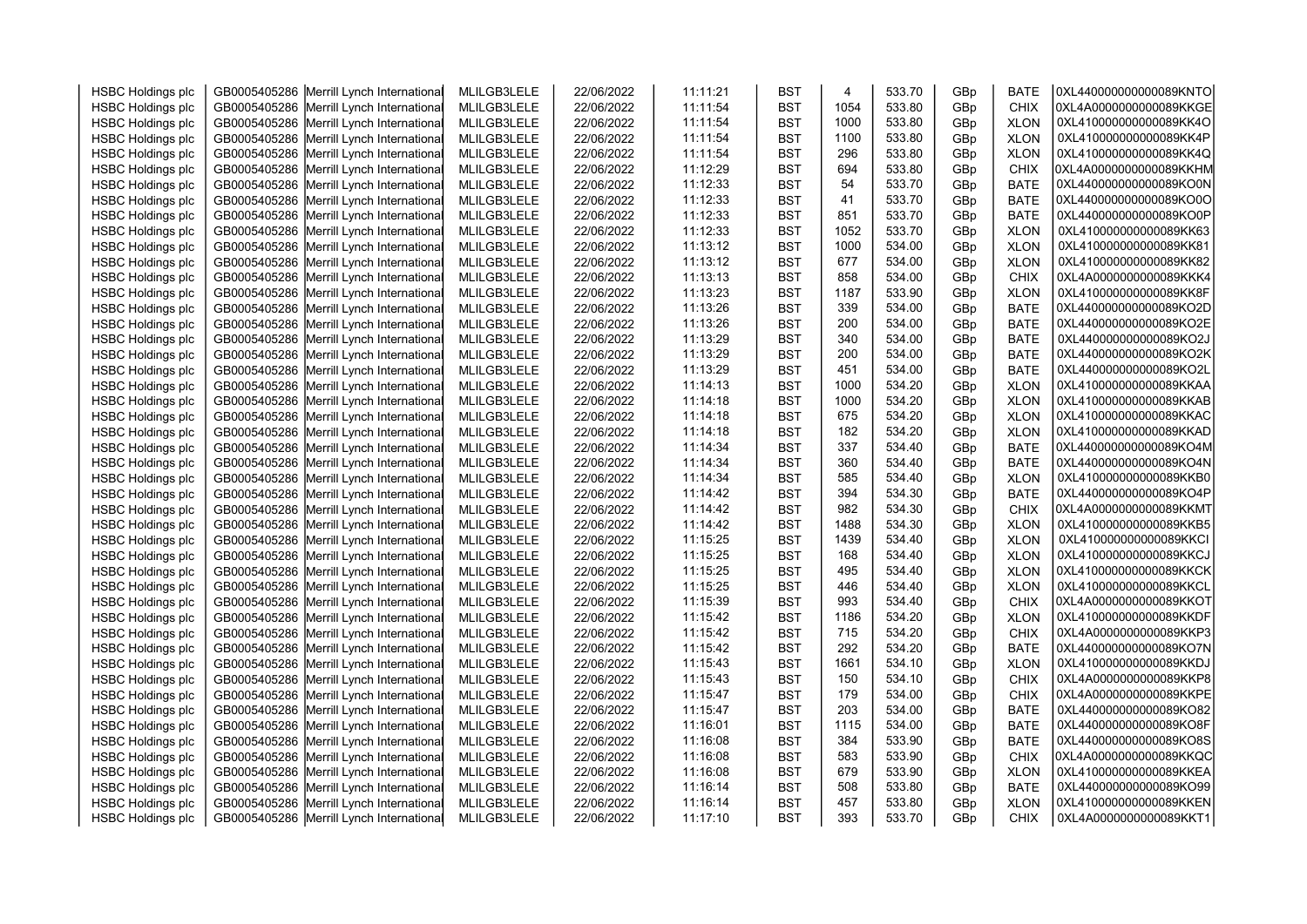| <b>HSBC Holdings plc</b> | GB0005405286 Merrill Lynch International | MLILGB3LELE | 22/06/2022 | 11:17:10 | <b>BST</b> | 349  | 533.70 | GBp | <b>BATE</b> | 0XL440000000000089KOB0 |  |
|--------------------------|------------------------------------------|-------------|------------|----------|------------|------|--------|-----|-------------|------------------------|--|
|                          | GB0005405286 Merrill Lynch International | MLILGB3LELE | 22/06/2022 | 11:17:10 | <b>BST</b> | 876  | 533.70 | GBp | <b>XLON</b> | 0XL410000000000089KKGA |  |
| <b>HSBC Holdings plc</b> | GB0005405286 Merrill Lynch International | MLILGB3LELE | 22/06/2022 | 11:17:10 | <b>BST</b> | 293  | 533.70 |     | <b>XLON</b> | 0XL410000000000089KKGB |  |
| <b>HSBC Holdings plc</b> |                                          |             |            |          | <b>BST</b> |      | 533.60 | GBp |             | 0XL410000000000089KKGE |  |
| <b>HSBC Holdings plc</b> | GB0005405286 Merrill Lynch International | MLILGB3LELE | 22/06/2022 | 11:17:13 |            | 1155 | 533.60 | GBp | <b>XLON</b> | 0XL4A0000000000089KKT8 |  |
| <b>HSBC Holdings plc</b> | GB0005405286 Merrill Lynch International | MLILGB3LELE | 22/06/2022 | 11:17:13 | <b>BST</b> | 214  |        | GBp | <b>CHIX</b> |                        |  |
| <b>HSBC Holdings plc</b> | GB0005405286 Merrill Lynch International | MLILGB3LELE | 22/06/2022 | 11:17:13 | <b>BST</b> | 351  | 533.60 | GBp | <b>BATE</b> | 0XL440000000000089KOB5 |  |
| <b>HSBC Holdings plc</b> | GB0005405286 Merrill Lynch International | MLILGB3LELE | 22/06/2022 | 11:17:47 | <b>BST</b> | 188  | 533.70 | GBp | <b>BATE</b> | 0XL440000000000089KOC3 |  |
| <b>HSBC Holdings plc</b> | GB0005405286 Merrill Lynch International | MLILGB3LELE | 22/06/2022 | 11:17:47 | <b>BST</b> | 4    | 533.70 | GBp | <b>XLON</b> | 0XL410000000000089KKH3 |  |
| <b>HSBC Holdings plc</b> | GB0005405286 Merrill Lynch International | MLILGB3LELE | 22/06/2022 | 11:17:47 | <b>BST</b> | 502  | 533.70 | GBp | <b>CHIX</b> | 0XL4A0000000000089KKTV |  |
| <b>HSBC Holdings plc</b> | GB0005405286 Merrill Lynch International | MLILGB3LELE | 22/06/2022 | 11:17:47 | <b>BST</b> | 854  | 533.70 | GBp | <b>XLON</b> | 0XL410000000000089KKH4 |  |
| <b>HSBC Holdings plc</b> | GB0005405286 Merrill Lynch International | MLILGB3LELE | 22/06/2022 | 11:18:03 | <b>BST</b> | 325  | 533.50 | GBp | <b>BATE</b> | 0XL440000000000089KOCP |  |
| <b>HSBC Holdings plc</b> | GB0005405286 Merrill Lynch International | MLILGB3LELE | 22/06/2022 | 11:18:03 | <b>BST</b> | 1082 | 533.50 | GBp | <b>XLON</b> | 0XL410000000000089KKHS |  |
| <b>HSBC Holdings plc</b> | GB0005405286 Merrill Lynch International | MLILGB3LELE | 22/06/2022 | 11:18:03 | <b>BST</b> | 397  | 533.50 | GBp | <b>CHIX</b> | 0XL4A0000000000089KKUN |  |
| <b>HSBC Holdings plc</b> | GB0005405286 Merrill Lynch International | MLILGB3LELE | 22/06/2022 | 11:18:46 | <b>BST</b> | 326  | 533.40 | GBp | <b>CHIX</b> | 0XL4A0000000000089KL09 |  |
| <b>HSBC Holdings plc</b> | GB0005405286 Merrill Lynch International | MLILGB3LELE | 22/06/2022 | 11:18:46 | <b>BST</b> | 300  | 533.40 | GBp | <b>XLON</b> | 0XL410000000000089KKJG |  |
| <b>HSBC Holdings plc</b> | GB0005405286 Merrill Lynch International | MLILGB3LELE | 22/06/2022 | 11:18:46 | <b>BST</b> | 816  | 533.40 | GBp | <b>XLON</b> | 0XL410000000000089KKJH |  |
| <b>HSBC Holdings plc</b> | GB0005405286 Merrill Lynch International | MLILGB3LELE | 22/06/2022 | 11:18:46 | <b>BST</b> | 212  | 533.40 | GBp | <b>BATE</b> | 0XL440000000000089KOEF |  |
| <b>HSBC Holdings plc</b> | GB0005405286 Merrill Lynch International | MLILGB3LELE | 22/06/2022 | 11:18:46 | <b>BST</b> | 370  | 533.40 | GBp | <b>CHIX</b> | 0XL4A0000000000089KL0J |  |
| <b>HSBC Holdings plc</b> | GB0005405286 Merrill Lynch International | MLILGB3LELE | 22/06/2022 | 11:18:52 | <b>BST</b> | 1584 | 533.30 | GBp | <b>XLON</b> | 0XL410000000000089KKK2 |  |
| <b>HSBC Holdings plc</b> | GB0005405286 Merrill Lynch International | MLILGB3LELE | 22/06/2022 | 11:18:52 | <b>BST</b> | 240  | 533.30 | GBp | <b>BATE</b> | 0XL440000000000089KOF1 |  |
| <b>HSBC Holdings plc</b> | GB0005405286 Merrill Lynch International | MLILGB3LELE | 22/06/2022 | 11:18:52 | <b>BST</b> | 221  | 533.30 | GBp | <b>CHIX</b> | 0XL4A0000000000089KL11 |  |
| <b>HSBC Holdings plc</b> | GB0005405286 Merrill Lynch International | MLILGB3LELE | 22/06/2022 | 11:19:43 | <b>BST</b> | 1000 | 533.30 | GBp | <b>XLON</b> | 0XL410000000000089KKL6 |  |
| <b>HSBC Holdings plc</b> | GB0005405286 Merrill Lynch International | MLILGB3LELE | 22/06/2022 | 11:19:43 | <b>BST</b> | 817  | 533.30 | GBp | <b>XLON</b> | 0XL410000000000089KKL7 |  |
| <b>HSBC Holdings plc</b> | GB0005405286 Merrill Lynch International | MLILGB3LELE | 22/06/2022 | 11:19:45 | <b>BST</b> | 493  | 533.20 | GBp | <b>CHIX</b> | 0XL4A0000000000089KL2H |  |
| <b>HSBC Holdings plc</b> | GB0005405286 Merrill Lynch International | MLILGB3LELE | 22/06/2022 | 11:19:45 | <b>BST</b> | 1707 | 533.20 | GBp | <b>XLON</b> | 0XL410000000000089KKLA |  |
| <b>HSBC Holdings plc</b> | GB0005405286 Merrill Lynch International | MLILGB3LELE | 22/06/2022 | 11:19:45 | <b>BST</b> | 123  | 533.20 | GBp | <b>BATE</b> | 0XL440000000000089KOGH |  |
| <b>HSBC Holdings plc</b> | GB0005405286 Merrill Lynch International | MLILGB3LELE | 22/06/2022 | 11:21:19 | <b>BST</b> | 104  | 533.60 | GBp | <b>XLON</b> | 0XL410000000000089KKOE |  |
| <b>HSBC Holdings plc</b> | GB0005405286 Merrill Lynch International | MLILGB3LELE | 22/06/2022 | 11:21:19 | <b>BST</b> | 620  | 533.60 | GBp | <b>XLON</b> | 0XL410000000000089KKOF |  |
| <b>HSBC Holdings plc</b> | GB0005405286 Merrill Lynch International | MLILGB3LELE | 22/06/2022 | 11:21:19 | <b>BST</b> | 621  | 533.60 | GBp | <b>XLON</b> | 0XL410000000000089KKOG |  |
| <b>HSBC Holdings plc</b> | GB0005405286 Merrill Lynch International | MLILGB3LELE | 22/06/2022 | 11:21:19 | <b>BST</b> | 1000 | 533.60 | GBp | <b>XLON</b> | 0XL410000000000089KKOH |  |
| <b>HSBC Holdings plc</b> | GB0005405286 Merrill Lynch International | MLILGB3LELE | 22/06/2022 | 11:21:19 | <b>BST</b> | 75   | 533.60 | GBp | <b>XLON</b> | 0XL410000000000089KKOI |  |
| <b>HSBC Holdings plc</b> | GB0005405286 Merrill Lynch International | MLILGB3LELE | 22/06/2022 | 11:21:39 | <b>BST</b> | 903  | 533.70 | GBp | <b>XLON</b> | 0XL410000000000089KKPV |  |
| <b>HSBC Holdings plc</b> | GB0005405286 Merrill Lynch International | MLILGB3LELE | 22/06/2022 | 11:21:39 | <b>BST</b> | 1077 | 533.70 | GBp | <b>CHIX</b> | 0XL4A0000000000089KL67 |  |
| <b>HSBC Holdings plc</b> | GB0005405286 Merrill Lynch International | MLILGB3LELE | 22/06/2022 | 11:21:39 | <b>BST</b> | 274  | 533.70 | GBp | <b>BATE</b> | 0XL440000000000089KOK5 |  |
| <b>HSBC Holdings plc</b> | GB0005405286 Merrill Lynch International | MLILGB3LELE | 22/06/2022 | 11:22:00 | <b>BST</b> | 850  | 533.60 | GBp | <b>XLON</b> | 0XL410000000000089KKRD |  |
| <b>HSBC Holdings plc</b> | GB0005405286 Merrill Lynch International | MLILGB3LELE | 22/06/2022 | 11:22:00 | <b>BST</b> | 1000 | 533.60 | GBp | <b>XLON</b> | 0XL410000000000089KKRE |  |
| <b>HSBC Holdings plc</b> | GB0005405286 Merrill Lynch International | MLILGB3LELE | 22/06/2022 | 11:22:31 | <b>BST</b> | 225  | 533.60 | GBp | <b>XLON</b> | 0XL410000000000089KKSF |  |
| <b>HSBC Holdings plc</b> | GB0005405286 Merrill Lynch International | MLILGB3LELE | 22/06/2022 | 11:22:31 | <b>BST</b> | 1000 | 533.60 | GBp | <b>XLON</b> | 0XL410000000000089KKSG |  |
| <b>HSBC Holdings plc</b> | GB0005405286 Merrill Lynch International | MLILGB3LELE | 22/06/2022 | 11:22:31 | <b>BST</b> | 91   | 533.60 | GBp | <b>XLON</b> | 0XL410000000000089KKSH |  |
| <b>HSBC Holdings plc</b> | GB0005405286 Merrill Lynch International | MLILGB3LELE | 22/06/2022 | 11:23:02 | <b>BST</b> | 566  | 533.80 | GBp | <b>BATE</b> | 0XL440000000000089KON4 |  |
| <b>HSBC Holdings plc</b> | GB0005405286 Merrill Lynch International | MLILGB3LELE | 22/06/2022 | 11:23:02 | <b>BST</b> | 1029 | 533.80 | GBp | <b>CHIX</b> | 0XL4A0000000000089KL92 |  |
| <b>HSBC Holdings plc</b> | GB0005405286 Merrill Lynch International | MLILGB3LELE | 22/06/2022 | 11:23:03 | <b>BST</b> | 1000 | 533.80 | GBp | <b>XLON</b> | 0XL410000000000089KKU3 |  |
| <b>HSBC Holdings plc</b> | GB0005405286 Merrill Lynch International | MLILGB3LELE | 22/06/2022 | 11:23:03 | <b>BST</b> | 677  | 533.80 | GBp | <b>XLON</b> | 0XL410000000000089KKU4 |  |
| <b>HSBC Holdings plc</b> | GB0005405286 Merrill Lynch International | MLILGB3LELE | 22/06/2022 | 11:23:04 | <b>BST</b> | 6    | 533.80 | GBp | <b>BATE</b> | 0XL440000000000089KOND |  |
| <b>HSBC Holdings plc</b> | GB0005405286 Merrill Lynch International | MLILGB3LELE | 22/06/2022 | 11:23:11 | <b>BST</b> | 339  | 533.80 | GBp | BATE        | 0XL440000000000089KONI |  |
| <b>HSBC Holdings plc</b> | GB0005405286 Merrill Lynch International | MLILGB3LELE | 22/06/2022 | 11:23:17 | <b>BST</b> | 340  | 533.80 | GBp | <b>BATE</b> | 0XL440000000000089KONO |  |
| <b>HSBC Holdings plc</b> | GB0005405286 Merrill Lynch International | MLILGB3LELE | 22/06/2022 | 11:23:17 | <b>BST</b> | 451  | 533.80 | GBp | BATE        | 0XL440000000000089KONP |  |
| <b>HSBC Holdings plc</b> | GB0005405286 Merrill Lynch International | MLILGB3LELE | 22/06/2022 | 11:23:19 | <b>BST</b> | 340  | 533.80 | GBp | <b>BATE</b> | 0XL440000000000089KOO3 |  |
|                          |                                          |             |            |          |            |      |        |     |             |                        |  |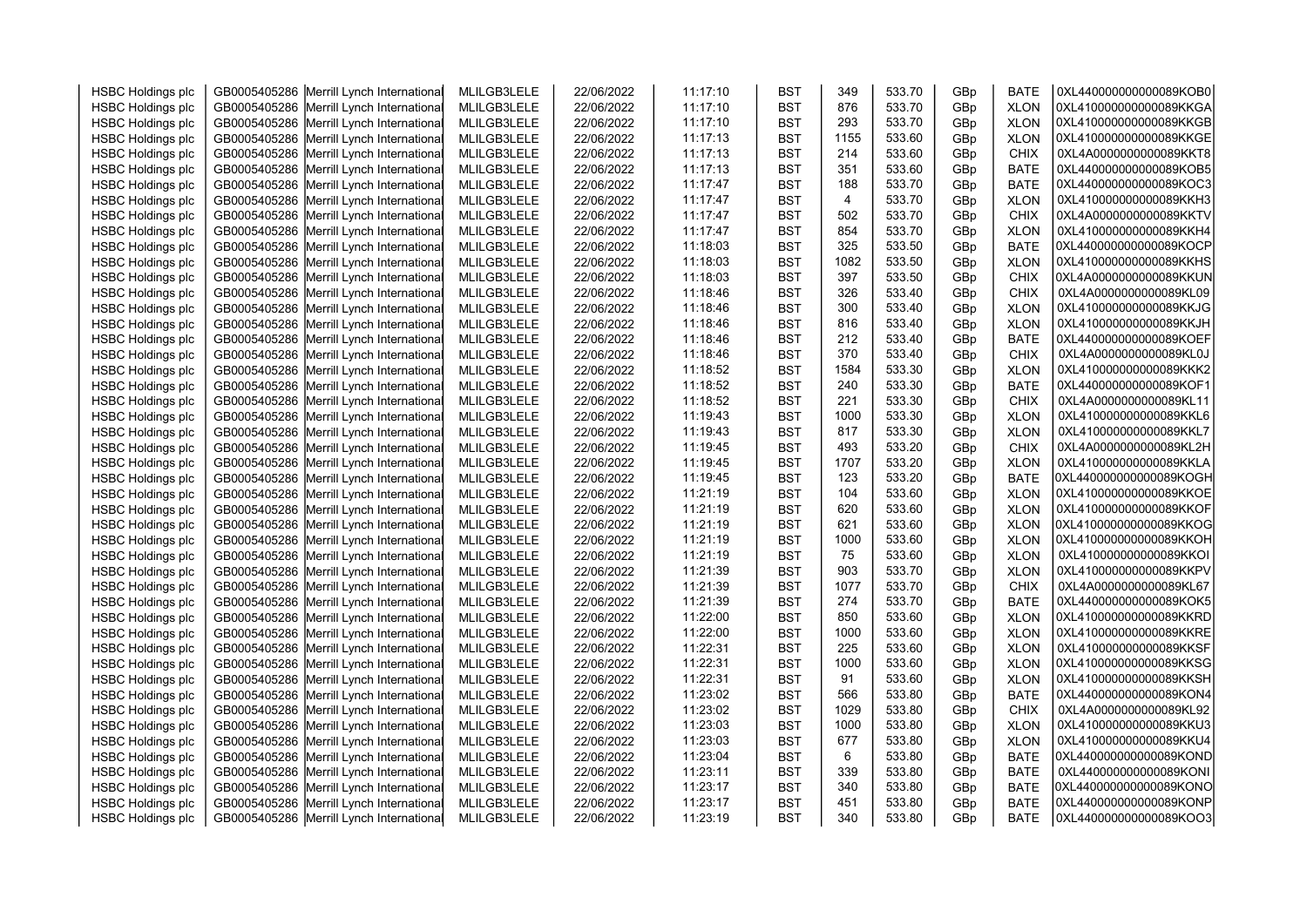| <b>HSBC Holdings plc</b> | GB0005405286 Merrill Lynch International | MLILGB3LELE | 22/06/2022 | 11:23:37 | <b>BST</b> | 590  | 533.70 | GBp | <b>XLON</b> | 0XL410000000000089KKV6 |  |
|--------------------------|------------------------------------------|-------------|------------|----------|------------|------|--------|-----|-------------|------------------------|--|
| <b>HSBC Holdings plc</b> | GB0005405286 Merrill Lynch International | MLILGB3LELE | 22/06/2022 | 11:23:37 | <b>BST</b> | 486  | 533.70 | GBp | <b>BATE</b> | 0XL440000000000089KOOT |  |
| <b>HSBC Holdings plc</b> | GB0005405286 Merrill Lynch International | MLILGB3LELE | 22/06/2022 | 11:23:37 | <b>BST</b> | 886  | 533.70 | GBp | <b>CHIX</b> | 0XL4A0000000000089KLA5 |  |
| <b>HSBC Holdings plc</b> | GB0005405286 Merrill Lynch International | MLILGB3LELE | 22/06/2022 | 11:24:04 | <b>BST</b> | 88   | 533.90 | GBp | <b>XLON</b> | 0XL410000000000089KKVS |  |
| <b>HSBC Holdings plc</b> | GB0005405286 Merrill Lynch International | MLILGB3LELE | 22/06/2022 | 11:24:08 | <b>BST</b> | 787  | 533.90 | GBp | <b>CHIX</b> | 0XL4A0000000000089KLB4 |  |
| <b>HSBC Holdings plc</b> | GB0005405286 Merrill Lynch International | MLILGB3LELE | 22/06/2022 | 11:24:08 | <b>BST</b> | 812  | 533.90 | GBp | <b>XLON</b> | 0XL410000000000089KL0D |  |
| <b>HSBC Holdings plc</b> | GB0005405286 Merrill Lynch International | MLILGB3LELE | 22/06/2022 | 11:24:08 | <b>BST</b> | 621  | 533.90 | GBp | <b>XLON</b> | 0XL410000000000089KL0C |  |
| <b>HSBC Holdings plc</b> | GB0005405286 Merrill Lynch International | MLILGB3LELE | 22/06/2022 | 11:24:38 | <b>BST</b> | 433  | 533.80 | GBp | <b>BATE</b> | 0XL440000000000089KORC |  |
| <b>HSBC Holdings plc</b> | GB0005405286 Merrill Lynch International | MLILGB3LELE | 22/06/2022 | 11:24:38 | <b>BST</b> | 743  | 533.80 | GBp | <b>XLON</b> | 0XL410000000000089KL1O |  |
| <b>HSBC Holdings plc</b> | GB0005405286 Merrill Lynch International | MLILGB3LELE | 22/06/2022 | 11:24:39 | <b>BST</b> | 790  | 533.70 | GBp | <b>CHIX</b> | 0XL4A0000000000089KLBS |  |
| <b>HSBC Holdings plc</b> | GB0005405286 Merrill Lynch International | MLILGB3LELE | 22/06/2022 | 11:24:43 | <b>BST</b> | 309  | 533.60 | GBp | <b>BATE</b> | 0XL440000000000089KORL |  |
| <b>HSBC Holdings plc</b> | GB0005405286 Merrill Lynch International | MLILGB3LELE | 22/06/2022 | 11:24:43 | <b>BST</b> | 170  | 533.60 | GBp | <b>CHIX</b> | 0XL4A0000000000089KLC2 |  |
| <b>HSBC Holdings plc</b> | GB0005405286 Merrill Lynch International | MLILGB3LELE | 22/06/2022 | 11:24:43 | <b>BST</b> | 143  | 533.60 | GBp | <b>CHIX</b> | 0XL4A0000000000089KLC3 |  |
| <b>HSBC Holdings plc</b> | GB0005405286 Merrill Lynch International | MLILGB3LELE | 22/06/2022 | 11:26:40 | <b>BST</b> | 324  | 533.70 | GBp | <b>BATE</b> | 0XL440000000000089KOV8 |  |
| <b>HSBC Holdings plc</b> | GB0005405286 Merrill Lynch International | MLILGB3LELE | 22/06/2022 | 11:26:40 | <b>BST</b> | 731  | 533.70 | GBp | <b>CHIX</b> | 0XL4A0000000000089KLGD |  |
| <b>HSBC Holdings plc</b> | GB0005405286 Merrill Lynch International | MLILGB3LELE | 22/06/2022 | 11:26:40 | <b>BST</b> | 495  | 533.70 | GBp | <b>XLON</b> | 0XL410000000000089KL5R |  |
| <b>HSBC Holdings plc</b> | GB0005405286 Merrill Lynch International | MLILGB3LELE | 22/06/2022 | 11:26:40 | <b>BST</b> | 275  | 533.70 | GBp | <b>BATE</b> | 0XL440000000000089KOV9 |  |
| <b>HSBC Holdings plc</b> | GB0005405286 Merrill Lynch International | MLILGB3LELE | 22/06/2022 | 11:27:37 | <b>BST</b> | 340  | 533.80 | GBp | <b>BATE</b> | 0XL440000000000089KP17 |  |
| <b>HSBC Holdings plc</b> | GB0005405286 Merrill Lynch International | MLILGB3LELE | 22/06/2022 | 11:27:37 | <b>BST</b> | 494  | 533.80 | GBp | <b>BATE</b> | 0XL440000000000089KP18 |  |
| <b>HSBC Holdings plc</b> | GB0005405286 Merrill Lynch International | MLILGB3LELE | 22/06/2022 | 11:27:37 | <b>BST</b> | 298  | 533.80 | GBp | <b>BATE</b> | 0XL440000000000089KP19 |  |
| <b>HSBC Holdings plc</b> | GB0005405286 Merrill Lynch International | MLILGB3LELE | 22/06/2022 | 11:27:42 | <b>BST</b> | 1140 | 533.80 | GBp | <b>CHIX</b> | 0XL4A0000000000089KLI3 |  |
| <b>HSBC Holdings plc</b> | GB0005405286 Merrill Lynch International | MLILGB3LELE | 22/06/2022 | 11:27:43 | <b>BST</b> | 621  | 533.80 | GBp | <b>XLON</b> | 0XL410000000000089KL6V |  |
| <b>HSBC Holdings plc</b> | GB0005405286 Merrill Lynch International | MLILGB3LELE | 22/06/2022 | 11:27:43 | <b>BST</b> | 1000 | 533.80 | GBp | <b>XLON</b> | 0XL410000000000089KL70 |  |
| <b>HSBC Holdings plc</b> | GB0005405286 Merrill Lynch International | MLILGB3LELE | 22/06/2022 | 11:27:43 | <b>BST</b> | 7    | 533.80 | GBp | <b>BATE</b> | 0XL440000000000089KP1D |  |
| <b>HSBC Holdings plc</b> | GB0005405286 Merrill Lynch International | MLILGB3LELE | 22/06/2022 | 11:27:46 | <b>BST</b> | 340  | 533.80 | GBp | <b>BATE</b> | 0XL440000000000089KP1I |  |
| <b>HSBC Holdings plc</b> | GB0005405286 Merrill Lynch International | MLILGB3LELE | 22/06/2022 | 11:27:46 | <b>BST</b> | 400  | 533.80 | GBp | <b>BATE</b> | 0XL440000000000089KP1J |  |
| <b>HSBC Holdings plc</b> | GB0005405286 Merrill Lynch International | MLILGB3LELE | 22/06/2022 | 11:27:46 | <b>BST</b> | 367  | 533.80 | GBp | <b>BATE</b> | 0XL440000000000089KP1K |  |
| <b>HSBC Holdings plc</b> | GB0005405286 Merrill Lynch International | MLILGB3LELE | 22/06/2022 | 11:27:46 | <b>BST</b> | 451  | 533.80 | GBp | <b>XLON</b> | 0XL410000000000089KL72 |  |
| <b>HSBC Holdings plc</b> | GB0005405286 Merrill Lynch International | MLILGB3LELE | 22/06/2022 | 11:27:46 | <b>BST</b> | 621  | 533.80 | GBp | <b>XLON</b> | 0XL410000000000089KL73 |  |
| <b>HSBC Holdings plc</b> | GB0005405286 Merrill Lynch International | MLILGB3LELE | 22/06/2022 | 11:27:46 | <b>BST</b> | 620  | 533.80 | GBp | <b>XLON</b> | 0XL410000000000089KL74 |  |
| <b>HSBC Holdings plc</b> | GB0005405286 Merrill Lynch International | MLILGB3LELE | 22/06/2022 | 11:27:56 | <b>BST</b> | 259  | 534.00 | GBp | <b>BATE</b> | 0XL440000000000089KP1S |  |
| <b>HSBC Holdings plc</b> | GB0005405286 Merrill Lynch International | MLILGB3LELE | 22/06/2022 | 11:27:56 | <b>BST</b> | 259  | 534.00 | GBp | <b>BATE</b> | 0XL440000000000089KP1T |  |
| <b>HSBC Holdings plc</b> | GB0005405286 Merrill Lynch International | MLILGB3LELE | 22/06/2022 | 11:27:56 | <b>BST</b> | 259  | 534.00 | GBp | <b>BATE</b> | 0XL440000000000089KP1U |  |
| <b>HSBC Holdings plc</b> | GB0005405286 Merrill Lynch International | MLILGB3LELE | 22/06/2022 | 11:27:56 | <b>BST</b> | 259  | 534.00 | GBp | <b>BATE</b> | 0XL440000000000089KP1V |  |
| <b>HSBC Holdings plc</b> | GB0005405286 Merrill Lynch International | MLILGB3LELE | 22/06/2022 | 11:27:56 | <b>BST</b> | 259  | 534.00 | GBp | <b>BATE</b> | 0XL440000000000089KP20 |  |
| <b>HSBC Holdings plc</b> | GB0005405286 Merrill Lynch International | MLILGB3LELE | 22/06/2022 | 11:27:56 | <b>BST</b> | 259  | 534.00 | GBp | <b>BATE</b> | 0XL440000000000089KP21 |  |
| <b>HSBC Holdings plc</b> | GB0005405286 Merrill Lynch International | MLILGB3LELE | 22/06/2022 | 11:27:56 | <b>BST</b> | 259  | 534.00 | GBp | <b>BATE</b> | 0XL440000000000089KP22 |  |
| <b>HSBC Holdings plc</b> | GB0005405286 Merrill Lynch International | MLILGB3LELE | 22/06/2022 | 11:27:56 | <b>BST</b> | 69   | 534.00 | GBp | <b>BATE</b> | 0XL440000000000089KP23 |  |
| <b>HSBC Holdings plc</b> | GB0005405286 Merrill Lynch International | MLILGB3LELE | 22/06/2022 | 11:28:01 | <b>BST</b> | 368  | 534.00 | GBp | <b>XLON</b> | 0XL410000000000089KL77 |  |
| <b>HSBC Holdings plc</b> | GB0005405286 Merrill Lynch International | MLILGB3LELE | 22/06/2022 | 11:28:06 | <b>BST</b> | 1000 | 534.00 | GBp | <b>XLON</b> | 0XL410000000000089KL7B |  |
| <b>HSBC Holdings plc</b> | GB0005405286 Merrill Lynch International | MLILGB3LELE | 22/06/2022 | 11:28:06 | <b>BST</b> | 621  | 534.00 | GBp | <b>XLON</b> | 0XL410000000000089KL7C |  |
| <b>HSBC Holdings plc</b> | GB0005405286 Merrill Lynch International | MLILGB3LELE | 22/06/2022 | 11:28:07 | <b>BST</b> | 1000 | 534.00 | GBp | <b>XLON</b> | 0XL410000000000089KL7E |  |
| <b>HSBC Holdings plc</b> | GB0005405286 Merrill Lynch International | MLILGB3LELE | 22/06/2022 | 11:28:07 | <b>BST</b> | 621  | 534.00 | GBp | <b>XLON</b> | 0XL410000000000089KL7F |  |
| <b>HSBC Holdings plc</b> | GB0005405286 Merrill Lynch International | MLILGB3LELE | 22/06/2022 | 11:28:52 | <b>BST</b> | 6    | 534.00 | GBp | <b>XLON</b> | 0XL410000000000089KL8R |  |
| <b>HSBC Holdings plc</b> | GB0005405286 Merrill Lynch International | MLILGB3LELE | 22/06/2022 | 11:28:52 | <b>BST</b> | 336  | 534.00 | GBp | <b>XLON</b> | 0XL410000000000089KL8S |  |
| <b>HSBC Holdings plc</b> | GB0005405286 Merrill Lynch International | MLILGB3LELE | 22/06/2022 | 11:28:53 | <b>BST</b> | 1107 | 534.00 | GBp | <b>XLON</b> | 0XL410000000000089KL8V |  |
| <b>HSBC Holdings plc</b> | GB0005405286 Merrill Lynch International | MLILGB3LELE | 22/06/2022 | 11:28:53 | <b>BST</b> | 289  | 534.00 | GBp | <b>XLON</b> | 0XL410000000000089KL90 |  |
| <b>HSBC Holdings plc</b> | GB0005405286 Merrill Lynch International | MLILGB3LELE | 22/06/2022 | 11:29:23 | <b>BST</b> | 653  | 533.90 | GBp | <b>CHIX</b> | 0XL4A0000000000089KLLJ |  |
|                          |                                          |             |            |          |            |      |        |     |             |                        |  |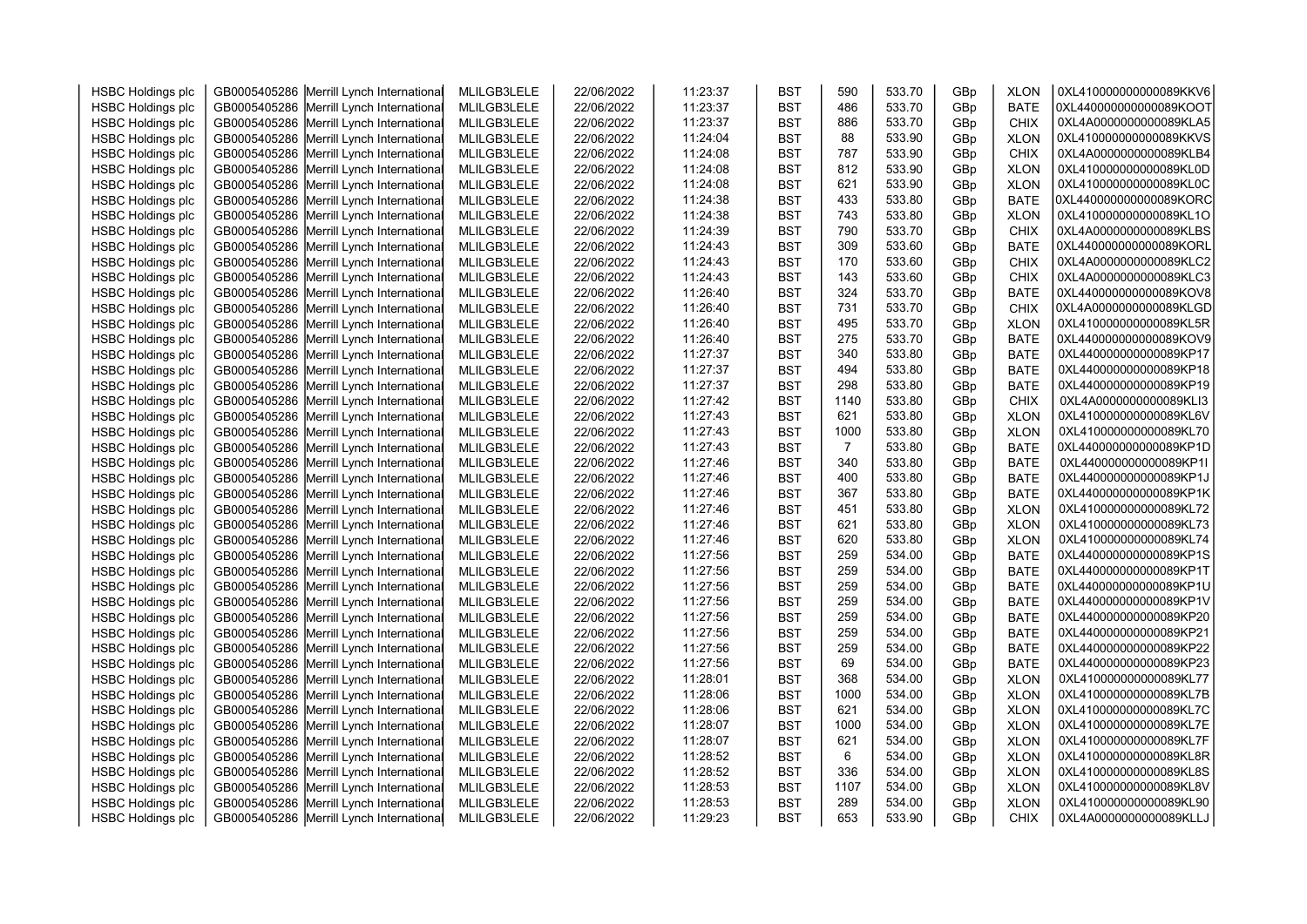| <b>HSBC Holdings plc</b> | GB0005405286 Merrill Lynch International | MLILGB3LELE | 22/06/2022 | 11:29:23 | <b>BST</b> | 1161 | 533.90 | GBp | <b>XLON</b> | 0XL410000000000089KLA4 |  |
|--------------------------|------------------------------------------|-------------|------------|----------|------------|------|--------|-----|-------------|------------------------|--|
| <b>HSBC Holdings plc</b> | GB0005405286 Merrill Lynch International | MLILGB3LELE | 22/06/2022 | 11:29:23 | <b>BST</b> | 320  | 533.90 | GBp | <b>BATE</b> | 0XL440000000000089KP6C |  |
| <b>HSBC Holdings plc</b> | GB0005405286 Merrill Lynch International | MLILGB3LELE | 22/06/2022 | 11:29:23 | <b>BST</b> | 150  | 533.80 | GBp | <b>BATE</b> | 0XL440000000000089KP6H |  |
| <b>HSBC Holdings plc</b> | GB0005405286 Merrill Lynch International | MLILGB3LELE | 22/06/2022 | 11:29:23 | <b>BST</b> | 300  | 533.80 | GBp | <b>BATE</b> | 0XL440000000000089KP6I |  |
| <b>HSBC Holdings plc</b> | GB0005405286 Merrill Lynch International | MLILGB3LELE | 22/06/2022 | 11:29:23 | <b>BST</b> | 340  | 533.80 | GBp | <b>BATE</b> | 0XL440000000000089KP6J |  |
| <b>HSBC Holdings plc</b> | GB0005405286 Merrill Lynch International | MLILGB3LELE | 22/06/2022 | 11:30:02 | <b>BST</b> | 1036 | 533.70 | GBp | <b>CHIX</b> | 0XL4A0000000000089KLNR |  |
| <b>HSBC Holdings plc</b> | GB0005405286 Merrill Lynch International | MLILGB3LELE | 22/06/2022 | 11:30:02 | <b>BST</b> | 231  | 533.70 | GBp | <b>BATE</b> | 0XL440000000000089KP8P |  |
| <b>HSBC Holdings plc</b> | GB0005405286 Merrill Lynch International | MLILGB3LELE | 22/06/2022 | 11:30:02 | <b>BST</b> | 783  | 533.70 | GBp | <b>XLON</b> | 0XL410000000000089KLCI |  |
| <b>HSBC Holdings plc</b> | GB0005405286 Merrill Lynch International | MLILGB3LELE | 22/06/2022 | 11:30:02 | <b>BST</b> | 985  | 533.60 | GBp | <b>XLON</b> | 0XL410000000000089KLCM |  |
| <b>HSBC Holdings plc</b> | GB0005405286 Merrill Lynch International | MLILGB3LELE | 22/06/2022 | 11:30:02 | <b>BST</b> | 594  | 533.60 | GBp | <b>BATE</b> | 0XL440000000000089KP95 |  |
| <b>HSBC Holdings plc</b> | GB0005405286 Merrill Lynch International | MLILGB3LELE | 22/06/2022 | 11:30:02 | <b>BST</b> | 168  | 533.60 | GBp | <b>CHIX</b> | 0XL4A0000000000089KLO2 |  |
| <b>HSBC Holdings plc</b> | GB0005405286 Merrill Lynch International | MLILGB3LELE | 22/06/2022 | 11:31:03 | <b>BST</b> | 621  | 533.70 | GBp | <b>XLON</b> | 0XL410000000000089KLFD |  |
| <b>HSBC Holdings plc</b> | GB0005405286 Merrill Lynch International | MLILGB3LELE | 22/06/2022 | 11:31:03 | <b>BST</b> | 620  | 533.70 | GBp | <b>XLON</b> | 0XL410000000000089KLFE |  |
| <b>HSBC Holdings plc</b> | GB0005405286 Merrill Lynch International | MLILGB3LELE | 22/06/2022 | 11:31:03 | <b>BST</b> | 1170 | 533.70 | GBp | <b>XLON</b> | 0XL410000000000089KLFF |  |
| <b>HSBC Holdings plc</b> | GB0005405286 Merrill Lynch International | MLILGB3LELE | 22/06/2022 | 11:31:41 | <b>BST</b> | 1000 | 534.20 | GBp | <b>XLON</b> | 0XL410000000000089KLGI |  |
| <b>HSBC Holdings plc</b> | GB0005405286 Merrill Lynch International | MLILGB3LELE | 22/06/2022 | 11:31:41 | <b>BST</b> | 1100 | 534.20 | GBp | <b>XLON</b> | 0XL410000000000089KLGJ |  |
| <b>HSBC Holdings plc</b> | GB0005405286 Merrill Lynch International | MLILGB3LELE | 22/06/2022 | 11:31:41 | <b>BST</b> | 621  | 534.20 | GBp | <b>XLON</b> | 0XL410000000000089KLGK |  |
| <b>HSBC Holdings plc</b> | GB0005405286 Merrill Lynch International | MLILGB3LELE | 22/06/2022 | 11:31:41 | <b>BST</b> | 601  | 534.20 | GBp | <b>XLON</b> | 0XL410000000000089KLGL |  |
| <b>HSBC Holdings plc</b> | GB0005405286 Merrill Lynch International | MLILGB3LELE | 22/06/2022 | 11:31:44 | <b>BST</b> | 1000 | 534.20 | GBp | <b>XLON</b> | 0XL410000000000089KLGP |  |
| <b>HSBC Holdings plc</b> | GB0005405286 Merrill Lynch International | MLILGB3LELE | 22/06/2022 | 11:32:05 | <b>BST</b> | 339  | 534.30 | GBp | <b>BATE</b> | 0XL440000000000089KPDC |  |
| <b>HSBC Holdings plc</b> | GB0005405286 Merrill Lynch International | MLILGB3LELE | 22/06/2022 | 11:32:05 | <b>BST</b> | 400  | 534.30 | GBp | <b>BATE</b> | 0XL440000000000089KPDB |  |
| <b>HSBC Holdings plc</b> | GB0005405286 Merrill Lynch International | MLILGB3LELE | 22/06/2022 | 11:32:26 | <b>BST</b> | 129  | 534.40 | GBp | <b>BATE</b> | 0XL440000000000089KPDS |  |
| <b>HSBC Holdings plc</b> | GB0005405286 Merrill Lynch International | MLILGB3LELE | 22/06/2022 | 11:32:27 | <b>BST</b> | 845  | 534.40 | GBp | <b>XLON</b> | 0XL410000000000089KLI7 |  |
| <b>HSBC Holdings plc</b> | GB0005405286 Merrill Lynch International | MLILGB3LELE | 22/06/2022 | 11:32:27 | <b>BST</b> | 621  | 534.40 | GBp | <b>XLON</b> | 0XL410000000000089KLI8 |  |
| <b>HSBC Holdings plc</b> | GB0005405286 Merrill Lynch International | MLILGB3LELE | 22/06/2022 | 11:32:27 | <b>BST</b> | 620  | 534.40 | GBp | <b>XLON</b> | 0XL410000000000089KLI9 |  |
| <b>HSBC Holdings plc</b> | GB0005405286 Merrill Lynch International | MLILGB3LELE | 22/06/2022 | 11:32:27 | <b>BST</b> | 293  | 534.40 | GBp | <b>XLON</b> | 0XL410000000000089KLIA |  |
| <b>HSBC Holdings plc</b> | GB0005405286 Merrill Lynch International | MLILGB3LELE | 22/06/2022 | 11:33:17 | <b>BST</b> | 189  | 534.40 | GBp | <b>CHIX</b> | 0XL4A0000000000089KLUH |  |
| <b>HSBC Holdings plc</b> | GB0005405286 Merrill Lynch International | MLILGB3LELE | 22/06/2022 | 11:33:27 | <b>BST</b> | 1327 | 534.30 | GBp | <b>BATE</b> | 0XL440000000000089KPGG |  |
| <b>HSBC Holdings plc</b> | GB0005405286 Merrill Lynch International | MLILGB3LELE | 22/06/2022 | 11:33:27 | <b>BST</b> | 21   | 534.30 | GBp | <b>CHIX</b> | 0XL4A0000000000089KLUN |  |
| <b>HSBC Holdings plc</b> | GB0005405286 Merrill Lynch International | MLILGB3LELE | 22/06/2022 | 11:33:27 | <b>BST</b> | 201  | 534.30 | GBp | <b>CHIX</b> | 0XL4A0000000000089KLUO |  |
| <b>HSBC Holdings plc</b> | GB0005405286 Merrill Lynch International | MLILGB3LELE | 22/06/2022 | 11:33:27 | <b>BST</b> | 1295 | 534.30 | GBp | CHIX        | 0XL4A0000000000089KLUQ |  |
| <b>HSBC Holdings plc</b> | GB0005405286 Merrill Lynch International | MLILGB3LELE | 22/06/2022 | 11:33:27 | <b>BST</b> | 173  | 534.30 | GBp | <b>CHIX</b> | 0XL4A0000000000089KLUP |  |
| <b>HSBC Holdings plc</b> | GB0005405286 Merrill Lynch International | MLILGB3LELE | 22/06/2022 | 11:33:29 | <b>BST</b> | 1000 | 534.30 | GBp | <b>XLON</b> | 0XL410000000000089KLJN |  |
| <b>HSBC Holdings plc</b> | GB0005405286 Merrill Lynch International | MLILGB3LELE | 22/06/2022 | 11:33:57 | <b>BST</b> | 1334 | 534.30 | GBp | <b>CHIX</b> | 0XL4A0000000000089KM01 |  |
| <b>HSBC Holdings plc</b> | GB0005405286 Merrill Lynch International | MLILGB3LELE | 22/06/2022 | 11:34:05 | <b>BST</b> | 768  | 534.20 | GBp | <b>CHIX</b> | 0XL4A0000000000089KM0C |  |
| <b>HSBC Holdings plc</b> | GB0005405286 Merrill Lynch International | MLILGB3LELE | 22/06/2022 | 11:34:05 | <b>BST</b> | 379  | 534.20 | GBp | <b>BATE</b> | 0XL440000000000089KPHJ |  |
| <b>HSBC Holdings plc</b> | GB0005405286 Merrill Lynch International | MLILGB3LELE | 22/06/2022 | 11:34:05 | <b>BST</b> | 1161 | 534.20 | GBp | <b>XLON</b> | 0XL410000000000089KLKQ |  |
| <b>HSBC Holdings plc</b> | GB0005405286 Merrill Lynch International | MLILGB3LELE | 22/06/2022 | 11:34:06 | <b>BST</b> | 7    | 534.10 | GBp | <b>CHIX</b> | 0XL4A0000000000089KM0D |  |
| <b>HSBC Holdings plc</b> | GB0005405286 Merrill Lynch International | MLILGB3LELE | 22/06/2022 | 11:34:06 | <b>BST</b> | 455  | 534.10 | GBp | <b>BATE</b> | 0XL440000000000089KPHL |  |
| <b>HSBC Holdings plc</b> | GB0005405286 Merrill Lynch International | MLILGB3LELE | 22/06/2022 | 11:34:06 | <b>BST</b> | 709  | 534.10 | GBp | <b>CHIX</b> | 0XL4A0000000000089KM0E |  |
|                          |                                          | MLILGB3LELE | 22/06/2022 | 11:34:49 | <b>BST</b> | 575  | 534.00 |     | <b>CHIX</b> | 0XL4A0000000000089KM24 |  |
| <b>HSBC Holdings plc</b> | GB0005405286 Merrill Lynch International |             |            | 11:34:49 | <b>BST</b> | 483  | 534.00 | GBp |             | 0XL410000000000089KLMB |  |
| <b>HSBC Holdings plc</b> | GB0005405286 Merrill Lynch International | MLILGB3LELE | 22/06/2022 | 11:34:49 | <b>BST</b> | 319  | 534.00 | GBp | <b>XLON</b> | 0XL440000000000089KPJI |  |
| <b>HSBC Holdings plc</b> | GB0005405286 Merrill Lynch International | MLILGB3LELE | 22/06/2022 |          |            |      |        | GBp | <b>BATE</b> |                        |  |
| <b>HSBC Holdings plc</b> | GB0005405286 Merrill Lynch International | MLILGB3LELE | 22/06/2022 | 11:36:06 | <b>BST</b> | 908  | 534.20 | GBp | <b>CHIX</b> | 0XL4A0000000000089KM51 |  |
| <b>HSBC Holdings plc</b> | GB0005405286 Merrill Lynch International | MLILGB3LELE | 22/06/2022 | 11:36:06 | <b>BST</b> | 4733 | 534.20 | GBp | <b>XLON</b> | 0XL410000000000089KLOM |  |
| <b>HSBC Holdings plc</b> | GB0005405286 Merrill Lynch International | MLILGB3LELE | 22/06/2022 | 11:36:09 | <b>BST</b> | 755  | 534.50 | GBp | <b>XLON</b> | 0XL410000000000089KLP4 |  |
| <b>HSBC Holdings plc</b> | GB0005405286 Merrill Lynch International | MLILGB3LELE | 22/06/2022 | 11:36:16 | <b>BST</b> | 615  | 534.30 | GBp | <b>CHIX</b> | 0XL4A0000000000089KM5I |  |
| <b>HSBC Holdings plc</b> | GB0005405286 Merrill Lynch International | MLILGB3LELE | 22/06/2022 | 11:36:16 | <b>BST</b> | 168  | 534.20 | GBp | <b>CHIX</b> | 0XL4A0000000000089KM5J |  |
|                          |                                          |             |            |          |            |      |        |     |             |                        |  |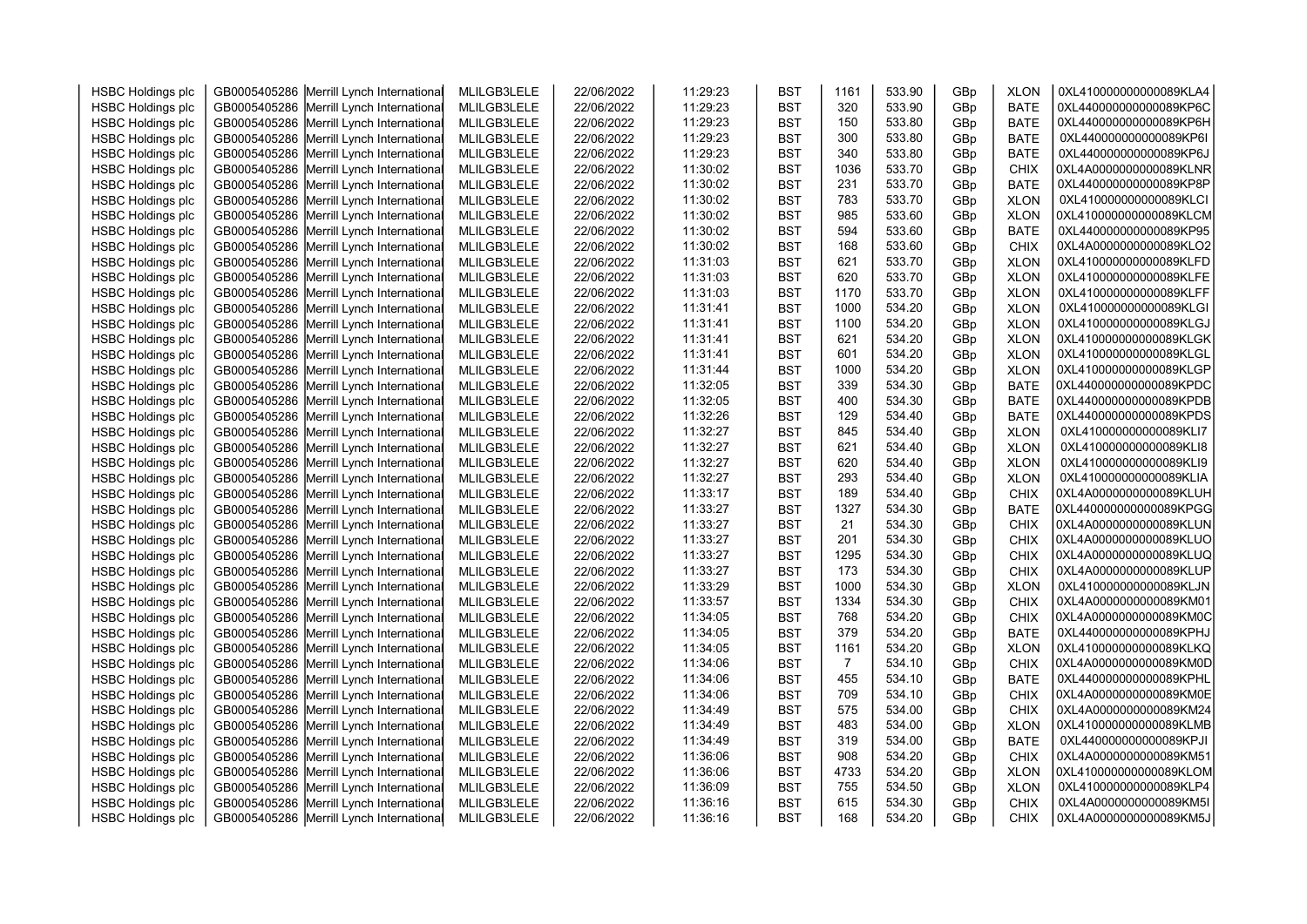|                          |                                                                                      |             |                          |          |            | 1161       | 534.20           |     | <b>XLON</b>                | 0XL410000000000089KLPD |  |
|--------------------------|--------------------------------------------------------------------------------------|-------------|--------------------------|----------|------------|------------|------------------|-----|----------------------------|------------------------|--|
| <b>HSBC Holdings plc</b> | GB0005405286 Merrill Lynch International                                             | MLILGB3LELE | 22/06/2022               | 11:36:16 | <b>BST</b> | 298        |                  | GBp |                            |                        |  |
| <b>HSBC Holdings plc</b> | GB0005405286 Merrill Lynch International                                             | MLILGB3LELE | 22/06/2022               | 11:36:17 | <b>BST</b> |            | 534.20           | GBp | <b>BATE</b>                | 0XL440000000000089KPMH |  |
| <b>HSBC Holdings plc</b> | GB0005405286 Merrill Lynch International                                             | MLILGB3LELE | 22/06/2022               | 11:36:18 | <b>BST</b> | 300        | 534.20           | GBp | <b>BATE</b>                | 0XL440000000000089KPMK |  |
| <b>HSBC Holdings plc</b> | GB0005405286 Merrill Lynch International                                             | MLILGB3LELE | 22/06/2022               | 11:36:47 | <b>BST</b> | 2046       | 534.00           | GBp | <b>BATE</b>                | 0XL440000000000089KPNC |  |
| <b>HSBC Holdings plc</b> | GB0005405286 Merrill Lynch International                                             | MLILGB3LELE | 22/06/2022               | 11:36:47 | <b>BST</b> | 460        | 534.00           | GBp | <b>CHIX</b>                | 0XL4A0000000000089KM69 |  |
| <b>HSBC Holdings plc</b> | GB0005405286 Merrill Lynch International                                             | MLILGB3LELE | 22/06/2022               | 11:36:47 | <b>BST</b> | 1796       | 534.00           | GBp | <b>XLON</b>                | 0XL410000000000089KLQC |  |
| <b>HSBC Holdings plc</b> | GB0005405286 Merrill Lynch International                                             | MLILGB3LELE | 22/06/2022               | 11:36:47 | <b>BST</b> | 677        | 534.00           | GBp | <b>XLON</b>                | 0XL410000000000089KLQD |  |
| <b>HSBC Holdings plc</b> | GB0005405286 Merrill Lynch International                                             | MLILGB3LELE | 22/06/2022               | 11:37:52 | <b>BST</b> | 636        | 534.10           | GBp | <b>CHIX</b>                | 0XL4A0000000000089KM9K |  |
| <b>HSBC Holdings plc</b> | GB0005405286 Merrill Lynch International                                             | MLILGB3LELE | 22/06/2022               | 11:37:52 | <b>BST</b> | 356        | 534.10           | GBp | <b>BATE</b>                | 0XL440000000000089KPQK |  |
| <b>HSBC Holdings plc</b> | GB0005405286 Merrill Lynch International                                             | MLILGB3LELE | 22/06/2022               | 11:37:52 | <b>BST</b> | 2596       | 534.10           | GBp | <b>XLON</b>                | 0XL410000000000089KLT7 |  |
| <b>HSBC Holdings plc</b> | GB0005405286 Merrill Lynch International                                             | MLILGB3LELE | 22/06/2022               | 11:37:55 | <b>BST</b> | 850        | 534.10           | GBp | <b>XLON</b>                | 0XL410000000000089KLTM |  |
| <b>HSBC Holdings plc</b> | GB0005405286 Merrill Lynch International                                             | MLILGB3LELE | 22/06/2022               | 11:37:55 | <b>BST</b> | 506        | 534.10           | GBp | <b>XLON</b>                | 0XL410000000000089KLTN |  |
| <b>HSBC Holdings plc</b> | GB0005405286 Merrill Lynch International                                             | MLILGB3LELE | 22/06/2022               | 11:38:53 | <b>BST</b> | 1423       | 534.20           | GBp | <b>XLON</b>                | 0XL410000000000089KLV6 |  |
| <b>HSBC Holdings plc</b> | GB0005405286 Merrill Lynch International                                             | MLILGB3LELE | 22/06/2022               | 11:39:03 | <b>BST</b> | 621        | 534.50           | GBp | <b>XLON</b>                | 0XL410000000000089KLVE |  |
| <b>HSBC Holdings plc</b> | GB0005405286 Merrill Lynch International                                             | MLILGB3LELE | 22/06/2022               | 11:39:03 | <b>BST</b> | 797        | 534.50           | GBp | <b>XLON</b>                | 0XL410000000000089KLVF |  |
| <b>HSBC Holdings plc</b> | GB0005405286 Merrill Lynch International                                             | MLILGB3LELE | 22/06/2022               | 11:39:20 | <b>BST</b> | 552        | 534.50           | GBp | <b>BATE</b>                | 0XL440000000000089KPTN |  |
| <b>HSBC Holdings plc</b> | GB0005405286 Merrill Lynch International                                             | MLILGB3LELE | 22/06/2022               | 11:39:31 | <b>BST</b> | 2336       | 534.60           | GBp | <b>XLON</b>                | 0XL410000000000089KM01 |  |
| <b>HSBC Holdings plc</b> | GB0005405286 Merrill Lynch International                                             | MLILGB3LELE | 22/06/2022               | 11:39:53 | <b>BST</b> | 1161       | 534.50           | GBp | <b>XLON</b>                | 0XL410000000000089KM1B |  |
| <b>HSBC Holdings plc</b> | GB0005405286 Merrill Lynch International                                             | MLILGB3LELE | 22/06/2022               | 11:39:53 | <b>BST</b> | 271        | 534.50           | GBp | <b>BATE</b>                | 0XL440000000000089KPV5 |  |
| <b>HSBC Holdings plc</b> | GB0005405286 Merrill Lynch International                                             | MLILGB3LELE | 22/06/2022               | 11:39:55 | <b>BST</b> | 941        | 534.40           | GBp | <b>CHIX</b>                | 0XL4A0000000000089KMDG |  |
| <b>HSBC Holdings plc</b> | GB0005405286 Merrill Lynch International                                             | MLILGB3LELE | 22/06/2022               | 11:39:55 | <b>BST</b> | 584        | 534.40           | GBp | <b>XLON</b>                | 0XL410000000000089KM1H |  |
| <b>HSBC Holdings plc</b> | GB0005405286 Merrill Lynch International                                             | MLILGB3LELE | 22/06/2022               | 11:39:58 | <b>BST</b> | 178        | 534.30           | GBp | <b>BATE</b>                | 0XL440000000000089KPVM |  |
| <b>HSBC Holdings plc</b> | GB0005405286 Merrill Lynch International                                             | MLILGB3LELE | 22/06/2022               | 11:40:20 | <b>BST</b> | 940        | 534.30           | GBp | <b>CHIX</b>                | 0XL4A0000000000089KME8 |  |
| <b>HSBC Holdings plc</b> | GB0005405286 Merrill Lynch International                                             | MLILGB3LELE | 22/06/2022               | 11:40:20 | <b>BST</b> | 85         | 534.30           | GBp | <b>BATE</b>                | 0XL440000000000089KQ08 |  |
| <b>HSBC Holdings plc</b> | GB0005405286 Merrill Lynch International                                             | MLILGB3LELE | 22/06/2022               | 11:40:20 | <b>BST</b> | 2356       | 534.30           | GBp | <b>XLON</b>                | 0XL410000000000089KM28 |  |
| <b>HSBC Holdings plc</b> | GB0005405286 Merrill Lynch International                                             | MLILGB3LELE | 22/06/2022               | 11:41:27 | <b>BST</b> | 868        | 534.30           | GBp | <b>CHIX</b>                | 0XL4A0000000000089KMGQ |  |
| <b>HSBC Holdings plc</b> | GB0005405286 Merrill Lynch International                                             | MLILGB3LELE | 22/06/2022               | 11:41:50 | <b>BST</b> | 529        | 534.20           | GBp | <b>XLON</b>                | 0XL410000000000089KM4R |  |
| <b>HSBC Holdings plc</b> | GB0005405286 Merrill Lynch International                                             | MLILGB3LELE | 22/06/2022               | 11:41:50 | <b>BST</b> | 366        | 534.20           | GBp | <b>BATE</b>                | 0XL440000000000089KQ3K |  |
| <b>HSBC Holdings plc</b> | GB0005405286 Merrill Lynch International                                             | MLILGB3LELE | 22/06/2022               | 11:41:54 | <b>BST</b> | 356        | 534.10           | GBp | <b>CHIX</b>                | 0XL4A0000000000089KMHD |  |
| <b>HSBC Holdings plc</b> | GB0005405286 Merrill Lynch International                                             | MLILGB3LELE | 22/06/2022               | 11:41:54 | <b>BST</b> | 459        | 534.10           | GBp | <b>XLON</b>                | 0XL410000000000089KM53 |  |
| <b>HSBC Holdings plc</b> | GB0005405286 Merrill Lynch International                                             | MLILGB3LELE | 22/06/2022               | 11:41:54 | <b>BST</b> | 778        | 534.10           | GBp | <b>BATE</b>                | 0XL440000000000089KQ3T |  |
| <b>HSBC Holdings plc</b> | GB0005405286 Merrill Lynch International                                             | MLILGB3LELE | 22/06/2022               | 11:41:55 | <b>BST</b> | 307        | 534.00           | GBp | <b>XLON</b>                | 0XL410000000000089KM54 |  |
| <b>HSBC Holdings plc</b> | GB0005405286 Merrill Lynch International                                             | MLILGB3LELE | 22/06/2022               | 11:41:55 | <b>BST</b> | 332        | 534.00           | GBp | <b>XLON</b>                | 0XL410000000000089KM55 |  |
| <b>HSBC Holdings plc</b> | GB0005405286 Merrill Lynch International                                             | MLILGB3LELE | 22/06/2022               | 11:41:55 | <b>BST</b> | 312        | 534.00           | GBp | <b>BATE</b>                | 0XL440000000000089KQ3U |  |
| <b>HSBC Holdings plc</b> | GB0005405286 Merrill Lynch International                                             | MLILGB3LELE | 22/06/2022               | 11:42:44 | <b>BST</b> | 1040       | 533.90           | GBp | <b>CHIX</b>                | 0XL4A0000000000089KMJ7 |  |
| <b>HSBC Holdings plc</b> | GB0005405286 Merrill Lynch International                                             | MLILGB3LELE | 22/06/2022               | 11:42:44 | <b>BST</b> | 1150       | 533.90           | GBp | <b>XLON</b>                | 0XL410000000000089KM71 |  |
| <b>HSBC Holdings plc</b> | GB0005405286 Merrill Lynch International                                             | MLILGB3LELE | 22/06/2022               | 11:42:46 | <b>BST</b> | 443        | 534.10           | GBp | <b>XLON</b>                | 0XL410000000000089KM75 |  |
| <b>HSBC Holdings plc</b> | GB0005405286 Merrill Lynch International                                             | MLILGB3LELE | 22/06/2022               | 11:42:46 | <b>BST</b> | 1508       | 534.10           | GBp | <b>XLON</b>                | 0XL410000000000089KM76 |  |
| <b>HSBC Holdings plc</b> | GB0005405286 Merrill Lynch International                                             | MLILGB3LELE | 22/06/2022               | 11:42:46 | <b>BST</b> | 1631       | 534.10           | GBp | <b>XLON</b>                | 0XL410000000000089KM77 |  |
| <b>HSBC Holdings plc</b> | GB0005405286 Merrill Lynch International                                             | MLILGB3LELE | 22/06/2022               | 11:43:38 | <b>BST</b> | 734        | 534.00           | GBp | <b>CHIX</b>                | 0XL4A0000000000089KMKK |  |
| <b>HSBC Holdings plc</b> | GB0005405286 Merrill Lynch International                                             | MLILGB3LELE | 22/06/2022               | 11:44:01 | <b>BST</b> | 527        | 534.00           | GBp | <b>XLON</b>                | 0XL410000000000089KM9R |  |
| <b>HSBC Holdings plc</b> | GB0005405286 Merrill Lynch International                                             | MLILGB3LELE | 22/06/2022               | 11:44:13 | <b>BST</b> | 711        | 534.00           | GBp | <b>CHIX</b>                | 0XL4A0000000000089KMM2 |  |
| <b>HSBC Holdings plc</b> | GB0005405286 Merrill Lynch International                                             | MLILGB3LELE | 22/06/2022               | 11:44:37 | <b>BST</b> | 706        | 534.00           | GBp | <b>CHIX</b>                | 0XL4A0000000000089KMMT |  |
|                          |                                                                                      |             |                          | 11:44:37 | <b>BST</b> | 445        | 534.00           |     |                            | 0XL410000000000089KMAP |  |
| <b>HSBC Holdings plc</b> | GB0005405286 Merrill Lynch International<br>GB0005405286 Merrill Lynch International | MLILGB3LELE | 22/06/2022<br>22/06/2022 | 11:44:47 | <b>BST</b> | 570        | 533.90           | GBp | <b>XLON</b><br><b>BATE</b> | 0XL440000000000089KQAC |  |
| <b>HSBC Holdings plc</b> |                                                                                      | MLILGB3LELE |                          |          |            |            |                  | GBp |                            | OXL410000000000089KMB3 |  |
| <b>HSBC Holdings plc</b> | GB0005405286 Merrill Lynch International                                             | MLILGB3LELE | 22/06/2022               | 11:44:47 | <b>BST</b> | 570<br>515 | 533.90<br>533.90 | GBp | <b>XLON</b>                | OXL410000000000089KMB4 |  |
| <b>HSBC Holdings plc</b> | GB0005405286 Merrill Lynch International                                             | MLILGB3LELE | 22/06/2022               | 11:44:47 | <b>BST</b> |            |                  | GBp | <b>XLON</b>                | 0XL410000000000089KMEC |  |
| <b>HSBC Holdings plc</b> | GB0005405286 Merrill Lynch International                                             | MLILGB3LELE | 22/06/2022               | 11:46:15 | <b>BST</b> | 935        | 533.80           | GBp | <b>XLON</b>                |                        |  |
|                          |                                                                                      |             |                          |          |            |            |                  |     |                            |                        |  |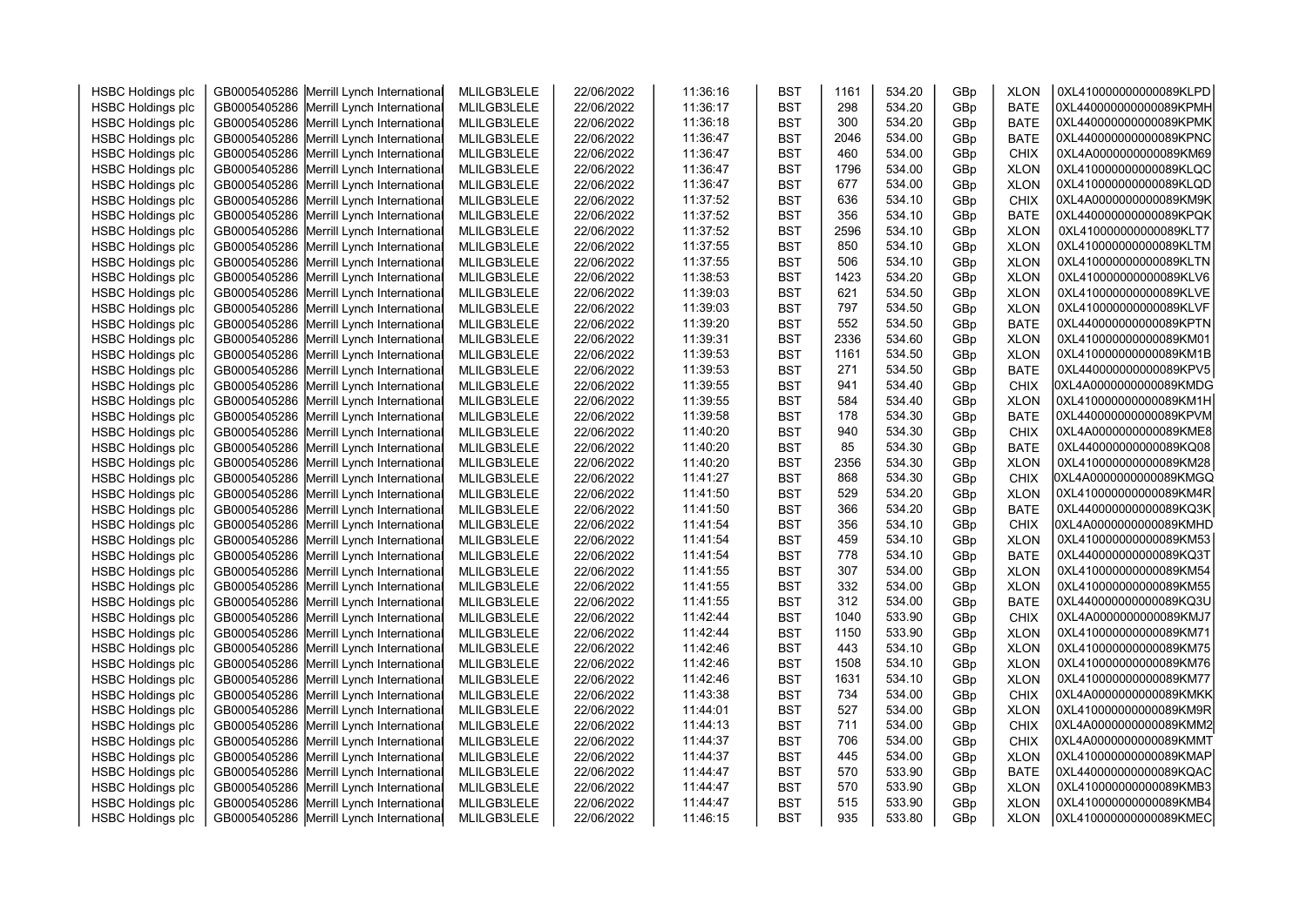|                          |                                          |             |            |          |            | 803            | 533.80 |     | <b>CHIX</b> | 0XL4A0000000000089KMQE |
|--------------------------|------------------------------------------|-------------|------------|----------|------------|----------------|--------|-----|-------------|------------------------|
| <b>HSBC Holdings plc</b> | GB0005405286 Merrill Lynch International | MLILGB3LELE | 22/06/2022 | 11:46:15 | <b>BST</b> | 620            |        | GBp |             |                        |
| <b>HSBC Holdings plc</b> | GB0005405286 Merrill Lynch International | MLILGB3LELE | 22/06/2022 | 11:46:15 | <b>BST</b> |                | 533.80 | GBp | <b>BATE</b> | 0XL440000000000089KQDQ |
| <b>HSBC Holdings plc</b> | GB0005405286 Merrill Lynch International | MLILGB3LELE | 22/06/2022 | 11:46:29 | <b>BST</b> | 82             | 533.70 | GBp | <b>CHIX</b> | 0XL4A0000000000089KMQU |
| <b>HSBC Holdings plc</b> | GB0005405286 Merrill Lynch International | MLILGB3LELE | 22/06/2022 | 11:46:29 | <b>BST</b> | 337            | 533.70 | GBp | <b>BATE</b> | 0XL440000000000089KQEB |
| <b>HSBC Holdings plc</b> | GB0005405286 Merrill Lynch International | MLILGB3LELE | 22/06/2022 | 11:46:29 | <b>BST</b> | 555            | 533.70 | GBp | <b>XLON</b> | 0XL410000000000089KMET |
| <b>HSBC Holdings plc</b> | GB0005405286 Merrill Lynch International | MLILGB3LELE | 22/06/2022 | 11:46:41 | <b>BST</b> | 783            | 533.60 | GBp | <b>XLON</b> | 0XL410000000000089KMFG |
| <b>HSBC Holdings plc</b> | GB0005405286 Merrill Lynch International | MLILGB3LELE | 22/06/2022 | 11:46:41 | <b>BST</b> | 259            | 533.60 | GBp | <b>BATE</b> | 0XL440000000000089KQEV |
| <b>HSBC Holdings plc</b> | GB0005405286 Merrill Lynch International | MLILGB3LELE | 22/06/2022 | 11:46:41 | <b>BST</b> | 904            | 533.60 | GBp | <b>CHIX</b> | 0XL4A0000000000089KMRK |
| <b>HSBC Holdings plc</b> | GB0005405286 Merrill Lynch International | MLILGB3LELE | 22/06/2022 | 11:46:44 | <b>BST</b> | 606            | 533.50 | GBp | <b>CHIX</b> | 0XL4A0000000000089KMRQ |
| <b>HSBC Holdings plc</b> | GB0005405286 Merrill Lynch International | MLILGB3LELE | 22/06/2022 | 11:46:44 | <b>BST</b> | 227            | 533.50 | GBp | <b>BATE</b> | 0XL440000000000089KQFC |
| <b>HSBC Holdings plc</b> | GB0005405286 Merrill Lynch International | MLILGB3LELE | 22/06/2022 | 11:46:48 | <b>BST</b> | 745            | 533.40 | GBp | <b>XLON</b> | 0XL410000000000089KMFP |
| <b>HSBC Holdings plc</b> | GB0005405286 Merrill Lynch International | MLILGB3LELE | 22/06/2022 | 11:47:20 | <b>BST</b> | 563            | 533.30 | GBp | <b>XLON</b> | 0XL410000000000089KMGD |
| <b>HSBC Holdings plc</b> | GB0005405286 Merrill Lynch International | MLILGB3LELE | 22/06/2022 | 11:47:20 | <b>BST</b> | 252            | 533.30 | GBp | <b>BATE</b> | 0XL440000000000089KQGI |
| <b>HSBC Holdings plc</b> | GB0005405286 Merrill Lynch International | MLILGB3LELE | 22/06/2022 | 11:47:20 | <b>BST</b> | 691            | 533.30 | GBp | <b>CHIX</b> | 0XL4A0000000000089KMT0 |
| <b>HSBC Holdings plc</b> | GB0005405286 Merrill Lynch International | MLILGB3LELE | 22/06/2022 | 11:47:28 | <b>BST</b> | $\overline{2}$ | 533.40 | GBp | <b>XLON</b> | 0XL410000000000089KMH1 |
| <b>HSBC Holdings plc</b> | GB0005405286 Merrill Lynch International | MLILGB3LELE | 22/06/2022 | 11:47:28 | <b>BST</b> | 1380           | 533.40 | GBp | <b>XLON</b> | 0XL410000000000089KMH2 |
| <b>HSBC Holdings plc</b> | GB0005405286 Merrill Lynch International | MLILGB3LELE | 22/06/2022 | 11:48:28 | <b>BST</b> | 332            | 533.70 | GBp | <b>BATE</b> | 0XL440000000000089KQI4 |
| <b>HSBC Holdings plc</b> | GB0005405286 Merrill Lynch International | MLILGB3LELE | 22/06/2022 | 11:48:29 | <b>BST</b> | 1000           | 533.70 | GBp | <b>XLON</b> | 0XL410000000000089KMID |
| <b>HSBC Holdings plc</b> | GB0005405286 Merrill Lynch International | MLILGB3LELE | 22/06/2022 | 11:49:38 | <b>BST</b> | 790            | 533.80 | GBp | <b>CHIX</b> | 0XL4A0000000000089KN11 |
| <b>HSBC Holdings plc</b> | GB0005405286 Merrill Lynch International | MLILGB3LELE | 22/06/2022 | 11:49:38 | <b>BST</b> | 1000           | 533.80 | GBp | <b>XLON</b> | 0XL410000000000089KMJS |
| <b>HSBC Holdings plc</b> | GB0005405286 Merrill Lynch International | MLILGB3LELE | 22/06/2022 | 11:49:38 | <b>BST</b> | 850            | 533.80 | GBp | <b>XLON</b> | 0XL410000000000089KMJT |
| <b>HSBC Holdings plc</b> | GB0005405286 Merrill Lynch International | MLILGB3LELE | 22/06/2022 | 11:49:38 | <b>BST</b> | 1000           | 533.80 | GBp | <b>XLON</b> | 0XL410000000000089KMJU |
| <b>HSBC Holdings plc</b> | GB0005405286 Merrill Lynch International | MLILGB3LELE | 22/06/2022 | 11:49:38 | <b>BST</b> | 124            | 533.80 | GBp | <b>XLON</b> | 0XL410000000000089KMJV |
| <b>HSBC Holdings plc</b> | GB0005405286 Merrill Lynch International | MLILGB3LELE | 22/06/2022 | 11:49:45 | <b>BST</b> | 1000           | 533.80 | GBp | <b>XLON</b> | 0XL410000000000089KMK8 |
| <b>HSBC Holdings plc</b> | GB0005405286 Merrill Lynch International | MLILGB3LELE | 22/06/2022 | 11:49:45 | <b>BST</b> | 298            | 533.80 | GBp | <b>BATE</b> | 0XL440000000000089KQK6 |
| <b>HSBC Holdings plc</b> | GB0005405286 Merrill Lynch International | MLILGB3LELE | 22/06/2022 | 11:49:45 | <b>BST</b> | 624            | 533.80 | GBp | <b>BATE</b> | 0XL440000000000089KQK7 |
| <b>HSBC Holdings plc</b> | GB0005405286 Merrill Lynch International | MLILGB3LELE | 22/06/2022 | 11:49:52 | <b>BST</b> | 451            | 533.80 | GBp | <b>XLON</b> | 0XL410000000000089KMKC |
| <b>HSBC Holdings plc</b> | GB0005405286 Merrill Lynch International | MLILGB3LELE | 22/06/2022 | 11:49:52 | <b>BST</b> | 635            | 533.80 | GBp | <b>XLON</b> | 0XL410000000000089KMKD |
| <b>HSBC Holdings plc</b> | GB0005405286 Merrill Lynch International | MLILGB3LELE | 22/06/2022 | 11:49:52 | <b>BST</b> | 100            | 533.80 | GBp | <b>XLON</b> | OXL410000000000089KMKE |
| <b>HSBC Holdings plc</b> | GB0005405286 Merrill Lynch International | MLILGB3LELE | 22/06/2022 | 11:50:53 | <b>BST</b> | 1000           | 534.20 | GBp | <b>XLON</b> | 0XL410000000000089KMMC |
| <b>HSBC Holdings plc</b> | GB0005405286 Merrill Lynch International | MLILGB3LELE | 22/06/2022 | 11:51:03 | <b>BST</b> | 1161           | 534.00 | GBp | <b>XLON</b> | 0XL410000000000089KMMM |
| <b>HSBC Holdings plc</b> | GB0005405286 Merrill Lynch International | MLILGB3LELE | 22/06/2022 | 11:51:03 | <b>BST</b> | 754            | 534.00 | GBp | <b>CHIX</b> | 0XL4A0000000000089KN42 |
| <b>HSBC Holdings plc</b> | GB0005405286 Merrill Lynch International | MLILGB3LELE | 22/06/2022 | 11:51:16 | <b>BST</b> | 1035           | 534.00 | GBp | <b>CHIX</b> | 0XL4A0000000000089KN4O |
| <b>HSBC Holdings plc</b> | GB0005405286 Merrill Lynch International | MLILGB3LELE | 22/06/2022 | 11:51:17 | <b>BST</b> | 635            | 534.10 | GBp | <b>XLON</b> | 0XL410000000000089KMNT |
| <b>HSBC Holdings plc</b> | GB0005405286 Merrill Lynch International | MLILGB3LELE | 22/06/2022 | 11:51:17 | <b>BST</b> | 901            | 534.10 | GBp | <b>XLON</b> | 0XL410000000000089KMNU |
| <b>HSBC Holdings plc</b> | GB0005405286 Merrill Lynch International | MLILGB3LELE | 22/06/2022 | 11:51:17 | <b>BST</b> | 464            | 533.90 | GBp | <b>XLON</b> | 0XL410000000000089KMNV |
| <b>HSBC Holdings plc</b> | GB0005405286 Merrill Lynch International | MLILGB3LELE | 22/06/2022 | 11:51:18 | <b>BST</b> | 8              | 533.90 | GBp | <b>BATE</b> | 0XL440000000000089KQO6 |
| <b>HSBC Holdings plc</b> | GB0005405286 Merrill Lynch International | MLILGB3LELE | 22/06/2022 | 11:51:18 | <b>BST</b> | 76             | 533.90 | GBp | <b>BATE</b> | 0XL440000000000089KQO7 |
| <b>HSBC Holdings plc</b> | GB0005405286 Merrill Lynch International | MLILGB3LELE | 22/06/2022 | 11:51:47 | <b>BST</b> | 2717           | 533.80 | GBp | <b>BATE</b> | 0XL440000000000089KQPH |
| <b>HSBC Holdings plc</b> | GB0005405286 Merrill Lynch International | MLILGB3LELE | 22/06/2022 | 11:51:47 | <b>BST</b> | 1022           | 533.80 | GBp | <b>CHIX</b> | 0XL4A0000000000089KN6H |
| <b>HSBC Holdings plc</b> | GB0005405286 Merrill Lynch International | MLILGB3LELE | 22/06/2022 | 11:51:47 | <b>BST</b> | 520            | 533.80 | GBp | <b>XLON</b> | 0XL410000000000089KMP0 |
| <b>HSBC Holdings plc</b> | GB0005405286 Merrill Lynch International | MLILGB3LELE | 22/06/2022 | 11:52:16 | <b>BST</b> | 423            | 533.80 | GBp | <b>BATE</b> | 0XL440000000000089KQR4 |
| <b>HSBC Holdings plc</b> | GB0005405286 Merrill Lynch International | MLILGB3LELE | 22/06/2022 | 11:53:19 | <b>BST</b> | 1030           | 534.20 | GBp | <b>CHIX</b> | 0XL4A0000000000089KN9C |
| <b>HSBC Holdings plc</b> | GB0005405286 Merrill Lynch International | MLILGB3LELE | 22/06/2022 | 11:53:19 | <b>BST</b> | 2315           | 534.20 | GBp | <b>XLON</b> | 0XL410000000000089KMRE |
| <b>HSBC Holdings plc</b> | GB0005405286 Merrill Lynch International | MLILGB3LELE | 22/06/2022 | 11:53:19 | <b>BST</b> | 1000           | 534.20 | GBp | <b>XLON</b> | 0XL410000000000089KMRF |
| <b>HSBC Holdings plc</b> | GB0005405286 Merrill Lynch International | MLILGB3LELE | 22/06/2022 | 11:53:19 | <b>BST</b> | 1100           | 534.20 | GBp | <b>XLON</b> | 0XL410000000000089KMRG |
| <b>HSBC Holdings plc</b> | GB0005405286 Merrill Lynch International | MLILGB3LELE | 22/06/2022 | 11:53:19 | <b>BST</b> | 1100           | 534.20 | GBp | <b>XLON</b> | 0XL410000000000089KMRH |
| <b>HSBC Holdings plc</b> | GB0005405286 Merrill Lynch International | MLILGB3LELE | 22/06/2022 | 11:53:19 | <b>BST</b> | 21             | 534.20 | GBp | <b>XLON</b> | 0XL410000000000089KMRI |
|                          |                                          |             |            |          |            |                |        |     |             |                        |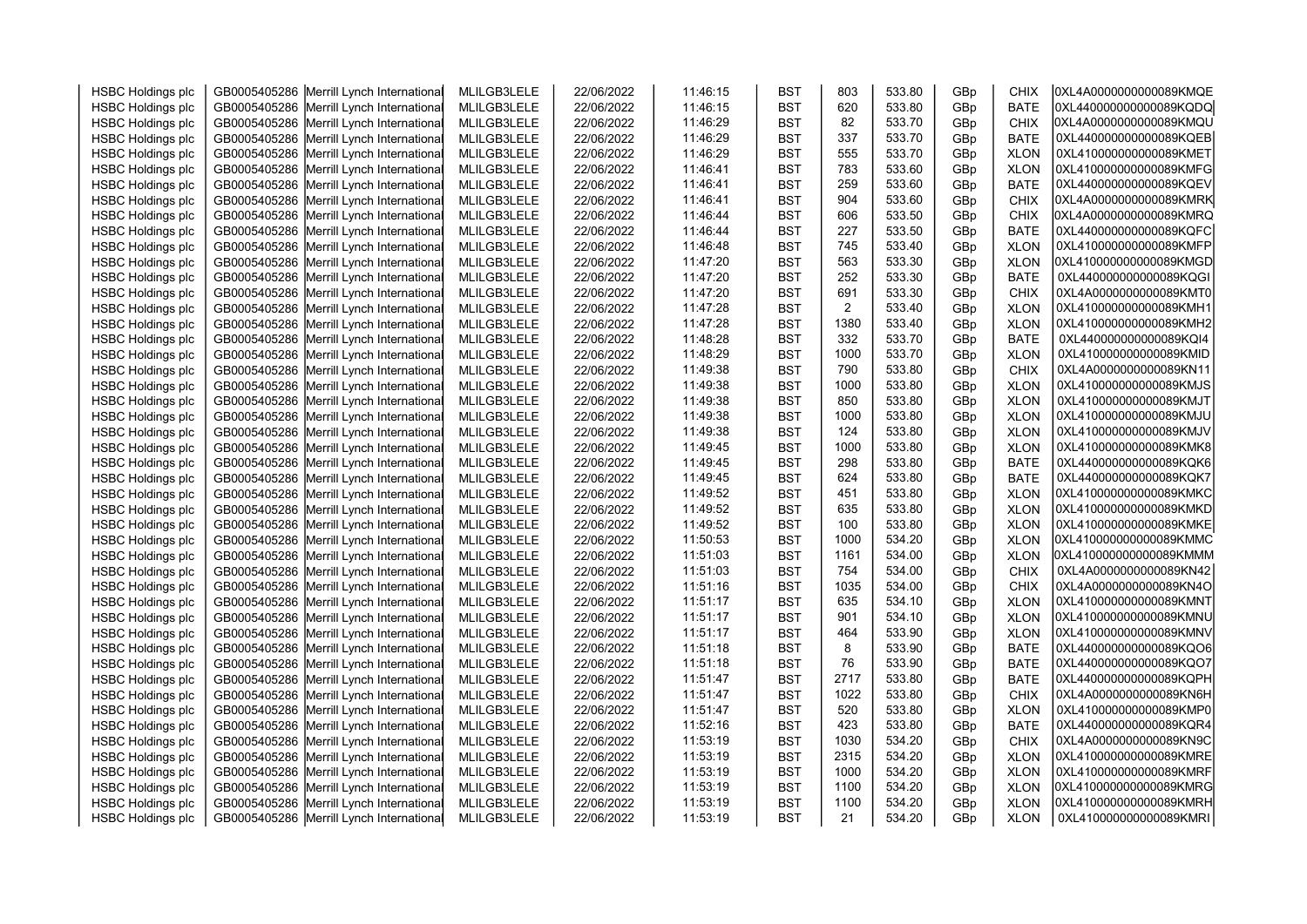|                          | GB0005405286 Merrill Lynch International | MLILGB3LELE |            | 11:54:50 | <b>BST</b> | 1000 | 534.50 |     | <b>XLON</b> | 0XL410000000000089KN1J |  |
|--------------------------|------------------------------------------|-------------|------------|----------|------------|------|--------|-----|-------------|------------------------|--|
| <b>HSBC Holdings plc</b> |                                          |             | 22/06/2022 |          |            | 635  | 534.50 | GBp |             |                        |  |
| <b>HSBC Holdings plc</b> | GB0005405286 Merrill Lynch International | MLILGB3LELE | 22/06/2022 | 11:54:50 | <b>BST</b> |      |        | GBp | <b>XLON</b> | 0XL410000000000089KN1K |  |
| <b>HSBC Holdings plc</b> | GB0005405286 Merrill Lynch International | MLILGB3LELE | 22/06/2022 | 11:54:50 | <b>BST</b> | 632  | 534.50 | GBp | <b>XLON</b> | 0XL410000000000089KN1L |  |
| <b>HSBC Holdings plc</b> | GB0005405286 Merrill Lynch International | MLILGB3LELE | 22/06/2022 | 11:54:51 | <b>BST</b> | 635  | 534.50 | GBp | <b>XLON</b> | 0XL410000000000089KN1N |  |
| <b>HSBC Holdings plc</b> | GB0005405286 Merrill Lynch International | MLILGB3LELE | 22/06/2022 | 11:54:51 | <b>BST</b> | 1000 | 534.50 | GBp | <b>XLON</b> | 0XL410000000000089KN1M |  |
| <b>HSBC Holdings plc</b> | GB0005405286 Merrill Lynch International | MLILGB3LELE | 22/06/2022 | 11:54:51 | <b>BST</b> | 103  | 534.50 | GBp | <b>XLON</b> | 0XL410000000000089KN1O |  |
| <b>HSBC Holdings plc</b> | GB0005405286 Merrill Lynch International | MLILGB3LELE | 22/06/2022 | 11:55:00 | <b>BST</b> | 634  | 534.40 | GBp | <b>XLON</b> | 0XL410000000000089KN27 |  |
| <b>HSBC Holdings plc</b> | GB0005405286 Merrill Lynch International | MLILGB3LELE | 22/06/2022 | 11:55:00 | <b>BST</b> | 428  | 534.40 | GBp | <b>CHIX</b> | 0XL4A0000000000089KNF9 |  |
| <b>HSBC Holdings plc</b> | GB0005405286 Merrill Lynch International | MLILGB3LELE | 22/06/2022 | 11:55:02 | <b>BST</b> | 280  | 534.30 | GBp | <b>CHIX</b> | 0XL4A0000000000089KNFE |  |
| <b>HSBC Holdings plc</b> | GB0005405286 Merrill Lynch International | MLILGB3LELE | 22/06/2022 | 11:55:02 | <b>BST</b> | 667  | 534.30 | GBp | <b>BATE</b> | 0XL440000000000089KR3J |  |
| <b>HSBC Holdings plc</b> | GB0005405286 Merrill Lynch International | MLILGB3LELE | 22/06/2022 | 11:55:02 | <b>BST</b> | 285  | 534.30 | GBp | <b>BATE</b> | 0XL440000000000089KR3K |  |
| <b>HSBC Holdings plc</b> | GB0005405286 Merrill Lynch International | MLILGB3LELE | 22/06/2022 | 11:55:35 | <b>BST</b> | 591  | 534.40 | GBp | <b>XLON</b> | 0XL410000000000089KN3J |  |
| <b>HSBC Holdings plc</b> | GB0005405286 Merrill Lynch International | MLILGB3LELE | 22/06/2022 | 11:55:35 | <b>BST</b> | 453  | 534.40 | GBp | <b>BATE</b> | 0XL440000000000089KR4S |  |
| <b>HSBC Holdings plc</b> | GB0005405286 Merrill Lynch International | MLILGB3LELE | 22/06/2022 | 11:55:35 | <b>BST</b> | 653  | 534.40 | GBp | CHIX        | 0XL4A0000000000089KNH1 |  |
| <b>HSBC Holdings plc</b> | GB0005405286 Merrill Lynch International | MLILGB3LELE | 22/06/2022 | 11:55:46 | <b>BST</b> | 708  | 534.20 | GBp | <b>XLON</b> | 0XL410000000000089KN3M |  |
| <b>HSBC Holdings plc</b> | GB0005405286 Merrill Lynch International | MLILGB3LELE | 22/06/2022 | 11:55:46 | <b>BST</b> | 1433 | 534.20 | GBp | CHIX        | 0XL4A0000000000089KNH7 |  |
| <b>HSBC Holdings plc</b> | GB0005405286 Merrill Lynch International | MLILGB3LELE | 22/06/2022 | 11:55:46 | <b>BST</b> | 421  | 534.20 | GBp | <b>CHIX</b> | 0XL4A0000000000089KNH8 |  |
| <b>HSBC Holdings plc</b> | GB0005405286 Merrill Lynch International | MLILGB3LELE | 22/06/2022 | 11:55:46 | <b>BST</b> | 235  | 534.20 | GBp | <b>BATE</b> | 0XL440000000000089KR54 |  |
| <b>HSBC Holdings plc</b> | GB0005405286 Merrill Lynch International | MLILGB3LELE | 22/06/2022 | 11:55:58 | <b>BST</b> | 393  | 534.10 | GBp | <b>CHIX</b> | 0XL4A0000000000089KNHM |  |
| <b>HSBC Holdings plc</b> | GB0005405286 Merrill Lynch International | MLILGB3LELE | 22/06/2022 | 11:55:58 | <b>BST</b> | 485  | 534.10 | GBp | <b>XLON</b> | 0XL410000000000089KN4H |  |
| <b>HSBC Holdings plc</b> | GB0005405286 Merrill Lynch International | MLILGB3LELE | 22/06/2022 | 11:56:14 | <b>BST</b> | 527  | 534.00 | GBp | <b>BATE</b> | 0XL440000000000089KR71 |  |
| <b>HSBC Holdings plc</b> | GB0005405286 Merrill Lynch International | MLILGB3LELE | 22/06/2022 | 11:56:42 | <b>BST</b> | 429  | 533.90 | GBp | <b>CHIX</b> | 0XL4A0000000000089KNJR |  |
| <b>HSBC Holdings plc</b> | GB0005405286 Merrill Lynch International | MLILGB3LELE | 22/06/2022 | 11:56:42 | <b>BST</b> | 149  | 533.90 | GBp | <b>BATE</b> | 0XL440000000000089KR84 |  |
| <b>HSBC Holdings plc</b> | GB0005405286 Merrill Lynch International | MLILGB3LELE | 22/06/2022 | 11:56:57 | <b>BST</b> | 146  | 533.80 | GBp | <b>BATE</b> | 0XL440000000000089KR8D |  |
| <b>HSBC Holdings plc</b> | GB0005405286 Merrill Lynch International | MLILGB3LELE | 22/06/2022 | 11:56:57 | <b>BST</b> | 767  | 533.80 | GBp | <b>XLON</b> | 0XL410000000000089KN6J |  |
| <b>HSBC Holdings plc</b> | GB0005405286 Merrill Lynch International | MLILGB3LELE | 22/06/2022 | 11:56:57 | <b>BST</b> | 243  | 533.80 | GBp | <b>CHIX</b> | 0XL4A0000000000089KNKO |  |
| <b>HSBC Holdings plc</b> | GB0005405286 Merrill Lynch International | MLILGB3LELE | 22/06/2022 | 11:57:48 | <b>BST</b> | 173  | 533.70 | GBp | <b>BATE</b> | 0XL440000000000089KRA5 |  |
| <b>HSBC Holdings plc</b> | GB0005405286 Merrill Lynch International | MLILGB3LELE | 22/06/2022 | 11:57:49 | <b>BST</b> | 962  | 533.60 | GBp | <b>XLON</b> | 0XL410000000000089KN82 |  |
| <b>HSBC Holdings plc</b> | GB0005405286 Merrill Lynch International | MLILGB3LELE | 22/06/2022 | 11:58:08 | <b>BST</b> | 2500 | 533.60 | GBp | <b>XLON</b> | 0XL410000000000089KN8V |  |
| <b>HSBC Holdings plc</b> | GB0005405286 Merrill Lynch International | MLILGB3LELE | 22/06/2022 | 11:58:17 | <b>BST</b> | 9    | 533.70 | GBp | <b>XLON</b> | 0XL410000000000089KN98 |  |
| <b>HSBC Holdings plc</b> | GB0005405286 Merrill Lynch International | MLILGB3LELE | 22/06/2022 | 11:58:18 | <b>BST</b> | 76   | 533.70 | GBp | <b>XLON</b> | 0XL410000000000089KN9E |  |
| <b>HSBC Holdings plc</b> | GB0005405286 Merrill Lynch International | MLILGB3LELE | 22/06/2022 | 11:58:18 | <b>BST</b> | 635  | 533.70 | GBp | <b>XLON</b> | 0XL410000000000089KN9F |  |
| <b>HSBC Holdings plc</b> | GB0005405286 Merrill Lynch International | MLILGB3LELE | 22/06/2022 | 11:58:18 | <b>BST</b> | 1000 | 533.70 | GBp | <b>XLON</b> | 0XL410000000000089KN9G |  |
| <b>HSBC Holdings plc</b> | GB0005405286 Merrill Lynch International | MLILGB3LELE | 22/06/2022 | 11:58:55 | <b>BST</b> | 4316 | 534.10 | GBp | <b>XLON</b> | 0XL410000000000089KNB6 |  |
| <b>HSBC Holdings plc</b> | GB0005405286 Merrill Lynch International | MLILGB3LELE | 22/06/2022 | 11:58:55 | <b>BST</b> | 550  | 534.10 | GBp | <b>CHIX</b> | 0XL4A0000000000089KNOR |  |
| <b>HSBC Holdings plc</b> | GB0005405286 Merrill Lynch International | MLILGB3LELE | 22/06/2022 | 11:58:55 | <b>BST</b> | 177  | 534.10 | GBp | <b>BATE</b> | 0XL440000000000089KRCM |  |
| <b>HSBC Holdings plc</b> | GB0005405286 Merrill Lynch International | MLILGB3LELE | 22/06/2022 | 11:59:07 | <b>BST</b> | 661  | 534.10 | GBp | <b>CHIX</b> | 0XL4A0000000000089KNPL |  |
| <b>HSBC Holdings plc</b> | GB0005405286 Merrill Lynch International | MLILGB3LELE | 22/06/2022 | 11:59:13 | <b>BST</b> | 873  | 534.00 | GBp | <b>XLON</b> | 0XL410000000000089KNCR |  |
| <b>HSBC Holdings plc</b> | GB0005405286 Merrill Lynch International | MLILGB3LELE | 22/06/2022 | 11:59:15 | <b>BST</b> | 1000 | 534.00 | GBp | <b>XLON</b> | 0XL410000000000089KND6 |  |
| <b>HSBC Holdings plc</b> | GB0005405286 Merrill Lynch International | MLILGB3LELE | 22/06/2022 | 11:59:59 | <b>BST</b> | 467  | 534.20 | GBp | <b>XLON</b> | 0XL410000000000089KNGS |  |
| <b>HSBC Holdings plc</b> | GB0005405286 Merrill Lynch International | MLILGB3LELE | 22/06/2022 | 11:59:59 | <b>BST</b> | 1000 | 534.20 | GBp | <b>XLON</b> | 0XL410000000000089KNGR |  |
|                          |                                          | MLILGB3LELE | 22/06/2022 | 12:00:03 | <b>BST</b> | 271  | 534.50 |     | <b>BATE</b> | 0XL440000000000089KRJC |  |
| <b>HSBC Holdings plc</b> | GB0005405286 Merrill Lynch International | MLILGB3LELE |            | 12:00:03 | <b>BST</b> | 1136 | 534.40 | GBp | <b>BATE</b> | 0XL440000000000089KRJD |  |
| <b>HSBC Holdings plc</b> | GB0005405286 Merrill Lynch International |             | 22/06/2022 |          |            |      |        | GBp |             |                        |  |
| <b>HSBC Holdings plc</b> | GB0005405286 Merrill Lynch International | MLILGB3LELE | 22/06/2022 | 12:00:10 | <b>BST</b> | 4737 | 534.40 | GBp | <b>XLON</b> | 0XL410000000000089KNJP |  |
| <b>HSBC Holdings plc</b> | GB0005405286 Merrill Lynch International | MLILGB3LELE | 22/06/2022 | 12:01:12 | <b>BST</b> | 304  | 535.00 | GBp | <b>BATE</b> | 0XL440000000000089KRN9 |  |
| <b>HSBC Holdings plc</b> | GB0005405286 Merrill Lynch International | MLILGB3LELE | 22/06/2022 | 12:01:12 | <b>BST</b> | 1261 | 535.00 | GBp | <b>CHIX</b> | 0XL4A0000000000089KO2P |  |
| <b>HSBC Holdings plc</b> | GB0005405286 Merrill Lynch International | MLILGB3LELE | 22/06/2022 | 12:01:12 | <b>BST</b> | 3473 | 535.00 | GBp | <b>XLON</b> | 0XL410000000000089KNLJ |  |
| <b>HSBC Holdings plc</b> | GB0005405286 Merrill Lynch International | MLILGB3LELE | 22/06/2022 | 12:01:12 | <b>BST</b> | 4366 | 535.00 | GBp | <b>XLON</b> | 0XL410000000000089KNLK |  |
|                          |                                          |             |            |          |            |      |        |     |             |                        |  |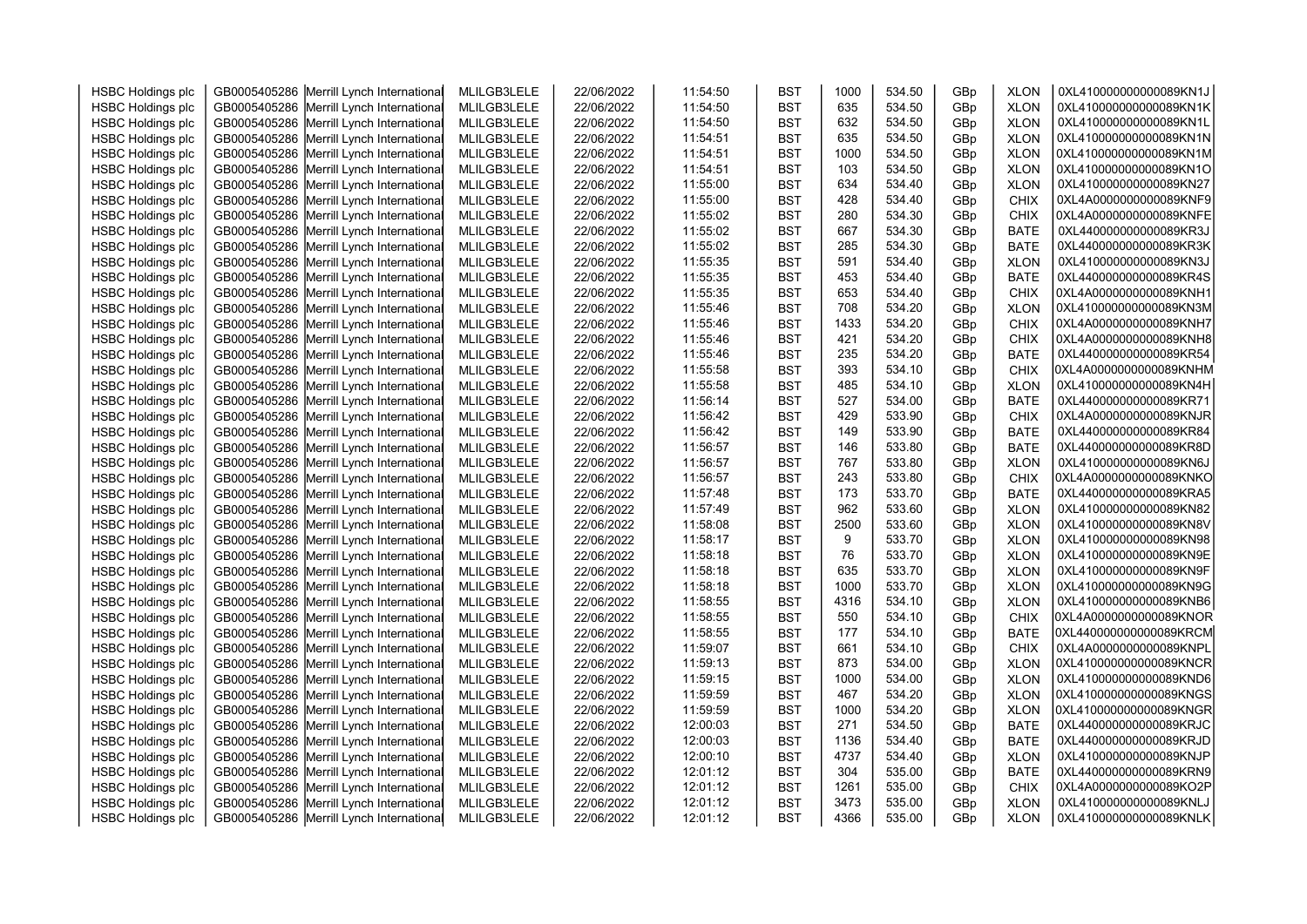| <b>HSBC Holdings plc</b> | GB0005405286 Merrill Lynch International | MLILGB3LELE | 22/06/2022 | 12:01:12 | <b>BST</b> | 1000 | 535.00 | GBp | <b>XLON</b>                | 0XL410000000000089KNLL |  |
|--------------------------|------------------------------------------|-------------|------------|----------|------------|------|--------|-----|----------------------------|------------------------|--|
| <b>HSBC Holdings plc</b> | GB0005405286 Merrill Lynch International | MLILGB3LELE | 22/06/2022 | 12:01:12 | <b>BST</b> | 1522 | 535.00 | GBp | <b>XLON</b>                | 0XL410000000000089KNLM |  |
| <b>HSBC Holdings plc</b> | GB0005405286 Merrill Lynch International | MLILGB3LELE | 22/06/2022 | 12:01:12 | <b>BST</b> | 1924 | 535.00 | GBp | <b>XLON</b>                | 0XL410000000000089KNLN |  |
| <b>HSBC Holdings plc</b> | GB0005405286 Merrill Lynch International | MLILGB3LELE | 22/06/2022 | 12:01:12 | <b>BST</b> | 259  | 535.00 | GBp | <b>XLON</b>                | 0XL410000000000089KNLO |  |
| <b>HSBC Holdings plc</b> | GB0005405286 Merrill Lynch International | MLILGB3LELE | 22/06/2022 | 12:01:19 | <b>BST</b> | 835  | 534.80 | GBp | <b>CHIX</b>                | 0XL4A0000000000089KO36 |  |
| <b>HSBC Holdings plc</b> | GB0005405286 Merrill Lynch International | MLILGB3LELE | 22/06/2022 | 12:01:19 | <b>BST</b> | 217  | 534.80 | GBp | <b>BATE</b>                | 0XL440000000000089KRNI |  |
|                          |                                          |             |            | 12:01:29 | <b>BST</b> | 386  | 534.70 |     |                            | 0XL4A0000000000089KO3C |  |
| <b>HSBC Holdings plc</b> | GB0005405286 Merrill Lynch International | MLILGB3LELE | 22/06/2022 | 12:01:29 | <b>BST</b> | 225  | 534.60 | GBp | <b>CHIX</b><br><b>BATE</b> | 0XL440000000000089KRNQ |  |
| <b>HSBC Holdings plc</b> | GB0005405286 Merrill Lynch International | MLILGB3LELE | 22/06/2022 |          |            |      | 534.70 | GBp |                            |                        |  |
| <b>HSBC Holdings plc</b> | GB0005405286 Merrill Lynch International | MLILGB3LELE | 22/06/2022 | 12:02:08 | <b>BST</b> | 113  |        | GBp | <b>BATE</b>                | 0XL440000000000089KRPF |  |
| <b>HSBC Holdings plc</b> | GB0005405286 Merrill Lynch International | MLILGB3LELE | 22/06/2022 | 12:02:08 | <b>BST</b> | 72   | 534.70 | GBp | <b>BATE</b>                | 0XL440000000000089KRPG |  |
| <b>HSBC Holdings plc</b> | GB0005405286 Merrill Lynch International | MLILGB3LELE | 22/06/2022 | 12:02:18 | <b>BST</b> | 88   | 534.60 | GBp | <b>BATE</b>                | 0XL440000000000089KRQA |  |
| <b>HSBC Holdings plc</b> | GB0005405286 Merrill Lynch International | MLILGB3LELE | 22/06/2022 | 12:02:18 | <b>BST</b> | 810  | 534.60 | GBp | <b>CHIX</b>                | 0XL4A0000000000089KO58 |  |
| <b>HSBC Holdings plc</b> | GB0005405286 Merrill Lynch International | MLILGB3LELE | 22/06/2022 | 12:02:18 | <b>BST</b> | 117  | 534.50 | GBp | <b>BATE</b>                | 0XL440000000000089KRQF |  |
| <b>HSBC Holdings plc</b> | GB0005405286 Merrill Lynch International | MLILGB3LELE | 22/06/2022 | 12:02:18 | <b>BST</b> | 114  | 534.50 | GBp | <b>BATE</b>                | 0XL440000000000089KRQG |  |
| <b>HSBC Holdings plc</b> | GB0005405286 Merrill Lynch International | MLILGB3LELE | 22/06/2022 | 12:02:18 | <b>BST</b> | 491  | 534.50 | GBp | <b>CHIX</b>                | 0XL4A0000000000089KO5B |  |
| <b>HSBC Holdings plc</b> | GB0005405286 Merrill Lynch International | MLILGB3LELE | 22/06/2022 | 12:03:45 | <b>BST</b> | 1000 | 535.00 | GBp | <b>XLON</b>                | 0XL410000000000089KNSA |  |
| <b>HSBC Holdings plc</b> | GB0005405286 Merrill Lynch International | MLILGB3LELE | 22/06/2022 | 12:04:29 | <b>BST</b> | 458  | 535.10 | GBp | <b>XLON</b>                | 0XL410000000000089KNTC |  |
| <b>HSBC Holdings plc</b> | GB0005405286 Merrill Lynch International | MLILGB3LELE | 22/06/2022 | 12:04:29 | <b>BST</b> | 494  | 535.10 | GBp | <b>XLON</b>                | 0XL410000000000089KNTD |  |
| <b>HSBC Holdings plc</b> | GB0005405286 Merrill Lynch International | MLILGB3LELE | 22/06/2022 | 12:04:29 | <b>BST</b> | 1000 | 535.10 | GBp | <b>XLON</b>                | 0XL410000000000089KNTE |  |
| <b>HSBC Holdings plc</b> | GB0005405286 Merrill Lynch International | MLILGB3LELE | 22/06/2022 | 12:04:36 | <b>BST</b> | 943  | 535.00 | GBp | <b>XLON</b>                | 0XL410000000000089KNTK |  |
| <b>HSBC Holdings plc</b> | GB0005405286 Merrill Lynch International | MLILGB3LELE | 22/06/2022 | 12:04:36 | <b>BST</b> | 599  | 535.00 | GBp | <b>CHIX</b>                | 0XL4A0000000000089KOA7 |  |
| <b>HSBC Holdings plc</b> | GB0005405286 Merrill Lynch International | MLILGB3LELE | 22/06/2022 | 12:04:39 | <b>BST</b> | 912  | 534.90 | GBp | <b>XLON</b>                | 0XL410000000000089KNTR |  |
| <b>HSBC Holdings plc</b> | GB0005405286 Merrill Lynch International | MLILGB3LELE | 22/06/2022 | 12:04:39 | <b>BST</b> | 433  | 534.90 | GBp | <b>BATE</b>                | 0XL440000000000089KS1L |  |
| <b>HSBC Holdings plc</b> | GB0005405286 Merrill Lynch International | MLILGB3LELE | 22/06/2022 | 12:04:39 | <b>BST</b> | 112  | 534.90 | GBp | <b>CHIX</b>                | 0XL4A0000000000089KOAC |  |
| <b>HSBC Holdings plc</b> | GB0005405286 Merrill Lynch International | MLILGB3LELE | 22/06/2022 | 12:04:40 | <b>BST</b> | 908  | 534.80 | GBp | <b>XLON</b>                | 0XL410000000000089KNU0 |  |
| <b>HSBC Holdings plc</b> | GB0005405286 Merrill Lynch International | MLILGB3LELE | 22/06/2022 | 12:04:40 | <b>BST</b> | 920  | 534.80 | GBp | <b>CHIX</b>                | 0XL4A0000000000089KOAG |  |
| <b>HSBC Holdings plc</b> | GB0005405286 Merrill Lynch International | MLILGB3LELE | 22/06/2022 | 12:04:53 | <b>BST</b> | 455  | 534.70 | GBp | <b>XLON</b>                | 0XL410000000000089KNV1 |  |
| <b>HSBC Holdings plc</b> | GB0005405286 Merrill Lynch International | MLILGB3LELE | 22/06/2022 | 12:04:57 | <b>BST</b> | 210  | 534.60 | GBp | <b>CHIX</b>                | 0XL4A0000000000089KOB7 |  |
| <b>HSBC Holdings plc</b> | GB0005405286 Merrill Lynch International | MLILGB3LELE | 22/06/2022 | 12:04:57 | <b>BST</b> | 602  | 534.60 | GBp | CHIX                       | 0XL4A0000000000089KOB8 |  |
| <b>HSBC Holdings plc</b> | GB0005405286 Merrill Lynch International | MLILGB3LELE | 22/06/2022 | 12:04:57 | <b>BST</b> | 189  | 534.60 | GBp | <b>CHIX</b>                | 0XL4A0000000000089KOB9 |  |
| <b>HSBC Holdings plc</b> | GB0005405286 Merrill Lynch International | MLILGB3LELE | 22/06/2022 | 12:04:57 | <b>BST</b> | 275  | 534.60 | GBp | <b>BATE</b>                | 0XL440000000000089KS2N |  |
| <b>HSBC Holdings plc</b> | GB0005405286 Merrill Lynch International | MLILGB3LELE | 22/06/2022 | 12:05:17 | <b>BST</b> | 275  | 534.70 | GBp | <b>BATE</b>                | 0XL440000000000089KS4M |  |
| <b>HSBC Holdings plc</b> | GB0005405286 Merrill Lynch International | MLILGB3LELE | 22/06/2022 | 12:06:19 | <b>BST</b> | 634  | 534.70 | GBp | <b>CHIX</b>                | 0XL4A0000000000089KOEE |  |
| <b>HSBC Holdings plc</b> | GB0005405286 Merrill Lynch International | MLILGB3LELE | 22/06/2022 | 12:06:28 | <b>BST</b> | 394  | 534.60 | GBp | <b>BATE</b>                | 0XL440000000000089KS7C |  |
| <b>HSBC Holdings plc</b> | GB0005405286 Merrill Lynch International | MLILGB3LELE | 22/06/2022 | 12:06:28 | <b>BST</b> | 360  | 534.60 | GBp | <b>CHIX</b>                | 0XL4A0000000000089KOEN |  |
| <b>HSBC Holdings plc</b> | GB0005405286 Merrill Lynch International | MLILGB3LELE | 22/06/2022 | 12:06:28 | <b>BST</b> | 387  | 534.50 | GBp | <b>BATE</b>                | 0XL440000000000089KS7H |  |
| <b>HSBC Holdings plc</b> | GB0005405286 Merrill Lynch International | MLILGB3LELE | 22/06/2022 | 12:06:41 | <b>BST</b> | 8    | 534.50 | GBp | <b>BATE</b>                | 0XL440000000000089KS88 |  |
| <b>HSBC Holdings plc</b> | GB0005405286 Merrill Lynch International | MLILGB3LELE | 22/06/2022 | 12:06:41 | <b>BST</b> | 165  | 534.50 | GBp | <b>BATE</b>                | 0XL440000000000089KS89 |  |
| <b>HSBC Holdings plc</b> | GB0005405286 Merrill Lynch International | MLILGB3LELE | 22/06/2022 | 12:06:41 | <b>BST</b> | 341  | 534.50 | GBp | <b>BATE</b>                | 0XL440000000000089KS8A |  |
| <b>HSBC Holdings plc</b> | GB0005405286 Merrill Lynch International | MLILGB3LELE | 22/06/2022 | 12:06:42 | <b>BST</b> | 8    | 534.50 | GBp | <b>XLON</b>                | 0XL410000000000089KO37 |  |
| <b>HSBC Holdings plc</b> | GB0005405286 Merrill Lynch International | MLILGB3LELE | 22/06/2022 | 12:06:42 | <b>BST</b> | 705  | 534.50 | GBp | <b>XLON</b>                | 0XL410000000000089KO38 |  |
| <b>HSBC Holdings plc</b> | GB0005405286 Merrill Lynch International | MLILGB3LELE | 22/06/2022 | 12:06:42 | <b>BST</b> | 32   | 534.50 | GBp | <b>XLON</b>                | 0XL410000000000089KO39 |  |
| <b>HSBC Holdings plc</b> | GB0005405286 Merrill Lynch International | MLILGB3LELE | 22/06/2022 | 12:08:09 | <b>BST</b> | 2330 | 534.80 | GBp | <b>XLON</b>                | 0XL410000000000089KO5O |  |
| <b>HSBC Holdings plc</b> | GB0005405286 Merrill Lynch International | MLILGB3LELE | 22/06/2022 | 12:08:09 | <b>BST</b> | 1131 | 534.80 | GBp | <b>XLON</b>                | 0XL410000000000089KO5P |  |
| <b>HSBC Holdings plc</b> | GB0005405286 Merrill Lynch International | MLILGB3LELE | 22/06/2022 | 12:08:09 | <b>BST</b> | 655  | 534.80 | GBp | <b>CHIX</b>                | 0XL4A0000000000089KOI8 |  |
| <b>HSBC Holdings plc</b> | GB0005405286 Merrill Lynch International | MLILGB3LELE | 22/06/2022 | 12:08:14 | <b>BST</b> | 340  | 534.80 | GBp | <b>BATE</b>                | 0XL440000000000089KSBA |  |
| <b>HSBC Holdings plc</b> | GB0005405286 Merrill Lynch International | MLILGB3LELE | 22/06/2022 | 12:08:14 | <b>BST</b> | 340  | 534.80 | GBp | <b>BATE</b>                | 0XL440000000000089KSBB |  |
| <b>HSBC Holdings plc</b> | GB0005405286 Merrill Lynch International | MLILGB3LELE | 22/06/2022 | 12:08:33 | <b>BST</b> | 35   | 534.80 | GBp | <b>BATE</b>                | 0XL440000000000089KSCC |  |
|                          |                                          |             |            |          |            |      |        |     |                            |                        |  |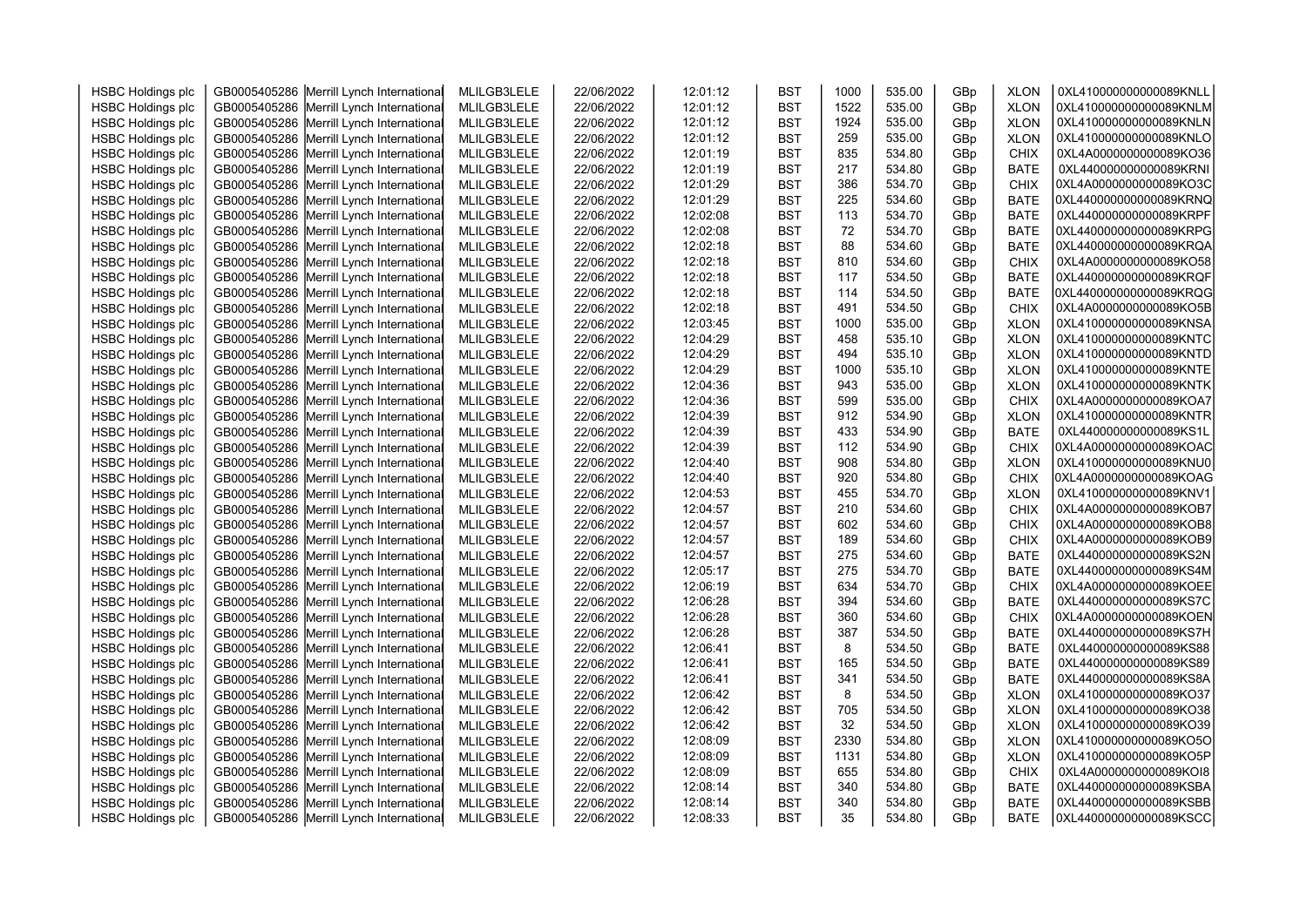| <b>HSBC Holdings plc</b> | GB0005405286 Merrill Lynch International | MLILGB3LELE | 22/06/2022 | 12:08:33 | <b>BST</b> | 340  | 534.80 | GBp | <b>BATE</b> | 0XL440000000000089KSCD |  |
|--------------------------|------------------------------------------|-------------|------------|----------|------------|------|--------|-----|-------------|------------------------|--|
| <b>HSBC Holdings plc</b> | GB0005405286 Merrill Lynch International | MLILGB3LELE | 22/06/2022 | 12:08:33 | <b>BST</b> | 53   | 534.80 | GBp | <b>BATE</b> | 0XL440000000000089KSCE |  |
| <b>HSBC Holdings plc</b> | GB0005405286 Merrill Lynch International | MLILGB3LELE | 22/06/2022 | 12:08:53 | <b>BST</b> | 373  | 534.80 | GBp | <b>CHIX</b> | 0XL4A0000000000089KOJC |  |
| <b>HSBC Holdings plc</b> | GB0005405286 Merrill Lynch International | MLILGB3LELE | 22/06/2022 | 12:09:12 | <b>BST</b> | 387  | 535.30 | GBp | <b>CHIX</b> | 0XL4A0000000000089KOKD |  |
| <b>HSBC Holdings plc</b> | GB0005405286 Merrill Lynch International | MLILGB3LELE | 22/06/2022 | 12:09:12 | <b>BST</b> | 1506 | 535.20 | GBp | <b>CHIX</b> | 0XL4A0000000000089KOKE |  |
| <b>HSBC Holdings plc</b> | GB0005405286 Merrill Lynch International | MLILGB3LELE | 22/06/2022 | 12:09:14 | <b>BST</b> | 1000 | 535.20 | GBp | <b>XLON</b> | 0XL410000000000089KO86 |  |
| <b>HSBC Holdings plc</b> | GB0005405286 Merrill Lynch International | MLILGB3LELE | 22/06/2022 | 12:09:14 | <b>BST</b> | 635  | 535.20 | GBp | <b>XLON</b> | 0XL410000000000089KO87 |  |
| <b>HSBC Holdings plc</b> | GB0005405286 Merrill Lynch International | MLILGB3LELE | 22/06/2022 | 12:09:14 | <b>BST</b> | 632  | 535.20 | GBp | <b>XLON</b> | 0XL410000000000089KO88 |  |
| <b>HSBC Holdings plc</b> | GB0005405286 Merrill Lynch International | MLILGB3LELE | 22/06/2022 | 12:09:15 | <b>BST</b> | 1000 | 535.20 | GBp | <b>XLON</b> | 0XL410000000000089KO89 |  |
| <b>HSBC Holdings plc</b> | GB0005405286 Merrill Lynch International | MLILGB3LELE | 22/06/2022 | 12:09:32 | <b>BST</b> | 710  | 535.30 | GBp | <b>XLON</b> | 0XL410000000000089KO8L |  |
| <b>HSBC Holdings plc</b> | GB0005405286 Merrill Lynch International | MLILGB3LELE | 22/06/2022 | 12:09:32 | <b>BST</b> | 1000 | 535.30 | GBp | <b>XLON</b> | 0XL410000000000089KO8M |  |
| <b>HSBC Holdings plc</b> | GB0005405286 Merrill Lynch International | MLILGB3LELE | 22/06/2022 | 12:09:32 | <b>BST</b> | 262  | 535.30 | GBp | <b>XLON</b> | 0XL410000000000089KO8N |  |
| <b>HSBC Holdings plc</b> | GB0005405286 Merrill Lynch International | MLILGB3LELE | 22/06/2022 | 12:09:32 | <b>BST</b> | 93   | 535.30 | GBp | <b>XLON</b> | 0XL410000000000089KO8O |  |
| <b>HSBC Holdings plc</b> | GB0005405286 Merrill Lynch International | MLILGB3LELE | 22/06/2022 | 12:09:32 | <b>BST</b> | 28   | 535.30 | GBp | <b>XLON</b> | 0XL410000000000089KO8P |  |
| <b>HSBC Holdings plc</b> | GB0005405286 Merrill Lynch International | MLILGB3LELE | 22/06/2022 | 12:09:34 | <b>BST</b> | 441  | 535.20 | GBp | <b>CHIX</b> | 0XL4A0000000000089KOKU |  |
| <b>HSBC Holdings plc</b> | GB0005405286 Merrill Lynch International | MLILGB3LELE | 22/06/2022 | 12:09:34 | <b>BST</b> | 1000 | 535.20 | GBp | <b>XLON</b> | 0XL410000000000089KO8R |  |
| <b>HSBC Holdings plc</b> | GB0005405286 Merrill Lynch International | MLILGB3LELE | 22/06/2022 | 12:09:34 | <b>BST</b> | 1000 | 535.20 | GBp | <b>XLON</b> | 0XL410000000000089KO8S |  |
| <b>HSBC Holdings plc</b> | GB0005405286 Merrill Lynch International | MLILGB3LELE | 22/06/2022 | 12:10:02 | <b>BST</b> | 1100 | 535.20 | GBp | <b>XLON</b> | 0XL410000000000089KO9I |  |
| <b>HSBC Holdings plc</b> | GB0005405286 Merrill Lynch International | MLILGB3LELE | 22/06/2022 | 12:10:02 | <b>BST</b> | 635  | 535.20 | GBp | <b>XLON</b> | 0XL410000000000089KO9J |  |
| <b>HSBC Holdings plc</b> | GB0005405286 Merrill Lynch International | MLILGB3LELE | 22/06/2022 | 12:10:06 | <b>BST</b> | 1161 | 535.10 | GBp | <b>XLON</b> | 0XL410000000000089KO9P |  |
| <b>HSBC Holdings plc</b> | GB0005405286 Merrill Lynch International | MLILGB3LELE | 22/06/2022 | 12:10:06 | <b>BST</b> | 340  | 535.20 | GBp | <b>BATE</b> | 0XL440000000000089KSGS |  |
| <b>HSBC Holdings plc</b> | GB0005405286 Merrill Lynch International | MLILGB3LELE | 22/06/2022 | 12:10:06 | <b>BST</b> | 615  | 535.10 | GBp | <b>BATE</b> | 0XL440000000000089KSGT |  |
| <b>HSBC Holdings plc</b> | GB0005405286 Merrill Lynch International | MLILGB3LELE | 22/06/2022 | 12:10:07 | <b>BST</b> | 665  | 535.00 | GBp | <b>CHIX</b> | 0XL4A0000000000089KOM0 |  |
| <b>HSBC Holdings plc</b> | GB0005405286 Merrill Lynch International | MLILGB3LELE | 22/06/2022 | 12:10:07 | <b>BST</b> | 197  | 534.90 | GBp | <b>BATE</b> | 0XL440000000000089KSH4 |  |
| <b>HSBC Holdings plc</b> | GB0005405286 Merrill Lynch International | MLILGB3LELE | 22/06/2022 | 12:10:09 | <b>BST</b> | 8    | 534.90 | GBp | <b>BATE</b> | 0XL440000000000089KSH9 |  |
| <b>HSBC Holdings plc</b> | GB0005405286 Merrill Lynch International | MLILGB3LELE | 22/06/2022 | 12:13:30 | <b>BST</b> | 80   | 535.70 | GBp | <b>XLON</b> | 0XL410000000000089KOFP |  |
| <b>HSBC Holdings plc</b> | GB0005405286 Merrill Lynch International | MLILGB3LELE | 22/06/2022 | 12:13:30 | <b>BST</b> | 975  | 535.60 | GBp | <b>CHIX</b> | 0XL4A0000000000089KORO |  |
| <b>HSBC Holdings plc</b> | GB0005405286 Merrill Lynch International | MLILGB3LELE | 22/06/2022 | 12:13:30 | <b>BST</b> | 160  | 535.70 | GBp | <b>XLON</b> | 0XL410000000000089KOFQ |  |
| <b>HSBC Holdings plc</b> | GB0005405286 Merrill Lynch International | MLILGB3LELE | 22/06/2022 | 12:13:30 | <b>BST</b> | 635  | 535.70 | GBp | <b>XLON</b> | 0XL410000000000089KOFR |  |
| <b>HSBC Holdings plc</b> | GB0005405286 Merrill Lynch International | MLILGB3LELE | 22/06/2022 | 12:13:30 | <b>BST</b> | 632  | 535.70 | GBp | <b>XLON</b> | 0XL410000000000089KOFS |  |
| <b>HSBC Holdings plc</b> | GB0005405286 Merrill Lynch International | MLILGB3LELE | 22/06/2022 | 12:13:30 | <b>BST</b> | 1000 | 535.70 | GBp | <b>XLON</b> | 0XL410000000000089KOFT |  |
| <b>HSBC Holdings plc</b> | GB0005405286 Merrill Lynch International | MLILGB3LELE | 22/06/2022 | 12:13:30 | <b>BST</b> | 254  | 535.60 | GBp | <b>XLON</b> | 0XL410000000000089KOFU |  |
| <b>HSBC Holdings plc</b> | GB0005405286 Merrill Lynch International | MLILGB3LELE | 22/06/2022 | 12:13:30 | <b>BST</b> | 80   | 535.70 | GBp | <b>XLON</b> | 0XL410000000000089KOFV |  |
| <b>HSBC Holdings plc</b> | GB0005405286 Merrill Lynch International | MLILGB3LELE | 22/06/2022 | 12:13:30 | <b>BST</b> | 160  | 535.70 | GBp | <b>XLON</b> | 0XL410000000000089KOG0 |  |
| <b>HSBC Holdings plc</b> | GB0005405286 Merrill Lynch International | MLILGB3LELE | 22/06/2022 | 12:13:30 | <b>BST</b> | 635  | 535.70 | GBp | <b>XLON</b> | 0XL410000000000089KOG1 |  |
| <b>HSBC Holdings plc</b> | GB0005405286 Merrill Lynch International | MLILGB3LELE | 22/06/2022 | 12:13:30 | <b>BST</b> | 632  | 535.70 | GBp | <b>XLON</b> | 0XL410000000000089KOG2 |  |
| <b>HSBC Holdings plc</b> | GB0005405286 Merrill Lynch International | MLILGB3LELE | 22/06/2022 | 12:13:30 | <b>BST</b> | 1000 | 535.70 | GBp | <b>XLON</b> | 0XL410000000000089KOG3 |  |
| <b>HSBC Holdings plc</b> | GB0005405286 Merrill Lynch International | MLILGB3LELE | 22/06/2022 | 12:13:30 | <b>BST</b> | 1479 | 535.70 | GBp | <b>XLON</b> | 0XL410000000000089KOG4 |  |
| <b>HSBC Holdings plc</b> | GB0005405286 Merrill Lynch International | MLILGB3LELE | 22/06/2022 | 12:13:30 | <b>BST</b> | 601  | 535.70 | GBp | <b>XLON</b> | 0XL410000000000089KOG5 |  |
| <b>HSBC Holdings plc</b> | GB0005405286 Merrill Lynch International | MLILGB3LELE | 22/06/2022 | 12:13:30 | <b>BST</b> | 33   | 535.70 | GBp | <b>XLON</b> | 0XL410000000000089KOG6 |  |
| <b>HSBC Holdings plc</b> | GB0005405286 Merrill Lynch International | MLILGB3LELE | 22/06/2022 | 12:13:32 | <b>BST</b> | 80   | 535.70 | GBp | <b>XLON</b> | 0XL410000000000089KOG7 |  |
| <b>HSBC Holdings plc</b> | GB0005405286 Merrill Lynch International | MLILGB3LELE | 22/06/2022 | 12:13:32 | <b>BST</b> | 160  | 535.70 | GBp | <b>XLON</b> | 0XL410000000000089KOG8 |  |
| <b>HSBC Holdings plc</b> | GB0005405286 Merrill Lynch International | MLILGB3LELE | 22/06/2022 | 12:13:32 | <b>BST</b> | 82   | 535.70 | GBp | <b>XLON</b> | 0XL410000000000089KOGB |  |
| <b>HSBC Holdings plc</b> | GB0005405286 Merrill Lynch International | MLILGB3LELE | 22/06/2022 | 12:13:32 | <b>BST</b> | 158  | 535.70 | GBp | <b>XLON</b> | 0XL410000000000089KOGA |  |
| <b>HSBC Holdings plc</b> | GB0005405286 Merrill Lynch International | MLILGB3LELE | 22/06/2022 | 12:13:32 | <b>BST</b> | 158  | 535.70 | GBp | <b>XLON</b> | 0XL410000000000089KOGC |  |
| <b>HSBC Holdings plc</b> | GB0005405286 Merrill Lynch International | MLILGB3LELE | 22/06/2022 | 12:13:32 | <b>BST</b> | 82   | 535.70 | GBp | <b>XLON</b> | 0XL410000000000089KOGD |  |
| <b>HSBC Holdings plc</b> | GB0005405286 Merrill Lynch International | MLILGB3LELE | 22/06/2022 | 12:13:32 | <b>BST</b> | 158  | 535.70 | GBp | <b>XLON</b> | 0XL410000000000089KOGE |  |
| <b>HSBC Holdings plc</b> | GB0005405286 Merrill Lynch International | MLILGB3LELE | 22/06/2022 | 12:13:32 | <b>BST</b> | 82   | 535.70 | GBp | <b>XLON</b> | 0XL410000000000089KOGF |  |
|                          |                                          |             |            |          |            |      |        |     |             |                        |  |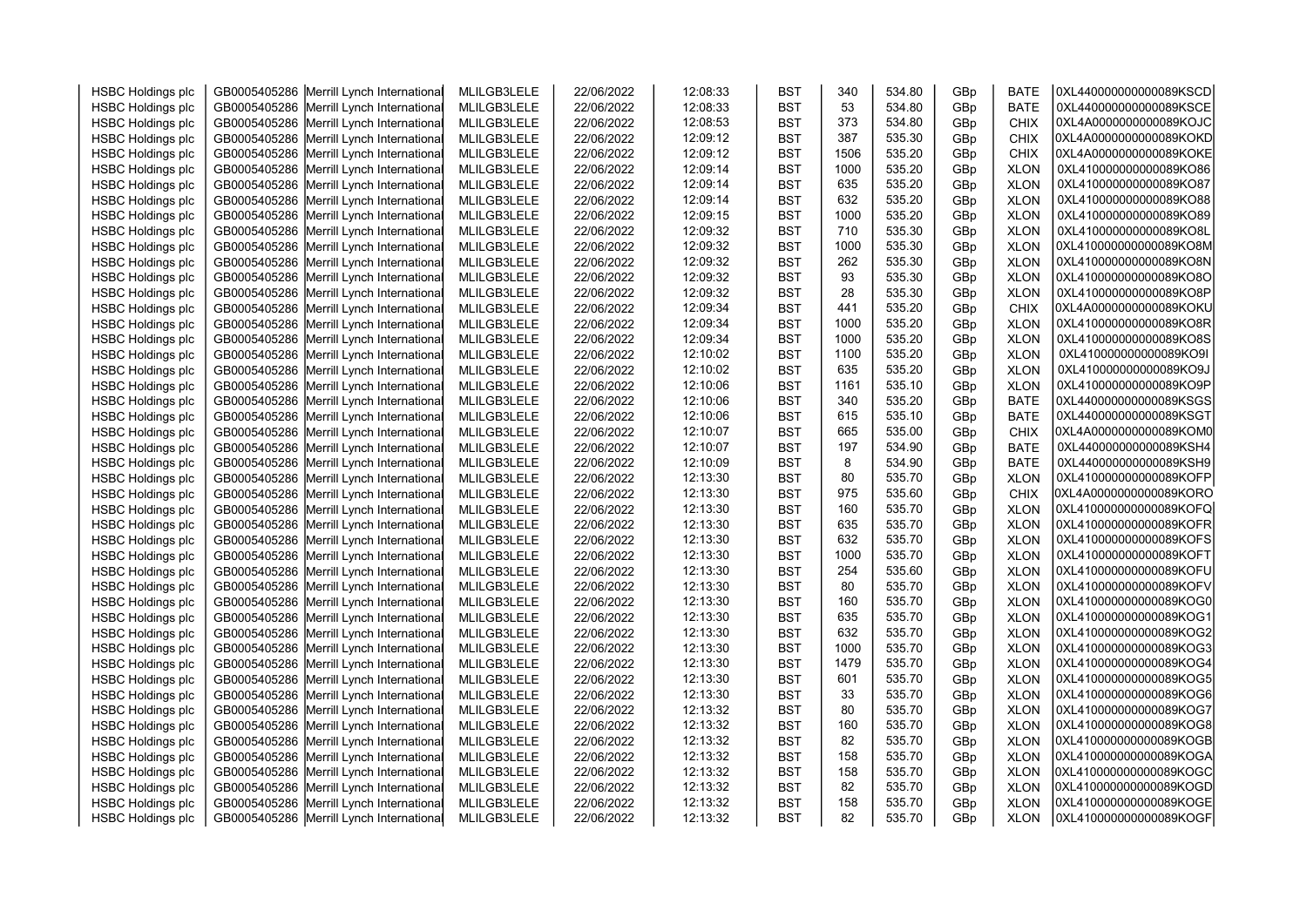| <b>HSBC Holdings plc</b> | GB0005405286 Merrill Lynch International | MLILGB3LELE | 22/06/2022 | 12:13:32 | <b>BST</b> | 158  | 535.70 | GBp | <b>XLON</b> | 0XL410000000000089KOGG |
|--------------------------|------------------------------------------|-------------|------------|----------|------------|------|--------|-----|-------------|------------------------|
| <b>HSBC Holdings plc</b> | GB0005405286 Merrill Lynch International | MLILGB3LELE | 22/06/2022 | 12:13:32 | <b>BST</b> | 82   | 535.70 | GBp | <b>XLON</b> | 0XL410000000000089KOGH |
| <b>HSBC Holdings plc</b> | GB0005405286 Merrill Lynch International | MLILGB3LELE | 22/06/2022 | 12:13:32 | <b>BST</b> | 82   | 535.70 | GBp | <b>XLON</b> | 0XL410000000000089KOGJ |
| <b>HSBC Holdings plc</b> | GB0005405286 Merrill Lynch International | MLILGB3LELE | 22/06/2022 | 12:13:32 | <b>BST</b> | 158  | 535.70 | GBp | <b>XLON</b> | 0XL410000000000089KOGI |
| <b>HSBC Holdings plc</b> | GB0005405286 Merrill Lynch International | MLILGB3LELE | 22/06/2022 | 12:13:32 | <b>BST</b> | 158  | 535.70 | GBp | <b>XLON</b> | 0XL410000000000089KOGK |
| <b>HSBC Holdings plc</b> | GB0005405286 Merrill Lynch International | MLILGB3LELE | 22/06/2022 | 12:13:32 | <b>BST</b> | 82   | 535.70 | GBp | <b>XLON</b> | 0XL410000000000089KOGL |
| <b>HSBC Holdings plc</b> | GB0005405286 Merrill Lynch International | MLILGB3LELE | 22/06/2022 | 12:13:32 | <b>BST</b> | 158  | 535.70 | GBp | <b>XLON</b> | 0XL410000000000089KOGM |
| <b>HSBC Holdings plc</b> | GB0005405286 Merrill Lynch International | MLILGB3LELE | 22/06/2022 | 12:13:32 | <b>BST</b> | 82   | 535.70 | GBp | <b>XLON</b> | 0XL410000000000089KOGN |
| <b>HSBC Holdings plc</b> | GB0005405286 Merrill Lynch International | MLILGB3LELE | 22/06/2022 | 12:13:32 | <b>BST</b> | 158  | 535.70 | GBp | <b>XLON</b> | 0XL410000000000089KOGO |
| <b>HSBC Holdings plc</b> | GB0005405286 Merrill Lynch International | MLILGB3LELE | 22/06/2022 | 12:13:32 | <b>BST</b> | 82   | 535.70 | GBp | <b>XLON</b> | 0XL410000000000089KOGP |
| <b>HSBC Holdings plc</b> | GB0005405286 Merrill Lynch International | MLILGB3LELE | 22/06/2022 | 12:13:32 | <b>BST</b> | 158  | 535.70 | GBp | <b>XLON</b> | 0XL410000000000089KOGQ |
| <b>HSBC Holdings plc</b> | GB0005405286 Merrill Lynch International | MLILGB3LELE | 22/06/2022 | 12:13:32 | <b>BST</b> | 82   | 535.70 | GBp | <b>XLON</b> | 0XL410000000000089KOGR |
| <b>HSBC Holdings plc</b> | GB0005405286 Merrill Lynch International | MLILGB3LELE | 22/06/2022 | 12:13:32 | <b>BST</b> | 158  | 535.70 | GBp | <b>XLON</b> | 0XL410000000000089KOGS |
| <b>HSBC Holdings plc</b> | GB0005405286 Merrill Lynch International | MLILGB3LELE | 22/06/2022 | 12:13:32 | <b>BST</b> | 82   | 535.70 | GBp | <b>XLON</b> | 0XL410000000000089KOGT |
| <b>HSBC Holdings plc</b> | GB0005405286 Merrill Lynch International | MLILGB3LELE | 22/06/2022 | 12:13:32 | <b>BST</b> | 635  | 535.70 | GBp | <b>XLON</b> | 0XL410000000000089KOGU |
| <b>HSBC Holdings plc</b> | GB0005405286 Merrill Lynch International | MLILGB3LELE | 22/06/2022 | 12:13:32 | <b>BST</b> | 1000 | 535.70 | GBp | <b>XLON</b> | 0XL410000000000089KOGV |
| <b>HSBC Holdings plc</b> | GB0005405286 Merrill Lynch International | MLILGB3LELE | 22/06/2022 | 12:13:37 | <b>BST</b> | 972  | 535.60 | GBp | <b>CHIX</b> | 0XL4A0000000000089KORT |
| <b>HSBC Holdings plc</b> | GB0005405286 Merrill Lynch International | MLILGB3LELE | 22/06/2022 | 12:13:37 | <b>BST</b> | 1161 | 535.50 | GBp | <b>XLON</b> | 0XL410000000000089KOH5 |
| <b>HSBC Holdings plc</b> | GB0005405286 Merrill Lynch International | MLILGB3LELE | 22/06/2022 | 12:13:37 | <b>BST</b> | 463  | 535.50 | GBp | <b>BATE</b> | 0XL440000000000089KSNA |
| <b>HSBC Holdings plc</b> | GB0005405286 Merrill Lynch International | MLILGB3LELE | 22/06/2022 | 12:13:37 | <b>BST</b> | 999  | 535.50 | GBp | <b>BATE</b> | 0XL440000000000089KSNB |
| <b>HSBC Holdings plc</b> | GB0005405286 Merrill Lynch International | MLILGB3LELE | 22/06/2022 | 12:14:03 | <b>BST</b> | 275  | 535.60 | GBp | <b>XLON</b> | 0XL410000000000089KOHS |
| <b>HSBC Holdings plc</b> | GB0005405286 Merrill Lynch International | MLILGB3LELE | 22/06/2022 | 12:14:17 | <b>BST</b> | 176  | 535.50 | GBp | <b>BATE</b> | 0XL440000000000089KSOM |
| <b>HSBC Holdings plc</b> | GB0005405286 Merrill Lynch International | MLILGB3LELE | 22/06/2022 | 12:14:20 | <b>BST</b> | 1000 | 535.50 | GBp | <b>XLON</b> | 0XL410000000000089KOIS |
| <b>HSBC Holdings plc</b> | GB0005405286 Merrill Lynch International | MLILGB3LELE | 22/06/2022 | 12:14:28 | <b>BST</b> | 2843 | 535.50 | GBp | <b>XLON</b> | 0XL410000000000089KOJ1 |
| <b>HSBC Holdings plc</b> | GB0005405286 Merrill Lynch International | MLILGB3LELE | 22/06/2022 | 12:15:07 | <b>BST</b> | 1100 | 535.50 | GBp | <b>XLON</b> | 0XL410000000000089KOKT |
| <b>HSBC Holdings plc</b> | GB0005405286 Merrill Lynch International | MLILGB3LELE | 22/06/2022 | 12:16:03 | <b>BST</b> | 1000 | 536.00 | GBp | <b>XLON</b> | 0XL410000000000089KOMD |
| <b>HSBC Holdings plc</b> | GB0005405286 Merrill Lynch International | MLILGB3LELE | 22/06/2022 | 12:16:03 | <b>BST</b> | 632  | 536.00 | GBp | <b>XLON</b> | 0XL410000000000089KOMF |
| <b>HSBC Holdings plc</b> | GB0005405286 Merrill Lynch International | MLILGB3LELE | 22/06/2022 | 12:16:03 | <b>BST</b> | 635  | 536.00 | GBp | <b>XLON</b> | 0XL410000000000089KOMG |
| <b>HSBC Holdings plc</b> | GB0005405286 Merrill Lynch International | MLILGB3LELE | 22/06/2022 | 12:16:05 | <b>BST</b> | 68   | 536.00 | GBp | <b>XLON</b> | 0XL410000000000089KOMK |
| <b>HSBC Holdings plc</b> | GB0005405286 Merrill Lynch International | MLILGB3LELE | 22/06/2022 | 12:16:17 | <b>BST</b> | 1023 | 536.00 | GBp | <b>CHIX</b> | 0XL4A0000000000089KP27 |
| <b>HSBC Holdings plc</b> | GB0005405286 Merrill Lynch International | MLILGB3LELE | 22/06/2022 | 12:16:20 | <b>BST</b> | 853  | 535.90 | GBp | <b>CHIX</b> | 0XL4A0000000000089KP2F |
| <b>HSBC Holdings plc</b> | GB0005405286 Merrill Lynch International | MLILGB3LELE | 22/06/2022 | 12:16:20 | <b>BST</b> | 917  | 535.90 | GBp | <b>BATE</b> | 0XL440000000000089KSU4 |
| <b>HSBC Holdings plc</b> | GB0005405286 Merrill Lynch International | MLILGB3LELE | 22/06/2022 | 12:16:20 | <b>BST</b> | 1000 | 535.90 | GBp | <b>XLON</b> | 0XL410000000000089KONC |
| <b>HSBC Holdings plc</b> | GB0005405286 Merrill Lynch International | MLILGB3LELE | 22/06/2022 | 12:16:40 | <b>BST</b> | 500  | 536.40 | GBp | <b>XLON</b> | 0XL410000000000089KONM |
| <b>HSBC Holdings plc</b> | GB0005405286 Merrill Lynch International | MLILGB3LELE | 22/06/2022 | 12:16:40 | <b>BST</b> | 632  | 536.40 | GBp | <b>XLON</b> | 0XL410000000000089KONN |
| <b>HSBC Holdings plc</b> | GB0005405286 Merrill Lynch International | MLILGB3LELE | 22/06/2022 | 12:16:40 | <b>BST</b> | 635  | 536.40 | GBp | <b>XLON</b> | 0XL410000000000089KONO |
| <b>HSBC Holdings plc</b> | GB0005405286 Merrill Lynch International | MLILGB3LELE | 22/06/2022 | 12:16:40 | <b>BST</b> | 3443 | 536.40 | GBp | <b>XLON</b> | 0XL410000000000089KONP |
| <b>HSBC Holdings plc</b> | GB0005405286 Merrill Lynch International | MLILGB3LELE | 22/06/2022 | 12:16:40 | <b>BST</b> | 244  | 536.40 | GBp | <b>XLON</b> | 0XL410000000000089KONQ |
| <b>HSBC Holdings plc</b> | GB0005405286 Merrill Lynch International | MLILGB3LELE | 22/06/2022 | 12:16:40 | <b>BST</b> | 476  | 536.40 | GBp | <b>XLON</b> | 0XL410000000000089KONR |
| <b>HSBC Holdings plc</b> | GB0005405286 Merrill Lynch International | MLILGB3LELE | 22/06/2022 | 12:16:40 | <b>BST</b> | 582  | 536.40 | GBp | <b>XLON</b> | 0XL410000000000089KONS |
| <b>HSBC Holdings plc</b> | GB0005405286 Merrill Lynch International | MLILGB3LELE | 22/06/2022 | 12:17:14 | <b>BST</b> | 365  | 536.40 | GBp | <b>XLON</b> | 0XL410000000000089KOOH |
| <b>HSBC Holdings plc</b> | GB0005405286 Merrill Lynch International | MLILGB3LELE | 22/06/2022 | 12:17:14 | <b>BST</b> | 1000 | 536.40 | GBp | <b>XLON</b> | 0XL410000000000089KOOI |
| <b>HSBC Holdings plc</b> | GB0005405286 Merrill Lynch International | MLILGB3LELE | 22/06/2022 | 12:17:17 | <b>BST</b> | 622  | 536.30 | GBp | <b>XLON</b> | 0XL410000000000089KOOM |
| <b>HSBC Holdings plc</b> | GB0005405286 Merrill Lynch International | MLILGB3LELE | 22/06/2022 | 12:17:17 | <b>BST</b> | 995  | 536.30 | GBp | <b>CHIX</b> | 0XL4A0000000000089KP3S |
| <b>HSBC Holdings plc</b> | GB0005405286 Merrill Lynch International | MLILGB3LELE | 22/06/2022 | 12:17:17 | <b>BST</b> | 408  | 536.30 | GBp | <b>BATE</b> | 0XL440000000000089KSVM |
| <b>HSBC Holdings plc</b> | GB0005405286 Merrill Lynch International | MLILGB3LELE | 22/06/2022 | 12:17:19 | <b>BST</b> | 1000 | 536.20 | GBp | <b>XLON</b> | 0XL410000000000089KOOP |
| <b>HSBC Holdings plc</b> | GB0005405286 Merrill Lynch International | MLILGB3LELE | 22/06/2022 | 12:17:19 | <b>BST</b> | 585  | 536.20 | GBp | <b>XLON</b> | 0XL410000000000089KOOQ |
| <b>HSBC Holdings plc</b> | GB0005405286 Merrill Lynch International | MLILGB3LELE | 22/06/2022 | 12:17:26 | <b>BST</b> | 578  | 536.10 | GBp | <b>XLON</b> | 0XL410000000000089KOP1 |
|                          |                                          |             |            |          |            |      |        |     |             |                        |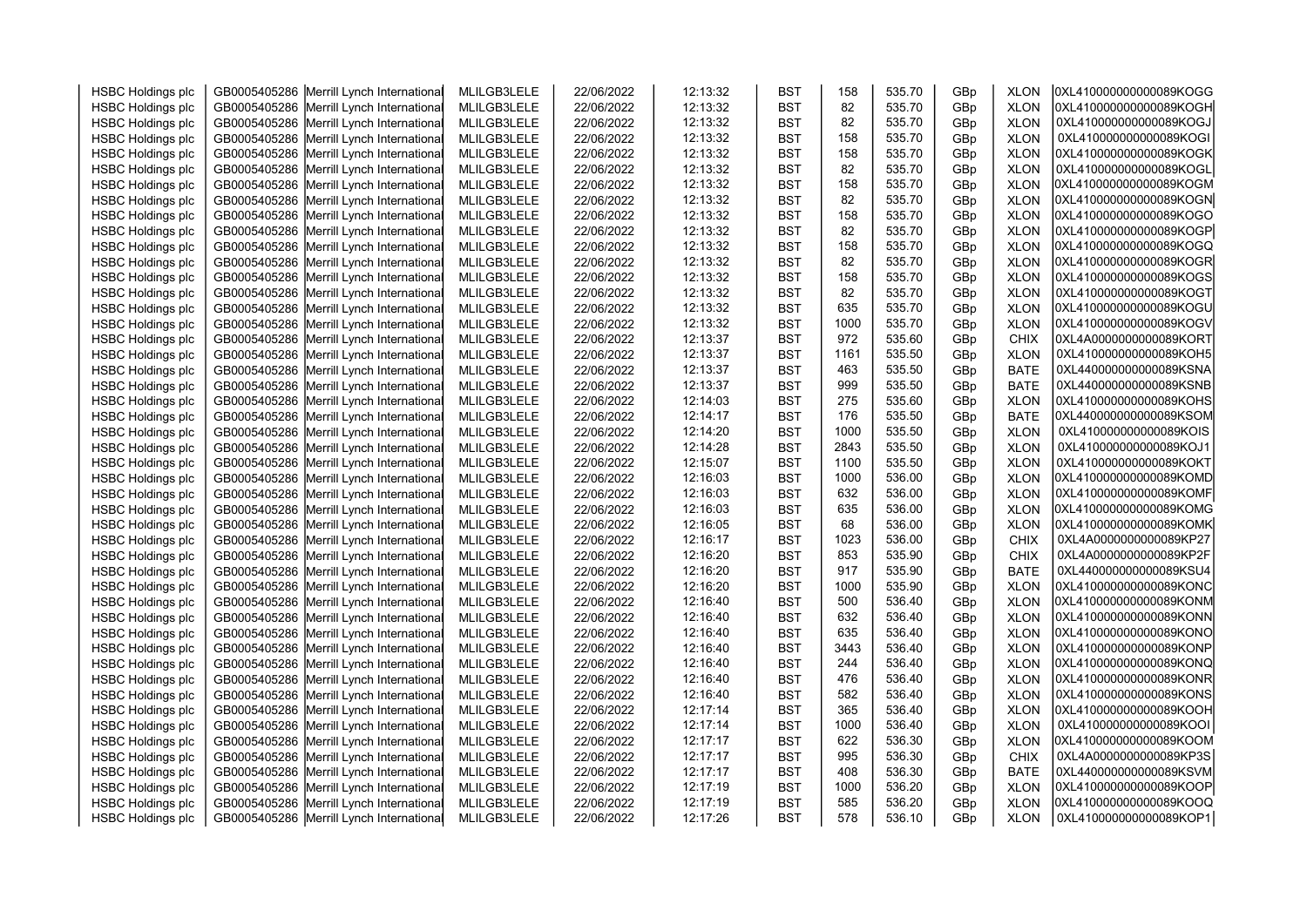| <b>HSBC Holdings plc</b> | GB0005405286 Merrill Lynch International | MLILGB3LELE | 22/06/2022 | 12:18:08 | <b>BST</b> | 21   | 536.00 | GBp | <b>XLON</b> | 0XL410000000000089KOQ2 |  |
|--------------------------|------------------------------------------|-------------|------------|----------|------------|------|--------|-----|-------------|------------------------|--|
| <b>HSBC Holdings plc</b> | GB0005405286 Merrill Lynch International | MLILGB3LELE | 22/06/2022 | 12:18:49 | <b>BST</b> | 4213 | 536.10 | GBp | <b>XLON</b> | 0XL410000000000089KORP |  |
| <b>HSBC Holdings plc</b> | GB0005405286 Merrill Lynch International | MLILGB3LELE | 22/06/2022 | 12:19:54 | <b>BST</b> | 240  | 536.60 | GBp | <b>XLON</b> | 0XL410000000000089KOTP |  |
| <b>HSBC Holdings plc</b> | GB0005405286 Merrill Lynch International | MLILGB3LELE | 22/06/2022 | 12:19:54 | <b>BST</b> | 240  | 536.60 | GBp | <b>XLON</b> | 0XL410000000000089KOTQ |  |
| <b>HSBC Holdings plc</b> | GB0005405286 Merrill Lynch International | MLILGB3LELE | 22/06/2022 | 12:20:49 | <b>BST</b> | 163  | 536.80 | GBp | <b>CHIX</b> | 0XL4A0000000000089KPCK |  |
| <b>HSBC Holdings plc</b> | GB0005405286 Merrill Lynch International | MLILGB3LELE | 22/06/2022 | 12:20:59 | <b>BST</b> | 100  | 536.70 | GBp | <b>XLON</b> | 0XL410000000000089KP1R |  |
|                          |                                          |             |            | 12:20:59 | <b>BST</b> | 1536 | 536.70 |     |             | 0XL440000000000089KT72 |  |
| <b>HSBC Holdings plc</b> | GB0005405286 Merrill Lynch International | MLILGB3LELE | 22/06/2022 | 12:20:59 | <b>BST</b> | 6204 | 536.70 | GBp | <b>BATE</b> | 0XL410000000000089KP1S |  |
| <b>HSBC Holdings plc</b> | GB0005405286 Merrill Lynch International | MLILGB3LELE | 22/06/2022 |          |            | 1536 | 536.70 | GBp | <b>XLON</b> |                        |  |
| <b>HSBC Holdings plc</b> | GB0005405286 Merrill Lynch International | MLILGB3LELE | 22/06/2022 | 12:21:00 | <b>BST</b> |      |        | GBp | <b>CHIX</b> | 0XL4A0000000000089KPD1 |  |
| <b>HSBC Holdings plc</b> | GB0005405286 Merrill Lynch International | MLILGB3LELE | 22/06/2022 | 12:21:03 | <b>BST</b> | 747  | 536.60 | GBp | <b>XLON</b> | 0XL410000000000089KP2A |  |
| <b>HSBC Holdings plc</b> | GB0005405286 Merrill Lynch International | MLILGB3LELE | 22/06/2022 | 12:21:03 | <b>BST</b> | 1658 | 536.60 | GBp | <b>CHIX</b> | 0XL4A0000000000089KPD4 |  |
| <b>HSBC Holdings plc</b> | GB0005405286 Merrill Lynch International | MLILGB3LELE | 22/06/2022 | 12:21:03 | <b>BST</b> | 475  | 536.60 | GBp | <b>BATE</b> | 0XL440000000000089KT79 |  |
| <b>HSBC Holdings plc</b> | GB0005405286 Merrill Lynch International | MLILGB3LELE | 22/06/2022 | 12:21:05 | <b>BST</b> | 102  | 536.50 | GBp | <b>CHIX</b> | 0XL4A0000000000089KPDB |  |
| <b>HSBC Holdings plc</b> | GB0005405286 Merrill Lynch International | MLILGB3LELE | 22/06/2022 | 12:21:05 | <b>BST</b> | 1268 | 536.50 | GBp | <b>XLON</b> | 0XL410000000000089KP2F |  |
| <b>HSBC Holdings plc</b> | GB0005405286 Merrill Lynch International | MLILGB3LELE | 22/06/2022 | 12:21:05 | <b>BST</b> | 1012 | 536.50 | GBp | <b>CHIX</b> | 0XL4A0000000000089KPDC |  |
| <b>HSBC Holdings plc</b> | GB0005405286 Merrill Lynch International | MLILGB3LELE | 22/06/2022 | 12:21:05 | <b>BST</b> | 104  | 536.50 | GBp | <b>BATE</b> | 0XL440000000000089KT7G |  |
| <b>HSBC Holdings plc</b> | GB0005405286 Merrill Lynch International | MLILGB3LELE | 22/06/2022 | 12:21:05 | <b>BST</b> | 849  | 536.50 | GBp | <b>BATE</b> | 0XL440000000000089KT7H |  |
| <b>HSBC Holdings plc</b> | GB0005405286 Merrill Lynch International | MLILGB3LELE | 22/06/2022 | 12:21:05 | <b>BST</b> | 78   | 536.50 | GBp | <b>BATE</b> | 0XL440000000000089KT7I |  |
| <b>HSBC Holdings plc</b> | GB0005405286 Merrill Lynch International | MLILGB3LELE | 22/06/2022 | 12:21:05 | <b>BST</b> | 105  | 536.50 | GBp | <b>BATE</b> | 0XL440000000000089KT7J |  |
| <b>HSBC Holdings plc</b> | GB0005405286 Merrill Lynch International | MLILGB3LELE | 22/06/2022 | 12:21:19 | <b>BST</b> | 704  | 536.50 | GBp | <b>CHIX</b> | 0XL4A0000000000089KPDL |  |
| <b>HSBC Holdings plc</b> | GB0005405286 Merrill Lynch International | MLILGB3LELE | 22/06/2022 | 12:21:41 | <b>BST</b> | 1000 | 536.50 | GBp | <b>XLON</b> | 0XL410000000000089KP4K |  |
| <b>HSBC Holdings plc</b> | GB0005405286 Merrill Lynch International | MLILGB3LELE | 22/06/2022 | 12:21:41 | <b>BST</b> | 365  | 536.50 | GBp | <b>XLON</b> | 0XL410000000000089KP4L |  |
| <b>HSBC Holdings plc</b> | GB0005405286 Merrill Lynch International | MLILGB3LELE | 22/06/2022 | 12:23:00 | <b>BST</b> | 298  | 536.50 | GBp | <b>BATE</b> | 0XL440000000000089KTBD |  |
| <b>HSBC Holdings plc</b> | GB0005405286 Merrill Lynch International | MLILGB3LELE | 22/06/2022 | 12:23:00 | <b>BST</b> | 11   | 536.50 | GBp | <b>BATE</b> | 0XL440000000000089KTBE |  |
| <b>HSBC Holdings plc</b> | GB0005405286 Merrill Lynch International | MLILGB3LELE | 22/06/2022 | 12:23:03 | <b>BST</b> | 767  | 536.60 | GBp | <b>XLON</b> | 0XL410000000000089KP7N |  |
| <b>HSBC Holdings plc</b> | GB0005405286 Merrill Lynch International | MLILGB3LELE | 22/06/2022 | 12:23:24 | <b>BST</b> | 446  | 536.60 | GBp | <b>CHIX</b> | 0XL4A0000000000089KPJV |  |
| <b>HSBC Holdings plc</b> | GB0005405286 Merrill Lynch International | MLILGB3LELE | 22/06/2022 | 12:23:24 | <b>BST</b> | 654  | 536.60 | GBp | <b>BATE</b> | 0XL440000000000089KTC9 |  |
| <b>HSBC Holdings plc</b> | GB0005405286 Merrill Lynch International | MLILGB3LELE | 22/06/2022 | 12:23:24 | <b>BST</b> | 1000 | 536.60 | GBp | <b>XLON</b> | 0XL410000000000089KP8D |  |
| <b>HSBC Holdings plc</b> | GB0005405286 Merrill Lynch International | MLILGB3LELE | 22/06/2022 | 12:23:40 | <b>BST</b> | 238  | 536.60 | GBp | <b>XLON</b> | 0XL410000000000089KP8P |  |
| <b>HSBC Holdings plc</b> | GB0005405286 Merrill Lynch International | MLILGB3LELE | 22/06/2022 | 12:23:40 | <b>BST</b> | 106  | 536.60 | GBp | <b>XLON</b> | 0XL410000000000089KP8Q |  |
| <b>HSBC Holdings plc</b> | GB0005405286 Merrill Lynch International | MLILGB3LELE | 22/06/2022 | 12:23:40 | <b>BST</b> | 675  | 536.60 | GBp | <b>XLON</b> | 0XL410000000000089KP8R |  |
| <b>HSBC Holdings plc</b> | GB0005405286 Merrill Lynch International | MLILGB3LELE | 22/06/2022 | 12:24:19 | <b>BST</b> | 80   | 537.00 | GBp | <b>BATE</b> | 0XL440000000000089KTDU |  |
| <b>HSBC Holdings plc</b> | GB0005405286 Merrill Lynch International | MLILGB3LELE | 22/06/2022 | 12:24:19 | <b>BST</b> | 80   | 537.00 | GBp | <b>BATE</b> | 0XL440000000000089KTDV |  |
| <b>HSBC Holdings plc</b> | GB0005405286 Merrill Lynch International | MLILGB3LELE | 22/06/2022 | 12:24:19 | <b>BST</b> | 80   | 537.00 | GBp | <b>BATE</b> | 0XL440000000000089KTE0 |  |
| <b>HSBC Holdings plc</b> | GB0005405286 Merrill Lynch International | MLILGB3LELE | 22/06/2022 | 12:24:19 | <b>BST</b> | 80   | 537.00 | GBp | <b>BATE</b> | 0XL440000000000089KTE1 |  |
| <b>HSBC Holdings plc</b> | GB0005405286 Merrill Lynch International | MLILGB3LELE | 22/06/2022 | 12:24:19 | <b>BST</b> | 80   | 537.00 | GBp | <b>BATE</b> | 0XL440000000000089KTE2 |  |
| <b>HSBC Holdings plc</b> | GB0005405286 Merrill Lynch International | MLILGB3LELE | 22/06/2022 | 12:24:20 | <b>BST</b> | 80   | 537.00 | GBp | <b>BATE</b> | 0XL440000000000089KTE3 |  |
| <b>HSBC Holdings plc</b> | GB0005405286 Merrill Lynch International | MLILGB3LELE | 22/06/2022 | 12:24:24 | <b>BST</b> | 80   | 537.00 | GBp | <b>BATE</b> | 0XL440000000000089KTED |  |
| <b>HSBC Holdings plc</b> | GB0005405286 Merrill Lynch International | MLILGB3LELE | 22/06/2022 | 12:24:30 | <b>BST</b> | 80   | 537.00 | GBp | <b>BATE</b> | 0XL440000000000089KTEO |  |
| <b>HSBC Holdings plc</b> | GB0005405286 Merrill Lynch International | MLILGB3LELE | 22/06/2022 | 12:24:30 | <b>BST</b> | 204  | 537.00 | GBp | <b>BATE</b> | 0XL440000000000089KTEP |  |
| <b>HSBC Holdings plc</b> | GB0005405286 Merrill Lynch International | MLILGB3LELE | 22/06/2022 | 12:24:40 | <b>BST</b> | 1000 | 537.00 | GBp | <b>XLON</b> | 0XL410000000000089KPB2 |  |
| <b>HSBC Holdings plc</b> | GB0005405286 Merrill Lynch International | MLILGB3LELE | 22/06/2022 | 12:24:40 | <b>BST</b> | 716  | 537.00 | GBp | <b>XLON</b> | 0XL410000000000089KPB1 |  |
| <b>HSBC Holdings plc</b> | GB0005405286 Merrill Lynch International | MLILGB3LELE | 22/06/2022 | 12:24:53 | <b>BST</b> | 945  | 537.00 | GBp | <b>BATE</b> | 0XL440000000000089KTFJ |  |
| <b>HSBC Holdings plc</b> | GB0005405286 Merrill Lynch International | MLILGB3LELE | 22/06/2022 | 12:24:53 | <b>BST</b> | 228  | 537.00 | GBp | <b>BATE</b> | 0XL440000000000089KTFK |  |
| <b>HSBC Holdings plc</b> | GB0005405286 Merrill Lynch International | MLILGB3LELE | 22/06/2022 | 12:25:20 | <b>BST</b> | 240  | 537.20 | GBp | <b>XLON</b> | 0XL410000000000089KPBS |  |
| <b>HSBC Holdings plc</b> | GB0005405286 Merrill Lynch International | MLILGB3LELE | 22/06/2022 | 12:25:20 | <b>BST</b> | 240  | 537.20 | GBp | <b>XLON</b> | 0XL410000000000089KPBT |  |
| <b>HSBC Holdings plc</b> | GB0005405286 Merrill Lynch International | MLILGB3LELE | 22/06/2022 | 12:25:26 | <b>BST</b> | 179  | 537.20 | GBp | <b>XLON</b> | 0XL410000000000089KPC9 |  |
| <b>HSBC Holdings plc</b> | GB0005405286 Merrill Lynch International | MLILGB3LELE | 22/06/2022 | 12:25:26 | <b>BST</b> | 190  | 537.20 | GBp | <b>XLON</b> | 0XL410000000000089KPCA |  |
|                          |                                          |             |            |          |            |      |        |     |             |                        |  |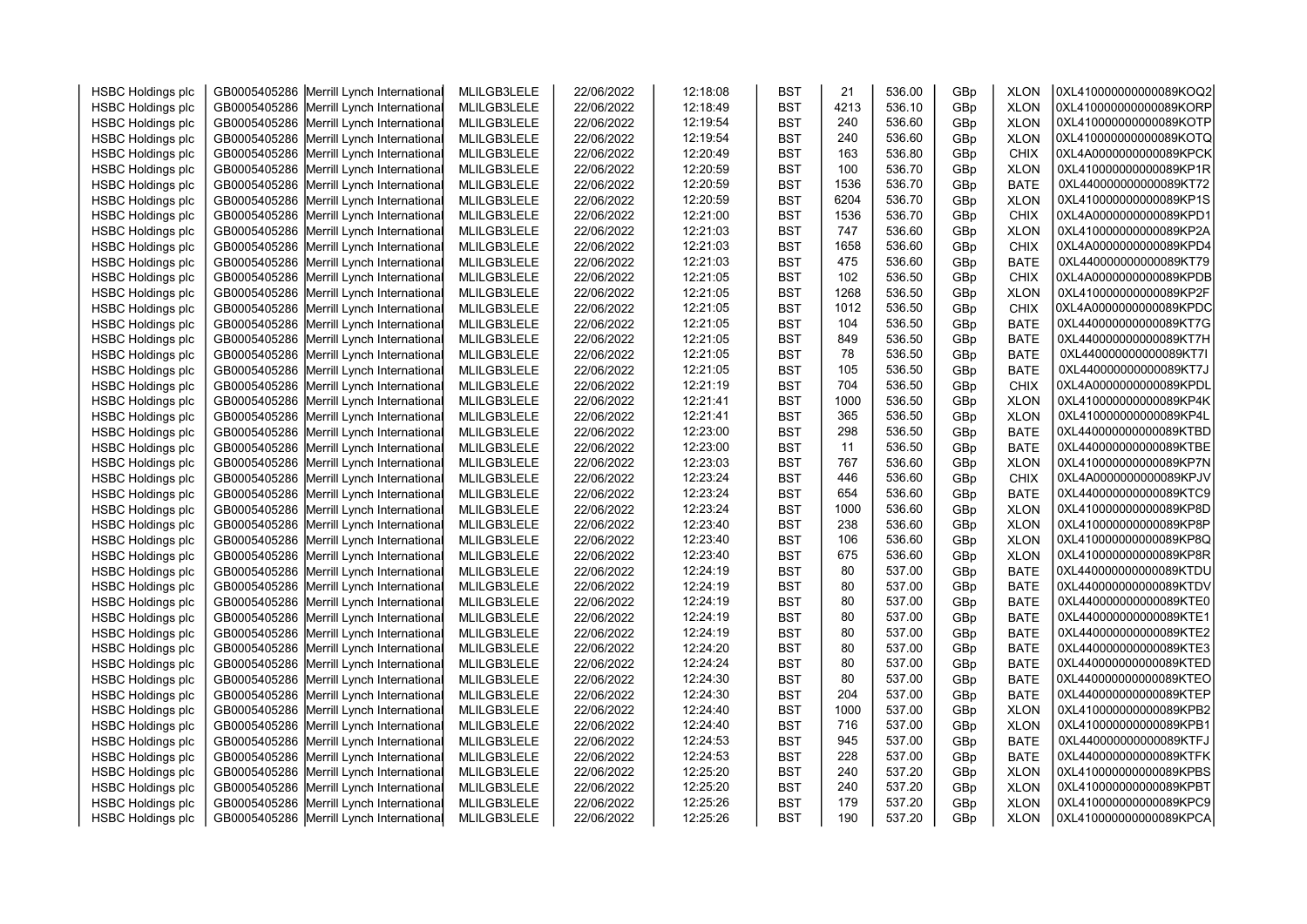| <b>HSBC Holdings plc</b>                             | GB0005405286 Merrill Lynch International                                             | MLILGB3LELE | 22/06/2022 | 12:25:28 | <b>BST</b> | 20          | 537.20 | GBp | <b>XLON</b> | 0XL410000000000089KPCB                           |  |
|------------------------------------------------------|--------------------------------------------------------------------------------------|-------------|------------|----------|------------|-------------|--------|-----|-------------|--------------------------------------------------|--|
| <b>HSBC Holdings plc</b>                             | GB0005405286 Merrill Lynch International                                             | MLILGB3LELE | 22/06/2022 | 12:25:48 | <b>BST</b> | 2849        | 537.20 | GBp | <b>XLON</b> | 0XL410000000000089KPCO                           |  |
| <b>HSBC Holdings plc</b>                             | GB0005405286 Merrill Lynch International                                             | MLILGB3LELE | 22/06/2022 | 12:25:48 | <b>BST</b> | 178         | 537.20 | GBp | <b>BATE</b> | 0XL440000000000089KTH8                           |  |
| <b>HSBC Holdings plc</b>                             | GB0005405286 Merrill Lynch International                                             | MLILGB3LELE | 22/06/2022 | 12:25:50 | <b>BST</b> | 1000        | 537.20 | GBp | <b>XLON</b> | 0XL410000000000089KPCP                           |  |
| <b>HSBC Holdings plc</b>                             | GB0005405286 Merrill Lynch International                                             | MLILGB3LELE | 22/06/2022 | 12:25:50 | <b>BST</b> | 1000        | 537.20 | GBp | <b>XLON</b> | 0XL410000000000089KPCQ                           |  |
| <b>HSBC Holdings plc</b>                             | GB0005405286 Merrill Lynch International                                             | MLILGB3LELE | 22/06/2022 | 12:26:00 | <b>BST</b> | 66          | 537.20 | GBp | <b>CHIX</b> | 0XL4A0000000000089KPOR                           |  |
| <b>HSBC Holdings plc</b>                             | GB0005405286 Merrill Lynch International                                             | MLILGB3LELE | 22/06/2022 | 12:26:06 | <b>BST</b> | 196         | 537.20 | GBp | <b>BATE</b> | 0XL440000000000089KTI4                           |  |
| <b>HSBC Holdings plc</b>                             | GB0005405286 Merrill Lynch International                                             | MLILGB3LELE | 22/06/2022 | 12:26:16 | <b>BST</b> | 177         | 537.20 | GBp | <b>CHIX</b> | 0XL4A0000000000089KPPG                           |  |
| <b>HSBC Holdings plc</b>                             | GB0005405286 Merrill Lynch International                                             | MLILGB3LELE | 22/06/2022 | 12:27:04 | <b>BST</b> | 1536        | 537.20 | GBp | <b>CHIX</b> | 0XL4A0000000000089KPQP                           |  |
| <b>HSBC Holdings plc</b>                             | GB0005405286 Merrill Lynch International                                             | MLILGB3LELE | 22/06/2022 | 12:27:04 | <b>BST</b> | 460         | 537.20 | GBp | <b>CHIX</b> | 0XL4A0000000000089KPQQ                           |  |
| <b>HSBC Holdings plc</b>                             | GB0005405286 Merrill Lynch International                                             | MLILGB3LELE | 22/06/2022 | 12:27:14 | <b>BST</b> | 340         | 537.20 | GBp | <b>BATE</b> | 0XL440000000000089KTK5                           |  |
| <b>HSBC Holdings plc</b>                             | GB0005405286 Merrill Lynch International                                             | MLILGB3LELE | 22/06/2022 | 12:27:16 | <b>BST</b> | 432         | 537.10 | GBp | <b>BATE</b> | 0XL440000000000089KTK7                           |  |
| <b>HSBC Holdings plc</b>                             | GB0005405286 Merrill Lynch International                                             | MLILGB3LELE | 22/06/2022 | 12:27:16 | <b>BST</b> | 525         | 537.10 | GBp | <b>XLON</b> | 0XL410000000000089KPG5                           |  |
| <b>HSBC Holdings plc</b>                             | GB0005405286 Merrill Lynch International                                             | MLILGB3LELE | 22/06/2022 | 12:27:16 | <b>BST</b> | 2132        | 537.10 | GBp | <b>BATE</b> | 0XL440000000000089KTK8                           |  |
| <b>HSBC Holdings plc</b>                             | GB0005405286 Merrill Lynch International                                             | MLILGB3LELE | 22/06/2022 | 12:27:16 | <b>BST</b> | 2564        | 537.10 | GBp | <b>CHIX</b> | 0XL4A0000000000089KPR9                           |  |
| <b>HSBC Holdings plc</b>                             | GB0005405286 Merrill Lynch International                                             | MLILGB3LELE | 22/06/2022 | 12:27:16 | <b>BST</b> | 1623        | 537.10 | GBp | <b>BATE</b> | 0XL440000000000089KTKA                           |  |
| <b>HSBC Holdings plc</b>                             | GB0005405286 Merrill Lynch International                                             | MLILGB3LELE | 22/06/2022 | 12:27:23 | <b>BST</b> | 1117        | 537.00 | GBp | <b>XLON</b> | 0XL410000000000089KPGB                           |  |
| <b>HSBC Holdings plc</b>                             | GB0005405286 Merrill Lynch International                                             | MLILGB3LELE | 22/06/2022 | 12:27:23 | <b>BST</b> | 599         | 537.00 | GBp | <b>CHIX</b> | 0XL4A0000000000089KPRI                           |  |
| <b>HSBC Holdings plc</b>                             | GB0005405286 Merrill Lynch International                                             | MLILGB3LELE | 22/06/2022 | 12:27:23 | <b>BST</b> | 422         | 536.90 | GBp | <b>CHIX</b> | 0XL4A0000000000089KPRJ                           |  |
| <b>HSBC Holdings plc</b>                             | GB0005405286 Merrill Lynch International                                             | MLILGB3LELE | 22/06/2022 | 12:28:15 | <b>BST</b> | 1013        | 536.90 | GBp | <b>BATE</b> | 0XL440000000000089KTMJ                           |  |
| <b>HSBC Holdings plc</b>                             | GB0005405286 Merrill Lynch International                                             | MLILGB3LELE | 22/06/2022 | 12:28:15 | <b>BST</b> | 366         | 536.80 | GBp | <b>CHIX</b> | 0XL4A0000000000089KPTN                           |  |
| <b>HSBC Holdings plc</b>                             | GB0005405286 Merrill Lynch International                                             | MLILGB3LELE | 22/06/2022 | 12:28:16 | <b>BST</b> | 1000        | 536.90 | GBp | <b>XLON</b> | 0XL410000000000089KPIH                           |  |
| <b>HSBC Holdings plc</b>                             | GB0005405286 Merrill Lynch International                                             | MLILGB3LELE | 22/06/2022 | 12:28:51 | <b>BST</b> | 491         | 537.30 | GBp | CHIX        | 0XL4A0000000000089KPV5                           |  |
| <b>HSBC Holdings plc</b>                             | GB0005405286 Merrill Lynch International                                             | MLILGB3LELE | 22/06/2022 | 12:28:51 | <b>BST</b> | 435         | 537.30 | GBp | <b>BATE</b> | 0XL440000000000089KTO2                           |  |
| <b>HSBC Holdings plc</b>                             | GB0005405286 Merrill Lynch International                                             | MLILGB3LELE | 22/06/2022 | 12:29:02 | <b>BST</b> | 459         | 537.30 | GBp | <b>CHIX</b> | 0XL4A0000000000089KPVG                           |  |
| <b>HSBC Holdings plc</b>                             | GB0005405286 Merrill Lynch International                                             | MLILGB3LELE | 22/06/2022 | 12:29:04 | <b>BST</b> | 709         | 537.20 | GBp | <b>BATE</b> | 0XL440000000000089KTOK                           |  |
| <b>HSBC Holdings plc</b>                             | GB0005405286 Merrill Lynch International                                             | MLILGB3LELE | 22/06/2022 | 12:29:04 | <b>BST</b> | 6833        | 537.20 | GBp | <b>XLON</b> | 0XL410000000000089KPKQ                           |  |
| <b>HSBC Holdings plc</b>                             | GB0005405286 Merrill Lynch International                                             | MLILGB3LELE | 22/06/2022 | 12:29:12 | <b>BST</b> | 223         | 537.20 | GBp | <b>BATE</b> | 0XL440000000000089KTOV                           |  |
| <b>HSBC Holdings plc</b>                             | GB0005405286 Merrill Lynch International                                             | MLILGB3LELE | 22/06/2022 | 12:30:06 | <b>BST</b> | 421         | 537.40 | GBp | <b>BATE</b> | 0XL440000000000089KTRA                           |  |
| <b>HSBC Holdings plc</b>                             | GB0005405286 Merrill Lynch International                                             | MLILGB3LELE | 22/06/2022 | 12:30:06 | <b>BST</b> | 1000        | 537.40 | GBp | <b>XLON</b> | 0XL410000000000089KPN3                           |  |
| <b>HSBC Holdings plc</b>                             | GB0005405286 Merrill Lynch International                                             | MLILGB3LELE | 22/06/2022 | 12:30:06 | <b>BST</b> | 900         | 537.40 | GBp | <b>XLON</b> | 0XL410000000000089KPN4                           |  |
| <b>HSBC Holdings plc</b>                             | GB0005405286 Merrill Lynch International                                             | MLILGB3LELE | 22/06/2022 | 12:30:06 | <b>BST</b> | 601         | 537.40 | GBp | <b>XLON</b> | 0XL410000000000089KPN5                           |  |
| <b>HSBC Holdings plc</b>                             | GB0005405286 Merrill Lynch International                                             | MLILGB3LELE | 22/06/2022 | 12:30:21 | <b>BST</b> | 1049        | 537.30 | GBp | <b>XLON</b> | 0XL410000000000089KPO6                           |  |
| <b>HSBC Holdings plc</b>                             | GB0005405286 Merrill Lynch International                                             | MLILGB3LELE | 22/06/2022 | 12:30:22 | <b>BST</b> | 1000        | 537.30 | GBp | <b>XLON</b> | 0XL410000000000089KPO7                           |  |
| <b>HSBC Holdings plc</b>                             | GB0005405286 Merrill Lynch International                                             | MLILGB3LELE | 22/06/2022 | 12:30:22 | <b>BST</b> | 636         | 537.30 | GBp | <b>XLON</b> | 0XL410000000000089KPO8                           |  |
| <b>HSBC Holdings plc</b>                             | GB0005405286 Merrill Lynch International                                             | MLILGB3LELE | 22/06/2022 | 12:30:30 | <b>BST</b> | 391         | 537.20 | GBp | <b>CHIX</b> | 0XL4A0000000000089KQ2U                           |  |
| <b>HSBC Holdings plc</b>                             | GB0005405286 Merrill Lynch International                                             | MLILGB3LELE | 22/06/2022 | 12:30:30 | <b>BST</b> | 473         | 537.20 | GBp | <b>BATE</b> | 0XL440000000000089KTSM                           |  |
| <b>HSBC Holdings plc</b>                             | GB0005405286 Merrill Lynch International                                             | MLILGB3LELE | 22/06/2022 | 12:30:30 | <b>BST</b> | 811         | 537.20 | GBp | <b>XLON</b> | 0XL410000000000089KPOG                           |  |
| <b>HSBC Holdings plc</b>                             | GB0005405286 Merrill Lynch International                                             | MLILGB3LELE | 22/06/2022 | 12:31:10 | <b>BST</b> | 541         | 537.20 | GBp | <b>CHIX</b> | 0XL4A0000000000089KQ44                           |  |
| <b>HSBC Holdings plc</b>                             | GB0005405286 Merrill Lynch International                                             | MLILGB3LELE | 22/06/2022 | 12:31:53 | <b>BST</b> | 1498        | 537.30 | GBp | <b>XLON</b> | 0XL410000000000089KPRA                           |  |
| <b>HSBC Holdings plc</b>                             | GB0005405286 Merrill Lynch International                                             | MLILGB3LELE | 22/06/2022 | 12:32:13 | <b>BST</b> | 581         | 537.40 | GBp | <b>XLON</b> | 0XL410000000000089KPSB                           |  |
| <b>HSBC Holdings plc</b>                             | GB0005405286 Merrill Lynch International                                             | MLILGB3LELE | 22/06/2022 | 12:33:23 | <b>BST</b> | 424         | 537.30 | GBp | <b>BATE</b> | 0XL440000000000089KU2J                           |  |
| <b>HSBC Holdings plc</b>                             | GB0005405286 Merrill Lynch International                                             | MLILGB3LELE | 22/06/2022 | 12:33:23 | <b>BST</b> | 863         | 537.30 | GBp | <b>CHIX</b> | 0XL4A0000000000089KQAM                           |  |
| <b>HSBC Holdings plc</b>                             | GB0005405286 Merrill Lynch International                                             | MLILGB3LELE | 22/06/2022 | 12:33:23 | <b>BST</b> | 571         | 537.30 | GBp | <b>XLON</b> | 0XL410000000000089KPTR                           |  |
| <b>HSBC Holdings plc</b>                             | GB0005405286 Merrill Lynch International                                             | MLILGB3LELE | 22/06/2022 | 12:34:06 | <b>BST</b> | 417         | 537.70 | GBp | <b>CHIX</b> | 0XL4A0000000000089KQC3                           |  |
| <b>HSBC Holdings plc</b>                             | GB0005405286 Merrill Lynch International                                             | MLILGB3LELE | 22/06/2022 | 12:34:07 | <b>BST</b> | 197         | 537.60 | GBp | <b>CHIX</b> | 0XL4A0000000000089KQC7<br>0XL410000000000089KPUS |  |
| <b>HSBC Holdings plc</b><br><b>HSBC Holdings plc</b> | GB0005405286 Merrill Lynch International<br>GB0005405286 Merrill Lynch International | MLILGB3LELE | 22/06/2022 | 12:34:07 | <b>BST</b> | 3586<br>350 | 537.60 | GBp | <b>XLON</b> | 0XL410000000000089KPVH                           |  |
|                                                      |                                                                                      | MLILGB3LELE | 22/06/2022 | 12:34:33 | <b>BST</b> |             | 537.60 | GBp | <b>XLON</b> |                                                  |  |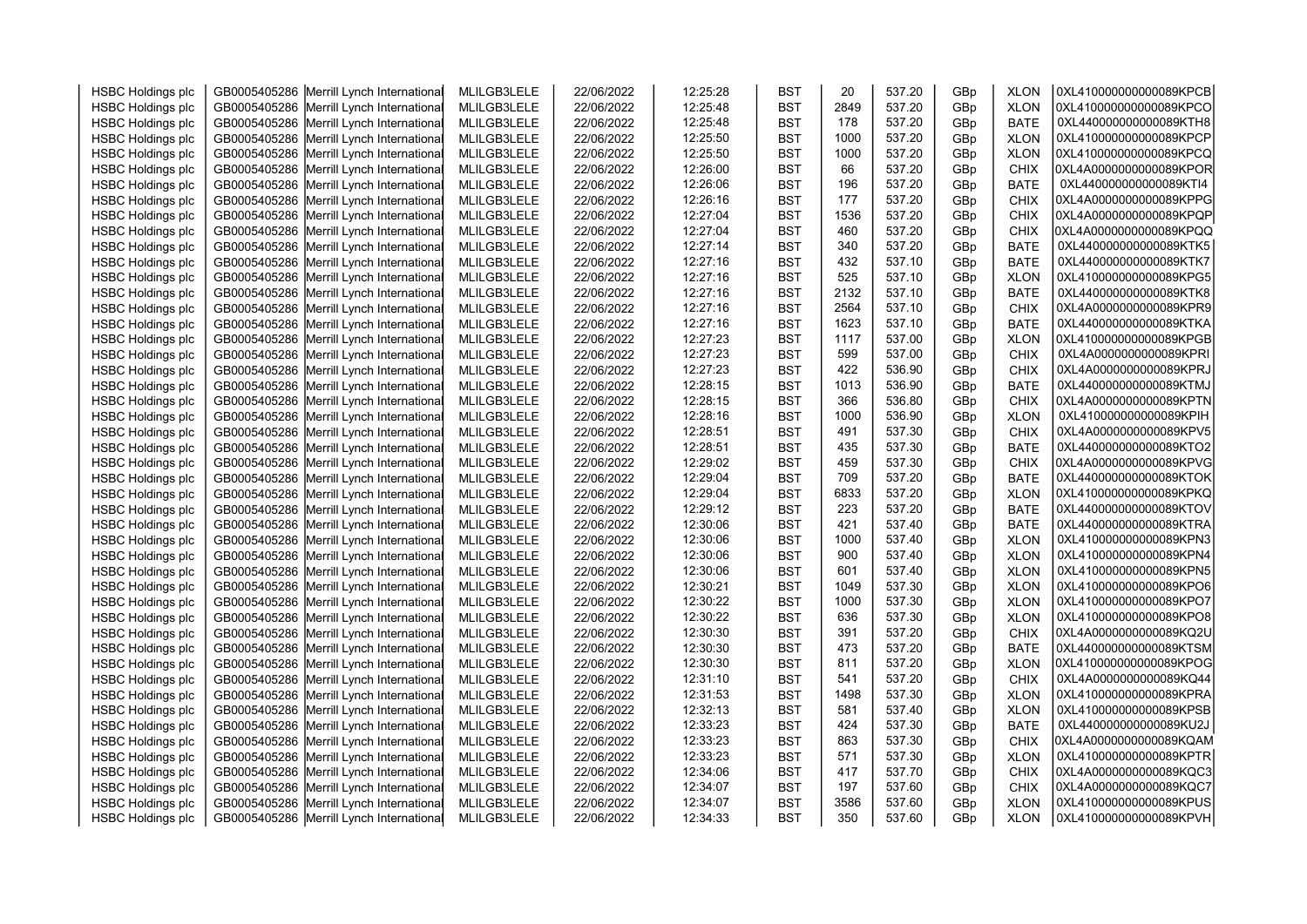| <b>HSBC Holdings plc</b> | GB0005405286 Merrill Lynch International | MLILGB3LELE | 22/06/2022 | 12:34:33 | <b>BST</b> | 298  | 537.60 | GBp | <b>BATE</b> | 0XL440000000000089KU4M |  |
|--------------------------|------------------------------------------|-------------|------------|----------|------------|------|--------|-----|-------------|------------------------|--|
| <b>HSBC Holdings plc</b> | GB0005405286 Merrill Lynch International | MLILGB3LELE | 22/06/2022 | 12:34:38 | <b>BST</b> | 549  | 537.60 | GBp | <b>XLON</b> | 0XL410000000000089KPVK |  |
| <b>HSBC Holdings plc</b> | GB0005405286 Merrill Lynch International | MLILGB3LELE | 22/06/2022 | 12:34:39 | <b>BST</b> | 656  | 537.60 | GBp | <b>XLON</b> | 0XL410000000000089KPVM |  |
| <b>HSBC Holdings plc</b> | GB0005405286 Merrill Lynch International | MLILGB3LELE | 22/06/2022 | 12:35:07 | <b>BST</b> | 298  | 537.60 | GBp | <b>BATE</b> | 0XL440000000000089KU62 |  |
| <b>HSBC Holdings plc</b> | GB0005405286 Merrill Lynch International | MLILGB3LELE | 22/06/2022 | 12:35:07 | <b>BST</b> | 620  | 537.60 | GBp | <b>BATE</b> | 0XL440000000000089KU63 |  |
| <b>HSBC Holdings plc</b> | GB0005405286 Merrill Lynch International | MLILGB3LELE | 22/06/2022 | 12:35:11 | <b>BST</b> | 2036 | 537.50 | GBp | <b>CHIX</b> | 0XL4A0000000000089KQE3 |  |
| <b>HSBC Holdings plc</b> | GB0005405286 Merrill Lynch International | MLILGB3LELE | 22/06/2022 | 12:35:11 | <b>BST</b> | 1161 | 537.50 | GBp | <b>XLON</b> | 0XL410000000000089KQ17 |  |
| <b>HSBC Holdings plc</b> | GB0005405286 Merrill Lynch International | MLILGB3LELE | 22/06/2022 | 12:35:11 | <b>BST</b> | 2564 | 537.50 | GBp | <b>BATE</b> | 0XL440000000000089KU6H |  |
|                          | GB0005405286 Merrill Lynch International |             |            | 12:35:17 | <b>BST</b> | 1000 | 537.50 | GBp | <b>XLON</b> | 0XL410000000000089KQ1M |  |
| <b>HSBC Holdings plc</b> |                                          | MLILGB3LELE | 22/06/2022 | 12:35:17 | <b>BST</b> | 350  | 537.50 |     | <b>XLON</b> | 0XL410000000000089KQ1N |  |
| <b>HSBC Holdings plc</b> | GB0005405286 Merrill Lynch International | MLILGB3LELE | 22/06/2022 |          |            |      |        | GBp |             |                        |  |
| <b>HSBC Holdings plc</b> | GB0005405286 Merrill Lynch International | MLILGB3LELE | 22/06/2022 | 12:35:41 | <b>BST</b> | 16   | 537.50 | GBp | <b>XLON</b> | 0XL410000000000089KQ2A |  |
| <b>HSBC Holdings plc</b> | GB0005405286 Merrill Lynch International | MLILGB3LELE | 22/06/2022 | 12:35:41 | <b>BST</b> | 17   | 537.50 | GBp | <b>XLON</b> | 0XL410000000000089KQ2B |  |
| <b>HSBC Holdings plc</b> | GB0005405286 Merrill Lynch International | MLILGB3LELE | 22/06/2022 | 12:36:53 | <b>BST</b> | 1170 | 537.60 | GBp | <b>CHIX</b> | 0XL4A0000000000089KQI2 |  |
| <b>HSBC Holdings plc</b> | GB0005405286 Merrill Lynch International | MLILGB3LELE | 22/06/2022 | 12:36:53 | <b>BST</b> | 2696 | 537.60 | GBp | <b>XLON</b> | 0XL410000000000089KQ4H |  |
| <b>HSBC Holdings plc</b> | GB0005405286 Merrill Lynch International | MLILGB3LELE | 22/06/2022 | 12:37:25 | <b>BST</b> | 465  | 537.50 | GBp | <b>XLON</b> | 0XL410000000000089KQ5H |  |
| <b>HSBC Holdings plc</b> | GB0005405286 Merrill Lynch International | MLILGB3LELE | 22/06/2022 | 12:37:26 | <b>BST</b> | 904  | 537.40 | GBp | <b>XLON</b> | 0XL410000000000089KQ5I |  |
| <b>HSBC Holdings plc</b> | GB0005405286 Merrill Lynch International | MLILGB3LELE | 22/06/2022 | 12:37:26 | <b>BST</b> | 789  | 537.40 | GBp | <b>BATE</b> | 0XL440000000000089KUCU |  |
| <b>HSBC Holdings plc</b> | GB0005405286 Merrill Lynch International | MLILGB3LELE | 22/06/2022 | 12:37:26 | <b>BST</b> | 861  | 537.40 | GBp | <b>CHIX</b> | 0XL4A0000000000089KQJ8 |  |
| <b>HSBC Holdings plc</b> | GB0005405286 Merrill Lynch International | MLILGB3LELE | 22/06/2022 | 12:38:48 | <b>BST</b> | 53   | 537.40 | GBp | <b>BATE</b> | 0XL440000000000089KUFO |  |
| <b>HSBC Holdings plc</b> | GB0005405286 Merrill Lynch International | MLILGB3LELE | 22/06/2022 | 12:38:48 | <b>BST</b> | 688  | 537.40 | GBp | <b>BATE</b> | 0XL440000000000089KUFP |  |
| <b>HSBC Holdings plc</b> | GB0005405286 Merrill Lynch International | MLILGB3LELE | 22/06/2022 | 12:38:48 | <b>BST</b> | 577  | 537.40 | GBp | <b>BATE</b> | 0XL440000000000089KUFQ |  |
| <b>HSBC Holdings plc</b> | GB0005405286 Merrill Lynch International | MLILGB3LELE | 22/06/2022 | 12:39:19 | <b>BST</b> | 910  | 537.30 | GBp | <b>XLON</b> | 0XL410000000000089KQ9K |  |
| <b>HSBC Holdings plc</b> | GB0005405286 Merrill Lynch International | MLILGB3LELE | 22/06/2022 | 12:39:19 | <b>BST</b> | 744  | 537.30 | GBp | <b>BATE</b> | 0XL440000000000089KUGG |  |
| <b>HSBC Holdings plc</b> | GB0005405286 Merrill Lynch International | MLILGB3LELE | 22/06/2022 | 12:39:19 | <b>BST</b> | 843  | 537.30 | GBp | <b>CHIX</b> | 0XL4A0000000000089KQN1 |  |
| <b>HSBC Holdings plc</b> | GB0005405286 Merrill Lynch International | MLILGB3LELE | 22/06/2022 | 12:39:37 | <b>BST</b> | 1054 | 537.20 | GBp | <b>BATE</b> | 0XL440000000000089KUH4 |  |
| <b>HSBC Holdings plc</b> | GB0005405286 Merrill Lynch International | MLILGB3LELE | 22/06/2022 | 12:39:37 | <b>BST</b> | 38   | 537.20 | GBp | <b>BATE</b> | 0XL440000000000089KUH5 |  |
| <b>HSBC Holdings plc</b> | GB0005405286 Merrill Lynch International | MLILGB3LELE | 22/06/2022 | 12:39:37 | <b>BST</b> | 72   | 537.20 | GBp | <b>BATE</b> | 0XL440000000000089KUH7 |  |
| <b>HSBC Holdings plc</b> | GB0005405286 Merrill Lynch International | MLILGB3LELE | 22/06/2022 | 12:41:22 | <b>BST</b> | 9    | 537.20 | GBp | <b>CHIX</b> | 0XL4A0000000000089KQQA |  |
| <b>HSBC Holdings plc</b> | GB0005405286 Merrill Lynch International | MLILGB3LELE | 22/06/2022 | 12:41:22 | <b>BST</b> | 267  | 537.20 | GBp | CHIX        | 0XL4A0000000000089KQQB |  |
| <b>HSBC Holdings plc</b> | GB0005405286 Merrill Lynch International | MLILGB3LELE | 22/06/2022 | 12:41:22 | <b>BST</b> | 1722 | 537.20 | GBp | <b>CHIX</b> | 0XL4A0000000000089KQQC |  |
| <b>HSBC Holdings plc</b> | GB0005405286 Merrill Lynch International | MLILGB3LELE | 22/06/2022 | 12:41:22 | <b>BST</b> | 54   | 537.20 | GBp | <b>CHIX</b> | 0XL4A0000000000089KQQD |  |
| <b>HSBC Holdings plc</b> | GB0005405286 Merrill Lynch International | MLILGB3LELE | 22/06/2022 | 12:41:22 | <b>BST</b> | 118  | 537.20 | GBp | <b>CHIX</b> | 0XL4A0000000000089KQQE |  |
| <b>HSBC Holdings plc</b> | GB0005405286 Merrill Lynch International | MLILGB3LELE | 22/06/2022 | 12:41:22 | <b>BST</b> | 322  | 537.20 | GBp | <b>CHIX</b> | 0XL4A0000000000089KQQF |  |
| <b>HSBC Holdings plc</b> | GB0005405286 Merrill Lynch International | MLILGB3LELE | 22/06/2022 | 12:41:23 | <b>BST</b> | 564  | 537.10 | GBp | <b>BATE</b> | 0XL440000000000089KUKM |  |
| <b>HSBC Holdings plc</b> | GB0005405286 Merrill Lynch International | MLILGB3LELE | 22/06/2022 | 12:41:23 | <b>BST</b> | 1002 | 537.10 | GBp | <b>XLON</b> | 0XL410000000000089KQCF |  |
| <b>HSBC Holdings plc</b> | GB0005405286 Merrill Lynch International | MLILGB3LELE | 22/06/2022 | 12:41:23 | <b>BST</b> | 969  | 537.10 | GBp | <b>CHIX</b> | 0XL4A0000000000089KQQH |  |
| <b>HSBC Holdings plc</b> | GB0005405286 Merrill Lynch International | MLILGB3LELE | 22/06/2022 | 12:41:23 | <b>BST</b> | 1000 | 537.10 | GBp | <b>XLON</b> | 0XL410000000000089KQCG |  |
| <b>HSBC Holdings plc</b> | GB0005405286 Merrill Lynch International | MLILGB3LELE | 22/06/2022 | 12:41:23 | <b>BST</b> | 507  | 537.10 | GBp | <b>XLON</b> | 0XL410000000000089KQCH |  |
| <b>HSBC Holdings plc</b> | GB0005405286 Merrill Lynch International | MLILGB3LELE | 22/06/2022 | 12:43:01 | <b>BST</b> | 224  | 537.20 | GBp | <b>XLON</b> | 0XL410000000000089KQG9 |  |
| <b>HSBC Holdings plc</b> | GB0005405286 Merrill Lynch International | MLILGB3LELE | 22/06/2022 | 12:43:01 | <b>BST</b> | 1328 | 537.20 | GBp | <b>XLON</b> | 0XL410000000000089KQGA |  |
| <b>HSBC Holdings plc</b> | GB0005405286 Merrill Lynch International | MLILGB3LELE | 22/06/2022 | 12:43:01 | <b>BST</b> | 517  | 537.20 | GBp | <b>XLON</b> | 0XL410000000000089KQGB |  |
| <b>HSBC Holdings plc</b> | GB0005405286 Merrill Lynch International | MLILGB3LELE | 22/06/2022 | 12:43:01 | <b>BST</b> | 489  | 537.20 | GBp | <b>XLON</b> | 0XL410000000000089KQGC |  |
| <b>HSBC Holdings plc</b> | GB0005405286 Merrill Lynch International | MLILGB3LELE | 22/06/2022 | 12:43:01 | <b>BST</b> | 113  | 537.20 | GBp | <b>XLON</b> | 0XL410000000000089KQGD |  |
| <b>HSBC Holdings plc</b> | GB0005405286 Merrill Lynch International | MLILGB3LELE | 22/06/2022 | 12:43:01 | <b>BST</b> | 496  | 537.20 | GBp | <b>XLON</b> | 0XL410000000000089KQGE |  |
| <b>HSBC Holdings plc</b> | GB0005405286 Merrill Lynch International | MLILGB3LELE | 22/06/2022 | 12:43:27 | <b>BST</b> | 729  | 537.10 | GBp | <b>XLON</b> | 0XL410000000000089KQGP |  |
| <b>HSBC Holdings plc</b> | GB0005405286 Merrill Lynch International | MLILGB3LELE | 22/06/2022 | 12:43:27 | <b>BST</b> | 1157 | 537.10 | GBp | <b>CHIX</b> | 0XL4A0000000000089KQUT |  |
| <b>HSBC Holdings plc</b> | GB0005405286 Merrill Lynch International | MLILGB3LELE | 22/06/2022 | 12:43:28 | <b>BST</b> | 1055 | 537.10 | GBp | <b>BATE</b> | 0XL440000000000089KUPH |  |
| <b>HSBC Holdings plc</b> | GB0005405286 Merrill Lynch International | MLILGB3LELE | 22/06/2022 | 12:43:34 | <b>BST</b> | 744  | 537.00 | GBp | <b>BATE</b> | 0XL440000000000089KUPM |  |
|                          |                                          |             |            |          |            |      |        |     |             |                        |  |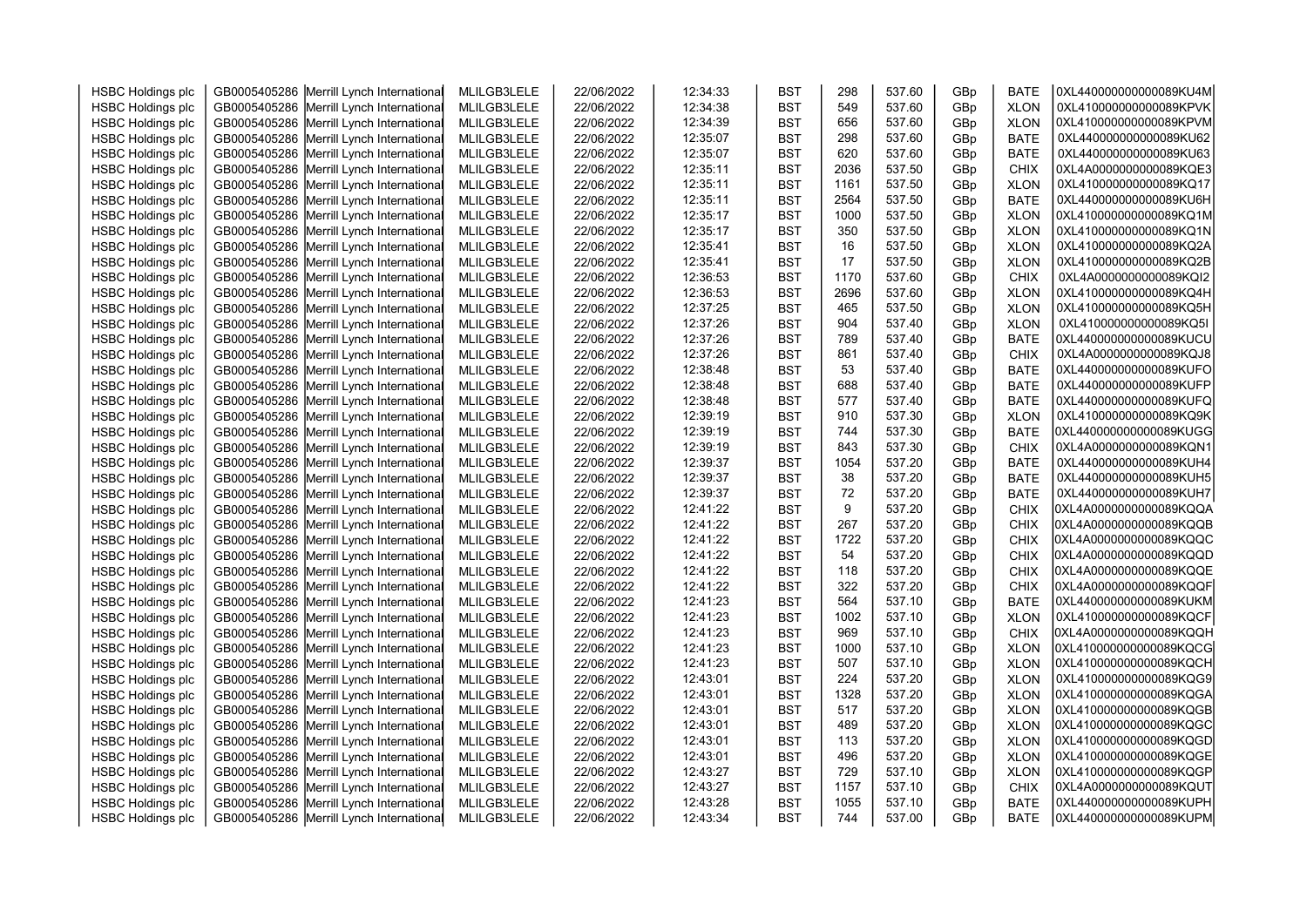| <b>HSBC Holdings plc</b> |                                          |             |            |          |            | 1224 | 537.00 |     | <b>CHIX</b> | 0XL4A0000000000089KQV4 |  |
|--------------------------|------------------------------------------|-------------|------------|----------|------------|------|--------|-----|-------------|------------------------|--|
|                          | GB0005405286 Merrill Lynch International | MLILGB3LELE | 22/06/2022 | 12:43:34 | <b>BST</b> |      |        | GBp |             |                        |  |
| <b>HSBC Holdings plc</b> | GB0005405286 Merrill Lynch International | MLILGB3LELE | 22/06/2022 | 12:43:34 | <b>BST</b> | 1161 | 537.00 | GBp | <b>XLON</b> | 0XL410000000000089KQH2 |  |
| <b>HSBC Holdings plc</b> | GB0005405286 Merrill Lynch International | MLILGB3LELE | 22/06/2022 | 12:44:47 | <b>BST</b> | 5212 | 537.30 | GBp | <b>XLON</b> | 0XL410000000000089KQJ4 |  |
| <b>HSBC Holdings plc</b> | GB0005405286 Merrill Lynch International | MLILGB3LELE | 22/06/2022 | 12:44:47 | <b>BST</b> | 1263 | 537.30 | GBp | <b>BATE</b> | 0XL440000000000089KUR6 |  |
| <b>HSBC Holdings plc</b> | GB0005405286 Merrill Lynch International | MLILGB3LELE | 22/06/2022 | 12:44:47 | <b>BST</b> | 680  | 537.30 | GBp | <b>CHIX</b> | 0XL4A0000000000089KR0U |  |
| <b>HSBC Holdings plc</b> | GB0005405286 Merrill Lynch International | MLILGB3LELE | 22/06/2022 | 12:44:51 | <b>BST</b> | 663  | 537.20 | GBp | <b>BATE</b> | 0XL440000000000089KURM |  |
| <b>HSBC Holdings plc</b> | GB0005405286 Merrill Lynch International | MLILGB3LELE | 22/06/2022 | 12:44:51 | <b>BST</b> | 725  | 537.20 | GBp | <b>CHIX</b> | 0XL4A0000000000089KR1D |  |
| <b>HSBC Holdings plc</b> | GB0005405286 Merrill Lynch International | MLILGB3LELE | 22/06/2022 | 12:44:52 | <b>BST</b> | 850  | 537.20 | GBp | <b>XLON</b> | 0XL410000000000089KQJN |  |
| <b>HSBC Holdings plc</b> | GB0005405286 Merrill Lynch International | MLILGB3LELE | 22/06/2022 | 12:44:58 | <b>BST</b> | 424  | 537.20 | GBp | <b>CHIX</b> | 0XL4A0000000000089KR1L |  |
| <b>HSBC Holdings plc</b> | GB0005405286 Merrill Lynch International | MLILGB3LELE | 22/06/2022 | 12:44:58 | <b>BST</b> | 1000 | 537.20 | GBp | <b>XLON</b> | 0XL410000000000089KQK5 |  |
| <b>HSBC Holdings plc</b> | GB0005405286 Merrill Lynch International | MLILGB3LELE | 22/06/2022 | 12:44:58 | <b>BST</b> | 538  | 537.20 | GBp | <b>XLON</b> | 0XL410000000000089KQK6 |  |
| <b>HSBC Holdings plc</b> | GB0005405286 Merrill Lynch International | MLILGB3LELE | 22/06/2022 | 12:45:09 | <b>BST</b> | 935  | 537.10 | GBp | <b>BATE</b> | 0XL440000000000089KUSB |  |
| <b>HSBC Holdings plc</b> | GB0005405286 Merrill Lynch International | MLILGB3LELE | 22/06/2022 | 12:45:09 | <b>BST</b> | 766  | 537.10 | GBp | <b>XLON</b> | 0XL410000000000089KQKC |  |
| <b>HSBC Holdings plc</b> | GB0005405286 Merrill Lynch International | MLILGB3LELE | 22/06/2022 | 12:45:24 | <b>BST</b> | 780  | 537.00 | GBp | <b>XLON</b> | 0XL410000000000089KQL4 |  |
| <b>HSBC Holdings plc</b> | GB0005405286 Merrill Lynch International | MLILGB3LELE | 22/06/2022 | 12:45:24 | <b>BST</b> | 579  | 537.00 | GBp | <b>BATE</b> | 0XL440000000000089KUSS |  |
| <b>HSBC Holdings plc</b> | GB0005405286 Merrill Lynch International | MLILGB3LELE | 22/06/2022 | 12:45:24 | <b>BST</b> | 568  | 537.00 | GBp | CHIX        | 0XL4A0000000000089KR2U |  |
| <b>HSBC Holdings plc</b> | GB0005405286 Merrill Lynch International | MLILGB3LELE | 22/06/2022 | 12:47:08 | <b>BST</b> | 462  | 537.00 | GBp | <b>CHIX</b> | 0XL4A0000000000089KR6P |  |
| <b>HSBC Holdings plc</b> | GB0005405286 Merrill Lynch International | MLILGB3LELE | 22/06/2022 | 12:47:56 | <b>BST</b> | 684  | 537.10 | GBp | <b>BATE</b> | 0XL440000000000089KV2O |  |
| <b>HSBC Holdings plc</b> | GB0005405286 Merrill Lynch International | MLILGB3LELE | 22/06/2022 | 12:47:56 | <b>BST</b> | 1000 | 537.10 | GBp | <b>CHIX</b> | 0XL4A0000000000089KR86 |  |
| <b>HSBC Holdings plc</b> | GB0005405286 Merrill Lynch International | MLILGB3LELE | 22/06/2022 | 12:47:56 | <b>BST</b> | 364  | 537.00 | GBp | <b>BATE</b> | 0XL440000000000089KV2Q |  |
| <b>HSBC Holdings plc</b> | GB0005405286 Merrill Lynch International | MLILGB3LELE | 22/06/2022 | 12:48:09 | <b>BST</b> | 233  | 537.10 | GBp | <b>XLON</b> | 0XL410000000000089KQQM |  |
| <b>HSBC Holdings plc</b> | GB0005405286 Merrill Lynch International | MLILGB3LELE | 22/06/2022 | 12:49:02 | <b>BST</b> | 103  | 537.20 | GBp | <b>XLON</b> | 0XL410000000000089KQS8 |  |
| <b>HSBC Holdings plc</b> | GB0005405286 Merrill Lynch International | MLILGB3LELE | 22/06/2022 | 12:49:02 | <b>BST</b> | 202  | 537.20 | GBp | <b>XLON</b> | 0XL410000000000089KQS9 |  |
| <b>HSBC Holdings plc</b> | GB0005405286 Merrill Lynch International | MLILGB3LELE | 22/06/2022 | 12:50:06 | <b>BST</b> | 4605 | 537.40 | GBp | <b>XLON</b> | 0XL410000000000089KQUS |  |
| <b>HSBC Holdings plc</b> | GB0005405286 Merrill Lynch International | MLILGB3LELE | 22/06/2022 | 12:50:07 | <b>BST</b> | 560  | 537.60 | GBp | <b>BATE</b> | 0XL440000000000089KV7H |  |
| <b>HSBC Holdings plc</b> | GB0005405286 Merrill Lynch International | MLILGB3LELE | 22/06/2022 | 12:50:08 | <b>BST</b> | 1152 | 537.60 | GBp | <b>XLON</b> | 0XL410000000000089KQV6 |  |
| <b>HSBC Holdings plc</b> | GB0005405286 Merrill Lynch International | MLILGB3LELE | 22/06/2022 | 12:50:08 | <b>BST</b> | 592  | 537.60 | GBp | <b>XLON</b> | 0XL410000000000089KQV7 |  |
| <b>HSBC Holdings plc</b> | GB0005405286 Merrill Lynch International | MLILGB3LELE | 22/06/2022 | 12:50:08 | <b>BST</b> | 96   | 537.60 | GBp | <b>XLON</b> | 0XL410000000000089KQV8 |  |
| <b>HSBC Holdings plc</b> | GB0005405286 Merrill Lynch International | MLILGB3LELE | 22/06/2022 | 12:50:08 | <b>BST</b> | 596  | 537.60 | GBp | <b>XLON</b> | 0XL410000000000089KQV9 |  |
| <b>HSBC Holdings plc</b> | GB0005405286 Merrill Lynch International | MLILGB3LELE | 22/06/2022 | 12:50:08 | <b>BST</b> | 1000 | 537.60 | GBp | <b>XLON</b> | 0XL410000000000089KQVA |  |
| <b>HSBC Holdings plc</b> | GB0005405286 Merrill Lynch International | MLILGB3LELE | 22/06/2022 | 12:50:08 | <b>BST</b> | 395  | 537.60 | GBp | <b>XLON</b> | 0XL410000000000089KQVB |  |
| <b>HSBC Holdings plc</b> | GB0005405286 Merrill Lynch International | MLILGB3LELE | 22/06/2022 | 12:50:08 | <b>BST</b> | 755  | 537.60 | GBp | <b>XLON</b> | 0XL410000000000089KQVC |  |
| <b>HSBC Holdings plc</b> | GB0005405286 Merrill Lynch International | MLILGB3LELE | 22/06/2022 | 12:50:09 | <b>BST</b> | 298  | 537.50 | GBp | <b>BATE</b> | 0XL440000000000089KV7I |  |
| <b>HSBC Holdings plc</b> | GB0005405286 Merrill Lynch International | MLILGB3LELE | 22/06/2022 | 12:50:09 | <b>BST</b> | 23   | 537.50 | GBp | <b>BATE</b> | 0XL440000000000089KV7J |  |
| <b>HSBC Holdings plc</b> | GB0005405286 Merrill Lynch International | MLILGB3LELE | 22/06/2022 | 12:50:09 | <b>BST</b> | 340  | 537.50 | GBp | <b>BATE</b> | 0XL440000000000089KV7K |  |
| <b>HSBC Holdings plc</b> | GB0005405286 Merrill Lynch International | MLILGB3LELE | 22/06/2022 | 12:50:09 | <b>BST</b> | 400  | 537.50 | GBp | <b>XLON</b> | 0XL410000000000089KQVD |  |
| <b>HSBC Holdings plc</b> | GB0005405286 Merrill Lynch International | MLILGB3LELE | 22/06/2022 | 12:50:09 | <b>BST</b> | 1332 | 537.50 | GBp | <b>XLON</b> | 0XL410000000000089KQVE |  |
| <b>HSBC Holdings plc</b> | GB0005405286 Merrill Lynch International | MLILGB3LELE | 22/06/2022 | 12:50:09 | <b>BST</b> | 1000 | 537.50 | GBp | <b>XLON</b> | 0XL410000000000089KQVF |  |
| <b>HSBC Holdings plc</b> | GB0005405286 Merrill Lynch International | MLILGB3LELE | 22/06/2022 | 12:50:09 | <b>BST</b> | 614  | 537.50 | GBp | <b>XLON</b> | 0XL410000000000089KQVG |  |
| <b>HSBC Holdings plc</b> | GB0005405286 Merrill Lynch International | MLILGB3LELE | 22/06/2022 | 12:50:09 | <b>BST</b> | 592  | 537.50 | GBp | <b>XLON</b> | 0XL410000000000089KQVH |  |
| <b>HSBC Holdings plc</b> | GB0005405286 Merrill Lynch International | MLILGB3LELE | 22/06/2022 | 12:50:09 | <b>BST</b> | 1000 | 537.50 | GBp | <b>XLON</b> | 0XL410000000000089KQVI |  |
| <b>HSBC Holdings plc</b> | GB0005405286 Merrill Lynch International | MLILGB3LELE | 22/06/2022 | 12:50:09 | <b>BST</b> | 755  | 537.50 | GBp | <b>XLON</b> | 0XL410000000000089KQVJ |  |
| <b>HSBC Holdings plc</b> |                                          | MLILGB3LELE |            | 12:50:09 | <b>BST</b> | 596  | 537.50 |     | <b>XLON</b> | 0XL410000000000089KQVK |  |
|                          | GB0005405286 Merrill Lynch International |             | 22/06/2022 |          |            |      | 537.50 | GBp |             | 0XL410000000000089KQVL |  |
| <b>HSBC Holdings plc</b> | GB0005405286 Merrill Lynch International | MLILGB3LELE | 22/06/2022 | 12:50:11 | <b>BST</b> | 884  |        | GBp | <b>XLON</b> | 0XL410000000000089KQVM |  |
| <b>HSBC Holdings plc</b> | GB0005405286 Merrill Lynch International | MLILGB3LELE | 22/06/2022 | 12:50:11 | <b>BST</b> | 503  | 537.50 | GBp | <b>XLON</b> |                        |  |
| <b>HSBC Holdings plc</b> | GB0005405286 Merrill Lynch International | MLILGB3LELE | 22/06/2022 | 12:50:16 | <b>BST</b> | 1258 | 537.40 | GBp | <b>CHIX</b> | 0XL4A0000000000089KRCR |  |
| <b>HSBC Holdings plc</b> | GB0005405286 Merrill Lynch International | MLILGB3LELE | 22/06/2022 | 12:50:16 | <b>BST</b> | 28   | 537.40 | GBp | <b>BATE</b> | 0XL440000000000089KV7O |  |
| <b>HSBC Holdings plc</b> | GB0005405286 Merrill Lynch International | MLILGB3LELE | 22/06/2022 | 12:50:16 | <b>BST</b> | 133  | 537.40 | GBp | <b>BATE</b> | 0XL440000000000089KV7P |  |
|                          |                                          |             |            |          |            |      |        |     |             |                        |  |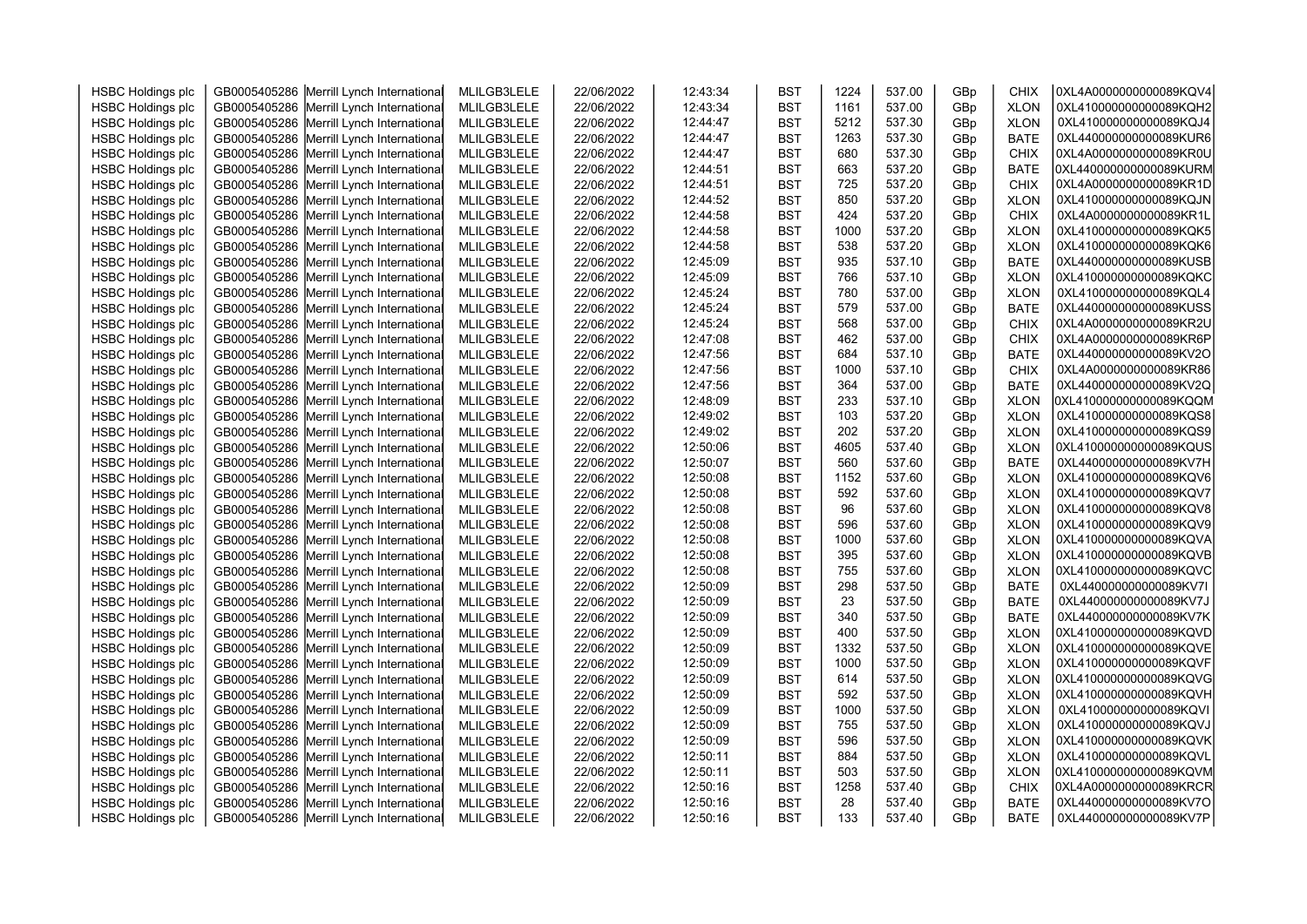| <b>HSBC Holdings plc</b> | GB0005405286 Merrill Lynch International | MLILGB3LELE | 22/06/2022 | 12:50:16 | <b>BST</b> | 83   | 537.40 | GBp | <b>BATE</b> | 0XL440000000000089KV7Q |  |
|--------------------------|------------------------------------------|-------------|------------|----------|------------|------|--------|-----|-------------|------------------------|--|
| <b>HSBC Holdings plc</b> | GB0005405286 Merrill Lynch International | MLILGB3LELE | 22/06/2022 | 12:50:16 | <b>BST</b> | 139  | 537.40 | GBp | <b>BATE</b> | 0XL440000000000089KV7R |  |
| <b>HSBC Holdings plc</b> | GB0005405286 Merrill Lynch International | MLILGB3LELE | 22/06/2022 | 12:50:16 | <b>BST</b> | 1077 | 537.40 | GBp | <b>XLON</b> | 0XL410000000000089KQVP |  |
| <b>HSBC Holdings plc</b> | GB0005405286 Merrill Lynch International | MLILGB3LELE | 22/06/2022 | 12:50:19 | <b>BST</b> | 660  | 537.30 | GBp | <b>CHIX</b> | 0XL4A0000000000089KRCU |  |
| <b>HSBC Holdings plc</b> | GB0005405286 Merrill Lynch International | MLILGB3LELE | 22/06/2022 | 12:50:19 | <b>BST</b> | 485  | 537.30 | GBp | <b>BATE</b> | 0XL440000000000089KV85 |  |
| <b>HSBC Holdings plc</b> | GB0005405286 Merrill Lynch International | MLILGB3LELE | 22/06/2022 | 12:50:19 | <b>BST</b> | 1000 | 537.30 | GBp | <b>XLON</b> | 0XL410000000000089KQVV |  |
| <b>HSBC Holdings plc</b> | GB0005405286 Merrill Lynch International | MLILGB3LELE | 22/06/2022 | 12:50:19 | <b>BST</b> | 408  | 537.30 | GBp | <b>XLON</b> | 0XL410000000000089KR00 |  |
| <b>HSBC Holdings plc</b> | GB0005405286 Merrill Lynch International | MLILGB3LELE | 22/06/2022 | 12:50:26 | <b>BST</b> | 795  | 537.20 | GBp | <b>XLON</b> | 0XL410000000000089KR0I |  |
| <b>HSBC Holdings plc</b> | GB0005405286 Merrill Lynch International | MLILGB3LELE | 22/06/2022 | 12:50:26 | <b>BST</b> | 607  | 537.20 | GBp | <b>CHIX</b> | 0XL4A0000000000089KRDG |  |
| <b>HSBC Holdings plc</b> | GB0005405286 Merrill Lynch International | MLILGB3LELE | 22/06/2022 | 12:50:28 | <b>BST</b> | 971  | 537.20 | GBp | <b>BATE</b> | 0XL440000000000089KV8R |  |
| <b>HSBC Holdings plc</b> | GB0005405286 Merrill Lynch International | MLILGB3LELE | 22/06/2022 | 12:51:56 | <b>BST</b> | 936  | 537.10 | GBp | <b>CHIX</b> | 0XL4A0000000000089KRH6 |  |
| <b>HSBC Holdings plc</b> | GB0005405286 Merrill Lynch International | MLILGB3LELE | 22/06/2022 | 12:51:56 | <b>BST</b> | 705  | 537.10 | GBp | <b>XLON</b> | 0XL410000000000089KR4I |  |
| <b>HSBC Holdings plc</b> | GB0005405286 Merrill Lynch International | MLILGB3LELE | 22/06/2022 | 12:51:58 | <b>BST</b> | 305  | 537.00 | GBp | <b>CHIX</b> | 0XL4A0000000000089KRHH |  |
| <b>HSBC Holdings plc</b> | GB0005405286 Merrill Lynch International | MLILGB3LELE | 22/06/2022 | 12:51:58 | <b>BST</b> | 485  | 537.00 | GBp | <b>BATE</b> | 0XL440000000000089KVDC |  |
| <b>HSBC Holdings plc</b> | GB0005405286 Merrill Lynch International | MLILGB3LELE | 22/06/2022 | 12:51:58 | <b>BST</b> | 918  | 537.00 | GBp | <b>XLON</b> | 0XL410000000000089KR4S |  |
| <b>HSBC Holdings plc</b> | GB0005405286 Merrill Lynch International | MLILGB3LELE | 22/06/2022 | 12:51:59 | <b>BST</b> | 479  | 536.90 | GBp | <b>CHIX</b> | 0XL4A0000000000089KRHJ |  |
| <b>HSBC Holdings plc</b> | GB0005405286 Merrill Lynch International | MLILGB3LELE | 22/06/2022 | 12:51:59 | <b>BST</b> | 158  | 536.90 | GBp | <b>BATE</b> | 0XL440000000000089KVDG |  |
| <b>HSBC Holdings plc</b> | GB0005405286 Merrill Lynch International | MLILGB3LELE | 22/06/2022 | 12:53:11 | <b>BST</b> | 768  | 536.90 | GBp | <b>CHIX</b> | 0XL4A0000000000089KRK6 |  |
| <b>HSBC Holdings plc</b> | GB0005405286 Merrill Lynch International | MLILGB3LELE | 22/06/2022 | 12:53:11 | <b>BST</b> | 761  | 536.90 | GBp | <b>XLON</b> | 0XL410000000000089KR80 |  |
| <b>HSBC Holdings plc</b> | GB0005405286 Merrill Lynch International | MLILGB3LELE | 22/06/2022 | 12:53:12 | <b>BST</b> | 255  | 536.90 | GBp | <b>BATE</b> | 0XL440000000000089KVG8 |  |
| <b>HSBC Holdings plc</b> | GB0005405286 Merrill Lynch International | MLILGB3LELE | 22/06/2022 | 12:53:45 | <b>BST</b> | 992  | 536.80 | GBp | <b>CHIX</b> | 0XL4A0000000000089KRL9 |  |
| <b>HSBC Holdings plc</b> | GB0005405286 Merrill Lynch International | MLILGB3LELE | 22/06/2022 | 12:53:45 | <b>BST</b> | 1433 | 536.80 | GBp | <b>XLON</b> | 0XL410000000000089KR91 |  |
| <b>HSBC Holdings plc</b> | GB0005405286 Merrill Lynch International | MLILGB3LELE | 22/06/2022 | 12:55:28 | <b>BST</b> | 429  | 536.70 | GBp | CHIX        | 0XL4A0000000000089KROJ |  |
| <b>HSBC Holdings plc</b> | GB0005405286 Merrill Lynch International | MLILGB3LELE | 22/06/2022 | 12:55:28 | <b>BST</b> | 285  | 536.70 | GBp | <b>BATE</b> | 0XL440000000000089KVKD |  |
| <b>HSBC Holdings plc</b> | GB0005405286 Merrill Lynch International | MLILGB3LELE | 22/06/2022 | 12:55:28 | <b>BST</b> | 618  | 536.70 | GBp | <b>XLON</b> | 0XL410000000000089KRCL |  |
| <b>HSBC Holdings plc</b> | GB0005405286 Merrill Lynch International | MLILGB3LELE | 22/06/2022 | 12:55:28 | <b>BST</b> | 111  | 536.60 | GBp | <b>BATE</b> | 0XL440000000000089KVKK |  |
| <b>HSBC Holdings plc</b> | GB0005405286 Merrill Lynch International | MLILGB3LELE | 22/06/2022 | 12:55:28 | <b>BST</b> | 645  | 536.60 | GBp | CHIX        | 0XL4A0000000000089KROR |  |
| <b>HSBC Holdings plc</b> | GB0005405286 Merrill Lynch International | MLILGB3LELE | 22/06/2022 | 12:55:41 | <b>BST</b> | 434  | 536.60 | GBp | <b>CHIX</b> | 0XL4A0000000000089KRP7 |  |
| <b>HSBC Holdings plc</b> | GB0005405286 Merrill Lynch International | MLILGB3LELE | 22/06/2022 | 12:55:41 | <b>BST</b> | 810  | 536.60 | GBp | <b>XLON</b> | 0XL410000000000089KRDG |  |
| <b>HSBC Holdings plc</b> | GB0005405286 Merrill Lynch International | MLILGB3LELE | 22/06/2022 | 12:55:41 | <b>BST</b> | 78   | 536.60 | GBp | <b>CHIX</b> | 0XL4A0000000000089KRP8 |  |
| <b>HSBC Holdings plc</b> | GB0005405286 Merrill Lynch International | MLILGB3LELE | 22/06/2022 | 12:55:41 | <b>BST</b> | 262  | 536.60 | GBp | <b>BATE</b> | 0XL440000000000089KVL1 |  |
| <b>HSBC Holdings plc</b> | GB0005405286 Merrill Lynch International | MLILGB3LELE | 22/06/2022 | 12:55:41 | <b>BST</b> | 16   | 536.60 | GBp | <b>CHIX</b> | 0XL4A0000000000089KRP9 |  |
| <b>HSBC Holdings plc</b> | GB0005405286 Merrill Lynch International | MLILGB3LELE | 22/06/2022 | 12:55:41 | <b>BST</b> | 73   | 536.60 | GBp | <b>CHIX</b> | 0XL4A0000000000089KRPA |  |
| <b>HSBC Holdings plc</b> | GB0005405286 Merrill Lynch International | MLILGB3LELE | 22/06/2022 | 12:55:51 | <b>BST</b> | 235  | 536.50 | GBp | <b>BATE</b> | 0XL440000000000089KVLD |  |
| <b>HSBC Holdings plc</b> | GB0005405286 Merrill Lynch International | MLILGB3LELE | 22/06/2022 | 12:56:46 | <b>BST</b> | 107  | 536.40 | GBp | <b>BATE</b> | 0XL440000000000089KVN9 |  |
| <b>HSBC Holdings plc</b> | GB0005405286 Merrill Lynch International | MLILGB3LELE | 22/06/2022 | 12:56:46 | <b>BST</b> | 945  | 536.40 | GBp | <b>XLON</b> | 0XL410000000000089KRFT |  |
| <b>HSBC Holdings plc</b> | GB0005405286 Merrill Lynch International | MLILGB3LELE | 22/06/2022 | 12:56:46 | <b>BST</b> | 867  | 536.40 | GBp | <b>CHIX</b> | 0XL4A0000000000089KRQU |  |
| <b>HSBC Holdings plc</b> | GB0005405286 Merrill Lynch International | MLILGB3LELE | 22/06/2022 | 12:57:05 | <b>BST</b> | 349  | 536.30 | GBp | <b>CHIX</b> | 0XL4A0000000000089KRRO |  |
| <b>HSBC Holdings plc</b> | GB0005405286 Merrill Lynch International | MLILGB3LELE | 22/06/2022 | 12:57:05 | <b>BST</b> | 218  | 536.30 | GBp | <b>BATE</b> | 0XL440000000000089KVO8 |  |
| <b>HSBC Holdings plc</b> | GB0005405286 Merrill Lynch International | MLILGB3LELE | 22/06/2022 | 12:57:35 | <b>BST</b> | 474  | 536.20 | GBp | <b>CHIX</b> | 0XL4A0000000000089KRSF |  |
| <b>HSBC Holdings plc</b> | GB0005405286 Merrill Lynch International | MLILGB3LELE | 22/06/2022 | 12:57:35 | <b>BST</b> | 504  | 536.20 | GBp | <b>XLON</b> | 0XL410000000000089KRHN |  |
| <b>HSBC Holdings plc</b> | GB0005405286 Merrill Lynch International | MLILGB3LELE | 22/06/2022 | 12:57:42 | <b>BST</b> | 520  | 536.10 | GBp | <b>CHIX</b> | 0XL4A0000000000089KRSM |  |
| <b>HSBC Holdings plc</b> | GB0005405286 Merrill Lynch International | MLILGB3LELE | 22/06/2022 | 12:57:44 | <b>BST</b> | 127  | 536.20 | GBp | <b>BATE</b> | 0XL440000000000089KVP5 |  |
| <b>HSBC Holdings plc</b> | GB0005405286 Merrill Lynch International | MLILGB3LELE | 22/06/2022 | 12:58:36 | <b>BST</b> | 592  | 536.20 | GBp | <b>XLON</b> | 0XL410000000000089KRJ7 |  |
| <b>HSBC Holdings plc</b> | GB0005405286 Merrill Lynch International | MLILGB3LELE | 22/06/2022 | 12:58:36 | <b>BST</b> | 596  | 536.20 | GBp | <b>XLON</b> | 0XL410000000000089KRJ8 |  |
| <b>HSBC Holdings plc</b> | GB0005405286 Merrill Lynch International | MLILGB3LELE | 22/06/2022 | 12:58:36 | <b>BST</b> | 1000 | 536.20 | GBp | <b>XLON</b> | 0XL410000000000089KRJ9 |  |
| <b>HSBC Holdings plc</b> | GB0005405286 Merrill Lynch International | MLILGB3LELE | 22/06/2022 | 12:58:36 | <b>BST</b> | 185  | 536.20 | GBp | <b>XLON</b> | 0XL410000000000089KRJA |  |
| <b>HSBC Holdings plc</b> | GB0005405286 Merrill Lynch International | MLILGB3LELE | 22/06/2022 | 12:59:04 | <b>BST</b> | 239  | 536.40 | GBp | <b>BATE</b> | 0XL440000000000089KVRA |  |
|                          |                                          |             |            |          |            |      |        |     |             |                        |  |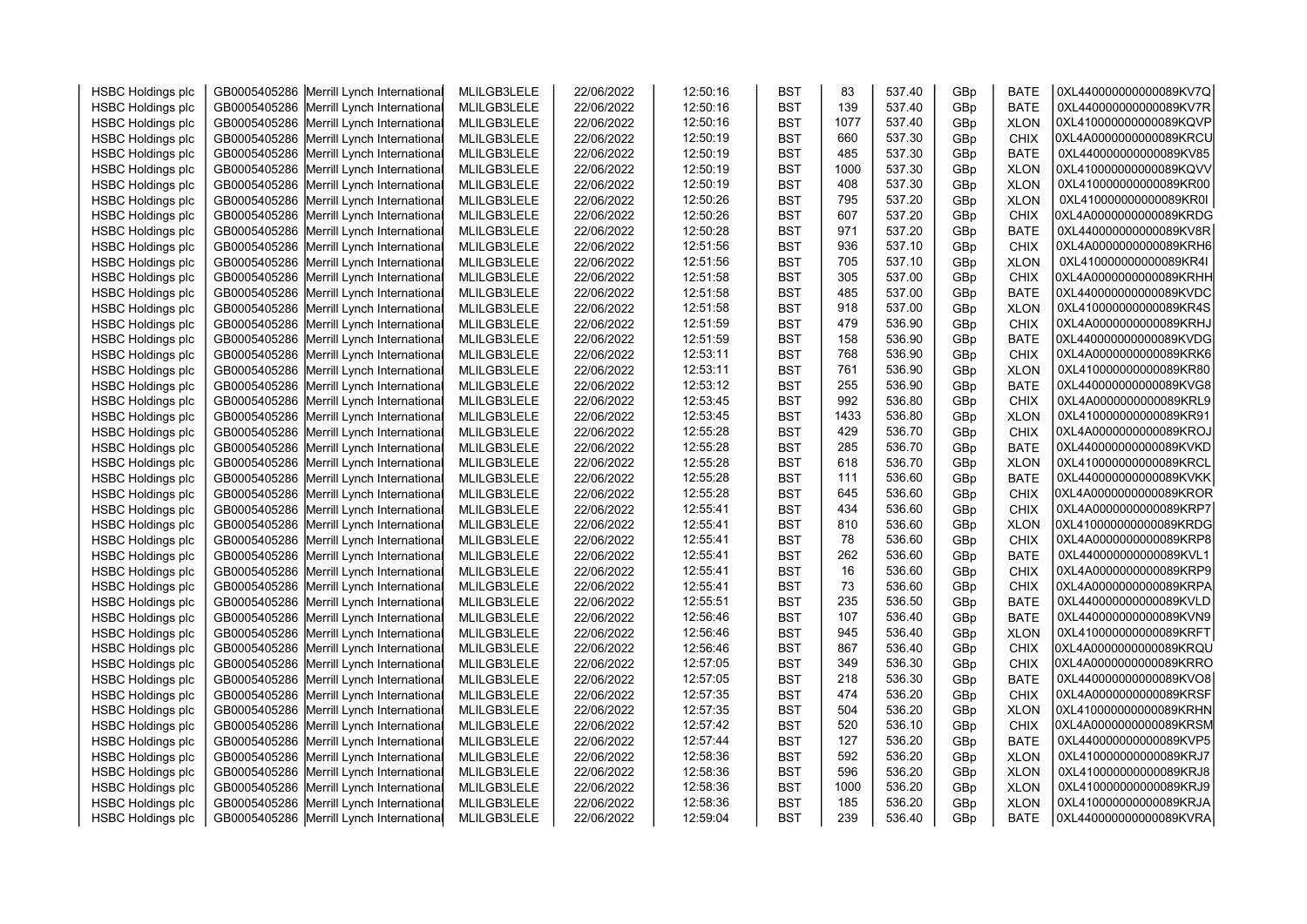| <b>HSBC Holdings plc</b> | GB0005405286 Merrill Lynch International | MLILGB3LELE | 22/06/2022 | 12:59:04 | <b>BST</b> | 721  | 536.40           | GBp | <b>CHIX</b>                | 0XL4A0000000000089KRV8                           |  |
|--------------------------|------------------------------------------|-------------|------------|----------|------------|------|------------------|-----|----------------------------|--------------------------------------------------|--|
| <b>HSBC Holdings plc</b> | GB0005405286 Merrill Lynch International | MLILGB3LELE | 22/06/2022 | 12:59:04 | <b>BST</b> | 4070 | 536.40           | GBp | <b>XLON</b>                | 0XL410000000000089KRK5                           |  |
| <b>HSBC Holdings plc</b> | GB0005405286 Merrill Lynch International | MLILGB3LELE | 22/06/2022 | 13:00:09 | <b>BST</b> | 484  | 536.50           | GBp | <b>BATE</b>                | 0XL440000000000089KVUB                           |  |
| <b>HSBC Holdings plc</b> | GB0005405286 Merrill Lynch International | MLILGB3LELE | 22/06/2022 | 13:00:09 | <b>BST</b> | 295  | 536.50           | GBp | <b>CHIX</b>                | 0XL4A0000000000089KS22                           |  |
| <b>HSBC Holdings plc</b> | GB0005405286 Merrill Lynch International | MLILGB3LELE | 22/06/2022 | 13:00:09 | <b>BST</b> | 674  | 536.50           | GBp | <b>XLON</b>                | 0XL410000000000089KRMV                           |  |
| <b>HSBC Holdings plc</b> | GB0005405286 Merrill Lynch International | MLILGB3LELE | 22/06/2022 | 13:00:12 | <b>BST</b> | 482  | 536.50           | GBp | <b>XLON</b>                | 0XL410000000000089KRN1                           |  |
| <b>HSBC Holdings plc</b> | GB0005405286 Merrill Lynch International | MLILGB3LELE | 22/06/2022 | 13:00:13 | <b>BST</b> | 290  | 536.50           | GBp | <b>BATE</b>                | 0XL440000000000089KVV6                           |  |
| <b>HSBC Holdings plc</b> | GB0005405286 Merrill Lynch International | MLILGB3LELE | 22/06/2022 | 13:00:26 | <b>BST</b> | 504  | 536.30           | GBp | <b>XLON</b>                | 0XL410000000000089KRO8                           |  |
| <b>HSBC Holdings plc</b> | GB0005405286 Merrill Lynch International | MLILGB3LELE | 22/06/2022 | 13:00:26 | <b>BST</b> | 478  | 536.30           | GBp | <b>CHIX</b>                | 0XL4A0000000000089KS3M                           |  |
| <b>HSBC Holdings plc</b> | GB0005405286 Merrill Lynch International | MLILGB3LELE | 22/06/2022 | 13:00:26 | <b>BST</b> | 495  | 536.30           | GBp | <b>BATE</b>                | 0XL440000000000089KVVU                           |  |
| <b>HSBC Holdings plc</b> | GB0005405286 Merrill Lynch International | MLILGB3LELE | 22/06/2022 | 13:00:49 | <b>BST</b> | 334  | 536.20           | GBp | CHIX                       | 0XL4A0000000000089KS45                           |  |
| <b>HSBC Holdings plc</b> | GB0005405286 Merrill Lynch International | MLILGB3LELE | 22/06/2022 | 13:00:49 | <b>BST</b> | 636  | 536.10           | GBp | <b>CHIX</b>                | 0XL4A0000000000089KS46                           |  |
| <b>HSBC Holdings plc</b> | GB0005405286 Merrill Lynch International | MLILGB3LELE | 22/06/2022 | 13:00:49 | <b>BST</b> | 401  | 536.10           | GBp | <b>BATE</b>                | 0XL440000000000089L00P                           |  |
| <b>HSBC Holdings plc</b> | GB0005405286 Merrill Lynch International | MLILGB3LELE | 22/06/2022 | 13:00:49 | <b>BST</b> | 395  | 536.30           | GBp | <b>BATE</b>                | 0XL440000000000089L00Q                           |  |
| <b>HSBC Holdings plc</b> | GB0005405286 Merrill Lynch International | MLILGB3LELE | 22/06/2022 | 13:00:49 | <b>BST</b> | 142  | 536.30           | GBp | <b>CHIX</b>                | 0XL4A0000000000089KS48                           |  |
| <b>HSBC Holdings plc</b> | GB0005405286 Merrill Lynch International | MLILGB3LELE | 22/06/2022 | 13:00:49 | <b>BST</b> | 114  | 536.20           | GBp | <b>BATE</b>                | 0XL440000000000089L00R                           |  |
| <b>HSBC Holdings plc</b> | GB0005405286 Merrill Lynch International | MLILGB3LELE | 22/06/2022 | 13:00:49 | <b>BST</b> | 228  | 536.00           | GBp | <b>CHIX</b>                | 0XL4A0000000000089KS49                           |  |
| <b>HSBC Holdings plc</b> | GB0005405286 Merrill Lynch International | MLILGB3LELE | 22/06/2022 | 13:00:49 | <b>BST</b> | 130  | 536.00           | GBp | <b>BATE</b>                | 0XL440000000000089L00T                           |  |
| <b>HSBC Holdings plc</b> | GB0005405286 Merrill Lynch International | MLILGB3LELE | 22/06/2022 | 13:00:49 | <b>BST</b> | 690  | 535.80           | GBp | <b>BATE</b>                | 0XL440000000000089L00U                           |  |
| <b>HSBC Holdings plc</b> | GB0005405286 Merrill Lynch International | MLILGB3LELE | 22/06/2022 | 13:00:49 | <b>BST</b> | 340  | 535.80           | GBp | <b>BATE</b>                | 0XL440000000000089L00V                           |  |
| <b>HSBC Holdings plc</b> | GB0005405286 Merrill Lynch International | MLILGB3LELE | 22/06/2022 | 13:00:49 | <b>BST</b> | 129  | 535.60           | GBp | <b>CHIX</b>                | 0XL4A0000000000089KS4A                           |  |
| <b>HSBC Holdings plc</b> | GB0005405286 Merrill Lynch International | MLILGB3LELE | 22/06/2022 | 13:00:49 | <b>BST</b> | 488  | 535.50           | GBp | <b>BATE</b>                | 0XL440000000000089L010                           |  |
| <b>HSBC Holdings plc</b> | GB0005405286 Merrill Lynch International | MLILGB3LELE | 22/06/2022 | 13:00:55 | <b>BST</b> | 606  | 535.70           | GBp | <b>XLON</b>                | 0XL410000000000089KRP2                           |  |
| <b>HSBC Holdings plc</b> | GB0005405286 Merrill Lynch International | MLILGB3LELE | 22/06/2022 | 13:00:56 | <b>BST</b> | 364  | 535.50           | GBp | <b>CHIX</b>                | 0XL4A0000000000089KS4G                           |  |
| <b>HSBC Holdings plc</b> | GB0005405286 Merrill Lynch International | MLILGB3LELE | 22/06/2022 | 13:00:56 | <b>BST</b> | 392  | 535.30           | GBp | <b>CHIX</b>                | 0XL4A0000000000089KS4H                           |  |
| <b>HSBC Holdings plc</b> | GB0005405286 Merrill Lynch International | MLILGB3LELE | 22/06/2022 | 13:00:58 | <b>BST</b> | 133  | 534.80           | GBp | <b>CHIX</b>                | 0XL4A0000000000089KS4Q                           |  |
| <b>HSBC Holdings plc</b> | GB0005405286 Merrill Lynch International | MLILGB3LELE | 22/06/2022 | 13:01:05 | <b>BST</b> | 78   | 534.90           | GBp | <b>CHIX</b>                | 0XL4A0000000000089KS5D                           |  |
| <b>HSBC Holdings plc</b> | GB0005405286 Merrill Lynch International | MLILGB3LELE | 22/06/2022 | 13:01:16 | <b>BST</b> | 158  | 535.20           | GBp | <b>CHIX</b>                | 0XL4A0000000000089KS5O                           |  |
| <b>HSBC Holdings plc</b> | GB0005405286 Merrill Lynch International | MLILGB3LELE | 22/06/2022 | 13:01:16 | <b>BST</b> | 552  | 535.20           | GBp | <b>XLON</b>                | 0XL410000000000089KRQG                           |  |
| <b>HSBC Holdings plc</b> | GB0005405286 Merrill Lynch International | MLILGB3LELE | 22/06/2022 | 13:01:28 | <b>BST</b> | 116  | 535.20           | GBp | <b>BATE</b>                | 0XL440000000000089L03A                           |  |
| <b>HSBC Holdings plc</b> | GB0005405286 Merrill Lynch International | MLILGB3LELE | 22/06/2022 | 13:01:28 | <b>BST</b> | 100  | 535.10           | GBp | <b>BATE</b>                | 0XL440000000000089L03B                           |  |
| <b>HSBC Holdings plc</b> | GB0005405286 Merrill Lynch International | MLILGB3LELE | 22/06/2022 | 13:01:28 | <b>BST</b> | 645  | 535.00           | GBp | <b>XLON</b>                | 0XL410000000000089KRQT                           |  |
| <b>HSBC Holdings plc</b> | GB0005405286 Merrill Lynch International | MLILGB3LELE | 22/06/2022 | 13:01:28 | <b>BST</b> | 77   | 535.10           | GBp | <b>CHIX</b>                | 0XL4A0000000000089KS67                           |  |
| <b>HSBC Holdings plc</b> | GB0005405286 Merrill Lynch International | MLILGB3LELE | 22/06/2022 | 13:01:28 | <b>BST</b> | 723  | 535.20           | GBp | <b>XLON</b>                | 0XL410000000000089KRQU                           |  |
| <b>HSBC Holdings plc</b> | GB0005405286 Merrill Lynch International | MLILGB3LELE | 22/06/2022 | 13:01:28 | <b>BST</b> | 111  | 535.20           | GBp | <b>CHIX</b>                | 0XL4A0000000000089KS68                           |  |
| <b>HSBC Holdings plc</b> | GB0005405286 Merrill Lynch International | MLILGB3LELE | 22/06/2022 | 13:01:48 | <b>BST</b> | 98   | 534.70           | GBp | <b>CHIX</b>                | 0XL4A0000000000089KS6T                           |  |
| <b>HSBC Holdings plc</b> | GB0005405286 Merrill Lynch International | MLILGB3LELE | 22/06/2022 | 13:01:48 | <b>BST</b> | 492  | 534.70           | GBp | <b>XLON</b>                | 0XL410000000000089KRRG                           |  |
| <b>HSBC Holdings plc</b> | GB0005405286 Merrill Lynch International | MLILGB3LELE | 22/06/2022 | 13:01:54 | <b>BST</b> | 76   | 534.50           | GBp | <b>CHIX</b>                | 0XL4A0000000000089KS76                           |  |
| <b>HSBC Holdings plc</b> | GB0005405286 Merrill Lynch International | MLILGB3LELE | 22/06/2022 | 13:01:54 | <b>BST</b> | 675  | 534.60           | GBp | <b>XLON</b>                | 0XL410000000000089KRRL                           |  |
| <b>HSBC Holdings plc</b> | GB0005405286 Merrill Lynch International | MLILGB3LELE | 22/06/2022 | 13:01:54 | <b>BST</b> | 97   | 534.60           | GBp | <b>CHIX</b>                | 0XL4A0000000000089KS77                           |  |
| <b>HSBC Holdings plc</b> | GB0005405286 Merrill Lynch International | MLILGB3LELE | 22/06/2022 | 13:01:54 | <b>BST</b> | 108  | 534.30           | GBp | <b>CHIX</b>                | 0XL4A0000000000089KS79                           |  |
| <b>HSBC Holdings plc</b> | GB0005405286 Merrill Lynch International | MLILGB3LELE | 22/06/2022 | 13:01:54 | <b>BST</b> | 89   | 534.60           | GBp | <b>BATE</b>                | 0XL440000000000089L04C                           |  |
| <b>HSBC Holdings plc</b> | GB0005405286 Merrill Lynch International | MLILGB3LELE | 22/06/2022 | 13:01:54 | <b>BST</b> | 90   | 534.30           | GBp | <b>BATE</b>                | 0XL440000000000089L04D                           |  |
|                          |                                          |             |            |          |            | 242  | 534.50           |     |                            | 0XL440000000000089L04E                           |  |
| <b>HSBC Holdings plc</b> | GB0005405286 Merrill Lynch International | MLILGB3LELE | 22/06/2022 | 13:01:54 | <b>BST</b> | 142  | 534.30           | GBp | <b>BATE</b>                |                                                  |  |
| <b>HSBC Holdings plc</b> | GB0005405286 Merrill Lynch International | MLILGB3LELE | 22/06/2022 | 13:01:59 | <b>BST</b> | 128  |                  | GBp | <b>BATE</b>                | 0XL440000000000089L04I<br>0XL4A0000000000089KS7L |  |
| <b>HSBC Holdings plc</b> | GB0005405286 Merrill Lynch International | MLILGB3LELE | 22/06/2022 | 13:01:59 | <b>BST</b> | 90   | 534.40<br>533.90 | GBp | <b>CHIX</b><br><b>CHIX</b> | 0XL4A0000000000089KS7U                           |  |
| <b>HSBC Holdings plc</b> | GB0005405286 Merrill Lynch International | MLILGB3LELE | 22/06/2022 | 13:02:04 | <b>BST</b> |      |                  | GBp |                            | 0XL410000000000089KRS0                           |  |
| <b>HSBC Holdings plc</b> | GB0005405286 Merrill Lynch International | MLILGB3LELE | 22/06/2022 | 13:02:04 | <b>BST</b> | 532  | 533.90           | GBp | <b>XLON</b>                |                                                  |  |
|                          |                                          |             |            |          |            |      |                  |     |                            |                                                  |  |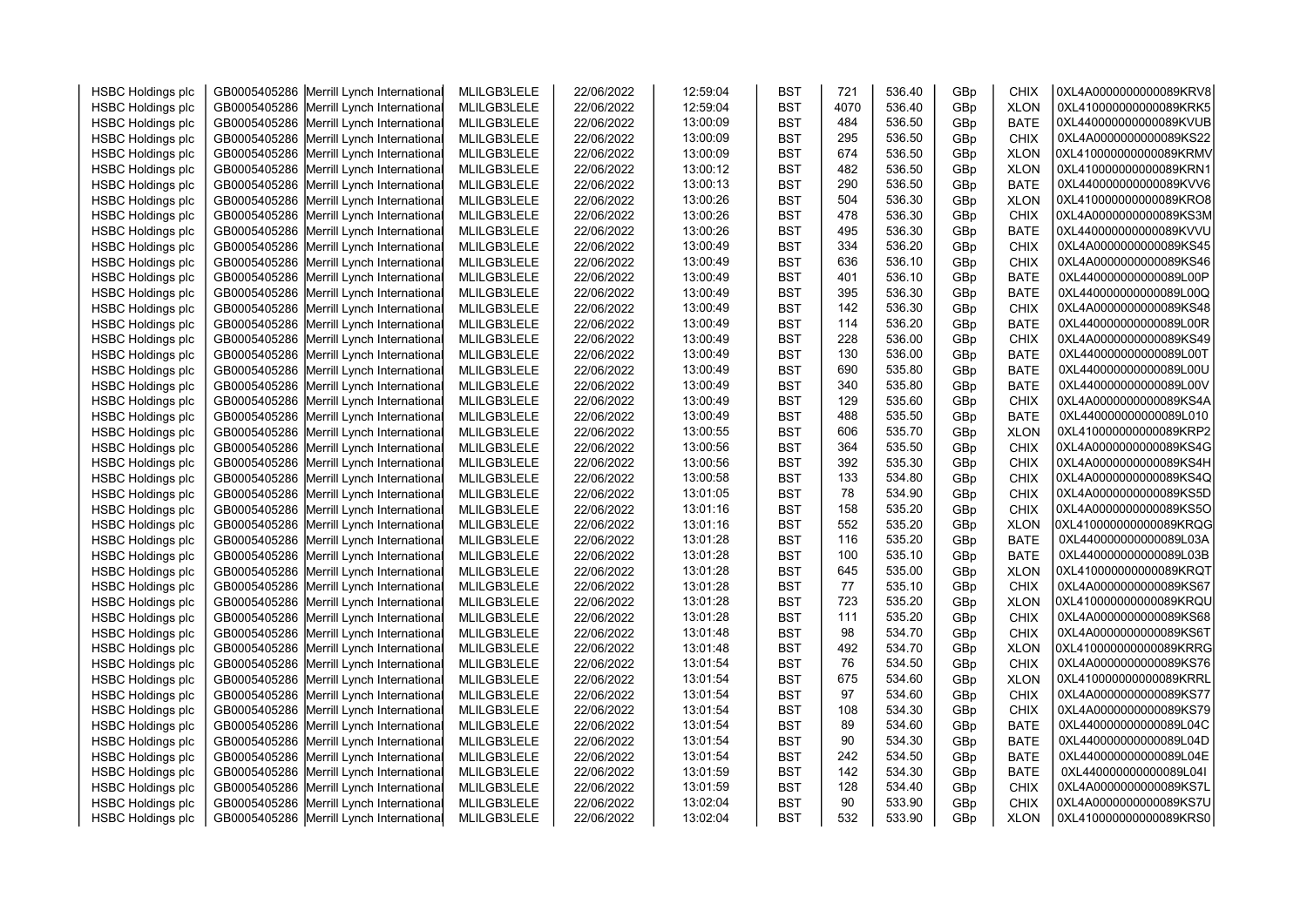| <b>HSBC Holdings plc</b> | GB0005405286 Merrill Lynch International | MLILGB3LELE | 22/06/2022 | 13:02:04 | <b>BST</b> | 104  | 533.80 | GBp | <b>BATE</b> | 0XL440000000000089L04N |  |
|--------------------------|------------------------------------------|-------------|------------|----------|------------|------|--------|-----|-------------|------------------------|--|
|                          | GB0005405286 Merrill Lynch International | MLILGB3LELE | 22/06/2022 | 13:02:09 | <b>BST</b> | 516  | 533.60 | GBp | <b>XLON</b> | 0XL410000000000089KRS5 |  |
| <b>HSBC Holdings plc</b> | GB0005405286 Merrill Lynch International | MLILGB3LELE | 22/06/2022 | 13:02:10 | <b>BST</b> | 87   | 533.40 |     | <b>CHIX</b> | 0XL4A0000000000089KS86 |  |
| <b>HSBC Holdings plc</b> |                                          |             |            |          |            | 87   | 533.40 | GBp |             | 0XL440000000000089L055 |  |
| <b>HSBC Holdings plc</b> | GB0005405286 Merrill Lynch International | MLILGB3LELE | 22/06/2022 | 13:02:10 | <b>BST</b> | 93   | 532.80 | GBp | <b>BATE</b> | 0XL4A0000000000089KS8J |  |
| <b>HSBC Holdings plc</b> | GB0005405286 Merrill Lynch International | MLILGB3LELE | 22/06/2022 | 13:02:21 | <b>BST</b> |      |        | GBp | <b>CHIX</b> |                        |  |
| <b>HSBC Holdings plc</b> | GB0005405286 Merrill Lynch International | MLILGB3LELE | 22/06/2022 | 13:02:21 | <b>BST</b> | 155  | 532.90 | GBp | <b>BATE</b> | 0XL440000000000089L05E |  |
| <b>HSBC Holdings plc</b> | GB0005405286 Merrill Lynch International | MLILGB3LELE | 22/06/2022 | 13:02:21 | <b>BST</b> | 473  | 532.90 | GBp | <b>XLON</b> | 0XL410000000000089KRSP |  |
| <b>HSBC Holdings plc</b> | GB0005405286 Merrill Lynch International | MLILGB3LELE | 22/06/2022 | 13:02:21 | <b>BST</b> | 88   | 532.90 | GBp | <b>CHIX</b> | 0XL4A0000000000089KS8K |  |
| <b>HSBC Holdings plc</b> | GB0005405286 Merrill Lynch International | MLILGB3LELE | 22/06/2022 | 13:02:47 | <b>BST</b> | 542  | 533.90 | GBp | <b>XLON</b> | 0XL410000000000089KRTK |  |
| <b>HSBC Holdings plc</b> | GB0005405286 Merrill Lynch International | MLILGB3LELE | 22/06/2022 | 13:02:47 | <b>BST</b> | 141  | 533.90 | GBp | <b>CHIX</b> | 0XL4A0000000000089KS96 |  |
| <b>HSBC Holdings plc</b> | GB0005405286 Merrill Lynch International | MLILGB3LELE | 22/06/2022 | 13:03:02 | <b>BST</b> | 574  | 533.80 | GBp | <b>XLON</b> | 0XL410000000000089KRU7 |  |
| <b>HSBC Holdings plc</b> | GB0005405286 Merrill Lynch International | MLILGB3LELE | 22/06/2022 | 13:03:05 | <b>BST</b> | 501  | 533.80 | GBp | <b>XLON</b> | 0XL410000000000089KRU8 |  |
| <b>HSBC Holdings plc</b> | GB0005405286 Merrill Lynch International | MLILGB3LELE | 22/06/2022 | 13:03:12 | <b>BST</b> | 302  | 533.70 | GBp | <b>CHIX</b> | 0XL4A0000000000089KSA2 |  |
| <b>HSBC Holdings plc</b> | GB0005405286 Merrill Lynch International | MLILGB3LELE | 22/06/2022 | 13:03:26 | <b>BST</b> | 423  | 533.60 | GBp | <b>BATE</b> | 0XL440000000000089L086 |  |
| <b>HSBC Holdings plc</b> | GB0005405286 Merrill Lynch International | MLILGB3LELE | 22/06/2022 | 13:03:26 | <b>BST</b> | 85   | 533.60 | GBp | <b>CHIX</b> | 0XL4A0000000000089KSAJ |  |
| <b>HSBC Holdings plc</b> | GB0005405286 Merrill Lynch International | MLILGB3LELE | 22/06/2022 | 13:03:58 | <b>BST</b> | 292  | 533.70 | GBp | <b>CHIX</b> | 0XL4A0000000000089KSBL |  |
| <b>HSBC Holdings plc</b> | GB0005405286 Merrill Lynch International | MLILGB3LELE | 22/06/2022 | 13:04:02 | <b>BST</b> | 290  | 533.70 | GBp | <b>CHIX</b> | 0XL4A0000000000089KSBP |  |
| <b>HSBC Holdings plc</b> | GB0005405286 Merrill Lynch International | MLILGB3LELE | 22/06/2022 | 13:04:06 | <b>BST</b> | 1311 | 533.60 | GBp | <b>XLON</b> | 0XL410000000000089KRVT |  |
| <b>HSBC Holdings plc</b> | GB0005405286 Merrill Lynch International | MLILGB3LELE | 22/06/2022 | 13:04:22 | <b>BST</b> | 1562 | 533.60 | GBp | <b>XLON</b> | 0XL410000000000089KS01 |  |
| <b>HSBC Holdings plc</b> | GB0005405286 Merrill Lynch International | MLILGB3LELE | 22/06/2022 | 13:04:43 | <b>BST</b> | 1404 | 533.80 | GBp | <b>XLON</b> | 0XL410000000000089KS0B |  |
| <b>HSBC Holdings plc</b> | GB0005405286 Merrill Lynch International | MLILGB3LELE | 22/06/2022 | 13:04:43 | <b>BST</b> | 325  | 533.80 | GBp | <b>CHIX</b> | 0XL4A0000000000089KSCR |  |
| <b>HSBC Holdings plc</b> | GB0005405286 Merrill Lynch International | MLILGB3LELE | 22/06/2022 | 13:04:56 | <b>BST</b> | 224  | 533.50 | GBp | <b>BATE</b> | 0XL440000000000089L0AN |  |
| <b>HSBC Holdings plc</b> | GB0005405286 Merrill Lynch International | MLILGB3LELE | 22/06/2022 | 13:04:56 | <b>BST</b> | 769  | 533.50 | GBp | <b>BATE</b> | 0XL440000000000089L0AP |  |
| <b>HSBC Holdings plc</b> | GB0005405286 Merrill Lynch International | MLILGB3LELE | 22/06/2022 | 13:04:56 | <b>BST</b> | 633  | 533.50 | GBp | <b>XLON</b> | 0XL410000000000089KS0P |  |
| <b>HSBC Holdings plc</b> | GB0005405286 Merrill Lynch International | MLILGB3LELE | 22/06/2022 | 13:04:56 | <b>BST</b> | 172  | 533.70 | GBp | CHIX        | 0XL4A0000000000089KSD8 |  |
| <b>HSBC Holdings plc</b> | GB0005405286 Merrill Lynch International | MLILGB3LELE | 22/06/2022 | 13:04:56 | <b>BST</b> | 349  | 533.50 | GBp | <b>CHIX</b> | 0XL4A0000000000089KSD9 |  |
| <b>HSBC Holdings plc</b> | GB0005405286 Merrill Lynch International | MLILGB3LELE | 22/06/2022 | 13:05:14 | <b>BST</b> | 1354 | 533.40 | GBp | <b>XLON</b> | 0XL410000000000089KS1R |  |
| <b>HSBC Holdings plc</b> | GB0005405286 Merrill Lynch International | MLILGB3LELE | 22/06/2022 | 13:05:14 | <b>BST</b> | 297  | 533.20 | GBp | <b>CHIX</b> | 0XL4A0000000000089KSE2 |  |
| <b>HSBC Holdings plc</b> | GB0005405286 Merrill Lynch International | MLILGB3LELE | 22/06/2022 | 13:05:14 | <b>BST</b> | 1078 | 533.50 | GBp | <b>XLON</b> | 0XL410000000000089KS1S |  |
| <b>HSBC Holdings plc</b> | GB0005405286 Merrill Lynch International | MLILGB3LELE | 22/06/2022 | 13:05:14 | <b>BST</b> | 478  | 533.30 | GBp | <b>BATE</b> | 0XL440000000000089L0BP |  |
| <b>HSBC Holdings plc</b> | GB0005405286 Merrill Lynch International | MLILGB3LELE | 22/06/2022 | 13:05:14 | <b>BST</b> | 406  | 533.40 | GBp | <b>CHIX</b> | 0XL4A0000000000089KSE3 |  |
| <b>HSBC Holdings plc</b> | GB0005405286 Merrill Lynch International | MLILGB3LELE | 22/06/2022 | 13:05:14 | <b>BST</b> | 469  | 533.30 | GBp | <b>XLON</b> | 0XL410000000000089KS1T |  |
| <b>HSBC Holdings plc</b> | GB0005405286 Merrill Lynch International | MLILGB3LELE | 22/06/2022 | 13:05:14 | <b>BST</b> | 933  | 533.20 | GBp | <b>BATE</b> | 0XL440000000000089L0BR |  |
| <b>HSBC Holdings plc</b> | GB0005405286 Merrill Lynch International | MLILGB3LELE | 22/06/2022 | 13:06:17 | <b>BST</b> | 398  | 533.10 | GBp | <b>BATE</b> | 0XL440000000000089L0DB |  |
| <b>HSBC Holdings plc</b> | GB0005405286 Merrill Lynch International | MLILGB3LELE | 22/06/2022 | 13:06:17 | <b>BST</b> | 326  | 533.10 | GBp | <b>CHIX</b> | 0XL4A0000000000089KSFT |  |
| <b>HSBC Holdings plc</b> | GB0005405286 Merrill Lynch International | MLILGB3LELE | 22/06/2022 | 13:06:17 | <b>BST</b> | 123  | 533.00 | GBp | <b>BATE</b> | 0XL440000000000089L0DC |  |
| <b>HSBC Holdings plc</b> | GB0005405286 Merrill Lynch International | MLILGB3LELE | 22/06/2022 | 13:06:17 | <b>BST</b> | 1036 | 533.00 | GBp | <b>XLON</b> | 0XL410000000000089KS3O |  |
| <b>HSBC Holdings plc</b> | GB0005405286 Merrill Lynch International | MLILGB3LELE | 22/06/2022 | 13:06:35 | <b>BST</b> | 383  | 532.90 | GBp | <b>CHIX</b> | 0XL4A0000000000089KSG8 |  |
| <b>HSBC Holdings plc</b> | GB0005405286 Merrill Lynch International | MLILGB3LELE | 22/06/2022 | 13:06:35 | <b>BST</b> | 638  | 532.90 | GBp | <b>BATE</b> | 0XL440000000000089L0DO |  |
| <b>HSBC Holdings plc</b> | GB0005405286 Merrill Lynch International | MLILGB3LELE | 22/06/2022 | 13:06:35 | <b>BST</b> | 83   | 532.80 | GBp | <b>CHIX</b> | 0XL4A0000000000089KSG9 |  |
| <b>HSBC Holdings plc</b> | GB0005405286 Merrill Lynch International | MLILGB3LELE | 22/06/2022 | 13:06:35 | <b>BST</b> | 1000 | 532.80 | GBp | <b>XLON</b> | 0XL410000000000089KS47 |  |
| <b>HSBC Holdings plc</b> | GB0005405286 Merrill Lynch International | MLILGB3LELE | 22/06/2022 | 13:06:35 | <b>BST</b> | 256  | 532.70 | GBp | <b>CHIX</b> | 0XL4A0000000000089KSGA |  |
| <b>HSBC Holdings plc</b> | GB0005405286 Merrill Lynch International | MLILGB3LELE | 22/06/2022 | 13:06:35 | <b>BST</b> | 604  | 532.70 | GBp | <b>XLON</b> | 0XL410000000000089KS48 |  |
| <b>HSBC Holdings plc</b> | GB0005405286 Merrill Lynch International | MLILGB3LELE | 22/06/2022 | 13:06:35 | <b>BST</b> | 259  | 532.60 | GBp | <b>CHIX</b> | 0XL4A0000000000089KSGB |  |
| <b>HSBC Holdings plc</b> | GB0005405286 Merrill Lynch International | MLILGB3LELE | 22/06/2022 | 13:06:35 | <b>BST</b> | 180  | 532.70 | GBp | <b>BATE</b> | 0XL440000000000089L0DQ |  |
| <b>HSBC Holdings plc</b> | GB0005405286 Merrill Lynch International | MLILGB3LELE | 22/06/2022 | 13:06:35 | <b>BST</b> | 1251 | 532.90 | GBp | <b>XLON</b> | 0XL410000000000089KS49 |  |
| <b>HSBC Holdings plc</b> | GB0005405286 Merrill Lynch International | MLILGB3LELE | 22/06/2022 | 13:06:35 | <b>BST</b> | 194  | 531.70 | GBp | <b>BATE</b> | 0XL440000000000089L0DU |  |
| <b>HSBC Holdings plc</b> | GB0005405286 Merrill Lynch International |             |            | 13:06:55 | <b>BST</b> | 87   | 531.60 | GBp | <b>CHIX</b> | 0XL4A0000000000089KSGR |  |
|                          |                                          | MLILGB3LELE | 22/06/2022 |          |            |      |        |     |             |                        |  |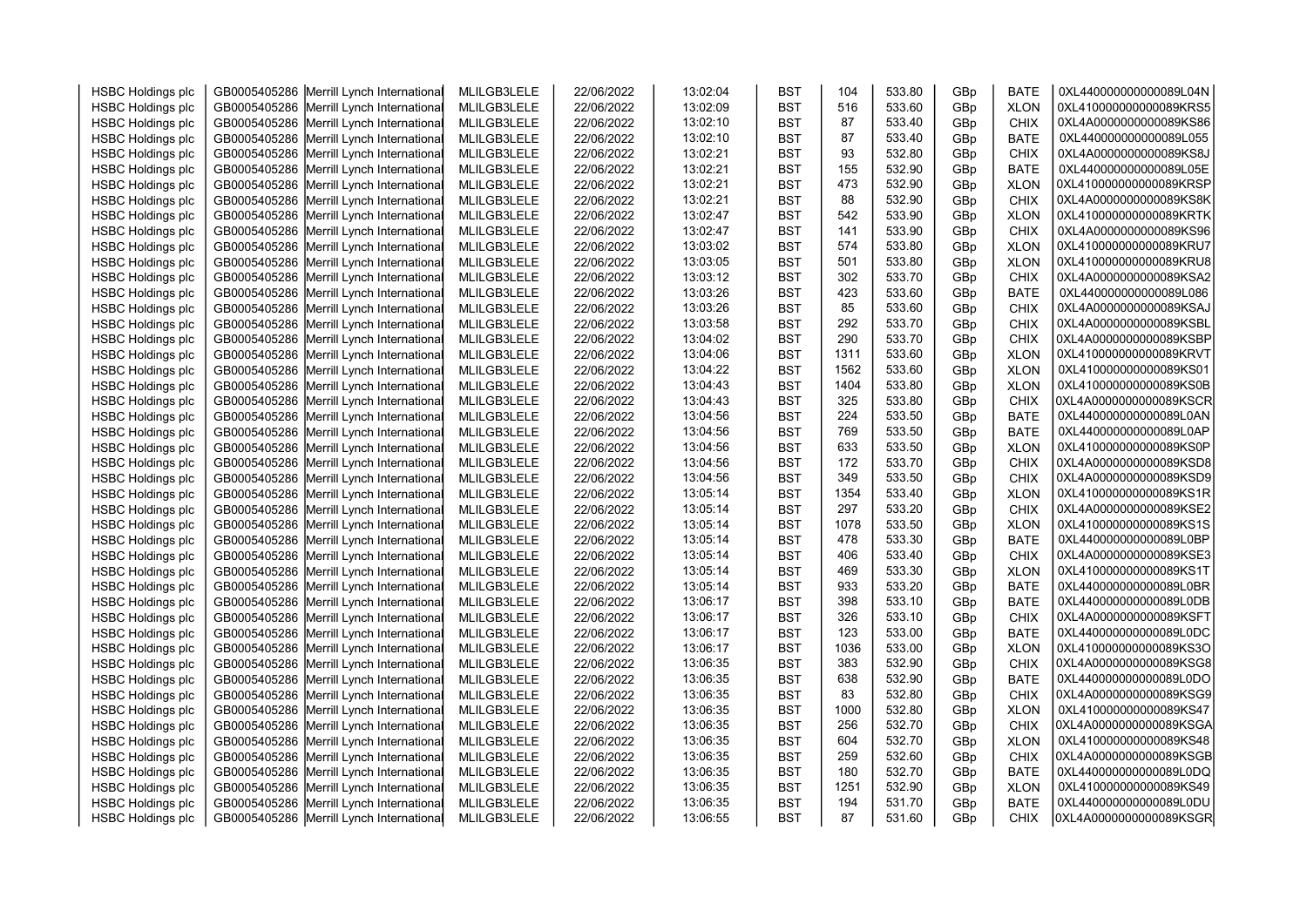| <b>HSBC Holdings plc</b> | GB0005405286 Merrill Lynch International | MLILGB3LELE | 22/06/2022 | 13:06:55 | <b>BST</b> | 148  | 531.60           | GBp | <b>BATE</b> | 0XL440000000000089L0EG |  |
|--------------------------|------------------------------------------|-------------|------------|----------|------------|------|------------------|-----|-------------|------------------------|--|
| <b>HSBC Holdings plc</b> | GB0005405286 Merrill Lynch International | MLILGB3LELE | 22/06/2022 | 13:06:55 | <b>BST</b> | 975  | 531.50           | GBp | <b>XLON</b> | 0XL410000000000089KS4M |  |
| <b>HSBC Holdings plc</b> | GB0005405286 Merrill Lynch International | MLILGB3LELE | 22/06/2022 | 13:06:55 | <b>BST</b> | 191  | 531.50           | GBp | <b>BATE</b> | 0XL440000000000089L0EH |  |
| <b>HSBC Holdings plc</b> | GB0005405286 Merrill Lynch International | MLILGB3LELE | 22/06/2022 | 13:06:55 | <b>BST</b> | 91   | 531.50           | GBp | <b>CHIX</b> | 0XL4A0000000000089KSGT |  |
| <b>HSBC Holdings plc</b> | GB0005405286 Merrill Lynch International | MLILGB3LELE | 22/06/2022 | 13:07:00 | <b>BST</b> | 84   | 531.30           | GBp | <b>BATE</b> | 0XL440000000000089L0EQ |  |
| <b>HSBC Holdings plc</b> | GB0005405286 Merrill Lynch International | MLILGB3LELE | 22/06/2022 | 13:07:20 | <b>BST</b> | 1114 | 531.20           | GBp | <b>XLON</b> | 0XL410000000000089KS5J |  |
| <b>HSBC Holdings plc</b> | GB0005405286 Merrill Lynch International | MLILGB3LELE | 22/06/2022 | 13:07:20 | <b>BST</b> | 185  | 531.20           | GBp | <b>CHIX</b> | 0XL4A0000000000089KSHP |  |
| <b>HSBC Holdings plc</b> | GB0005405286 Merrill Lynch International | MLILGB3LELE | 22/06/2022 | 13:07:20 | <b>BST</b> | 190  | 531.20           | GBp | <b>BATE</b> | 0XL440000000000089L0FO |  |
| <b>HSBC Holdings plc</b> | GB0005405286 Merrill Lynch International | MLILGB3LELE | 22/06/2022 | 13:07:23 | <b>BST</b> | 77   | 531.10           | GBp | <b>CHIX</b> | 0XL4A0000000000089KSI3 |  |
| <b>HSBC Holdings plc</b> | GB0005405286 Merrill Lynch International | MLILGB3LELE | 22/06/2022 | 13:07:23 | <b>BST</b> | 159  | 531.10           | GBp | CHIX        | 0XL4A0000000000089KSI4 |  |
| <b>HSBC Holdings plc</b> | GB0005405286 Merrill Lynch International | MLILGB3LELE | 22/06/2022 | 13:07:23 | <b>BST</b> | 522  | 531.10           | GBp | <b>XLON</b> | 0XL410000000000089KS5O |  |
| <b>HSBC Holdings plc</b> | GB0005405286 Merrill Lynch International | MLILGB3LELE | 22/06/2022 | 13:07:24 | <b>BST</b> | 149  | 531.00           | GBp | <b>XLON</b> | 0XL410000000000089KS5P |  |
| <b>HSBC Holdings plc</b> | GB0005405286 Merrill Lynch International | MLILGB3LELE | 22/06/2022 | 13:07:24 | <b>BST</b> | 459  | 531.00           | GBp | <b>XLON</b> | 0XL410000000000089KS5Q |  |
| <b>HSBC Holdings plc</b> | GB0005405286 Merrill Lynch International | MLILGB3LELE | 22/06/2022 | 13:07:24 | <b>BST</b> | 226  | 531.00           | GBp | <b>BATE</b> | 0XL440000000000089L0FV |  |
| <b>HSBC Holdings plc</b> | GB0005405286 Merrill Lynch International | MLILGB3LELE | 22/06/2022 | 13:07:39 | <b>BST</b> | 239  | 530.90           | GBp | <b>BATE</b> | 0XL440000000000089L0G8 |  |
| <b>HSBC Holdings plc</b> | GB0005405286 Merrill Lynch International | MLILGB3LELE | 22/06/2022 | 13:07:39 | <b>BST</b> | 691  | 530.90           | GBp | <b>XLON</b> | 0XL410000000000089KS69 |  |
| <b>HSBC Holdings plc</b> | GB0005405286 Merrill Lynch International | MLILGB3LELE | 22/06/2022 | 13:07:39 | <b>BST</b> | 379  | 530.90           | GBp | <b>XLON</b> | 0XL410000000000089KS6A |  |
| <b>HSBC Holdings plc</b> | GB0005405286 Merrill Lynch International | MLILGB3LELE | 22/06/2022 | 13:07:40 | <b>BST</b> | 124  | 530.90           | GBp | CHIX        | 0XL4A0000000000089KSIG |  |
| <b>HSBC Holdings plc</b> | GB0005405286 Merrill Lynch International | MLILGB3LELE | 22/06/2022 | 13:07:47 | <b>BST</b> | 481  | 530.70           | GBp | <b>XLON</b> | 0XL410000000000089KS6V |  |
| <b>HSBC Holdings plc</b> | GB0005405286 Merrill Lynch International | MLILGB3LELE | 22/06/2022 | 13:07:47 | <b>BST</b> | 151  | 530.70           | GBp | <b>BATE</b> | 0XL440000000000089L0H4 |  |
| <b>HSBC Holdings plc</b> | GB0005405286 Merrill Lynch International | MLILGB3LELE | 22/06/2022 | 13:07:47 | <b>BST</b> | 125  | 530.80           | GBp | <b>CHIX</b> | 0XL4A0000000000089KSJ7 |  |
| <b>HSBC Holdings plc</b> | GB0005405286 Merrill Lynch International | MLILGB3LELE | 22/06/2022 | 13:07:47 | <b>BST</b> | 207  | 530.70           | GBp | <b>CHIX</b> | 0XL4A0000000000089KSJ8 |  |
| <b>HSBC Holdings plc</b> | GB0005405286 Merrill Lynch International | MLILGB3LELE | 22/06/2022 | 13:07:47 | <b>BST</b> | 91   | 530.60           | GBp | <b>BATE</b> | 0XL440000000000089L0H5 |  |
| <b>HSBC Holdings plc</b> | GB0005405286 Merrill Lynch International | MLILGB3LELE | 22/06/2022 | 13:07:47 | <b>BST</b> | 80   | 530.60           | GBp | <b>BATE</b> | 0XL440000000000089L0H6 |  |
| <b>HSBC Holdings plc</b> | GB0005405286 Merrill Lynch International | MLILGB3LELE | 22/06/2022 | 13:08:34 | <b>BST</b> | 657  | 530.90           | GBp | <b>XLON</b> | 0XL410000000000089KS8M |  |
| <b>HSBC Holdings plc</b> | GB0005405286 Merrill Lynch International | MLILGB3LELE | 22/06/2022 | 13:08:34 | <b>BST</b> | 456  | 530.80           | GBp | <b>XLON</b> | 0XL410000000000089KS8N |  |
| <b>HSBC Holdings plc</b> | GB0005405286 Merrill Lynch International | MLILGB3LELE | 22/06/2022 | 13:08:34 | <b>BST</b> | 285  | 530.80           | GBp | <b>BATE</b> | 0XL440000000000089L0J5 |  |
| <b>HSBC Holdings plc</b> | GB0005405286 Merrill Lynch International | MLILGB3LELE | 22/06/2022 | 13:08:34 | <b>BST</b> | 304  | 530.80           | GBp | <b>CHIX</b> | 0XL4A0000000000089KSL1 |  |
| <b>HSBC Holdings plc</b> | GB0005405286 Merrill Lynch International | MLILGB3LELE | 22/06/2022 | 13:08:35 | <b>BST</b> | 965  | 530.70           | GBp | <b>XLON</b> | 0XL410000000000089KS8O |  |
| <b>HSBC Holdings plc</b> | GB0005405286 Merrill Lynch International | MLILGB3LELE | 22/06/2022 | 13:08:50 | <b>BST</b> | 302  | 530.50           | GBp | <b>CHIX</b> | 0XL4A0000000000089KSLL |  |
| <b>HSBC Holdings plc</b> | GB0005405286 Merrill Lynch International | MLILGB3LELE | 22/06/2022 | 13:08:50 | <b>BST</b> | 204  | 530.40           | GBp | <b>BATE</b> | 0XL440000000000089L0JG |  |
| <b>HSBC Holdings plc</b> | GB0005405286 Merrill Lynch International | MLILGB3LELE | 22/06/2022 | 13:08:50 | <b>BST</b> | 483  | 530.50           | GBp | <b>BATE</b> | 0XL440000000000089L0JH |  |
| <b>HSBC Holdings plc</b> | GB0005405286 Merrill Lynch International | MLILGB3LELE | 22/06/2022 | 13:08:50 | <b>BST</b> | 511  | 530.40           | GBp | <b>XLON</b> | 0XL410000000000089KS91 |  |
| <b>HSBC Holdings plc</b> | GB0005405286 Merrill Lynch International | MLILGB3LELE | 22/06/2022 | 13:08:50 | <b>BST</b> | 482  | 530.50           | GBp | <b>XLON</b> | 0XL410000000000089KS90 |  |
| <b>HSBC Holdings plc</b> | GB0005405286 Merrill Lynch International | MLILGB3LELE | 22/06/2022 | 13:08:50 | <b>BST</b> | 114  | 530.30           | GBp | <b>CHIX</b> | 0XL4A0000000000089KSLM |  |
| <b>HSBC Holdings plc</b> | GB0005405286 Merrill Lynch International | MLILGB3LELE | 22/06/2022 | 13:08:51 | <b>BST</b> | 287  | 530.20           | GBp | <b>BATE</b> | 0XL440000000000089L0JL |  |
| <b>HSBC Holdings plc</b> | GB0005405286 Merrill Lynch International | MLILGB3LELE | 22/06/2022 | 13:08:54 | <b>BST</b> | 148  | 530.00           | GBp | <b>CHIX</b> | 0XL4A0000000000089KSLR |  |
| <b>HSBC Holdings plc</b> | GB0005405286 Merrill Lynch International | MLILGB3LELE | 22/06/2022 | 13:08:54 | <b>BST</b> | 528  | 530.00           | GBp | <b>XLON</b> | 0XL410000000000089KS93 |  |
| <b>HSBC Holdings plc</b> | GB0005405286 Merrill Lynch International | MLILGB3LELE | 22/06/2022 | 13:09:34 | <b>BST</b> | 351  | 531.40           | GBp | <b>CHIX</b> | 0XL4A0000000000089KSNO |  |
| <b>HSBC Holdings plc</b> | GB0005405286 Merrill Lynch International | MLILGB3LELE | 22/06/2022 | 13:09:39 | <b>BST</b> | 1146 | 531.50           | GBp | <b>XLON</b> | 0XL410000000000089KSAV |  |
|                          |                                          |             |            | 13:09:39 | <b>BST</b> | 303  | 531.40           |     | <b>BATE</b> | 0XL440000000000089L0MB |  |
| <b>HSBC Holdings plc</b> | GB0005405286 Merrill Lynch International | MLILGB3LELE | 22/06/2022 |          |            |      |                  | GBp |             |                        |  |
| <b>HSBC Holdings plc</b> | GB0005405286 Merrill Lynch International | MLILGB3LELE | 22/06/2022 | 13:09:39 | <b>BST</b> | 561  | 531.40<br>531.50 | GBp | <b>XLON</b> | 0XL410000000000089KSB0 |  |
| <b>HSBC Holdings plc</b> | GB0005405286 Merrill Lynch International | MLILGB3LELE | 22/06/2022 | 13:09:39 | <b>BST</b> | 225  |                  | GBp | <b>CHIX</b> | 0XL4A0000000000089KSO8 |  |
| <b>HSBC Holdings plc</b> | GB0005405286 Merrill Lynch International | MLILGB3LELE | 22/06/2022 | 13:09:40 | <b>BST</b> | 846  | 531.30           | GBp | <b>XLON</b> | 0XL410000000000089KSB8 |  |
| <b>HSBC Holdings plc</b> | GB0005405286 Merrill Lynch International | MLILGB3LELE | 22/06/2022 | 13:09:40 | <b>BST</b> | 273  | 531.30           | GBp | <b>CHIX</b> | 0XL4A0000000000089KSO9 |  |
| <b>HSBC Holdings plc</b> | GB0005405286 Merrill Lynch International | MLILGB3LELE | 22/06/2022 | 13:09:47 | <b>BST</b> | 481  | 531.30           | GBp | <b>XLON</b> | 0XL410000000000089KSBO |  |
| <b>HSBC Holdings plc</b> | GB0005405286 Merrill Lynch International | MLILGB3LELE | 22/06/2022 | 13:09:55 | <b>BST</b> | 473  | 531.40           | GBp | <b>XLON</b> | 0XL410000000000089KSC8 |  |
| <b>HSBC Holdings plc</b> | GB0005405286 Merrill Lynch International | MLILGB3LELE | 22/06/2022 | 13:10:08 | <b>BST</b> | 214  | 531.30           | GBp | <b>CHIX</b> | 0XL4A0000000000089KSTO |  |
|                          |                                          |             |            |          |            |      |                  |     |             |                        |  |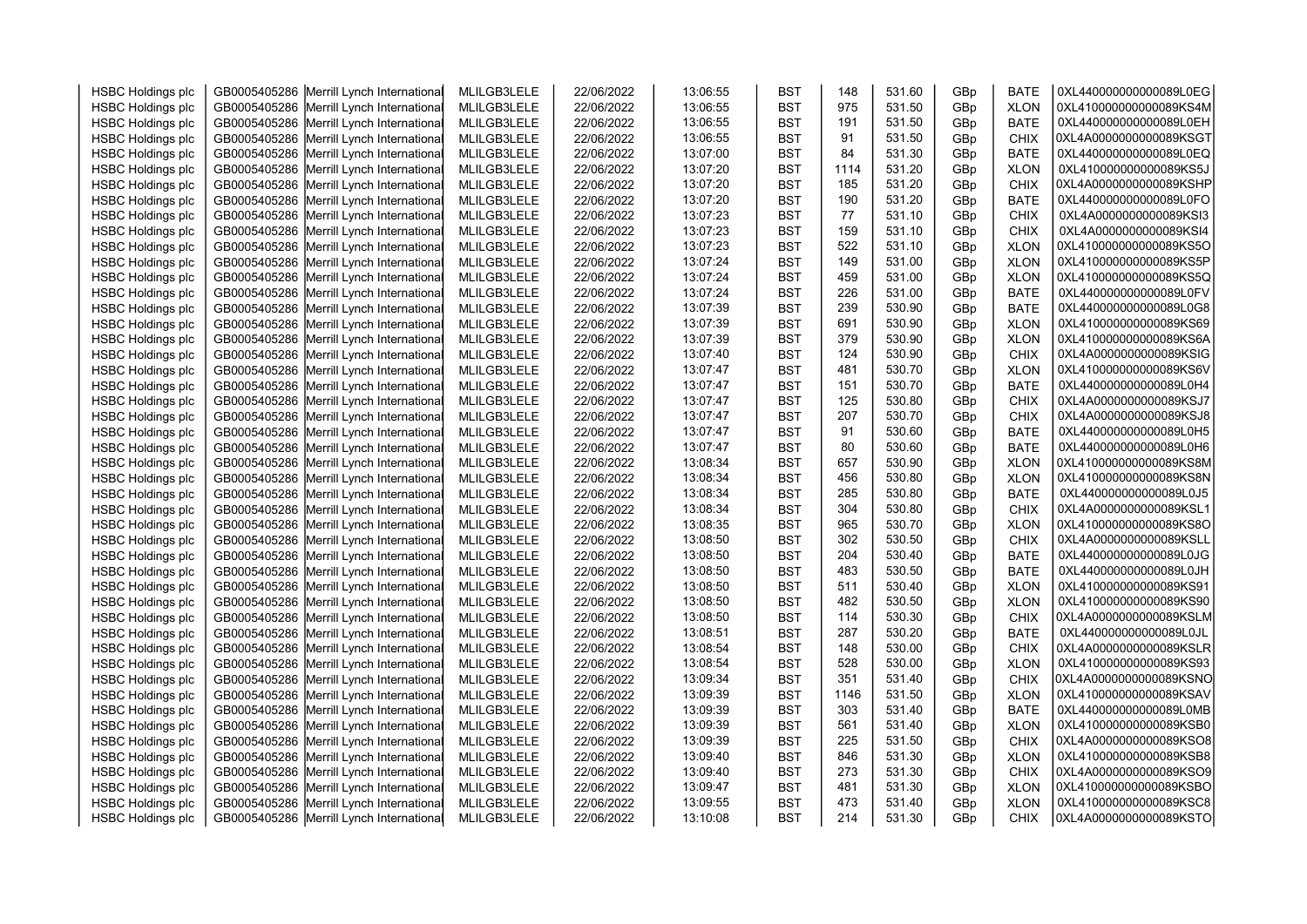| <b>HSBC Holdings plc</b>                             | GB0005405286 Merrill Lynch International                                             | MLILGB3LELE                | 22/06/2022               | 13:11:07             | <b>BST</b>               | 458         | 531.90           | GBp        | CHIX                       | 0XL4A0000000000089KSVV                           |  |
|------------------------------------------------------|--------------------------------------------------------------------------------------|----------------------------|--------------------------|----------------------|--------------------------|-------------|------------------|------------|----------------------------|--------------------------------------------------|--|
| <b>HSBC Holdings plc</b>                             | GB0005405286 Merrill Lynch International                                             | MLILGB3LELE                | 22/06/2022               | 13:11:08             | <b>BST</b>               | 809         | 531.90           | GBp        | <b>XLON</b>                | 0XL410000000000089KSFO                           |  |
| <b>HSBC Holdings plc</b>                             | GB0005405286 Merrill Lynch International                                             | MLILGB3LELE                | 22/06/2022               | 13:11:26             | <b>BST</b>               | 658         | 532.20           | GBp        | <b>XLON</b>                | 0XL410000000000089KSG5                           |  |
| <b>HSBC Holdings plc</b>                             | GB0005405286 Merrill Lynch International                                             | MLILGB3LELE                | 22/06/2022               | 13:11:26             | <b>BST</b>               | 837         | 532.10           | GBp        | <b>XLON</b>                | 0XL410000000000089KSG6                           |  |
| <b>HSBC Holdings plc</b>                             | GB0005405286 Merrill Lynch International                                             | MLILGB3LELE                | 22/06/2022               | 13:12:33             | <b>BST</b>               | 268         | 532.30           | GBp        | <b>BATE</b>                | 0XL440000000000089L0T2                           |  |
| <b>HSBC Holdings plc</b>                             | GB0005405286 Merrill Lynch International                                             | MLILGB3LELE                | 22/06/2022               | 13:12:33             | <b>BST</b>               | 1000        | 532.40           | GBp        | <b>XLON</b>                | 0XL410000000000089KSHN                           |  |
| <b>HSBC Holdings plc</b>                             | GB0005405286 Merrill Lynch International                                             | MLILGB3LELE                | 22/06/2022               | 13:12:33             | <b>BST</b>               | 372         | 532.30           | GBp        | <b>CHIX</b>                | 0XL4A0000000000089KT2S                           |  |
| <b>HSBC Holdings plc</b>                             | GB0005405286 Merrill Lynch International                                             | MLILGB3LELE                | 22/06/2022               | 13:12:33             | <b>BST</b>               | 755         | 532.40           | GBp        | <b>XLON</b>                | 0XL410000000000089KSHP                           |  |
| <b>HSBC Holdings plc</b>                             | GB0005405286 Merrill Lynch International                                             | MLILGB3LELE                | 22/06/2022               | 13:12:33             | <b>BST</b>               | 850         | 532.40           | GBp        | <b>XLON</b>                | 0XL410000000000089KSHO                           |  |
| <b>HSBC Holdings plc</b>                             | GB0005405286 Merrill Lynch International                                             | MLILGB3LELE                | 22/06/2022               | 13:12:33             | <b>BST</b>               | 339         | 532.40           | GBp        | <b>XLON</b>                | 0XL410000000000089KSHQ                           |  |
| <b>HSBC Holdings plc</b>                             | GB0005405286 Merrill Lynch International                                             | MLILGB3LELE                | 22/06/2022               | 13:12:33             | <b>BST</b>               | 194         | 532.40           | GBp        | <b>XLON</b>                | 0XL410000000000089KSHR                           |  |
| <b>HSBC Holdings plc</b>                             | GB0005405286 Merrill Lynch International                                             | MLILGB3LELE                | 22/06/2022               | 13:12:33             | <b>BST</b>               | 134         | 532.20           | GBp        | BATE                       | 0XL440000000000089L0T4                           |  |
| <b>HSBC Holdings plc</b>                             | GB0005405286 Merrill Lynch International                                             | MLILGB3LELE                | 22/06/2022               | 13:12:33             | <b>BST</b>               | 274         | 532.20           | GBp        | <b>BATE</b>                | 0XL440000000000089L0T5                           |  |
| <b>HSBC Holdings plc</b>                             | GB0005405286 Merrill Lynch International                                             | MLILGB3LELE                | 22/06/2022               | 13:12:33             | <b>BST</b>               | 2944        | 532.30           | GBp        | <b>XLON</b>                | 0XL410000000000089KSHT                           |  |
| <b>HSBC Holdings plc</b>                             | GB0005405286 Merrill Lynch International                                             | MLILGB3LELE                | 22/06/2022               | 13:12:33             | <b>BST</b>               | 825         | 532.20           | GBp        | <b>BATE</b>                | 0XL440000000000089L0T6                           |  |
| <b>HSBC Holdings plc</b>                             | GB0005405286 Merrill Lynch International                                             | MLILGB3LELE                | 22/06/2022               | 13:12:45             | <b>BST</b>               | 1064        | 532.10           | GBp        | <b>BATE</b>                | 0XL440000000000089L0TE                           |  |
| <b>HSBC Holdings plc</b>                             | GB0005405286 Merrill Lynch International                                             | MLILGB3LELE                | 22/06/2022               | 13:14:22             | <b>BST</b>               | 185         | 532.70           | GBp        | <b>BATE</b>                | 0XL440000000000089L109                           |  |
| <b>HSBC Holdings plc</b>                             | GB0005405286 Merrill Lynch International                                             | MLILGB3LELE                | 22/06/2022               | 13:14:22             | <b>BST</b>               | 1000        | 532.70           | GBp        | <b>XLON</b>                | 0XL410000000000089KSLA                           |  |
| <b>HSBC Holdings plc</b>                             | GB0005405286 Merrill Lynch International                                             | MLILGB3LELE                | 22/06/2022               | 13:14:22             | <b>BST</b>               | 2110        | 532.70           | GBp        | <b>XLON</b>                | 0XL410000000000089KSLB                           |  |
| <b>HSBC Holdings plc</b>                             | GB0005405286 Merrill Lynch International                                             | MLILGB3LELE                | 22/06/2022               | 13:14:22             | <b>BST</b>               | 344         | 532.70           | GBp        | <b>XLON</b>                | 0XL410000000000089KSLC                           |  |
| <b>HSBC Holdings plc</b>                             | GB0005405286 Merrill Lynch International                                             | MLILGB3LELE                | 22/06/2022               | 13:14:32             | <b>BST</b>               | 768         | 532.60           | GBp        | <b>BATE</b>                | 0XL440000000000089L10N                           |  |
| <b>HSBC Holdings plc</b>                             | GB0005405286 Merrill Lynch International                                             | MLILGB3LELE                | 22/06/2022               | 13:14:32             | <b>BST</b>               | 633         | 532.60           | GBp        | <b>XLON</b>                | 0XL410000000000089KSLM                           |  |
| <b>HSBC Holdings plc</b>                             | GB0005405286 Merrill Lynch International                                             | MLILGB3LELE                | 22/06/2022               | 13:14:32             | <b>BST</b>               | 907         | 532.50           | GBp        | CHIX                       | 0XL4A0000000000089KT86                           |  |
| <b>HSBC Holdings plc</b>                             | GB0005405286 Merrill Lynch International                                             | MLILGB3LELE                | 22/06/2022               | 13:14:32             | <b>BST</b>               | 903         | 532.50           | GBp        | <b>BATE</b>                | 0XL440000000000089L10Q                           |  |
| <b>HSBC Holdings plc</b>                             | GB0005405286 Merrill Lynch International                                             | MLILGB3LELE                | 22/06/2022               | 13:15:28             | <b>BST</b>               | 579         | 532.70           | GBp        | <b>XLON</b>                | 0XL410000000000089KSNJ                           |  |
| <b>HSBC Holdings plc</b>                             | GB0005405286 Merrill Lynch International                                             | MLILGB3LELE                | 22/06/2022               | 13:15:28             | <b>BST</b>               | 248         | 532.70           | GBp        | <b>XLON</b>                | 0XL410000000000089KSNK                           |  |
| <b>HSBC Holdings plc</b>                             | GB0005405286 Merrill Lynch International                                             | MLILGB3LELE                | 22/06/2022               | 13:15:35             | <b>BST</b>               | 1491        | 532.70           | GBp        | <b>XLON</b>                | 0XL410000000000089KSNQ                           |  |
| <b>HSBC Holdings plc</b>                             | GB0005405286 Merrill Lynch International                                             | MLILGB3LELE                | 22/06/2022               | 13:16:04             | <b>BST</b>               | 1900        | 532.80           | GBp        | <b>XLON</b>                | 0XL410000000000089KSP9                           |  |
| <b>HSBC Holdings plc</b>                             | GB0005405286 Merrill Lynch International                                             | MLILGB3LELE                | 22/06/2022               | 13:16:04             | <b>BST</b>               | 254         | 532.80           | GBp        | <b>XLON</b>                | 0XL410000000000089KSPB                           |  |
| <b>HSBC Holdings plc</b>                             | GB0005405286 Merrill Lynch International                                             | MLILGB3LELE                | 22/06/2022               | 13:16:04             | <b>BST</b>               | 517         | 532.80           | GBp        | <b>XLON</b>                | 0XL410000000000089KSPC                           |  |
| <b>HSBC Holdings plc</b>                             | GB0005405286 Merrill Lynch International                                             | MLILGB3LELE                | 22/06/2022               | 13:16:04             | <b>BST</b>               | 1246        | 532.70           | GBp        | CHIX                       | 0XL4A0000000000089KTBG                           |  |
| <b>HSBC Holdings plc</b>                             | GB0005405286 Merrill Lynch International                                             | MLILGB3LELE                | 22/06/2022               | 13:16:04             | <b>BST</b>               | 346         | 532.70           | GBp        | <b>CHIX</b>                | 0XL4A0000000000089KTBH                           |  |
| <b>HSBC Holdings plc</b>                             | GB0005405286 Merrill Lynch International                                             | MLILGB3LELE                | 22/06/2022               | 13:16:05             | <b>BST</b>               | 240         | 532.60           | GBp        | <b>BATE</b>                | 0XL440000000000089L14Q                           |  |
| <b>HSBC Holdings plc</b>                             | GB0005405286 Merrill Lynch International                                             | MLILGB3LELE                | 22/06/2022               | 13:16:05             | <b>BST</b>               | 663         | 532.60           | GBp        | <b>XLON</b>                | 0XL410000000000089KSPO                           |  |
| <b>HSBC Holdings plc</b>                             | GB0005405286 Merrill Lynch International                                             | MLILGB3LELE                | 22/06/2022               | 13:17:11             | <b>BST</b>               | 377         | 533.00           | GBp        | <b>BATE</b>                | 0XL440000000000089L16N                           |  |
| <b>HSBC Holdings plc</b>                             | GB0005405286 Merrill Lynch International                                             | MLILGB3LELE                | 22/06/2022               | 13:17:12             | <b>BST</b>               | 1200        | 533.00           | GBp        | <b>XLON</b>                | 0XL410000000000089KSRR                           |  |
| <b>HSBC Holdings plc</b>                             | GB0005405286 Merrill Lynch International                                             | MLILGB3LELE                | 22/06/2022               | 13:17:12             | <b>BST</b>               | 1857        | 533.00           | GBp        | <b>XLON</b>                | 0XL410000000000089KSRS                           |  |
| <b>HSBC Holdings plc</b>                             | GB0005405286 Merrill Lynch International                                             | MLILGB3LELE                | 22/06/2022               | 13:17:37             | <b>BST</b>               | 2113        | 532.80           | GBp        | <b>XLON</b>                | 0XL410000000000089KSU2                           |  |
| <b>HSBC Holdings plc</b>                             | GB0005405286 Merrill Lynch International                                             | MLILGB3LELE                | 22/06/2022               | 13:17:37             | <b>BST</b>               | 1005        | 532.80           | GBp        | <b>CHIX</b>                | 0XL4A0000000000089KTGB                           |  |
| <b>HSBC Holdings plc</b>                             | GB0005405286 Merrill Lynch International                                             | MLILGB3LELE                | 22/06/2022               | 13:17:37             | <b>BST</b>               | 1001        | 532.80           | GBp        | <b>BATE</b>                | 0XL440000000000089L18I                           |  |
| <b>HSBC Holdings plc</b><br><b>HSBC Holdings plc</b> | GB0005405286 Merrill Lynch International                                             | MLILGB3LELE<br>MLILGB3LELE | 22/06/2022               | 13:18:08<br>13:18:08 | <b>BST</b><br><b>BST</b> | 1302<br>318 | 532.90<br>532.90 | GBp        | <b>BATE</b><br><b>XLON</b> | 0XL440000000000089L1AI<br>0XL410000000000089KSVO |  |
|                                                      | GB0005405286 Merrill Lynch International                                             |                            | 22/06/2022               |                      |                          | 775         | 532.90           | GBp        |                            | 0XL410000000000089KSVP                           |  |
| <b>HSBC Holdings plc</b>                             | GB0005405286 Merrill Lynch International                                             | MLILGB3LELE                | 22/06/2022               | 13:18:08             | <b>BST</b>               |             |                  | GBp        | <b>XLON</b>                |                                                  |  |
| <b>HSBC Holdings plc</b>                             | GB0005405286 Merrill Lynch International                                             | MLILGB3LELE                | 22/06/2022               | 13:18:56             | <b>BST</b>               | 243<br>2045 | 533.10<br>533.10 | GBp        | <b>XLON</b>                | 0XL410000000000089KT0T<br>0XL410000000000089KT0U |  |
| <b>HSBC Holdings plc</b>                             | GB0005405286 Merrill Lynch International                                             | MLILGB3LELE                | 22/06/2022               | 13:18:56             | <b>BST</b><br><b>BST</b> | 1522        | 533.20           | GBp        | <b>XLON</b>                | 0XL410000000000089KT0V                           |  |
| <b>HSBC Holdings plc</b><br><b>HSBC Holdings plc</b> | GB0005405286 Merrill Lynch International<br>GB0005405286 Merrill Lynch International | MLILGB3LELE<br>MLILGB3LELE | 22/06/2022<br>22/06/2022 | 13:18:58<br>13:19:09 | <b>BST</b>               | 1736        | 533.30           | GBp<br>GBp | <b>XLON</b><br><b>CHIX</b> | 0XL4A0000000000089KTLO                           |  |
| <b>HSBC Holdings plc</b>                             | GB0005405286 Merrill Lynch International                                             | MLILGB3LELE                | 22/06/2022               | 13:19:09             | <b>BST</b>               | 890         | 533.30           | GBp        | <b>XLON</b>                | 0XL410000000000089KT1I                           |  |
|                                                      |                                                                                      |                            |                          |                      |                          |             |                  |            |                            |                                                  |  |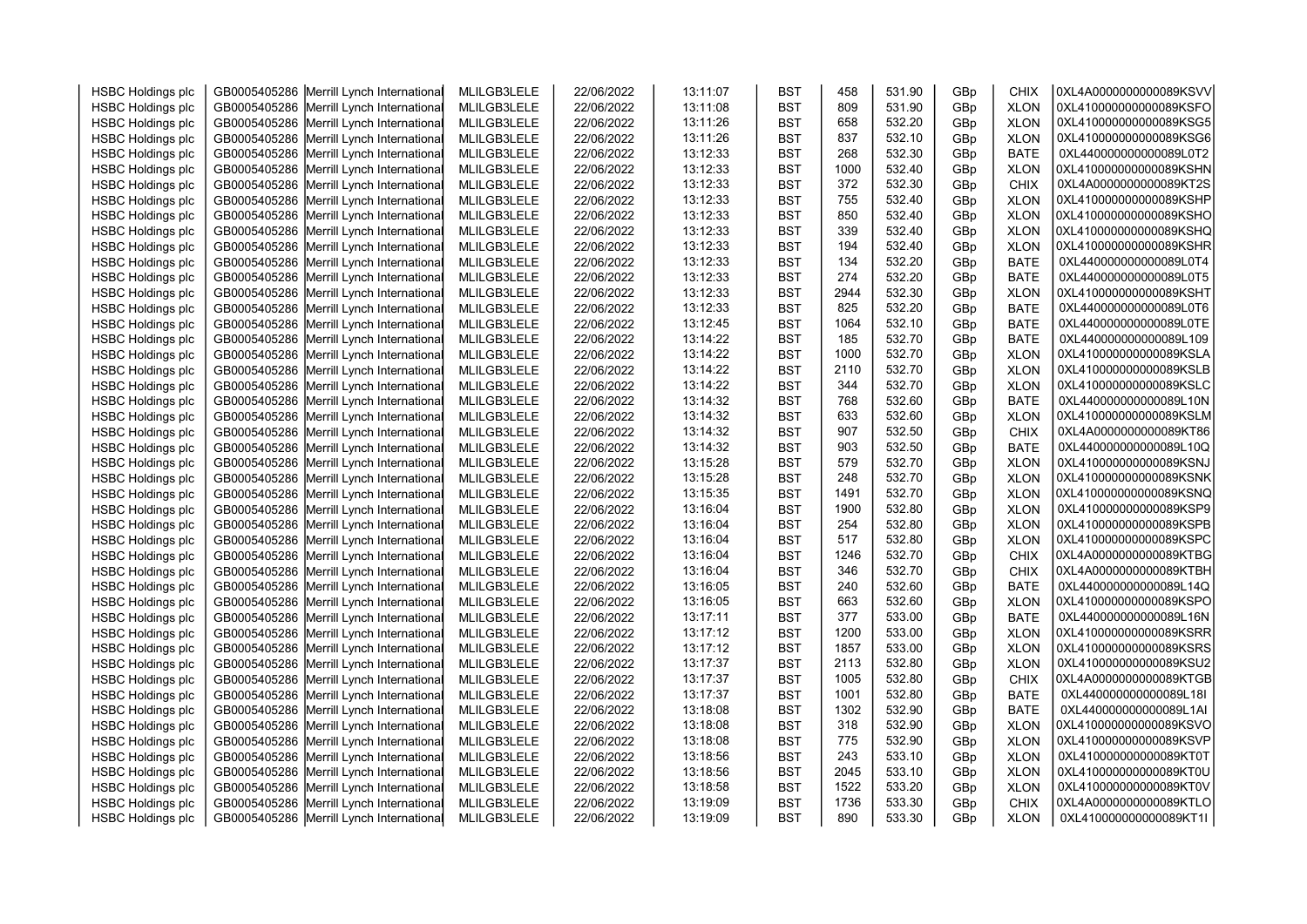|                          |                                                                                      |             |            |          |            | 376            |                  |            |             |                        |  |
|--------------------------|--------------------------------------------------------------------------------------|-------------|------------|----------|------------|----------------|------------------|------------|-------------|------------------------|--|
| <b>HSBC Holdings plc</b> | GB0005405286 Merrill Lynch International                                             | MLILGB3LELE | 22/06/2022 | 13:19:09 | <b>BST</b> |                | 533.30           | GBp        | <b>BATE</b> | 0XL440000000000089L1D9 |  |
| <b>HSBC Holdings plc</b> | GB0005405286 Merrill Lynch International                                             | MLILGB3LELE | 22/06/2022 | 13:19:16 | <b>BST</b> | 132            | 533.20           | GBp        | <b>BATE</b> | 0XL440000000000089L1DI |  |
| <b>HSBC Holdings plc</b> | GB0005405286 Merrill Lynch International                                             | MLILGB3LELE | 22/06/2022 | 13:19:16 | <b>BST</b> | 781            | 533.20           | GBp        | <b>XLON</b> | 0XL410000000000089KT1Q |  |
| <b>HSBC Holdings plc</b> | GB0005405286 Merrill Lynch International                                             | MLILGB3LELE | 22/06/2022 | 13:19:16 | <b>BST</b> | 1006           | 533.10           | GBp        | <b>CHIX</b> | 0XL4A0000000000089KTM3 |  |
| <b>HSBC Holdings plc</b> | GB0005405286 Merrill Lynch International                                             | MLILGB3LELE | 22/06/2022 | 13:19:22 | <b>BST</b> | 740            | 533.10           | GBp        | <b>CHIX</b> | 0XL4A0000000000089KTM8 |  |
| <b>HSBC Holdings plc</b> | GB0005405286 Merrill Lynch International                                             | MLILGB3LELE | 22/06/2022 | 13:19:22 | <b>BST</b> | 599            | 533.10           | GBp        | <b>XLON</b> | 0XL410000000000089KT20 |  |
| <b>HSBC Holdings plc</b> | GB0005405286 Merrill Lynch International                                             | MLILGB3LELE | 22/06/2022 | 13:19:22 | <b>BST</b> | 660            | 533.10           | GBp        | <b>BATE</b> | 0XL440000000000089L1DU |  |
| <b>HSBC Holdings plc</b> | GB0005405286 Merrill Lynch International                                             | MLILGB3LELE | 22/06/2022 | 13:19:24 | <b>BST</b> | 968            | 533.00           | GBp        | <b>BATE</b> | 0XL440000000000089L1EE |  |
| <b>HSBC Holdings plc</b> | GB0005405286 Merrill Lynch International                                             | MLILGB3LELE | 22/06/2022 | 13:19:44 | <b>BST</b> | 610            | 532.90           | GBp        | <b>CHIX</b> | 0XL4A0000000000089KTO5 |  |
| <b>HSBC Holdings plc</b> | GB0005405286 Merrill Lynch International                                             | MLILGB3LELE | 22/06/2022 | 13:19:44 | <b>BST</b> | 587            | 532.90           | GBp        | <b>XLON</b> | 0XL410000000000089KT3D |  |
| <b>HSBC Holdings plc</b> | GB0005405286 Merrill Lynch International                                             | MLILGB3LELE | 22/06/2022 | 13:19:58 | <b>BST</b> | 595            | 532.80           | GBp        | <b>XLON</b> | 0XL410000000000089KT3R |  |
| <b>HSBC Holdings plc</b> | GB0005405286 Merrill Lynch International                                             | MLILGB3LELE | 22/06/2022 | 13:19:58 | <b>BST</b> | 1089           | 532.70           | GBp        | <b>BATE</b> | 0XL440000000000089L1GF |  |
| <b>HSBC Holdings plc</b> | GB0005405286 Merrill Lynch International                                             | MLILGB3LELE | 22/06/2022 | 13:19:58 | <b>BST</b> | 400            | 532.80           | GBp        | <b>CHIX</b> | 0XL4A0000000000089KTON |  |
| <b>HSBC Holdings plc</b> | GB0005405286 Merrill Lynch International                                             | MLILGB3LELE | 22/06/2022 | 13:19:58 | <b>BST</b> | 530            | 532.70           | GBp        | <b>CHIX</b> | 0XL4A0000000000089KTOO |  |
| <b>HSBC Holdings plc</b> | GB0005405286 Merrill Lynch International                                             | MLILGB3LELE | 22/06/2022 | 13:19:58 | <b>BST</b> | 792            | 532.70           | GBp        | <b>XLON</b> | 0XL410000000000089KT3V |  |
| <b>HSBC Holdings plc</b> | GB0005405286 Merrill Lynch International                                             | MLILGB3LELE | 22/06/2022 | 13:20:15 | <b>BST</b> | 548            | 532.70           | GBp        | <b>XLON</b> | 0XL410000000000089KT4O |  |
| <b>HSBC Holdings plc</b> | GB0005405286 Merrill Lynch International                                             | MLILGB3LELE | 22/06/2022 | 13:20:15 | <b>BST</b> | 230            | 532.70           | GBp        | <b>BATE</b> | 0XL440000000000089L1HM |  |
| <b>HSBC Holdings plc</b> | GB0005405286 Merrill Lynch International                                             | MLILGB3LELE | 22/06/2022 | 13:21:43 | <b>BST</b> | 1324           | 532.90           | GBp        | <b>XLON</b> | 0XL410000000000089KT7N |  |
| <b>HSBC Holdings plc</b> | GB0005405286 Merrill Lynch International                                             | MLILGB3LELE | 22/06/2022 | 13:21:43 | <b>BST</b> | 194            | 532.90           | GBp        | <b>BATE</b> | 0XL440000000000089L1K2 |  |
| <b>HSBC Holdings plc</b> | GB0005405286 Merrill Lynch International                                             | MLILGB3LELE | 22/06/2022 | 13:21:43 | <b>BST</b> | 428            | 532.90           | GBp        | <b>CHIX</b> | 0XL4A0000000000089KTR9 |  |
| <b>HSBC Holdings plc</b> | GB0005405286 Merrill Lynch International                                             | MLILGB3LELE | 22/06/2022 | 13:21:56 | <b>BST</b> | 1000           | 532.90           | GBp        | <b>XLON</b> | 0XL410000000000089KT81 |  |
| <b>HSBC Holdings plc</b> | GB0005405286 Merrill Lynch International                                             | MLILGB3LELE | 22/06/2022 | 13:21:56 | <b>BST</b> | 755            | 532.90           | GBp        | <b>XLON</b> | 0XL410000000000089KT82 |  |
| <b>HSBC Holdings plc</b> | GB0005405286 Merrill Lynch International                                             | MLILGB3LELE | 22/06/2022 | 13:21:56 | <b>BST</b> | 763            | 532.90           | GBp        | <b>XLON</b> | 0XL410000000000089KT83 |  |
| <b>HSBC Holdings plc</b> | GB0005405286 Merrill Lynch International                                             | MLILGB3LELE | 22/06/2022 | 13:24:24 | <b>BST</b> | 722            | 533.50           | GBp        | <b>CHIX</b> | 0XL4A0000000000089KU02 |  |
| <b>HSBC Holdings plc</b> | GB0005405286 Merrill Lynch International                                             | MLILGB3LELE | 22/06/2022 | 13:24:24 | <b>BST</b> | 9507           | 533.50           | GBp        | <b>XLON</b> | 0XL410000000000089KTDE |  |
| <b>HSBC Holdings plc</b> | GB0005405286 Merrill Lynch International                                             | MLILGB3LELE | 22/06/2022 | 13:24:24 | <b>BST</b> | 622            | 533.50           | GBp        | <b>XLON</b> | 0XL410000000000089KTDF |  |
| <b>HSBC Holdings plc</b> | GB0005405286 Merrill Lynch International                                             | MLILGB3LELE | 22/06/2022 | 13:24:24 | <b>BST</b> | 231            | 533.50           | GBp        | <b>XLON</b> | 0XL410000000000089KTDG |  |
| <b>HSBC Holdings plc</b> | GB0005405286 Merrill Lynch International                                             | MLILGB3LELE | 22/06/2022 | 13:24:25 | <b>BST</b> | 340            | 533.50           | GBp        | <b>BATE</b> | 0XL440000000000089L1PK |  |
| <b>HSBC Holdings plc</b> | GB0005405286 Merrill Lynch International                                             | MLILGB3LELE | 22/06/2022 | 13:24:27 | <b>BST</b> | $\overline{7}$ | 533.50           | GBp        | <b>BATE</b> | 0XL440000000000089L1PO |  |
| <b>HSBC Holdings plc</b> | GB0005405286 Merrill Lynch International                                             | MLILGB3LELE | 22/06/2022 | 13:24:38 | <b>BST</b> | 862            | 533.40           | GBp        | <b>XLON</b> | 0XL410000000000089KTE3 |  |
| <b>HSBC Holdings plc</b> | GB0005405286 Merrill Lynch International                                             | MLILGB3LELE | 22/06/2022 | 13:25:27 | <b>BST</b> | 340            | 533.60           | GBp        | <b>BATE</b> | 0XL440000000000089L1RS |  |
| <b>HSBC Holdings plc</b> | GB0005405286 Merrill Lynch International                                             | MLILGB3LELE | 22/06/2022 | 13:25:27 | <b>BST</b> | 500            | 533.60           | GBp        | <b>BATE</b> | 0XL440000000000089L1RT |  |
| <b>HSBC Holdings plc</b> | GB0005405286 Merrill Lynch International                                             | MLILGB3LELE | 22/06/2022 | 13:25:31 | <b>BST</b> | 340            | 533.60           | GBp        | <b>BATE</b> | 0XL440000000000089L1S6 |  |
| <b>HSBC Holdings plc</b> | GB0005405286 Merrill Lynch International                                             | MLILGB3LELE | 22/06/2022 | 13:25:46 | <b>BST</b> | 1452           | 533.50           | GBp        | <b>CHIX</b> | 0XL4A0000000000089KU25 |  |
| <b>HSBC Holdings plc</b> | GB0005405286 Merrill Lynch International                                             | MLILGB3LELE | 22/06/2022 | 13:25:46 | <b>BST</b> | 1167           | 533.50           | GBp        | <b>XLON</b> | 0XL410000000000089KTFS |  |
| <b>HSBC Holdings plc</b> | GB0005405286 Merrill Lynch International                                             | MLILGB3LELE | 22/06/2022 | 13:25:46 | <b>BST</b> | 679            | 533.40           | GBp        | <b>XLON</b> | 0XL410000000000089KTFU |  |
| <b>HSBC Holdings plc</b> | GB0005405286 Merrill Lynch International                                             | MLILGB3LELE | 22/06/2022 | 13:25:46 | <b>BST</b> | 1205           | 533.30           | GBp        | <b>CHIX</b> | 0XL4A0000000000089KU28 |  |
| <b>HSBC Holdings plc</b> | GB0005405286 Merrill Lynch International                                             | MLILGB3LELE | 22/06/2022 | 13:25:46 | <b>BST</b> | 2564           | 533.40           | GBp        | <b>BATE</b> | 0XL440000000000089L1ST |  |
| <b>HSBC Holdings plc</b> | GB0005405286 Merrill Lynch International                                             | MLILGB3LELE | 22/06/2022 | 13:25:46 | <b>BST</b> | 995            | 533.30           | GBp        | <b>XLON</b> | 0XL410000000000089KTG2 |  |
| <b>HSBC Holdings plc</b> | GB0005405286 Merrill Lynch International                                             | MLILGB3LELE | 22/06/2022 | 13:25:46 | <b>BST</b> | 164            | 533.40           | GBp        | <b>BATE</b> | 0XL440000000000089L1SV |  |
| <b>HSBC Holdings plc</b> | GB0005405286 Merrill Lynch International                                             | MLILGB3LELE | 22/06/2022 | 13:25:46 | <b>BST</b> | 439            | 533.10           | GBp        | <b>CHIX</b> | 0XL4A0000000000089KU2H |  |
| <b>HSBC Holdings plc</b> | GB0005405286 Merrill Lynch International                                             | MLILGB3LELE | 22/06/2022 | 13:25:47 | <b>BST</b> | 544            | 533.00           | GBp        | <b>CHIX</b> | 0XL4A0000000000089KU2J |  |
| <b>HSBC Holdings plc</b> | GB0005405286 Merrill Lynch International                                             | MLILGB3LELE | 22/06/2022 | 13:26:07 | <b>BST</b> | 379            | 533.20           | GBp        | <b>BATE</b> | 0XL440000000000089L1TH |  |
|                          |                                                                                      |             |            | 13:26:07 |            | 418            | 533.20           |            |             | 0XL4A0000000000089KU39 |  |
| <b>HSBC Holdings plc</b> | GB0005405286 Merrill Lynch International                                             | MLILGB3LELE | 22/06/2022 | 13:26:23 | <b>BST</b> | 332            | 533.20           | GBp        | <b>CHIX</b> | 0XL4A0000000000089KU42 |  |
| <b>HSBC Holdings plc</b> | GB0005405286 Merrill Lynch International                                             | MLILGB3LELE | 22/06/2022 |          | <b>BST</b> |                |                  | GBp        | <b>CHIX</b> | 0XL410000000000089KTJD |  |
| <b>HSBC Holdings plc</b> | GB0005405286 Merrill Lynch International<br>GB0005405286 Merrill Lynch International | MLILGB3LELE | 22/06/2022 | 13:26:56 | <b>BST</b> | 1000<br>878    | 533.30<br>533.30 | GBp<br>GBp | <b>XLON</b> | 0XL410000000000089KTJF |  |
| <b>HSBC Holdings plc</b> |                                                                                      | MLILGB3LELE | 22/06/2022 | 13:26:56 | <b>BST</b> |                |                  |            | <b>XLON</b> | 0XL410000000000089KTJE |  |
| <b>HSBC Holdings plc</b> | GB0005405286 Merrill Lynch International                                             | MLILGB3LELE | 22/06/2022 | 13:26:56 | <b>BST</b> | 620            | 533.30           | GBp        | <b>XLON</b> |                        |  |
|                          |                                                                                      |             |            |          |            |                |                  |            |             |                        |  |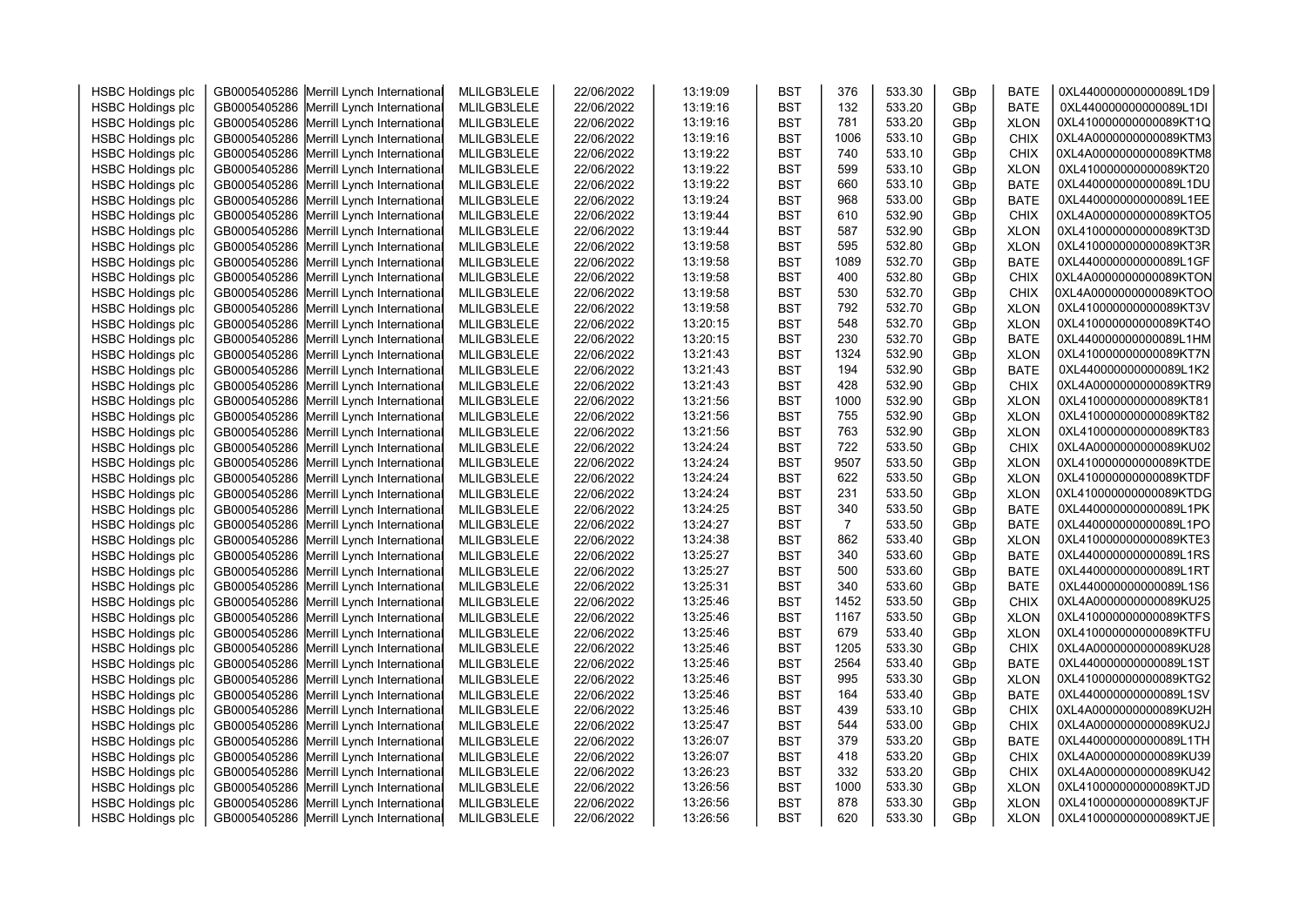| <b>HSBC Holdings plc</b> | GB0005405286 Merrill Lynch International | MLILGB3LELE | 22/06/2022 | 13:27:08 | <b>BST</b> | 327  | 533.20 | GBp | <b>CHIX</b> | 0XL4A0000000000089KU5T |  |
|--------------------------|------------------------------------------|-------------|------------|----------|------------|------|--------|-----|-------------|------------------------|--|
| <b>HSBC Holdings plc</b> | GB0005405286 Merrill Lynch International | MLILGB3LELE | 22/06/2022 | 13:27:08 | <b>BST</b> | 1732 | 533.20 | GBp | <b>XLON</b> | 0XL410000000000089KTK3 |  |
| <b>HSBC Holdings plc</b> | GB0005405286 Merrill Lynch International | MLILGB3LELE | 22/06/2022 | 13:27:08 | <b>BST</b> | 813  | 533.10 | GBp | <b>XLON</b> | 0XL410000000000089KTK4 |  |
| <b>HSBC Holdings plc</b> | GB0005405286 Merrill Lynch International | MLILGB3LELE | 22/06/2022 | 13:27:08 | <b>BST</b> | 694  | 533.10 | GBp | <b>BATE</b> | 0XL440000000000089L20E |  |
| <b>HSBC Holdings plc</b> | GB0005405286 Merrill Lynch International | MLILGB3LELE | 22/06/2022 | 13:27:35 | <b>BST</b> | 629  | 533.00 | GBp | <b>BATE</b> | 0XL440000000000089L21E |  |
| <b>HSBC Holdings plc</b> | GB0005405286 Merrill Lynch International | MLILGB3LELE | 22/06/2022 | 13:27:35 | <b>BST</b> | 575  | 533.00 | GBp | <b>XLON</b> | 0XL410000000000089KTKV |  |
| <b>HSBC Holdings plc</b> | GB0005405286 Merrill Lynch International | MLILGB3LELE | 22/06/2022 | 13:27:35 | <b>BST</b> | 414  | 532.90 | GBp | <b>BATE</b> | 0XL440000000000089L21F |  |
| <b>HSBC Holdings plc</b> | GB0005405286 Merrill Lynch International | MLILGB3LELE | 22/06/2022 | 13:27:35 | <b>BST</b> | 443  | 532.90 | GBp | <b>CHIX</b> | 0XL4A0000000000089KU6K |  |
| <b>HSBC Holdings plc</b> | GB0005405286 Merrill Lynch International | MLILGB3LELE | 22/06/2022 | 13:28:40 | <b>BST</b> | 1803 | 533.80 | GBp | <b>XLON</b> | 0XL410000000000089KTNJ |  |
| <b>HSBC Holdings plc</b> | GB0005405286 Merrill Lynch International | MLILGB3LELE | 22/06/2022 | 13:29:14 | <b>BST</b> | 1000 | 533.80 | GBp | <b>XLON</b> | 0XL410000000000089KTOI |  |
| <b>HSBC Holdings plc</b> | GB0005405286 Merrill Lynch International | MLILGB3LELE | 22/06/2022 | 13:29:14 | <b>BST</b> | 620  | 533.80 | GBp | <b>XLON</b> | 0XL410000000000089KTOJ |  |
| <b>HSBC Holdings plc</b> | GB0005405286 Merrill Lynch International | MLILGB3LELE | 22/06/2022 | 13:29:21 | <b>BST</b> | 1259 | 533.70 | GBp | <b>XLON</b> | 0XL410000000000089KTOV |  |
| <b>HSBC Holdings plc</b> | GB0005405286 Merrill Lynch International | MLILGB3LELE | 22/06/2022 | 13:29:21 | <b>BST</b> | 700  | 533.70 | GBp | <b>CHIX</b> | 0XL4A0000000000089KUAH |  |
| <b>HSBC Holdings plc</b> | GB0005405286 Merrill Lynch International | MLILGB3LELE | 22/06/2022 | 13:29:21 | <b>BST</b> | 815  | 533.70 | GBp | <b>BATE</b> | 0XL440000000000089L25O |  |
| <b>HSBC Holdings plc</b> | GB0005405286 Merrill Lynch International | MLILGB3LELE | 22/06/2022 | 13:30:10 | <b>BST</b> | 605  | 533.80 | GBp | <b>CHIX</b> | 0XL4A0000000000089KUCO |  |
| <b>HSBC Holdings plc</b> | GB0005405286 Merrill Lynch International | MLILGB3LELE | 22/06/2022 | 13:30:10 | <b>BST</b> | 1620 | 533.80 | GBp | <b>XLON</b> | 0XL410000000000089KTS4 |  |
| <b>HSBC Holdings plc</b> | GB0005405286 Merrill Lynch International | MLILGB3LELE | 22/06/2022 | 13:30:27 | <b>BST</b> | 1601 | 533.70 | GBp | <b>XLON</b> | 0XL410000000000089KTSS |  |
| <b>HSBC Holdings plc</b> | GB0005405286 Merrill Lynch International | MLILGB3LELE | 22/06/2022 | 13:30:27 | <b>BST</b> | 657  | 533.70 | GBp | <b>BATE</b> | 0XL440000000000089L29C |  |
| <b>HSBC Holdings plc</b> | GB0005405286 Merrill Lynch International | MLILGB3LELE | 22/06/2022 | 13:30:27 | <b>BST</b> | 869  | 533.70 | GBp | <b>CHIX</b> | 0XL4A0000000000089KUDO |  |
| <b>HSBC Holdings plc</b> | GB0005405286 Merrill Lynch International | MLILGB3LELE | 22/06/2022 | 13:30:27 | <b>BST</b> | 1565 | 533.60 | GBp | <b>XLON</b> | 0XL410000000000089KTST |  |
| <b>HSBC Holdings plc</b> | GB0005405286 Merrill Lynch International | MLILGB3LELE | 22/06/2022 | 13:30:27 | <b>BST</b> | 1224 | 533.60 | GBp | <b>BATE</b> | 0XL440000000000089L29D |  |
| <b>HSBC Holdings plc</b> | GB0005405286 Merrill Lynch International | MLILGB3LELE | 22/06/2022 | 13:30:44 | <b>BST</b> | 1034 | 533.50 | GBp | <b>BATE</b> | 0XL440000000000089L2BE |  |
| <b>HSBC Holdings plc</b> | GB0005405286 Merrill Lynch International | MLILGB3LELE | 22/06/2022 | 13:30:44 | <b>BST</b> | 597  | 533.50 | GBp | <b>XLON</b> | 0XL410000000000089KTUC |  |
| <b>HSBC Holdings plc</b> | GB0005405286 Merrill Lynch International | MLILGB3LELE | 22/06/2022 | 13:30:44 | <b>BST</b> | 1203 | 533.50 | GBp | <b>CHIX</b> | 0XL4A0000000000089KUEQ |  |
| <b>HSBC Holdings plc</b> | GB0005405286 Merrill Lynch International | MLILGB3LELE | 22/06/2022 | 13:31:07 | <b>BST</b> | 927  | 533.40 | GBp | <b>BATE</b> | 0XL440000000000089L2CG |  |
| <b>HSBC Holdings plc</b> | GB0005405286 Merrill Lynch International | MLILGB3LELE | 22/06/2022 | 13:31:07 | <b>BST</b> | 265  | 533.40 | GBp | <b>CHIX</b> | 0XL4A0000000000089KUGI |  |
| <b>HSBC Holdings plc</b> | GB0005405286 Merrill Lynch International | MLILGB3LELE | 22/06/2022 | 13:31:07 | <b>BST</b> | 812  | 533.40 | GBp | <b>XLON</b> | 0XL410000000000089KTV9 |  |
| <b>HSBC Holdings plc</b> | GB0005405286 Merrill Lynch International | MLILGB3LELE | 22/06/2022 | 13:31:10 | <b>BST</b> | 351  | 533.40 | GBp | <b>BATE</b> | 0XL440000000000089L2CV |  |
| <b>HSBC Holdings plc</b> | GB0005405286 Merrill Lynch International | MLILGB3LELE | 22/06/2022 | 13:31:52 | <b>BST</b> | 365  | 533.30 | GBp | <b>CHIX</b> | 0XL4A0000000000089KUJB |  |
|                          | GB0005405286 Merrill Lynch International |             |            |          |            | 1316 | 533.30 | GBp |             | 0XL410000000000089KU23 |  |
| <b>HSBC Holdings plc</b> |                                          | MLILGB3LELE | 22/06/2022 | 13:31:52 | <b>BST</b> | 311  | 533.30 |     | <b>XLON</b> | 0XL440000000000089L2F6 |  |
| <b>HSBC Holdings plc</b> | GB0005405286 Merrill Lynch International | MLILGB3LELE | 22/06/2022 | 13:31:52 | <b>BST</b> |      |        | GBp | <b>BATE</b> |                        |  |
| <b>HSBC Holdings plc</b> | GB0005405286 Merrill Lynch International | MLILGB3LELE | 22/06/2022 | 13:32:19 | <b>BST</b> | 440  | 533.30 | GBp | <b>CHIX</b> | 0XL4A0000000000089KUL5 |  |
| <b>HSBC Holdings plc</b> | GB0005405286 Merrill Lynch International | MLILGB3LELE | 22/06/2022 | 13:32:22 | <b>BST</b> | 415  | 533.30 | GBp | <b>CHIX</b> | 0XL4A0000000000089KULD |  |
| <b>HSBC Holdings plc</b> | GB0005405286 Merrill Lynch International | MLILGB3LELE | 22/06/2022 | 13:32:23 | <b>BST</b> | 1145 | 533.20 | GBp | <b>BATE</b> | 0XL440000000000089L2H6 |  |
| <b>HSBC Holdings plc</b> | GB0005405286 Merrill Lynch International | MLILGB3LELE | 22/06/2022 | 13:32:23 | <b>BST</b> | 3313 | 533.20 | GBp | <b>XLON</b> | 0XL410000000000089KU4E |  |
| <b>HSBC Holdings plc</b> | GB0005405286 Merrill Lynch International | MLILGB3LELE | 22/06/2022 | 13:32:29 | <b>BST</b> | 202  | 533.10 | GBp | <b>CHIX</b> | 0XL4A0000000000089KULL |  |
| <b>HSBC Holdings plc</b> | GB0005405286 Merrill Lynch International | MLILGB3LELE | 22/06/2022 | 13:32:29 | <b>BST</b> | 800  | 533.10 | GBp | <b>XLON</b> | 0XL410000000000089KU4H |  |
| <b>HSBC Holdings plc</b> | GB0005405286 Merrill Lynch International | MLILGB3LELE | 22/06/2022 | 13:32:29 | <b>BST</b> | 474  | 533.00 | GBp | <b>CHIX</b> | 0XL4A0000000000089KULO |  |
| <b>HSBC Holdings plc</b> | GB0005405286 Merrill Lynch International | MLILGB3LELE | 22/06/2022 | 13:32:29 | <b>BST</b> | 662  | 533.00 | GBp | <b>XLON</b> | 0XL410000000000089KU4M |  |
| <b>HSBC Holdings plc</b> | GB0005405286 Merrill Lynch International | MLILGB3LELE | 22/06/2022 | 13:32:29 | <b>BST</b> | 622  | 533.00 | GBp | <b>BATE</b> | 0XL440000000000089L2HL |  |
| <b>HSBC Holdings plc</b> | GB0005405286 Merrill Lynch International | MLILGB3LELE | 22/06/2022 | 13:32:29 | <b>BST</b> | 863  | 532.90 | GBp | <b>XLON</b> | 0XL410000000000089KU4Q |  |
| <b>HSBC Holdings plc</b> | GB0005405286 Merrill Lynch International | MLILGB3LELE | 22/06/2022 | 13:32:37 | <b>BST</b> | 112  | 532.80 | GBp | <b>CHIX</b> | 0XL4A0000000000089KUME |  |
| <b>HSBC Holdings plc</b> | GB0005405286 Merrill Lynch International | MLILGB3LELE | 22/06/2022 | 13:32:37 | <b>BST</b> | 23   | 532.80 | GBp | <b>BATE</b> | 0XL440000000000089L2IP |  |
| <b>HSBC Holdings plc</b> | GB0005405286 Merrill Lynch International | MLILGB3LELE | 22/06/2022 | 13:32:40 | <b>BST</b> | 167  | 532.80 | GBp | <b>BATE</b> | 0XL440000000000089L2J1 |  |
| <b>HSBC Holdings plc</b> | GB0005405286 Merrill Lynch International | MLILGB3LELE | 22/06/2022 | 13:33:14 | <b>BST</b> | 245  | 532.80 | GBp | <b>CHIX</b> | 0XL4A0000000000089KUO1 |  |
| <b>HSBC Holdings plc</b> | GB0005405286 Merrill Lynch International | MLILGB3LELE | 22/06/2022 | 13:33:14 | <b>BST</b> | 713  | 532.80 | GBp | <b>XLON</b> | 0XL410000000000089KU79 |  |
| <b>HSBC Holdings plc</b> | GB0005405286 Merrill Lynch International | MLILGB3LELE | 22/06/2022 | 13:33:16 | <b>BST</b> | 193  | 532.70 | GBp | <b>BATE</b> | 0XL440000000000089L2KP |  |
| <b>HSBC Holdings plc</b> | GB0005405286 Merrill Lynch International | MLILGB3LELE | 22/06/2022 | 13:33:16 | <b>BST</b> | 508  | 532.70 | GBp | <b>XLON</b> | 0XL410000000000089KU7F |  |
|                          |                                          |             |            |          |            |      |        |     |             |                        |  |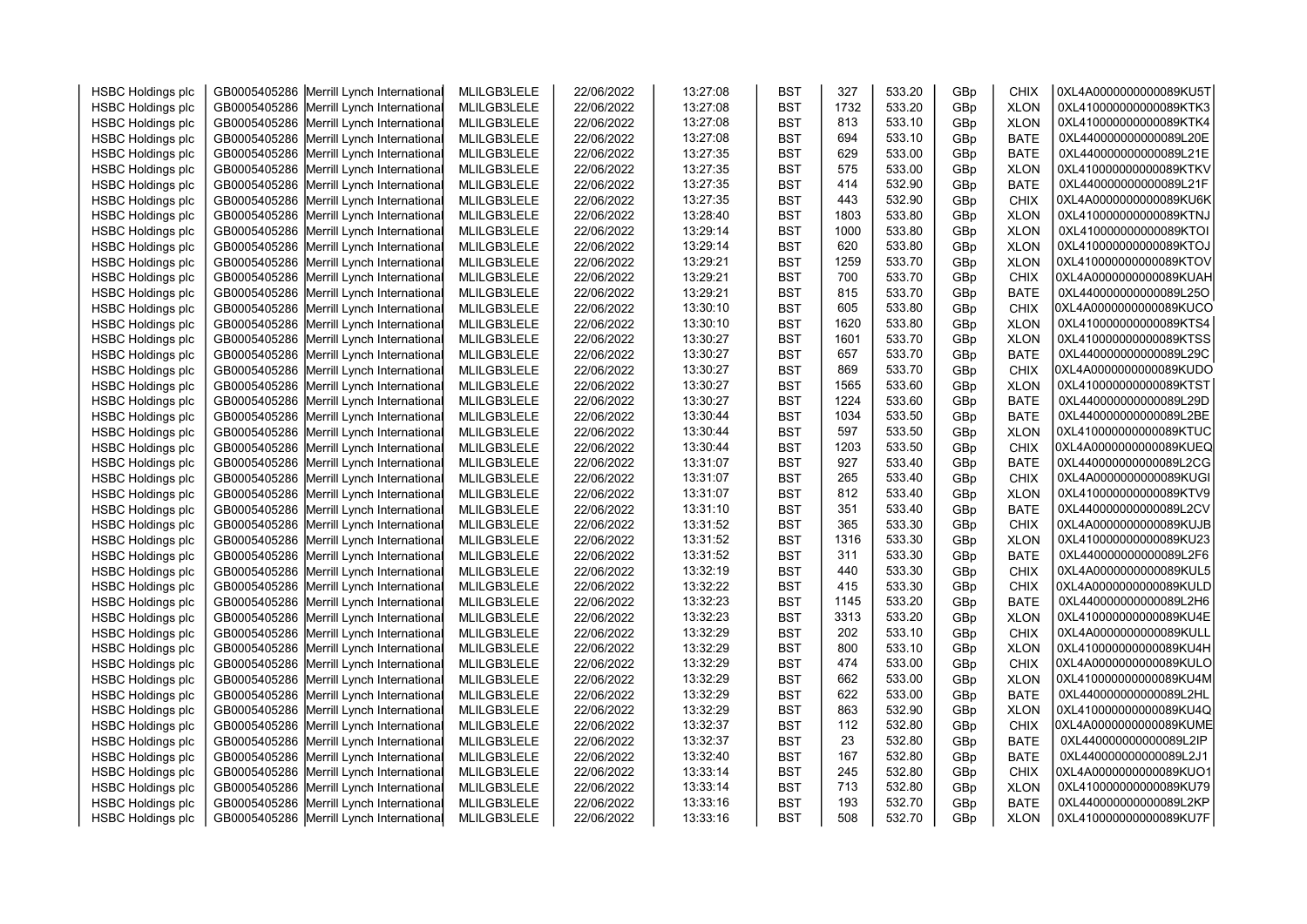| <b>HSBC Holdings plc</b> | GB0005405286 Merrill Lynch International | MLILGB3LELE | 22/06/2022 | 13:34:51 | <b>BST</b> | 757         | 533.30           | GBp | <b>CHIX</b>                | 0XL4A0000000000089KUS3 |  |
|--------------------------|------------------------------------------|-------------|------------|----------|------------|-------------|------------------|-----|----------------------------|------------------------|--|
| <b>HSBC Holdings plc</b> | GB0005405286 Merrill Lynch International | MLILGB3LELE | 22/06/2022 | 13:34:53 | <b>BST</b> | 1000        | 533.30           | GBp | <b>XLON</b>                | 0XL410000000000089KUC1 |  |
| <b>HSBC Holdings plc</b> | GB0005405286 Merrill Lynch International | MLILGB3LELE | 22/06/2022 | 13:34:53 | <b>BST</b> | 1100        | 533.30           | GBp | <b>XLON</b>                | 0XL410000000000089KUC2 |  |
| <b>HSBC Holdings plc</b> | GB0005405286 Merrill Lynch International | MLILGB3LELE | 22/06/2022 | 13:34:53 | <b>BST</b> | 620         | 533.30           | GBp | <b>XLON</b>                | 0XL410000000000089KUC3 |  |
| <b>HSBC Holdings plc</b> | GB0005405286 Merrill Lynch International | MLILGB3LELE | 22/06/2022 | 13:35:13 | <b>BST</b> | 356         | 533.30           | GBp | <b>XLON</b>                | 0XL410000000000089KUCV |  |
| <b>HSBC Holdings plc</b> | GB0005405286 Merrill Lynch International | MLILGB3LELE | 22/06/2022 | 13:35:13 | <b>BST</b> | 1000        | 533.30           | GBp | <b>XLON</b>                | 0XL410000000000089KUD0 |  |
| <b>HSBC Holdings plc</b> | GB0005405286 Merrill Lynch International | MLILGB3LELE | 22/06/2022 | 13:35:13 | <b>BST</b> | 1166        | 533.30           | GBp | <b>XLON</b>                | 0XL410000000000089KUD1 |  |
| <b>HSBC Holdings plc</b> | GB0005405286 Merrill Lynch International | MLILGB3LELE | 22/06/2022 | 13:35:32 | <b>BST</b> | 1265        | 533.20           | GBp | <b>XLON</b>                | 0XL410000000000089KUE1 |  |
| <b>HSBC Holdings plc</b> | GB0005405286 Merrill Lynch International | MLILGB3LELE | 22/06/2022 | 13:35:32 | <b>BST</b> | 215         | 533.20           | GBp | <b>XLON</b>                | 0XL410000000000089KUE3 |  |
| <b>HSBC Holdings plc</b> | GB0005405286 Merrill Lynch International | MLILGB3LELE | 22/06/2022 | 13:35:32 | <b>BST</b> | 744         | 533.20           | GBp | <b>BATE</b>                | 0XL440000000000089L2QA |  |
| <b>HSBC Holdings plc</b> | GB0005405286 Merrill Lynch International | MLILGB3LELE | 22/06/2022 | 13:35:33 | <b>BST</b> | 734         | 533.10           | GBp | <b>XLON</b>                | 0XL410000000000089KUE9 |  |
| <b>HSBC Holdings plc</b> | GB0005405286 Merrill Lynch International | MLILGB3LELE | 22/06/2022 | 13:35:33 | <b>BST</b> | 543         | 533.10           | GBp | CHIX                       | 0XL4A0000000000089KUTU |  |
| <b>HSBC Holdings plc</b> | GB0005405286 Merrill Lynch International | MLILGB3LELE | 22/06/2022 | 13:35:34 | <b>BST</b> | 512         | 533.00           | GBp | <b>XLON</b>                | 0XL410000000000089KUEE |  |
| <b>HSBC Holdings plc</b> | GB0005405286 Merrill Lynch International | MLILGB3LELE | 22/06/2022 | 13:35:34 | <b>BST</b> | 134         | 533.00           | GBp | <b>BATE</b>                | 0XL440000000000089L2QG |  |
| <b>HSBC Holdings plc</b> | GB0005405286 Merrill Lynch International | MLILGB3LELE | 22/06/2022 | 13:35:34 | <b>BST</b> | 516         | 533.00           | GBp | <b>CHIX</b>                | 0XL4A0000000000089KUTV |  |
| <b>HSBC Holdings plc</b> | GB0005405286 Merrill Lynch International | MLILGB3LELE | 22/06/2022 | 13:36:17 | <b>BST</b> | 1201        | 532.90           | GBp | <b>XLON</b>                | 0XL410000000000089KUFV |  |
| <b>HSBC Holdings plc</b> | GB0005405286 Merrill Lynch International | MLILGB3LELE | 22/06/2022 | 13:36:17 | <b>BST</b> | 1612        | 532.90           | GBp | <b>BATE</b>                | 0XL440000000000089L2RQ |  |
| <b>HSBC Holdings plc</b> | GB0005405286 Merrill Lynch International | MLILGB3LELE | 22/06/2022 | 13:37:25 | <b>BST</b> | 625         | 533.20           | GBp | <b>XLON</b>                | 0XL410000000000089KUJD |  |
| <b>HSBC Holdings plc</b> | GB0005405286 Merrill Lynch International | MLILGB3LELE | 22/06/2022 | 13:37:25 | <b>BST</b> | 1757        | 533.20           | GBp | <b>XLON</b>                | 0XL410000000000089KUJE |  |
| <b>HSBC Holdings plc</b> | GB0005405286 Merrill Lynch International | MLILGB3LELE | 22/06/2022 | 13:37:25 | <b>BST</b> | 340         | 533.20           | GBp | <b>BATE</b>                | 0XL440000000000089L2VE |  |
| <b>HSBC Holdings plc</b> | GB0005405286 Merrill Lynch International | MLILGB3LELE | 22/06/2022 | 13:38:11 | <b>BST</b> | 675         | 533.50           | GBp | <b>CHIX</b>                | 0XL4A0000000000089KV4O |  |
| <b>HSBC Holdings plc</b> | GB0005405286 Merrill Lynch International | MLILGB3LELE | 22/06/2022 | 13:38:12 | <b>BST</b> | 1000        | 533.50           | GBp | <b>XLON</b>                | 0XL410000000000089KULG |  |
| <b>HSBC Holdings plc</b> | GB0005405286 Merrill Lynch International | MLILGB3LELE | 22/06/2022 | 13:38:12 | <b>BST</b> | 159         | 533.50           | GBp | <b>XLON</b>                | 0XL410000000000089KULH |  |
| <b>HSBC Holdings plc</b> | GB0005405286 Merrill Lynch International | MLILGB3LELE | 22/06/2022 | 13:38:12 | <b>BST</b> | 874         | 533.50           | GBp | <b>XLON</b>                | 0XL410000000000089KULI |  |
| <b>HSBC Holdings plc</b> | GB0005405286 Merrill Lynch International | MLILGB3LELE | 22/06/2022 | 13:38:12 | <b>BST</b> | 755         | 533.50           | GBp | <b>XLON</b>                | 0XL410000000000089KULJ |  |
| <b>HSBC Holdings plc</b> | GB0005405286 Merrill Lynch International | MLILGB3LELE | 22/06/2022 | 13:38:38 | <b>BST</b> | 1662        | 533.40           | GBp | <b>XLON</b>                | 0XL410000000000089KUMS |  |
| <b>HSBC Holdings plc</b> | GB0005405286 Merrill Lynch International | MLILGB3LELE | 22/06/2022 | 13:38:38 | <b>BST</b> | 397         | 533.40           | GBp | <b>BATE</b>                | 0XL440000000000089L33O |  |
| <b>HSBC Holdings plc</b> | GB0005405286 Merrill Lynch International | MLILGB3LELE | 22/06/2022 | 13:39:06 | <b>BST</b> | 1231        | 533.40           | GBp | <b>CHIX</b>                | 0XL4A0000000000089KV6A |  |
| <b>HSBC Holdings plc</b> | GB0005405286 Merrill Lynch International | MLILGB3LELE | 22/06/2022 | 13:39:08 | <b>BST</b> | 1211        | 533.30           | GBp | <b>XLON</b>                | 0XL410000000000089KUNQ |  |
| <b>HSBC Holdings plc</b> | GB0005405286 Merrill Lynch International | MLILGB3LELE | 22/06/2022 | 13:39:24 | <b>BST</b> | 1828        | 533.50           | GBp | <b>XLON</b>                | 0XL410000000000089KUOF |  |
| <b>HSBC Holdings plc</b> | GB0005405286 Merrill Lynch International | MLILGB3LELE | 22/06/2022 | 13:39:24 | <b>BST</b> | 958         | 533.50           | GBp | <b>CHIX</b>                | 0XL4A0000000000089KV6T |  |
| <b>HSBC Holdings plc</b> | GB0005405286 Merrill Lynch International | MLILGB3LELE | 22/06/2022 | 13:40:28 | <b>BST</b> | 936         | 533.80           | GBp | <b>CHIX</b>                | 0XL4A0000000000089KV9E |  |
| <b>HSBC Holdings plc</b> | GB0005405286 Merrill Lynch International | MLILGB3LELE | 22/06/2022 | 13:40:28 | <b>BST</b> | 1000        | 533.80           | GBp | <b>XLON</b>                | 0XL410000000000089KUQK |  |
| <b>HSBC Holdings plc</b> | GB0005405286 Merrill Lynch International | MLILGB3LELE | 22/06/2022 | 13:40:28 | <b>BST</b> | 1598        | 533.80           | GBp | <b>BATE</b>                | 0XL440000000000089L384 |  |
| <b>HSBC Holdings plc</b> | GB0005405286 Merrill Lynch International | MLILGB3LELE | 22/06/2022 | 13:40:28 | <b>BST</b> | 230         | 533.80           | GBp | <b>BATE</b>                | 0XL440000000000089L385 |  |
| <b>HSBC Holdings plc</b> | GB0005405286 Merrill Lynch International | MLILGB3LELE | 22/06/2022 | 13:40:28 | <b>BST</b> | 1078        | 533.80           | GBp | <b>BATE</b>                | 0XL440000000000089L386 |  |
| <b>HSBC Holdings plc</b> | GB0005405286 Merrill Lynch International | MLILGB3LELE | 22/06/2022 | 13:41:06 | <b>BST</b> | 274         | 534.10           | GBp | <b>XLON</b>                | 0XL410000000000089KUS0 |  |
| <b>HSBC Holdings plc</b> | GB0005405286 Merrill Lynch International | MLILGB3LELE | 22/06/2022 | 13:41:06 | <b>BST</b> | 1000        | 534.10           | GBp | <b>XLON</b>                | 0XL410000000000089KUS1 |  |
| <b>HSBC Holdings plc</b> | GB0005405286 Merrill Lynch International | MLILGB3LELE | 22/06/2022 | 13:41:16 | <b>BST</b> | 670         | 534.30           | GBp | <b>XLON</b>                | 0XL410000000000089KUS7 |  |
| <b>HSBC Holdings plc</b> | GB0005405286 Merrill Lynch International | MLILGB3LELE | 22/06/2022 | 13:41:16 | <b>BST</b> | 621         | 534.30           | GBp | <b>XLON</b>                | 0XL410000000000089KUS8 |  |
| <b>HSBC Holdings plc</b> | GB0005405286 Merrill Lynch International | MLILGB3LELE | 22/06/2022 | 13:41:16 | <b>BST</b> | 755         | 534.30           | GBp | <b>XLON</b>                | 0XL410000000000089KUS9 |  |
| <b>HSBC Holdings plc</b> | GB0005405286 Merrill Lynch International | MLILGB3LELE | 22/06/2022 | 13:41:16 | <b>BST</b> | 874         | 534.30           | GBp | <b>XLON</b>                | 0XL410000000000089KUSA |  |
| <b>HSBC Holdings plc</b> | GB0005405286 Merrill Lynch International | MLILGB3LELE | 22/06/2022 | 13:41:44 | <b>BST</b> | 365         | 534.30           | GBp | <b>XLON</b>                | 0XL410000000000089KUTE |  |
|                          |                                          |             |            |          |            | 855         |                  |     |                            | 0XL410000000000089KUTF |  |
| <b>HSBC Holdings plc</b> | GB0005405286 Merrill Lynch International | MLILGB3LELE | 22/06/2022 | 13:41:44 | <b>BST</b> | 60          | 534.30<br>534.30 | GBp | <b>XLON</b>                | 0XL410000000000089KUTG |  |
| <b>HSBC Holdings plc</b> | GB0005405286 Merrill Lynch International | MLILGB3LELE | 22/06/2022 | 13:41:44 | <b>BST</b> |             |                  | GBp | <b>XLON</b>                | 0XL410000000000089KUTH |  |
| <b>HSBC Holdings plc</b> | GB0005405286 Merrill Lynch International | MLILGB3LELE | 22/06/2022 | 13:41:44 | <b>BST</b> | 755<br>1271 | 534.30<br>534.10 | GBp | <b>XLON</b><br><b>BATE</b> | 0XL440000000000089L3AN |  |
| <b>HSBC Holdings plc</b> | GB0005405286 Merrill Lynch International | MLILGB3LELE | 22/06/2022 | 13:41:44 | <b>BST</b> |             |                  | GBp |                            | 0XL410000000000089KUTI |  |
| <b>HSBC Holdings plc</b> | GB0005405286 Merrill Lynch International | MLILGB3LELE | 22/06/2022 | 13:41:44 | <b>BST</b> | 309         | 534.30           | GBp | <b>XLON</b>                |                        |  |
|                          |                                          |             |            |          |            |             |                  |     |                            |                        |  |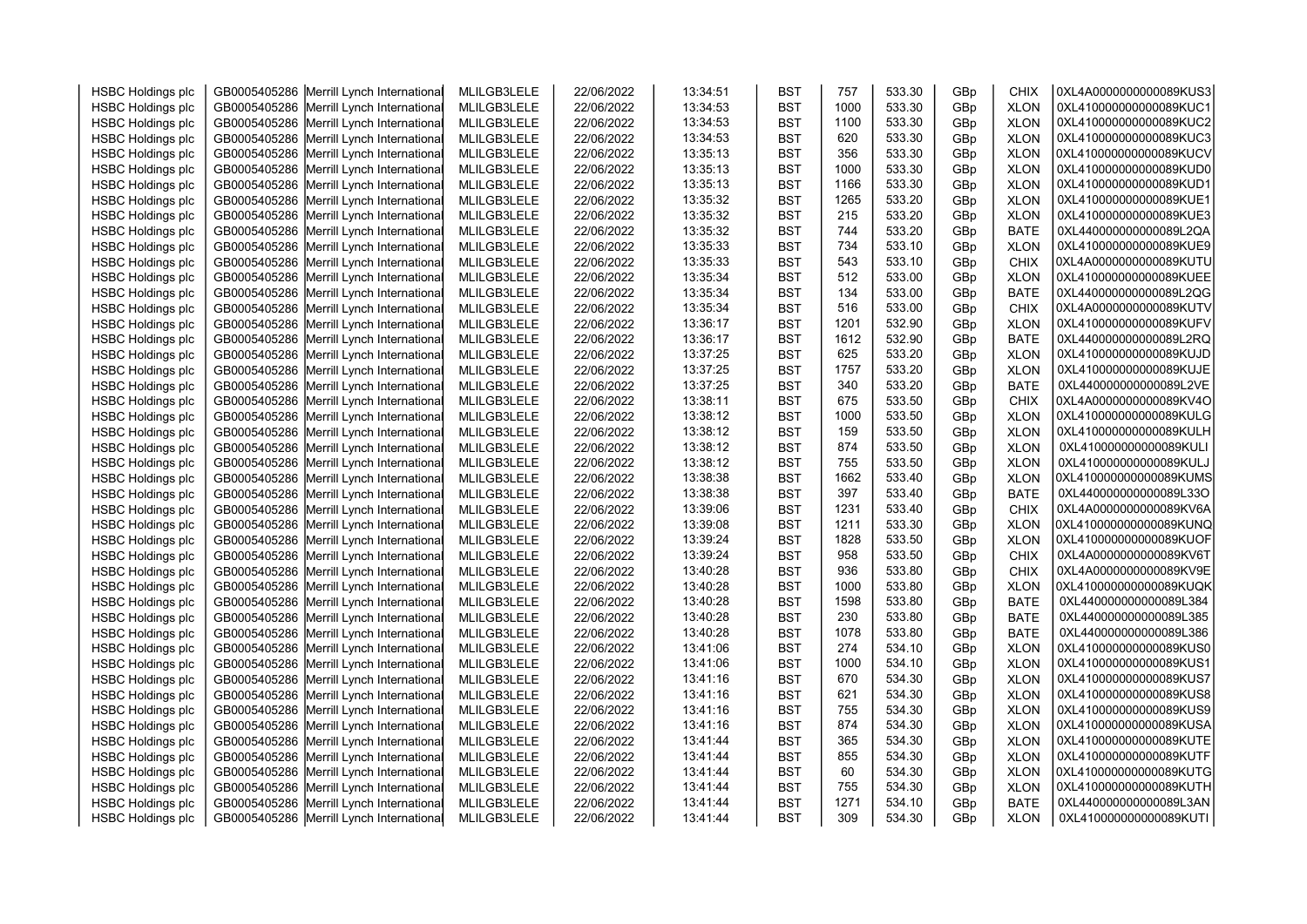| <b>HSBC Holdings plc</b> | GB0005405286 Merrill Lynch International   | MLILGB3LELE | 22/06/2022 | 13:41:44 | <b>BST</b> | 344  | 534.10 | GBp             | CHIX        | 0XL4A0000000000089KVC2 |
|--------------------------|--------------------------------------------|-------------|------------|----------|------------|------|--------|-----------------|-------------|------------------------|
| <b>HSBC Holdings plc</b> | GB0005405286<br>Merrill Lynch Internationa | MLILGB3LELE | 22/06/2022 | 13:41:44 | <b>BST</b> | 695  | 534.10 | GBp             | <b>CHIX</b> | 0XL4A0000000000089KVC3 |
| <b>HSBC Holdings plc</b> | GB0005405286<br>Merrill Lynch Internationa | MLILGB3LELE | 22/06/2022 | 13:41:44 | <b>BST</b> | 764  | 534.10 | GBp             | <b>XLON</b> | 0XL410000000000089KUTJ |
| <b>HSBC Holdings plc</b> | GB0005405286<br>Merrill Lynch Internationa | MLILGB3LELE | 22/06/2022 | 13:41:44 | <b>BST</b> | 258  | 534.00 | GBp             | <b>BATE</b> | 0XL440000000000089L3AO |
| <b>HSBC Holdings plc</b> | GB0005405286<br>Merrill Lynch Internationa | MLILGB3LELE | 22/06/2022 | 13:41:45 | <b>BST</b> | 631  | 533.90 | GBp             | <b>CHIX</b> | 0XL4A0000000000089KVC6 |
| <b>HSBC Holdings plc</b> | GB0005405286<br>Merrill Lynch Internationa | MLILGB3LELE | 22/06/2022 | 13:41:45 | <b>BST</b> | 199  | 533.90 | GBp             | <b>CHIX</b> | 0XL4A0000000000089KVC7 |
| <b>HSBC Holdings plc</b> | GB0005405286<br>Merrill Lynch Internationa | MLILGB3LELE | 22/06/2022 | 13:41:52 | <b>BST</b> | 663  | 533.80 | GB <sub>p</sub> | <b>BATE</b> | 0XL440000000000089L3AT |
| <b>HSBC Holdings plc</b> | GB0005405286<br>Merrill Lynch Internationa | MLILGB3LELE | 22/06/2022 | 13:41:52 | <b>BST</b> | 2180 | 533.80 | GBp             | <b>XLON</b> | 0XL410000000000089KUTM |
| <b>HSBC Holdings plc</b> | GB0005405286<br>Merrill Lynch Internationa | MLILGB3LELE | 22/06/2022 | 13:41:52 | <b>BST</b> | 162  | 533.80 | GBp             | <b>CHIX</b> | 0XL4A0000000000089KVCF |
| <b>HSBC Holdings plc</b> | GB0005405286<br>Merrill Lynch Internationa | MLILGB3LELE | 22/06/2022 | 13:41:58 | <b>BST</b> | 153  | 533.80 | GBp             | <b>CHIX</b> | 0XL4A0000000000089KVCM |
| <b>HSBC Holdings plc</b> | Merrill Lynch Internationa<br>GB0005405286 | MLILGB3LELE | 22/06/2022 | 13:42:12 | <b>BST</b> | 720  | 533.70 | GBp             | <b>BATE</b> | 0XL440000000000089L3BO |
| <b>HSBC Holdings plc</b> | GB0005405286<br>Merrill Lynch Internationa | MLILGB3LELE | 22/06/2022 | 13:42:12 | <b>BST</b> | 734  | 533.70 | GBp             | <b>XLON</b> | 0XL410000000000089KUUD |
| <b>HSBC Holdings plc</b> | GB0005405286<br>Merrill Lynch Internationa | MLILGB3LELE | 22/06/2022 | 13:42:35 | <b>BST</b> | 812  | 533.70 | GB <sub>p</sub> | <b>XLON</b> | 0XL410000000000089KUVK |
| <b>HSBC Holdings plc</b> | GB0005405286<br>Merrill Lynch Internationa | MLILGB3LELE | 22/06/2022 | 13:43:25 | <b>BST</b> | 855  | 533.70 | GBp             | <b>XLON</b> | 0XL410000000000089KV10 |
| <b>HSBC Holdings plc</b> | GB0005405286<br>Merrill Lynch Internationa | MLILGB3LELE | 22/06/2022 | 13:43:25 | <b>BST</b> | 551  | 533.60 | GBp             | <b>CHIX</b> | 0XL4A0000000000089KVG1 |
| <b>HSBC Holdings plc</b> | GB0005405286<br>Merrill Lynch Internationa | MLILGB3LELE | 22/06/2022 | 13:43:25 | <b>BST</b> | 627  | 533.50 | GBp             | <b>CHIX</b> | 0XL4A0000000000089KVG2 |
| <b>HSBC Holdings plc</b> | GB0005405286<br>Merrill Lynch Internationa | MLILGB3LELE | 22/06/2022 | 13:43:25 | <b>BST</b> | 771  | 533.60 | GBp             | <b>BATE</b> | 0XL440000000000089L3ES |
| <b>HSBC Holdings plc</b> | GB0005405286<br>Merrill Lynch Internationa | MLILGB3LELE | 22/06/2022 | 13:43:25 | <b>BST</b> | 495  | 533.30 | GBp             | <b>CHIX</b> | 0XL4A0000000000089KVG3 |
| <b>HSBC Holdings plc</b> | GB0005405286<br>Merrill Lynch Internationa | MLILGB3LELE | 22/06/2022 | 13:43:25 | <b>BST</b> | 800  | 533.60 | GBp             | <b>XLON</b> | 0XL410000000000089KV13 |
| <b>HSBC Holdings plc</b> | GB0005405286<br>Merrill Lynch Internationa | MLILGB3LELE | 22/06/2022 | 13:43:25 | <b>BST</b> | 1724 | 533.50 | GBp             | <b>XLON</b> | 0XL410000000000089KV14 |
| <b>HSBC Holdings plc</b> | GB0005405286<br>Merrill Lynch Internationa | MLILGB3LELE | 22/06/2022 | 13:43:25 | <b>BST</b> | 665  | 533.40 | GBp             | <b>BATE</b> | 0XL440000000000089L3EU |
| <b>HSBC Holdings plc</b> | GB0005405286<br>Merrill Lynch Internationa | MLILGB3LELE | 22/06/2022 | 13:43:36 | <b>BST</b> | 146  | 533.20 | GBp             | <b>BATE</b> | 0XL440000000000089L3FL |
| <b>HSBC Holdings plc</b> | GB0005405286<br>Merrill Lynch Internationa | MLILGB3LELE | 22/06/2022 | 13:44:50 | <b>BST</b> | 25   | 533.20 | GBp             | <b>XLON</b> | 0XL410000000000089KV42 |
| <b>HSBC Holdings plc</b> | GB0005405286<br>Merrill Lynch Internationa | MLILGB3LELE | 22/06/2022 | 13:44:50 | <b>BST</b> | 1000 | 533.20 | GBp             | <b>XLON</b> | 0XL410000000000089KV43 |
| <b>HSBC Holdings plc</b> | GB0005405286 Merrill Lynch Internationa    | MLILGB3LELE | 22/06/2022 | 13:45:28 | <b>BST</b> | 1000 | 533.60 | GBp             | <b>XLON</b> | 0XL410000000000089KV5L |
| <b>HSBC Holdings plc</b> | Merrill Lynch Internationa<br>GB0005405286 | MLILGB3LELE | 22/06/2022 | 13:45:28 | <b>BST</b> | 621  | 533.60 | GBp             | <b>XLON</b> | 0XL410000000000089KV5M |
| <b>HSBC Holdings plc</b> | GB0005405286<br>Merrill Lynch Internationa | MLILGB3LELE | 22/06/2022 | 13:45:37 | <b>BST</b> | 1000 | 533.50 | GBp             | <b>XLON</b> | 0XL410000000000089KV6A |
| <b>HSBC Holdings plc</b> | GB0005405286<br>Merrill Lynch Internationa | MLILGB3LELE | 22/06/2022 | 13:45:37 | <b>BST</b> | 1000 | 533.50 | GBp             | <b>XLON</b> | 0XL410000000000089KV6B |
| <b>HSBC Holdings plc</b> | GB0005405286<br>Merrill Lynch Internationa | MLILGB3LELE | 22/06/2022 | 13:46:10 | <b>BST</b> | 612  | 533.40 | GBp             | <b>BATE</b> | 0XL440000000000089L3K9 |
| <b>HSBC Holdings plc</b> | GB0005405286<br>Merrill Lynch Internationa | MLILGB3LELE | 22/06/2022 | 13:46:10 | <b>BST</b> | 2944 | 533.40 | GBp             | <b>XLON</b> | 0XL410000000000089KV83 |
| <b>HSBC Holdings plc</b> | GB0005405286<br>Merrill Lynch Internationa | MLILGB3LELE | 22/06/2022 | 13:46:10 | <b>BST</b> | 950  | 533.40 | GBp             | <b>CHIX</b> | 0XL4A0000000000089KVLU |
| <b>HSBC Holdings plc</b> | GB0005405286<br>Merrill Lynch Internationa | MLILGB3LELE | 22/06/2022 | 13:46:10 | <b>BST</b> | 190  | 533.30 | GBp             | <b>BATE</b> | 0XL440000000000089L3KB |
| <b>HSBC Holdings plc</b> | GB0005405286<br>Merrill Lynch Internationa | MLILGB3LELE | 22/06/2022 | 13:46:10 | <b>BST</b> | 765  | 533.30 | GBp             | <b>BATE</b> | 0XL440000000000089L3KC |
| <b>HSBC Holdings plc</b> | GB0005405286<br>Merrill Lynch Internationa | MLILGB3LELE | 22/06/2022 | 13:46:10 | <b>BST</b> | 769  | 533.30 | GBp             | <b>XLON</b> | 0XL410000000000089KV85 |
| <b>HSBC Holdings plc</b> | GB0005405286<br>Merrill Lynch Internationa | MLILGB3LELE | 22/06/2022 | 13:46:12 | <b>BST</b> | 837  | 533.20 | GBp             | <b>XLON</b> | 0XL410000000000089KV8E |
| <b>HSBC Holdings plc</b> | GB0005405286<br>Merrill Lynch Internationa | MLILGB3LELE | 22/06/2022 | 13:46:51 | <b>BST</b> | 485  | 533.40 | GBp             | <b>XLON</b> | 0XL410000000000089KV97 |
| <b>HSBC Holdings plc</b> | GB0005405286<br>Merrill Lynch Internationa | MLILGB3LELE | 22/06/2022 | 13:46:51 | <b>BST</b> | 340  | 533.40 | GBp             | <b>CHIX</b> | 0XL4A0000000000089KVN8 |
| <b>HSBC Holdings plc</b> | GB0005405286<br>Merrill Lynch Internationa | MLILGB3LELE | 22/06/2022 | 13:47:51 | <b>BST</b> | 765  | 533.60 | GBp             | <b>BATE</b> | 0XL440000000000089L3NC |
| <b>HSBC Holdings plc</b> | GB0005405286<br>Merrill Lynch Internationa | MLILGB3LELE | 22/06/2022 | 13:47:51 | <b>BST</b> | 1000 | 533.60 | GBp             | <b>XLON</b> | 0XL410000000000089KVBK |
| <b>HSBC Holdings plc</b> | GB0005405286<br>Merrill Lynch Internationa | MLILGB3LELE | 22/06/2022 | 13:47:51 | <b>BST</b> | 850  | 533.60 | GBp             | <b>XLON</b> | 0XL410000000000089KVBL |
| <b>HSBC Holdings plc</b> | GB0005405286<br>Merrill Lynch Internationa | MLILGB3LELE | 22/06/2022 | 13:48:29 | <b>BST</b> | 1148 | 533.60 | GBp             | <b>XLON</b> | 0XL410000000000089KVD6 |
| <b>HSBC Holdings plc</b> | GB0005405286<br>Merrill Lynch Internationa | MLILGB3LELE | 22/06/2022 | 13:48:38 | <b>BST</b> | 1000 | 533.60 | GBp             | <b>XLON</b> | 0XL410000000000089KVDM |
| <b>HSBC Holdings plc</b> | GB0005405286<br>Merrill Lynch Internationa | MLILGB3LELE | 22/06/2022 | 13:48:38 | <b>BST</b> | 1100 | 533.60 | GBp             | <b>XLON</b> | 0XL410000000000089KVDN |
| <b>HSBC Holdings plc</b> | GB0005405286<br>Merrill Lynch Internationa | MLILGB3LELE | 22/06/2022 | 13:48:40 | <b>BST</b> | 596  | 533.50 | GBp             | <b>BATE</b> | 0XL440000000000089L3Q2 |
| <b>HSBC Holdings plc</b> | GB0005405286<br>Merrill Lynch Internationa | MLILGB3LELE | 22/06/2022 | 13:48:40 | <b>BST</b> | 860  | 533.50 | GBp             | <b>CHIX</b> | 0XL4A0000000000089KVQK |
| <b>HSBC Holdings plc</b> | GB0005405286 Merrill Lynch Internationa    | MLILGB3LELE | 22/06/2022 | 13:48:40 | <b>BST</b> | 2191 | 533.50 | GBp             | <b>XLON</b> | 0XL410000000000089KVDP |
| <b>HSBC Holdings plc</b> | GB0005405286 Merrill Lynch Internationa    | MLILGB3LELE | 22/06/2022 | 13:48:40 | <b>BST</b> | 660  | 533.40 | GBp             | <b>XLON</b> | 0XL410000000000089KVDQ |
| <b>HSBC Holdings plc</b> | GB0005405286 Merrill Lynch International   | MLILGB3LELE | 22/06/2022 | 13:48:40 | <b>BST</b> | 150  | 533.40 | GBp             | <b>CHIX</b> | 0XL4A0000000000089KVQM |
|                          |                                            |             |            |          |            |      |        |                 |             |                        |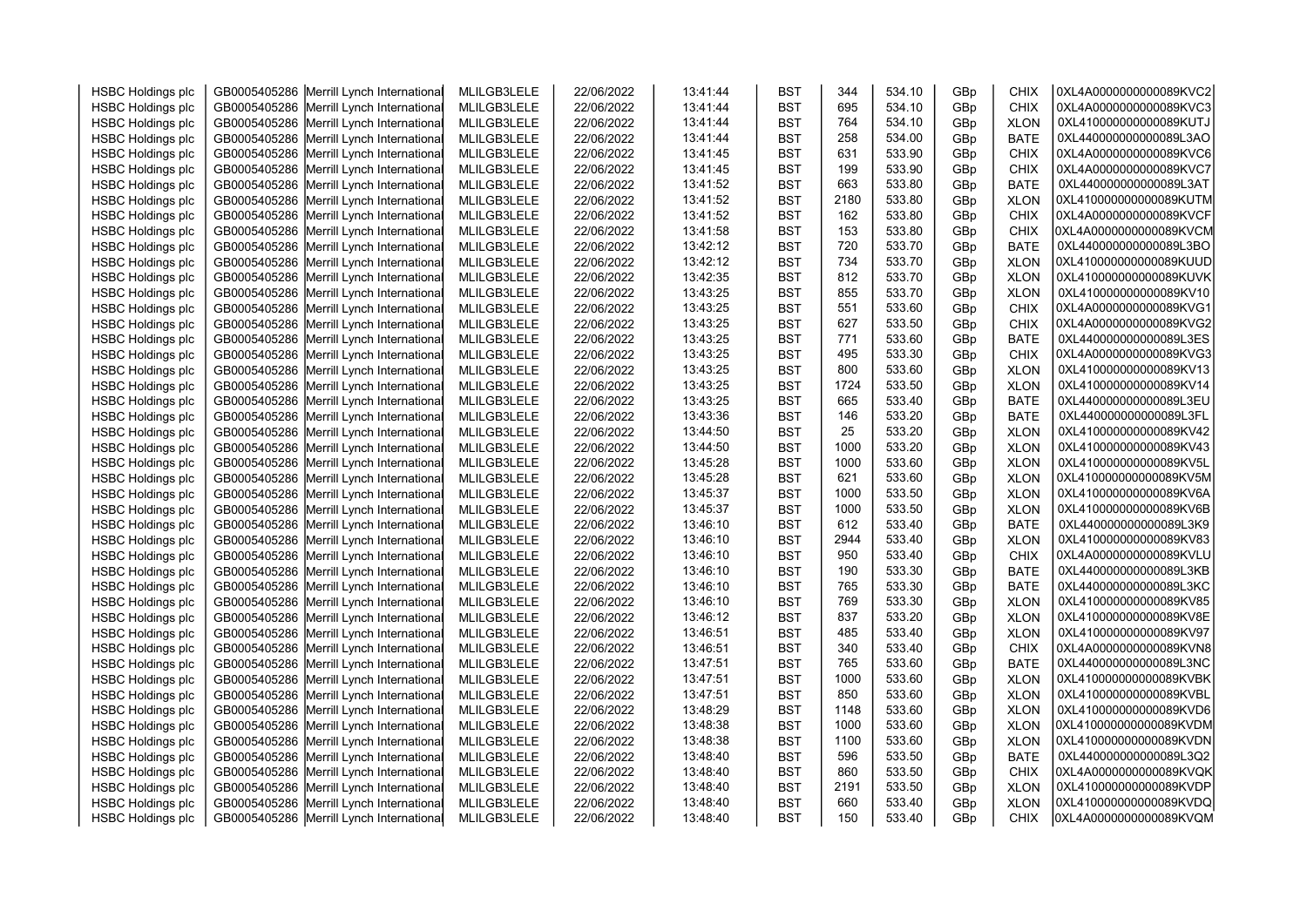| <b>HSBC Holdings plc</b> | GB0005405286 Merrill Lynch International | MLILGB3LELE | 22/06/2022 | 13:49:38 | <b>BST</b> | 1567 | 533.50 | GBp | <b>CHIX</b> | 0XL4A0000000000089KVS4 |  |
|--------------------------|------------------------------------------|-------------|------------|----------|------------|------|--------|-----|-------------|------------------------|--|
| <b>HSBC Holdings plc</b> | GB0005405286 Merrill Lynch International | MLILGB3LELE | 22/06/2022 | 13:49:38 | <b>BST</b> | 565  | 533.50 | GBp | <b>BATE</b> | 0XL440000000000089L3RU |  |
| <b>HSBC Holdings plc</b> | GB0005405286 Merrill Lynch International | MLILGB3LELE | 22/06/2022 | 13:49:38 | <b>BST</b> | 1371 | 533.40 | GBp | <b>BATE</b> | 0XL440000000000089L3S0 |  |
| <b>HSBC Holdings plc</b> | GB0005405286 Merrill Lynch International | MLILGB3LELE | 22/06/2022 | 13:49:53 | <b>BST</b> | 573  | 533.40 | GBp | <b>BATE</b> | 0XL440000000000089L3SA |  |
| <b>HSBC Holdings plc</b> | GB0005405286 Merrill Lynch International | MLILGB3LELE | 22/06/2022 | 13:50:06 | <b>BST</b> | 828  | 533.30 | GBp | <b>CHIX</b> | 0XL4A0000000000089KVT0 |  |
| <b>HSBC Holdings plc</b> | GB0005405286 Merrill Lynch International | MLILGB3LELE | 22/06/2022 | 13:50:06 | <b>BST</b> | 1443 | 533.30 | GBp | <b>XLON</b> | 0XL410000000000089KVH9 |  |
| <b>HSBC Holdings plc</b> | GB0005405286 Merrill Lynch International | MLILGB3LELE | 22/06/2022 | 13:50:06 | <b>BST</b> | 219  | 533.20 | GBp | <b>CHIX</b> | 0XL4A0000000000089KVT1 |  |
| <b>HSBC Holdings plc</b> | GB0005405286 Merrill Lynch International | MLILGB3LELE | 22/06/2022 | 13:50:16 | <b>BST</b> | 1041 | 533.40 | GBp | <b>XLON</b> | 0XL410000000000089KVHK |  |
| <b>HSBC Holdings plc</b> | GB0005405286 Merrill Lynch International | MLILGB3LELE | 22/06/2022 | 13:50:43 | <b>BST</b> | 1123 | 533.20 | GBp | <b>CHIX</b> | 0XL4A0000000000089KVU8 |  |
| <b>HSBC Holdings plc</b> | GB0005405286 Merrill Lynch International | MLILGB3LELE | 22/06/2022 | 13:50:43 | <b>BST</b> | 128  | 533.20 | GBp | <b>BATE</b> | 0XL440000000000089L3UQ |  |
| <b>HSBC Holdings plc</b> | GB0005405286 Merrill Lynch International | MLILGB3LELE | 22/06/2022 | 13:50:43 | <b>BST</b> | 1763 | 533.20 | GBp | <b>XLON</b> | 0XL410000000000089KVIL |  |
| <b>HSBC Holdings plc</b> | GB0005405286 Merrill Lynch International | MLILGB3LELE | 22/06/2022 | 13:50:43 | <b>BST</b> | 839  | 533.20 | GBp | <b>BATE</b> | 0XL440000000000089L3UU |  |
| <b>HSBC Holdings plc</b> | GB0005405286 Merrill Lynch International | MLILGB3LELE | 22/06/2022 | 13:50:43 | <b>BST</b> | 573  | 533.20 | GBp | <b>CHIX</b> | 0XL4A0000000000089KVUA |  |
| <b>HSBC Holdings plc</b> | GB0005405286 Merrill Lynch International | MLILGB3LELE | 22/06/2022 | 13:51:25 | <b>BST</b> | 621  | 533.10 | GBp | <b>BATE</b> | 0XL440000000000089L410 |  |
| <b>HSBC Holdings plc</b> | GB0005405286 Merrill Lynch International | MLILGB3LELE | 22/06/2022 | 13:51:25 | <b>BST</b> | 1100 | 533.20 | GBp | <b>XLON</b> | 0XL410000000000089KVKF |  |
| <b>HSBC Holdings plc</b> | GB0005405286 Merrill Lynch International | MLILGB3LELE | 22/06/2022 | 13:51:25 | <b>BST</b> | 1000 | 533.20 | GBp | <b>XLON</b> | 0XL410000000000089KVKG |  |
| <b>HSBC Holdings plc</b> | GB0005405286 Merrill Lynch International | MLILGB3LELE | 22/06/2022 | 13:51:25 | <b>BST</b> | 413  | 533.10 | GBp | <b>CHIX</b> | 0XL4A0000000000089L00C |  |
| <b>HSBC Holdings plc</b> | GB0005405286 Merrill Lynch International | MLILGB3LELE | 22/06/2022 | 13:51:25 | <b>BST</b> | 400  | 533.20 | GBp | <b>XLON</b> | 0XL410000000000089KVKH |  |
| <b>HSBC Holdings plc</b> | GB0005405286 Merrill Lynch International | MLILGB3LELE | 22/06/2022 | 13:51:25 | <b>BST</b> | 1503 | 533.10 | GBp | <b>XLON</b> | 0XL410000000000089KVKI |  |
| <b>HSBC Holdings plc</b> | GB0005405286 Merrill Lynch International | MLILGB3LELE | 22/06/2022 | 13:51:25 | <b>BST</b> | 419  | 533.00 | GBp | <b>CHIX</b> | 0XL4A0000000000089L00E |  |
| <b>HSBC Holdings plc</b> | GB0005405286 Merrill Lynch International | MLILGB3LELE | 22/06/2022 | 13:51:25 | <b>BST</b> | 599  | 533.00 | GBp | <b>XLON</b> | 0XL410000000000089KVKL |  |
| <b>HSBC Holdings plc</b> | GB0005405286 Merrill Lynch International | MLILGB3LELE | 22/06/2022 | 13:51:25 | <b>BST</b> | 1486 | 533.00 | GBp | <b>BATE</b> | 0XL440000000000089L411 |  |
| <b>HSBC Holdings plc</b> | GB0005405286 Merrill Lynch International | MLILGB3LELE | 22/06/2022 | 13:51:25 | <b>BST</b> | 20   | 533.00 | GBp | <b>BATE</b> | 0XL440000000000089L412 |  |
| <b>HSBC Holdings plc</b> | GB0005405286 Merrill Lynch International | MLILGB3LELE | 22/06/2022 | 13:51:26 | <b>BST</b> | 205  | 532.90 | GBp | <b>CHIX</b> | 0XL4A0000000000089L00F |  |
| <b>HSBC Holdings plc</b> | GB0005405286 Merrill Lynch International | MLILGB3LELE | 22/06/2022 | 13:51:26 | <b>BST</b> | 964  | 532.90 | GBp | <b>BATE</b> | 0XL440000000000089L413 |  |
| <b>HSBC Holdings plc</b> | GB0005405286 Merrill Lynch International | MLILGB3LELE | 22/06/2022 | 13:51:26 | <b>BST</b> | 179  | 532.90 | GBp | <b>CHIX</b> | 0XL4A0000000000089L00G |  |
| <b>HSBC Holdings plc</b> | GB0005405286 Merrill Lynch International | MLILGB3LELE | 22/06/2022 | 13:51:26 | <b>BST</b> | 537  | 532.90 | GBp | <b>XLON</b> | 0XL410000000000089KVKM |  |
| <b>HSBC Holdings plc</b> | GB0005405286 Merrill Lynch International | MLILGB3LELE | 22/06/2022 | 13:51:51 | <b>BST</b> | 159  | 533.00 | GBp | <b>CHIX</b> | 0XL4A0000000000089L02C |  |
| <b>HSBC Holdings plc</b> | GB0005405286 Merrill Lynch International | MLILGB3LELE | 22/06/2022 | 13:51:51 | <b>BST</b> | 668  | 533.00 | GBp | <b>XLON</b> | 0XL410000000000089KVM4 |  |
|                          | GB0005405286 Merrill Lynch International |             |            |          |            | 224  | 533.00 | GBp |             | 0XL440000000000089L42L |  |
| <b>HSBC Holdings plc</b> |                                          | MLILGB3LELE | 22/06/2022 | 13:51:51 | <b>BST</b> | 254  | 533.40 |     | <b>BATE</b> | 0XL410000000000089KVQA |  |
| <b>HSBC Holdings plc</b> | GB0005405286 Merrill Lynch International | MLILGB3LELE | 22/06/2022 | 13:53:11 | <b>BST</b> |      |        | GBp | <b>XLON</b> |                        |  |
| <b>HSBC Holdings plc</b> | GB0005405286 Merrill Lynch International | MLILGB3LELE | 22/06/2022 | 13:53:11 | <b>BST</b> | 514  | 533.40 | GBp | <b>XLON</b> | 0XL410000000000089KVQB |  |
| <b>HSBC Holdings plc</b> | GB0005405286 Merrill Lynch International | MLILGB3LELE | 22/06/2022 | 13:53:11 | <b>BST</b> | 1749 | 533.40 | GBp | <b>XLON</b> | 0XL410000000000089KVQC |  |
| <b>HSBC Holdings plc</b> | GB0005405286 Merrill Lynch International | MLILGB3LELE | 22/06/2022 | 13:53:25 | <b>BST</b> | 1236 | 533.40 | GBp | <b>XLON</b> | 0XL410000000000089KVQR |  |
| <b>HSBC Holdings plc</b> | GB0005405286 Merrill Lynch International | MLILGB3LELE | 22/06/2022 | 13:53:25 | <b>BST</b> | 340  | 533.40 | GBp | <b>BATE</b> | 0XL440000000000089L47E |  |
| <b>HSBC Holdings plc</b> | GB0005405286 Merrill Lynch International | MLILGB3LELE | 22/06/2022 | 13:53:25 | <b>BST</b> | 705  | 533.40 | GBp | <b>CHIX</b> | 0XL4A0000000000089L074 |  |
| <b>HSBC Holdings plc</b> | GB0005405286 Merrill Lynch International | MLILGB3LELE | 22/06/2022 | 13:53:30 | <b>BST</b> | 1524 | 533.20 | GBp | <b>XLON</b> | 0XL410000000000089KVRF |  |
| <b>HSBC Holdings plc</b> | GB0005405286 Merrill Lynch International | MLILGB3LELE | 22/06/2022 | 13:54:09 | <b>BST</b> | 537  | 533.20 | GBp | <b>CHIX</b> | 0XL4A0000000000089L098 |  |
| <b>HSBC Holdings plc</b> | GB0005405286 Merrill Lynch International | MLILGB3LELE | 22/06/2022 | 13:54:09 | <b>BST</b> | 1287 | 533.20 | GBp | <b>XLON</b> | 0XL410000000000089KVT1 |  |
| <b>HSBC Holdings plc</b> | GB0005405286 Merrill Lynch International | MLILGB3LELE | 22/06/2022 | 13:54:09 | <b>BST</b> | 614  | 533.20 | GBp | <b>BATE</b> | 0XL440000000000089L49E |  |
| <b>HSBC Holdings plc</b> | GB0005405286 Merrill Lynch International | MLILGB3LELE | 22/06/2022 | 13:54:24 | <b>BST</b> | 491  | 533.10 | GBp | <b>BATE</b> | 0XL440000000000089L4A5 |  |
| <b>HSBC Holdings plc</b> | GB0005405286 Merrill Lynch International | MLILGB3LELE | 22/06/2022 | 13:54:24 | <b>BST</b> | 582  | 533.10 | GBp | <b>CHIX</b> | 0XL4A0000000000089L09H |  |
| <b>HSBC Holdings plc</b> | GB0005405286 Merrill Lynch International | MLILGB3LELE | 22/06/2022 | 13:54:24 | <b>BST</b> | 745  | 533.10 | GBp | <b>XLON</b> | 0XL410000000000089KVTA |  |
| <b>HSBC Holdings plc</b> | GB0005405286 Merrill Lynch International | MLILGB3LELE | 22/06/2022 | 13:54:30 | <b>BST</b> | 416  | 533.00 | GBp | <b>CHIX</b> | 0XL4A0000000000089L0A2 |  |
| <b>HSBC Holdings plc</b> | GB0005405286 Merrill Lynch International | MLILGB3LELE | 22/06/2022 | 13:54:30 | <b>BST</b> | 1248 | 533.00 | GBp | <b>XLON</b> | 0XL410000000000089KVTQ |  |
| <b>HSBC Holdings plc</b> | GB0005405286 Merrill Lynch International | MLILGB3LELE | 22/06/2022 | 13:54:30 | <b>BST</b> | 736  | 533.00 | GBp | <b>BATE</b> | 0XL440000000000089L4AL |  |
| <b>HSBC Holdings plc</b> | GB0005405286 Merrill Lynch International | MLILGB3LELE | 22/06/2022 | 13:54:31 | <b>BST</b> | 854  | 532.90 | GBp | <b>XLON</b> | 0XL410000000000089KVTS |  |
| <b>HSBC Holdings plc</b> | GB0005405286 Merrill Lynch International | MLILGB3LELE | 22/06/2022 | 13:54:31 | <b>BST</b> | 12   | 532.90 | GBp | <b>CHIX</b> | 0XL4A0000000000089L0A7 |  |
|                          |                                          |             |            |          |            |      |        |     |             |                        |  |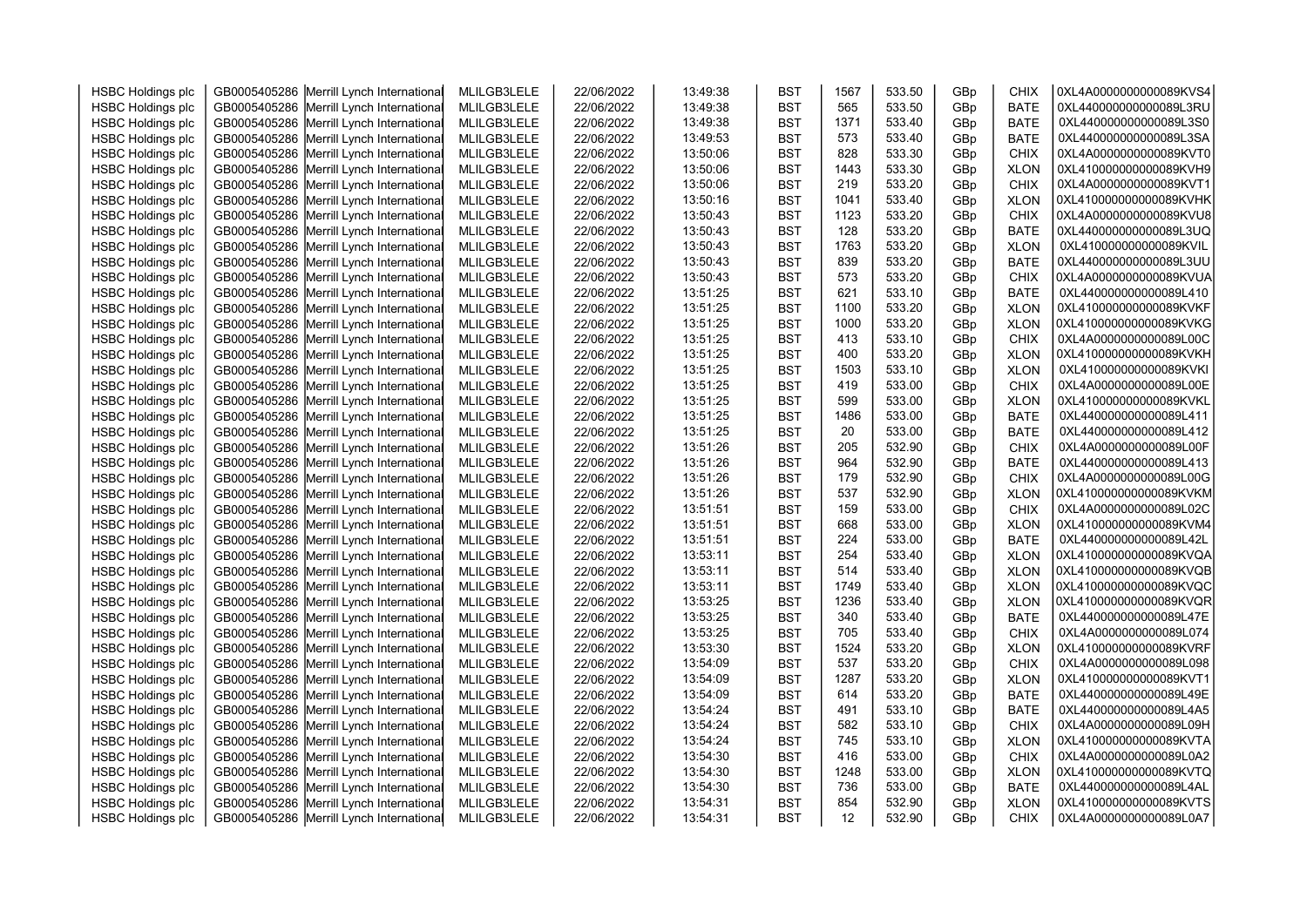| <b>HSBC Holdings plc</b> | GB0005405286 Merrill Lynch International | MLILGB3LELE | 22/06/2022 | 13:54:31 | <b>BST</b> | 25   | 532.90 | GBp | <b>BATE</b> | 0XL440000000000089L4AP |  |
|--------------------------|------------------------------------------|-------------|------------|----------|------------|------|--------|-----|-------------|------------------------|--|
| <b>HSBC Holdings plc</b> | GB0005405286 Merrill Lynch International | MLILGB3LELE | 22/06/2022 | 13:54:34 | <b>BST</b> | 534  | 532.80 | GBp | <b>XLON</b> | 0XL410000000000089KVU8 |  |
| <b>HSBC Holdings plc</b> | GB0005405286 Merrill Lynch International | MLILGB3LELE | 22/06/2022 | 13:54:34 | <b>BST</b> | 207  | 532.90 | GBp | <b>BATE</b> | 0XL440000000000089L4B6 |  |
| <b>HSBC Holdings plc</b> | GB0005405286 Merrill Lynch International | MLILGB3LELE | 22/06/2022 | 13:54:34 | <b>BST</b> | 95   | 532.90 | GBp | <b>CHIX</b> | 0XL4A0000000000089L0AG |  |
| <b>HSBC Holdings plc</b> | GB0005405286 Merrill Lynch International | MLILGB3LELE | 22/06/2022 | 13:54:34 | <b>BST</b> | 325  | 532.80 | GBp | <b>CHIX</b> | 0XL4A0000000000089L0AH |  |
| <b>HSBC Holdings plc</b> | GB0005405286 Merrill Lynch International | MLILGB3LELE | 22/06/2022 | 13:54:34 | <b>BST</b> | 594  | 532.80 | GBp | <b>BATE</b> | 0XL440000000000089L4B7 |  |
| <b>HSBC Holdings plc</b> | GB0005405286 Merrill Lynch International | MLILGB3LELE | 22/06/2022 | 13:54:37 | <b>BST</b> | 176  | 532.70 | GBp | <b>CHIX</b> | 0XL4A0000000000089L0AT |  |
| <b>HSBC Holdings plc</b> | GB0005405286 Merrill Lynch International | MLILGB3LELE | 22/06/2022 | 13:57:02 | <b>BST</b> | 572  | 533.20 | GBp | <b>BATE</b> | 0XL440000000000089L4IE |  |
| <b>HSBC Holdings plc</b> | GB0005405286 Merrill Lynch International | MLILGB3LELE | 22/06/2022 | 13:57:02 | <b>BST</b> | 932  | 533.30 | GBp | <b>CHIX</b> | 0XL4A0000000000089L0GR |  |
| <b>HSBC Holdings plc</b> | GB0005405286 Merrill Lynch International | MLILGB3LELE | 22/06/2022 | 13:57:03 | <b>BST</b> | 2053 | 533.10 | GBp | <b>XLON</b> | 0XL410000000000089L05P |  |
| <b>HSBC Holdings plc</b> | GB0005405286 Merrill Lynch International | MLILGB3LELE | 22/06/2022 | 13:57:08 | <b>BST</b> | 900  | 533.20 | GBp | <b>XLON</b> | 0XL410000000000089L062 |  |
| <b>HSBC Holdings plc</b> | GB0005405286 Merrill Lynch International | MLILGB3LELE | 22/06/2022 | 13:57:08 | <b>BST</b> | 1000 | 533.20 | GBp | <b>XLON</b> | 0XL410000000000089L063 |  |
| <b>HSBC Holdings plc</b> | GB0005405286 Merrill Lynch International | MLILGB3LELE | 22/06/2022 | 13:57:17 | <b>BST</b> | 1160 | 533.30 | GBp | <b>XLON</b> | 0XL410000000000089L07I |  |
| <b>HSBC Holdings plc</b> | GB0005405286 Merrill Lynch International | MLILGB3LELE | 22/06/2022 | 13:57:17 | <b>BST</b> | 128  | 533.30 | GBp | <b>BATE</b> | 0XL440000000000089L4K1 |  |
| <b>HSBC Holdings plc</b> | GB0005405286 Merrill Lynch International | MLILGB3LELE | 22/06/2022 | 13:57:17 | <b>BST</b> | 1355 | 533.20 | GBp | <b>XLON</b> | 0XL410000000000089L07J |  |
| <b>HSBC Holdings plc</b> | GB0005405286 Merrill Lynch International | MLILGB3LELE | 22/06/2022 | 13:57:17 | <b>BST</b> | 713  | 533.30 | GBp | <b>CHIX</b> | 0XL4A0000000000089L0I5 |  |
| <b>HSBC Holdings plc</b> | GB0005405286 Merrill Lynch International | MLILGB3LELE | 22/06/2022 | 13:57:18 | <b>BST</b> | 527  | 533.20 | GBp | <b>BATE</b> | 0XL440000000000089L4K4 |  |
| <b>HSBC Holdings plc</b> | GB0005405286 Merrill Lynch International | MLILGB3LELE | 22/06/2022 | 13:57:18 | <b>BST</b> | 51   | 533.20 | GBp | <b>BATE</b> | 0XL440000000000089L4K5 |  |
| <b>HSBC Holdings plc</b> | GB0005405286 Merrill Lynch International | MLILGB3LELE | 22/06/2022 | 13:58:08 | <b>BST</b> | 1000 | 533.20 | GBp | <b>XLON</b> | 0XL410000000000089L09L |  |
| <b>HSBC Holdings plc</b> | GB0005405286 Merrill Lynch International | MLILGB3LELE | 22/06/2022 | 13:58:38 | <b>BST</b> | 862  | 533.20 | GBp | <b>CHIX</b> | 0XL4A0000000000089L0M4 |  |
| <b>HSBC Holdings plc</b> | GB0005405286 Merrill Lynch International | MLILGB3LELE | 22/06/2022 | 13:58:55 | <b>BST</b> | 492  | 533.50 | GBp | <b>BATE</b> | 0XL440000000000089L4OT |  |
| <b>HSBC Holdings plc</b> | GB0005405286 Merrill Lynch International | MLILGB3LELE | 22/06/2022 | 13:58:55 | <b>BST</b> | 722  | 533.50 | GBp | <b>CHIX</b> | 0XL4A0000000000089L0MK |  |
| <b>HSBC Holdings plc</b> | GB0005405286 Merrill Lynch International | MLILGB3LELE | 22/06/2022 | 13:59:00 | <b>BST</b> | 392  | 533.50 | GBp | CHIX        | 0XL4A0000000000089L0MS |  |
| <b>HSBC Holdings plc</b> | GB0005405286 Merrill Lynch International | MLILGB3LELE | 22/06/2022 | 13:59:00 | <b>BST</b> | 1000 | 533.50 | GBp | <b>XLON</b> | 0XL410000000000089L0BQ |  |
| <b>HSBC Holdings plc</b> | GB0005405286 Merrill Lynch International | MLILGB3LELE | 22/06/2022 | 13:59:00 | <b>BST</b> | 621  | 533.50 | GBp | <b>XLON</b> | 0XL410000000000089L0BR |  |
| <b>HSBC Holdings plc</b> | GB0005405286 Merrill Lynch International | MLILGB3LELE | 22/06/2022 | 13:59:00 | <b>BST</b> | 755  | 533.50 | GBp | <b>XLON</b> | 0XL410000000000089L0BS |  |
| <b>HSBC Holdings plc</b> | GB0005405286 Merrill Lynch International | MLILGB3LELE | 22/06/2022 | 13:59:03 | <b>BST</b> | 309  | 533.50 | GBp | <b>CHIX</b> | 0XL4A0000000000089L0N5 |  |
| <b>HSBC Holdings plc</b> | GB0005405286 Merrill Lynch International | MLILGB3LELE | 22/06/2022 | 13:59:09 | <b>BST</b> | 1000 | 533.50 | GBp | <b>XLON</b> | 0XL410000000000089L0CC |  |
| <b>HSBC Holdings plc</b> | GB0005405286 Merrill Lynch International | MLILGB3LELE | 22/06/2022 | 13:59:29 | <b>BST</b> | 299  | 533.50 | GBp | <b>XLON</b> | 0XL410000000000089L0DF |  |
| <b>HSBC Holdings plc</b> | GB0005405286 Merrill Lynch International | MLILGB3LELE | 22/06/2022 | 13:59:34 | <b>BST</b> | 1047 | 533.50 | GBp | <b>XLON</b> | 0XL410000000000089L0DM |  |
| <b>HSBC Holdings plc</b> | GB0005405286 Merrill Lynch International | MLILGB3LELE | 22/06/2022 | 14:00:04 | <b>BST</b> | 208  | 533.50 | GBp | CHIX        | 0XL4A0000000000089L0Q7 |  |
| <b>HSBC Holdings plc</b> | GB0005405286 Merrill Lynch International | MLILGB3LELE | 22/06/2022 | 14:00:04 | <b>BST</b> | 3647 | 533.50 | GBp | <b>XLON</b> | 0XL410000000000089L0EQ |  |
| <b>HSBC Holdings plc</b> | GB0005405286 Merrill Lynch International | MLILGB3LELE | 22/06/2022 | 14:00:09 | <b>BST</b> | 1047 | 533.40 | GBp | <b>XLON</b> | 0XL410000000000089L0F3 |  |
| <b>HSBC Holdings plc</b> | GB0005405286 Merrill Lynch International | MLILGB3LELE | 22/06/2022 | 14:00:09 | <b>BST</b> | 495  | 533.40 | GBp | <b>BATE</b> | 0XL440000000000089L4SD |  |
| <b>HSBC Holdings plc</b> | GB0005405286 Merrill Lynch International | MLILGB3LELE | 22/06/2022 | 14:00:10 | <b>BST</b> | 672  | 533.30 | GBp | <b>CHIX</b> | 0XL4A0000000000089L0QJ |  |
| <b>HSBC Holdings plc</b> | GB0005405286 Merrill Lynch International | MLILGB3LELE | 22/06/2022 | 14:00:10 | <b>BST</b> | 433  | 533.30 | GBp | <b>BATE</b> | 0XL440000000000089L4SI |  |
| <b>HSBC Holdings plc</b> | GB0005405286 Merrill Lynch International | MLILGB3LELE | 22/06/2022 | 14:00:10 | <b>BST</b> | 1247 | 533.30 | GBp | <b>XLON</b> | 0XL410000000000089L0F6 |  |
| <b>HSBC Holdings plc</b> | GB0005405286 Merrill Lynch International | MLILGB3LELE | 22/06/2022 | 14:00:35 | <b>BST</b> | 164  | 533.20 | GBp | <b>BATE</b> | 0XL440000000000089L4T6 |  |
| <b>HSBC Holdings plc</b> | GB0005405286 Merrill Lynch International | MLILGB3LELE | 22/06/2022 | 14:00:35 | <b>BST</b> | 585  | 533.20 | GBp | <b>XLON</b> | 0XL410000000000089L0G4 |  |
| <b>HSBC Holdings plc</b> | GB0005405286 Merrill Lynch International | MLILGB3LELE | 22/06/2022 | 14:00:35 | <b>BST</b> | 251  | 533.20 | GBp | <b>CHIX</b> | 0XL4A0000000000089L0RD |  |
| <b>HSBC Holdings plc</b> | GB0005405286 Merrill Lynch International | MLILGB3LELE | 22/06/2022 | 14:00:37 | <b>BST</b> | 597  | 533.10 | GBp | <b>XLON</b> | 0XL410000000000089L0G8 |  |
| <b>HSBC Holdings plc</b> | GB0005405286 Merrill Lynch International | MLILGB3LELE | 22/06/2022 | 14:00:37 | <b>BST</b> | 1049 | 533.10 | GBp | <b>BATE</b> | 0XL440000000000089L4TA |  |
| <b>HSBC Holdings plc</b> | GB0005405286 Merrill Lynch International | MLILGB3LELE | 22/06/2022 | 14:00:48 | <b>BST</b> | 363  | 533.10 | GBp | <b>CHIX</b> | 0XL4A0000000000089L0SB |  |
| <b>HSBC Holdings plc</b> | GB0005405286 Merrill Lynch International | MLILGB3LELE | 22/06/2022 | 14:01:00 | <b>BST</b> | 102  | 533.00 | GBp | <b>CHIX</b> | 0XL4A0000000000089L0T9 |  |
| <b>HSBC Holdings plc</b> | GB0005405286 Merrill Lynch International | MLILGB3LELE | 22/06/2022 | 14:01:00 | <b>BST</b> | 852  | 533.00 | GBp | <b>BATE</b> | 0XL440000000000089L4UF |  |
| <b>HSBC Holdings plc</b> | GB0005405286 Merrill Lynch International | MLILGB3LELE | 22/06/2022 | 14:01:00 | <b>BST</b> | 780  | 533.00 | GBp | <b>XLON</b> | 0XL410000000000089L0HK |  |
| <b>HSBC Holdings plc</b> | GB0005405286 Merrill Lynch International | MLILGB3LELE | 22/06/2022 | 14:01:13 | <b>BST</b> | 171  | 532.90 | GBp | <b>CHIX</b> | 0XL4A0000000000089L0U3 |  |
| <b>HSBC Holdings plc</b> | GB0005405286 Merrill Lynch International | MLILGB3LELE | 22/06/2022 | 14:01:13 | <b>BST</b> | 796  | 532.90 | GBp | <b>XLON</b> | 0XL410000000000089L0I1 |  |
|                          |                                          |             |            |          |            |      |        |     |             |                        |  |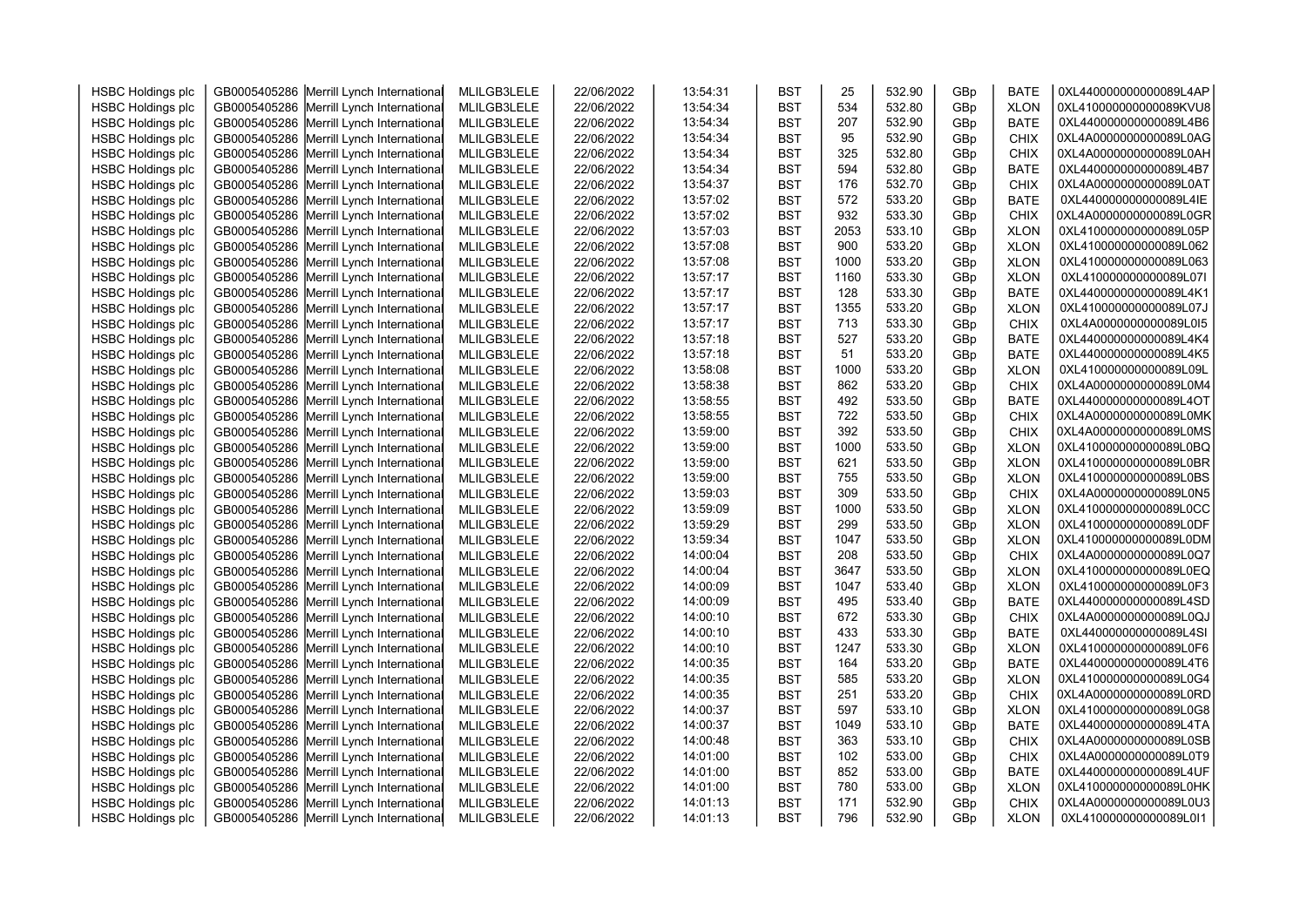|                          |                                          |             |            | 14:01:13 |            | 1465 | 532.90 |     | <b>BATE</b> | 0XL440000000000089L4V6                           |  |
|--------------------------|------------------------------------------|-------------|------------|----------|------------|------|--------|-----|-------------|--------------------------------------------------|--|
| <b>HSBC Holdings plc</b> | GB0005405286 Merrill Lynch International | MLILGB3LELE | 22/06/2022 |          | <b>BST</b> | 816  |        | GBp |             |                                                  |  |
| <b>HSBC Holdings plc</b> | GB0005405286 Merrill Lynch International | MLILGB3LELE | 22/06/2022 | 14:01:30 | <b>BST</b> |      | 533.00 | GBp | <b>XLON</b> | 0XL410000000000089L0IO                           |  |
| <b>HSBC Holdings plc</b> | GB0005405286 Merrill Lynch International | MLILGB3LELE | 22/06/2022 | 14:01:30 | <b>BST</b> | 212  | 533.00 | GBp | <b>CHIX</b> | 0XL4A0000000000089L0UV                           |  |
| <b>HSBC Holdings plc</b> | GB0005405286 Merrill Lynch International | MLILGB3LELE | 22/06/2022 | 14:02:09 | <b>BST</b> | 888  | 533.30 | GBp | <b>BATE</b> | 0XL440000000000089L52O                           |  |
| <b>HSBC Holdings plc</b> | GB0005405286 Merrill Lynch International | MLILGB3LELE | 22/06/2022 | 14:02:09 | <b>BST</b> | 576  | 533.30 | GBp | <b>CHIX</b> | 0XL4A0000000000089L10N                           |  |
| <b>HSBC Holdings plc</b> | GB0005405286 Merrill Lynch International | MLILGB3LELE | 22/06/2022 | 14:02:09 | <b>BST</b> | 1024 | 533.30 | GBp | <b>XLON</b> | 0XL410000000000089L0L7                           |  |
| <b>HSBC Holdings plc</b> | GB0005405286 Merrill Lynch International | MLILGB3LELE | 22/06/2022 | 14:03:16 | <b>BST</b> | 1100 | 533.30 | GBp | <b>XLON</b> | 0XL410000000000089L0O4                           |  |
| <b>HSBC Holdings plc</b> | GB0005405286 Merrill Lynch International | MLILGB3LELE | 22/06/2022 | 14:03:16 | <b>BST</b> | 1000 | 533.30 | GBp | <b>XLON</b> | 0XL410000000000089L0O5                           |  |
| <b>HSBC Holdings plc</b> | GB0005405286 Merrill Lynch International | MLILGB3LELE | 22/06/2022 | 14:03:16 | <b>BST</b> | 295  | 533.30 | GBp | <b>XLON</b> | 0XL410000000000089L0O6                           |  |
| <b>HSBC Holdings plc</b> | GB0005405286 Merrill Lynch International | MLILGB3LELE | 22/06/2022 | 14:03:16 | <b>BST</b> | 787  | 533.30 | GBp | <b>XLON</b> | 0XL410000000000089L0O7                           |  |
| <b>HSBC Holdings plc</b> | GB0005405286 Merrill Lynch International | MLILGB3LELE | 22/06/2022 | 14:04:01 | <b>BST</b> | 260  | 533.20 | GBp | <b>BATE</b> | 0XL440000000000089L56S                           |  |
| <b>HSBC Holdings plc</b> | GB0005405286 Merrill Lynch International | MLILGB3LELE | 22/06/2022 | 14:04:01 | <b>BST</b> | 677  | 533.20 | GBp | <b>CHIX</b> | 0XL4A0000000000089L14D                           |  |
| <b>HSBC Holdings plc</b> | GB0005405286 Merrill Lynch International | MLILGB3LELE | 22/06/2022 | 14:04:01 | <b>BST</b> | 938  | 533.20 | GBp | <b>XLON</b> | 0XL410000000000089L0Q2                           |  |
| <b>HSBC Holdings plc</b> | GB0005405286 Merrill Lynch International | MLILGB3LELE | 22/06/2022 | 14:04:06 | <b>BST</b> | 536  | 533.10 | GBp | <b>CHIX</b> | 0XL4A0000000000089L151                           |  |
| <b>HSBC Holdings plc</b> | GB0005405286 Merrill Lynch International | MLILGB3LELE | 22/06/2022 | 14:04:06 | <b>BST</b> | 1905 | 533.10 | GBp | <b>XLON</b> | 0XL410000000000089L0QC                           |  |
| <b>HSBC Holdings plc</b> | GB0005405286 Merrill Lynch International | MLILGB3LELE | 22/06/2022 | 14:04:18 | <b>BST</b> | 580  | 533.00 | GBp | CHIX        | 0XL4A0000000000089L15O                           |  |
| <b>HSBC Holdings plc</b> | GB0005405286 Merrill Lynch International | MLILGB3LELE | 22/06/2022 | 14:04:18 | <b>BST</b> | 815  | 533.00 | GBp | <b>BATE</b> | 0XL440000000000089L57S                           |  |
| <b>HSBC Holdings plc</b> | GB0005405286 Merrill Lynch International | MLILGB3LELE | 22/06/2022 | 14:04:18 | <b>BST</b> | 2581 | 533.00 | GBp | <b>XLON</b> | 0XL410000000000089L0RA                           |  |
| <b>HSBC Holdings plc</b> | GB0005405286 Merrill Lynch International | MLILGB3LELE | 22/06/2022 | 14:04:20 | <b>BST</b> | 94   | 532.90 | GBp | <b>BATE</b> | 0XL440000000000089L585                           |  |
| <b>HSBC Holdings plc</b> | GB0005405286 Merrill Lynch International | MLILGB3LELE | 22/06/2022 | 14:04:20 | <b>BST</b> | 986  | 532.90 | GBp | <b>BATE</b> | 0XL440000000000089L586                           |  |
| <b>HSBC Holdings plc</b> | GB0005405286 Merrill Lynch International | MLILGB3LELE | 22/06/2022 | 14:04:20 | <b>BST</b> | 176  | 532.90 | GBp | <b>CHIX</b> | 0XL4A0000000000089L15S                           |  |
| <b>HSBC Holdings plc</b> | GB0005405286 Merrill Lynch International | MLILGB3LELE | 22/06/2022 | 14:04:31 | <b>BST</b> | 1034 | 532.80 | GBp | <b>XLON</b> | 0XL410000000000089L0S8                           |  |
| <b>HSBC Holdings plc</b> | GB0005405286 Merrill Lynch International | MLILGB3LELE | 22/06/2022 | 14:04:32 | <b>BST</b> | 657  | 532.80 | GBp | <b>XLON</b> | 0XL410000000000089L0SC                           |  |
| <b>HSBC Holdings plc</b> | GB0005405286 Merrill Lynch International | MLILGB3LELE | 22/06/2022 | 14:04:32 | <b>BST</b> | 281  | 532.80 | GBp | <b>CHIX</b> | 0XL4A0000000000089L16D                           |  |
| <b>HSBC Holdings plc</b> | GB0005405286 Merrill Lynch International | MLILGB3LELE | 22/06/2022 | 14:04:32 | <b>BST</b> | 807  | 532.80 | GBp | <b>BATE</b> | 0XL440000000000089L58U                           |  |
| <b>HSBC Holdings plc</b> | GB0005405286 Merrill Lynch International | MLILGB3LELE | 22/06/2022 | 14:05:08 | <b>BST</b> | 421  | 532.70 | GBp | <b>CHIX</b> | 0XL4A0000000000089L18E                           |  |
| <b>HSBC Holdings plc</b> | GB0005405286 Merrill Lynch International | MLILGB3LELE | 22/06/2022 | 14:05:08 | <b>BST</b> | 522  | 532.70 | GBp | <b>XLON</b> | 0XL410000000000089L0U6                           |  |
| <b>HSBC Holdings plc</b> | GB0005405286 Merrill Lynch International | MLILGB3LELE | 22/06/2022 | 14:05:08 | <b>BST</b> | 550  | 532.70 | GBp | <b>BATE</b> | 0XL440000000000089L5AP                           |  |
| <b>HSBC Holdings plc</b> | GB0005405286 Merrill Lynch International | MLILGB3LELE | 22/06/2022 | 14:05:12 | <b>BST</b> | 365  | 532.70 | GBp | <b>CHIX</b> | 0XL4A0000000000089L18L                           |  |
| <b>HSBC Holdings plc</b> | GB0005405286 Merrill Lynch International | MLILGB3LELE | 22/06/2022 | 14:05:35 | <b>BST</b> | 632  | 532.60 | GBp | <b>XLON</b> | 0XL410000000000089L0VP                           |  |
| <b>HSBC Holdings plc</b> | GB0005405286 Merrill Lynch International | MLILGB3LELE | 22/06/2022 | 14:05:35 | <b>BST</b> | 768  | 532.60 | GBp | <b>BATE</b> | 0XL440000000000089L5CE                           |  |
| <b>HSBC Holdings plc</b> | GB0005405286 Merrill Lynch International | MLILGB3LELE | 22/06/2022 | 14:05:35 | <b>BST</b> | 151  | 532.60 | GBp | <b>CHIX</b> | 0XL4A0000000000089L19E                           |  |
| <b>HSBC Holdings plc</b> | GB0005405286 Merrill Lynch International | MLILGB3LELE | 22/06/2022 | 14:06:17 | <b>BST</b> | 129  | 533.10 | GBp | <b>BATE</b> | 0XL440000000000089L5DQ                           |  |
| <b>HSBC Holdings plc</b> | GB0005405286 Merrill Lynch International | MLILGB3LELE | 22/06/2022 | 14:06:26 | <b>BST</b> | 612  | 533.00 | GBp | <b>CHIX</b> | 0XL4A0000000000089L1BI                           |  |
| <b>HSBC Holdings plc</b> | GB0005405286 Merrill Lynch International | MLILGB3LELE | 22/06/2022 | 14:06:26 | <b>BST</b> | 1897 | 533.00 | GBp | <b>XLON</b> | 0XL410000000000089L120                           |  |
| <b>HSBC Holdings plc</b> | GB0005405286 Merrill Lynch International | MLILGB3LELE | 22/06/2022 | 14:06:49 | <b>BST</b> | 1358 | 532.90 | GBp | <b>XLON</b> | 0XL410000000000089L12R                           |  |
| <b>HSBC Holdings plc</b> | GB0005405286 Merrill Lynch International | MLILGB3LELE | 22/06/2022 | 14:06:49 | <b>BST</b> | 459  | 532.90 | GBp | <b>CHIX</b> | 0XL4A0000000000089L1C7                           |  |
| <b>HSBC Holdings plc</b> | GB0005405286 Merrill Lynch International | MLILGB3LELE | 22/06/2022 | 14:06:50 | <b>BST</b> | 1023 | 532.80 | GBp | <b>BATE</b> | 0XL440000000000089L5ER                           |  |
| <b>HSBC Holdings plc</b> | GB0005405286 Merrill Lynch International | MLILGB3LELE | 22/06/2022 | 14:06:53 | <b>BST</b> | 630  | 532.70 | GBp | <b>XLON</b> | 0XL410000000000089L133                           |  |
| <b>HSBC Holdings plc</b> | GB0005405286 Merrill Lynch International | MLILGB3LELE | 22/06/2022 | 14:06:53 | <b>BST</b> | 542  | 532.70 | GBp | <b>XLON</b> | 0XL410000000000089L134                           |  |
| <b>HSBC Holdings plc</b> | GB0005405286 Merrill Lynch International | MLILGB3LELE | 22/06/2022 | 14:06:54 | <b>BST</b> | 94   | 532.60 | GBp | <b>BATE</b> | 0XL440000000000089L5F8                           |  |
| <b>HSBC Holdings plc</b> | GB0005405286 Merrill Lynch International | MLILGB3LELE | 22/06/2022 | 14:06:54 | <b>BST</b> | 142  | 532.60 | GBp | <b>BATE</b> | 0XL440000000000089L5F9                           |  |
| <b>HSBC Holdings plc</b> | GB0005405286 Merrill Lynch International | MLILGB3LELE | 22/06/2022 | 14:07:52 | <b>BST</b> | 1137 | 532.70 | GBp | <b>XLON</b> | 0XL410000000000089L18O                           |  |
|                          |                                          |             |            |          |            | 749  | 532.70 |     |             | 0XL4A0000000000089L1FS                           |  |
| <b>HSBC Holdings plc</b> | GB0005405286 Merrill Lynch International | MLILGB3LELE | 22/06/2022 | 14:08:01 | <b>BST</b> | 314  | 532.70 | GBp | CHIX        |                                                  |  |
| <b>HSBC Holdings plc</b> | GB0005405286 Merrill Lynch International | MLILGB3LELE | 22/06/2022 | 14:08:12 | <b>BST</b> |      |        | GBp | <b>XLON</b> | 0XL410000000000089L1A2<br>0XL410000000000089L1AN |  |
| <b>HSBC Holdings plc</b> | GB0005405286 Merrill Lynch International | MLILGB3LELE | 22/06/2022 | 14:08:18 | <b>BST</b> | 284  | 532.70 | GBp | <b>XLON</b> |                                                  |  |
| <b>HSBC Holdings plc</b> | GB0005405286 Merrill Lynch International | MLILGB3LELE | 22/06/2022 | 14:08:18 | <b>BST</b> | 1000 | 532.70 | GBp | <b>XLON</b> | 0XL410000000000089L1AO                           |  |
| <b>HSBC Holdings plc</b> | GB0005405286 Merrill Lynch International | MLILGB3LELE | 22/06/2022 | 14:08:18 | <b>BST</b> | 658  | 532.70 | GBp | <b>XLON</b> | 0XL410000000000089L1AP                           |  |
|                          |                                          |             |            |          |            |      |        |     |             |                                                  |  |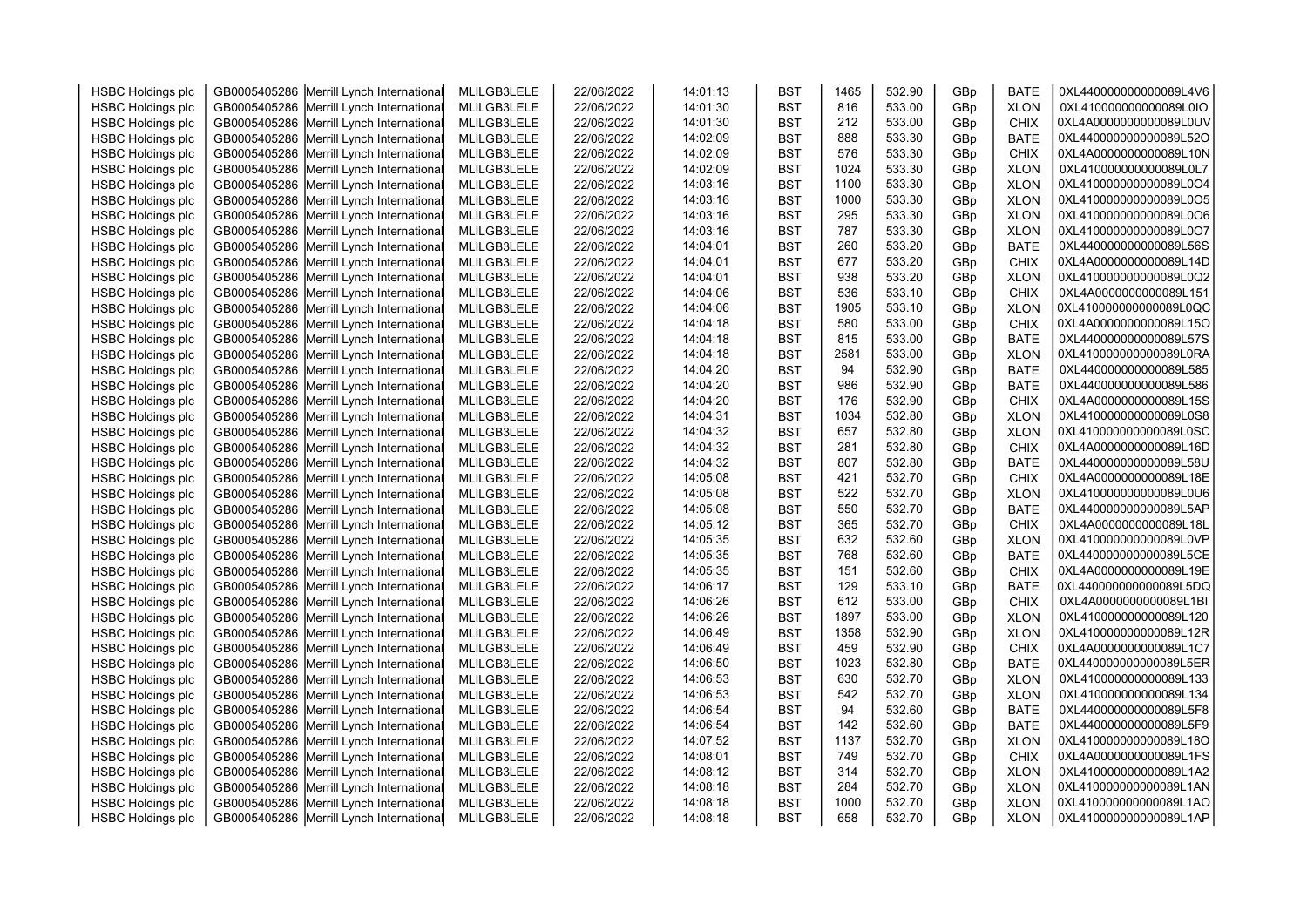| <b>HSBC Holdings plc</b> | GB0005405286 Merrill Lynch International | MLILGB3LELE | 22/06/2022 | 14:08:18 | <b>BST</b> | 605  | 532.70 | GBp | <b>XLON</b> | 0XL410000000000089L1AQ |  |
|--------------------------|------------------------------------------|-------------|------------|----------|------------|------|--------|-----|-------------|------------------------|--|
| <b>HSBC Holdings plc</b> | GB0005405286 Merrill Lynch International | MLILGB3LELE | 22/06/2022 | 14:08:20 | <b>BST</b> | 278  | 532.60 | GBp | <b>BATE</b> | 0XL440000000000089L5JN |  |
| <b>HSBC Holdings plc</b> | GB0005405286 Merrill Lynch International | MLILGB3LELE | 22/06/2022 | 14:08:20 | <b>BST</b> | 1943 | 532.60 | GBp | <b>XLON</b> | 0XL410000000000089L1AT |  |
| <b>HSBC Holdings plc</b> | GB0005405286 Merrill Lynch International | MLILGB3LELE | 22/06/2022 | 14:08:22 | <b>BST</b> | 969  | 532.50 | GBp | <b>XLON</b> | 0XL410000000000089L1B2 |  |
| <b>HSBC Holdings plc</b> | GB0005405286 Merrill Lynch International | MLILGB3LELE | 22/06/2022 | 14:08:22 | <b>BST</b> | 631  | 532.50 | GBp | <b>CHIX</b> | 0XL4A0000000000089L1HS |  |
| <b>HSBC Holdings plc</b> |                                          | MLILGB3LELE | 22/06/2022 | 14:08:22 | <b>BST</b> | 394  | 532.50 |     | <b>BATE</b> | 0XL440000000000089L5JT |  |
|                          | GB0005405286 Merrill Lynch International |             |            |          |            | 239  | 532.40 | GBp |             | 0XL4A0000000000089L1HT |  |
| <b>HSBC Holdings plc</b> | GB0005405286 Merrill Lynch International | MLILGB3LELE | 22/06/2022 | 14:08:22 | <b>BST</b> | 378  | 532.40 | GBp | <b>CHIX</b> | 0XL440000000000089L5JU |  |
| <b>HSBC Holdings plc</b> | GB0005405286 Merrill Lynch International | MLILGB3LELE | 22/06/2022 | 14:08:22 | <b>BST</b> |      |        | GBp | <b>BATE</b> |                        |  |
| <b>HSBC Holdings plc</b> | GB0005405286 Merrill Lynch International | MLILGB3LELE | 22/06/2022 | 14:09:53 | <b>BST</b> | 554  | 532.70 | GBp | <b>CHIX</b> | 0XL4A0000000000089L1M7 |  |
| <b>HSBC Holdings plc</b> | GB0005405286 Merrill Lynch International | MLILGB3LELE | 22/06/2022 | 14:09:53 | <b>BST</b> | 611  | 532.70 | GBp | <b>BATE</b> | 0XL440000000000089L5O6 |  |
| <b>HSBC Holdings plc</b> | GB0005405286 Merrill Lynch International | MLILGB3LELE | 22/06/2022 | 14:09:53 | <b>BST</b> | 2006 | 532.70 | GBp | <b>XLON</b> | 0XL410000000000089L1G9 |  |
| <b>HSBC Holdings plc</b> | GB0005405286 Merrill Lynch International | MLILGB3LELE | 22/06/2022 | 14:10:19 | <b>BST</b> | 656  | 532.70 | GBp | <b>CHIX</b> | 0XL4A0000000000089L1N5 |  |
| <b>HSBC Holdings plc</b> | GB0005405286 Merrill Lynch International | MLILGB3LELE | 22/06/2022 | 14:10:19 | <b>BST</b> | 422  | 532.70 | GBp | <b>BATE</b> | 0XL440000000000089L5PN |  |
| <b>HSBC Holdings plc</b> | GB0005405286 Merrill Lynch International | MLILGB3LELE | 22/06/2022 | 14:10:19 | <b>BST</b> | 847  | 532.70 | GBp | <b>XLON</b> | 0XL410000000000089L1HE |  |
| <b>HSBC Holdings plc</b> | GB0005405286 Merrill Lynch International | MLILGB3LELE | 22/06/2022 | 14:10:25 | <b>BST</b> | 730  | 532.50 | GBp | <b>BATE</b> | 0XL440000000000089L5Q9 |  |
| <b>HSBC Holdings plc</b> | GB0005405286 Merrill Lynch International | MLILGB3LELE | 22/06/2022 | 14:10:25 | <b>BST</b> | 1093 | 532.50 | GBp | <b>XLON</b> | 0XL410000000000089L1HN |  |
| <b>HSBC Holdings plc</b> | GB0005405286 Merrill Lynch International | MLILGB3LELE | 22/06/2022 | 14:10:25 | <b>BST</b> | 700  | 532.50 | GBp | <b>CHIX</b> | 0XL4A0000000000089L1NC |  |
| <b>HSBC Holdings plc</b> | GB0005405286 Merrill Lynch International | MLILGB3LELE | 22/06/2022 | 14:10:25 | <b>BST</b> | 132  | 532.50 | GBp | <b>BATE</b> | 0XL440000000000089L5QA |  |
| <b>HSBC Holdings plc</b> | GB0005405286 Merrill Lynch International | MLILGB3LELE | 22/06/2022 | 14:10:25 | <b>BST</b> | 45   | 532.40 | GBp | <b>CHIX</b> | 0XL4A0000000000089L1ND |  |
| <b>HSBC Holdings plc</b> | GB0005405286 Merrill Lynch International | MLILGB3LELE | 22/06/2022 | 14:11:16 | <b>BST</b> | 1000 | 533.00 | GBp | <b>XLON</b> | 0XL410000000000089L1JL |  |
| <b>HSBC Holdings plc</b> | GB0005405286 Merrill Lynch International | MLILGB3LELE | 22/06/2022 | 14:11:16 | <b>BST</b> | 658  | 533.00 | GBp | <b>XLON</b> | 0XL410000000000089L1JM |  |
| <b>HSBC Holdings plc</b> | GB0005405286 Merrill Lynch International | MLILGB3LELE | 22/06/2022 | 14:11:23 | <b>BST</b> | 553  | 532.90 | GBp | CHIX        | 0XL4A0000000000089L1Q3 |  |
| <b>HSBC Holdings plc</b> | GB0005405286 Merrill Lynch International | MLILGB3LELE | 22/06/2022 | 14:11:23 | <b>BST</b> | 402  | 532.90 | GBp | <b>BATE</b> | 0XL440000000000089L5SS |  |
| <b>HSBC Holdings plc</b> | GB0005405286 Merrill Lynch International | MLILGB3LELE | 22/06/2022 | 14:11:23 | <b>BST</b> | 1579 | 532.90 | GBp | <b>XLON</b> | 0XL410000000000089L1K2 |  |
| <b>HSBC Holdings plc</b> | GB0005405286 Merrill Lynch International | MLILGB3LELE | 22/06/2022 | 14:11:33 | <b>BST</b> | 1248 | 532.80 | GBp | <b>XLON</b> | 0XL410000000000089L1KG |  |
| <b>HSBC Holdings plc</b> | GB0005405286 Merrill Lynch International | MLILGB3LELE | 22/06/2022 | 14:11:33 | <b>BST</b> | 479  | 532.80 | GBp | <b>CHIX</b> | 0XL4A0000000000089L1QG |  |
| <b>HSBC Holdings plc</b> | GB0005405286 Merrill Lynch International | MLILGB3LELE | 22/06/2022 | 14:11:33 | <b>BST</b> | 576  | 532.80 | GBp | <b>BATE</b> | 0XL440000000000089L5TD |  |
| <b>HSBC Holdings plc</b> | GB0005405286 Merrill Lynch International | MLILGB3LELE | 22/06/2022 | 14:12:01 | <b>BST</b> | 713  | 532.60 | GBp | <b>BATE</b> | 0XL440000000000089L5UC |  |
| <b>HSBC Holdings plc</b> | GB0005405286 Merrill Lynch International | MLILGB3LELE | 22/06/2022 | 14:12:01 | <b>BST</b> | 389  | 532.60 | GBp | <b>CHIX</b> | 0XL4A0000000000089L1RO |  |
| <b>HSBC Holdings plc</b> | GB0005405286 Merrill Lynch International | MLILGB3LELE | 22/06/2022 | 14:12:01 | <b>BST</b> | 805  | 532.70 | GBp | <b>XLON</b> | 0XL410000000000089L1M0 |  |
| <b>HSBC Holdings plc</b> | GB0005405286 Merrill Lynch International | MLILGB3LELE | 22/06/2022 | 14:12:01 | <b>BST</b> | 658  | 532.70 | GBp | <b>XLON</b> | 0XL410000000000089L1M1 |  |
| <b>HSBC Holdings plc</b> | GB0005405286 Merrill Lynch International | MLILGB3LELE | 22/06/2022 | 14:12:01 | <b>BST</b> | 623  | 532.70 | GBp | <b>XLON</b> | 0XL410000000000089L1M2 |  |
| <b>HSBC Holdings plc</b> | GB0005405286 Merrill Lynch International | MLILGB3LELE | 22/06/2022 | 14:12:22 | <b>BST</b> | 551  | 532.50 | GBp | <b>BATE</b> | 0XL440000000000089L5VO |  |
| <b>HSBC Holdings plc</b> | GB0005405286 Merrill Lynch International | MLILGB3LELE | 22/06/2022 | 14:12:22 | <b>BST</b> | 344  | 532.50 | GBp | <b>CHIX</b> | 0XL4A0000000000089L1TD |  |
| <b>HSBC Holdings plc</b> | GB0005405286 Merrill Lynch International | MLILGB3LELE | 22/06/2022 | 14:12:24 | <b>BST</b> | 1026 | 532.40 | GBp | <b>XLON</b> | 0XL410000000000089L1NN |  |
| <b>HSBC Holdings plc</b> | GB0005405286 Merrill Lynch International | MLILGB3LELE | 22/06/2022 | 14:12:24 | <b>BST</b> | 299  | 532.40 | GBp | <b>CHIX</b> | 0XL4A0000000000089L1TH |  |
| <b>HSBC Holdings plc</b> | GB0005405286 Merrill Lynch International | MLILGB3LELE | 22/06/2022 | 14:12:24 | <b>BST</b> | 308  | 532.40 | GBp | <b>XLON</b> | 0XL410000000000089L1NO |  |
| <b>HSBC Holdings plc</b> | GB0005405286 Merrill Lynch International | MLILGB3LELE | 22/06/2022 | 14:13:05 | <b>BST</b> | 1409 | 532.30 | GBp | <b>XLON</b> | 0XL410000000000089L1PS |  |
| <b>HSBC Holdings plc</b> | GB0005405286 Merrill Lynch International | MLILGB3LELE | 22/06/2022 | 14:13:05 | <b>BST</b> | 471  | 532.30 | GBp | <b>CHIX</b> | 0XL4A0000000000089L1V4 |  |
| <b>HSBC Holdings plc</b> | GB0005405286 Merrill Lynch International | MLILGB3LELE | 22/06/2022 | 14:13:05 | <b>BST</b> | 463  | 532.30 | GBp | <b>BATE</b> | 0XL440000000000089L61S |  |
| <b>HSBC Holdings plc</b> | GB0005405286 Merrill Lynch International | MLILGB3LELE | 22/06/2022 | 14:13:59 | <b>BST</b> | 1788 | 532.30 | GBp | <b>XLON</b> | 0XL410000000000089L1SC |  |
| <b>HSBC Holdings plc</b> | GB0005405286 Merrill Lynch International | MLILGB3LELE | 22/06/2022 | 14:14:41 | <b>BST</b> | 1000 | 532.40 | GBp | <b>XLON</b> | 0XL410000000000089L1UU |  |
| <b>HSBC Holdings plc</b> | GB0005405286 Merrill Lynch International | MLILGB3LELE | 22/06/2022 | 14:14:41 | <b>BST</b> | 658  | 532.40 | GBp | <b>XLON</b> | 0XL410000000000089L1UV |  |
| <b>HSBC Holdings plc</b> | GB0005405286 Merrill Lynch International | MLILGB3LELE | 22/06/2022 | 14:15:00 | <b>BST</b> | 358  | 532.40 | GBp | <b>XLON</b> | 0XL410000000000089L1VU |  |
| <b>HSBC Holdings plc</b> | GB0005405286 Merrill Lynch International | MLILGB3LELE | 22/06/2022 | 14:15:00 | <b>BST</b> | 1000 | 532.40 | GBp | <b>XLON</b> | 0XL410000000000089L1VV |  |
| <b>HSBC Holdings plc</b> | GB0005405286 Merrill Lynch International | MLILGB3LELE | 22/06/2022 | 14:15:15 | <b>BST</b> | 632  | 532.30 | GBp | <b>CHIX</b> | 0XL4A0000000000089L23P |  |
| <b>HSBC Holdings plc</b> | GB0005405286 Merrill Lynch International | MLILGB3LELE | 22/06/2022 | 14:15:15 | <b>BST</b> | 1458 | 532.30 | GBp | <b>XLON</b> | 0XL410000000000089L20Q |  |
| <b>HSBC Holdings plc</b> | GB0005405286 Merrill Lynch International | MLILGB3LELE | 22/06/2022 | 14:15:15 | <b>BST</b> | 190  | 532.20 | GBp | <b>CHIX</b> | 0XL4A0000000000089L23T |  |
|                          |                                          |             |            |          |            |      |        |     |             |                        |  |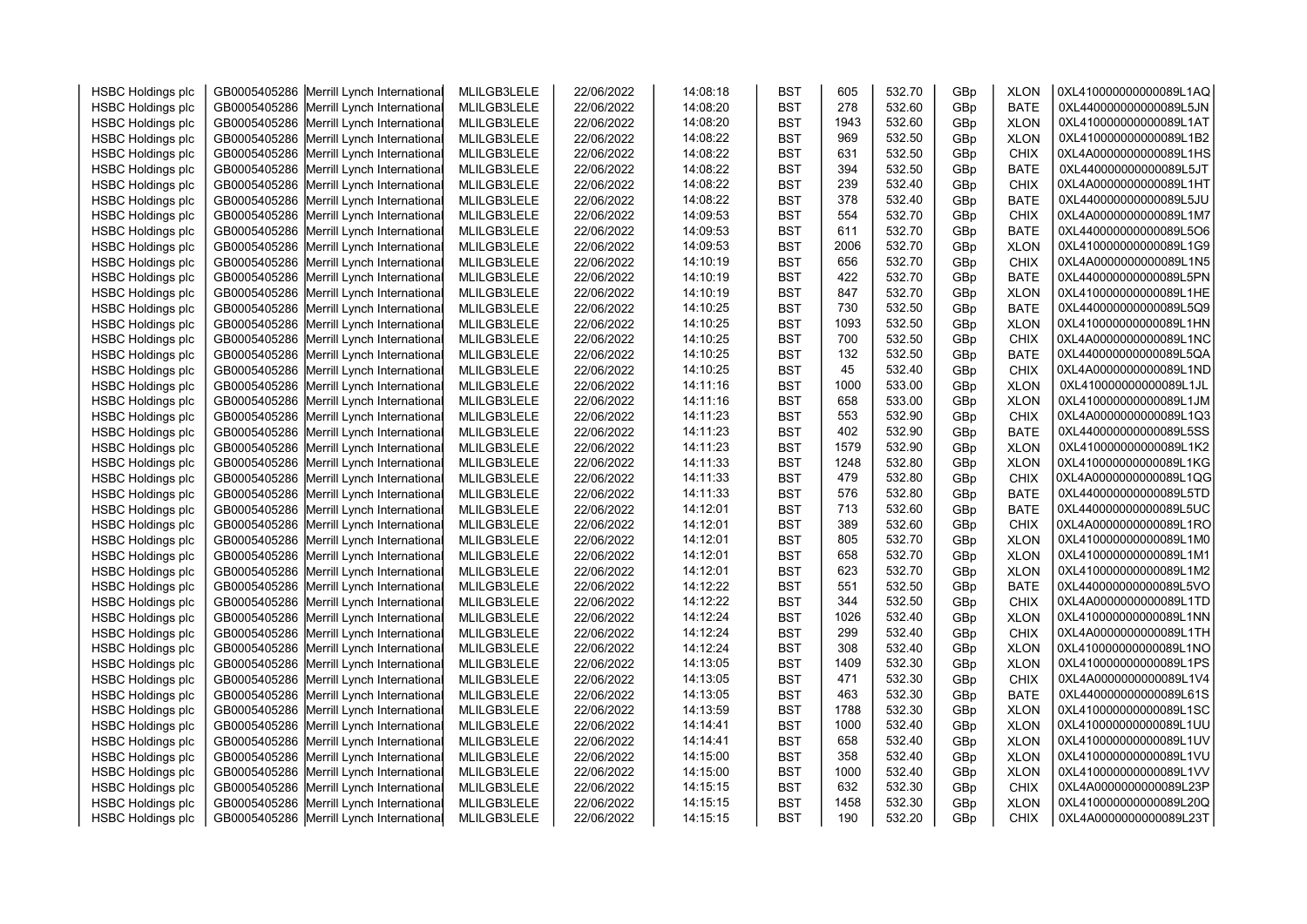| <b>HSBC Holdings plc</b> | GB0005405286 Merrill Lynch International | MLILGB3LELE | 22/06/2022 | 14:15:15 | <b>BST</b> | 1345 | 532.20 | GBp | <b>XLON</b> | 0XL410000000000089L20S |  |
|--------------------------|------------------------------------------|-------------|------------|----------|------------|------|--------|-----|-------------|------------------------|--|
| <b>HSBC Holdings plc</b> | GB0005405286 Merrill Lynch International | MLILGB3LELE | 22/06/2022 | 14:15:15 | <b>BST</b> | 607  | 532.20 | GBp | <b>BATE</b> | 0XL440000000000089L67U |  |
| <b>HSBC Holdings plc</b> | GB0005405286 Merrill Lynch International | MLILGB3LELE | 22/06/2022 | 14:15:17 | <b>BST</b> | 1000 | 532.10 | GBp | <b>XLON</b> | 0XL410000000000089L216 |  |
| <b>HSBC Holdings plc</b> | GB0005405286 Merrill Lynch International | MLILGB3LELE | 22/06/2022 | 14:15:17 | <b>BST</b> | 252  | 532.10 | GBp | <b>BATE</b> | 0XL440000000000089L688 |  |
| <b>HSBC Holdings plc</b> | GB0005405286 Merrill Lynch International | MLILGB3LELE | 22/06/2022 | 14:15:17 | <b>BST</b> | 231  | 532.10 | GBp | <b>BATE</b> | 0XL440000000000089L689 |  |
| <b>HSBC Holdings plc</b> | GB0005405286 Merrill Lynch International | MLILGB3LELE | 22/06/2022 | 14:15:17 | <b>BST</b> | 814  | 532.10 | GBp | <b>CHIX</b> | 0XL4A0000000000089L249 |  |
| <b>HSBC Holdings plc</b> | GB0005405286 Merrill Lynch International | MLILGB3LELE | 22/06/2022 | 14:15:42 | <b>BST</b> | 1125 | 532.00 | GBp | <b>XLON</b> | 0XL410000000000089L225 |  |
| <b>HSBC Holdings plc</b> | GB0005405286 Merrill Lynch International | MLILGB3LELE | 22/06/2022 | 14:15:42 | <b>BST</b> | 1313 | 532.00 | GBp | <b>BATE</b> | 0XL440000000000089L69J |  |
| <b>HSBC Holdings plc</b> | GB0005405286 Merrill Lynch International | MLILGB3LELE | 22/06/2022 | 14:15:42 | <b>BST</b> | 435  | 532.00 | GBp | <b>CHIX</b> | 0XL4A0000000000089L258 |  |
| <b>HSBC Holdings plc</b> | GB0005405286 Merrill Lynch International | MLILGB3LELE | 22/06/2022 | 14:15:45 | <b>BST</b> | 122  | 531.90 | GBp | CHIX        | 0XL4A0000000000089L25F |  |
| <b>HSBC Holdings plc</b> | GB0005405286 Merrill Lynch International | MLILGB3LELE | 22/06/2022 | 14:15:45 | <b>BST</b> | 1089 | 531.90 | GBp | <b>BATE</b> | 0XL440000000000089L69O |  |
| <b>HSBC Holdings plc</b> | GB0005405286 Merrill Lynch International | MLILGB3LELE | 22/06/2022 | 14:15:45 | <b>BST</b> | 141  | 531.90 | GBp | <b>BATE</b> | 0XL440000000000089L69P |  |
| <b>HSBC Holdings plc</b> | GB0005405286 Merrill Lynch International | MLILGB3LELE | 22/06/2022 | 14:15:45 | <b>BST</b> | 463  | 531.90 | GBp | <b>BATE</b> | 0XL440000000000089L69Q |  |
| <b>HSBC Holdings plc</b> | GB0005405286 Merrill Lynch International | MLILGB3LELE | 22/06/2022 | 14:15:45 | <b>BST</b> | 606  | 531.90 | GBp | <b>XLON</b> | 0XL410000000000089L22D |  |
| <b>HSBC Holdings plc</b> | GB0005405286 Merrill Lynch International | MLILGB3LELE | 22/06/2022 | 14:15:45 | <b>BST</b> | 426  | 531.80 | GBp | CHIX        | 0XL4A0000000000089L25I |  |
| <b>HSBC Holdings plc</b> | GB0005405286 Merrill Lynch International | MLILGB3LELE | 22/06/2022 | 14:15:45 | <b>BST</b> | 659  | 531.80 | GBp | <b>XLON</b> | 0XL410000000000089L22H |  |
| <b>HSBC Holdings plc</b> | GB0005405286 Merrill Lynch International | MLILGB3LELE | 22/06/2022 | 14:15:54 | <b>BST</b> | 551  | 531.80 | GBp | <b>XLON</b> | 0XL410000000000089L231 |  |
| <b>HSBC Holdings plc</b> | GB0005405286 Merrill Lynch International | MLILGB3LELE | 22/06/2022 | 14:15:54 | <b>BST</b> | 241  | 531.80 | GBp | <b>CHIX</b> | 0XL4A0000000000089L260 |  |
| <b>HSBC Holdings plc</b> | GB0005405286 Merrill Lynch International | MLILGB3LELE | 22/06/2022 | 14:15:54 | <b>BST</b> | 205  | 531.80 | GBp | <b>BATE</b> | 0XL440000000000089L6AE |  |
| <b>HSBC Holdings plc</b> | GB0005405286 Merrill Lynch International | MLILGB3LELE | 22/06/2022 | 14:15:56 | <b>BST</b> | 178  | 531.70 | GBp | <b>BATE</b> | 0XL440000000000089L6AR |  |
| <b>HSBC Holdings plc</b> | GB0005405286 Merrill Lynch International | MLILGB3LELE | 22/06/2022 | 14:15:56 | <b>BST</b> | 200  | 531.70 | GBp | <b>CHIX</b> | 0XL4A0000000000089L26G |  |
| <b>HSBC Holdings plc</b> | GB0005405286 Merrill Lynch International | MLILGB3LELE | 22/06/2022 | 14:16:04 | <b>BST</b> | 472  | 531.60 | GBp | <b>XLON</b> | 0XL410000000000089L242 |  |
| <b>HSBC Holdings plc</b> | GB0005405286 Merrill Lynch International | MLILGB3LELE | 22/06/2022 | 14:16:04 | <b>BST</b> | 148  | 531.60 | GBp | <b>CHIX</b> | 0XL4A0000000000089L26T |  |
| <b>HSBC Holdings plc</b> | GB0005405286 Merrill Lynch International | MLILGB3LELE | 22/06/2022 | 14:16:17 | <b>BST</b> | 988  | 531.50 | GBp | <b>XLON</b> | 0XL410000000000089L24K |  |
| <b>HSBC Holdings plc</b> | GB0005405286 Merrill Lynch International | MLILGB3LELE | 22/06/2022 | 14:16:17 | <b>BST</b> | 185  | 531.50 | GBp | <b>CHIX</b> | 0XL4A0000000000089L27J |  |
| <b>HSBC Holdings plc</b> | GB0005405286 Merrill Lynch International | MLILGB3LELE | 22/06/2022 | 14:16:17 | <b>BST</b> | 279  | 531.50 | GBp | <b>BATE</b> | 0XL440000000000089L6BS |  |
| <b>HSBC Holdings plc</b> | GB0005405286 Merrill Lynch International | MLILGB3LELE | 22/06/2022 | 14:16:26 | <b>BST</b> | 129  | 531.50 | GBp | <b>CHIX</b> | 0XL4A0000000000089L281 |  |
| <b>HSBC Holdings plc</b> | GB0005405286 Merrill Lynch International | MLILGB3LELE | 22/06/2022 | 14:16:31 | <b>BST</b> | 490  | 531.40 | GBp | <b>XLON</b> | 0XL410000000000089L25J |  |
| <b>HSBC Holdings plc</b> | GB0005405286 Merrill Lynch International | MLILGB3LELE | 22/06/2022 | 14:16:31 | <b>BST</b> | 206  | 531.40 | GBp | <b>BATE</b> | 0XL440000000000089L6CU |  |
| <b>HSBC Holdings plc</b> | GB0005405286 Merrill Lynch International | MLILGB3LELE | 22/06/2022 | 14:17:11 | <b>BST</b> | 227  | 531.30 | GBp | <b>CHIX</b> | 0XL4A0000000000089L29V |  |
| <b>HSBC Holdings plc</b> | GB0005405286 Merrill Lynch International | MLILGB3LELE | 22/06/2022 | 14:17:11 | <b>BST</b> | 242  | 531.30 | GBp | <b>BATE</b> | 0XL440000000000089L6EV |  |
| <b>HSBC Holdings plc</b> | GB0005405286 Merrill Lynch International | MLILGB3LELE | 22/06/2022 | 14:17:11 | <b>BST</b> | 199  | 531.30 | GBp | <b>XLON</b> | 0XL410000000000089L275 |  |
| <b>HSBC Holdings plc</b> | GB0005405286 Merrill Lynch International | MLILGB3LELE | 22/06/2022 | 14:17:11 | <b>BST</b> | 865  | 531.30 | GBp | <b>XLON</b> | 0XL410000000000089L276 |  |
| <b>HSBC Holdings plc</b> | GB0005405286 Merrill Lynch International | MLILGB3LELE | 22/06/2022 | 14:17:31 | <b>BST</b> | 417  | 531.30 | GBp | <b>BATE</b> | 0XL440000000000089L6FQ |  |
| <b>HSBC Holdings plc</b> | GB0005405286 Merrill Lynch International | MLILGB3LELE | 22/06/2022 | 14:17:33 | <b>BST</b> | 589  | 531.20 | GBp | <b>XLON</b> | 0XL410000000000089L286 |  |
| <b>HSBC Holdings plc</b> | GB0005405286 Merrill Lynch International | MLILGB3LELE | 22/06/2022 | 14:17:33 | <b>BST</b> | 293  | 531.20 | GBp | <b>CHIX</b> | 0XL4A0000000000089L2AR |  |
| <b>HSBC Holdings plc</b> | GB0005405286 Merrill Lynch International | MLILGB3LELE | 22/06/2022 | 14:17:39 | <b>BST</b> | 197  | 531.20 | GBp | <b>BATE</b> | 0XL440000000000089L6G1 |  |
| <b>HSBC Holdings plc</b> | GB0005405286 Merrill Lynch International | MLILGB3LELE | 22/06/2022 | 14:18:02 | <b>BST</b> | 1698 | 531.30 | GBp | <b>XLON</b> | 0XL410000000000089L296 |  |
| <b>HSBC Holdings plc</b> | GB0005405286 Merrill Lynch International | MLILGB3LELE | 22/06/2022 | 14:18:02 | <b>BST</b> | 489  | 531.30 | GBp | <b>CHIX</b> | 0XL4A0000000000089L2BO |  |
| <b>HSBC Holdings plc</b> | GB0005405286 Merrill Lynch International | MLILGB3LELE | 22/06/2022 | 14:18:44 | <b>BST</b> | 348  | 531.10 | GBp | <b>CHIX</b> | 0XL4A0000000000089L2DD |  |
| <b>HSBC Holdings plc</b> | GB0005405286 Merrill Lynch International | MLILGB3LELE | 22/06/2022 | 14:18:44 | <b>BST</b> | 356  | 531.10 | GBp | <b>BATE</b> | 0XL440000000000089L6IK |  |
| <b>HSBC Holdings plc</b> | GB0005405286 Merrill Lynch International | MLILGB3LELE | 22/06/2022 | 14:18:44 | <b>BST</b> | 633  | 531.10 | GBp | <b>XLON</b> | 0XL410000000000089L2B8 |  |
| <b>HSBC Holdings plc</b> | GB0005405286 Merrill Lynch International | MLILGB3LELE | 22/06/2022 | 14:20:07 | <b>BST</b> | 821  | 531.10 | GBp | <b>CHIX</b> | 0XL4A0000000000089L2IS |  |
| <b>HSBC Holdings plc</b> | GB0005405286 Merrill Lynch International | MLILGB3LELE | 22/06/2022 | 14:20:11 | <b>BST</b> | 658  | 531.10 | GBp | <b>XLON</b> | 0XL410000000000089L2GQ |  |
| <b>HSBC Holdings plc</b> | GB0005405286 Merrill Lynch International | MLILGB3LELE | 22/06/2022 | 14:20:11 | <b>BST</b> | 1000 | 531.10 | GBp | <b>XLON</b> | 0XL410000000000089L2GR |  |
| <b>HSBC Holdings plc</b> | GB0005405286 Merrill Lynch International | MLILGB3LELE | 22/06/2022 | 14:20:11 | <b>BST</b> | 1000 | 531.10 | GBp | <b>XLON</b> | 0XL410000000000089L2GS |  |
| <b>HSBC Holdings plc</b> | GB0005405286 Merrill Lynch International | MLILGB3LELE | 22/06/2022 | 14:20:11 | <b>BST</b> | 658  | 531.10 | GBp | <b>XLON</b> | 0XL410000000000089L2GT |  |
| <b>HSBC Holdings plc</b> | GB0005405286 Merrill Lynch International | MLILGB3LELE | 22/06/2022 | 14:20:11 | <b>BST</b> | 1953 | 531.10 | GBp | <b>XLON</b> | 0XL410000000000089L2GU |  |
|                          |                                          |             |            |          |            |      |        |     |             |                        |  |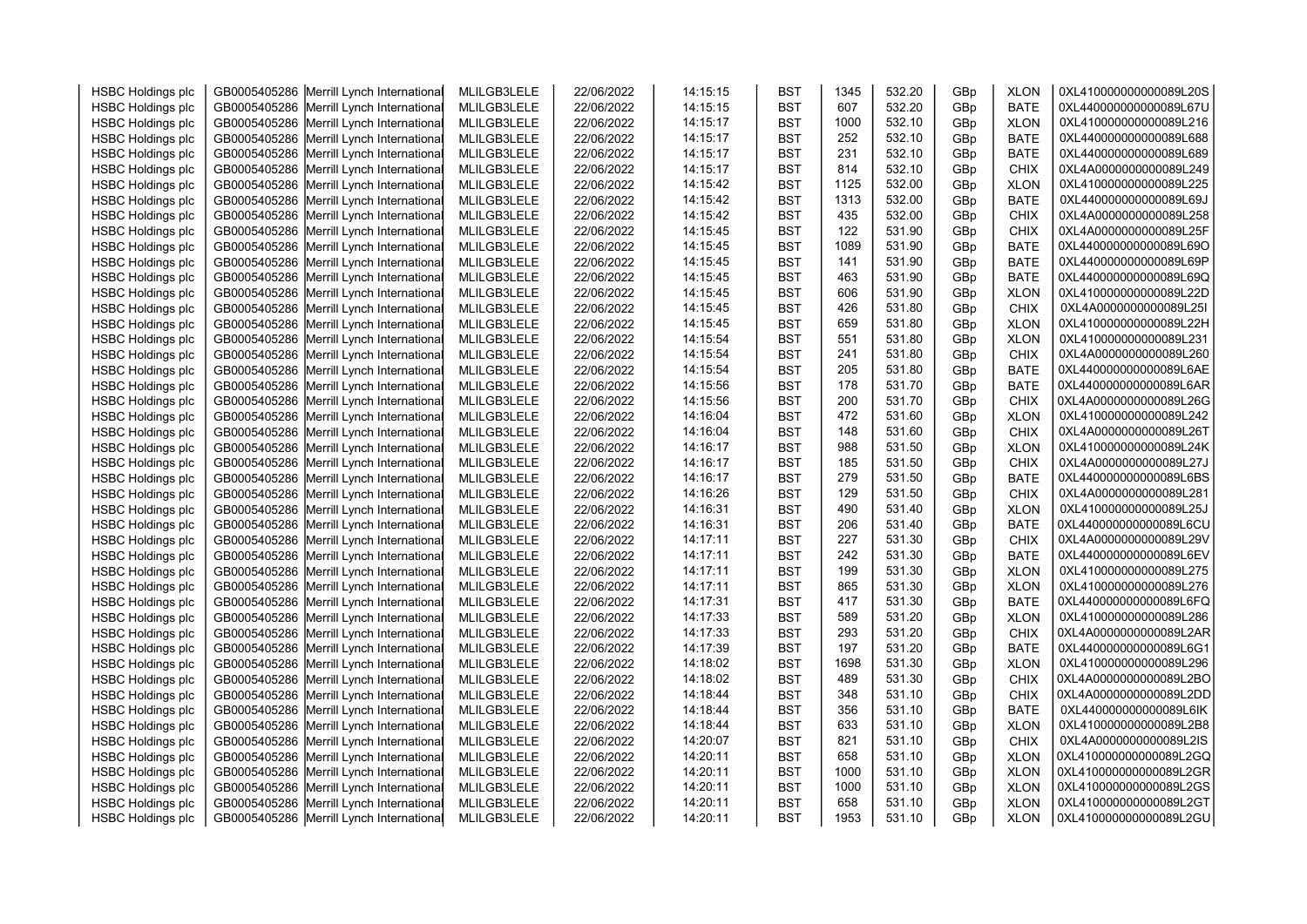| <b>HSBC Holdings plc</b> | GB0005405286 Merrill Lynch International | MLILGB3LELE | 22/06/2022               | 14:20:35 | <b>BST</b> | 466            | 531.00 | GBp | <b>CHIX</b> | 0XL4A0000000000089L2KH |  |
|--------------------------|------------------------------------------|-------------|--------------------------|----------|------------|----------------|--------|-----|-------------|------------------------|--|
|                          |                                          | MLILGB3LELE |                          | 14:20:35 | <b>BST</b> | 1005           | 531.00 |     | <b>BATE</b> | 0XL440000000000089L6PV |  |
| <b>HSBC Holdings plc</b> | GB0005405286 Merrill Lynch International | MLILGB3LELE | 22/06/2022<br>22/06/2022 | 14:20:35 | <b>BST</b> | 2944           | 531.00 | GBp | <b>XLON</b> | 0XL410000000000089L2IC |  |
| <b>HSBC Holdings plc</b> | GB0005405286 Merrill Lynch International |             |                          |          |            | 1100           | 531.10 | GBp |             | 0XL410000000000089L2L3 |  |
| <b>HSBC Holdings plc</b> | GB0005405286 Merrill Lynch International | MLILGB3LELE | 22/06/2022               | 14:21:45 | <b>BST</b> |                |        | GBp | <b>XLON</b> |                        |  |
| <b>HSBC Holdings plc</b> | GB0005405286 Merrill Lynch International | MLILGB3LELE | 22/06/2022               | 14:21:45 | <b>BST</b> | 1100           | 531.10 | GBp | <b>XLON</b> | 0XL410000000000089L2L4 |  |
| <b>HSBC Holdings plc</b> | GB0005405286 Merrill Lynch International | MLILGB3LELE | 22/06/2022               | 14:22:24 | <b>BST</b> | 1000           | 531.10 | GBp | <b>XLON</b> | 0XL410000000000089L2MG |  |
| <b>HSBC Holdings plc</b> | GB0005405286 Merrill Lynch International | MLILGB3LELE | 22/06/2022               | 14:22:42 | <b>BST</b> | 19             | 531.40 | GBp | <b>XLON</b> | 0XL410000000000089L2O1 |  |
| <b>HSBC Holdings plc</b> | GB0005405286 Merrill Lynch International | MLILGB3LELE | 22/06/2022               | 14:22:42 | <b>BST</b> | 311            | 531.40 | GBp | <b>XLON</b> | 0XL410000000000089L2O3 |  |
| <b>HSBC Holdings plc</b> | GB0005405286 Merrill Lynch International | MLILGB3LELE | 22/06/2022               | 14:22:42 | <b>BST</b> | 1814           | 531.40 | GBp | <b>XLON</b> | 0XL410000000000089L2O2 |  |
| <b>HSBC Holdings plc</b> | GB0005405286 Merrill Lynch International | MLILGB3LELE | 22/06/2022               | 14:22:45 | <b>BST</b> | 205            | 531.30 | GBp | <b>BATE</b> | 0XL440000000000089L6VU |  |
| <b>HSBC Holdings plc</b> | GB0005405286 Merrill Lynch International | MLILGB3LELE | 22/06/2022               | 14:23:24 | <b>BST</b> | 1000           | 531.30 | GBp | <b>XLON</b> | 0XL410000000000089L2PS |  |
| <b>HSBC Holdings plc</b> | GB0005405286 Merrill Lynch International | MLILGB3LELE | 22/06/2022               | 14:23:34 | <b>BST</b> | 1537           | 531.20 | GBp | <b>BATE</b> | 0XL440000000000089L724 |  |
| <b>HSBC Holdings plc</b> | GB0005405286 Merrill Lynch International | MLILGB3LELE | 22/06/2022               | 14:23:34 | <b>BST</b> | 933            | 531.20 | GBp | <b>CHIX</b> | 0XL4A0000000000089L2R2 |  |
| <b>HSBC Holdings plc</b> | GB0005405286 Merrill Lynch International | MLILGB3LELE | 22/06/2022               | 14:23:34 | <b>BST</b> | 2442           | 531.20 | GBp | <b>XLON</b> | 0XL410000000000089L2QA |  |
| <b>HSBC Holdings plc</b> | GB0005405286 Merrill Lynch International | MLILGB3LELE | 22/06/2022               | 14:24:05 | <b>BST</b> | 1250           | 531.00 | GBp | <b>CHIX</b> | 0XL4A0000000000089L2TD |  |
| <b>HSBC Holdings plc</b> | GB0005405286 Merrill Lynch International | MLILGB3LELE | 22/06/2022               | 14:24:05 | <b>BST</b> | 1138           | 531.00 | GBp | <b>BATE</b> | 0XL440000000000089L74A |  |
| <b>HSBC Holdings plc</b> | GB0005405286 Merrill Lynch International | MLILGB3LELE | 22/06/2022               | 14:24:05 | <b>BST</b> | 502            | 531.00 | GBp | <b>XLON</b> | 0XL410000000000089L2S9 |  |
| <b>HSBC Holdings plc</b> | GB0005405286 Merrill Lynch International | MLILGB3LELE | 22/06/2022               | 14:24:59 | <b>BST</b> | 111            | 531.20 | GBp | <b>XLON</b> | 0XL410000000000089L2UR |  |
| <b>HSBC Holdings plc</b> | GB0005405286 Merrill Lynch International | MLILGB3LELE | 22/06/2022               | 14:25:03 | <b>BST</b> | 1808           | 531.20 | GBp | <b>BATE</b> | 0XL440000000000089L76A |  |
| <b>HSBC Holdings plc</b> | GB0005405286 Merrill Lynch International | MLILGB3LELE | 22/06/2022               | 14:25:09 | <b>BST</b> | 2944           | 531.10 | GBp | <b>XLON</b> | 0XL410000000000089L2VN |  |
| <b>HSBC Holdings plc</b> | GB0005405286 Merrill Lynch International | MLILGB3LELE | 22/06/2022               | 14:25:09 | <b>BST</b> | 1296           | 531.10 | GBp | <b>CHIX</b> | 0XL4A0000000000089L30B |  |
| <b>HSBC Holdings plc</b> | GB0005405286 Merrill Lynch International | MLILGB3LELE | 22/06/2022               | 14:25:28 | <b>BST</b> | 1088           | 531.10 | GBp | <b>XLON</b> | 0XL410000000000089L30A |  |
| <b>HSBC Holdings plc</b> | GB0005405286 Merrill Lynch International | MLILGB3LELE | 22/06/2022               | 14:25:28 | <b>BST</b> | 658            | 531.10 | GBp | <b>XLON</b> | 0XL410000000000089L30B |  |
| <b>HSBC Holdings plc</b> | GB0005405286 Merrill Lynch International | MLILGB3LELE | 22/06/2022               | 14:25:28 | <b>BST</b> | 805            | 531.10 | GBp | <b>XLON</b> | 0XL410000000000089L30C |  |
| <b>HSBC Holdings plc</b> | GB0005405286 Merrill Lynch International | MLILGB3LELE | 22/06/2022               | 14:25:55 | <b>BST</b> | 1278           | 531.10 | GBp | <b>BATE</b> | 0XL440000000000089L794 |  |
| <b>HSBC Holdings plc</b> | GB0005405286 Merrill Lynch International | MLILGB3LELE | 22/06/2022               | 14:26:11 | <b>BST</b> | 974            | 531.10 | GBp | <b>BATE</b> | 0XL440000000000089L7A1 |  |
| <b>HSBC Holdings plc</b> | GB0005405286 Merrill Lynch International | MLILGB3LELE | 22/06/2022               | 14:26:14 | <b>BST</b> | 952            | 531.10 | GBp | <b>XLON</b> | 0XL410000000000089L32T |  |
| <b>HSBC Holdings plc</b> | GB0005405286 Merrill Lynch International | MLILGB3LELE | 22/06/2022               | 14:26:14 | <b>BST</b> | 1000           | 531.10 | GBp | <b>XLON</b> | 0XL410000000000089L32U |  |
| <b>HSBC Holdings plc</b> | GB0005405286 Merrill Lynch International | MLILGB3LELE | 22/06/2022               | 14:26:29 | <b>BST</b> | 390            | 531.00 | GBp | <b>XLON</b> | 0XL410000000000089L341 |  |
| <b>HSBC Holdings plc</b> | GB0005405286 Merrill Lynch International | MLILGB3LELE | 22/06/2022               | 14:27:12 | <b>BST</b> | 1603           | 531.20 | GBp | <b>XLON</b> | 0XL410000000000089L35Q |  |
| <b>HSBC Holdings plc</b> | GB0005405286 Merrill Lynch International | MLILGB3LELE | 22/06/2022               | 14:27:12 | <b>BST</b> | 1760           | 531.20 | GBp | <b>XLON</b> | 0XL410000000000089L35R |  |
| <b>HSBC Holdings plc</b> | GB0005405286 Merrill Lynch International | MLILGB3LELE | 22/06/2022               | 14:27:50 | <b>BST</b> | 1104           | 531.10 | GBp | <b>BATE</b> | 0XL440000000000089L7EL |  |
| <b>HSBC Holdings plc</b> | GB0005405286 Merrill Lynch International | MLILGB3LELE | 22/06/2022               | 14:27:57 | <b>BST</b> | 1000           | 531.10 | GBp | <b>XLON</b> | 0XL410000000000089L37G |  |
| <b>HSBC Holdings plc</b> | GB0005405286 Merrill Lynch International | MLILGB3LELE | 22/06/2022               | 14:27:57 | <b>BST</b> | 1000           | 531.10 | GBp | <b>XLON</b> | 0XL410000000000089L37H |  |
| <b>HSBC Holdings plc</b> | GB0005405286 Merrill Lynch International | MLILGB3LELE | 22/06/2022               | 14:27:57 | <b>BST</b> | 495            | 531.10 | GBp | <b>XLON</b> | 0XL410000000000089L37I |  |
| <b>HSBC Holdings plc</b> | GB0005405286 Merrill Lynch International | MLILGB3LELE | 22/06/2022               | 14:27:59 | <b>BST</b> | 152            | 531.10 | GBp | <b>CHIX</b> | 0XL4A0000000000089L38C |  |
| <b>HSBC Holdings plc</b> | GB0005405286 Merrill Lynch International | MLILGB3LELE | 22/06/2022               | 14:27:59 | <b>BST</b> | 340            | 531.10 | GBp | <b>CHIX</b> | 0XL4A0000000000089L38D |  |
| <b>HSBC Holdings plc</b> | GB0005405286 Merrill Lynch International | MLILGB3LELE | 22/06/2022               | 14:27:59 | <b>BST</b> | 1357           | 531.00 | GBp | <b>XLON</b> | 0XL410000000000089L37O |  |
| <b>HSBC Holdings plc</b> | GB0005405286 Merrill Lynch International | MLILGB3LELE | 22/06/2022               | 14:27:59 | <b>BST</b> | 1963           | 531.00 | GBp | <b>CHIX</b> | 0XL4A0000000000089L38G |  |
| <b>HSBC Holdings plc</b> | GB0005405286 Merrill Lynch International | MLILGB3LELE | 22/06/2022               | 14:28:00 | <b>BST</b> | 1107           | 530.90 | GBp | <b>BATE</b> | 0XL440000000000089L7F9 |  |
| <b>HSBC Holdings plc</b> | GB0005405286 Merrill Lynch International | MLILGB3LELE | 22/06/2022               | 14:29:07 | <b>BST</b> | 28             | 531.10 | GBp | <b>XLON</b> | 0XL410000000000089L3CI |  |
| <b>HSBC Holdings plc</b> | GB0005405286 Merrill Lynch International | MLILGB3LELE | 22/06/2022               | 14:29:07 | <b>BST</b> | 282            | 531.10 | GBp | <b>XLON</b> | 0XL410000000000089L3CJ |  |
| <b>HSBC Holdings plc</b> | GB0005405286 Merrill Lynch International | MLILGB3LELE | 22/06/2022               | 14:29:13 | <b>BST</b> | $\overline{4}$ | 531.10 | GBp | <b>XLON</b> | 0XL410000000000089L3CV |  |
| <b>HSBC Holdings plc</b> | GB0005405286 Merrill Lynch International | MLILGB3LELE | 22/06/2022               | 14:29:13 | <b>BST</b> | 67             | 531.10 | GBp | <b>XLON</b> | 0XL410000000000089L3D1 |  |
| <b>HSBC Holdings plc</b> | GB0005405286 Merrill Lynch International | MLILGB3LELE | 22/06/2022               | 14:29:13 | <b>BST</b> | 101            | 531.10 | GBp | <b>XLON</b> | 0XL410000000000089L3D2 |  |
| <b>HSBC Holdings plc</b> | GB0005405286 Merrill Lynch International | MLILGB3LELE | 22/06/2022               | 14:29:16 | <b>BST</b> | 30             | 531.10 | GBp | <b>XLON</b> | 0XL410000000000089L3D5 |  |
| <b>HSBC Holdings plc</b> | GB0005405286 Merrill Lynch International | MLILGB3LELE | 22/06/2022               | 14:29:16 | <b>BST</b> | 1000           | 531.10 | GBp | <b>XLON</b> | 0XL410000000000089L3D6 |  |
| <b>HSBC Holdings plc</b> | GB0005405286 Merrill Lynch International | MLILGB3LELE | 22/06/2022               | 14:29:16 | <b>BST</b> | 504            | 531.00 | GBp | <b>BATE</b> | 0XL440000000000089L7KI |  |
|                          |                                          |             |                          |          |            |                |        |     |             |                        |  |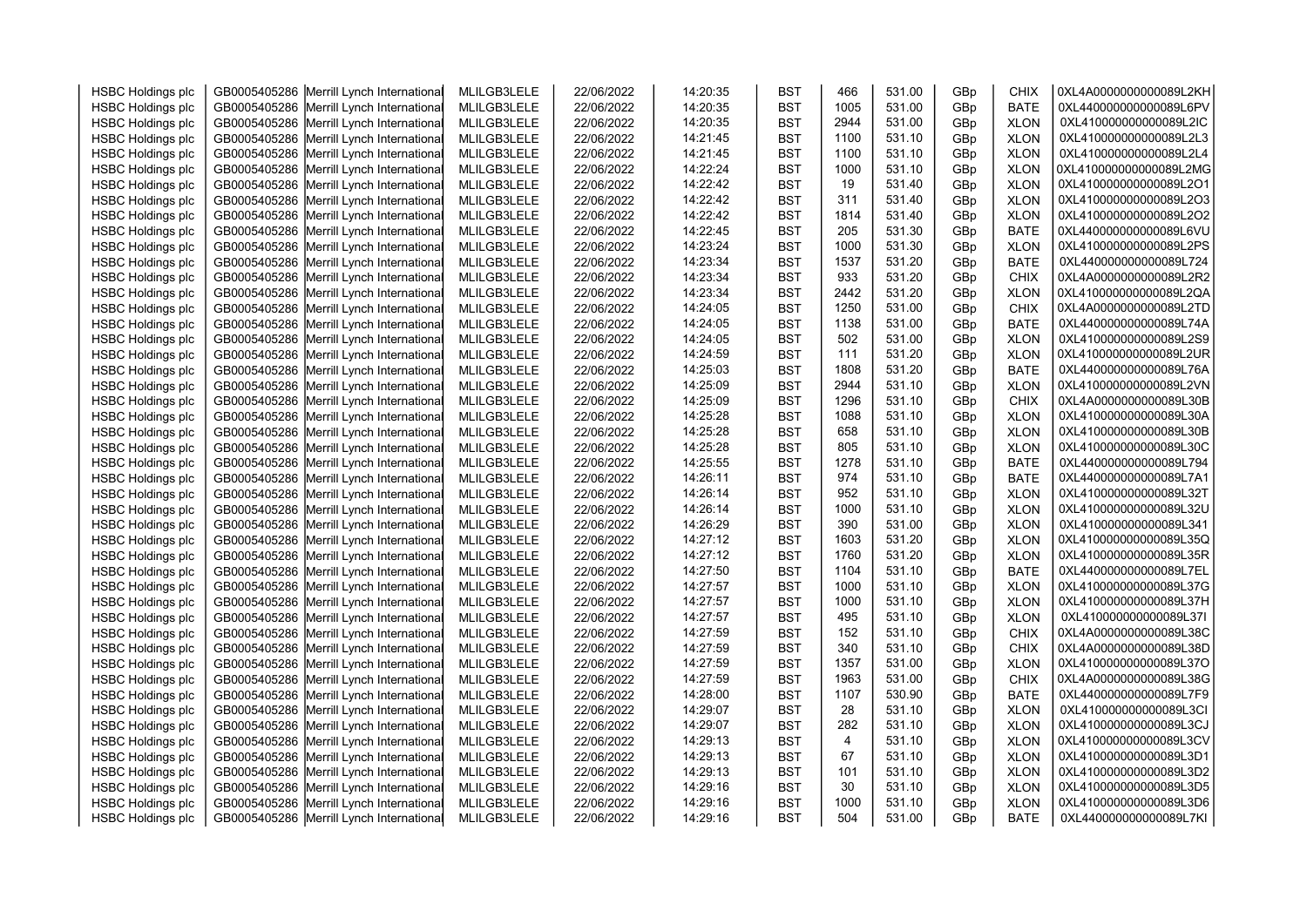| <b>HSBC Holdings plc</b> | GB0005405286 Merrill Lynch International | MLILGB3LELE | 22/06/2022 | 14:29:16 | <b>BST</b> | 1027 | 530.90 | GBp | CHIX        | 0XL4A0000000000089L3ES |  |
|--------------------------|------------------------------------------|-------------|------------|----------|------------|------|--------|-----|-------------|------------------------|--|
| <b>HSBC Holdings plc</b> | GB0005405286 Merrill Lynch International | MLILGB3LELE | 22/06/2022 | 14:29:16 | <b>BST</b> | 2944 | 530.90 | GBp | <b>XLON</b> | 0XL410000000000089L3D9 |  |
| <b>HSBC Holdings plc</b> | GB0005405286 Merrill Lynch International | MLILGB3LELE | 22/06/2022 | 14:29:21 | <b>BST</b> | 515  | 530.80 | GBp | <b>XLON</b> | 0XL410000000000089L3DG |  |
| <b>HSBC Holdings plc</b> | GB0005405286 Merrill Lynch International | MLILGB3LELE | 22/06/2022 | 14:29:21 | <b>BST</b> | 410  | 530.80 | GBp | <b>BATE</b> | 0XL440000000000089L7KV |  |
| <b>HSBC Holdings plc</b> | GB0005405286 Merrill Lynch International | MLILGB3LELE | 22/06/2022 | 14:29:21 | <b>BST</b> | 822  | 530.80 | GBp | <b>CHIX</b> | 0XL4A0000000000089L3F6 |  |
| <b>HSBC Holdings plc</b> | GB0005405286 Merrill Lynch International | MLILGB3LELE | 22/06/2022 | 14:29:30 | <b>BST</b> | 802  | 530.70 | GBp | <b>CHIX</b> | 0XL4A0000000000089L3G0 |  |
| <b>HSBC Holdings plc</b> | GB0005405286 Merrill Lynch International | MLILGB3LELE | 22/06/2022 | 14:29:30 | <b>BST</b> | 939  | 530.70 | GBp | <b>BATE</b> | 0XL440000000000089L7LG |  |
| <b>HSBC Holdings plc</b> | GB0005405286 Merrill Lynch International | MLILGB3LELE | 22/06/2022 | 14:29:30 | <b>BST</b> | 1086 | 530.70 | GBp | <b>XLON</b> | 0XL410000000000089L3E6 |  |
| <b>HSBC Holdings plc</b> | GB0005405286 Merrill Lynch International | MLILGB3LELE | 22/06/2022 | 14:29:55 | <b>BST</b> | 581  | 530.70 | GBp | <b>BATE</b> | 0XL440000000000089L7M9 |  |
| <b>HSBC Holdings plc</b> | GB0005405286 Merrill Lynch International | MLILGB3LELE | 22/06/2022 | 14:29:58 | <b>BST</b> | 783  | 530.60 | GBp | <b>CHIX</b> | 0XL4A0000000000089L3GO |  |
| <b>HSBC Holdings plc</b> | GB0005405286 Merrill Lynch International | MLILGB3LELE | 22/06/2022 | 14:29:58 | <b>BST</b> | 777  | 530.60 | GBp | <b>XLON</b> | 0XL410000000000089L3FB |  |
| <b>HSBC Holdings plc</b> | GB0005405286 Merrill Lynch International | MLILGB3LELE | 22/06/2022 | 14:30:05 | <b>BST</b> | 443  | 530.80 | GBp | <b>CHIX</b> | 0XL4A0000000000089L3I5 |  |
| <b>HSBC Holdings plc</b> | GB0005405286 Merrill Lynch International | MLILGB3LELE | 22/06/2022 | 14:30:05 | <b>BST</b> | 782  | 530.80 | GBp | <b>XLON</b> | 0XL410000000000089L3GT |  |
| <b>HSBC Holdings plc</b> | GB0005405286 Merrill Lynch International | MLILGB3LELE | 22/06/2022 | 14:30:07 | <b>BST</b> | 302  | 530.80 | GBp | <b>CHIX</b> | 0XL4A0000000000089L3IB |  |
| <b>HSBC Holdings plc</b> | GB0005405286 Merrill Lynch International | MLILGB3LELE | 22/06/2022 | 14:30:07 | <b>BST</b> | 1095 | 530.80 | GBp | <b>XLON</b> | 0XL410000000000089L3H9 |  |
| <b>HSBC Holdings plc</b> | GB0005405286 Merrill Lynch International | MLILGB3LELE | 22/06/2022 | 14:30:07 | <b>BST</b> | 368  | 530.80 | GBp | <b>BATE</b> | 0XL440000000000089L7OC |  |
| <b>HSBC Holdings plc</b> | GB0005405286 Merrill Lynch International | MLILGB3LELE | 22/06/2022 | 14:30:10 | <b>BST</b> | 325  | 531.10 | GBp | <b>BATE</b> | 0XL440000000000089L7P0 |  |
| <b>HSBC Holdings plc</b> | GB0005405286 Merrill Lynch International | MLILGB3LELE | 22/06/2022 | 14:30:12 | <b>BST</b> | 226  | 531.30 | GBp | <b>BATE</b> | 0XL440000000000089L7P3 |  |
| <b>HSBC Holdings plc</b> | GB0005405286 Merrill Lynch International | MLILGB3LELE | 22/06/2022 | 14:30:15 | <b>BST</b> | 498  | 531.30 | GBp | <b>XLON</b> | 0XL410000000000089L3J5 |  |
| <b>HSBC Holdings plc</b> | GB0005405286 Merrill Lynch International | MLILGB3LELE | 22/06/2022 | 14:30:21 | <b>BST</b> | 281  | 531.60 | GBp | <b>CHIX</b> | 0XL4A0000000000089L3L0 |  |
| <b>HSBC Holdings plc</b> | GB0005405286 Merrill Lynch International | MLILGB3LELE | 22/06/2022 | 14:30:23 | <b>BST</b> | 145  | 531.30 | GBp | <b>BATE</b> | 0XL440000000000089L7QP |  |
| <b>HSBC Holdings plc</b> | GB0005405286 Merrill Lynch International | MLILGB3LELE | 22/06/2022 | 14:30:26 | <b>BST</b> | 154  | 531.50 | GBp | <b>CHIX</b> | 0XL4A0000000000089L3LD |  |
| <b>HSBC Holdings plc</b> | GB0005405286 Merrill Lynch International | MLILGB3LELE | 22/06/2022 | 14:30:35 | <b>BST</b> | 558  | 531.90 | GBp | <b>XLON</b> | 0XL410000000000089L3LA |  |
| <b>HSBC Holdings plc</b> | GB0005405286 Merrill Lynch International | MLILGB3LELE | 22/06/2022 | 14:30:35 | <b>BST</b> | 135  | 531.90 | GBp | <b>CHIX</b> | 0XL4A0000000000089L3M0 |  |
| <b>HSBC Holdings plc</b> | GB0005405286 Merrill Lynch International | MLILGB3LELE | 22/06/2022 | 14:30:38 | <b>BST</b> | 884  | 531.70 | GBp | <b>XLON</b> | 0XL410000000000089L3LE |  |
| <b>HSBC Holdings plc</b> | GB0005405286 Merrill Lynch International | MLILGB3LELE | 22/06/2022 | 14:30:38 | <b>BST</b> | 230  | 531.70 | GBp | <b>BATE</b> | 0XL440000000000089L7S3 |  |
| <b>HSBC Holdings plc</b> | GB0005405286 Merrill Lynch International | MLILGB3LELE | 22/06/2022 | 14:30:38 | <b>BST</b> | 277  | 531.60 | GBp | CHIX        | 0XL4A0000000000089L3ME |  |
| <b>HSBC Holdings plc</b> | GB0005405286 Merrill Lynch International | MLILGB3LELE | 22/06/2022 | 14:30:44 | <b>BST</b> | 107  | 531.80 | GBp | <b>CHIX</b> | 0XL4A0000000000089L3NL |  |
| <b>HSBC Holdings plc</b> | GB0005405286 Merrill Lynch International | MLILGB3LELE | 22/06/2022 | 14:30:44 | <b>BST</b> | 189  | 531.70 | GBp | <b>BATE</b> | 0XL440000000000089L7TH |  |
| <b>HSBC Holdings plc</b> | GB0005405286 Merrill Lynch International | MLILGB3LELE | 22/06/2022 | 14:30:53 | <b>BST</b> | 474  | 531.50 | GBp | <b>XLON</b> | 0XL410000000000089L3NI |  |
| <b>HSBC Holdings plc</b> | GB0005405286 Merrill Lynch International | MLILGB3LELE | 22/06/2022 | 14:30:53 | <b>BST</b> | 96   | 531.50 | GBp | CHIX        | 0XL4A0000000000089L3OR |  |
| <b>HSBC Holdings plc</b> | GB0005405286 Merrill Lynch International | MLILGB3LELE | 22/06/2022 | 14:30:54 | <b>BST</b> | 95   | 531.40 | GBp | <b>CHIX</b> | 0XL4A0000000000089L3P6 |  |
| <b>HSBC Holdings plc</b> | GB0005405286 Merrill Lynch International | MLILGB3LELE | 22/06/2022 | 14:30:54 | <b>BST</b> | 358  | 531.40 | GBp | <b>BATE</b> | 0XL440000000000089L7UM |  |
| <b>HSBC Holdings plc</b> | GB0005405286 Merrill Lynch International | MLILGB3LELE | 22/06/2022 | 14:31:03 | <b>BST</b> | 504  | 531.60 | GBp | <b>XLON</b> | 0XL410000000000089L3PT |  |
| <b>HSBC Holdings plc</b> | GB0005405286 Merrill Lynch International | MLILGB3LELE | 22/06/2022 | 14:31:03 | <b>BST</b> | 90   | 531.50 | GBp | <b>CHIX</b> | 0XL4A0000000000089L3S2 |  |
| <b>HSBC Holdings plc</b> | GB0005405286 Merrill Lynch International | MLILGB3LELE | 22/06/2022 | 14:31:07 | <b>BST</b> | 92   | 531.50 | GBp | <b>CHIX</b> | 0XL4A0000000000089L3SD |  |
| <b>HSBC Holdings plc</b> | GB0005405286 Merrill Lynch International | MLILGB3LELE | 22/06/2022 | 14:31:18 | <b>BST</b> | 149  | 531.80 | GBp | <b>CHIX</b> | 0XL4A0000000000089L3TS |  |
| <b>HSBC Holdings plc</b> | GB0005405286 Merrill Lynch International | MLILGB3LELE | 22/06/2022 | 14:31:18 | <b>BST</b> | 268  | 531.80 | GBp | <b>BATE</b> | 0XL440000000000089L82T |  |
| <b>HSBC Holdings plc</b> | GB0005405286 Merrill Lynch International | MLILGB3LELE | 22/06/2022 | 14:31:18 | <b>BST</b> | 845  | 531.80 | GBp | <b>XLON</b> | 0XL410000000000089L3S5 |  |
| <b>HSBC Holdings plc</b> | GB0005405286 Merrill Lynch International | MLILGB3LELE | 22/06/2022 | 14:31:30 | <b>BST</b> | 182  | 531.70 | GBp | <b>BATE</b> | 0XL440000000000089L846 |  |
| <b>HSBC Holdings plc</b> | GB0005405286 Merrill Lynch International | MLILGB3LELE | 22/06/2022 | 14:31:30 | <b>BST</b> | 765  | 531.80 | GBp | <b>XLON</b> | 0XL410000000000089L3T9 |  |
| <b>HSBC Holdings plc</b> | GB0005405286 Merrill Lynch International | MLILGB3LELE | 22/06/2022 | 14:31:33 | <b>BST</b> | 170  | 531.70 | GBp | <b>CHIX</b> | 0XL4A0000000000089L3VJ |  |
| <b>HSBC Holdings plc</b> | GB0005405286 Merrill Lynch International | MLILGB3LELE | 22/06/2022 | 14:31:43 | <b>BST</b> | 241  | 531.70 | GBp | <b>BATE</b> | 0XL440000000000089L857 |  |
| <b>HSBC Holdings plc</b> | GB0005405286 Merrill Lynch International | MLILGB3LELE | 22/06/2022 | 14:31:43 | <b>BST</b> | 78   | 531.60 | GBp | <b>CHIX</b> | 0XL4A0000000000089L40K |  |
| <b>HSBC Holdings plc</b> | GB0005405286 Merrill Lynch International | MLILGB3LELE | 22/06/2022 | 14:31:43 | <b>BST</b> | 461  | 531.50 | GBp | <b>XLON</b> | 0XL410000000000089L3UP |  |
| <b>HSBC Holdings plc</b> | GB0005405286 Merrill Lynch International | MLILGB3LELE | 22/06/2022 | 14:31:43 | <b>BST</b> | 223  | 531.50 | GBp | <b>BATE</b> | 0XL440000000000089L85C |  |
| <b>HSBC Holdings plc</b> | GB0005405286 Merrill Lynch International | MLILGB3LELE | 22/06/2022 | 14:31:43 | <b>BST</b> | 131  | 531.40 | GBp | <b>BATE</b> | 0XL440000000000089L85D |  |
| <b>HSBC Holdings plc</b> | GB0005405286 Merrill Lynch International | MLILGB3LELE | 22/06/2022 | 14:32:03 | <b>BST</b> | 33   | 531.90 | GBp | <b>XLON</b> | 0XL410000000000089L41N |  |
|                          |                                          |             |            |          |            |      |        |     |             |                        |  |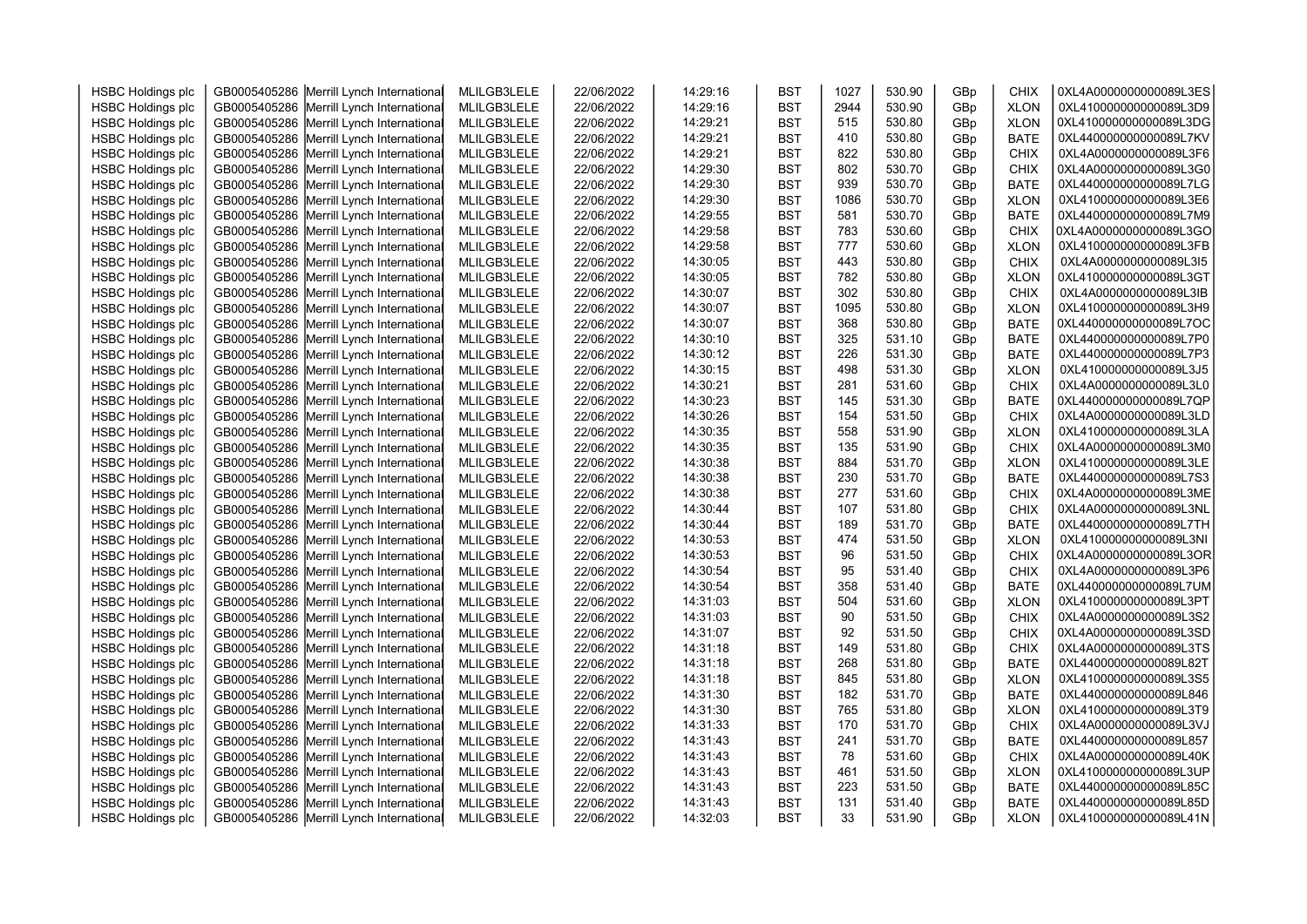| <b>HSBC Holdings plc</b> | GB0005405286 Merrill Lynch International | MLILGB3LELE | 22/06/2022 | 14:32:03 | <b>BST</b> | 525  | 531.90 | GBp | <b>XLON</b> | 0XL410000000000089L41M |  |
|--------------------------|------------------------------------------|-------------|------------|----------|------------|------|--------|-----|-------------|------------------------|--|
| <b>HSBC Holdings plc</b> | GB0005405286 Merrill Lynch International | MLILGB3LELE | 22/06/2022 | 14:32:03 | <b>BST</b> | 182  | 531.90 | GBp | <b>CHIX</b> | 0XL4A0000000000089L439 |  |
| <b>HSBC Holdings plc</b> | GB0005405286 Merrill Lynch International | MLILGB3LELE | 22/06/2022 | 14:32:15 | <b>BST</b> | 254  | 532.10 | GBp | <b>BATE</b> | 0XL440000000000089L89O |  |
| <b>HSBC Holdings plc</b> | GB0005405286 Merrill Lynch International | MLILGB3LELE | 22/06/2022 | 14:32:15 | <b>BST</b> | 194  | 532.10 | GBp | <b>CHIX</b> | 0XL4A0000000000089L45C |  |
| <b>HSBC Holdings plc</b> | GB0005405286 Merrill Lynch International | MLILGB3LELE | 22/06/2022 | 14:32:29 | <b>BST</b> | 140  | 532.00 | GBp | <b>CHIX</b> | 0XL4A0000000000089L471 |  |
| <b>HSBC Holdings plc</b> | GB0005405286 Merrill Lynch International | MLILGB3LELE | 22/06/2022 | 14:32:29 | <b>BST</b> | 845  | 532.00 | GBp | <b>XLON</b> | 0XL410000000000089L452 |  |
| <b>HSBC Holdings plc</b> | GB0005405286 Merrill Lynch International | MLILGB3LELE | 22/06/2022 | 14:32:29 | <b>BST</b> | 138  | 532.00 | GBp | <b>BATE</b> | 0XL440000000000089L8B3 |  |
| <b>HSBC Holdings plc</b> | GB0005405286 Merrill Lynch International | MLILGB3LELE | 22/06/2022 | 14:32:32 | <b>BST</b> | 1512 | 531.80 | GBp | <b>XLON</b> | 0XL410000000000089L45O |  |
| <b>HSBC Holdings plc</b> | GB0005405286 Merrill Lynch International | MLILGB3LELE | 22/06/2022 | 14:32:32 | <b>BST</b> | 86   | 531.80 | GBp | <b>CHIX</b> | 0XL4A0000000000089L481 |  |
| <b>HSBC Holdings plc</b> | GB0005405286 Merrill Lynch International | MLILGB3LELE | 22/06/2022 | 14:32:33 | <b>BST</b> | 119  | 531.80 | GBp | CHIX        | 0XL4A0000000000089L483 |  |
| <b>HSBC Holdings plc</b> | GB0005405286 Merrill Lynch International | MLILGB3LELE | 22/06/2022 | 14:32:33 | <b>BST</b> | 265  | 531.80 | GBp | <b>BATE</b> | 0XL440000000000089L8BQ |  |
| <b>HSBC Holdings plc</b> | GB0005405286 Merrill Lynch International | MLILGB3LELE | 22/06/2022 | 14:32:38 | <b>BST</b> | 127  | 531.70 | GBp | <b>CHIX</b> | 0XL4A0000000000089L48J |  |
| <b>HSBC Holdings plc</b> | GB0005405286 Merrill Lynch International | MLILGB3LELE | 22/06/2022 | 14:32:38 | <b>BST</b> | 91   | 531.60 | GBp | <b>BATE</b> | 0XL440000000000089L8C5 |  |
| <b>HSBC Holdings plc</b> | GB0005405286 Merrill Lynch International | MLILGB3LELE | 22/06/2022 | 14:32:43 | <b>BST</b> | 494  | 531.60 | GBp | <b>XLON</b> | 0XL410000000000089L46K |  |
| <b>HSBC Holdings plc</b> | GB0005405286 Merrill Lynch International | MLILGB3LELE | 22/06/2022 | 14:32:43 | <b>BST</b> | 132  | 531.60 | GBp | <b>CHIX</b> | 0XL4A0000000000089L49B |  |
| <b>HSBC Holdings plc</b> | GB0005405286 Merrill Lynch International | MLILGB3LELE | 22/06/2022 | 14:32:43 | <b>BST</b> | 122  | 531.50 | GBp | <b>BATE</b> | 0XL440000000000089L8CP |  |
| <b>HSBC Holdings plc</b> | GB0005405286 Merrill Lynch International | MLILGB3LELE | 22/06/2022 | 14:32:53 | <b>BST</b> | 783  | 531.60 | GBp | <b>XLON</b> | 0XL410000000000089L47B |  |
| <b>HSBC Holdings plc</b> | GB0005405286 Merrill Lynch International | MLILGB3LELE | 22/06/2022 | 14:32:53 | <b>BST</b> | 70   | 531.50 | GBp | <b>BATE</b> | 0XL440000000000089L8DD |  |
| <b>HSBC Holdings plc</b> | GB0005405286 Merrill Lynch International | MLILGB3LELE | 22/06/2022 | 14:32:56 | <b>BST</b> | 121  | 531.50 | GBp | <b>CHIX</b> | 0XL4A0000000000089L4AB |  |
| <b>HSBC Holdings plc</b> | GB0005405286 Merrill Lynch International | MLILGB3LELE | 22/06/2022 | 14:33:04 | <b>BST</b> | 558  | 531.70 | GBp | <b>XLON</b> | 0XL410000000000089L48V |  |
| <b>HSBC Holdings plc</b> | GB0005405286 Merrill Lynch International | MLILGB3LELE | 22/06/2022 | 14:33:04 | <b>BST</b> | 111  | 531.70 | GBp | <b>CHIX</b> | 0XL4A0000000000089L4BF |  |
| <b>HSBC Holdings plc</b> | GB0005405286 Merrill Lynch International | MLILGB3LELE | 22/06/2022 | 14:33:16 | <b>BST</b> | 61   | 531.70 | GBp | <b>CHIX</b> | 0XL4A0000000000089L4CG |  |
| <b>HSBC Holdings plc</b> | GB0005405286 Merrill Lynch International | MLILGB3LELE | 22/06/2022 | 14:33:16 | <b>BST</b> | 549  | 531.70 | GBp | <b>XLON</b> | 0XL410000000000089L4A4 |  |
| <b>HSBC Holdings plc</b> | GB0005405286 Merrill Lynch International | MLILGB3LELE | 22/06/2022 | 14:33:18 | <b>BST</b> | 127  | 531.60 | GBp | <b>CHIX</b> | 0XL4A0000000000089L4CP |  |
| <b>HSBC Holdings plc</b> | GB0005405286 Merrill Lynch International | MLILGB3LELE | 22/06/2022 | 14:33:18 | <b>BST</b> | 109  | 531.70 | GBp | <b>BATE</b> | 0XL440000000000089L8GE |  |
| <b>HSBC Holdings plc</b> | GB0005405286 Merrill Lynch International | MLILGB3LELE | 22/06/2022 | 14:33:24 | <b>BST</b> | 169  | 531.50 | GBp | <b>BATE</b> | 0XL440000000000089L8H6 |  |
| <b>HSBC Holdings plc</b> | GB0005405286 Merrill Lynch International | MLILGB3LELE | 22/06/2022 | 14:33:32 | <b>BST</b> | 232  | 531.60 | GBp | <b>BATE</b> | 0XL440000000000089L8HP |  |
| <b>HSBC Holdings plc</b> | GB0005405286 Merrill Lynch International | MLILGB3LELE | 22/06/2022 | 14:33:33 | <b>BST</b> | 206  | 531.60 | GBp | <b>CHIX</b> | 0XL4A0000000000089L4E0 |  |
| <b>HSBC Holdings plc</b> | GB0005405286 Merrill Lynch International | MLILGB3LELE | 22/06/2022 | 14:33:37 | <b>BST</b> | 62   | 531.60 | GBp | <b>CHIX</b> | 0XL4A0000000000089L4EA |  |
| <b>HSBC Holdings plc</b> | GB0005405286 Merrill Lynch International | MLILGB3LELE | 22/06/2022 | 14:33:37 | <b>BST</b> | 220  | 531.60 | GBp | <b>BATE</b> | 0XL440000000000089L8IM |  |
| <b>HSBC Holdings plc</b> | GB0005405286 Merrill Lynch International | MLILGB3LELE | 22/06/2022 | 14:33:39 | <b>BST</b> | 50   | 531.60 | GBp | CHIX        | 0XL4A0000000000089L4EF |  |
| <b>HSBC Holdings plc</b> | GB0005405286 Merrill Lynch International | MLILGB3LELE | 22/06/2022 | 14:33:43 | <b>BST</b> | 516  | 531.50 | GBp | <b>XLON</b> | 0XL410000000000089L4D0 |  |
| <b>HSBC Holdings plc</b> | GB0005405286 Merrill Lynch International | MLILGB3LELE | 22/06/2022 | 14:33:46 | <b>BST</b> | 104  | 531.40 | GBp | <b>CHIX</b> | 0XL4A0000000000089L4F3 |  |
| <b>HSBC Holdings plc</b> | GB0005405286 Merrill Lynch International | MLILGB3LELE | 22/06/2022 | 14:33:46 | <b>BST</b> | 106  | 531.40 | GBp | <b>CHIX</b> | 0XL4A0000000000089L4F5 |  |
| <b>HSBC Holdings plc</b> | GB0005405286 Merrill Lynch International | MLILGB3LELE | 22/06/2022 | 14:33:46 | <b>BST</b> | 109  | 531.30 | GBp | <b>XLON</b> | 0XL410000000000089L4D5 |  |
| <b>HSBC Holdings plc</b> | GB0005405286 Merrill Lynch International | MLILGB3LELE | 22/06/2022 | 14:33:46 | <b>BST</b> | 104  | 531.30 | GBp | <b>CHIX</b> | 0XL4A0000000000089L4F6 |  |
| <b>HSBC Holdings plc</b> | GB0005405286 Merrill Lynch International | MLILGB3LELE | 22/06/2022 | 14:33:46 | <b>BST</b> | 91   | 531.40 | GBp | <b>BATE</b> | 0XL440000000000089L8JF |  |
| <b>HSBC Holdings plc</b> | GB0005405286 Merrill Lynch International | MLILGB3LELE | 22/06/2022 | 14:33:46 | <b>BST</b> | 74   | 531.30 | GBp | <b>CHIX</b> | 0XL4A0000000000089L4F7 |  |
| <b>HSBC Holdings plc</b> | GB0005405286 Merrill Lynch International | MLILGB3LELE | 22/06/2022 | 14:33:46 | <b>BST</b> | 80   | 531.30 | GBp | <b>XLON</b> | 0XL410000000000089L4D6 |  |
| <b>HSBC Holdings plc</b> | GB0005405286 Merrill Lynch International | MLILGB3LELE | 22/06/2022 | 14:33:46 | <b>BST</b> | 131  | 531.30 | GBp | <b>XLON</b> | 0XL410000000000089L4D7 |  |
| <b>HSBC Holdings plc</b> | GB0005405286 Merrill Lynch International | MLILGB3LELE | 22/06/2022 | 14:33:46 | <b>BST</b> | 195  | 531.30 | GBp | <b>XLON</b> | 0XL410000000000089L4D8 |  |
| <b>HSBC Holdings plc</b> | GB0005405286 Merrill Lynch International | MLILGB3LELE | 22/06/2022 | 14:33:46 | <b>BST</b> | 110  | 531.30 | GBp | <b>BATE</b> | 0XL440000000000089L8JG |  |
| <b>HSBC Holdings plc</b> | GB0005405286 Merrill Lynch International | MLILGB3LELE | 22/06/2022 | 14:33:54 | <b>BST</b> | 557  | 531.40 | GBp | <b>XLON</b> | 0XL410000000000089L4EO |  |
| <b>HSBC Holdings plc</b> | GB0005405286 Merrill Lynch International | MLILGB3LELE | 22/06/2022 | 14:33:54 | <b>BST</b> | 142  | 531.40 | GBp | CHIX        | 0XL4A0000000000089L4GA |  |
| <b>HSBC Holdings plc</b> | GB0005405286 Merrill Lynch International | MLILGB3LELE | 22/06/2022 | 14:33:58 | <b>BST</b> | 137  | 531.20 | GBp | <b>BATE</b> | 0XL440000000000089L8L5 |  |
| <b>HSBC Holdings plc</b> | GB0005405286 Merrill Lynch International | MLILGB3LELE | 22/06/2022 | 14:33:58 | <b>BST</b> | 870  | 531.10 | GBp | <b>XLON</b> | 0XL410000000000089L4F8 |  |
| <b>HSBC Holdings plc</b> | GB0005405286 Merrill Lynch International | MLILGB3LELE | 22/06/2022 | 14:33:58 | <b>BST</b> | 132  | 531.10 | GBp | <b>BATE</b> | 0XL440000000000089L8L8 |  |
| <b>HSBC Holdings plc</b> | GB0005405286 Merrill Lynch International | MLILGB3LELE | 22/06/2022 | 14:34:00 | <b>BST</b> | 80   | 530.90 | GBp | <b>CHIX</b> | 0XL4A0000000000089L4GQ |  |
|                          |                                          |             |            |          |            |      |        |     |             |                        |  |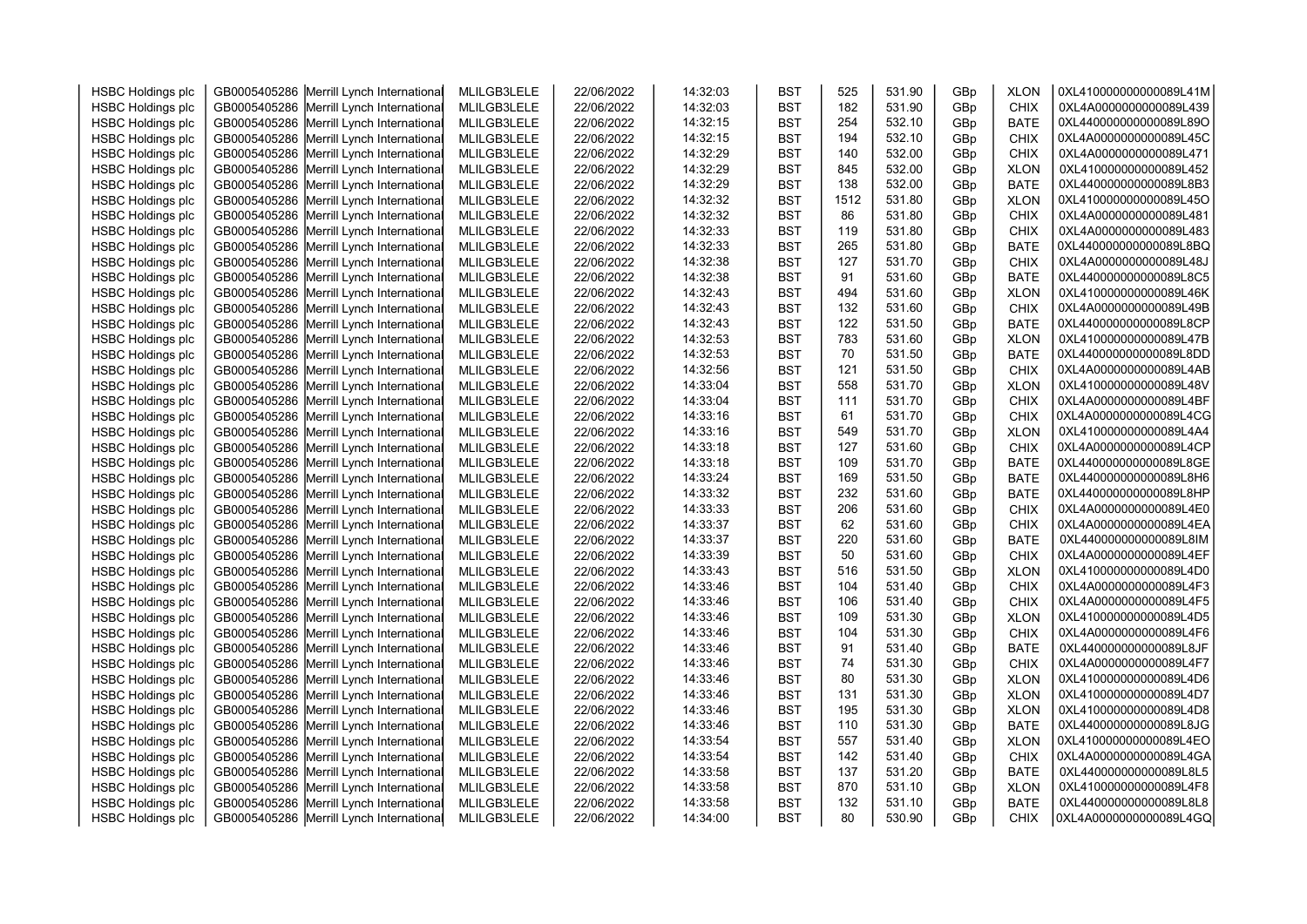| <b>HSBC Holdings plc</b> | GB0005405286 Merrill Lynch International | MLILGB3LELE | 22/06/2022 | 14:34:00 | <b>BST</b> | 116  | 530.90 | GBp | <b>BATE</b> | 0XL440000000000089L8LG |  |
|--------------------------|------------------------------------------|-------------|------------|----------|------------|------|--------|-----|-------------|------------------------|--|
|                          | GB0005405286 Merrill Lynch International | MLILGB3LELE | 22/06/2022 | 14:34:05 | <b>BST</b> | 82   | 531.00 | GBp | <b>CHIX</b> | 0XL4A0000000000089L4H8 |  |
| <b>HSBC Holdings plc</b> | GB0005405286 Merrill Lynch International | MLILGB3LELE | 22/06/2022 | 14:34:20 | <b>BST</b> | 110  | 531.00 |     | <b>CHIX</b> | 0XL4A0000000000089L4HS |  |
| <b>HSBC Holdings plc</b> |                                          |             |            |          | <b>BST</b> | 155  | 531.00 | GBp |             | 0XL4A0000000000089L4ID |  |
| <b>HSBC Holdings plc</b> | GB0005405286 Merrill Lynch International | MLILGB3LELE | 22/06/2022 | 14:34:30 |            | 133  | 530.90 | GBp | <b>CHIX</b> | 0XL4A0000000000089L4IR |  |
| <b>HSBC Holdings plc</b> | GB0005405286 Merrill Lynch International | MLILGB3LELE | 22/06/2022 | 14:34:35 | <b>BST</b> |      |        | GBp | <b>CHIX</b> |                        |  |
| <b>HSBC Holdings plc</b> | GB0005405286 Merrill Lynch International | MLILGB3LELE | 22/06/2022 | 14:34:35 | <b>BST</b> | 161  | 530.90 | GBp | <b>BATE</b> | 0XL440000000000089L8P1 |  |
| <b>HSBC Holdings plc</b> | GB0005405286 Merrill Lynch International | MLILGB3LELE | 22/06/2022 | 14:34:35 | <b>BST</b> | 535  | 530.90 | GBp | <b>XLON</b> | 0XL410000000000089L4I4 |  |
| <b>HSBC Holdings plc</b> | GB0005405286 Merrill Lynch International | MLILGB3LELE | 22/06/2022 | 14:34:35 | <b>BST</b> | 508  | 530.80 | GBp | <b>XLON</b> | 0XL410000000000089L4I5 |  |
| <b>HSBC Holdings plc</b> | GB0005405286 Merrill Lynch International | MLILGB3LELE | 22/06/2022 | 14:34:35 | <b>BST</b> | 96   | 530.80 | GBp | <b>BATE</b> | 0XL440000000000089L8P2 |  |
| <b>HSBC Holdings plc</b> | GB0005405286 Merrill Lynch International | MLILGB3LELE | 22/06/2022 | 14:34:47 | <b>BST</b> | 126  | 531.00 | GBp | <b>CHIX</b> | 0XL4A0000000000089L4K1 |  |
| <b>HSBC Holdings plc</b> | GB0005405286 Merrill Lynch International | MLILGB3LELE | 22/06/2022 | 14:34:47 | <b>BST</b> | 288  | 531.00 | GBp | <b>BATE</b> | 0XL440000000000089L8QN |  |
| <b>HSBC Holdings plc</b> | GB0005405286 Merrill Lynch International | MLILGB3LELE | 22/06/2022 | 14:34:47 | <b>BST</b> | 149  | 531.00 | GBp | <b>CHIX</b> | 0XL4A0000000000089L4K4 |  |
| <b>HSBC Holdings plc</b> | GB0005405286 Merrill Lynch International | MLILGB3LELE | 22/06/2022 | 14:34:53 | <b>BST</b> | 258  | 531.00 | GBp | <b>BATE</b> | 0XL440000000000089L8RM |  |
| <b>HSBC Holdings plc</b> | GB0005405286 Merrill Lynch International | MLILGB3LELE | 22/06/2022 | 14:34:54 | <b>BST</b> | 186  | 531.00 | GBp | <b>BATE</b> | 0XL440000000000089L8RP |  |
| <b>HSBC Holdings plc</b> | GB0005405286 Merrill Lynch International | MLILGB3LELE | 22/06/2022 | 14:35:01 | <b>BST</b> | 94   | 531.00 | GBp | <b>CHIX</b> | 0XL4A0000000000089L4LU |  |
| <b>HSBC Holdings plc</b> | GB0005405286 Merrill Lynch International | MLILGB3LELE | 22/06/2022 | 14:35:01 | <b>BST</b> | 119  | 531.00 | GBp | <b>BATE</b> | 0XL440000000000089L8SJ |  |
| <b>HSBC Holdings plc</b> | GB0005405286 Merrill Lynch International | MLILGB3LELE | 22/06/2022 | 14:35:01 | <b>BST</b> | 570  | 530.90 | GBp | <b>XLON</b> | 0XL410000000000089L4LM |  |
| <b>HSBC Holdings plc</b> | GB0005405286 Merrill Lynch International | MLILGB3LELE | 22/06/2022 | 14:35:05 | <b>BST</b> | 98   | 530.90 | GBp | <b>CHIX</b> | 0XL4A0000000000089L4MG |  |
| <b>HSBC Holdings plc</b> | GB0005405286 Merrill Lynch International | MLILGB3LELE | 22/06/2022 | 14:35:10 | <b>BST</b> | 1330 | 530.80 | GBp | <b>XLON</b> | 0XL410000000000089L4MQ |  |
| <b>HSBC Holdings plc</b> | GB0005405286 Merrill Lynch International | MLILGB3LELE | 22/06/2022 | 14:35:10 | <b>BST</b> | 125  | 530.90 | GBp | <b>BATE</b> | 0XL440000000000089L8TG |  |
| <b>HSBC Holdings plc</b> | GB0005405286 Merrill Lynch International | MLILGB3LELE | 22/06/2022 | 14:35:12 | <b>BST</b> | 543  | 530.70 | GBp | <b>XLON</b> | 0XL410000000000089L4N0 |  |
| <b>HSBC Holdings plc</b> | GB0005405286 Merrill Lynch International | MLILGB3LELE | 22/06/2022 | 14:35:12 | <b>BST</b> | 93   | 530.70 | GBp | <b>BATE</b> | 0XL440000000000089L8TP |  |
| <b>HSBC Holdings plc</b> | GB0005405286 Merrill Lynch International | MLILGB3LELE | 22/06/2022 | 14:35:12 | <b>BST</b> | 107  | 530.70 | GBp | CHIX        | 0XL4A0000000000089L4ND |  |
| <b>HSBC Holdings plc</b> | GB0005405286 Merrill Lynch International | MLILGB3LELE | 22/06/2022 | 14:35:36 | <b>BST</b> | 158  | 531.10 | GBp | <b>CHIX</b> | 0XL4A0000000000089L4PM |  |
| <b>HSBC Holdings plc</b> | GB0005405286 Merrill Lynch International | MLILGB3LELE | 22/06/2022 | 14:35:36 | <b>BST</b> | 635  | 531.10 | GBp | <b>XLON</b> | 0XL410000000000089L4Q2 |  |
| <b>HSBC Holdings plc</b> | GB0005405286 Merrill Lynch International | MLILGB3LELE | 22/06/2022 | 14:35:44 | <b>BST</b> | 61   | 531.00 | GBp | <b>BATE</b> | 0XL440000000000089L91U |  |
| <b>HSBC Holdings plc</b> | GB0005405286 Merrill Lynch International | MLILGB3LELE | 22/06/2022 | 14:35:44 | <b>BST</b> | 160  | 531.00 | GBp | <b>BATE</b> | 0XL440000000000089L91V |  |
| <b>HSBC Holdings plc</b> | GB0005405286 Merrill Lynch International | MLILGB3LELE | 22/06/2022 | 14:35:57 | <b>BST</b> | 136  | 530.80 | GBp | <b>BATE</b> | 0XL440000000000089L92U |  |
| <b>HSBC Holdings plc</b> | GB0005405286 Merrill Lynch International | MLILGB3LELE | 22/06/2022 | 14:35:57 | <b>BST</b> | 96   | 530.90 | GBp | <b>CHIX</b> | 0XL4A0000000000089L4QI |  |
| <b>HSBC Holdings plc</b> | GB0005405286 Merrill Lynch International | MLILGB3LELE | 22/06/2022 | 14:35:57 | <b>BST</b> | 971  | 530.90 | GBp | <b>XLON</b> | 0XL410000000000089L4R5 |  |
| <b>HSBC Holdings plc</b> | GB0005405286 Merrill Lynch International | MLILGB3LELE | 22/06/2022 | 14:35:57 | <b>BST</b> | 484  | 530.80 | GBp | <b>XLON</b> | 0XL410000000000089L4R6 |  |
| <b>HSBC Holdings plc</b> | GB0005405286 Merrill Lynch International | MLILGB3LELE | 22/06/2022 | 14:35:57 | <b>BST</b> | 542  | 530.70 | GBp | <b>XLON</b> | 0XL410000000000089L4R7 |  |
| <b>HSBC Holdings plc</b> | GB0005405286 Merrill Lynch International | MLILGB3LELE | 22/06/2022 | 14:35:57 | <b>BST</b> | 242  | 530.90 | GBp | <b>BATE</b> | 0XL440000000000089L92V |  |
| <b>HSBC Holdings plc</b> | GB0005405286 Merrill Lynch International | MLILGB3LELE | 22/06/2022 | 14:35:57 | <b>BST</b> | 75   | 530.80 | GBp | <b>CHIX</b> | 0XL4A0000000000089L4QK |  |
| <b>HSBC Holdings plc</b> | GB0005405286 Merrill Lynch International | MLILGB3LELE | 22/06/2022 | 14:36:09 | <b>BST</b> | 355  | 530.80 | GBp | <b>XLON</b> | 0XL410000000000089L4SN |  |
| <b>HSBC Holdings plc</b> | GB0005405286 Merrill Lynch International | MLILGB3LELE | 22/06/2022 | 14:36:28 | <b>BST</b> | 228  | 531.00 | GBp | <b>BATE</b> | 0XL440000000000089L979 |  |
| <b>HSBC Holdings plc</b> | GB0005405286 Merrill Lynch International | MLILGB3LELE | 22/06/2022 | 14:36:28 | <b>BST</b> | 357  | 531.00 | GBp | <b>CHIX</b> | 0XL4A0000000000089L4U5 |  |
| <b>HSBC Holdings plc</b> | GB0005405286 Merrill Lynch International | MLILGB3LELE | 22/06/2022 | 14:36:28 | <b>BST</b> | 575  | 530.90 | GBp | <b>XLON</b> | 0XL410000000000089L4UI |  |
| <b>HSBC Holdings plc</b> | GB0005405286 Merrill Lynch International | MLILGB3LELE | 22/06/2022 | 14:36:28 | <b>BST</b> | 260  | 530.90 | GBp | <b>XLON</b> | 0XL410000000000089L4UJ |  |
| <b>HSBC Holdings plc</b> | GB0005405286 Merrill Lynch International | MLILGB3LELE | 22/06/2022 | 14:36:54 | <b>BST</b> | 410  | 531.50 | GBp | <b>CHIX</b> | 0XL4A0000000000089L50F |  |
| <b>HSBC Holdings plc</b> | GB0005405286 Merrill Lynch International | MLILGB3LELE | 22/06/2022 | 14:36:54 | <b>BST</b> | 213  | 531.40 | GBp | <b>CHIX</b> | 0XL4A0000000000089L50H |  |
| <b>HSBC Holdings plc</b> | GB0005405286 Merrill Lynch International | MLILGB3LELE | 22/06/2022 | 14:36:54 | <b>BST</b> | 971  | 531.50 | GBp | <b>XLON</b> | 0XL410000000000089L515 |  |
| <b>HSBC Holdings plc</b> | GB0005405286 Merrill Lynch International | MLILGB3LELE | 22/06/2022 | 14:36:54 | <b>BST</b> | 604  | 531.30 | GBp | <b>XLON</b> | 0XL410000000000089L516 |  |
| <b>HSBC Holdings plc</b> | GB0005405286 Merrill Lynch International | MLILGB3LELE | 22/06/2022 | 14:36:54 | <b>BST</b> | 121  | 531.30 | GBp | <b>XLON</b> | 0XL410000000000089L517 |  |
| <b>HSBC Holdings plc</b> | GB0005405286 Merrill Lynch International | MLILGB3LELE | 22/06/2022 | 14:36:55 | <b>BST</b> | 346  | 531.10 | GBp | <b>CHIX</b> | 0XL4A0000000000089L50K |  |
| <b>HSBC Holdings plc</b> | GB0005405286 Merrill Lynch International | MLILGB3LELE | 22/06/2022 | 14:36:55 | <b>BST</b> | 300  | 531.10 | GBp | <b>BATE</b> | 0XL440000000000089L9A7 |  |
| <b>HSBC Holdings plc</b> | GB0005405286 Merrill Lynch International | MLILGB3LELE | 22/06/2022 | 14:36:55 | <b>BST</b> | 680  | 531.10 | GBp | <b>XLON</b> | 0XL410000000000089L518 |  |
| <b>HSBC Holdings plc</b> | GB0005405286 Merrill Lynch International | MLILGB3LELE | 22/06/2022 | 14:36:55 | <b>BST</b> | 29   | 531.10 | GBp | <b>BATE</b> | 0XL440000000000089L9A8 |  |
|                          |                                          |             |            |          |            |      |        |     |             |                        |  |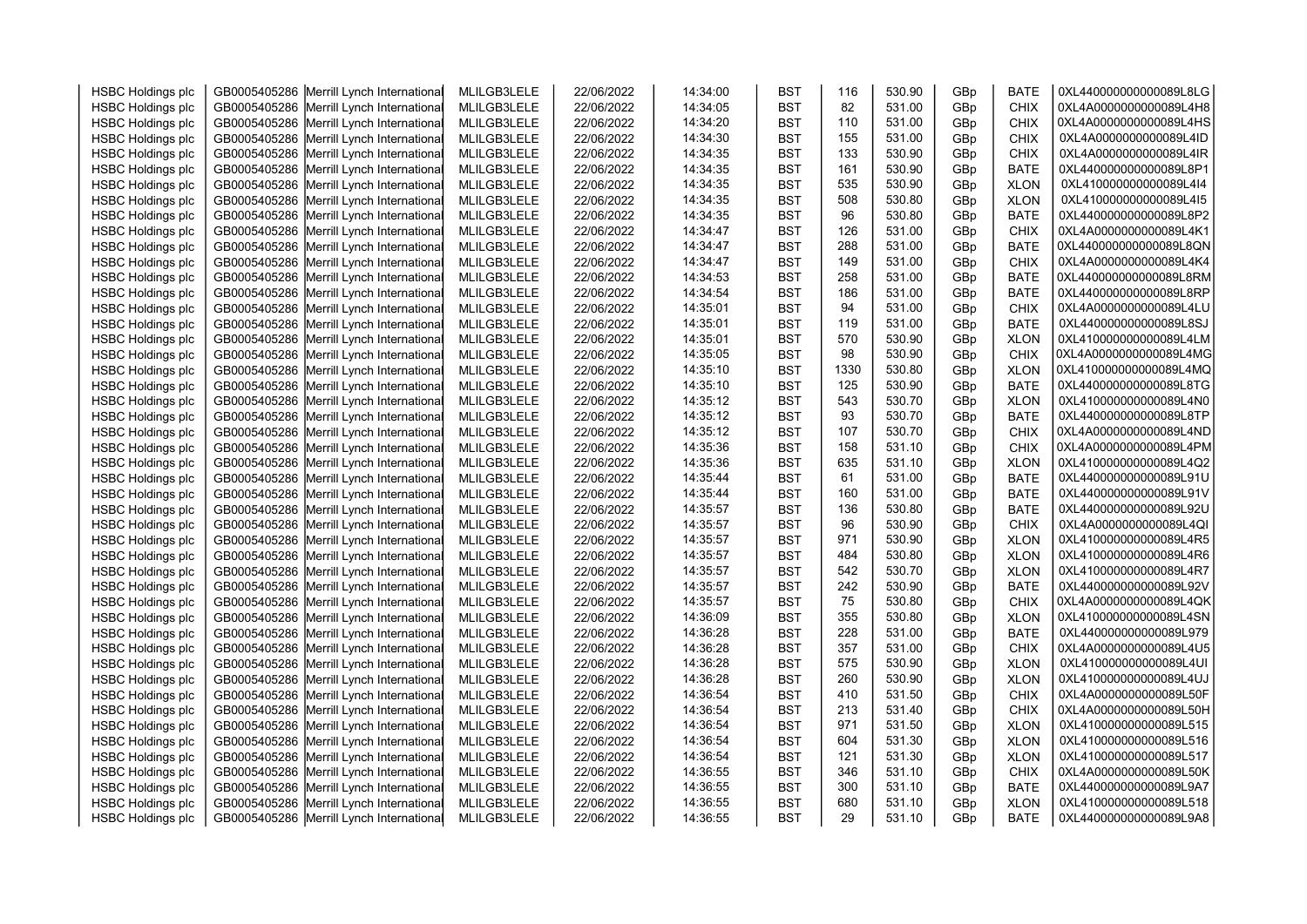| <b>HSBC Holdings plc</b> | GB0005405286 Merrill Lynch International | MLILGB3LELE | 22/06/2022 | 14:37:00 | <b>BST</b> | 359  | 531.00 | GBp | <b>BATE</b> | 0XL440000000000089L9BA |  |
|--------------------------|------------------------------------------|-------------|------------|----------|------------|------|--------|-----|-------------|------------------------|--|
| <b>HSBC Holdings plc</b> | GB0005405286 Merrill Lynch International | MLILGB3LELE | 22/06/2022 | 14:37:00 | <b>BST</b> | 88   | 530.90 | GBp | <b>CHIX</b> | 0XL4A0000000000089L51V |  |
| <b>HSBC Holdings plc</b> | GB0005405286 Merrill Lynch International | MLILGB3LELE | 22/06/2022 | 14:37:00 | <b>BST</b> | 248  | 530.80 | GBp | <b>BATE</b> | 0XL440000000000089L9BB |  |
| <b>HSBC Holdings plc</b> | GB0005405286 Merrill Lynch International | MLILGB3LELE | 22/06/2022 | 14:37:05 | <b>BST</b> | 112  | 530.90 | GBp | <b>CHIX</b> | 0XL4A0000000000089L52F |  |
| <b>HSBC Holdings plc</b> | GB0005405286 Merrill Lynch International | MLILGB3LELE | 22/06/2022 | 14:37:13 | <b>BST</b> | 510  | 530.80 | GBp | <b>XLON</b> | 0XL410000000000089L53U |  |
| <b>HSBC Holdings plc</b> | GB0005405286 Merrill Lynch International | MLILGB3LELE | 22/06/2022 | 14:37:13 | <b>BST</b> | 181  | 530.80 | GBp | <b>BATE</b> | 0XL440000000000089L9CV |  |
| <b>HSBC Holdings plc</b> | GB0005405286 Merrill Lynch International | MLILGB3LELE | 22/06/2022 | 14:37:13 | <b>BST</b> | 91   | 530.80 | GBp | <b>CHIX</b> | 0XL4A0000000000089L53G |  |
| <b>HSBC Holdings plc</b> | GB0005405286 Merrill Lynch International | MLILGB3LELE | 22/06/2022 | 14:37:58 | <b>BST</b> | 268  | 531.20 | GBp | <b>CHIX</b> | 0XL4A0000000000089L56L |  |
| <b>HSBC Holdings plc</b> | GB0005405286 Merrill Lynch International | MLILGB3LELE | 22/06/2022 | 14:37:58 | <b>BST</b> | 1333 | 531.20 | GBp | <b>XLON</b> | 0XL410000000000089L57V |  |
| <b>HSBC Holdings plc</b> | GB0005405286 Merrill Lynch International | MLILGB3LELE | 22/06/2022 | 14:38:07 | <b>BST</b> | 261  | 531.40 | GBp | <b>CHIX</b> | 0XL4A0000000000089L57B |  |
| <b>HSBC Holdings plc</b> | GB0005405286 Merrill Lynch International | MLILGB3LELE | 22/06/2022 | 14:38:07 | <b>BST</b> | 386  | 531.40 | GBp | <b>BATE</b> | 0XL440000000000089L9H9 |  |
| <b>HSBC Holdings plc</b> | GB0005405286 Merrill Lynch International | MLILGB3LELE | 22/06/2022 | 14:38:07 | <b>BST</b> | 673  | 531.40 | GBp | <b>XLON</b> | 0XL410000000000089L58I |  |
| <b>HSBC Holdings plc</b> | GB0005405286 Merrill Lynch International | MLILGB3LELE | 22/06/2022 | 14:38:15 | <b>BST</b> | 141  | 531.30 | GBp | <b>BATE</b> | 0XL440000000000089L9HM |  |
| <b>HSBC Holdings plc</b> | GB0005405286 Merrill Lynch International | MLILGB3LELE | 22/06/2022 | 14:38:23 | <b>BST</b> | 354  | 531.30 | GBp | <b>BATE</b> | 0XL440000000000089L9IL |  |
| <b>HSBC Holdings plc</b> | GB0005405286 Merrill Lynch International | MLILGB3LELE | 22/06/2022 | 14:38:23 | <b>BST</b> | 536  | 531.20 | GBp | <b>XLON</b> | 0XL410000000000089L59V |  |
| <b>HSBC Holdings plc</b> | GB0005405286 Merrill Lynch International | MLILGB3LELE | 22/06/2022 | 14:38:25 | <b>BST</b> | 221  | 531.20 | GBp | CHIX        | 0XL4A0000000000089L591 |  |
| <b>HSBC Holdings plc</b> | GB0005405286 Merrill Lynch International | MLILGB3LELE | 22/06/2022 | 14:38:25 | <b>BST</b> | 751  | 531.10 | GBp | <b>BATE</b> | 0XL440000000000089L9JB |  |
| <b>HSBC Holdings plc</b> | GB0005405286 Merrill Lynch International | MLILGB3LELE | 22/06/2022 | 14:38:30 | <b>BST</b> | 713  | 531.00 | GBp | <b>XLON</b> | 0XL410000000000089L5B1 |  |
| <b>HSBC Holdings plc</b> | GB0005405286 Merrill Lynch International | MLILGB3LELE | 22/06/2022 | 14:38:30 | <b>BST</b> | 193  | 531.00 | GBp | <b>CHIX</b> | 0XL4A0000000000089L59O |  |
| <b>HSBC Holdings plc</b> | GB0005405286 Merrill Lynch International | MLILGB3LELE | 22/06/2022 | 14:38:30 | <b>BST</b> | 104  | 531.00 | GBp | <b>BATE</b> | 0XL440000000000089L9K4 |  |
| <b>HSBC Holdings plc</b> | GB0005405286 Merrill Lynch International | MLILGB3LELE | 22/06/2022 | 14:38:30 | <b>BST</b> | 850  | 530.90 | GBp | <b>XLON</b> | 0XL410000000000089L5B3 |  |
| <b>HSBC Holdings plc</b> | GB0005405286 Merrill Lynch International | MLILGB3LELE | 22/06/2022 | 14:38:31 | <b>BST</b> | 5    | 530.90 | GBp | <b>CHIX</b> | 0XL4A0000000000089L59P |  |
| <b>HSBC Holdings plc</b> | GB0005405286 Merrill Lynch International | MLILGB3LELE | 22/06/2022 | 14:38:31 | <b>BST</b> | 84   | 530.90 | GBp | <b>CHIX</b> | 0XL4A0000000000089L59Q |  |
| <b>HSBC Holdings plc</b> | GB0005405286 Merrill Lynch International | MLILGB3LELE | 22/06/2022 | 14:38:48 | <b>BST</b> | 137  | 531.10 | GBp | <b>BATE</b> | 0XL440000000000089L9LJ |  |
| <b>HSBC Holdings plc</b> | GB0005405286 Merrill Lynch International | MLILGB3LELE | 22/06/2022 | 14:38:48 | <b>BST</b> | 570  | 531.10 | GBp | <b>XLON</b> | 0XL410000000000089L5CM |  |
| <b>HSBC Holdings plc</b> | GB0005405286 Merrill Lynch International | MLILGB3LELE | 22/06/2022 | 14:38:48 | <b>BST</b> | 180  | 531.10 | GBp | <b>CHIX</b> | 0XL4A0000000000089L5BA |  |
| <b>HSBC Holdings plc</b> | GB0005405286 Merrill Lynch International | MLILGB3LELE | 22/06/2022 | 14:38:53 | <b>BST</b> | 122  | 531.00 | GBp | <b>CHIX</b> | 0XL4A0000000000089L5BH |  |
| <b>HSBC Holdings plc</b> | GB0005405286 Merrill Lynch International | MLILGB3LELE | 22/06/2022 | 14:39:07 | <b>BST</b> | 227  | 531.30 | GBp | <b>BATE</b> | 0XL440000000000089L9N4 |  |
| <b>HSBC Holdings plc</b> | GB0005405286 Merrill Lynch International | MLILGB3LELE | 22/06/2022 | 14:39:26 | <b>BST</b> | 217  | 531.40 | GBp | <b>CHIX</b> | 0XL4A0000000000089L5GE |  |
| <b>HSBC Holdings plc</b> | GB0005405286 Merrill Lynch International | MLILGB3LELE | 22/06/2022 | 14:39:26 | <b>BST</b> | 793  | 531.40 | GBp | <b>XLON</b> | 0XL410000000000089L5G8 |  |
| <b>HSBC Holdings plc</b> | GB0005405286 Merrill Lynch International | MLILGB3LELE | 22/06/2022 | 14:39:26 | <b>BST</b> | 188  | 531.40 | GBp | <b>BATE</b> | 0XL440000000000089L9QA |  |
| <b>HSBC Holdings plc</b> | GB0005405286 Merrill Lynch International | MLILGB3LELE | 22/06/2022 | 14:39:28 | <b>BST</b> | 176  | 531.30 | GBp | <b>BATE</b> | 0XL440000000000089L9QU |  |
| <b>HSBC Holdings plc</b> | GB0005405286 Merrill Lynch International | MLILGB3LELE | 22/06/2022 | 14:39:44 | <b>BST</b> | 304  | 531.30 | GBp | <b>CHIX</b> | 0XL4A0000000000089L5KJ |  |
| <b>HSBC Holdings plc</b> | GB0005405286 Merrill Lynch International | MLILGB3LELE | 22/06/2022 | 14:39:45 | <b>BST</b> | 759  | 531.20 | GBp | <b>XLON</b> | 0XL410000000000089L5IO |  |
| <b>HSBC Holdings plc</b> | GB0005405286 Merrill Lynch International | MLILGB3LELE | 22/06/2022 | 14:39:45 | <b>BST</b> | 132  | 531.20 | GBp | <b>CHIX</b> | 0XL4A0000000000089L5KM |  |
| <b>HSBC Holdings plc</b> | GB0005405286 Merrill Lynch International | MLILGB3LELE | 22/06/2022 | 14:40:24 | <b>BST</b> | 292  | 531.60 | GBp | <b>CHIX</b> | 0XL4A0000000000089L5Q9 |  |
| <b>HSBC Holdings plc</b> | GB0005405286 Merrill Lynch International | MLILGB3LELE | 22/06/2022 | 14:40:24 | <b>BST</b> | 747  | 531.60 | GBp | <b>XLON</b> | 0XL410000000000089L5M1 |  |
| <b>HSBC Holdings plc</b> | GB0005405286 Merrill Lynch International | MLILGB3LELE | 22/06/2022 | 14:40:24 | <b>BST</b> | 402  | 531.60 | GBp | <b>BATE</b> | 0XL440000000000089LA0T |  |
| <b>HSBC Holdings plc</b> | GB0005405286 Merrill Lynch International | MLILGB3LELE | 22/06/2022 | 14:40:52 | <b>BST</b> | 1928 | 531.60 | GBp | <b>XLON</b> | 0XL410000000000089L5O1 |  |
| <b>HSBC Holdings plc</b> | GB0005405286 Merrill Lynch International | MLILGB3LELE | 22/06/2022 | 14:40:52 | <b>BST</b> | 513  | 531.60 | GBp | <b>BATE</b> | 0XL440000000000089LA2F |  |
| <b>HSBC Holdings plc</b> | GB0005405286 Merrill Lynch International | MLILGB3LELE | 22/06/2022 | 14:40:55 | <b>BST</b> | 345  | 531.60 | GBp | <b>BATE</b> | 0XL440000000000089LA38 |  |
| <b>HSBC Holdings plc</b> | GB0005405286 Merrill Lynch International | MLILGB3LELE | 22/06/2022 | 14:40:57 | <b>BST</b> | 248  | 531.60 | GBp | <b>BATE</b> | 0XL440000000000089LA3K |  |
| <b>HSBC Holdings plc</b> | GB0005405286 Merrill Lynch International | MLILGB3LELE | 22/06/2022 | 14:40:57 | <b>BST</b> | 355  | 531.50 | GBp | <b>CHIX</b> | 0XL4A0000000000089L5T6 |  |
| <b>HSBC Holdings plc</b> | GB0005405286 Merrill Lynch International | MLILGB3LELE | 22/06/2022 | 14:41:04 | <b>BST</b> | 415  | 531.40 | GBp | <b>BATE</b> | 0XL440000000000089LA4N |  |
| <b>HSBC Holdings plc</b> | GB0005405286 Merrill Lynch International | MLILGB3LELE | 22/06/2022 | 14:41:04 | <b>BST</b> | 240  | 531.40 | GBp | <b>CHIX</b> | 0XL4A0000000000089L5UD |  |
| <b>HSBC Holdings plc</b> | GB0005405286 Merrill Lynch International | MLILGB3LELE | 22/06/2022 | 14:41:04 | <b>BST</b> | 1130 | 531.40 | GBp | <b>XLON</b> | 0XL410000000000089L5PF |  |
| <b>HSBC Holdings plc</b> | GB0005405286 Merrill Lynch International | MLILGB3LELE | 22/06/2022 | 14:41:12 | <b>BST</b> | 308  | 531.20 | GBp | <b>CHIX</b> | 0XL4A0000000000089L5VP |  |
| <b>HSBC Holdings plc</b> | GB0005405286 Merrill Lynch International | MLILGB3LELE | 22/06/2022 | 14:41:12 | <b>BST</b> | 147  | 531.20 | GBp | <b>BATE</b> | 0XL440000000000089LA65 |  |
|                          |                                          |             |            |          |            |      |        |     |             |                        |  |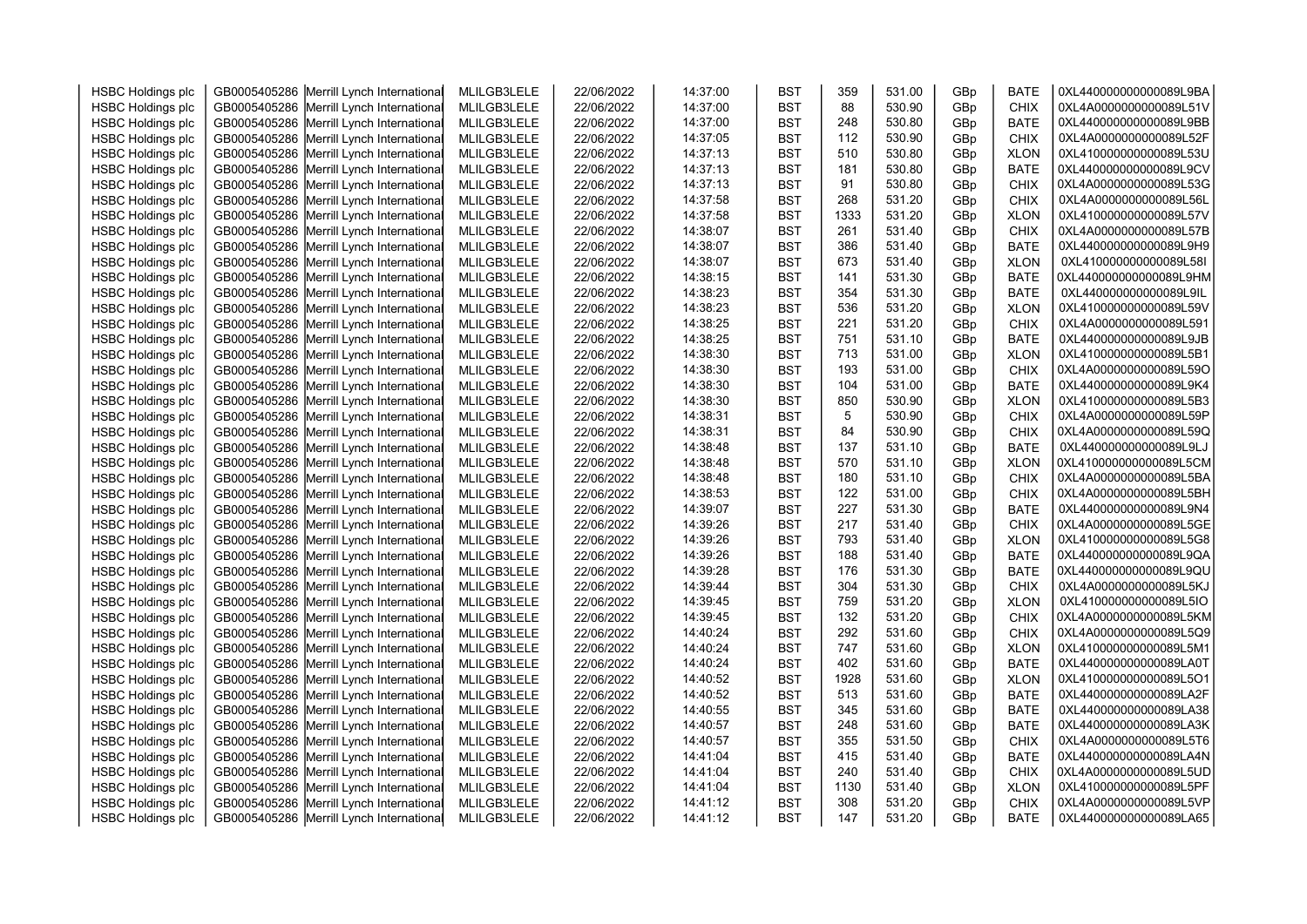| <b>HSBC Holdings plc</b> | GB0005405286 Merrill Lynch International                                             | MLILGB3LELE | 22/06/2022 | 14:41:12 | <b>BST</b> | 1060 | 531.20 | GBp | <b>XLON</b> | 0XL410000000000089L5Q9 |  |
|--------------------------|--------------------------------------------------------------------------------------|-------------|------------|----------|------------|------|--------|-----|-------------|------------------------|--|
| <b>HSBC Holdings plc</b> | GB0005405286 Merrill Lynch International                                             | MLILGB3LELE | 22/06/2022 | 14:41:15 | <b>BST</b> | 128  | 531.10 | GBp | <b>BATE</b> | 0XL440000000000089LA6E |  |
| <b>HSBC Holdings plc</b> | GB0005405286 Merrill Lynch International                                             | MLILGB3LELE | 22/06/2022 | 14:41:15 | <b>BST</b> | 250  | 531.10 | GBp | <b>CHIX</b> | 0XL4A0000000000089L605 |  |
| <b>HSBC Holdings plc</b> | GB0005405286 Merrill Lynch International                                             | MLILGB3LELE | 22/06/2022 | 14:41:15 | <b>BST</b> | 1281 | 531.10 | GBp | <b>XLON</b> | 0XL410000000000089L5QD |  |
| <b>HSBC Holdings plc</b> | GB0005405286 Merrill Lynch International                                             | MLILGB3LELE | 22/06/2022 | 14:41:32 | <b>BST</b> | 92   | 531.00 | GBp | <b>BATE</b> | 0XL440000000000089LA97 |  |
| <b>HSBC Holdings plc</b> | GB0005405286 Merrill Lynch International                                             | MLILGB3LELE | 22/06/2022 | 14:41:32 | <b>BST</b> | 1253 | 531.00 | GBp | <b>XLON</b> | 0XL410000000000089L5S6 |  |
| <b>HSBC Holdings plc</b> | GB0005405286 Merrill Lynch International                                             | MLILGB3LELE | 22/06/2022 | 14:41:32 | <b>BST</b> | 235  | 531.00 | GBp | <b>CHIX</b> | 0XL4A0000000000089L621 |  |
| <b>HSBC Holdings plc</b> | GB0005405286 Merrill Lynch International                                             | MLILGB3LELE | 22/06/2022 | 14:41:34 | <b>BST</b> | 234  | 530.90 | GBp | <b>CHIX</b> | 0XL4A0000000000089L62A |  |
| <b>HSBC Holdings plc</b> | GB0005405286 Merrill Lynch International                                             | MLILGB3LELE | 22/06/2022 | 14:41:34 | <b>BST</b> | 650  | 530.90 | GBp | <b>XLON</b> | 0XL410000000000089L5SF |  |
| <b>HSBC Holdings plc</b> | GB0005405286 Merrill Lynch International                                             | MLILGB3LELE | 22/06/2022 | 14:41:34 | <b>BST</b> | 100  | 530.90 | GBp | <b>BATE</b> | 0XL440000000000089LA9J |  |
| <b>HSBC Holdings plc</b> | GB0005405286 Merrill Lynch International                                             | MLILGB3LELE | 22/06/2022 | 14:41:35 | <b>BST</b> | 672  | 530.80 | GBp | <b>XLON</b> | 0XL410000000000089L5SI |  |
| <b>HSBC Holdings plc</b> | GB0005405286 Merrill Lynch International                                             | MLILGB3LELE | 22/06/2022 | 14:41:35 | <b>BST</b> | 164  | 530.80 | GBp | <b>BATE</b> | 0XL440000000000089LA9L |  |
| <b>HSBC Holdings plc</b> | GB0005405286 Merrill Lynch International                                             | MLILGB3LELE | 22/06/2022 | 14:41:48 | <b>BST</b> | 153  | 531.10 | GBp | <b>CHIX</b> | 0XL4A0000000000089L63B |  |
| <b>HSBC Holdings plc</b> | GB0005405286 Merrill Lynch International                                             | MLILGB3LELE | 22/06/2022 | 14:41:55 | <b>BST</b> | 147  | 531.10 | GBp | CHIX        | 0XL4A0000000000089L63O |  |
| <b>HSBC Holdings plc</b> | GB0005405286 Merrill Lynch International                                             | MLILGB3LELE | 22/06/2022 | 14:41:55 | <b>BST</b> | 639  | 531.10 | GBp | <b>XLON</b> | 0XL410000000000089L5U6 |  |
| <b>HSBC Holdings plc</b> | GB0005405286 Merrill Lynch International                                             | MLILGB3LELE | 22/06/2022 | 14:41:55 | <b>BST</b> | 170  | 531.10 | GBp | <b>BATE</b> | 0XL440000000000089LABJ |  |
| <b>HSBC Holdings plc</b> | GB0005405286 Merrill Lynch International                                             | MLILGB3LELE | 22/06/2022 | 14:41:55 | <b>BST</b> | 535  | 531.00 | GBp | <b>XLON</b> | 0XL410000000000089L5UA |  |
| <b>HSBC Holdings plc</b> | GB0005405286 Merrill Lynch International                                             | MLILGB3LELE | 22/06/2022 | 14:42:14 | <b>BST</b> | 605  | 531.30 | GBp | <b>XLON</b> | 0XL410000000000089L60A |  |
| <b>HSBC Holdings plc</b> | GB0005405286 Merrill Lynch International                                             | MLILGB3LELE | 22/06/2022 | 14:42:17 | <b>BST</b> | 535  | 531.20 | GBp | <b>XLON</b> | 0XL410000000000089L60I |  |
| <b>HSBC Holdings plc</b> | GB0005405286 Merrill Lynch International                                             | MLILGB3LELE | 22/06/2022 | 14:42:17 | <b>BST</b> | 108  | 531.20 | GBp | <b>CHIX</b> | 0XL4A0000000000089L663 |  |
| <b>HSBC Holdings plc</b> | GB0005405286 Merrill Lynch International                                             | MLILGB3LELE | 22/06/2022 | 14:42:17 | <b>BST</b> | 124  | 531.20 | GBp | <b>BATE</b> | 0XL440000000000089LADH |  |
| <b>HSBC Holdings plc</b> | GB0005405286 Merrill Lynch International                                             | MLILGB3LELE | 22/06/2022 | 14:42:28 | <b>BST</b> | 228  | 531.10 | GBp | <b>BATE</b> | 0XL440000000000089LAEE |  |
| <b>HSBC Holdings plc</b> | GB0005405286 Merrill Lynch International                                             | MLILGB3LELE | 22/06/2022 | 14:42:29 | <b>BST</b> | 498  | 531.00 | GBp | <b>XLON</b> | 0XL410000000000089L61O |  |
| <b>HSBC Holdings plc</b> | GB0005405286 Merrill Lynch International                                             | MLILGB3LELE | 22/06/2022 | 14:42:32 | <b>BST</b> | 260  | 530.90 | GBp | <b>CHIX</b> | 0XL4A0000000000089L679 |  |
| <b>HSBC Holdings plc</b> | GB0005405286 Merrill Lynch International                                             | MLILGB3LELE | 22/06/2022 | 14:42:32 | <b>BST</b> | 78   | 530.90 | GBp | <b>BATE</b> | 0XL440000000000089LAEJ |  |
| <b>HSBC Holdings plc</b> | GB0005405286 Merrill Lynch International                                             | MLILGB3LELE | 22/06/2022 | 14:42:32 | <b>BST</b> | 97   | 530.90 | GBp | <b>BATE</b> | 0XL440000000000089LAEK |  |
| <b>HSBC Holdings plc</b> | GB0005405286 Merrill Lynch International                                             | MLILGB3LELE | 22/06/2022 | 14:42:33 | <b>BST</b> | 157  | 530.80 | GBp | <b>BATE</b> | 0XL440000000000089LAEQ |  |
| <b>HSBC Holdings plc</b> | GB0005405286 Merrill Lynch International                                             | MLILGB3LELE | 22/06/2022 | 14:42:35 | <b>BST</b> | 537  | 530.70 | GBp | <b>XLON</b> | 0XL410000000000089L622 |  |
| <b>HSBC Holdings plc</b> | GB0005405286 Merrill Lynch International                                             | MLILGB3LELE | 22/06/2022 | 14:42:48 | <b>BST</b> | 685  | 530.90 | GBp | <b>XLON</b> | 0XL410000000000089L63Q |  |
| <b>HSBC Holdings plc</b> | GB0005405286 Merrill Lynch International                                             | MLILGB3LELE | 22/06/2022 | 14:42:48 | <b>BST</b> | 198  | 530.90 | GBp | <b>BATE</b> | 0XL440000000000089LAFH |  |
| <b>HSBC Holdings plc</b> | GB0005405286 Merrill Lynch International                                             | MLILGB3LELE | 22/06/2022 | 14:43:04 | <b>BST</b> | 228  | 531.30 | GBp | CHIX        | 0XL4A0000000000089L69N |  |
| <b>HSBC Holdings plc</b> | GB0005405286 Merrill Lynch International                                             | MLILGB3LELE | 22/06/2022 | 14:43:04 | <b>BST</b> | 209  | 531.30 | GBp | <b>BATE</b> | 0XL440000000000089LAH3 |  |
| <b>HSBC Holdings plc</b> | GB0005405286 Merrill Lynch International                                             | MLILGB3LELE | 22/06/2022 | 14:43:06 | <b>BST</b> | 194  | 531.10 | GBp | <b>BATE</b> | 0XL440000000000089LAHA |  |
| <b>HSBC Holdings plc</b> | GB0005405286 Merrill Lynch International                                             | MLILGB3LELE | 22/06/2022 | 14:43:06 | <b>BST</b> | 808  | 531.20 | GBp | <b>XLON</b> | 0XL410000000000089L64F |  |
| <b>HSBC Holdings plc</b> | GB0005405286 Merrill Lynch International                                             | MLILGB3LELE | 22/06/2022 | 14:43:07 | <b>BST</b> | 117  | 531.10 | GBp | <b>BATE</b> | 0XL440000000000089LAHE |  |
| <b>HSBC Holdings plc</b> | GB0005405286 Merrill Lynch International                                             | MLILGB3LELE | 22/06/2022 | 14:43:07 | <b>BST</b> | 353  | 531.10 | GBp | <b>CHIX</b> | 0XL4A0000000000089L6A3 |  |
| <b>HSBC Holdings plc</b> | GB0005405286 Merrill Lynch International                                             | MLILGB3LELE | 22/06/2022 | 14:43:07 | <b>BST</b> | 117  | 531.00 | GBp | <b>CHIX</b> | 0XL4A0000000000089L6A4 |  |
| <b>HSBC Holdings plc</b> | GB0005405286 Merrill Lynch International                                             | MLILGB3LELE | 22/06/2022 | 14:43:16 | <b>BST</b> | 129  | 530.90 | GBp | <b>BATE</b> | 0XL440000000000089LAI3 |  |
| <b>HSBC Holdings plc</b> | GB0005405286 Merrill Lynch International                                             | MLILGB3LELE | 22/06/2022 | 14:43:16 | <b>BST</b> | 491  | 530.90 | GBp | <b>XLON</b> | 0XL410000000000089L65A |  |
| <b>HSBC Holdings plc</b> | GB0005405286 Merrill Lynch International                                             | MLILGB3LELE | 22/06/2022 | 14:43:16 | <b>BST</b> | 245  | 530.80 | GBp | <b>CHIX</b> | 0XL4A0000000000089L6BQ |  |
| <b>HSBC Holdings plc</b> | GB0005405286 Merrill Lynch International                                             | MLILGB3LELE | 22/06/2022 | 14:43:16 | <b>BST</b> | 97   | 530.80 | GBp | <b>BATE</b> | 0XL440000000000089LAID |  |
| <b>HSBC Holdings plc</b> | GB0005405286 Merrill Lynch International                                             | MLILGB3LELE | 22/06/2022 | 14:43:37 | <b>BST</b> | 83   | 530.60 | GBp | <b>BATE</b> | 0XL440000000000089LAJI |  |
| <b>HSBC Holdings plc</b> | GB0005405286 Merrill Lynch International                                             | MLILGB3LELE | 22/06/2022 | 14:43:37 | <b>BST</b> | 959  | 530.60 | GBp | <b>XLON</b> | 0XL410000000000089L674 |  |
| <b>HSBC Holdings plc</b> | GB0005405286 Merrill Lynch International                                             | MLILGB3LELE | 22/06/2022 | 14:43:37 | <b>BST</b> | 204  | 530.60 | GBp | <b>CHIX</b> | 0XL4A0000000000089L6DA |  |
| <b>HSBC Holdings plc</b> | GB0005405286 Merrill Lynch International                                             | MLILGB3LELE | 22/06/2022 | 14:43:38 | <b>BST</b> | 115  | 530.50 | GBp | <b>CHIX</b> | 0XL4A0000000000089L6E1 |  |
| <b>HSBC Holdings plc</b> |                                                                                      | MLILGB3LELE | 22/06/2022 | 14:43:54 | <b>BST</b> | 100  | 530.50 | GBp | <b>BATE</b> | 0XL440000000000089LAL1 |  |
| <b>HSBC Holdings plc</b> | GB0005405286 Merrill Lynch International<br>GB0005405286 Merrill Lynch International | MLILGB3LELE | 22/06/2022 | 14:43:54 | <b>BST</b> | 163  | 530.50 | GBp | <b>CHIX</b> | 0XL4A0000000000089L6JE |  |
| <b>HSBC Holdings plc</b> | GB0005405286 Merrill Lynch International                                             |             | 22/06/2022 | 14:43:54 | <b>BST</b> | 647  | 530.50 | GBp | <b>XLON</b> | 0XL410000000000089L68H |  |
|                          |                                                                                      | MLILGB3LELE |            |          |            |      |        |     |             |                        |  |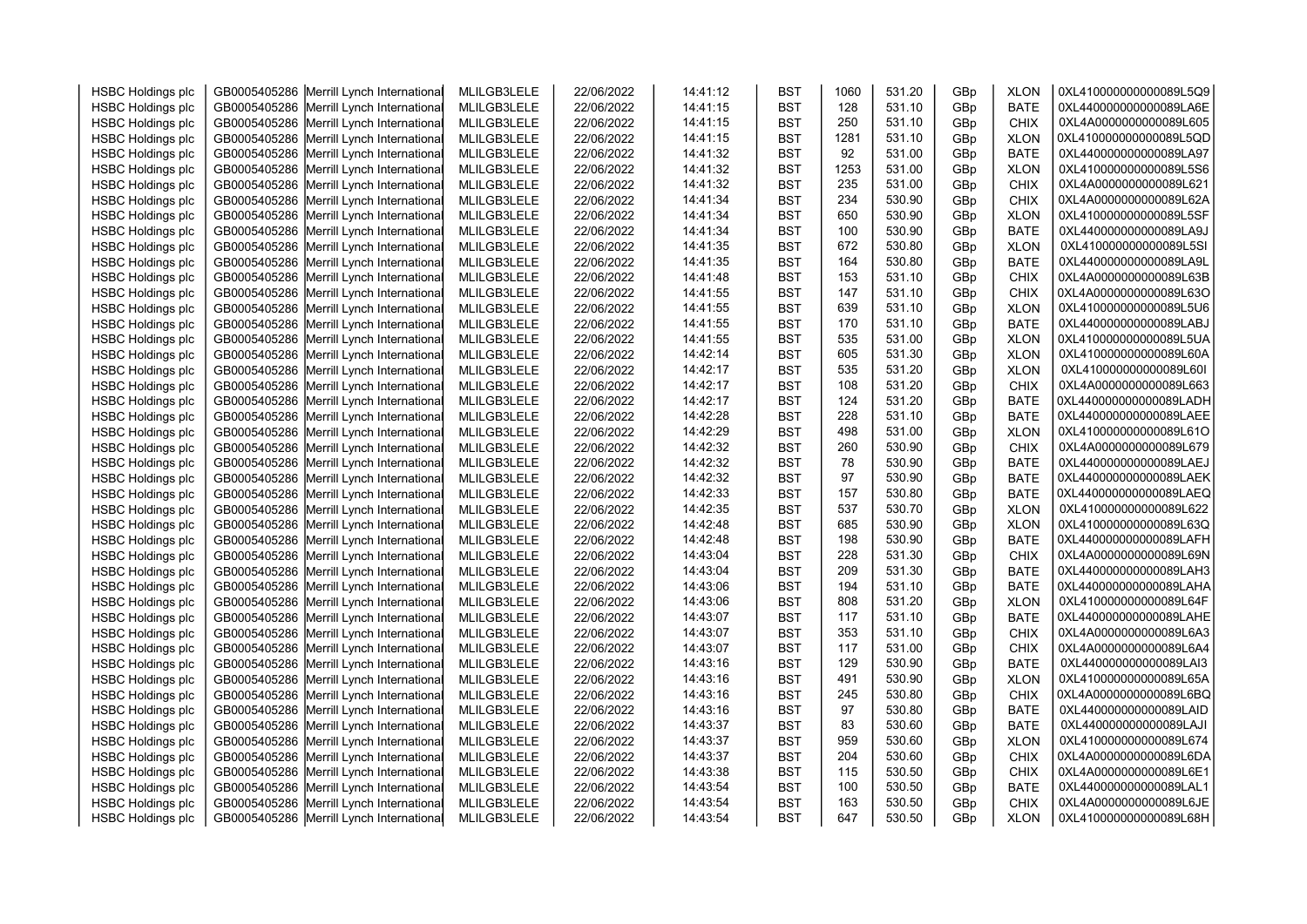| <b>HSBC Holdings plc</b>                             | GB0005405286 Merrill Lynch International                                             | MLILGB3LELE                | 22/06/2022               | 14:44:02             | <b>BST</b>               | 253        | 530.40           | GBp        | <b>BATE</b>                | 0XL440000000000089LALM                           |  |
|------------------------------------------------------|--------------------------------------------------------------------------------------|----------------------------|--------------------------|----------------------|--------------------------|------------|------------------|------------|----------------------------|--------------------------------------------------|--|
| <b>HSBC Holdings plc</b>                             | GB0005405286 Merrill Lynch International                                             | MLILGB3LELE                | 22/06/2022               | 14:44:02             | <b>BST</b>               | 145        | 530.40           | GBp        | <b>CHIX</b>                | 0XL4A0000000000089L6JS                           |  |
| <b>HSBC Holdings plc</b>                             | GB0005405286 Merrill Lynch International                                             | MLILGB3LELE                | 22/06/2022               | 14:44:02             | <b>BST</b>               | 603        | 530.40           | GBp        | <b>XLON</b>                | 0XL410000000000089L68T                           |  |
| <b>HSBC Holdings plc</b>                             | GB0005405286 Merrill Lynch International                                             | MLILGB3LELE                | 22/06/2022               | 14:44:05             | <b>BST</b>               | 713        | 530.30           | GBp        | <b>XLON</b>                | 0XL410000000000089L691                           |  |
| <b>HSBC Holdings plc</b>                             | GB0005405286 Merrill Lynch International                                             | MLILGB3LELE                | 22/06/2022               | 14:44:05             | <b>BST</b>               | 167        | 530.30           | GBp        | <b>CHIX</b>                | 0XL4A0000000000089L6K5                           |  |
| <b>HSBC Holdings plc</b>                             | GB0005405286 Merrill Lynch International                                             | MLILGB3LELE                | 22/06/2022               | 14:44:14             | <b>BST</b>               | 126        | 530.60           | GBp        | <b>CHIX</b>                | 0XL4A0000000000089L6LK                           |  |
| <b>HSBC Holdings plc</b>                             | GB0005405286 Merrill Lynch International                                             | MLILGB3LELE                | 22/06/2022               | 14:44:25             | <b>BST</b>               | 161        | 530.80           | GBp        | <b>CHIX</b>                | 0XL4A0000000000089L6MI                           |  |
| <b>HSBC Holdings plc</b>                             | GB0005405286 Merrill Lynch International                                             | MLILGB3LELE                | 22/06/2022               | 14:45:04             | <b>BST</b>               | 318        | 531.20           | GBp        | <b>CHIX</b>                | 0XL4A0000000000089L6P5                           |  |
| <b>HSBC Holdings plc</b>                             | GB0005405286 Merrill Lynch International                                             | MLILGB3LELE                | 22/06/2022               | 14:45:04             | <b>BST</b>               | 1334       | 531.20           | GBp        | <b>XLON</b>                | 0XL410000000000089L6D2                           |  |
| <b>HSBC Holdings plc</b>                             | GB0005405286 Merrill Lynch International                                             | MLILGB3LELE                | 22/06/2022               | 14:45:04             | <b>BST</b>               | 115        | 531.10           | GBp        | <b>CHIX</b>                | 0XL4A0000000000089L6P8                           |  |
| <b>HSBC Holdings plc</b>                             | GB0005405286 Merrill Lynch International                                             | MLILGB3LELE                | 22/06/2022               | 14:45:04             | <b>BST</b>               | 78         | 531.10           | GBp        | <b>BATE</b>                | 0XL440000000000089LAQR                           |  |
| <b>HSBC Holdings plc</b>                             | GB0005405286 Merrill Lynch International                                             | MLILGB3LELE                | 22/06/2022               | 14:45:04             | <b>BST</b>               | 95         | 531.10           | GBp        | <b>BATE</b>                | 0XL440000000000089LAQS                           |  |
| <b>HSBC Holdings plc</b>                             | GB0005405286 Merrill Lynch International                                             | MLILGB3LELE                | 22/06/2022               | 14:45:04             | <b>BST</b>               | 213        | 531.10           | GBp        | <b>BATE</b>                | 0XL440000000000089LAQU                           |  |
| <b>HSBC Holdings plc</b>                             | GB0005405286 Merrill Lynch International                                             | MLILGB3LELE                | 22/06/2022               | 14:45:04             | <b>BST</b>               | 80         | 531.10           | GBp        | <b>BATE</b>                | 0XL440000000000089LAQT                           |  |
| <b>HSBC Holdings plc</b>                             | GB0005405286 Merrill Lynch International                                             | MLILGB3LELE                | 22/06/2022               | 14:45:07             | <b>BST</b>               | 1679       | 531.00           | GBp        | <b>XLON</b>                | 0XL410000000000089L6E0                           |  |
| <b>HSBC Holdings plc</b>                             | GB0005405286 Merrill Lynch International                                             | MLILGB3LELE                | 22/06/2022               | 14:45:21             | <b>BST</b>               | 662        | 531.00           | GBp        | <b>XLON</b>                | 0XL410000000000089L6F2                           |  |
| <b>HSBC Holdings plc</b>                             | GB0005405286 Merrill Lynch International                                             | MLILGB3LELE                | 22/06/2022               | 14:45:22             | <b>BST</b>               | 587        | 530.90           | GBp        | <b>XLON</b>                | 0XL410000000000089L6F9                           |  |
| <b>HSBC Holdings plc</b>                             | GB0005405286 Merrill Lynch International                                             | MLILGB3LELE                | 22/06/2022               | 14:45:22             | <b>BST</b>               | 142        | 530.90           | GBp        | <b>CHIX</b>                | 0XL4A0000000000089L6R8                           |  |
| <b>HSBC Holdings plc</b>                             | GB0005405286 Merrill Lynch International                                             | MLILGB3LELE                | 22/06/2022               | 14:45:22             | <b>BST</b>               | 221        | 530.90           | GBp        | <b>BATE</b>                | 0XL440000000000089LASQ                           |  |
| <b>HSBC Holdings plc</b>                             | GB0005405286 Merrill Lynch International                                             | MLILGB3LELE                | 22/06/2022               | 14:45:45             | <b>BST</b>               | 292        | 531.20           | GBp        | <b>BATE</b>                | 0XL440000000000089LAU6                           |  |
| <b>HSBC Holdings plc</b>                             | GB0005405286 Merrill Lynch International                                             | MLILGB3LELE                | 22/06/2022               | 14:45:45             | <b>BST</b>               | 315        | 531.20           | GBp        | <b>CHIX</b>                | 0XL4A0000000000089L6SK                           |  |
| <b>HSBC Holdings plc</b>                             | GB0005405286 Merrill Lynch International                                             | MLILGB3LELE                | 22/06/2022               | 14:45:45             | <b>BST</b>               | 173        | 531.20           | GBp        | <b>BATE</b>                | 0XL440000000000089LAU7                           |  |
| <b>HSBC Holdings plc</b>                             | GB0005405286 Merrill Lynch International                                             | MLILGB3LELE                | 22/06/2022               | 14:45:47             | <b>BST</b>               | 869        | 531.10           | GBp        | <b>XLON</b>                | 0XL410000000000089L6GT                           |  |
| <b>HSBC Holdings plc</b>                             | GB0005405286 Merrill Lynch International                                             | MLILGB3LELE                | 22/06/2022               | 14:45:57             | <b>BST</b>               | 249        | 531.20           | GBp        | CHIX                       | 0XL4A0000000000089L6UG                           |  |
| <b>HSBC Holdings plc</b>                             | GB0005405286 Merrill Lynch International                                             | MLILGB3LELE                | 22/06/2022               | 14:45:57             | <b>BST</b>               | 592        | 531.20           | GBp        | <b>XLON</b>                | 0XL410000000000089L6I7                           |  |
| <b>HSBC Holdings plc</b>                             | GB0005405286 Merrill Lynch International                                             | MLILGB3LELE                | 22/06/2022               | 14:46:15             | <b>BST</b>               | 707        | 531.20           | GBp        | <b>XLON</b>                | 0XL410000000000089L6JB                           |  |
| <b>HSBC Holdings plc</b>                             | GB0005405286 Merrill Lynch International                                             | MLILGB3LELE                | 22/06/2022               | 14:46:15             | <b>BST</b>               | 275        | 531.20           | GBp        | <b>BATE</b>                | 0XL440000000000089LB1R                           |  |
| <b>HSBC Holdings plc</b>                             | GB0005405286 Merrill Lynch International                                             | MLILGB3LELE                | 22/06/2022               | 14:46:15             | <b>BST</b>               | 280        | 531.20           | GBp        | <b>CHIX</b>                | 0XL4A0000000000089L704                           |  |
| <b>HSBC Holdings plc</b>                             | GB0005405286 Merrill Lynch International                                             | MLILGB3LELE                | 22/06/2022               | 14:46:20             | <b>BST</b>               | 291        | 531.00           | GBp        | <b>CHIX</b>                | 0XL4A0000000000089L71B                           |  |
| <b>HSBC Holdings plc</b>                             | GB0005405286 Merrill Lynch International                                             | MLILGB3LELE                | 22/06/2022               | 14:46:20             | <b>BST</b>               | 672        | 531.00           | GBp        | <b>XLON</b>                | 0XL410000000000089L6K7                           |  |
| <b>HSBC Holdings plc</b>                             | GB0005405286 Merrill Lynch International                                             | MLILGB3LELE                | 22/06/2022               | 14:46:20             | <b>BST</b>               | 438        | 531.00           | GBp        | <b>BATE</b>                | 0XL440000000000089LB2P                           |  |
| <b>HSBC Holdings plc</b>                             | GB0005405286 Merrill Lynch International                                             | MLILGB3LELE                | 22/06/2022               | 14:46:20             | <b>BST</b>               | 87         | 531.00           | GBp        | <b>BATE</b>                | 0XL440000000000089LB2Q                           |  |
| <b>HSBC Holdings plc</b>                             | GB0005405286 Merrill Lynch International                                             | MLILGB3LELE                | 22/06/2022               | 14:46:39             | <b>BST</b>               | 187        | 531.40           | GBp        | <b>CHIX</b>                | 0XL4A0000000000089L732                           |  |
| <b>HSBC Holdings plc</b>                             | GB0005405286 Merrill Lynch International                                             | MLILGB3LELE                | 22/06/2022               | 14:46:39             | <b>BST</b>               | 399        | 531.40           | GBp        | <b>BATE</b>                | 0XL440000000000089LB4C                           |  |
| <b>HSBC Holdings plc</b>                             | GB0005405286 Merrill Lynch International                                             | MLILGB3LELE                | 22/06/2022               | 14:46:43             | <b>BST</b>               | 158        | 531.30           | GBp        | <b>CHIX</b>                | 0XL4A0000000000089L73A                           |  |
| <b>HSBC Holdings plc</b>                             | GB0005405286 Merrill Lynch International                                             | MLILGB3LELE                | 22/06/2022               | 14:46:43             | <b>BST</b>               | 479        | 531.30           | GBp        | <b>XLON</b>                | 0XL410000000000089L6M0                           |  |
| <b>HSBC Holdings plc</b>                             | GB0005405286 Merrill Lynch International                                             | MLILGB3LELE                | 22/06/2022               | 14:46:44             | <b>BST</b>               | 223        | 531.20           | GBp        | <b>BATE</b>                | 0XL440000000000089LB4G                           |  |
| <b>HSBC Holdings plc</b>                             | GB0005405286 Merrill Lynch International                                             | MLILGB3LELE                | 22/06/2022               | 14:46:49             | <b>BST</b>               | 288        | 531.20           | GBp        | <b>BATE</b>                | 0XL440000000000089LB4M                           |  |
| <b>HSBC Holdings plc</b>                             | GB0005405286 Merrill Lynch International                                             | MLILGB3LELE                | 22/06/2022               | 14:46:53             | <b>BST</b>               | 250        | 531.10           | GBp        | <b>BATE</b>                | 0XL440000000000089LB4R                           |  |
| <b>HSBC Holdings plc</b>                             | GB0005405286 Merrill Lynch International                                             | MLILGB3LELE                | 22/06/2022               | 14:46:53             | <b>BST</b>               | 752        | 531.10           | GBp        | <b>XLON</b>                | 0XL410000000000089L6MC                           |  |
| <b>HSBC Holdings plc</b>                             | GB0005405286 Merrill Lynch International                                             | MLILGB3LELE                | 22/06/2022               | 14:46:53             | <b>BST</b>               | 170        | 531.10           | GBp        | <b>CHIX</b>                | 0XL4A0000000000089L73V                           |  |
| <b>HSBC Holdings plc</b>                             | GB0005405286 Merrill Lynch International                                             | MLILGB3LELE                | 22/06/2022               | 14:47:23             | <b>BST</b>               | 268        | 531.30           | GBp        | <b>CHIX</b>                | 0XL4A0000000000089L775                           |  |
| <b>HSBC Holdings plc</b>                             | GB0005405286 Merrill Lynch International                                             | MLILGB3LELE                | 22/06/2022               | 14:47:42             | <b>BST</b>               | 1008       | 531.50           | GBp        | <b>XLON</b>                | 0XL410000000000089L6Q0                           |  |
| <b>HSBC Holdings plc</b>                             | GB0005405286 Merrill Lynch International                                             | MLILGB3LELE                | 22/06/2022               | 14:47:42             | <b>BST</b>               | 483<br>927 | 531.50           | GBp        | <b>BATE</b>                | 0XL440000000000089LB9H                           |  |
| <b>HSBC Holdings plc</b>                             | GB0005405286 Merrill Lynch International                                             | MLILGB3LELE                | 22/06/2022               | 14:47:47             | <b>BST</b>               |            | 531.40           | GBp        | <b>XLON</b>                | 0XL410000000000089L6Q8<br>0XL4A0000000000089L79F |  |
| <b>HSBC Holdings plc</b>                             | GB0005405286 Merrill Lynch International<br>GB0005405286 Merrill Lynch International | MLILGB3LELE<br>MLILGB3LELE | 22/06/2022<br>22/06/2022 | 14:47:47<br>14:47:47 | <b>BST</b><br><b>BST</b> | 243<br>221 | 531.40<br>531.40 | GBp<br>GBp | <b>CHIX</b><br><b>BATE</b> | 0XL440000000000089LB9Q                           |  |
| <b>HSBC Holdings plc</b><br><b>HSBC Holdings plc</b> | GB0005405286 Merrill Lynch International                                             |                            |                          | 14:48:12             | <b>BST</b>               | 382        | 531.70           | GBp        | <b>BATE</b>                | 0XL440000000000089LBCD                           |  |
|                                                      |                                                                                      | MLILGB3LELE                | 22/06/2022               |                      |                          |            |                  |            |                            |                                                  |  |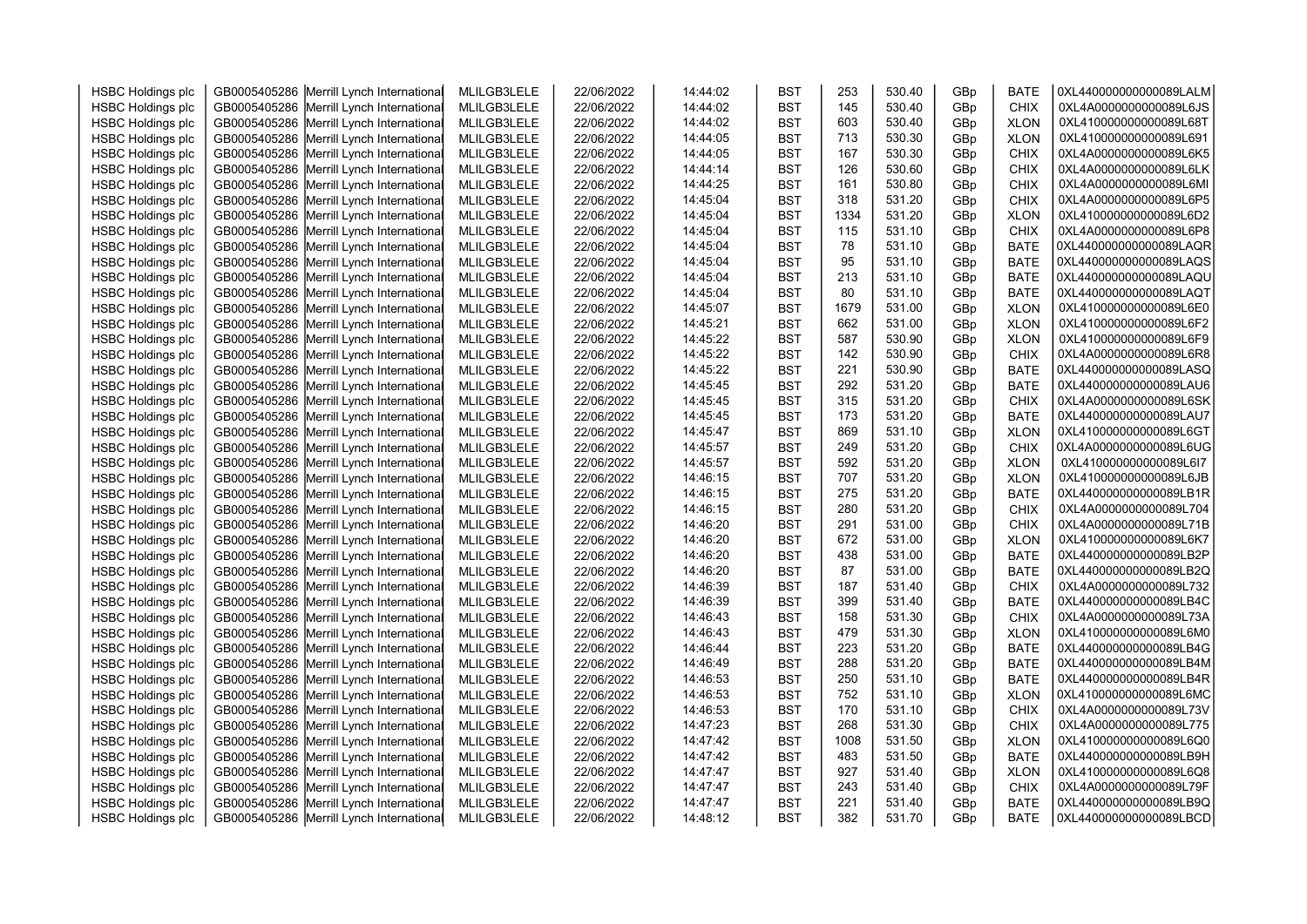| <b>HSBC Holdings plc</b> | GB0005405286 Merrill Lynch International | MLILGB3LELE | 22/06/2022 | 14:48:12 | <b>BST</b> | 1080           | 531.70           | GBp | <b>XLON</b> | 0XL410000000000089L6T6 |  |
|--------------------------|------------------------------------------|-------------|------------|----------|------------|----------------|------------------|-----|-------------|------------------------|--|
| <b>HSBC Holdings plc</b> | GB0005405286 Merrill Lynch International | MLILGB3LELE | 22/06/2022 | 14:48:19 | <b>BST</b> | 406            | 531.70           | GBp | <b>CHIX</b> | 0XL4A0000000000089L7DK |  |
| <b>HSBC Holdings plc</b> | GB0005405286 Merrill Lynch International | MLILGB3LELE | 22/06/2022 | 14:48:19 | <b>BST</b> | 421            | 531.70           | GBp | <b>XLON</b> | 0XL410000000000089L6U0 |  |
| <b>HSBC Holdings plc</b> | GB0005405286 Merrill Lynch International | MLILGB3LELE | 22/06/2022 | 14:48:19 | <b>BST</b> | 322            | 531.50           | GBp | <b>CHIX</b> | 0XL4A0000000000089L7DM |  |
| <b>HSBC Holdings plc</b> | GB0005405286 Merrill Lynch International | MLILGB3LELE | 22/06/2022 | 14:48:26 | <b>BST</b> | 195            | 531.50           | GBp | <b>CHIX</b> | 0XL4A0000000000089L7DV |  |
| <b>HSBC Holdings plc</b> | GB0005405286 Merrill Lynch International | MLILGB3LELE | 22/06/2022 | 14:48:32 | <b>BST</b> | 216            | 531.40           | GBp | <b>BATE</b> | 0XL440000000000089LBDS |  |
| <b>HSBC Holdings plc</b> | GB0005405286 Merrill Lynch International | MLILGB3LELE | 22/06/2022 | 14:48:32 | <b>BST</b> | 854            | 531.40           | GBp | <b>XLON</b> | 0XL410000000000089L6UI |  |
| <b>HSBC Holdings plc</b> | GB0005405286 Merrill Lynch International | MLILGB3LELE | 22/06/2022 | 14:49:00 | <b>BST</b> | 249            | 531.50           | GBp | <b>CHIX</b> | 0XL4A0000000000089L7G9 |  |
| <b>HSBC Holdings plc</b> | GB0005405286 Merrill Lynch International | MLILGB3LELE | 22/06/2022 | 14:49:00 | <b>BST</b> | 1099           | 531.50           | GBp | <b>XLON</b> | 0XL410000000000089L70L |  |
| <b>HSBC Holdings plc</b> | GB0005405286 Merrill Lynch International | MLILGB3LELE | 22/06/2022 | 14:49:04 | <b>BST</b> | 1107           | 531.30           | GBp | <b>XLON</b> | 0XL410000000000089L712 |  |
| <b>HSBC Holdings plc</b> | GB0005405286 Merrill Lynch International | MLILGB3LELE | 22/06/2022 | 14:49:04 | <b>BST</b> | 372            | 531.30           | GBp | <b>BATE</b> | 0XL440000000000089LBGG |  |
| <b>HSBC Holdings plc</b> | GB0005405286 Merrill Lynch International | MLILGB3LELE | 22/06/2022 | 14:49:04 | <b>BST</b> | 241            | 531.30           | GBp | <b>CHIX</b> | 0XL4A0000000000089L7GN |  |
| <b>HSBC Holdings plc</b> | GB0005405286 Merrill Lynch International | MLILGB3LELE | 22/06/2022 | 14:49:04 | <b>BST</b> | 738            | 531.20           | GBp | <b>XLON</b> | 0XL410000000000089L713 |  |
| <b>HSBC Holdings plc</b> | GB0005405286 Merrill Lynch International | MLILGB3LELE | 22/06/2022 | 14:49:04 | <b>BST</b> | 460            | 531.20           | GBp | <b>BATE</b> | 0XL440000000000089LBGH |  |
| <b>HSBC Holdings plc</b> | GB0005405286 Merrill Lynch International | MLILGB3LELE | 22/06/2022 | 14:49:04 | <b>BST</b> | 121            | 531.20           | GBp | <b>CHIX</b> | 0XL4A0000000000089L7GP |  |
| <b>HSBC Holdings plc</b> | GB0005405286 Merrill Lynch International | MLILGB3LELE | 22/06/2022 | 14:50:05 | <b>BST</b> | 448            | 531.50           | GBp | <b>BATE</b> | 0XL440000000000089LBKH |  |
| <b>HSBC Holdings plc</b> | GB0005405286 Merrill Lynch International | MLILGB3LELE | 22/06/2022 | 14:50:05 | <b>BST</b> | $\overline{1}$ | 531.50           | GBp | <b>XLON</b> | 0XL410000000000089L751 |  |
| <b>HSBC Holdings plc</b> | GB0005405286 Merrill Lynch International | MLILGB3LELE | 22/06/2022 | 14:50:05 | <b>BST</b> | 1203           | 531.50           | GBp | <b>XLON</b> | 0XL410000000000089L752 |  |
| <b>HSBC Holdings plc</b> | GB0005405286 Merrill Lynch International | MLILGB3LELE | 22/06/2022 | 14:50:05 | <b>BST</b> | 291            | 531.50           | GBp | <b>CHIX</b> | 0XL4A0000000000089L7JU |  |
| <b>HSBC Holdings plc</b> | GB0005405286 Merrill Lynch International | MLILGB3LELE | 22/06/2022 | 14:50:32 | <b>BST</b> | 386            | 531.60           | GBp | <b>BATE</b> | 0XL440000000000089LBMP |  |
| <b>HSBC Holdings plc</b> | GB0005405286 Merrill Lynch International | MLILGB3LELE | 22/06/2022 | 14:50:33 | <b>BST</b> | 259            | 531.50           | GBp | <b>BATE</b> | 0XL440000000000089LBMR |  |
| <b>HSBC Holdings plc</b> | GB0005405286 Merrill Lynch International | MLILGB3LELE | 22/06/2022 | 14:50:33 | <b>BST</b> | 1460           | 531.50           | GBp | <b>XLON</b> | 0XL410000000000089L778 |  |
| <b>HSBC Holdings plc</b> | GB0005405286 Merrill Lynch International | MLILGB3LELE | 22/06/2022 | 14:50:33 | <b>BST</b> | 427            | 531.50           | GBp | <b>CHIX</b> | 0XL4A0000000000089L7MG |  |
| <b>HSBC Holdings plc</b> | GB0005405286 Merrill Lynch International | MLILGB3LELE | 22/06/2022 | 14:50:42 | <b>BST</b> | 336            | 531.50           | GBp | <b>BATE</b> | 0XL440000000000089LBNB |  |
| <b>HSBC Holdings plc</b> | GB0005405286 Merrill Lynch International | MLILGB3LELE | 22/06/2022 | 14:50:42 | <b>BST</b> | 1381           | 531.50           | GBp | <b>XLON</b> | 0XL410000000000089L785 |  |
| <b>HSBC Holdings plc</b> | GB0005405286 Merrill Lynch International | MLILGB3LELE | 22/06/2022 | 14:50:42 | <b>BST</b> | 415            | 531.50           | GBp | <b>CHIX</b> | 0XL4A0000000000089L7N3 |  |
| <b>HSBC Holdings plc</b> | GB0005405286 Merrill Lynch International | MLILGB3LELE | 22/06/2022 | 14:50:49 | <b>BST</b> | 653            | 531.30           | GBp | <b>XLON</b> | 0XL410000000000089L793 |  |
| <b>HSBC Holdings plc</b> | GB0005405286 Merrill Lynch International | MLILGB3LELE | 22/06/2022 | 14:50:49 | <b>BST</b> | 186            | 531.30           | GBp | <b>CHIX</b> | 0XL4A0000000000089L7O0 |  |
| <b>HSBC Holdings plc</b> | GB0005405286 Merrill Lynch International | MLILGB3LELE | 22/06/2022 | 14:50:52 | <b>BST</b> | 561            | 531.20           | GBp | <b>BATE</b> | 0XL440000000000089LBOI |  |
| <b>HSBC Holdings plc</b> | GB0005405286 Merrill Lynch International | MLILGB3LELE | 22/06/2022 | 14:50:52 | <b>BST</b> | 227            | 531.20           | GBp | <b>CHIX</b> | 0XL4A0000000000089L7O8 |  |
| <b>HSBC Holdings plc</b> | GB0005405286 Merrill Lynch International | MLILGB3LELE | 22/06/2022 | 14:51:03 | <b>BST</b> | 193            | 531.10           | GBp | CHIX        | 0XL4A0000000000089L7PG |  |
| <b>HSBC Holdings plc</b> | GB0005405286 Merrill Lynch International | MLILGB3LELE | 22/06/2022 | 14:51:03 | <b>BST</b> | 1105           | 531.10           | GBp | <b>XLON</b> | 0XL410000000000089L7A9 |  |
| <b>HSBC Holdings plc</b> | GB0005405286 Merrill Lynch International | MLILGB3LELE | 22/06/2022 | 14:51:03 | <b>BST</b> | 201            | 531.10           | GBp | <b>BATE</b> | 0XL440000000000089LBQ0 |  |
| <b>HSBC Holdings plc</b> | GB0005405286 Merrill Lynch International | MLILGB3LELE | 22/06/2022 | 14:51:04 | <b>BST</b> | 555            | 531.00           | GBp | <b>XLON</b> | 0XL410000000000089L7AA |  |
| <b>HSBC Holdings plc</b> | GB0005405286 Merrill Lynch International | MLILGB3LELE | 22/06/2022 | 14:51:04 | <b>BST</b> | 134            | 531.00           | GBp | <b>CHIX</b> | 0XL4A0000000000089L7PM |  |
| <b>HSBC Holdings plc</b> | GB0005405286 Merrill Lynch International | MLILGB3LELE | 22/06/2022 | 14:51:04 | <b>BST</b> | 229            | 531.00           | GBp | <b>BATE</b> | 0XL440000000000089LBQ7 |  |
| <b>HSBC Holdings plc</b> | GB0005405286 Merrill Lynch International | MLILGB3LELE | 22/06/2022 | 14:51:05 | <b>BST</b> | 633            | 530.90           | GBp | <b>XLON</b> | 0XL410000000000089L7AR |  |
| <b>HSBC Holdings plc</b> | GB0005405286 Merrill Lynch International | MLILGB3LELE | 22/06/2022 | 14:51:19 | <b>BST</b> | 103            | 530.80           | GBp | <b>CHIX</b> | 0XL4A0000000000089L7R9 |  |
| <b>HSBC Holdings plc</b> | GB0005405286 Merrill Lynch International | MLILGB3LELE | 22/06/2022 | 14:51:19 | <b>BST</b> | 681            | 530.80           | GBp | <b>XLON</b> | 0XL410000000000089L7BU |  |
| <b>HSBC Holdings plc</b> | GB0005405286 Merrill Lynch International | MLILGB3LELE | 22/06/2022 | 14:51:19 | <b>BST</b> | 112            | 530.70           | GBp | <b>CHIX</b> | 0XL4A0000000000089L7RA |  |
|                          |                                          |             |            | 14:51:19 | <b>BST</b> | 124            | 530.80           |     | <b>BATE</b> | 0XL440000000000089LBS1 |  |
| <b>HSBC Holdings plc</b> | GB0005405286 Merrill Lynch International | MLILGB3LELE | 22/06/2022 |          |            |                |                  | GBp |             |                        |  |
| <b>HSBC Holdings plc</b> | GB0005405286 Merrill Lynch International | MLILGB3LELE | 22/06/2022 | 14:51:19 | <b>BST</b> | 739<br>75      | 530.70<br>530.70 | GBp | <b>XLON</b> | 0XL410000000000089L7BV |  |
| <b>HSBC Holdings plc</b> | GB0005405286 Merrill Lynch International | MLILGB3LELE | 22/06/2022 | 14:51:19 | <b>BST</b> |                |                  | GBp | <b>BATE</b> | 0XL440000000000089LBS3 |  |
| <b>HSBC Holdings plc</b> | GB0005405286 Merrill Lynch International | MLILGB3LELE | 22/06/2022 | 14:51:38 | <b>BST</b> | 186            | 531.00           | GBp | <b>CHIX</b> | 0XL4A0000000000089L7SD |  |
| <b>HSBC Holdings plc</b> | GB0005405286 Merrill Lynch International | MLILGB3LELE | 22/06/2022 | 14:51:38 | <b>BST</b> | 463            | 531.00           | GBp | <b>XLON</b> | 0XL410000000000089L7CR |  |
| <b>HSBC Holdings plc</b> | GB0005405286 Merrill Lynch International | MLILGB3LELE | 22/06/2022 | 14:51:56 | <b>BST</b> | 227            | 531.10           | GBp | <b>BATE</b> | 0XL440000000000089LBUU |  |
| <b>HSBC Holdings plc</b> | GB0005405286 Merrill Lynch International | MLILGB3LELE | 22/06/2022 | 14:52:00 | <b>BST</b> | 329            | 531.20           | GBp | <b>BATE</b> | 0XL440000000000089LBVG |  |
| <b>HSBC Holdings plc</b> | GB0005405286 Merrill Lynch International | MLILGB3LELE | 22/06/2022 | 14:52:00 | <b>BST</b> | 275            | 531.20           | GBp | <b>CHIX</b> | 0XL4A0000000000089L7UO |  |
|                          |                                          |             |            |          |            |                |                  |     |             |                        |  |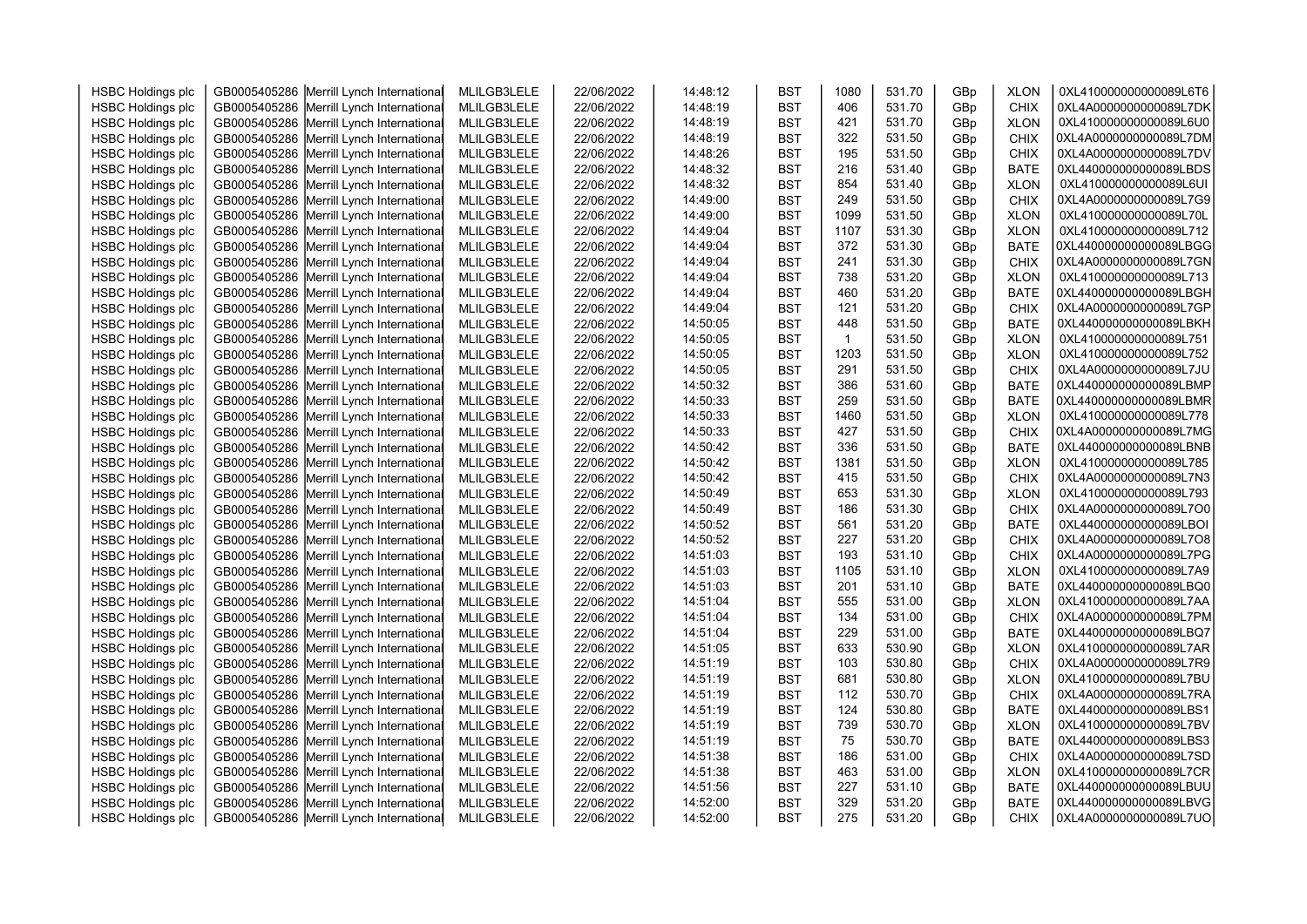| <b>HSBC Holdings plc</b> | GB0005405286 Merrill Lynch International | MLILGB3LELE | 22/06/2022 | 14:52:12 | <b>BST</b> | 220  | 531.20 | GBp | CHIX        | 0XL4A0000000000089L807 |  |
|--------------------------|------------------------------------------|-------------|------------|----------|------------|------|--------|-----|-------------|------------------------|--|
| <b>HSBC Holdings plc</b> | GB0005405286 Merrill Lynch International | MLILGB3LELE | 22/06/2022 | 14:52:12 | <b>BST</b> | 29   | 531.20 | GBp | <b>BATE</b> | 0XL440000000000089LC11 |  |
| <b>HSBC Holdings plc</b> | GB0005405286 Merrill Lynch International | MLILGB3LELE | 22/06/2022 | 14:52:12 | <b>BST</b> | 205  | 531.20 | GBp | <b>BATE</b> | 0XL440000000000089LC12 |  |
| <b>HSBC Holdings plc</b> | GB0005405286 Merrill Lynch International | MLILGB3LELE | 22/06/2022 | 14:52:24 | <b>BST</b> | 249  | 531.20 | GBp | <b>CHIX</b> | 0XL4A0000000000089L80U |  |
| <b>HSBC Holdings plc</b> | GB0005405286 Merrill Lynch International | MLILGB3LELE | 22/06/2022 | 14:52:24 | <b>BST</b> | 214  | 531.20 | GBp | <b>BATE</b> | 0XL440000000000089LC23 |  |
|                          |                                          |             |            |          |            |      |        |     |             | 0XL440000000000089LC5F |  |
| <b>HSBC Holdings plc</b> | GB0005405286 Merrill Lynch International | MLILGB3LELE | 22/06/2022 | 14:52:54 | <b>BST</b> | 409  | 531.60 | GBp | <b>BATE</b> |                        |  |
| <b>HSBC Holdings plc</b> | GB0005405286 Merrill Lynch International | MLILGB3LELE | 22/06/2022 | 14:53:02 | <b>BST</b> | 980  | 531.70 | GBp | <b>XLON</b> | 0XL410000000000089L7JT |  |
| <b>HSBC Holdings plc</b> | GB0005405286 Merrill Lynch International | MLILGB3LELE | 22/06/2022 | 14:53:02 | <b>BST</b> | 305  | 531.70 | GBp | <b>BATE</b> | 0XL440000000000089LC66 |  |
| <b>HSBC Holdings plc</b> | GB0005405286 Merrill Lynch International | MLILGB3LELE | 22/06/2022 | 14:53:05 | <b>BST</b> | 224  | 531.60 | GBp | <b>BATE</b> | 0XL440000000000089LC6L |  |
| <b>HSBC Holdings plc</b> | GB0005405286 Merrill Lynch International | MLILGB3LELE | 22/06/2022 | 14:53:26 | <b>BST</b> | 234  | 531.60 | GBp | <b>BATE</b> | 0XL440000000000089LC8L |  |
| <b>HSBC Holdings plc</b> | GB0005405286 Merrill Lynch International | MLILGB3LELE | 22/06/2022 | 14:53:27 | <b>BST</b> | 443  | 531.60 | GBp | <b>XLON</b> | 0XL410000000000089L7MN |  |
| <b>HSBC Holdings plc</b> | GB0005405286 Merrill Lynch International | MLILGB3LELE | 22/06/2022 | 14:53:35 | <b>BST</b> | 327  | 531.60 | GBp | <b>XLON</b> | 0XL410000000000089L7N6 |  |
| <b>HSBC Holdings plc</b> | GB0005405286 Merrill Lynch International | MLILGB3LELE | 22/06/2022 | 14:53:35 | <b>BST</b> | 1100 | 531.60 | GBp | <b>XLON</b> | 0XL410000000000089L7N7 |  |
| <b>HSBC Holdings plc</b> | GB0005405286 Merrill Lynch International | MLILGB3LELE | 22/06/2022 | 14:53:35 | <b>BST</b> | 658  | 531.60 | GBp | <b>XLON</b> | 0XL410000000000089L7N8 |  |
| <b>HSBC Holdings plc</b> | GB0005405286 Merrill Lynch International | MLILGB3LELE | 22/06/2022 | 14:53:35 | <b>BST</b> | 625  | 531.60 | GBp | <b>XLON</b> | 0XL410000000000089L7N9 |  |
| <b>HSBC Holdings plc</b> | GB0005405286 Merrill Lynch International | MLILGB3LELE | 22/06/2022 | 14:53:49 | <b>BST</b> | 266  | 531.70 | GBp | <b>CHIX</b> | 0XL4A0000000000089L87R |  |
| <b>HSBC Holdings plc</b> | GB0005405286 Merrill Lynch International | MLILGB3LELE | 22/06/2022 | 14:53:49 | <b>BST</b> | 1069 | 531.70 | GBp | <b>XLON</b> | 0XL410000000000089L7OG |  |
| <b>HSBC Holdings plc</b> | GB0005405286 Merrill Lynch International | MLILGB3LELE | 22/06/2022 | 14:53:56 | <b>BST</b> | 753  | 531.70 | GBp | <b>XLON</b> | 0XL410000000000089L7P3 |  |
| <b>HSBC Holdings plc</b> | GB0005405286 Merrill Lynch International | MLILGB3LELE | 22/06/2022 | 14:53:57 | <b>BST</b> | 180  | 531.60 | GBp | <b>BATE</b> | 0XL440000000000089LCBA |  |
| <b>HSBC Holdings plc</b> | GB0005405286 Merrill Lynch International | MLILGB3LELE | 22/06/2022 | 14:53:57 | <b>BST</b> | 1967 | 531.50 | GBp | <b>XLON</b> | 0XL410000000000089L7P6 |  |
| <b>HSBC Holdings plc</b> | GB0005405286 Merrill Lynch International | MLILGB3LELE | 22/06/2022 | 14:53:58 | <b>BST</b> | 117  | 531.50 | GBp | <b>BATE</b> | 0XL440000000000089LCBB |  |
| <b>HSBC Holdings plc</b> | GB0005405286 Merrill Lynch International | MLILGB3LELE | 22/06/2022 | 14:53:58 | <b>BST</b> | 589  | 531.50 | GBp | <b>CHIX</b> | 0XL4A0000000000089L88K |  |
| <b>HSBC Holdings plc</b> | GB0005405286 Merrill Lynch International | MLILGB3LELE | 22/06/2022 | 14:54:04 | <b>BST</b> | 409  | 531.50 | GBp | CHIX        | 0XL4A0000000000089L89I |  |
| <b>HSBC Holdings plc</b> | GB0005405286 Merrill Lynch International | MLILGB3LELE | 22/06/2022 | 14:54:07 | <b>BST</b> | 227  | 531.40 | GBp | <b>BATE</b> | 0XL440000000000089LCD2 |  |
| <b>HSBC Holdings plc</b> | GB0005405286 Merrill Lynch International | MLILGB3LELE | 22/06/2022 | 14:54:07 | <b>BST</b> | 167  | 531.40 | GBp | <b>CHIX</b> | 0XL4A0000000000089L8A6 |  |
| <b>HSBC Holdings plc</b> | GB0005405286 Merrill Lynch International | MLILGB3LELE | 22/06/2022 | 14:54:07 | <b>BST</b> | 458  | 531.40 | GBp | <b>XLON</b> | 0XL410000000000089L7QB |  |
| <b>HSBC Holdings plc</b> | GB0005405286 Merrill Lynch International | MLILGB3LELE | 22/06/2022 | 14:54:22 | <b>BST</b> | 270  | 531.70 | GBp | <b>BATE</b> | 0XL440000000000089LCEH |  |
| <b>HSBC Holdings plc</b> | GB0005405286 Merrill Lynch International | MLILGB3LELE | 22/06/2022 | 14:54:22 | <b>BST</b> | 292  | 531.70 | GBp | <b>CHIX</b> | 0XL4A0000000000089L8B9 |  |
| <b>HSBC Holdings plc</b> | GB0005405286 Merrill Lynch International | MLILGB3LELE | 22/06/2022 | 14:54:53 | <b>BST</b> | 620  | 531.80 | GBp | <b>XLON</b> | 0XL410000000000089L7TP |  |
| <b>HSBC Holdings plc</b> | GB0005405286 Merrill Lynch International | MLILGB3LELE | 22/06/2022 | 14:54:53 | <b>BST</b> | 189  | 531.80 | GBp | <b>CHIX</b> | 0XL4A0000000000089L8E8 |  |
| <b>HSBC Holdings plc</b> | GB0005405286 Merrill Lynch International | MLILGB3LELE | 22/06/2022 | 14:55:10 | <b>BST</b> | 196  | 532.20 | GBp | <b>BATE</b> | 0XL440000000000089LCJP |  |
| <b>HSBC Holdings plc</b> | GB0005405286 Merrill Lynch International | MLILGB3LELE | 22/06/2022 | 14:55:10 | <b>BST</b> | 733  | 532.20 | GBp | <b>XLON</b> | 0XL410000000000089L7VK |  |
| <b>HSBC Holdings plc</b> | GB0005405286 Merrill Lynch International | MLILGB3LELE | 22/06/2022 | 14:55:11 | <b>BST</b> | 454  | 532.20 | GBp | <b>CHIX</b> | 0XL4A0000000000089L8G1 |  |
| <b>HSBC Holdings plc</b> | GB0005405286 Merrill Lynch International | MLILGB3LELE | 22/06/2022 | 14:55:15 | <b>BST</b> | 425  | 532.00 | GBp | <b>CHIX</b> | 0XL4A0000000000089L8GK |  |
| <b>HSBC Holdings plc</b> | GB0005405286 Merrill Lynch International | MLILGB3LELE | 22/06/2022 | 14:55:15 | <b>BST</b> | 1751 | 532.00 | GBp | <b>XLON</b> | 0XL410000000000089L804 |  |
| <b>HSBC Holdings plc</b> | GB0005405286 Merrill Lynch International | MLILGB3LELE | 22/06/2022 | 14:55:15 | <b>BST</b> | 556  | 532.00 | GBp | <b>BATE</b> | 0XL440000000000089LCK7 |  |
| <b>HSBC Holdings plc</b> | GB0005405286 Merrill Lynch International | MLILGB3LELE | 22/06/2022 | 14:55:24 | <b>BST</b> | 87   | 532.00 | GBp | <b>CHIX</b> | 0XL4A0000000000089L8H4 |  |
| <b>HSBC Holdings plc</b> | GB0005405286 Merrill Lynch International | MLILGB3LELE | 22/06/2022 | 14:55:26 | <b>BST</b> | 163  | 532.00 | GBp | <b>CHIX</b> | 0XL4A0000000000089L8HA |  |
| <b>HSBC Holdings plc</b> | GB0005405286 Merrill Lynch International | MLILGB3LELE | 22/06/2022 | 14:55:28 | <b>BST</b> | 82   | 532.00 | GBp | <b>CHIX</b> | 0XL4A0000000000089L8HG |  |
| <b>HSBC Holdings plc</b> | GB0005405286 Merrill Lynch International | MLILGB3LELE | 22/06/2022 | 14:55:37 | <b>BST</b> | 448  | 532.10 | GBp | <b>BATE</b> | 0XL440000000000089LCM3 |  |
| <b>HSBC Holdings plc</b> | GB0005405286 Merrill Lynch International | MLILGB3LELE | 22/06/2022 | 14:56:00 | <b>BST</b> | 466  | 532.10 | GBp | <b>BATE</b> | 0XL440000000000089LCOV |  |
| <b>HSBC Holdings plc</b> | GB0005405286 Merrill Lynch International | MLILGB3LELE | 22/06/2022 | 14:56:02 | <b>BST</b> | 832  | 532.00 | GBp | <b>XLON</b> | 0XL410000000000089L853 |  |
| <b>HSBC Holdings plc</b> | GB0005405286 Merrill Lynch International | MLILGB3LELE | 22/06/2022 | 14:56:02 | <b>BST</b> | 170  | 532.00 | GBp | <b>CHIX</b> | 0XL4A0000000000089L8KU |  |
| <b>HSBC Holdings plc</b> | GB0005405286 Merrill Lynch International | MLILGB3LELE | 22/06/2022 | 14:56:11 | <b>BST</b> | 364  | 532.30 | GBp | <b>BATE</b> | 0XL440000000000089LCQT |  |
| <b>HSBC Holdings plc</b> | GB0005405286 Merrill Lynch International | MLILGB3LELE | 22/06/2022 | 14:56:11 | <b>BST</b> | 1162 | 532.30 | GBp | <b>XLON</b> | 0XL410000000000089L85K |  |
| <b>HSBC Holdings plc</b> | GB0005405286 Merrill Lynch International | MLILGB3LELE | 22/06/2022 | 14:56:11 | <b>BST</b> | 265  | 532.30 | GBp | <b>CHIX</b> | 0XL4A0000000000089L8LR |  |
| <b>HSBC Holdings plc</b> | GB0005405286 Merrill Lynch International | MLILGB3LELE | 22/06/2022 | 14:56:48 | <b>BST</b> | 281  | 532.70 | GBp | <b>XLON</b> | 0XL410000000000089L87T |  |
| <b>HSBC Holdings plc</b> | GB0005405286 Merrill Lynch International | MLILGB3LELE | 22/06/2022 | 14:57:16 | <b>BST</b> | 565  | 533.10 | GBp | <b>CHIX</b> | 0XL4A0000000000089L8QI |  |
|                          |                                          |             |            |          |            |      |        |     |             |                        |  |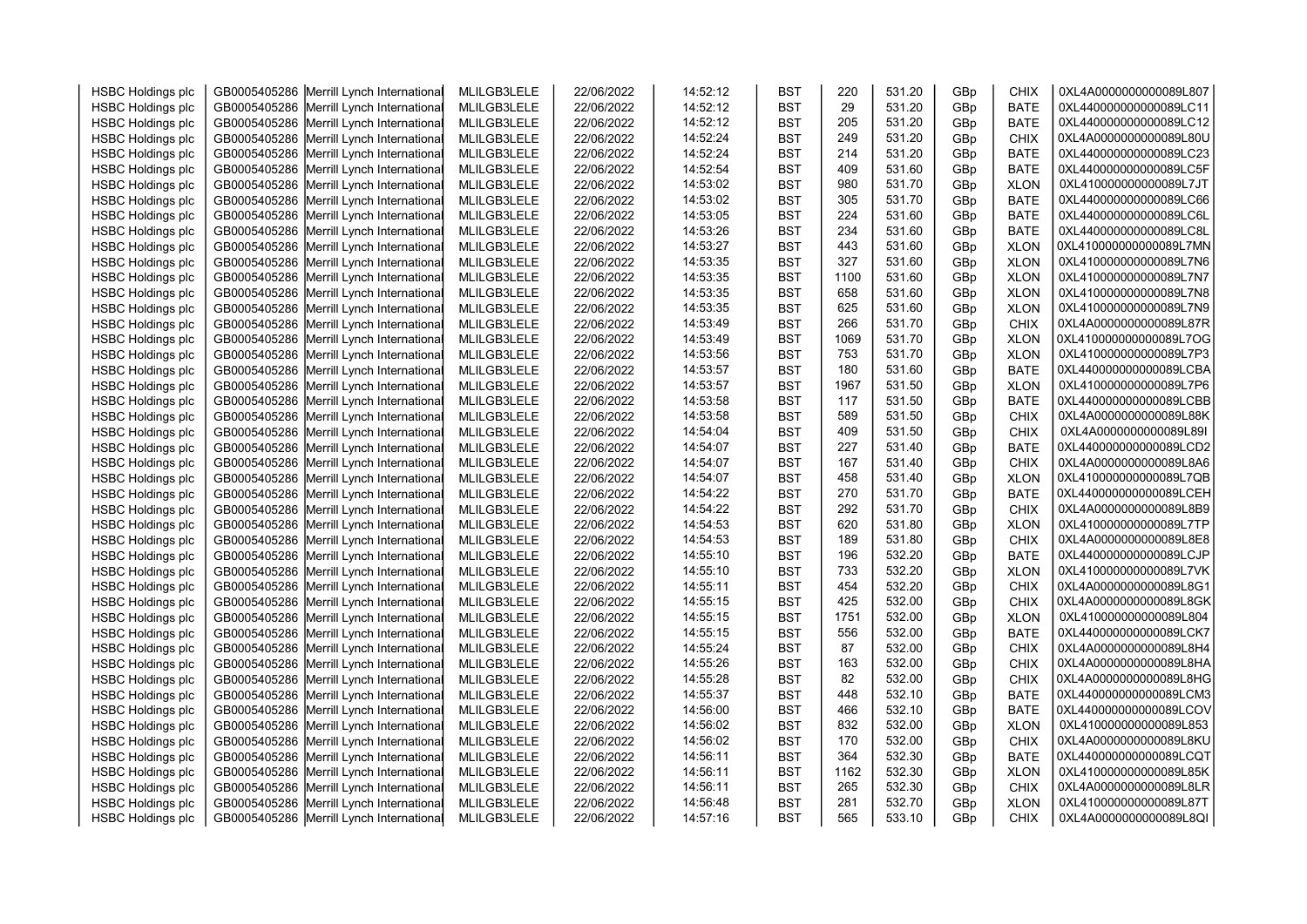| <b>HSBC Holdings plc</b> | GB0005405286 Merrill Lynch International | MLILGB3LELE | 22/06/2022 | 14:57:17 | <b>BST</b> | 162  | 532.90 | GBp | <b>BATE</b> | 0XL440000000000089LD06 |  |
|--------------------------|------------------------------------------|-------------|------------|----------|------------|------|--------|-----|-------------|------------------------|--|
| <b>HSBC Holdings plc</b> | GB0005405286 Merrill Lynch International | MLILGB3LELE | 22/06/2022 | 14:57:17 | <b>BST</b> | 297  | 532.90 | GBp | <b>BATE</b> | 0XL440000000000089LD07 |  |
| <b>HSBC Holdings plc</b> | GB0005405286 Merrill Lynch International | MLILGB3LELE | 22/06/2022 | 14:57:17 | <b>BST</b> | 449  | 532.90 | GBp | <b>CHIX</b> | 0XL4A0000000000089L8QN |  |
| <b>HSBC Holdings plc</b> | GB0005405286 Merrill Lynch International | MLILGB3LELE | 22/06/2022 | 14:57:22 | <b>BST</b> | 317  | 532.90 | GBp | <b>BATE</b> | 0XL440000000000089LD0J |  |
| <b>HSBC Holdings plc</b> | GB0005405286 Merrill Lynch International | MLILGB3LELE | 22/06/2022 | 14:57:22 | <b>BST</b> | 195  | 532.90 | GBp | <b>BATE</b> | 0XL440000000000089LD0K |  |
| <b>HSBC Holdings plc</b> | GB0005405286 Merrill Lynch International | MLILGB3LELE | 22/06/2022 | 14:57:22 | <b>BST</b> | 1609 | 532.90 | GBp | <b>XLON</b> | 0XL410000000000089L8AK |  |
| <b>HSBC Holdings plc</b> | GB0005405286 Merrill Lynch International | MLILGB3LELE | 22/06/2022 | 14:57:28 | <b>BST</b> | 1512 | 532.90 | GBp | <b>XLON</b> | 0XL410000000000089L8B4 |  |
| <b>HSBC Holdings plc</b> | GB0005405286 Merrill Lynch International | MLILGB3LELE | 22/06/2022 | 14:57:28 | <b>BST</b> | 246  | 532.90 | GBp | <b>CHIX</b> | 0XL4A0000000000089L8RM |  |
| <b>HSBC Holdings plc</b> | GB0005405286 Merrill Lynch International | MLILGB3LELE | 22/06/2022 | 14:57:28 | <b>BST</b> | 373  | 532.90 | GBp | <b>BATE</b> | 0XL440000000000089LD10 |  |
| <b>HSBC Holdings plc</b> | GB0005405286 Merrill Lynch International | MLILGB3LELE | 22/06/2022 | 14:57:31 | <b>BST</b> | 251  | 532.80 | GBp | <b>BATE</b> | 0XL440000000000089LD13 |  |
| <b>HSBC Holdings plc</b> | GB0005405286 Merrill Lynch International | MLILGB3LELE | 22/06/2022 | 14:57:55 | <b>BST</b> | 274  | 532.70 | GBp | <b>BATE</b> | 0XL440000000000089LD2E |  |
| <b>HSBC Holdings plc</b> | GB0005405286 Merrill Lynch International | MLILGB3LELE | 22/06/2022 | 14:57:55 | <b>BST</b> | 347  | 532.70 | GBp | <b>CHIX</b> | 0XL4A0000000000089L8SM |  |
| <b>HSBC Holdings plc</b> | GB0005405286 Merrill Lynch International | MLILGB3LELE | 22/06/2022 | 14:57:55 | <b>BST</b> | 353  | 532.60 | GBp | <b>BATE</b> | 0XL440000000000089LD2G |  |
| <b>HSBC Holdings plc</b> | GB0005405286 Merrill Lynch International | MLILGB3LELE | 22/06/2022 | 14:57:55 | <b>BST</b> | 2143 | 532.70 | GBp | <b>XLON</b> | 0XL410000000000089L8CB |  |
| <b>HSBC Holdings plc</b> | GB0005405286 Merrill Lynch International | MLILGB3LELE | 22/06/2022 | 14:57:55 | <b>BST</b> | 815  | 532.70 | GBp | <b>XLON</b> | 0XL410000000000089L8CC |  |
| <b>HSBC Holdings plc</b> | GB0005405286 Merrill Lynch International | MLILGB3LELE | 22/06/2022 | 14:57:55 | <b>BST</b> | 127  | 532.60 | GBp | CHIX        | 0XL4A0000000000089L8SP |  |
| <b>HSBC Holdings plc</b> | GB0005405286 Merrill Lynch International | MLILGB3LELE | 22/06/2022 | 14:58:03 | <b>BST</b> | 577  | 532.70 | GBp | <b>XLON</b> | 0XL410000000000089L8CV |  |
| <b>HSBC Holdings plc</b> | GB0005405286 Merrill Lynch International | MLILGB3LELE | 22/06/2022 | 14:58:05 | <b>BST</b> | 86   | 532.60 | GBp | <b>BATE</b> | 0XL440000000000089LD3G |  |
| <b>HSBC Holdings plc</b> | GB0005405286 Merrill Lynch International | MLILGB3LELE | 22/06/2022 | 14:58:05 | <b>BST</b> | 616  | 532.60 | GBp | <b>XLON</b> | 0XL410000000000089L8D5 |  |
| <b>HSBC Holdings plc</b> | GB0005405286 Merrill Lynch International | MLILGB3LELE | 22/06/2022 | 14:58:05 | <b>BST</b> | 135  | 532.60 | GBp | <b>CHIX</b> | 0XL4A0000000000089L8U0 |  |
| <b>HSBC Holdings plc</b> | GB0005405286 Merrill Lynch International | MLILGB3LELE | 22/06/2022 | 14:58:29 | <b>BST</b> | 753  | 532.60 | GBp | <b>XLON</b> | 0XL410000000000089L8ET |  |
| <b>HSBC Holdings plc</b> | GB0005405286 Merrill Lynch International | MLILGB3LELE | 22/06/2022 | 14:58:30 | <b>BST</b> | 620  | 532.60 | GBp | <b>XLON</b> | 0XL410000000000089L8F6 |  |
| <b>HSBC Holdings plc</b> | GB0005405286 Merrill Lynch International | MLILGB3LELE | 22/06/2022 | 14:58:33 | <b>BST</b> | 173  | 532.50 | GBp | <b>CHIX</b> | 0XL4A0000000000089L8VC |  |
| <b>HSBC Holdings plc</b> | GB0005405286 Merrill Lynch International | MLILGB3LELE | 22/06/2022 | 14:58:33 | <b>BST</b> | 184  | 532.50 | GBp | <b>BATE</b> | 0XL440000000000089LD5L |  |
| <b>HSBC Holdings plc</b> | GB0005405286 Merrill Lynch International | MLILGB3LELE | 22/06/2022 | 14:58:34 | <b>BST</b> | 887  | 532.40 | GBp | <b>XLON</b> | 0XL410000000000089L8FN |  |
| <b>HSBC Holdings plc</b> | GB0005405286 Merrill Lynch International | MLILGB3LELE | 22/06/2022 | 14:58:37 | <b>BST</b> | 237  | 532.40 | GBp | <b>CHIX</b> | 0XL4A0000000000089L90N |  |
| <b>HSBC Holdings plc</b> | GB0005405286 Merrill Lynch International | MLILGB3LELE | 22/06/2022 | 14:58:39 | <b>BST</b> | 97   | 532.40 | GBp | <b>BATE</b> | 0XL440000000000089LD6L |  |
| <b>HSBC Holdings plc</b> | GB0005405286 Merrill Lynch International | MLILGB3LELE | 22/06/2022 | 14:58:42 | <b>BST</b> | 470  | 532.30 | GBp | <b>XLON</b> | 0XL410000000000089L8H2 |  |
| <b>HSBC Holdings plc</b> | GB0005405286 Merrill Lynch International | MLILGB3LELE | 22/06/2022 | 14:58:42 | <b>BST</b> | 196  | 532.30 | GBp | <b>CHIX</b> | 0XL4A0000000000089L917 |  |
| <b>HSBC Holdings plc</b> | GB0005405286 Merrill Lynch International | MLILGB3LELE | 22/06/2022 | 14:59:07 | <b>BST</b> | 635  | 532.40 | GBp | <b>XLON</b> | 0XL410000000000089L8IN |  |
| <b>HSBC Holdings plc</b> | GB0005405286 Merrill Lynch International | MLILGB3LELE | 22/06/2022 | 14:59:09 | <b>BST</b> | 200  | 532.30 | GBp | <b>BATE</b> | 0XL440000000000089LD8G |  |
| <b>HSBC Holdings plc</b> | GB0005405286 Merrill Lynch International | MLILGB3LELE | 22/06/2022 | 14:59:09 | <b>BST</b> | 123  | 532.30 | GBp | <b>CHIX</b> | 0XL4A0000000000089L92P |  |
| <b>HSBC Holdings plc</b> | GB0005405286 Merrill Lynch International | MLILGB3LELE | 22/06/2022 | 14:59:09 | <b>BST</b> | 47   | 532.30 | GBp | <b>BATE</b> | 0XL440000000000089LD8H |  |
| <b>HSBC Holdings plc</b> | GB0005405286 Merrill Lynch International | MLILGB3LELE | 22/06/2022 | 14:59:09 | <b>BST</b> | 537  | 532.30 | GBp | <b>XLON</b> | 0XL410000000000089L8IT |  |
| <b>HSBC Holdings plc</b> | GB0005405286 Merrill Lynch International | MLILGB3LELE | 22/06/2022 | 14:59:12 | <b>BST</b> | 588  | 532.20 | GBp | <b>XLON</b> | 0XL410000000000089L8J4 |  |
| <b>HSBC Holdings plc</b> | GB0005405286 Merrill Lynch International | MLILGB3LELE | 22/06/2022 | 14:59:12 | <b>BST</b> | 350  | 532.20 | GBp | <b>BATE</b> | 0XL440000000000089LD8Q |  |
| <b>HSBC Holdings plc</b> | GB0005405286 Merrill Lynch International | MLILGB3LELE | 22/06/2022 | 14:59:12 | <b>BST</b> | 86   | 532.20 | GBp | <b>CHIX</b> | 0XL4A0000000000089L935 |  |
| <b>HSBC Holdings plc</b> | GB0005405286 Merrill Lynch International | MLILGB3LELE | 22/06/2022 | 14:59:23 | <b>BST</b> | 249  | 532.10 | GBp | <b>CHIX</b> | 0XL4A0000000000089L94I |  |
| <b>HSBC Holdings plc</b> | GB0005405286 Merrill Lynch International | MLILGB3LELE | 22/06/2022 | 14:59:23 | <b>BST</b> | 519  | 532.10 | GBp | <b>XLON</b> | 0XL410000000000089L8KK |  |
| <b>HSBC Holdings plc</b> | GB0005405286 Merrill Lynch International | MLILGB3LELE | 22/06/2022 | 14:59:25 | <b>BST</b> | 229  | 532.10 | GBp | <b>BATE</b> | 0XL440000000000089LDAG |  |
| <b>HSBC Holdings plc</b> | GB0005405286 Merrill Lynch International | MLILGB3LELE | 22/06/2022 | 14:59:31 | <b>BST</b> | 116  | 532.00 | GBp | <b>CHIX</b> | 0XL4A0000000000089L95F |  |
| <b>HSBC Holdings plc</b> | GB0005405286 Merrill Lynch International | MLILGB3LELE | 22/06/2022 | 14:59:35 | <b>BST</b> | 536  | 531.90 | GBp | <b>XLON</b> | 0XL410000000000089L8LJ |  |
| <b>HSBC Holdings plc</b> | GB0005405286 Merrill Lynch International | MLILGB3LELE | 22/06/2022 | 14:59:35 | <b>BST</b> | 206  | 531.90 | GBp | <b>CHIX</b> | 0XL4A0000000000089L95M |  |
| <b>HSBC Holdings plc</b> | GB0005405286 Merrill Lynch International | MLILGB3LELE | 22/06/2022 | 14:59:35 | <b>BST</b> | 249  | 531.90 | GBp | <b>BATE</b> | 0XL440000000000089LDBD |  |
| <b>HSBC Holdings plc</b> | GB0005405286 Merrill Lynch International | MLILGB3LELE | 22/06/2022 | 14:59:35 | <b>BST</b> | 185  | 531.80 | GBp | <b>BATE</b> | 0XL440000000000089LDBE |  |
| <b>HSBC Holdings plc</b> | GB0005405286 Merrill Lynch International | MLILGB3LELE | 22/06/2022 | 14:59:35 | <b>BST</b> | 178  | 531.80 | GBp | <b>CHIX</b> | 0XL4A0000000000089L95N |  |
| <b>HSBC Holdings plc</b> | GB0005405286 Merrill Lynch International | MLILGB3LELE | 22/06/2022 | 14:59:49 | <b>BST</b> | 154  | 531.80 | GBp | <b>BATE</b> | 0XL440000000000089LDDH |  |
| <b>HSBC Holdings plc</b> | GB0005405286 Merrill Lynch International | MLILGB3LELE | 22/06/2022 | 14:59:49 | <b>BST</b> | 486  | 531.80 | GBp | <b>XLON</b> | 0XL410000000000089L8N4 |  |
|                          |                                          |             |            |          |            |      |        |     |             |                        |  |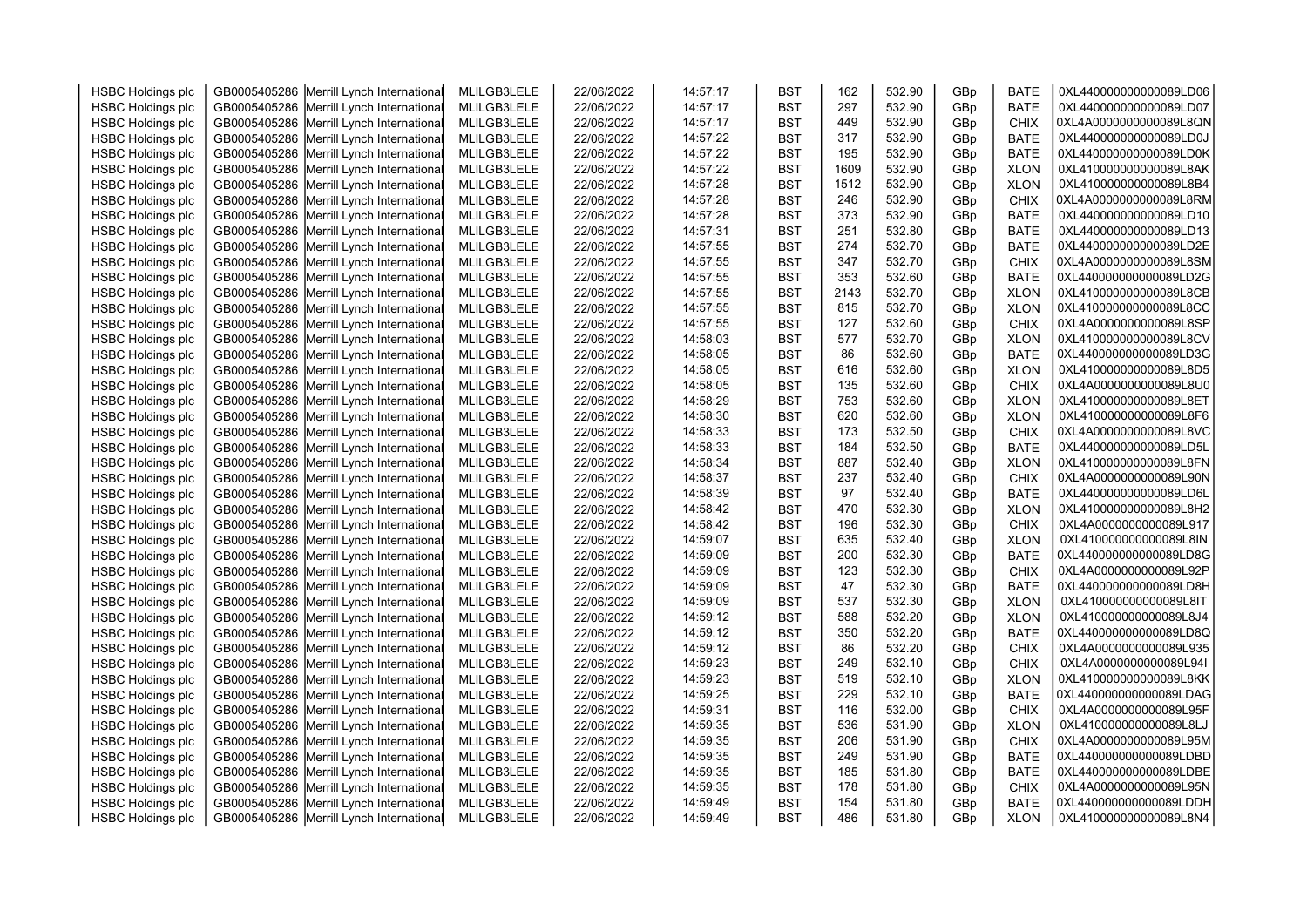| <b>HSBC Holdings plc</b> | GB0005405286 Merrill Lynch International | MLILGB3LELE | 22/06/2022 | 14:59:49 | <b>BST</b> | 88   | 531.80 | GBp | CHIX        | 0XL4A0000000000089L97C |  |
|--------------------------|------------------------------------------|-------------|------------|----------|------------|------|--------|-----|-------------|------------------------|--|
| <b>HSBC Holdings plc</b> | GB0005405286 Merrill Lynch International | MLILGB3LELE | 22/06/2022 | 14:59:55 | <b>BST</b> | 401  | 531.70 | GBp | <b>XLON</b> | 0XL410000000000089L8O9 |  |
| <b>HSBC Holdings plc</b> | GB0005405286 Merrill Lynch International | MLILGB3LELE | 22/06/2022 | 14:59:55 | <b>BST</b> | 113  | 531.70 | GBp | <b>XLON</b> | 0XL410000000000089L8OA |  |
| <b>HSBC Holdings plc</b> | GB0005405286 Merrill Lynch International | MLILGB3LELE | 22/06/2022 | 15:00:00 | <b>BST</b> | 530  | 531.60 | GBp | <b>XLON</b> | 0XL410000000000089L8OS |  |
| <b>HSBC Holdings plc</b> | GB0005405286 Merrill Lynch International | MLILGB3LELE | 22/06/2022 | 15:00:00 | <b>BST</b> | 356  | 531.60 | GBp | <b>BATE</b> | 0XL440000000000089LDF8 |  |
| <b>HSBC Holdings plc</b> | GB0005405286 Merrill Lynch International | MLILGB3LELE | 22/06/2022 | 15:00:00 | <b>BST</b> | 179  | 531.60 | GBp | <b>CHIX</b> | 0XL4A0000000000089L9AI |  |
| <b>HSBC Holdings plc</b> | GB0005405286 Merrill Lynch International | MLILGB3LELE | 22/06/2022 | 15:00:01 | <b>BST</b> | 134  | 531.50 | GBp | <b>BATE</b> | 0XL440000000000089LDGF |  |
| <b>HSBC Holdings plc</b> | GB0005405286 Merrill Lynch International | MLILGB3LELE | 22/06/2022 | 15:00:06 | <b>BST</b> | 122  | 531.60 | GBp | <b>BATE</b> | 0XL440000000000089LDHU |  |
| <b>HSBC Holdings plc</b> | GB0005405286 Merrill Lynch International | MLILGB3LELE | 22/06/2022 | 15:00:06 | <b>BST</b> | 130  | 531.60 | GBp | <b>CHIX</b> | 0XL4A0000000000089L9D9 |  |
| <b>HSBC Holdings plc</b> | GB0005405286 Merrill Lynch International | MLILGB3LELE | 22/06/2022 | 15:00:24 | <b>BST</b> | 159  | 531.90 | GBp | <b>BATE</b> | 0XL440000000000089LDKE |  |
| <b>HSBC Holdings plc</b> | GB0005405286 Merrill Lynch International | MLILGB3LELE | 22/06/2022 | 15:00:24 | <b>BST</b> | 141  | 531.90 | GBp | <b>CHIX</b> | 0XL4A0000000000089L9FS |  |
| <b>HSBC Holdings plc</b> | GB0005405286 Merrill Lynch International | MLILGB3LELE | 22/06/2022 | 15:00:38 | <b>BST</b> | 158  | 531.90 | GBp | <b>BATE</b> | 0XL440000000000089LDLK |  |
| <b>HSBC Holdings plc</b> | GB0005405286 Merrill Lynch International | MLILGB3LELE | 22/06/2022 | 15:00:46 | <b>BST</b> | 89   | 531.80 | GBp | <b>BATE</b> | 0XL440000000000089LDM6 |  |
| <b>HSBC Holdings plc</b> | GB0005405286 Merrill Lynch International | MLILGB3LELE | 22/06/2022 | 15:00:46 | <b>BST</b> | 1680 | 531.80 | GBp | <b>XLON</b> | 0XL410000000000089L91J |  |
| <b>HSBC Holdings plc</b> | GB0005405286 Merrill Lynch International | MLILGB3LELE | 22/06/2022 | 15:00:46 | <b>BST</b> | 182  | 531.70 | GBp | <b>XLON</b> | 0XL410000000000089L91K |  |
| <b>HSBC Holdings plc</b> | GB0005405286 Merrill Lynch International | MLILGB3LELE | 22/06/2022 | 15:00:46 | <b>BST</b> | 285  | 531.80 | GBp | <b>CHIX</b> | 0XL4A0000000000089L9HO |  |
| <b>HSBC Holdings plc</b> | GB0005405286 Merrill Lynch International | MLILGB3LELE | 22/06/2022 | 15:00:46 | <b>BST</b> | 43   | 531.70 | GBp | <b>XLON</b> | 0XL410000000000089L91L |  |
| <b>HSBC Holdings plc</b> | GB0005405286 Merrill Lynch International | MLILGB3LELE | 22/06/2022 | 15:00:46 | <b>BST</b> | 264  | 531.70 | GBp | <b>XLON</b> | 0XL410000000000089L91M |  |
| <b>HSBC Holdings plc</b> | GB0005405286 Merrill Lynch International | MLILGB3LELE | 22/06/2022 | 15:00:57 | <b>BST</b> | 220  | 531.80 | GBp | <b>CHIX</b> | 0XL4A0000000000089L9II |  |
| <b>HSBC Holdings plc</b> | GB0005405286 Merrill Lynch International | MLILGB3LELE | 22/06/2022 | 15:00:57 | <b>BST</b> | 1068 | 531.80 | GBp | <b>XLON</b> | 0XL410000000000089L92F |  |
| <b>HSBC Holdings plc</b> | GB0005405286 Merrill Lynch International | MLILGB3LELE | 22/06/2022 | 15:00:57 | <b>BST</b> | 210  | 531.80 | GBp | <b>BATE</b> | 0XL440000000000089LDN4 |  |
| <b>HSBC Holdings plc</b> | GB0005405286 Merrill Lynch International | MLILGB3LELE | 22/06/2022 | 15:00:59 | <b>BST</b> | 186  | 531.60 | GBp | <b>BATE</b> | 0XL440000000000089LDNG |  |
| <b>HSBC Holdings plc</b> | GB0005405286 Merrill Lynch International | MLILGB3LELE | 22/06/2022 | 15:00:59 | <b>BST</b> | 109  | 531.50 | GBp | <b>BATE</b> | 0XL440000000000089LDNH |  |
| <b>HSBC Holdings plc</b> | GB0005405286 Merrill Lynch International | MLILGB3LELE | 22/06/2022 | 15:00:59 | <b>BST</b> | 273  | 531.50 | GBp | <b>CHIX</b> | 0XL4A0000000000089L9IO |  |
| <b>HSBC Holdings plc</b> | GB0005405286 Merrill Lynch International | MLILGB3LELE | 22/06/2022 | 15:01:05 | <b>BST</b> | 102  | 531.60 | GBp | <b>CHIX</b> | 0XL4A0000000000089L9J2 |  |
| <b>HSBC Holdings plc</b> | GB0005405286 Merrill Lynch International | MLILGB3LELE | 22/06/2022 | 15:01:05 | <b>BST</b> | 485  | 531.60 | GBp | <b>XLON</b> | 0XL410000000000089L92V |  |
| <b>HSBC Holdings plc</b> | GB0005405286 Merrill Lynch International | MLILGB3LELE | 22/06/2022 | 15:01:16 | <b>BST</b> | 221  | 531.50 | GBp | <b>BATE</b> | 0XL440000000000089LDOQ |  |
| <b>HSBC Holdings plc</b> | GB0005405286 Merrill Lynch International | MLILGB3LELE | 22/06/2022 | 15:01:19 | <b>BST</b> | 125  | 531.40 | GBp | <b>CHIX</b> | 0XL4A0000000000089L9KC |  |
| <b>HSBC Holdings plc</b> | GB0005405286 Merrill Lynch International | MLILGB3LELE | 22/06/2022 | 15:01:19 | <b>BST</b> | 494  | 531.40 | GBp | <b>XLON</b> | 0XL410000000000089L94N |  |
| <b>HSBC Holdings plc</b> | GB0005405286 Merrill Lynch International | MLILGB3LELE | 22/06/2022 | 15:01:19 | <b>BST</b> | 108  | 531.40 | GBp | <b>BATE</b> | 0XL440000000000089LDPE |  |
| <b>HSBC Holdings plc</b> | GB0005405286 Merrill Lynch International | MLILGB3LELE | 22/06/2022 | 15:01:19 | <b>BST</b> | 131  | 531.30 | GBp | <b>CHIX</b> | 0XL4A0000000000089L9KF |  |
| <b>HSBC Holdings plc</b> | GB0005405286 Merrill Lynch International | MLILGB3LELE | 22/06/2022 | 15:01:30 | <b>BST</b> | 141  | 531.20 | GBp | <b>BATE</b> | 0XL440000000000089LDQN |  |
| <b>HSBC Holdings plc</b> | GB0005405286 Merrill Lynch International | MLILGB3LELE | 22/06/2022 | 15:01:30 | <b>BST</b> | 509  | 531.20 | GBp | <b>XLON</b> | 0XL410000000000089L95P |  |
| <b>HSBC Holdings plc</b> | GB0005405286 Merrill Lynch International | MLILGB3LELE | 22/06/2022 | 15:01:30 | <b>BST</b> | 127  | 531.20 | GBp | <b>CHIX</b> | 0XL4A0000000000089L9LK |  |
| <b>HSBC Holdings plc</b> | GB0005405286 Merrill Lynch International | MLILGB3LELE | 22/06/2022 | 15:01:34 | <b>BST</b> | 130  | 531.10 | GBp | <b>CHIX</b> | 0XL4A0000000000089L9LS |  |
| <b>HSBC Holdings plc</b> | GB0005405286 Merrill Lynch International | MLILGB3LELE | 22/06/2022 | 15:01:34 | <b>BST</b> | 483  | 531.10 | GBp | <b>XLON</b> | 0XL410000000000089L96B |  |
| <b>HSBC Holdings plc</b> | GB0005405286 Merrill Lynch International | MLILGB3LELE | 22/06/2022 | 15:01:34 | <b>BST</b> | 83   | 531.10 | GBp | <b>BATE</b> | 0XL440000000000089LDR4 |  |
| <b>HSBC Holdings plc</b> | GB0005405286 Merrill Lynch International | MLILGB3LELE | 22/06/2022 | 15:01:43 | <b>BST</b> | 509  | 531.00 | GBp | <b>XLON</b> | 0XL410000000000089L972 |  |
| <b>HSBC Holdings plc</b> | GB0005405286 Merrill Lynch International | MLILGB3LELE | 22/06/2022 | 15:01:43 | <b>BST</b> | 119  | 531.00 | GBp | <b>BATE</b> | 0XL440000000000089LDSA |  |
| <b>HSBC Holdings plc</b> | GB0005405286 Merrill Lynch International | MLILGB3LELE | 22/06/2022 | 15:01:43 | <b>BST</b> | 110  | 531.00 | GBp | <b>CHIX</b> | 0XL4A0000000000089L9MR |  |
| <b>HSBC Holdings plc</b> | GB0005405286 Merrill Lynch International | MLILGB3LELE | 22/06/2022 | 15:02:05 | <b>BST</b> | 191  | 530.90 | GBp | <b>BATE</b> | 0XL440000000000089LDUN |  |
| <b>HSBC Holdings plc</b> | GB0005405286 Merrill Lynch International | MLILGB3LELE | 22/06/2022 | 15:02:05 | <b>BST</b> | 127  | 530.90 | GBp | <b>CHIX</b> | 0XL4A0000000000089L9P7 |  |
| <b>HSBC Holdings plc</b> | GB0005405286 Merrill Lynch International | MLILGB3LELE | 22/06/2022 | 15:02:05 | <b>BST</b> | 1077 | 530.90 | GBp | <b>XLON</b> | 0XL410000000000089L99B |  |
| <b>HSBC Holdings plc</b> | GB0005405286 Merrill Lynch International | MLILGB3LELE | 22/06/2022 | 15:02:42 | <b>BST</b> | 1058 | 530.80 | GBp | <b>XLON</b> | 0XL410000000000089L9DD |  |
| <b>HSBC Holdings plc</b> | GB0005405286 Merrill Lynch International | MLILGB3LELE | 22/06/2022 | 15:02:43 | <b>BST</b> | 245  | 530.80 | GBp | <b>BATE</b> | 0XL440000000000089LE2I |  |
| <b>HSBC Holdings plc</b> | GB0005405286 Merrill Lynch International | MLILGB3LELE | 22/06/2022 | 15:02:44 | <b>BST</b> | 20   | 530.80 | GBp | <b>XLON</b> | 0XL410000000000089L9DK |  |
| <b>HSBC Holdings plc</b> | GB0005405286 Merrill Lynch International | MLILGB3LELE | 22/06/2022 | 15:02:44 | <b>BST</b> | 329  | 530.80 | GBp | <b>BATE</b> | 0XL440000000000089LE2M |  |
| <b>HSBC Holdings plc</b> | GB0005405286 Merrill Lynch International | MLILGB3LELE | 22/06/2022 | 15:03:20 | <b>BST</b> | 586  | 531.40 | GBp | <b>CHIX</b> | 0XL4A0000000000089LA05 |  |
|                          |                                          |             |            |          |            |      |        |     |             |                        |  |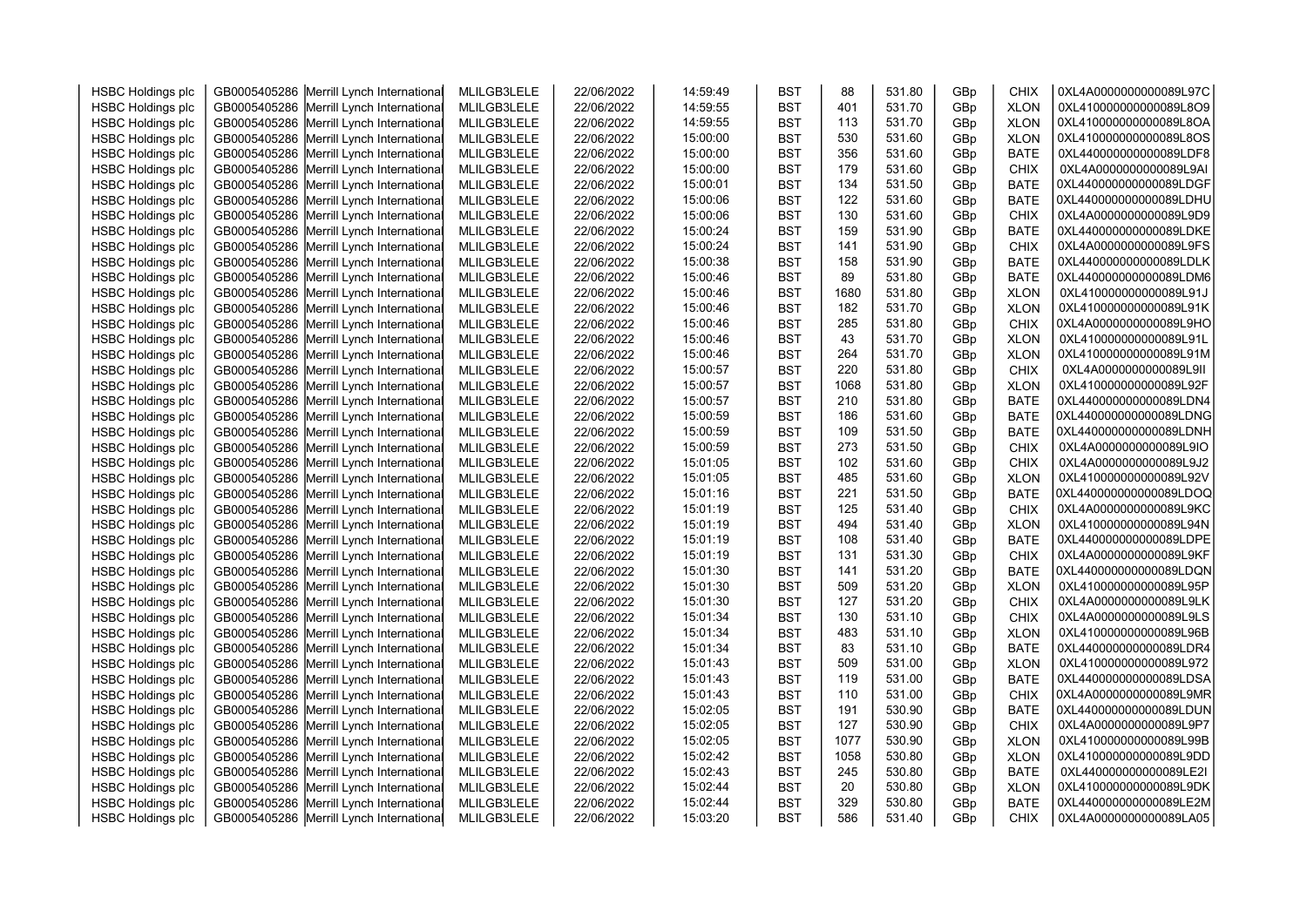| <b>HSBC Holdings plc</b> | GB0005405286 Merrill Lynch International | MLILGB3LELE | 22/06/2022 | 15:03:20 | <b>BST</b> | 1166 | 531.40 | GBp | <b>XLON</b> | 0XL410000000000089L9HK |  |
|--------------------------|------------------------------------------|-------------|------------|----------|------------|------|--------|-----|-------------|------------------------|--|
| <b>HSBC Holdings plc</b> | GB0005405286 Merrill Lynch International | MLILGB3LELE | 22/06/2022 | 15:03:39 | <b>BST</b> | 975  | 531.40 | GBp | <b>XLON</b> | 0XL410000000000089L9J2 |  |
| <b>HSBC Holdings plc</b> | GB0005405286 Merrill Lynch International | MLILGB3LELE | 22/06/2022 | 15:03:39 | <b>BST</b> | 87   | 531.40 | GBp | <b>XLON</b> | 0XL410000000000089L9J3 |  |
| <b>HSBC Holdings plc</b> | GB0005405286 Merrill Lynch International | MLILGB3LELE | 22/06/2022 | 15:03:39 | <b>BST</b> | 442  | 531.30 | GBp | <b>BATE</b> | 0XL440000000000089LE7B |  |
| <b>HSBC Holdings plc</b> | GB0005405286 Merrill Lynch International | MLILGB3LELE | 22/06/2022 | 15:03:39 | <b>BST</b> | 368  | 531.30 | GBp | <b>CHIX</b> | 0XL4A0000000000089LA1P |  |
|                          |                                          |             |            |          |            |      |        |     |             | 0XL440000000000089LE92 |  |
| <b>HSBC Holdings plc</b> | GB0005405286 Merrill Lynch International | MLILGB3LELE | 22/06/2022 | 15:03:57 | <b>BST</b> | 211  | 531.30 | GBp | <b>BATE</b> |                        |  |
| <b>HSBC Holdings plc</b> | GB0005405286 Merrill Lynch International | MLILGB3LELE | 22/06/2022 | 15:04:30 | <b>BST</b> | 605  | 531.80 | GBp | <b>CHIX</b> | 0XL4A0000000000089LA5T |  |
| <b>HSBC Holdings plc</b> | GB0005405286 Merrill Lynch International | MLILGB3LELE | 22/06/2022 | 15:04:30 | <b>BST</b> | 1980 | 531.80 | GBp | <b>XLON</b> | 0XL410000000000089L9N7 |  |
| <b>HSBC Holdings plc</b> | GB0005405286 Merrill Lynch International | MLILGB3LELE | 22/06/2022 | 15:04:30 | <b>BST</b> | 411  | 531.80 | GBp | <b>BATE</b> | 0XL440000000000089LEB9 |  |
| <b>HSBC Holdings plc</b> | GB0005405286 Merrill Lynch International | MLILGB3LELE | 22/06/2022 | 15:04:30 | <b>BST</b> | 205  | 531.70 | GBp | <b>BATE</b> | 0XL440000000000089LEBB |  |
| <b>HSBC Holdings plc</b> | GB0005405286 Merrill Lynch International | MLILGB3LELE | 22/06/2022 | 15:04:32 | <b>BST</b> | 272  | 531.70 | GBp | <b>BATE</b> | 0XL440000000000089LEBG |  |
| <b>HSBC Holdings plc</b> | GB0005405286 Merrill Lynch International | MLILGB3LELE | 22/06/2022 | 15:04:32 | <b>BST</b> | 407  | 531.70 | GBp | <b>CHIX</b> | 0XL4A0000000000089LA64 |  |
| <b>HSBC Holdings plc</b> | GB0005405286 Merrill Lynch International | MLILGB3LELE | 22/06/2022 | 15:04:32 | <b>BST</b> | 249  | 531.70 | GBp | <b>BATE</b> | 0XL440000000000089LEBH |  |
| <b>HSBC Holdings plc</b> | GB0005405286 Merrill Lynch International | MLILGB3LELE | 22/06/2022 | 15:04:32 | <b>BST</b> | 141  | 531.60 | GBp | <b>CHIX</b> | 0XL4A0000000000089LA66 |  |
| <b>HSBC Holdings plc</b> | GB0005405286 Merrill Lynch International | MLILGB3LELE | 22/06/2022 | 15:04:32 | <b>BST</b> | 70   | 531.60 | GBp | <b>CHIX</b> | 0XL4A0000000000089LA67 |  |
| <b>HSBC Holdings plc</b> | GB0005405286 Merrill Lynch International | MLILGB3LELE | 22/06/2022 | 15:04:32 | <b>BST</b> | 750  | 531.50 | GBp | <b>XLON</b> | 0XL410000000000089L9NA |  |
| <b>HSBC Holdings plc</b> | GB0005405286 Merrill Lynch International | MLILGB3LELE | 22/06/2022 | 15:04:45 | <b>BST</b> | 241  | 531.70 | GBp | <b>CHIX</b> | 0XL4A0000000000089LA75 |  |
| <b>HSBC Holdings plc</b> | GB0005405286 Merrill Lynch International | MLILGB3LELE | 22/06/2022 | 15:04:49 | <b>BST</b> | 153  | 531.70 | GBp | <b>CHIX</b> | 0XL4A0000000000089LA7B |  |
| <b>HSBC Holdings plc</b> | GB0005405286 Merrill Lynch International | MLILGB3LELE | 22/06/2022 | 15:04:53 | <b>BST</b> | 155  | 531.60 | GBp | <b>CHIX</b> | 0XL4A0000000000089LA7K |  |
| <b>HSBC Holdings plc</b> | GB0005405286 Merrill Lynch International | MLILGB3LELE | 22/06/2022 | 15:04:53 | <b>BST</b> | 460  | 531.60 | GBp | <b>BATE</b> | 0XL440000000000089LECQ |  |
| <b>HSBC Holdings plc</b> | GB0005405286 Merrill Lynch International | MLILGB3LELE | 22/06/2022 | 15:05:04 | <b>BST</b> | 1372 | 531.60 | GBp | <b>XLON</b> | 0XL410000000000089L9QK |  |
| <b>HSBC Holdings plc</b> | GB0005405286 Merrill Lynch International | MLILGB3LELE | 22/06/2022 | 15:05:04 | <b>BST</b> | 159  | 531.60 | GBp | <b>CHIX</b> | 0XL4A0000000000089LA8M |  |
| <b>HSBC Holdings plc</b> | GB0005405286 Merrill Lynch International | MLILGB3LELE | 22/06/2022 | 15:05:07 | <b>BST</b> | 748  | 531.50 | GBp | <b>XLON</b> | 0XL410000000000089L9S3 |  |
| <b>HSBC Holdings plc</b> | GB0005405286 Merrill Lynch International | MLILGB3LELE | 22/06/2022 | 15:05:07 | <b>BST</b> | 217  | 531.40 | GBp | <b>CHIX</b> | 0XL4A0000000000089LA9S |  |
| <b>HSBC Holdings plc</b> | GB0005405286 Merrill Lynch International | MLILGB3LELE | 22/06/2022 | 15:05:08 | <b>BST</b> | 663  | 531.40 | GBp | <b>XLON</b> | 0XL410000000000089L9SJ |  |
| <b>HSBC Holdings plc</b> | GB0005405286 Merrill Lynch International | MLILGB3LELE | 22/06/2022 | 15:05:08 | <b>BST</b> | 530  | 531.40 | GBp | <b>BATE</b> | 0XL440000000000089LEG8 |  |
| <b>HSBC Holdings plc</b> | GB0005405286 Merrill Lynch International | MLILGB3LELE | 22/06/2022 | 15:05:20 | <b>BST</b> | 162  | 531.40 | GBp | <b>BATE</b> | 0XL440000000000089LEHA |  |
| <b>HSBC Holdings plc</b> | GB0005405286 Merrill Lynch International | MLILGB3LELE | 22/06/2022 | 15:05:52 | <b>BST</b> | 287  | 531.60 | GBp | <b>CHIX</b> | 0XL4A0000000000089LAE9 |  |
| <b>HSBC Holdings plc</b> | GB0005405286 Merrill Lynch International | MLILGB3LELE | 22/06/2022 | 15:05:52 | <b>BST</b> | 359  | 531.60 | GBp | <b>BATE</b> | 0XL440000000000089LEK3 |  |
| <b>HSBC Holdings plc</b> | GB0005405286 Merrill Lynch International | MLILGB3LELE | 22/06/2022 | 15:05:52 | <b>BST</b> | 1444 | 531.50 | GBp | <b>XLON</b> | 0XL410000000000089LA1I |  |
| <b>HSBC Holdings plc</b> | GB0005405286 Merrill Lynch International | MLILGB3LELE | 22/06/2022 | 15:06:18 | <b>BST</b> | 263  | 531.60 | GBp | CHIX        | 0XL4A0000000000089LAGD |  |
| <b>HSBC Holdings plc</b> | GB0005405286 Merrill Lynch International | MLILGB3LELE | 22/06/2022 | 15:06:22 | <b>BST</b> | 1060 | 531.50 | GBp | <b>XLON</b> | 0XL410000000000089LA38 |  |
| <b>HSBC Holdings plc</b> | GB0005405286 Merrill Lynch International | MLILGB3LELE | 22/06/2022 | 15:06:22 | <b>BST</b> | 254  | 531.50 | GBp | <b>BATE</b> | 0XL440000000000089LELG |  |
| <b>HSBC Holdings plc</b> | GB0005405286 Merrill Lynch International | MLILGB3LELE | 22/06/2022 | 15:06:27 | <b>BST</b> | 361  | 531.40 | GBp | <b>CHIX</b> | 0XL4A0000000000089LAH7 |  |
| <b>HSBC Holdings plc</b> | GB0005405286 Merrill Lynch International | MLILGB3LELE | 22/06/2022 | 15:06:45 | <b>BST</b> | 1102 | 531.30 | GBp | <b>XLON</b> | 0XL410000000000089LA5I |  |
| <b>HSBC Holdings plc</b> | GB0005405286 Merrill Lynch International | MLILGB3LELE | 22/06/2022 | 15:06:45 | <b>BST</b> | 475  | 531.30 | GBp | <b>BATE</b> | 0XL440000000000089LEO6 |  |
| <b>HSBC Holdings plc</b> | GB0005405286 Merrill Lynch International | MLILGB3LELE | 22/06/2022 | 15:06:45 | <b>BST</b> | 190  | 531.30 | GBp | <b>CHIX</b> | 0XL4A0000000000089LAIQ |  |
| <b>HSBC Holdings plc</b> | GB0005405286 Merrill Lynch International | MLILGB3LELE | 22/06/2022 | 15:07:03 | <b>BST</b> | 462  | 531.60 | GBp | <b>BATE</b> | 0XL440000000000089LEPQ |  |
| <b>HSBC Holdings plc</b> | GB0005405286 Merrill Lynch International | MLILGB3LELE | 22/06/2022 | 15:07:03 | <b>BST</b> | 859  | 531.60 | GBp | <b>XLON</b> | 0XL410000000000089LA73 |  |
| <b>HSBC Holdings plc</b> | GB0005405286 Merrill Lynch International | MLILGB3LELE | 22/06/2022 | 15:07:05 | <b>BST</b> | 321  | 531.50 | GBp | <b>CHIX</b> | 0XL4A0000000000089LAKT |  |
| <b>HSBC Holdings plc</b> | GB0005405286 Merrill Lynch International | MLILGB3LELE | 22/06/2022 | 15:07:09 | <b>BST</b> | 182  | 531.60 | GBp | <b>CHIX</b> | 0XL4A0000000000089LAL8 |  |
| <b>HSBC Holdings plc</b> | GB0005405286 Merrill Lynch International | MLILGB3LELE | 22/06/2022 | 15:07:09 | <b>BST</b> | 1653 | 531.60 | GBp | <b>XLON</b> | 0XL410000000000089LA7F |  |
| <b>HSBC Holdings plc</b> | GB0005405286 Merrill Lynch International | MLILGB3LELE | 22/06/2022 | 15:07:20 | <b>BST</b> | 866  | 531.60 | GBp | <b>XLON</b> | 0XL410000000000089LA86 |  |
| <b>HSBC Holdings plc</b> | GB0005405286 Merrill Lynch International | MLILGB3LELE | 22/06/2022 | 15:07:23 | <b>BST</b> | 196  | 531.50 | GBp | <b>CHIX</b> | 0XL4A0000000000089LAM3 |  |
| <b>HSBC Holdings plc</b> | GB0005405286 Merrill Lynch International | MLILGB3LELE | 22/06/2022 | 15:07:29 | <b>BST</b> | 454  | 531.40 | GBp | <b>BATE</b> | 0XL440000000000089LERE |  |
| <b>HSBC Holdings plc</b> | GB0005405286 Merrill Lynch International | MLILGB3LELE | 22/06/2022 | 15:07:29 | <b>BST</b> | 382  | 531.40 | GBp | <b>XLON</b> | 0XL410000000000089LA92 |  |
| <b>HSBC Holdings plc</b> | GB0005405286 Merrill Lynch International | MLILGB3LELE | 22/06/2022 | 15:07:29 | <b>BST</b> | 1230 | 531.40 | GBp | <b>XLON</b> | 0XL410000000000089LA93 |  |
| <b>HSBC Holdings plc</b> | GB0005405286 Merrill Lynch International | MLILGB3LELE | 22/06/2022 | 15:07:29 | <b>BST</b> | 190  | 531.30 | GBp | <b>CHIX</b> | 0XL4A0000000000089LAMP |  |
|                          |                                          |             |            |          |            |      |        |     |             |                        |  |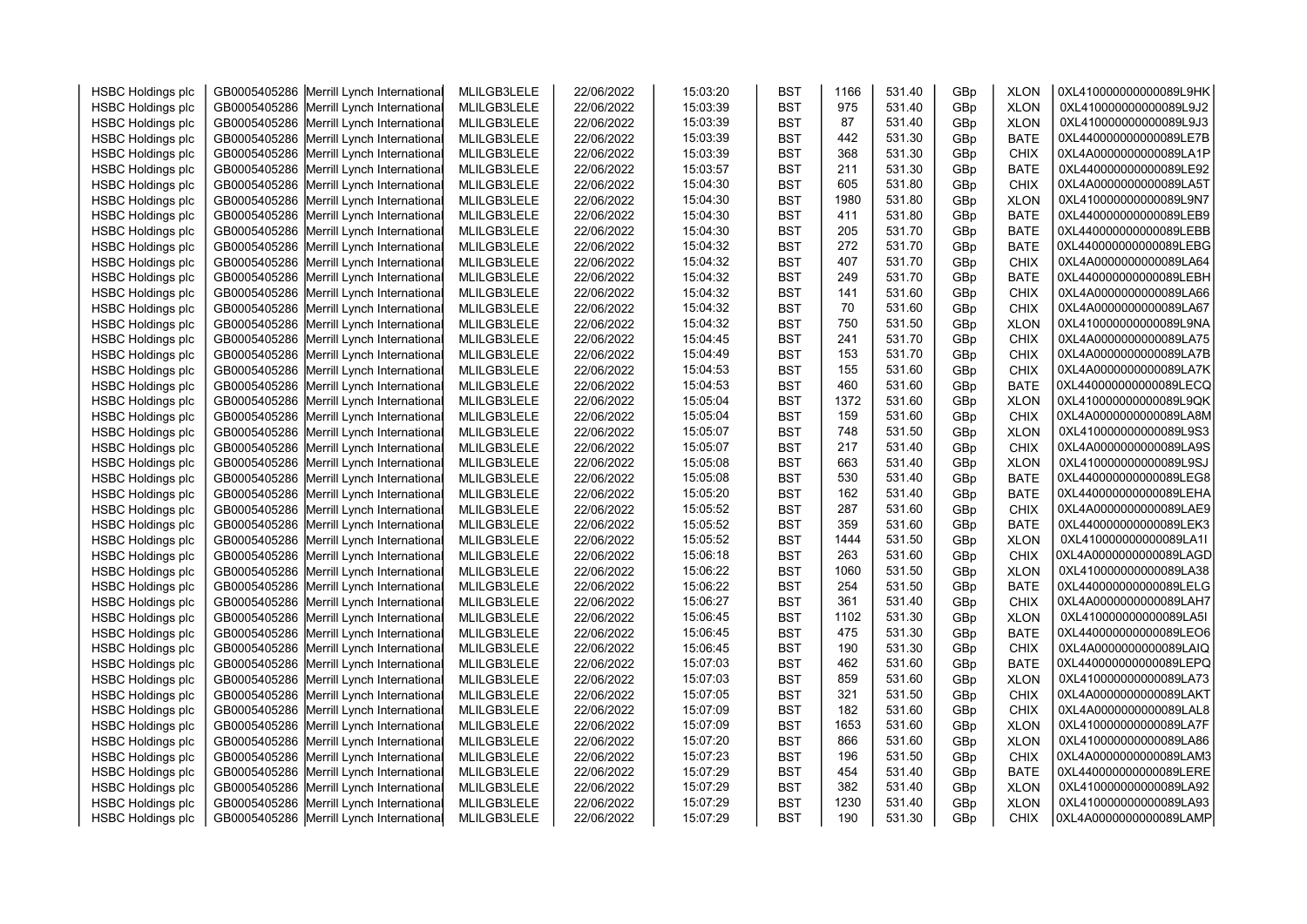| <b>HSBC Holdings plc</b> | GB0005405286 Merrill Lynch International | MLILGB3LELE | 22/06/2022 | 15:07:29 | <b>BST</b> | 19   | 531.30 | GBp | CHIX        | 0XL4A0000000000089LAMQ |  |
|--------------------------|------------------------------------------|-------------|------------|----------|------------|------|--------|-----|-------------|------------------------|--|
| <b>HSBC Holdings plc</b> | GB0005405286 Merrill Lynch International | MLILGB3LELE | 22/06/2022 | 15:07:29 | <b>BST</b> | 110  | 531.20 | GBp | <b>CHIX</b> | 0XL4A0000000000089LAMR |  |
| <b>HSBC Holdings plc</b> | GB0005405286 Merrill Lynch International | MLILGB3LELE | 22/06/2022 | 15:07:29 | <b>BST</b> | 228  | 531.20 | GBp | <b>BATE</b> | 0XL440000000000089LERG |  |
| <b>HSBC Holdings plc</b> | GB0005405286 Merrill Lynch International | MLILGB3LELE | 22/06/2022 | 15:07:49 | <b>BST</b> | 208  | 531.40 | GBp | <b>CHIX</b> | 0XL4A0000000000089LAOJ |  |
| <b>HSBC Holdings plc</b> | GB0005405286 Merrill Lynch International | MLILGB3LELE | 22/06/2022 | 15:07:49 | <b>BST</b> | 244  | 531.40 | GBp | <b>BATE</b> | 0XL440000000000089LETE |  |
| <b>HSBC Holdings plc</b> | GB0005405286 Merrill Lynch International | MLILGB3LELE | 22/06/2022 | 15:07:49 | <b>BST</b> | 920  | 531.40 | GBp | <b>XLON</b> | 0XL410000000000089LAAL |  |
| <b>HSBC Holdings plc</b> | GB0005405286 Merrill Lynch International | MLILGB3LELE | 22/06/2022 | 15:08:04 | <b>BST</b> | 159  | 531.40 | GBp | <b>CHIX</b> | 0XL4A0000000000089LAQ3 |  |
| <b>HSBC Holdings plc</b> | GB0005405286 Merrill Lynch International | MLILGB3LELE | 22/06/2022 | 15:08:30 | <b>BST</b> | 998  | 531.30 | GBp | <b>XLON</b> | 0XL410000000000089LAFC |  |
| <b>HSBC Holdings plc</b> | GB0005405286 Merrill Lynch International | MLILGB3LELE | 22/06/2022 | 15:08:30 | <b>BST</b> | 478  | 531.30 | GBp | <b>BATE</b> | 0XL440000000000089LF0V |  |
| <b>HSBC Holdings plc</b> | GB0005405286 Merrill Lynch International | MLILGB3LELE | 22/06/2022 | 15:08:30 | <b>BST</b> | 167  | 531.30 | GBp | <b>CHIX</b> | 0XL4A0000000000089LASB |  |
| <b>HSBC Holdings plc</b> | GB0005405286 Merrill Lynch International | MLILGB3LELE | 22/06/2022 | 15:08:36 | <b>BST</b> | 159  | 531.40 | GBp | <b>CHIX</b> | 0XL4A0000000000089LAT8 |  |
| <b>HSBC Holdings plc</b> | GB0005405286 Merrill Lynch International | MLILGB3LELE | 22/06/2022 | 15:08:36 | <b>BST</b> | 125  | 531.40 | GBp | <b>CHIX</b> | 0XL4A0000000000089LAT9 |  |
| <b>HSBC Holdings plc</b> | GB0005405286 Merrill Lynch International | MLILGB3LELE | 22/06/2022 | 15:08:40 | <b>BST</b> | 153  | 531.40 | GBp | <b>CHIX</b> | 0XL4A0000000000089LATH |  |
| <b>HSBC Holdings plc</b> | GB0005405286 Merrill Lynch International | MLILGB3LELE | 22/06/2022 | 15:08:40 | <b>BST</b> | 861  | 531.40 | GBp | <b>XLON</b> | 0XL410000000000089LAH2 |  |
| <b>HSBC Holdings plc</b> | GB0005405286 Merrill Lynch International | MLILGB3LELE | 22/06/2022 | 15:08:40 | <b>BST</b> | 365  | 531.40 | GBp | <b>BATE</b> | 0XL440000000000089LF1O |  |
| <b>HSBC Holdings plc</b> | GB0005405286 Merrill Lynch International | MLILGB3LELE | 22/06/2022 | 15:09:13 | <b>BST</b> | 1247 | 531.60 | GBp | <b>XLON</b> | 0XL410000000000089LAJN |  |
| <b>HSBC Holdings plc</b> | GB0005405286 Merrill Lynch International | MLILGB3LELE | 22/06/2022 | 15:09:13 | <b>BST</b> | 269  | 531.60 | GBp | <b>CHIX</b> | 0XL4A0000000000089LB0F |  |
| <b>HSBC Holdings plc</b> | GB0005405286 Merrill Lynch International | MLILGB3LELE | 22/06/2022 | 15:09:13 | <b>BST</b> | 376  | 531.60 | GBp | <b>BATE</b> | 0XL440000000000089LF49 |  |
| <b>HSBC Holdings plc</b> | GB0005405286 Merrill Lynch International | MLILGB3LELE | 22/06/2022 | 15:09:13 | <b>BST</b> | 254  | 531.40 | GBp | <b>CHIX</b> | 0XL4A0000000000089LB0I |  |
| <b>HSBC Holdings plc</b> | GB0005405286 Merrill Lynch International | MLILGB3LELE | 22/06/2022 | 15:09:13 | <b>BST</b> | 500  | 531.40 | GBp | <b>XLON</b> | 0XL410000000000089LAJQ |  |
| <b>HSBC Holdings plc</b> | GB0005405286 Merrill Lynch International | MLILGB3LELE | 22/06/2022 | 15:09:13 | <b>BST</b> | 750  | 531.40 | GBp | <b>XLON</b> | 0XL410000000000089LAJP |  |
| <b>HSBC Holdings plc</b> | GB0005405286 Merrill Lynch International | MLILGB3LELE | 22/06/2022 | 15:09:13 | <b>BST</b> | 243  | 531.40 | GBp | <b>XLON</b> | 0XL410000000000089LAJR |  |
| <b>HSBC Holdings plc</b> | GB0005405286 Merrill Lynch International | MLILGB3LELE | 22/06/2022 | 15:09:13 | <b>BST</b> | 110  | 531.40 | GBp | <b>BATE</b> | 0XL440000000000089LF4F |  |
| <b>HSBC Holdings plc</b> | GB0005405286 Merrill Lynch International | MLILGB3LELE | 22/06/2022 | 15:09:13 | <b>BST</b> | 340  | 531.40 | GBp | <b>BATE</b> | 0XL440000000000089LF4E |  |
| <b>HSBC Holdings plc</b> | GB0005405286 Merrill Lynch International | MLILGB3LELE | 22/06/2022 | 15:09:13 | <b>BST</b> | 176  | 531.30 | GBp | <b>BATE</b> | 0XL440000000000089LF52 |  |
| <b>HSBC Holdings plc</b> | GB0005405286 Merrill Lynch International | MLILGB3LELE | 22/06/2022 | 15:09:41 | <b>BST</b> | 279  | 531.60 | GBp | <b>CHIX</b> | 0XL4A0000000000089LB3A |  |
| <b>HSBC Holdings plc</b> | GB0005405286 Merrill Lynch International | MLILGB3LELE | 22/06/2022 | 15:09:43 | <b>BST</b> | 926  | 531.50 | GBp | <b>XLON</b> | 0XL410000000000089LAMO |  |
| <b>HSBC Holdings plc</b> | GB0005405286 Merrill Lynch International | MLILGB3LELE | 22/06/2022 | 15:09:43 | <b>BST</b> | 303  | 531.50 | GBp | <b>BATE</b> | 0XL440000000000089LF7I |  |
| <b>HSBC Holdings plc</b> | GB0005405286 Merrill Lynch International | MLILGB3LELE | 22/06/2022 | 15:10:07 | <b>BST</b> | 196  | 531.50 | GBp | <b>BATE</b> | 0XL440000000000089LF9V |  |
| <b>HSBC Holdings plc</b> | GB0005405286 Merrill Lynch International | MLILGB3LELE | 22/06/2022 | 15:10:07 | <b>BST</b> | 550  | 531.50 | GBp | <b>XLON</b> | 0XL410000000000089LAOH |  |
| <b>HSBC Holdings plc</b> | GB0005405286 Merrill Lynch International | MLILGB3LELE | 22/06/2022 | 15:10:07 | <b>BST</b> | 230  | 531.50 | GBp | CHIX        | 0XL4A0000000000089LB54 |  |
| <b>HSBC Holdings plc</b> | GB0005405286 Merrill Lynch International | MLILGB3LELE | 22/06/2022 | 15:10:41 | <b>BST</b> | 108  | 532.00 | GBp | <b>BATE</b> | 0XL440000000000089LFD9 |  |
| <b>HSBC Holdings plc</b> | GB0005405286 Merrill Lynch International | MLILGB3LELE | 22/06/2022 | 15:10:41 | <b>BST</b> | 383  | 532.00 | GBp | <b>BATE</b> | 0XL440000000000089LFDA |  |
| <b>HSBC Holdings plc</b> | GB0005405286 Merrill Lynch International | MLILGB3LELE | 22/06/2022 | 15:10:41 | <b>BST</b> | 1758 | 532.00 | GBp | <b>XLON</b> | 0XL410000000000089LAS4 |  |
| <b>HSBC Holdings plc</b> | GB0005405286 Merrill Lynch International | MLILGB3LELE | 22/06/2022 | 15:10:47 | <b>BST</b> | 992  | 532.00 | GBp | <b>XLON</b> | 0XL410000000000089LASS |  |
| <b>HSBC Holdings plc</b> | GB0005405286 Merrill Lynch International | MLILGB3LELE | 22/06/2022 | 15:10:47 | <b>BST</b> | 441  | 531.90 | GBp | <b>CHIX</b> | 0XL4A0000000000089LB8U |  |
| <b>HSBC Holdings plc</b> | GB0005405286 Merrill Lynch International | MLILGB3LELE | 22/06/2022 | 15:10:47 | <b>BST</b> | 108  | 531.80 | GBp | <b>XLON</b> | 0XL410000000000089LAST |  |
| <b>HSBC Holdings plc</b> | GB0005405286 Merrill Lynch International | MLILGB3LELE | 22/06/2022 | 15:10:47 | <b>BST</b> | 355  | 531.90 | GBp | <b>BATE</b> | 0XL440000000000089LFDP |  |
| <b>HSBC Holdings plc</b> | GB0005405286 Merrill Lynch International | MLILGB3LELE | 22/06/2022 | 15:10:50 | <b>BST</b> | 342  | 531.80 | GBp | <b>CHIX</b> | 0XL4A0000000000089LB93 |  |
| <b>HSBC Holdings plc</b> | GB0005405286 Merrill Lynch International | MLILGB3LELE | 22/06/2022 | 15:10:50 | <b>BST</b> | 1429 | 531.80 | GBp | <b>XLON</b> | 0XL410000000000089LAT0 |  |
| <b>HSBC Holdings plc</b> | GB0005405286 Merrill Lynch International | MLILGB3LELE | 22/06/2022 | 15:10:57 | <b>BST</b> | 199  | 531.80 | GBp | <b>CHIX</b> | 0XL4A0000000000089LB9D |  |
| <b>HSBC Holdings plc</b> | GB0005405286 Merrill Lynch International | MLILGB3LELE | 22/06/2022 | 15:11:02 | <b>BST</b> | 587  | 531.70 | GBp | <b>XLON</b> | 0XL410000000000089LAUH |  |
| <b>HSBC Holdings plc</b> | GB0005405286 Merrill Lynch International | MLILGB3LELE | 22/06/2022 | 15:11:02 | <b>BST</b> | 373  | 531.70 | GBp | <b>BATE</b> | 0XL440000000000089LFFA |  |
| <b>HSBC Holdings plc</b> | GB0005405286 Merrill Lynch International | MLILGB3LELE | 22/06/2022 | 15:11:05 | <b>BST</b> | 294  | 531.60 | GBp | <b>CHIX</b> | 0XL4A0000000000089LBAK |  |
| <b>HSBC Holdings plc</b> | GB0005405286 Merrill Lynch International | MLILGB3LELE | 22/06/2022 | 15:11:05 | <b>BST</b> | 239  | 531.60 | GBp | <b>BATE</b> | 0XL440000000000089LFG2 |  |
| <b>HSBC Holdings plc</b> | GB0005405286 Merrill Lynch International | MLILGB3LELE | 22/06/2022 | 15:11:05 | <b>BST</b> | 679  | 531.60 | GBp | <b>XLON</b> | 0XL410000000000089LAV4 |  |
| <b>HSBC Holdings plc</b> | GB0005405286 Merrill Lynch International | MLILGB3LELE | 22/06/2022 | 15:11:06 | <b>BST</b> | 141  | 531.50 | GBp | <b>BATE</b> | 0XL440000000000089LFGB |  |
| <b>HSBC Holdings plc</b> | GB0005405286 Merrill Lynch International | MLILGB3LELE | 22/06/2022 | 15:11:11 | <b>BST</b> | 77   | 531.40 | GBp | <b>CHIX</b> | 0XL4A0000000000089LBB4 |  |
|                          |                                          |             |            |          |            |      |        |     |             |                        |  |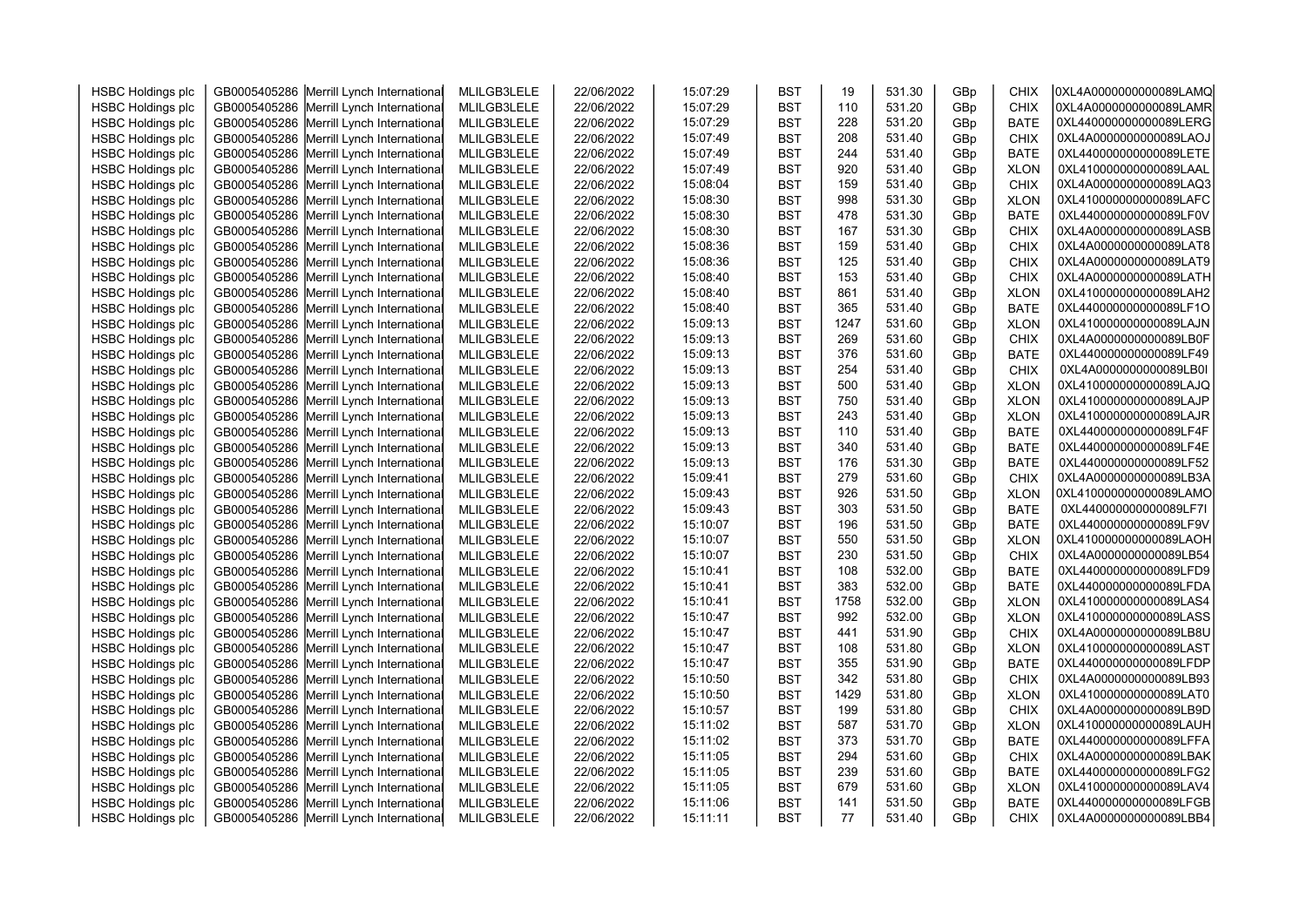| <b>HSBC Holdings plc</b> | GB0005405286 Merrill Lynch International | MLILGB3LELE | 22/06/2022 | 15:11:22 | <b>BST</b> | 116  | 531.60 | GBp | <b>BATE</b> | 0XL440000000000089LFHO |  |
|--------------------------|------------------------------------------|-------------|------------|----------|------------|------|--------|-----|-------------|------------------------|--|
| <b>HSBC Holdings plc</b> | GB0005405286 Merrill Lynch International | MLILGB3LELE | 22/06/2022 | 15:11:22 | <b>BST</b> | 179  | 531.60 | GBp | <b>CHIX</b> | 0XL4A0000000000089LBBV |  |
| <b>HSBC Holdings plc</b> | GB0005405286 Merrill Lynch International | MLILGB3LELE | 22/06/2022 | 15:11:22 | <b>BST</b> | 787  | 531.60 | GBp | <b>XLON</b> | 0XL410000000000089LB0Q |  |
| <b>HSBC Holdings plc</b> | GB0005405286 Merrill Lynch International | MLILGB3LELE | 22/06/2022 | 15:11:41 | <b>BST</b> | 117  | 531.60 | GBp | <b>CHIX</b> | 0XL4A0000000000089LBD3 |  |
| <b>HSBC Holdings plc</b> | GB0005405286 Merrill Lynch International | MLILGB3LELE | 22/06/2022 | 15:11:41 | <b>BST</b> | 1015 | 531.60 | GBp | <b>XLON</b> | 0XL410000000000089LB1O |  |
| <b>HSBC Holdings plc</b> | GB0005405286 Merrill Lynch International | MLILGB3LELE | 22/06/2022 | 15:11:41 | <b>BST</b> | 176  | 531.60 | GBp | <b>BATE</b> | 0XL440000000000089LFJA |  |
| <b>HSBC Holdings plc</b> | GB0005405286 Merrill Lynch International | MLILGB3LELE | 22/06/2022 | 15:11:43 | <b>BST</b> | 170  | 531.50 | GBp | <b>CHIX</b> | 0XL4A0000000000089LBDI |  |
| <b>HSBC Holdings plc</b> | GB0005405286 Merrill Lynch International | MLILGB3LELE | 22/06/2022 | 15:11:43 | <b>BST</b> | 214  | 531.50 | GBp | <b>BATE</b> | 0XL440000000000089LFKC |  |
| <b>HSBC Holdings plc</b> | GB0005405286 Merrill Lynch International | MLILGB3LELE | 22/06/2022 | 15:12:05 | <b>BST</b> | 288  | 531.70 | GBp | <b>BATE</b> | 0XL440000000000089LFNB |  |
| <b>HSBC Holdings plc</b> | GB0005405286 Merrill Lynch International | MLILGB3LELE | 22/06/2022 | 15:12:05 | <b>BST</b> | 151  | 531.70 | GBp | <b>XLON</b> | 0XL410000000000089LB4S |  |
| <b>HSBC Holdings plc</b> | GB0005405286 Merrill Lynch International | MLILGB3LELE | 22/06/2022 | 15:12:05 | <b>BST</b> | 593  | 531.70 | GBp | <b>XLON</b> | 0XL410000000000089LB4T |  |
| <b>HSBC Holdings plc</b> | GB0005405286 Merrill Lynch International | MLILGB3LELE | 22/06/2022 | 15:12:05 | <b>BST</b> | 266  | 531.70 | GBp | CHIX        | 0XL4A0000000000089LBGD |  |
| <b>HSBC Holdings plc</b> | GB0005405286 Merrill Lynch International | MLILGB3LELE | 22/06/2022 | 15:13:01 | <b>BST</b> | 473  | 532.10 | GBp | <b>CHIX</b> | 0XL4A0000000000089LBJJ |  |
| <b>HSBC Holdings plc</b> | GB0005405286 Merrill Lynch International | MLILGB3LELE | 22/06/2022 | 15:13:01 | <b>BST</b> | 1651 | 532.10 | GBp | <b>XLON</b> | 0XL410000000000089LB9A |  |
| <b>HSBC Holdings plc</b> | GB0005405286 Merrill Lynch International | MLILGB3LELE | 22/06/2022 | 15:13:02 | <b>BST</b> | 405  | 531.90 | GBp | <b>CHIX</b> | 0XL4A0000000000089LBJS |  |
| <b>HSBC Holdings plc</b> | GB0005405286 Merrill Lynch International | MLILGB3LELE | 22/06/2022 | 15:13:02 | <b>BST</b> | 905  | 531.90 | GBp | <b>XLON</b> | 0XL410000000000089LB9Q |  |
| <b>HSBC Holdings plc</b> | GB0005405286 Merrill Lynch International | MLILGB3LELE | 22/06/2022 | 15:13:02 | <b>BST</b> | 400  | 531.90 | GBp | <b>BATE</b> | 0XL440000000000089LFS5 |  |
| <b>HSBC Holdings plc</b> | GB0005405286 Merrill Lynch International | MLILGB3LELE | 22/06/2022 | 15:14:11 | <b>BST</b> | 505  | 532.30 | GBp | <b>BATE</b> | 0XL440000000000089LG2U |  |
| <b>HSBC Holdings plc</b> | GB0005405286 Merrill Lynch International | MLILGB3LELE | 22/06/2022 | 15:14:11 | <b>BST</b> | 876  | 532.30 | GBp | <b>XLON</b> | 0XL410000000000089LBG3 |  |
| <b>HSBC Holdings plc</b> | GB0005405286 Merrill Lynch International | MLILGB3LELE | 22/06/2022 | 15:14:11 | <b>BST</b> | 582  | 532.30 | GBp | <b>CHIX</b> | 0XL4A0000000000089LBQN |  |
| <b>HSBC Holdings plc</b> | GB0005405286 Merrill Lynch International | MLILGB3LELE | 22/06/2022 | 15:14:22 | <b>BST</b> | 1031 | 532.50 | GBp | <b>XLON</b> | 0XL410000000000089LBH4 |  |
| <b>HSBC Holdings plc</b> | GB0005405286 Merrill Lynch International | MLILGB3LELE | 22/06/2022 | 15:14:22 | <b>BST</b> | 755  | 532.50 | GBp | <b>XLON</b> | 0XL410000000000089LBH5 |  |
| <b>HSBC Holdings plc</b> | GB0005405286 Merrill Lynch International | MLILGB3LELE | 22/06/2022 | 15:14:22 | <b>BST</b> | 200  | 532.50 | GBp | <b>XLON</b> | 0XL410000000000089LBH6 |  |
| <b>HSBC Holdings plc</b> | GB0005405286 Merrill Lynch International | MLILGB3LELE | 22/06/2022 | 15:14:47 | <b>BST</b> | 420  | 532.80 | GBp | <b>XLON</b> | 0XL410000000000089LBJ2 |  |
| <b>HSBC Holdings plc</b> | GB0005405286 Merrill Lynch International | MLILGB3LELE | 22/06/2022 | 15:14:47 | <b>BST</b> | 1240 | 532.80 | GBp | <b>XLON</b> | 0XL410000000000089LBJ3 |  |
| <b>HSBC Holdings plc</b> | GB0005405286 Merrill Lynch International | MLILGB3LELE | 22/06/2022 | 15:14:47 | <b>BST</b> | 152  | 532.70 | GBp | <b>BATE</b> | 0XL440000000000089LG64 |  |
| <b>HSBC Holdings plc</b> | GB0005405286 Merrill Lynch International | MLILGB3LELE | 22/06/2022 | 15:14:47 | <b>BST</b> | 574  | 532.70 | GBp | <b>CHIX</b> | 0XL4A0000000000089LBTA |  |
| <b>HSBC Holdings plc</b> | GB0005405286 Merrill Lynch International | MLILGB3LELE | 22/06/2022 | 15:14:50 | <b>BST</b> | 358  | 532.70 | GBp | <b>CHIX</b> | 0XL4A0000000000089LBTI |  |
| <b>HSBC Holdings plc</b> | GB0005405286 Merrill Lynch International | MLILGB3LELE | 22/06/2022 | 15:14:50 | <b>BST</b> | 912  | 532.70 | GBp | <b>BATE</b> | 0XL440000000000089LG6C |  |
| <b>HSBC Holdings plc</b> | GB0005405286 Merrill Lynch International | MLILGB3LELE | 22/06/2022 | 15:14:50 | <b>BST</b> | 1247 | 532.70 | GBp | <b>XLON</b> | 0XL410000000000089LBJG |  |
| <b>HSBC Holdings plc</b> | GB0005405286 Merrill Lynch International | MLILGB3LELE | 22/06/2022 | 15:14:53 | <b>BST</b> | 224  | 532.60 | GBp | CHIX        | 0XL4A0000000000089LBU3 |  |
| <b>HSBC Holdings plc</b> | GB0005405286 Merrill Lynch International | MLILGB3LELE | 22/06/2022 | 15:15:44 | <b>BST</b> | 415  | 533.00 | GBp | <b>CHIX</b> | 0XL4A0000000000089LC1K |  |
| <b>HSBC Holdings plc</b> | GB0005405286 Merrill Lynch International | MLILGB3LELE | 22/06/2022 | 15:15:44 | <b>BST</b> | 405  | 532.90 | GBp | <b>BATE</b> | 0XL440000000000089LGBR |  |
| <b>HSBC Holdings plc</b> | GB0005405286 Merrill Lynch International | MLILGB3LELE | 22/06/2022 | 15:15:44 | <b>BST</b> | 499  | 532.90 | GBp | <b>XLON</b> | 0XL410000000000089LBOI |  |
| <b>HSBC Holdings plc</b> | GB0005405286 Merrill Lynch International | MLILGB3LELE | 22/06/2022 | 15:15:44 | <b>BST</b> | 668  | 532.90 | GBp | <b>XLON</b> | 0XL410000000000089LBOJ |  |
| <b>HSBC Holdings plc</b> | GB0005405286 Merrill Lynch International | MLILGB3LELE | 22/06/2022 | 15:15:44 | <b>BST</b> | 203  | 532.90 | GBp | <b>BATE</b> | 0XL440000000000089LGBT |  |
| <b>HSBC Holdings plc</b> | GB0005405286 Merrill Lynch International | MLILGB3LELE | 22/06/2022 | 15:15:44 | <b>BST</b> | 390  | 532.80 | GBp | <b>BATE</b> | 0XL440000000000089LGBV |  |
| <b>HSBC Holdings plc</b> | GB0005405286 Merrill Lynch International | MLILGB3LELE | 22/06/2022 | 15:15:44 | <b>BST</b> | 282  | 532.80 | GBp | <b>CHIX</b> | 0XL4A0000000000089LC1P |  |
| <b>HSBC Holdings plc</b> | GB0005405286 Merrill Lynch International | MLILGB3LELE | 22/06/2022 | 15:16:18 | <b>BST</b> | 183  | 533.60 | GBp | <b>BATE</b> | 0XL440000000000089LGFQ |  |
| <b>HSBC Holdings plc</b> | GB0005405286 Merrill Lynch International | MLILGB3LELE | 22/06/2022 | 15:16:18 | <b>BST</b> | 207  | 533.60 | GBp | <b>CHIX</b> | 0XL4A0000000000089LC63 |  |
| <b>HSBC Holdings plc</b> | GB0005405286 Merrill Lynch International | MLILGB3LELE | 22/06/2022 | 15:16:20 | <b>BST</b> | 183  | 533.50 | GBp | <b>BATE</b> | 0XL440000000000089LGGQ |  |
| <b>HSBC Holdings plc</b> | GB0005405286 Merrill Lynch International | MLILGB3LELE | 22/06/2022 | 15:16:20 | <b>BST</b> | 875  | 533.50 | GBp | <b>XLON</b> | 0XL410000000000089LBT1 |  |
| <b>HSBC Holdings plc</b> | GB0005405286 Merrill Lynch International | MLILGB3LELE | 22/06/2022 | 15:16:20 | <b>BST</b> | 164  | 533.40 | GBp | <b>CHIX</b> | 0XL4A0000000000089LC76 |  |
| <b>HSBC Holdings plc</b> | GB0005405286 Merrill Lynch International | MLILGB3LELE | 22/06/2022 | 15:16:20 | <b>BST</b> | 474  | 533.40 | GBp | <b>XLON</b> | 0XL410000000000089LBT4 |  |
| <b>HSBC Holdings plc</b> | GB0005405286 Merrill Lynch International | MLILGB3LELE | 22/06/2022 | 15:16:20 | <b>BST</b> | 265  | 533.40 | GBp | <b>XLON</b> | 0XL410000000000089LBT5 |  |
| <b>HSBC Holdings plc</b> | GB0005405286 Merrill Lynch International | MLILGB3LELE | 22/06/2022 | 15:16:20 | <b>BST</b> | 161  | 533.40 | GBp | <b>XLON</b> | 0XL410000000000089LBT6 |  |
| <b>HSBC Holdings plc</b> | GB0005405286 Merrill Lynch International | MLILGB3LELE | 22/06/2022 | 15:16:20 | <b>BST</b> | 259  | 533.40 | GBp | <b>CHIX</b> | 0XL4A0000000000089LC7B |  |
| <b>HSBC Holdings plc</b> | GB0005405286 Merrill Lynch International | MLILGB3LELE | 22/06/2022 | 15:16:53 | <b>BST</b> | 2008 | 533.60 | GBp | <b>XLON</b> | 0XL410000000000089LBVK |  |
|                          |                                          |             |            |          |            |      |        |     |             |                        |  |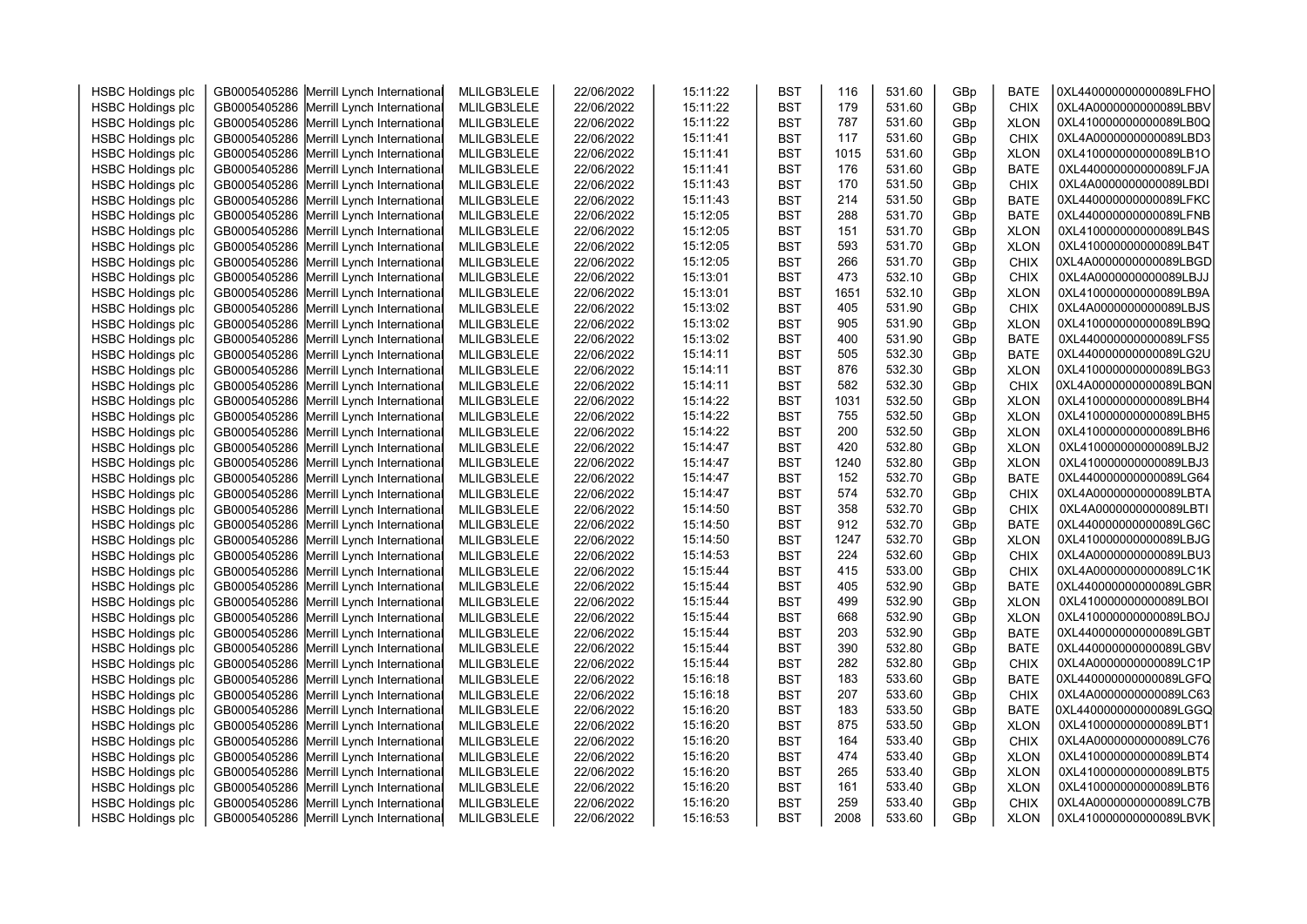| <b>HSBC Holdings plc</b> | GB0005405286 Merrill Lynch International                                             | MLILGB3LELE | 22/06/2022 | 15:16:53 | <b>BST</b> | 537        | 533.60           | GBp        | <b>XLON</b> | 0XL410000000000089LBVL                           |  |
|--------------------------|--------------------------------------------------------------------------------------|-------------|------------|----------|------------|------------|------------------|------------|-------------|--------------------------------------------------|--|
| <b>HSBC Holdings plc</b> | GB0005405286 Merrill Lynch International                                             | MLILGB3LELE | 22/06/2022 | 15:16:55 | <b>BST</b> | 461        | 533.50           | GBp        | <b>BATE</b> | 0XL440000000000089LGKI                           |  |
| <b>HSBC Holdings plc</b> | GB0005405286 Merrill Lynch International                                             | MLILGB3LELE | 22/06/2022 | 15:16:55 | <b>BST</b> | 271        | 533.50           | GBp        | <b>BATE</b> | 0XL440000000000089LGKJ                           |  |
| <b>HSBC Holdings plc</b> | GB0005405286 Merrill Lynch International                                             | MLILGB3LELE | 22/06/2022 | 15:16:55 | <b>BST</b> | 252        | 533.50           | GBp        | <b>CHIX</b> | 0XL4A0000000000089LCA8                           |  |
| <b>HSBC Holdings plc</b> | GB0005405286 Merrill Lynch International                                             | MLILGB3LELE | 22/06/2022 | 15:17:10 | <b>BST</b> | 509        | 533.40           | GBp        | <b>BATE</b> | 0XL440000000000089LGMA                           |  |
| <b>HSBC Holdings plc</b> | GB0005405286 Merrill Lynch International                                             | MLILGB3LELE | 22/06/2022 | 15:17:10 | <b>BST</b> | 1498       | 533.40           | GBp        | <b>XLON</b> | 0XL410000000000089LC1P                           |  |
| <b>HSBC Holdings plc</b> | GB0005405286 Merrill Lynch International                                             | MLILGB3LELE | 22/06/2022 | 15:17:11 | <b>BST</b> | 203        | 533.30           | GBp        | <b>CHIX</b> | 0XL4A0000000000089LCCB                           |  |
| <b>HSBC Holdings plc</b> | GB0005405286 Merrill Lynch International                                             | MLILGB3LELE | 22/06/2022 | 15:17:20 | <b>BST</b> | 1074       | 533.30           | GBp        | <b>XLON</b> | 0XL410000000000089LC2K                           |  |
| <b>HSBC Holdings plc</b> | GB0005405286 Merrill Lynch International                                             | MLILGB3LELE | 22/06/2022 | 15:17:35 | <b>BST</b> | 1240       | 533.30           | GBp        | <b>XLON</b> | 0XL410000000000089LC4A                           |  |
| <b>HSBC Holdings plc</b> | GB0005405286 Merrill Lynch International                                             | MLILGB3LELE | 22/06/2022 | 15:17:36 | <b>BST</b> | 332        | 533.20           | GBp        | <b>CHIX</b> | 0XL4A0000000000089LCEG                           |  |
| <b>HSBC Holdings plc</b> | GB0005405286 Merrill Lynch International                                             | MLILGB3LELE | 22/06/2022 | 15:17:36 | <b>BST</b> | 1074       | 533.20           | GBp        | <b>BATE</b> | 0XL440000000000089LGP1                           |  |
| <b>HSBC Holdings plc</b> | GB0005405286 Merrill Lynch International                                             | MLILGB3LELE | 22/06/2022 | 15:18:04 | <b>BST</b> | 421        | 533.40           | GBp        | <b>BATE</b> | 0XL440000000000089LGRO                           |  |
| <b>HSBC Holdings plc</b> | GB0005405286 Merrill Lynch International                                             | MLILGB3LELE | 22/06/2022 | 15:18:04 | <b>BST</b> | 338        | 533.30           | GBp        | <b>CHIX</b> | 0XL4A0000000000089LCH0                           |  |
| <b>HSBC Holdings plc</b> | GB0005405286 Merrill Lynch International                                             | MLILGB3LELE | 22/06/2022 | 15:18:04 | <b>BST</b> | 1129       | 533.30           | GBp        | <b>XLON</b> | 0XL410000000000089LC7D                           |  |
| <b>HSBC Holdings plc</b> | GB0005405286 Merrill Lynch International                                             | MLILGB3LELE | 22/06/2022 | 15:18:20 | <b>BST</b> | 433        | 533.60           | GBp        | <b>CHIX</b> | 0XL4A0000000000089LCJJ                           |  |
| <b>HSBC Holdings plc</b> | GB0005405286 Merrill Lynch International                                             | MLILGB3LELE | 22/06/2022 | 15:18:22 | <b>BST</b> | 1129       | 533.60           | GBp        | <b>XLON</b> | 0XL410000000000089LCAK                           |  |
| <b>HSBC Holdings plc</b> | GB0005405286 Merrill Lynch International                                             | MLILGB3LELE | 22/06/2022 | 15:18:34 | <b>BST</b> | 341        | 533.60           | GBp        | <b>CHIX</b> | 0XL4A0000000000089LCKP                           |  |
| <b>HSBC Holdings plc</b> | GB0005405286 Merrill Lynch International                                             | MLILGB3LELE | 22/06/2022 | 15:18:35 | <b>BST</b> | 865        | 533.60           | GBp        | <b>XLON</b> | 0XL410000000000089LCBG                           |  |
| <b>HSBC Holdings plc</b> | GB0005405286 Merrill Lynch International                                             | MLILGB3LELE | 22/06/2022 | 15:18:37 | <b>BST</b> | 655        | 533.60           | GBp        | <b>XLON</b> | 0XL410000000000089LCBI                           |  |
| <b>HSBC Holdings plc</b> | GB0005405286 Merrill Lynch International                                             | MLILGB3LELE | 22/06/2022 | 15:18:37 | <b>BST</b> | 248        | 533.60           | GBp        | <b>CHIX</b> | 0XL4A0000000000089LCKT                           |  |
| <b>HSBC Holdings plc</b> | GB0005405286 Merrill Lynch International                                             | MLILGB3LELE | 22/06/2022 | 15:18:41 | <b>BST</b> | 368        | 533.50           | GBp        | <b>BATE</b> | 0XL440000000000089LH05                           |  |
| <b>HSBC Holdings plc</b> | GB0005405286 Merrill Lynch International                                             | MLILGB3LELE | 22/06/2022 | 15:18:43 | <b>BST</b> | 606        | 533.40           | GBp        | <b>XLON</b> | 0XL410000000000089LCC3                           |  |
| <b>HSBC Holdings plc</b> | GB0005405286 Merrill Lynch International                                             | MLILGB3LELE | 22/06/2022 | 15:18:43 | <b>BST</b> | 630        | 533.30           | GBp        | <b>XLON</b> | 0XL410000000000089LCC4                           |  |
| <b>HSBC Holdings plc</b> | GB0005405286 Merrill Lynch International                                             | MLILGB3LELE | 22/06/2022 | 15:18:43 | <b>BST</b> | 424        | 533.40           | GBp        | <b>CHIX</b> | 0XL4A0000000000089LCLC                           |  |
| <b>HSBC Holdings plc</b> | GB0005405286 Merrill Lynch International                                             | MLILGB3LELE | 22/06/2022 | 15:19:02 | <b>BST</b> | 459        | 533.40           | GBp        | <b>BATE</b> | 0XL440000000000089LH20                           |  |
| <b>HSBC Holdings plc</b> | GB0005405286 Merrill Lynch International                                             | MLILGB3LELE | 22/06/2022 | 15:19:02 | <b>BST</b> | 92         | 533.40           | GBp        | <b>CHIX</b> | 0XL4A0000000000089LCN1                           |  |
| <b>HSBC Holdings plc</b> | GB0005405286 Merrill Lynch International                                             | MLILGB3LELE | 22/06/2022 | 15:19:02 | <b>BST</b> | 53         | 533.40           | GBp        | CHIX        | 0XL4A0000000000089LCN2                           |  |
| <b>HSBC Holdings plc</b> | GB0005405286 Merrill Lynch International                                             | MLILGB3LELE | 22/06/2022 | 15:19:02 | <b>BST</b> | 79         | 533.40           | GBp        | <b>CHIX</b> | 0XL4A0000000000089LCN3                           |  |
| <b>HSBC Holdings plc</b> | GB0005405286 Merrill Lynch International                                             | MLILGB3LELE | 22/06/2022 | 15:19:03 | <b>BST</b> | 516        | 533.30           | GBp        | <b>XLON</b> | 0XL410000000000089LCDP                           |  |
| <b>HSBC Holdings plc</b> | GB0005405286 Merrill Lynch International                                             | MLILGB3LELE | 22/06/2022 | 15:19:38 | <b>BST</b> | 2          | 533.70           | GBp        | <b>BATE</b> | 0XL440000000000089LH5D                           |  |
| <b>HSBC Holdings plc</b> | GB0005405286 Merrill Lynch International                                             | MLILGB3LELE | 22/06/2022 | 15:19:38 | <b>BST</b> | 232        | 533.70           | GBp        | <b>BATE</b> | 0XL440000000000089LH5E                           |  |
| <b>HSBC Holdings plc</b> | GB0005405286 Merrill Lynch International                                             | MLILGB3LELE | 22/06/2022 | 15:19:38 | <b>BST</b> | 774        | 533.70           | GBp        | <b>XLON</b> | 0XL410000000000089LCGG                           |  |
| <b>HSBC Holdings plc</b> | GB0005405286 Merrill Lynch International                                             | MLILGB3LELE | 22/06/2022 | 15:19:38 | <b>BST</b> | 303        | 533.70           | GBp        | <b>CHIX</b> | 0XL4A0000000000089LCR1                           |  |
| <b>HSBC Holdings plc</b> | GB0005405286 Merrill Lynch International                                             | MLILGB3LELE | 22/06/2022 | 15:19:41 | <b>BST</b> | 124        | 533.70           | GBp        | <b>CHIX</b> | 0XL4A0000000000089LCR8                           |  |
| <b>HSBC Holdings plc</b> | GB0005405286 Merrill Lynch International                                             | MLILGB3LELE | 22/06/2022 | 15:19:54 | <b>BST</b> | 1307       | 533.90           | GBp        | <b>XLON</b> | OXL410000000000089LCHH                           |  |
| <b>HSBC Holdings plc</b> | GB0005405286 Merrill Lynch International                                             | MLILGB3LELE | 22/06/2022 | 15:20:08 | <b>BST</b> | 344        | 533.90           | GBp        | <b>XLON</b> | 0XL410000000000089LCJI                           |  |
| <b>HSBC Holdings plc</b> | GB0005405286 Merrill Lynch International                                             | MLILGB3LELE | 22/06/2022 | 15:20:08 | <b>BST</b> | 240        | 533.90           | GBp        | <b>CHIX</b> | 0XL4A0000000000089LCUK                           |  |
| <b>HSBC Holdings plc</b> | GB0005405286 Merrill Lynch International                                             | MLILGB3LELE | 22/06/2022 | 15:20:08 | <b>BST</b> | 454        | 533.90           | GBp        | <b>XLON</b> | 0XL410000000000089LCJJ                           |  |
| <b>HSBC Holdings plc</b> | GB0005405286 Merrill Lynch International                                             | MLILGB3LELE | 22/06/2022 | 15:20:15 | <b>BST</b> | 347        | 533.80           | GBp        | <b>BATE</b> | 0XL440000000000089LH92                           |  |
| <b>HSBC Holdings plc</b> | GB0005405286 Merrill Lynch International                                             | MLILGB3LELE | 22/06/2022 | 15:20:15 | <b>BST</b> | 758        | 533.80           | GBp        | <b>XLON</b> | 0XL410000000000089LCK6                           |  |
| <b>HSBC Holdings plc</b> | GB0005405286 Merrill Lynch International                                             | MLILGB3LELE | 22/06/2022 | 15:20:54 | <b>BST</b> | 120        | 533.80           | GBp        | <b>BATE</b> | 0XL440000000000089LHCK                           |  |
| <b>HSBC Holdings plc</b> | GB0005405286 Merrill Lynch International                                             | MLILGB3LELE | 22/06/2022 | 15:20:54 | <b>BST</b> | 793        | 533.80           | GBp        | <b>XLON</b> | 0XL410000000000089LCNL                           |  |
| <b>HSBC Holdings plc</b> | GB0005405286 Merrill Lynch International                                             | MLILGB3LELE | 22/06/2022 | 15:20:54 | <b>BST</b> | 564        | 533.80           | GBp        | <b>BATE</b> | 0XL440000000000089LHCL                           |  |
|                          |                                                                                      |             |            |          |            | 311        | 533.80           |            |             | 0XL4A0000000000089LD2F                           |  |
| <b>HSBC Holdings plc</b> | GB0005405286 Merrill Lynch International                                             | MLILGB3LELE | 22/06/2022 | 15:20:54 | <b>BST</b> | 673        | 533.70           | GBp        | <b>CHIX</b> |                                                  |  |
| <b>HSBC Holdings plc</b> | GB0005405286 Merrill Lynch International                                             | MLILGB3LELE | 22/06/2022 | 15:20:54 | <b>BST</b> |            |                  | GBp        | <b>XLON</b> | 0XL410000000000089LCO0<br>0XL4A0000000000089LD2R |  |
| <b>HSBC Holdings plc</b> | GB0005405286 Merrill Lynch International<br>GB0005405286 Merrill Lynch International | MLILGB3LELE | 22/06/2022 | 15:20:54 | <b>BST</b> | 190<br>298 | 533.70<br>533.60 | GBp<br>GBp | <b>CHIX</b> | 0XL4A0000000000089LD56                           |  |
| <b>HSBC Holdings plc</b> |                                                                                      | MLILGB3LELE | 22/06/2022 | 15:21:12 | <b>BST</b> |            |                  |            | <b>CHIX</b> | 0XL410000000000089LCV0                           |  |
| <b>HSBC Holdings plc</b> | GB0005405286 Merrill Lynch International                                             | MLILGB3LELE | 22/06/2022 | 15:21:49 | <b>BST</b> | 169        | 533.60           | GBp        | <b>XLON</b> |                                                  |  |
|                          |                                                                                      |             |            |          |            |            |                  |            |             |                                                  |  |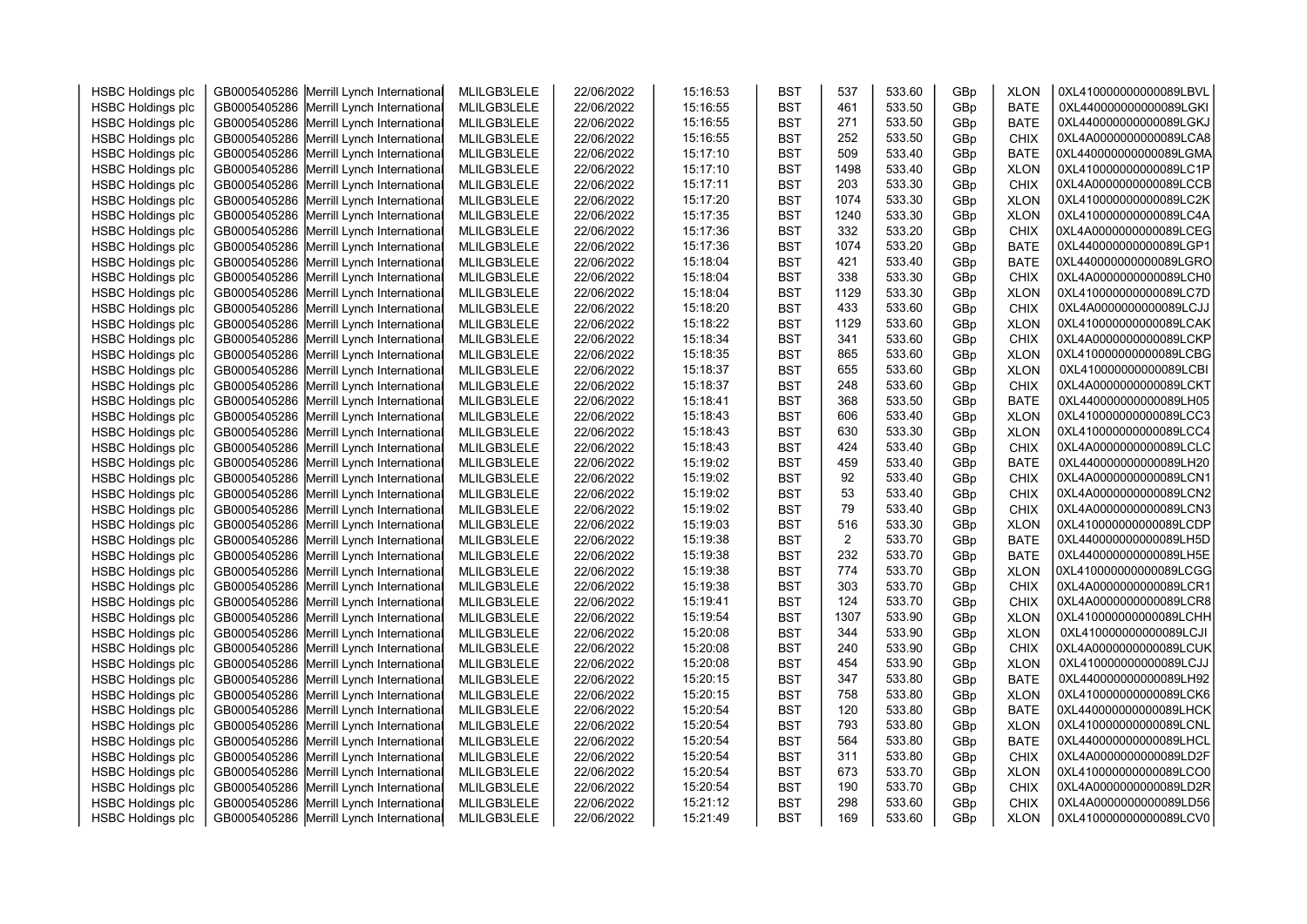| <b>HSBC Holdings plc</b> | GB0005405286 Merrill Lynch International | MLILGB3LELE | 22/06/2022 | 15:21:49 | <b>BST</b> | 690  | 533.60 | GBp | <b>XLON</b> | 0XL410000000000089LCV1 |  |
|--------------------------|------------------------------------------|-------------|------------|----------|------------|------|--------|-----|-------------|------------------------|--|
|                          | GB0005405286 Merrill Lynch International | MLILGB3LELE | 22/06/2022 | 15:21:49 | <b>BST</b> | 452  | 533.60 | GBp | <b>XLON</b> | 0XL410000000000089LCV2 |  |
| <b>HSBC Holdings plc</b> | GB0005405286 Merrill Lynch International | MLILGB3LELE | 22/06/2022 | 15:21:49 | <b>BST</b> | 898  | 533.60 | GBp | <b>BATE</b> | 0XL440000000000089LHIJ |  |
| <b>HSBC Holdings plc</b> |                                          |             |            |          | <b>BST</b> | 399  | 533.60 |     |             | 0XL4A0000000000089LD8F |  |
| <b>HSBC Holdings plc</b> | GB0005405286 Merrill Lynch International | MLILGB3LELE | 22/06/2022 | 15:21:49 |            | 1348 | 533.50 | GBp | <b>CHIX</b> | 0XL410000000000089LCVV |  |
| <b>HSBC Holdings plc</b> | GB0005405286 Merrill Lynch International | MLILGB3LELE | 22/06/2022 | 15:21:57 | <b>BST</b> |      |        | GBp | <b>XLON</b> |                        |  |
| <b>HSBC Holdings plc</b> | GB0005405286 Merrill Lynch International | MLILGB3LELE | 22/06/2022 | 15:21:57 | <b>BST</b> | 23   | 533.50 | GBp | <b>BATE</b> | 0XL440000000000089LHJ9 |  |
| <b>HSBC Holdings plc</b> | GB0005405286 Merrill Lynch International | MLILGB3LELE | 22/06/2022 | 15:21:57 | <b>BST</b> | 492  | 533.50 | GBp | <b>BATE</b> | 0XL440000000000089LHJA |  |
| <b>HSBC Holdings plc</b> | GB0005405286 Merrill Lynch International | MLILGB3LELE | 22/06/2022 | 15:21:58 | <b>BST</b> | 319  | 533.50 | GBp | <b>CHIX</b> | 0XL4A0000000000089LD9C |  |
| <b>HSBC Holdings plc</b> | GB0005405286 Merrill Lynch International | MLILGB3LELE | 22/06/2022 | 15:21:58 | <b>BST</b> | 502  | 533.40 | GBp | <b>XLON</b> | 0XL410000000000089LD03 |  |
| <b>HSBC Holdings plc</b> | GB0005405286 Merrill Lynch International | MLILGB3LELE | 22/06/2022 | 15:22:07 | <b>BST</b> | 269  | 533.40 | GBp | <b>CHIX</b> | 0XL4A0000000000089LDA7 |  |
| <b>HSBC Holdings plc</b> | GB0005405286 Merrill Lynch International | MLILGB3LELE | 22/06/2022 | 15:22:07 | <b>BST</b> | 264  | 533.40 | GBp | <b>BATE</b> | 0XL440000000000089LHK4 |  |
| <b>HSBC Holdings plc</b> | GB0005405286 Merrill Lynch International | MLILGB3LELE | 22/06/2022 | 15:22:16 | <b>BST</b> | 86   | 533.40 | GBp | <b>BATE</b> | 0XL440000000000089LHL2 |  |
| <b>HSBC Holdings plc</b> | GB0005405286 Merrill Lynch International | MLILGB3LELE | 22/06/2022 | 15:22:16 | <b>BST</b> | 456  | 533.40 | GBp | <b>BATE</b> | 0XL440000000000089LHL3 |  |
| <b>HSBC Holdings plc</b> | GB0005405286 Merrill Lynch International | MLILGB3LELE | 22/06/2022 | 15:22:47 | <b>BST</b> | 509  | 533.70 | GBp | <b>CHIX</b> | 0XL4A0000000000089LDFJ |  |
| <b>HSBC Holdings plc</b> | GB0005405286 Merrill Lynch International | MLILGB3LELE | 22/06/2022 | 15:22:47 | <b>BST</b> | 1861 | 533.70 | GBp | <b>XLON</b> | 0XL410000000000089LD6B |  |
| <b>HSBC Holdings plc</b> | GB0005405286 Merrill Lynch International | MLILGB3LELE | 22/06/2022 | 15:22:47 | <b>BST</b> | 896  | 533.50 | GBp | <b>XLON</b> | 0XL410000000000089LD6C |  |
| <b>HSBC Holdings plc</b> | GB0005405286 Merrill Lynch International | MLILGB3LELE | 22/06/2022 | 15:22:47 | <b>BST</b> | 363  | 533.50 | GBp | <b>CHIX</b> | 0XL4A0000000000089LDFL |  |
| <b>HSBC Holdings plc</b> | GB0005405286 Merrill Lynch International | MLILGB3LELE | 22/06/2022 | 15:22:47 | <b>BST</b> | 434  | 533.50 | GBp | <b>BATE</b> | 0XL440000000000089LHO4 |  |
| <b>HSBC Holdings plc</b> | GB0005405286 Merrill Lynch International | MLILGB3LELE | 22/06/2022 | 15:22:58 | <b>BST</b> | 970  | 533.60 | GBp | <b>XLON</b> | 0XL410000000000089LD74 |  |
| <b>HSBC Holdings plc</b> | GB0005405286 Merrill Lynch International | MLILGB3LELE | 22/06/2022 | 15:22:58 | <b>BST</b> | 877  | 533.60 | GBp | <b>XLON</b> | 0XL410000000000089LD75 |  |
| <b>HSBC Holdings plc</b> | GB0005405286 Merrill Lynch International | MLILGB3LELE | 22/06/2022 | 15:23:15 | <b>BST</b> | 600  | 533.80 | GBp | <b>BATE</b> | 0XL440000000000089LHS3 |  |
| <b>HSBC Holdings plc</b> | GB0005405286 Merrill Lynch International | MLILGB3LELE | 22/06/2022 | 15:23:26 | <b>BST</b> | 449  | 533.80 | GBp | <b>BATE</b> | 0XL440000000000089LHT3 |  |
| <b>HSBC Holdings plc</b> | GB0005405286 Merrill Lynch International | MLILGB3LELE | 22/06/2022 | 15:23:35 | <b>BST</b> | 222  | 533.70 | GBp | CHIX        | 0XL4A0000000000089LDK9 |  |
| <b>HSBC Holdings plc</b> | GB0005405286 Merrill Lynch International | MLILGB3LELE | 22/06/2022 | 15:23:35 | <b>BST</b> | 199  | 533.70 | GBp | <b>BATE</b> | 0XL440000000000089LHTJ |  |
| <b>HSBC Holdings plc</b> | GB0005405286 Merrill Lynch International | MLILGB3LELE | 22/06/2022 | 15:23:36 | <b>BST</b> | 1104 | 533.70 | GBp | <b>XLON</b> | 0XL410000000000089LDD5 |  |
| <b>HSBC Holdings plc</b> | GB0005405286 Merrill Lynch International | MLILGB3LELE | 22/06/2022 | 15:23:36 | <b>BST</b> | 250  | 533.50 | GBp | <b>BATE</b> | 0XL440000000000089LHU0 |  |
| <b>HSBC Holdings plc</b> | GB0005405286 Merrill Lynch International | MLILGB3LELE | 22/06/2022 | 15:24:04 | <b>BST</b> | 464  | 533.70 | GBp | CHIX        | 0XL4A0000000000089LDO2 |  |
| <b>HSBC Holdings plc</b> | GB0005405286 Merrill Lynch International | MLILGB3LELE | 22/06/2022 | 15:24:04 | <b>BST</b> | 309  | 533.70 | GBp | <b>BATE</b> | 0XL440000000000089LI06 |  |
| <b>HSBC Holdings plc</b> | GB0005405286 Merrill Lynch International | MLILGB3LELE | 22/06/2022 | 15:24:04 | <b>BST</b> | 959  | 533.70 | GBp | <b>XLON</b> | 0XL410000000000089LDG3 |  |
| <b>HSBC Holdings plc</b> | GB0005405286 Merrill Lynch International | MLILGB3LELE | 22/06/2022 | 15:24:10 | <b>BST</b> | 1165 | 533.50 | GBp | <b>XLON</b> | 0XL410000000000089LDGL |  |
| <b>HSBC Holdings plc</b> | GB0005405286 Merrill Lynch International | MLILGB3LELE | 22/06/2022 | 15:24:10 | <b>BST</b> | 341  | 533.50 | GBp | CHIX        | 0XL4A0000000000089LDOO |  |
| <b>HSBC Holdings plc</b> | GB0005405286 Merrill Lynch International | MLILGB3LELE | 22/06/2022 | 15:24:10 | <b>BST</b> | 194  | 533.50 | GBp | <b>BATE</b> | 0XL440000000000089LI0K |  |
| <b>HSBC Holdings plc</b> | GB0005405286 Merrill Lynch International | MLILGB3LELE | 22/06/2022 | 15:25:00 | <b>BST</b> | 274  | 533.80 | GBp | <b>BATE</b> | 0XL440000000000089LI5V |  |
| <b>HSBC Holdings plc</b> | GB0005405286 Merrill Lynch International | MLILGB3LELE | 22/06/2022 | 15:25:00 | <b>BST</b> | 377  | 533.80 | GBp | <b>CHIX</b> | 0XL4A0000000000089LDU3 |  |
| <b>HSBC Holdings plc</b> | GB0005405286 Merrill Lynch International | MLILGB3LELE | 22/06/2022 | 15:25:09 | <b>BST</b> | 49   | 533.90 | GBp | <b>CHIX</b> | 0XL4A0000000000089LDUV |  |
| <b>HSBC Holdings plc</b> | GB0005405286 Merrill Lynch International | MLILGB3LELE | 22/06/2022 | 15:25:10 | <b>BST</b> | 44   | 533.90 | GBp | <b>XLON</b> | 0XL410000000000089LDNS |  |
| <b>HSBC Holdings plc</b> | GB0005405286 Merrill Lynch International | MLILGB3LELE | 22/06/2022 | 15:25:10 | <b>BST</b> | 1943 | 533.90 | GBp | <b>XLON</b> | 0XL410000000000089LDNT |  |
| <b>HSBC Holdings plc</b> | GB0005405286 Merrill Lynch International | MLILGB3LELE | 22/06/2022 | 15:25:10 | <b>BST</b> | 429  | 533.90 | GBp | <b>CHIX</b> | 0XL4A0000000000089LDV0 |  |
| <b>HSBC Holdings plc</b> | GB0005405286 Merrill Lynch International | MLILGB3LELE | 22/06/2022 | 15:25:29 | <b>BST</b> | 436  | 534.10 | GBp | <b>CHIX</b> | 0XL4A0000000000089LE1B |  |
| <b>HSBC Holdings plc</b> | GB0005405286 Merrill Lynch International | MLILGB3LELE | 22/06/2022 | 15:25:29 | <b>BST</b> | 1427 | 534.10 | GBp | <b>XLON</b> | 0XL410000000000089LDQN |  |
| <b>HSBC Holdings plc</b> | GB0005405286 Merrill Lynch International | MLILGB3LELE | 22/06/2022 | 15:25:29 | <b>BST</b> | 390  | 534.10 | GBp | <b>BATE</b> | 0XL440000000000089LIA5 |  |
| <b>HSBC Holdings plc</b> | GB0005405286 Merrill Lynch International | MLILGB3LELE | 22/06/2022 | 15:25:33 | <b>BST</b> | 1089 | 534.10 | GBp | <b>XLON</b> | 0XL410000000000089LDQT |  |
| <b>HSBC Holdings plc</b> | GB0005405286 Merrill Lynch International | MLILGB3LELE | 22/06/2022 | 15:25:34 | <b>BST</b> | 287  | 534.10 | GBp | <b>CHIX</b> | 0XL4A0000000000089LE1M |  |
| <b>HSBC Holdings plc</b> | GB0005405286 Merrill Lynch International | MLILGB3LELE | 22/06/2022 | 15:25:50 | <b>BST</b> | 1071 | 534.10 | GBp | <b>XLON</b> | 0XL410000000000089LDSA |  |
| <b>HSBC Holdings plc</b> | GB0005405286 Merrill Lynch International | MLILGB3LELE | 22/06/2022 | 15:26:21 | <b>BST</b> | 1240 | 534.30 | GBp | <b>XLON</b> | 0XL410000000000089LDV4 |  |
| <b>HSBC Holdings plc</b> | GB0005405286 Merrill Lynch International | MLILGB3LELE | 22/06/2022 | 15:26:21 | <b>BST</b> | 403  | 534.30 | GBp | <b>CHIX</b> | 0XL4A0000000000089LE6G |  |
| <b>HSBC Holdings plc</b> | GB0005405286 Merrill Lynch International | MLILGB3LELE | 22/06/2022 | 15:26:21 | <b>BST</b> | 788  | 534.20 | GBp | <b>BATE</b> | 0XL440000000000089LIDU |  |
| <b>HSBC Holdings plc</b> | GB0005405286 Merrill Lynch International |             |            | 15:26:26 | <b>BST</b> | 315  | 534.10 | GBp | <b>CHIX</b> | 0XL4A0000000000089LE7E |  |
|                          |                                          | MLILGB3LELE | 22/06/2022 |          |            |      |        |     |             |                        |  |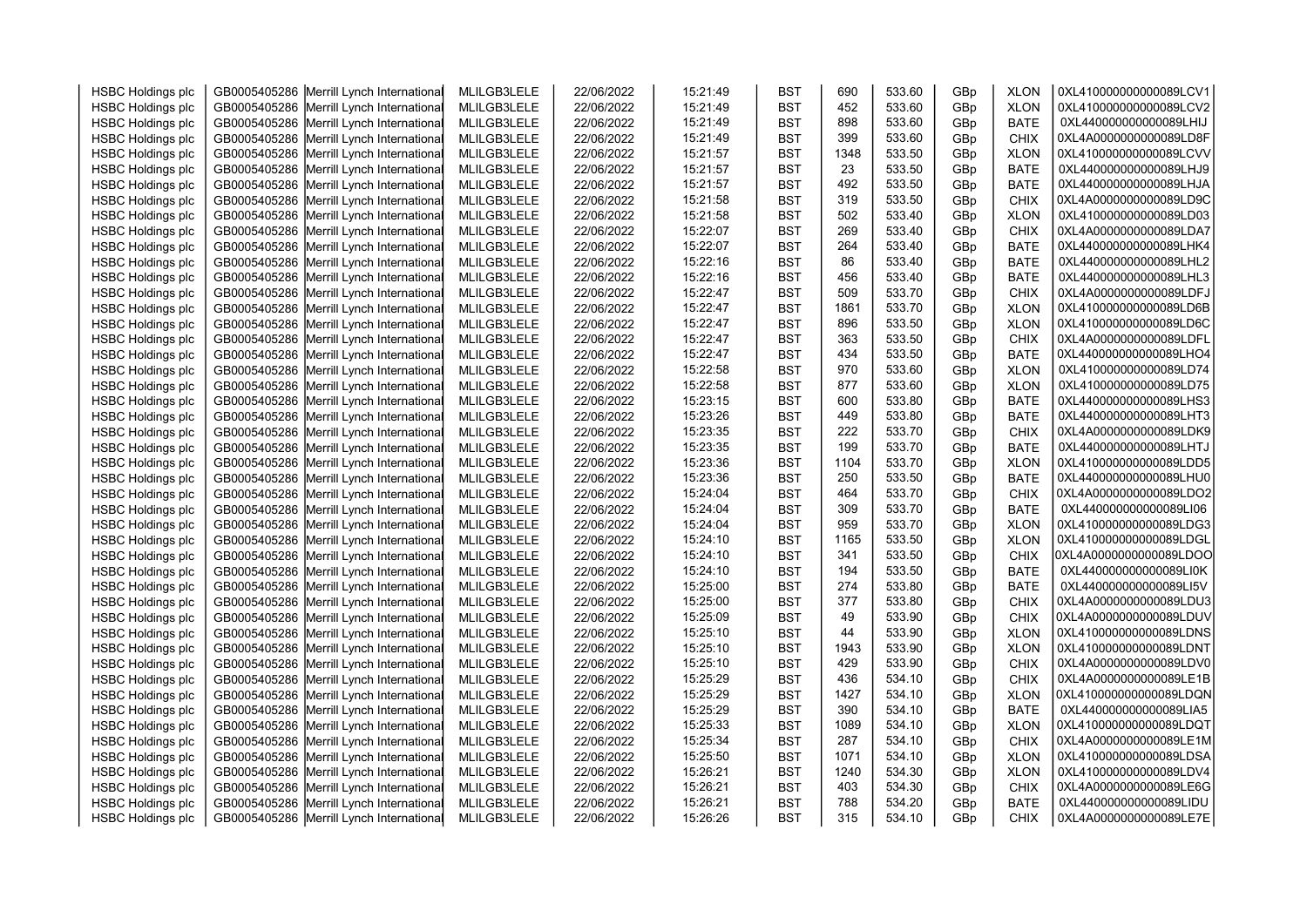| <b>HSBC Holdings plc</b> | GB0005405286 Merrill Lynch International | MLILGB3LELE | 22/06/2022 | 15:26:26 | <b>BST</b> | 468  | 534.10 | GBp | <b>XLON</b> | 0XL410000000000089LE04 |  |
|--------------------------|------------------------------------------|-------------|------------|----------|------------|------|--------|-----|-------------|------------------------|--|
| <b>HSBC Holdings plc</b> | GB0005405286 Merrill Lynch International | MLILGB3LELE | 22/06/2022 | 15:26:42 | <b>BST</b> | 255  | 534.20 | GBp | <b>CHIX</b> | 0XL4A0000000000089LE8I |  |
| <b>HSBC Holdings plc</b> | GB0005405286 Merrill Lynch International | MLILGB3LELE | 22/06/2022 | 15:26:42 | <b>BST</b> | 184  | 534.20 | GBp | <b>BATE</b> | 0XL440000000000089LIGO |  |
| <b>HSBC Holdings plc</b> | GB0005405286 Merrill Lynch International | MLILGB3LELE | 22/06/2022 | 15:26:42 | <b>BST</b> | 111  | 534.20 | GBp | <b>BATE</b> | 0XL440000000000089LIGP |  |
| <b>HSBC Holdings plc</b> | GB0005405286 Merrill Lynch International | MLILGB3LELE | 22/06/2022 | 15:27:10 | <b>BST</b> | 1838 | 534.40 | GBp | <b>XLON</b> | 0XL410000000000089LE34 |  |
| <b>HSBC Holdings plc</b> | GB0005405286 Merrill Lynch International | MLILGB3LELE | 22/06/2022 | 15:27:14 | <b>BST</b> | 913  | 534.50 | GBp | <b>XLON</b> | 0XL410000000000089LE3P |  |
| <b>HSBC Holdings plc</b> | GB0005405286 Merrill Lynch International | MLILGB3LELE | 22/06/2022 | 15:27:17 | <b>BST</b> | 930  | 534.40 | GBp | <b>XLON</b> | 0XL410000000000089LE44 |  |
| <b>HSBC Holdings plc</b> | GB0005405286 Merrill Lynch International | MLILGB3LELE | 22/06/2022 | 15:28:02 | <b>BST</b> | 504  | 534.30 | GBp | <b>CHIX</b> | 0XL4A0000000000089LEF0 |  |
| <b>HSBC Holdings plc</b> | GB0005405286 Merrill Lynch International | MLILGB3LELE | 22/06/2022 | 15:28:02 | <b>BST</b> | 1944 | 534.20 | GBp | <b>XLON</b> | 0XL410000000000089LE73 |  |
| <b>HSBC Holdings plc</b> | GB0005405286 Merrill Lynch International | MLILGB3LELE | 22/06/2022 | 15:28:02 | <b>BST</b> | 273  | 534.20 | GBp | <b>CHIX</b> | 0XL4A0000000000089LEF3 |  |
| <b>HSBC Holdings plc</b> | GB0005405286 Merrill Lynch International | MLILGB3LELE | 22/06/2022 | 15:28:02 | <b>BST</b> | 726  | 534.20 | GBp | <b>BATE</b> | 0XL440000000000089LIMT |  |
| <b>HSBC Holdings plc</b> | GB0005405286 Merrill Lynch International | MLILGB3LELE | 22/06/2022 | 15:28:21 | <b>BST</b> | 306  | 534.40 | GBp | <b>BATE</b> | 0XL440000000000089LIOJ |  |
| <b>HSBC Holdings plc</b> | GB0005405286 Merrill Lynch International | MLILGB3LELE | 22/06/2022 | 15:28:21 | <b>BST</b> | 1003 | 534.40 | GBp | <b>XLON</b> | 0XL410000000000089LE8K |  |
| <b>HSBC Holdings plc</b> | GB0005405286 Merrill Lynch International | MLILGB3LELE | 22/06/2022 | 15:28:21 | <b>BST</b> | 475  | 534.40 | GBp | CHIX        | 0XL4A0000000000089LEGS |  |
| <b>HSBC Holdings plc</b> | GB0005405286 Merrill Lynch International | MLILGB3LELE | 22/06/2022 | 15:28:35 | <b>BST</b> | 388  | 534.30 | GBp | <b>BATE</b> | 0XL440000000000089LIQ1 |  |
| <b>HSBC Holdings plc</b> | GB0005405286 Merrill Lynch International | MLILGB3LELE | 22/06/2022 | 15:28:35 | <b>BST</b> | 328  | 534.30 | GBp | CHIX        | 0XL4A0000000000089LEIA |  |
| <b>HSBC Holdings plc</b> | GB0005405286 Merrill Lynch International | MLILGB3LELE | 22/06/2022 | 15:28:35 | <b>BST</b> | 515  | 534.30 | GBp | <b>BATE</b> | 0XL440000000000089LIQ3 |  |
| <b>HSBC Holdings plc</b> | GB0005405286 Merrill Lynch International | MLILGB3LELE | 22/06/2022 | 15:28:35 | <b>BST</b> | 786  | 534.30 | GBp | <b>XLON</b> | 0XL410000000000089LE9V |  |
| <b>HSBC Holdings plc</b> | GB0005405286 Merrill Lynch International | MLILGB3LELE | 22/06/2022 | 15:28:39 | <b>BST</b> | 304  | 534.20 | GBp | <b>CHIX</b> | 0XL4A0000000000089LEJ8 |  |
| <b>HSBC Holdings plc</b> | GB0005405286 Merrill Lynch International | MLILGB3LELE | 22/06/2022 | 15:28:39 | <b>BST</b> | 638  | 534.20 | GBp | <b>XLON</b> | 0XL410000000000089LEAS |  |
| <b>HSBC Holdings plc</b> | GB0005405286 Merrill Lynch International | MLILGB3LELE | 22/06/2022 | 15:28:39 | <b>BST</b> | 156  | 534.20 | GBp | <b>XLON</b> | 0XL410000000000089LEAT |  |
| <b>HSBC Holdings plc</b> | GB0005405286 Merrill Lynch International | MLILGB3LELE | 22/06/2022 | 15:28:40 | <b>BST</b> | 654  | 534.10 | GBp | <b>XLON</b> | 0XL410000000000089LEB4 |  |
| <b>HSBC Holdings plc</b> | GB0005405286 Merrill Lynch International | MLILGB3LELE | 22/06/2022 | 15:28:41 | <b>BST</b> | 270  | 534.10 | GBp | <b>BATE</b> | 0XL440000000000089LIRD |  |
| <b>HSBC Holdings plc</b> | GB0005405286 Merrill Lynch International | MLILGB3LELE | 22/06/2022 | 15:28:41 | <b>BST</b> | 624  | 534.10 | GBp | <b>BATE</b> | 0XL440000000000089LIRF |  |
| <b>HSBC Holdings plc</b> | GB0005405286 Merrill Lynch International | MLILGB3LELE | 22/06/2022 | 15:28:49 | <b>BST</b> | 540  | 534.00 | GBp | <b>XLON</b> | 0XL410000000000089LEBM |  |
| <b>HSBC Holdings plc</b> | GB0005405286 Merrill Lynch International | MLILGB3LELE | 22/06/2022 | 15:28:49 | <b>BST</b> | 564  | 534.00 | GBp | <b>BATE</b> | 0XL440000000000089LIS3 |  |
| <b>HSBC Holdings plc</b> | GB0005405286 Merrill Lynch International | MLILGB3LELE | 22/06/2022 | 15:28:49 | <b>BST</b> | 366  | 534.00 | GBp | <b>CHIX</b> | 0XL4A0000000000089LEK3 |  |
| <b>HSBC Holdings plc</b> | GB0005405286 Merrill Lynch International | MLILGB3LELE | 22/06/2022 | 15:29:28 | <b>BST</b> | 189  | 534.00 | GBp | <b>CHIX</b> | 0XL4A0000000000089LENP |  |
| <b>HSBC Holdings plc</b> | GB0005405286 Merrill Lynch International | MLILGB3LELE | 22/06/2022 | 15:29:28 | <b>BST</b> | 285  | 534.00 | GBp | <b>BATE</b> | 0XL440000000000089LIUV |  |
| <b>HSBC Holdings plc</b> | GB0005405286 Merrill Lynch International | MLILGB3LELE | 22/06/2022 | 15:29:28 | <b>BST</b> | 986  | 534.00 | GBp | <b>XLON</b> | 0XL410000000000089LEEA |  |
| <b>HSBC Holdings plc</b> | GB0005405286 Merrill Lynch International | MLILGB3LELE | 22/06/2022 | 15:30:04 | <b>BST</b> | 1062 | 533.90 | GBp | <b>XLON</b> | 0XL410000000000089LEH3 |  |
| <b>HSBC Holdings plc</b> | GB0005405286 Merrill Lynch International | MLILGB3LELE | 22/06/2022 | 15:30:04 | <b>BST</b> | 319  | 533.90 | GBp | <b>BATE</b> | 0XL440000000000089LJ2C |  |
| <b>HSBC Holdings plc</b> | GB0005405286 Merrill Lynch International | MLILGB3LELE | 22/06/2022 | 15:30:11 | <b>BST</b> | 968  | 534.00 | GBp | <b>XLON</b> | 0XL410000000000089LEHL |  |
| <b>HSBC Holdings plc</b> | GB0005405286 Merrill Lynch International | MLILGB3LELE | 22/06/2022 | 15:30:11 | <b>BST</b> | 491  | 534.00 | GBp | <b>CHIX</b> | 0XL4A0000000000089LES3 |  |
| <b>HSBC Holdings plc</b> | GB0005405286 Merrill Lynch International | MLILGB3LELE | 22/06/2022 | 15:30:24 | <b>BST</b> | 743  | 534.00 | GBp | <b>XLON</b> | 0XL410000000000089LEIT |  |
| <b>HSBC Holdings plc</b> | GB0005405286 Merrill Lynch International | MLILGB3LELE | 22/06/2022 | 15:30:24 | <b>BST</b> | 205  | 533.90 | GBp | <b>CHIX</b> | 0XL4A0000000000089LET8 |  |
| <b>HSBC Holdings plc</b> | GB0005405286 Merrill Lynch International | MLILGB3LELE | 22/06/2022 | 15:30:24 | <b>BST</b> | 359  | 533.90 | GBp | <b>BATE</b> | 0XL440000000000089LJ49 |  |
| <b>HSBC Holdings plc</b> | GB0005405286 Merrill Lynch International | MLILGB3LELE | 22/06/2022 | 15:30:24 | <b>BST</b> | 37   | 533.90 | GBp | <b>CHIX</b> | 0XL4A0000000000089LET9 |  |
| <b>HSBC Holdings plc</b> | GB0005405286 Merrill Lynch International | MLILGB3LELE | 22/06/2022 | 15:30:31 | <b>BST</b> | 317  | 534.10 | GBp | <b>CHIX</b> | 0XL4A0000000000089LETV |  |
| <b>HSBC Holdings plc</b> | GB0005405286 Merrill Lynch International | MLILGB3LELE | 22/06/2022 | 15:30:31 | <b>BST</b> | 664  | 534.00 | GBp | <b>XLON</b> | 0XL410000000000089LEJJ |  |
| <b>HSBC Holdings plc</b> | GB0005405286 Merrill Lynch International | MLILGB3LELE | 22/06/2022 | 15:30:31 | <b>BST</b> | 469  | 534.00 | GBp | <b>BATE</b> | 0XL440000000000089LJ51 |  |
| <b>HSBC Holdings plc</b> | GB0005405286 Merrill Lynch International | MLILGB3LELE | 22/06/2022 | 15:30:46 | <b>BST</b> | 858  | 534.00 | GBp | <b>XLON</b> | 0XL410000000000089LEKT |  |
| <b>HSBC Holdings plc</b> | GB0005405286 Merrill Lynch International | MLILGB3LELE | 22/06/2022 | 15:30:46 | <b>BST</b> | 403  | 534.00 | GBp | <b>BATE</b> | 0XL440000000000089LJ67 |  |
| <b>HSBC Holdings plc</b> | GB0005405286 Merrill Lynch International | MLILGB3LELE | 22/06/2022 | 15:30:48 | <b>BST</b> | 361  | 533.90 | GBp | <b>CHIX</b> | 0XL4A0000000000089LEV5 |  |
| <b>HSBC Holdings plc</b> | GB0005405286 Merrill Lynch International | MLILGB3LELE | 22/06/2022 | 15:31:04 | <b>BST</b> | 326  | 534.00 | GBp | <b>BATE</b> | 0XL440000000000089LJ94 |  |
| <b>HSBC Holdings plc</b> | GB0005405286 Merrill Lynch International | MLILGB3LELE | 22/06/2022 | 15:31:04 | <b>BST</b> | 852  | 534.00 | GBp | <b>XLON</b> | 0XL410000000000089LEMK |  |
| <b>HSBC Holdings plc</b> | GB0005405286 Merrill Lynch International | MLILGB3LELE | 22/06/2022 | 15:31:30 | <b>BST</b> | 379  | 534.50 | GBp | <b>BATE</b> | 0XL440000000000089LJBO |  |
| <b>HSBC Holdings plc</b> | GB0005405286 Merrill Lynch International | MLILGB3LELE | 22/06/2022 | 15:31:37 | <b>BST</b> | 1354 | 534.60 | GBp | <b>XLON</b> | 0XL410000000000089LEQ4 |  |
|                          |                                          |             |            |          |            |      |        |     |             |                        |  |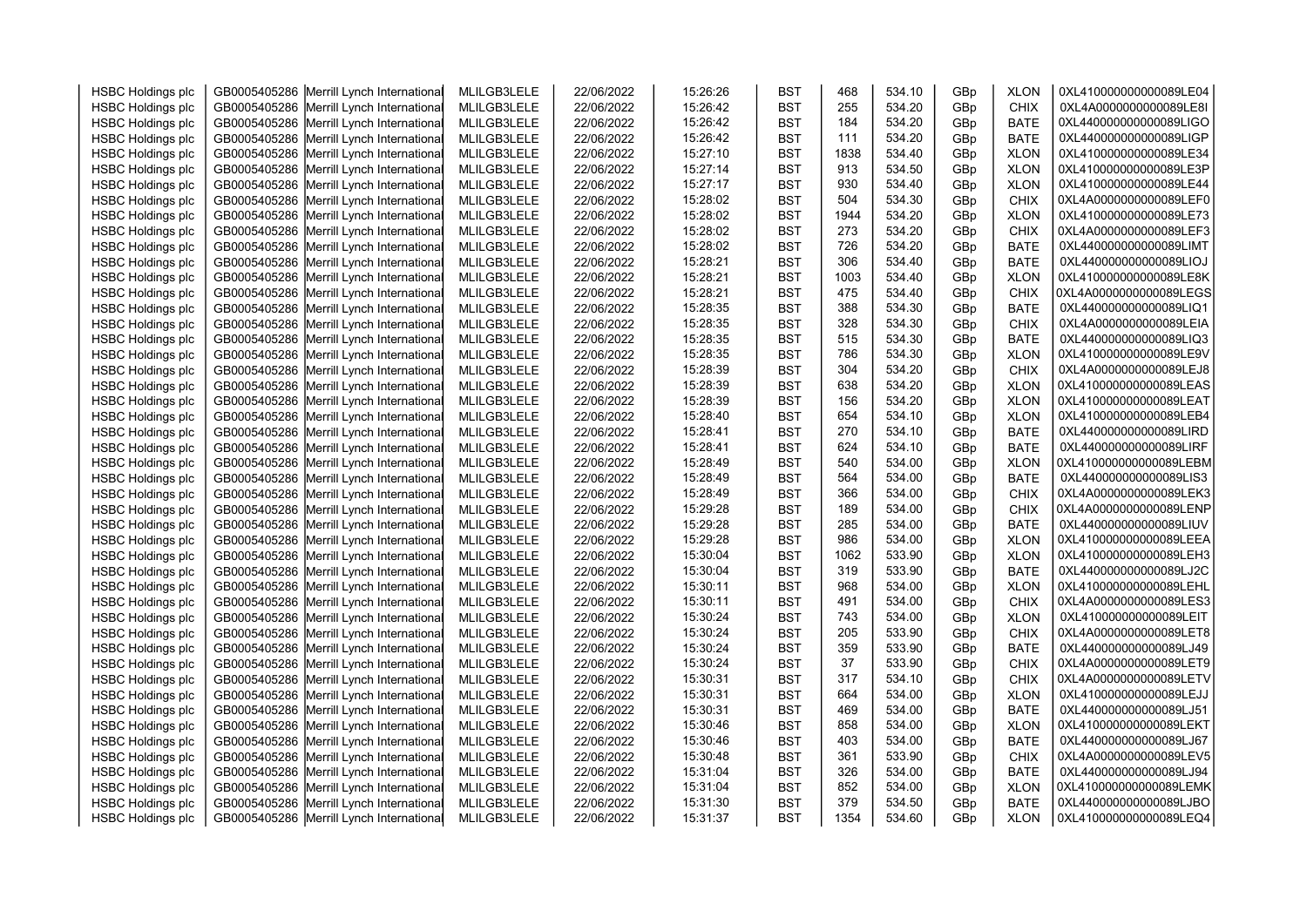| <b>HSBC Holdings plc</b>                             | GB0005405286 Merrill Lynch International | MLILGB3LELE | 22/06/2022 | 15:31:37 | <b>BST</b> | 25   | 534.40 | GBp | <b>XLON</b> | 0XL410000000000089LEQ5 |  |
|------------------------------------------------------|------------------------------------------|-------------|------------|----------|------------|------|--------|-----|-------------|------------------------|--|
| <b>HSBC Holdings plc</b>                             | GB0005405286 Merrill Lynch International | MLILGB3LELE | 22/06/2022 | 15:31:37 | <b>BST</b> | 466  | 534.40 | GBp | <b>XLON</b> | 0XL410000000000089LEQ6 |  |
| <b>HSBC Holdings plc</b>                             | GB0005405286 Merrill Lynch International | MLILGB3LELE | 22/06/2022 | 15:31:37 | <b>BST</b> | 349  | 534.40 | GBp | <b>XLON</b> | 0XL410000000000089LEQ7 |  |
| <b>HSBC Holdings plc</b>                             | GB0005405286 Merrill Lynch International | MLILGB3LELE | 22/06/2022 | 15:31:37 | <b>BST</b> | 285  | 534.60 | GBp | <b>BATE</b> | 0XL440000000000089LJCE |  |
| <b>HSBC Holdings plc</b>                             | GB0005405286 Merrill Lynch International | MLILGB3LELE | 22/06/2022 | 15:31:37 | <b>BST</b> | 454  | 534.50 | GBp | <b>CHIX</b> | 0XL4A0000000000089LF4H |  |
| <b>HSBC Holdings plc</b>                             | GB0005405286 Merrill Lynch International | MLILGB3LELE | 22/06/2022 | 15:31:41 | <b>BST</b> | 106  | 534.50 | GBp | <b>CHIX</b> | 0XL4A0000000000089LF4S |  |
| <b>HSBC Holdings plc</b>                             | GB0005405286 Merrill Lynch International | MLILGB3LELE | 22/06/2022 | 15:31:42 | <b>BST</b> | 235  | 534.50 | GBp | <b>CHIX</b> | 0XL4A0000000000089LF50 |  |
| <b>HSBC Holdings plc</b>                             | GB0005405286 Merrill Lynch International | MLILGB3LELE | 22/06/2022 | 15:31:42 | <b>BST</b> | 228  | 534.50 | GBp | <b>BATE</b> | 0XL440000000000089LJCV |  |
| <b>HSBC Holdings plc</b>                             | GB0005405286 Merrill Lynch International | MLILGB3LELE | 22/06/2022 | 15:31:42 | <b>BST</b> | 472  | 534.40 | GBp | <b>XLON</b> | 0XL410000000000089LEQU |  |
| <b>HSBC Holdings plc</b>                             | GB0005405286 Merrill Lynch International | MLILGB3LELE | 22/06/2022 | 15:32:10 | <b>BST</b> | 263  | 534.70 | GBp | <b>BATE</b> | 0XL440000000000089LJEU |  |
| <b>HSBC Holdings plc</b>                             | GB0005405286 Merrill Lynch International | MLILGB3LELE | 22/06/2022 | 15:32:10 | <b>BST</b> | 355  | 534.70 | GBp | <b>CHIX</b> | 0XL4A0000000000089LF7E |  |
| <b>HSBC Holdings plc</b>                             | GB0005405286 Merrill Lynch International | MLILGB3LELE | 22/06/2022 | 15:32:10 | <b>BST</b> | 867  | 534.70 | GBp | <b>XLON</b> | 0XL410000000000089LETH |  |
| <b>HSBC Holdings plc</b>                             | GB0005405286 Merrill Lynch International | MLILGB3LELE | 22/06/2022 | 15:32:19 | <b>BST</b> | 275  | 534.70 | GBp | <b>BATE</b> | 0XL440000000000089LJFH |  |
| <b>HSBC Holdings plc</b>                             | GB0005405286 Merrill Lynch International | MLILGB3LELE | 22/06/2022 | 15:32:26 | <b>BST</b> | 210  | 534.70 | GBp | <b>BATE</b> | 0XL440000000000089LJGD |  |
| <b>HSBC Holdings plc</b>                             | GB0005405286 Merrill Lynch International | MLILGB3LELE | 22/06/2022 | 15:32:26 | <b>BST</b> | 847  | 534.60 | GBp | <b>XLON</b> | 0XL410000000000089LEVA |  |
| <b>HSBC Holdings plc</b>                             | GB0005405286 Merrill Lynch International | MLILGB3LELE | 22/06/2022 | 15:32:26 | <b>BST</b> | 279  | 534.60 | GBp | <b>CHIX</b> | 0XL4A0000000000089LF9V |  |
| <b>HSBC Holdings plc</b>                             | GB0005405286 Merrill Lynch International | MLILGB3LELE | 22/06/2022 | 15:32:29 | <b>BST</b> | 305  | 534.50 | GBp | <b>BATE</b> | 0XL440000000000089LJHE |  |
| <b>HSBC Holdings plc</b>                             | GB0005405286 Merrill Lynch International | MLILGB3LELE | 22/06/2022 | 15:32:47 | <b>BST</b> | 379  | 534.80 | GBp | <b>CHIX</b> | 0XL4A0000000000089LFC5 |  |
| <b>HSBC Holdings plc</b>                             | GB0005405286 Merrill Lynch International | MLILGB3LELE | 22/06/2022 | 15:32:47 | <b>BST</b> | 153  | 534.70 | GBp | <b>BATE</b> | 0XL440000000000089LJIU |  |
| <b>HSBC Holdings plc</b>                             | GB0005405286 Merrill Lynch International | MLILGB3LELE | 22/06/2022 | 15:32:47 | <b>BST</b> | 833  | 534.70 | GBp | <b>XLON</b> | 0XL410000000000089LF1G |  |
| <b>HSBC Holdings plc</b>                             | GB0005405286 Merrill Lynch International | MLILGB3LELE | 22/06/2022 | 15:32:55 | <b>BST</b> | 119  | 534.70 | GBp | <b>BATE</b> | 0XL440000000000089LJJJ |  |
| <b>HSBC Holdings plc</b>                             | GB0005405286 Merrill Lynch International | MLILGB3LELE | 22/06/2022 | 15:32:55 | <b>BST</b> | 257  | 534.60 | GBp | <b>CHIX</b> | 0XL4A0000000000089LFCH |  |
| <b>HSBC Holdings plc</b>                             | GB0005405286 Merrill Lynch International | MLILGB3LELE | 22/06/2022 | 15:32:55 | <b>BST</b> | 479  | 534.60 | GBp | <b>XLON</b> | 0XL410000000000089LF24 |  |
| <b>HSBC Holdings plc</b>                             | GB0005405286 Merrill Lynch International | MLILGB3LELE | 22/06/2022 | 15:33:08 | <b>BST</b> | 133  | 534.50 | GBp | <b>CHIX</b> | 0XL4A0000000000089LFE0 |  |
| <b>HSBC Holdings plc</b>                             | GB0005405286 Merrill Lynch International | MLILGB3LELE | 22/06/2022 | 15:33:08 | <b>BST</b> | 558  | 534.50 | GBp | <b>XLON</b> | 0XL410000000000089LF3E |  |
| <b>HSBC Holdings plc</b>                             | GB0005405286 Merrill Lynch International | MLILGB3LELE | 22/06/2022 | 15:33:09 | <b>BST</b> | 976  | 534.40 | GBp | <b>XLON</b> | 0XL410000000000089LF3O |  |
| <b>HSBC Holdings plc</b>                             | GB0005405286 Merrill Lynch International | MLILGB3LELE | 22/06/2022 | 15:33:09 | <b>BST</b> | 228  | 534.40 | GBp | <b>BATE</b> | 0XL440000000000089LJL7 |  |
| <b>HSBC Holdings plc</b>                             | GB0005405286 Merrill Lynch International | MLILGB3LELE | 22/06/2022 | 15:33:19 | <b>BST</b> | 618  | 534.50 | GBp | <b>XLON</b> | 0XL410000000000089LF54 |  |
| <b>HSBC Holdings plc</b>                             | GB0005405286 Merrill Lynch International | MLILGB3LELE | 22/06/2022 | 15:33:23 | <b>BST</b> | 235  | 534.50 | GBp | <b>CHIX</b> | 0XL4A0000000000089LFG1 |  |
| <b>HSBC Holdings plc</b>                             | GB0005405286 Merrill Lynch International | MLILGB3LELE | 22/06/2022 | 15:33:23 | <b>BST</b> | 664  | 534.50 | GBp | <b>XLON</b> | 0XL410000000000089LF5K |  |
| <b>HSBC Holdings plc</b>                             | GB0005405286 Merrill Lynch International | MLILGB3LELE | 22/06/2022 | 15:33:23 | <b>BST</b> | 264  | 534.50 | GBp | <b>BATE</b> | 0XL440000000000089LJMH |  |
| <b>HSBC Holdings plc</b>                             | GB0005405286 Merrill Lynch International | MLILGB3LELE | 22/06/2022 | 15:33:46 | <b>BST</b> | 32   | 534.60 | GBp | <b>BATE</b> | 0XL440000000000089LJNL |  |
| <b>HSBC Holdings plc</b>                             | GB0005405286 Merrill Lynch International | MLILGB3LELE | 22/06/2022 | 15:33:46 | <b>BST</b> | 160  | 534.60 | GBp | <b>BATE</b> | 0XL440000000000089LJNM |  |
| <b>HSBC Holdings plc</b>                             | GB0005405286 Merrill Lynch International | MLILGB3LELE | 22/06/2022 | 15:33:46 | <b>BST</b> | 77   | 534.60 | GBp | <b>BATE</b> | 0XL440000000000089LJNN |  |
| <b>HSBC Holdings plc</b>                             | GB0005405286 Merrill Lynch International | MLILGB3LELE | 22/06/2022 | 15:33:46 | <b>BST</b> | 28   | 534.60 | GBp | <b>BATE</b> | 0XL440000000000089LJNP |  |
| <b>HSBC Holdings plc</b>                             | GB0005405286 Merrill Lynch International | MLILGB3LELE | 22/06/2022 | 15:34:19 | <b>BST</b> | 326  | 534.70 | GBp | <b>XLON</b> | 0XL410000000000089LFAL |  |
| <b>HSBC Holdings plc</b>                             | GB0005405286 Merrill Lynch International | MLILGB3LELE | 22/06/2022 | 15:34:19 | <b>BST</b> | 890  | 534.70 | GBp | <b>XLON</b> | 0XL410000000000089LFAM |  |
| <b>HSBC Holdings plc</b>                             | GB0005405286 Merrill Lynch International | MLILGB3LELE | 22/06/2022 | 15:34:19 | <b>BST</b> | 284  | 534.70 | GBp | <b>BATE</b> | 0XL440000000000089LJQF |  |
| <b>HSBC Holdings plc</b>                             | GB0005405286 Merrill Lynch International | MLILGB3LELE | 22/06/2022 | 15:34:19 | <b>BST</b> | 409  | 534.70 | GBp | <b>CHIX</b> | 0XL4A0000000000089LFJD |  |
| <b>HSBC Holdings plc</b>                             | GB0005405286 Merrill Lynch International | MLILGB3LELE | 22/06/2022 | 15:35:00 | <b>BST</b> | 103  | 534.70 | GBp | <b>BATE</b> | 0XL440000000000089LJUM |  |
| <b>HSBC Holdings plc</b>                             | GB0005405286 Merrill Lynch International | MLILGB3LELE | 22/06/2022 | 15:35:00 | <b>BST</b> | 192  | 534.70 | GBp | <b>BATE</b> | 0XL440000000000089LJUN |  |
| <b>HSBC Holdings plc</b>                             | GB0005405286 Merrill Lynch International | MLILGB3LELE | 22/06/2022 | 15:35:00 | <b>BST</b> | 418  | 534.70 | GBp | <b>CHIX</b> | 0XL4A0000000000089LFMV |  |
| <b>HSBC Holdings plc</b>                             | GB0005405286 Merrill Lynch International | MLILGB3LELE | 22/06/2022 | 15:35:00 | <b>BST</b> | 1131 | 534.70 | GBp | <b>XLON</b> | 0XL410000000000089LFED |  |
| <b>HSBC Holdings plc</b>                             | GB0005405286 Merrill Lynch International | MLILGB3LELE | 22/06/2022 | 15:35:18 | <b>BST</b> | 508  | 534.70 | GBp | <b>BATE</b> | 0XL440000000000089LK06 |  |
| <b>HSBC Holdings plc</b>                             | GB0005405286 Merrill Lynch International | MLILGB3LELE | 22/06/2022 | 15:35:18 | <b>BST</b> | 1364 | 534.70 | GBp | <b>XLON</b> | 0XL410000000000089LFFM |  |
| <b>HSBC Holdings plc</b>                             | GB0005405286 Merrill Lynch International | MLILGB3LELE | 22/06/2022 | 15:35:18 | <b>BST</b> | 124  | 534.70 | GBp | <b>CHIX</b> | 0XL4A0000000000089LFOQ |  |
|                                                      | GB0005405286 Merrill Lynch International | MLILGB3LELE | 22/06/2022 | 15:35:18 | <b>BST</b> | 311  | 534.70 | GBp | <b>CHIX</b> | 0XL4A0000000000089LFOR |  |
| <b>HSBC Holdings plc</b><br><b>HSBC Holdings plc</b> | GB0005405286 Merrill Lynch International |             |            | 15:35:30 | <b>BST</b> | 448  | 534.90 | GBp | <b>CHIX</b> | 0XL4A0000000000089LFPQ |  |
|                                                      |                                          | MLILGB3LELE | 22/06/2022 |          |            |      |        |     |             |                        |  |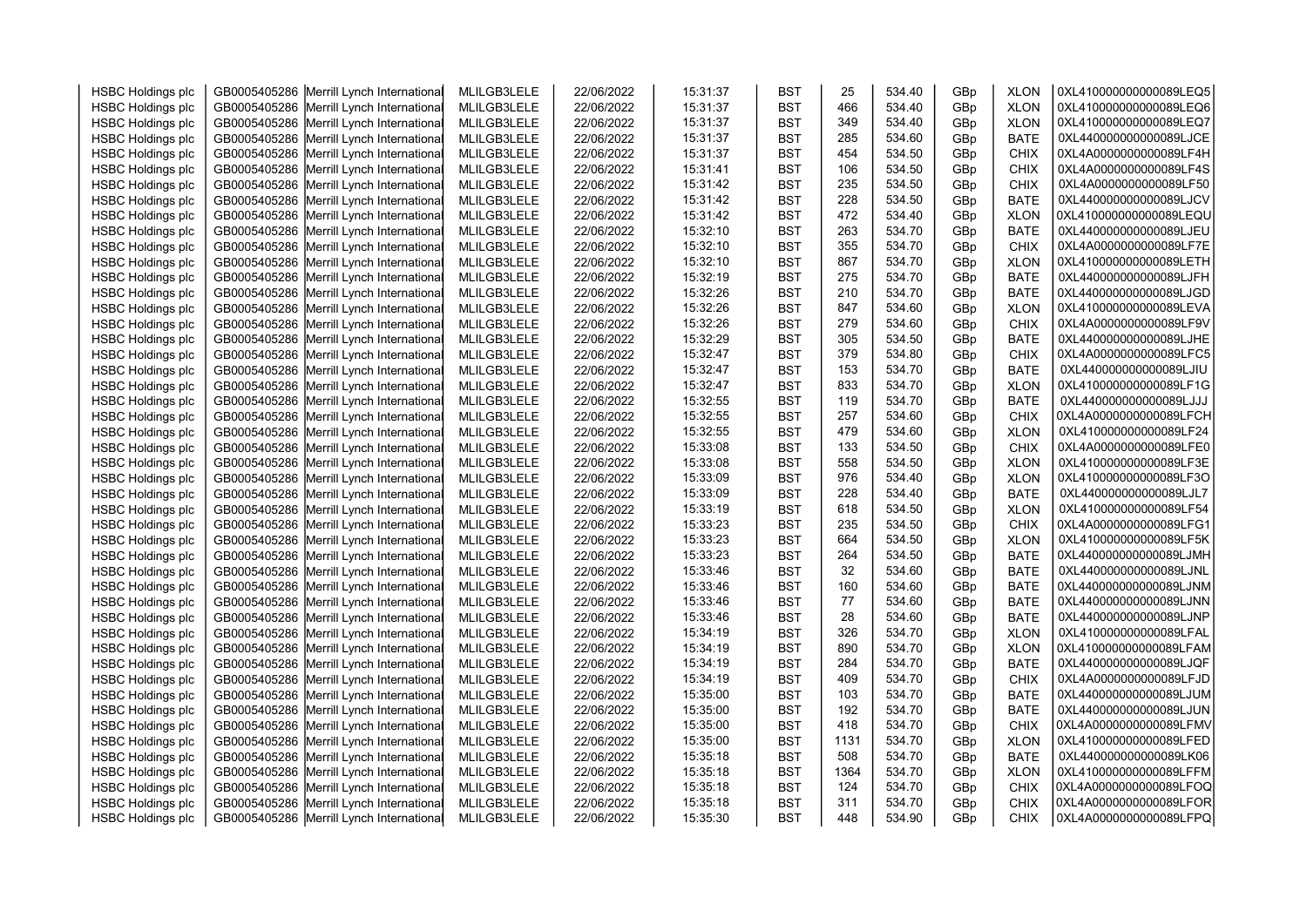| <b>HSBC Holdings plc</b> | GB0005405286 Merrill Lynch International | MLILGB3LELE | 22/06/2022 | 15:35:30 | <b>BST</b> | 478  | 534.90 | GBp | <b>BATE</b>                | 0XL440000000000089LK1A |  |
|--------------------------|------------------------------------------|-------------|------------|----------|------------|------|--------|-----|----------------------------|------------------------|--|
| <b>HSBC Holdings plc</b> | GB0005405286 Merrill Lynch International | MLILGB3LELE | 22/06/2022 | 15:35:40 | <b>BST</b> | 312  | 534.90 | GBp | <b>BATE</b>                | 0XL440000000000089LK29 |  |
| <b>HSBC Holdings plc</b> | GB0005405286 Merrill Lynch International | MLILGB3LELE | 22/06/2022 | 15:35:40 | <b>BST</b> | 289  | 534.90 | GBp | CHIX                       | 0XL4A0000000000089LFQO |  |
| <b>HSBC Holdings plc</b> | GB0005405286 Merrill Lynch International | MLILGB3LELE | 22/06/2022 | 15:36:08 | <b>BST</b> | 1024 | 535.10 | GBp | <b>XLON</b>                | 0XL410000000000089LFKV |  |
| <b>HSBC Holdings plc</b> | GB0005405286 Merrill Lynch International | MLILGB3LELE | 22/06/2022 | 15:36:27 | <b>BST</b> | 568  | 535.60 | GBp | <b>CHIX</b>                | 0XL4A0000000000089LFVM |  |
| <b>HSBC Holdings plc</b> | GB0005405286 Merrill Lynch International | MLILGB3LELE | 22/06/2022 | 15:36:27 | <b>BST</b> | 573  | 535.60 | GBp | <b>BATE</b>                | 0XL440000000000089LK5Q |  |
|                          |                                          |             |            | 15:36:39 | <b>BST</b> | 305  | 535.60 |     |                            | 0XL4A0000000000089LG0F |  |
| <b>HSBC Holdings plc</b> | GB0005405286 Merrill Lynch International | MLILGB3LELE | 22/06/2022 | 15:36:39 | <b>BST</b> | 363  | 535.60 | GBp | <b>CHIX</b><br><b>BATE</b> | 0XL440000000000089LK6N |  |
| <b>HSBC Holdings plc</b> | GB0005405286 Merrill Lynch International | MLILGB3LELE | 22/06/2022 |          |            | 518  | 535.40 | GBp |                            |                        |  |
| <b>HSBC Holdings plc</b> | GB0005405286 Merrill Lynch International | MLILGB3LELE | 22/06/2022 | 15:36:39 | <b>BST</b> |      |        | GBp | <b>CHIX</b>                | 0XL4A0000000000089LG0G |  |
| <b>HSBC Holdings plc</b> | GB0005405286 Merrill Lynch International | MLILGB3LELE | 22/06/2022 | 15:36:39 | <b>BST</b> | 32   | 535.40 | GBp | <b>BATE</b>                | 0XL440000000000089LK6O |  |
| <b>HSBC Holdings plc</b> | GB0005405286 Merrill Lynch International | MLILGB3LELE | 22/06/2022 | 15:36:39 | <b>BST</b> | 298  | 535.40 | GBp | <b>BATE</b>                | 0XL440000000000089LK6P |  |
| <b>HSBC Holdings plc</b> | GB0005405286 Merrill Lynch International | MLILGB3LELE | 22/06/2022 | 15:36:40 | <b>BST</b> | 37   | 535.40 | GBp | <b>CHIX</b>                | 0XL4A0000000000089LG0P |  |
| <b>HSBC Holdings plc</b> | GB0005405286 Merrill Lynch International | MLILGB3LELE | 22/06/2022 | 15:36:40 | <b>BST</b> | 119  | 535.40 | GBp | <b>CHIX</b>                | 0XL4A0000000000089LG0Q |  |
| <b>HSBC Holdings plc</b> | GB0005405286 Merrill Lynch International | MLILGB3LELE | 22/06/2022 | 15:36:48 | <b>BST</b> | 100  | 535.50 | GBp | <b>CHIX</b>                | 0XL4A0000000000089LG1F |  |
| <b>HSBC Holdings plc</b> | GB0005405286 Merrill Lynch International | MLILGB3LELE | 22/06/2022 | 15:36:48 | <b>BST</b> | 3154 | 535.50 | GBp | <b>XLON</b>                | 0XL410000000000089LFPK |  |
| <b>HSBC Holdings plc</b> | GB0005405286 Merrill Lynch International | MLILGB3LELE | 22/06/2022 | 15:36:54 | <b>BST</b> | 1188 | 535.50 | GBp | <b>XLON</b>                | 0XL410000000000089LFQO |  |
| <b>HSBC Holdings plc</b> | GB0005405286 Merrill Lynch International | MLILGB3LELE | 22/06/2022 | 15:37:12 | <b>BST</b> | 91   | 535.40 | GBp | <b>CHIX</b>                | 0XL4A0000000000089LG4J |  |
| <b>HSBC Holdings plc</b> | GB0005405286 Merrill Lynch International | MLILGB3LELE | 22/06/2022 | 15:37:12 | <b>BST</b> | 210  | 535.40 | GBp | <b>BATE</b>                | 0XL440000000000089LKAH |  |
| <b>HSBC Holdings plc</b> | GB0005405286 Merrill Lynch International | MLILGB3LELE | 22/06/2022 | 15:37:12 | <b>BST</b> | 2581 | 535.40 | GBp | <b>XLON</b>                | 0XL410000000000089LFTM |  |
| <b>HSBC Holdings plc</b> | GB0005405286 Merrill Lynch International | MLILGB3LELE | 22/06/2022 | 15:37:43 | <b>BST</b> | 966  | 535.40 | GBp | <b>XLON</b>                | 0XL410000000000089LFVR |  |
| <b>HSBC Holdings plc</b> | GB0005405286 Merrill Lynch International | MLILGB3LELE | 22/06/2022 | 15:37:43 | <b>BST</b> | 254  | 535.40 | GBp | <b>CHIX</b>                | 0XL4A0000000000089LG6S |  |
| <b>HSBC Holdings plc</b> | GB0005405286 Merrill Lynch International | MLILGB3LELE | 22/06/2022 | 15:37:43 | <b>BST</b> | 335  | 535.30 | GBp | <b>BATE</b>                | 0XL440000000000089LKCG |  |
| <b>HSBC Holdings plc</b> | GB0005405286 Merrill Lynch International | MLILGB3LELE | 22/06/2022 | 15:37:43 | <b>BST</b> | 241  | 535.20 | GBp | <b>XLON</b>                | 0XL410000000000089LFVT |  |
| <b>HSBC Holdings plc</b> | GB0005405286 Merrill Lynch International | MLILGB3LELE | 22/06/2022 | 15:37:43 | <b>BST</b> | 80   | 535.20 | GBp | <b>XLON</b>                | 0XL410000000000089LFVU |  |
| <b>HSBC Holdings plc</b> | GB0005405286 Merrill Lynch International | MLILGB3LELE | 22/06/2022 | 15:37:43 | <b>BST</b> | 81   | 535.20 | GBp | <b>XLON</b>                | 0XL410000000000089LFVV |  |
| <b>HSBC Holdings plc</b> | GB0005405286 Merrill Lynch International | MLILGB3LELE | 22/06/2022 | 15:37:43 | <b>BST</b> | 114  | 535.30 | GBp | <b>CHIX</b>                | 0XL4A0000000000089LG6V |  |
| <b>HSBC Holdings plc</b> | GB0005405286 Merrill Lynch International | MLILGB3LELE | 22/06/2022 | 15:37:43 | <b>BST</b> | 381  | 535.20 | GBp | <b>XLON</b>                | 0XL410000000000089LG00 |  |
| <b>HSBC Holdings plc</b> | GB0005405286 Merrill Lynch International | MLILGB3LELE | 22/06/2022 | 15:37:43 | <b>BST</b> | 108  | 535.20 | GBp | <b>CHIX</b>                | 0XL4A0000000000089LG72 |  |
| <b>HSBC Holdings plc</b> | GB0005405286 Merrill Lynch International | MLILGB3LELE | 22/06/2022 | 15:38:44 | <b>BST</b> | 1434 | 535.30 | GBp | <b>XLON</b>                | 0XL410000000000089LG5I |  |
| <b>HSBC Holdings plc</b> | GB0005405286 Merrill Lynch International | MLILGB3LELE | 22/06/2022 | 15:38:44 | <b>BST</b> | 247  | 535.30 | GBp | <b>BATE</b>                | 0XL440000000000089LKJA |  |
| <b>HSBC Holdings plc</b> | GB0005405286 Merrill Lynch International | MLILGB3LELE | 22/06/2022 | 15:38:44 | <b>BST</b> | 212  | 535.30 | GBp | <b>BATE</b>                | 0XL440000000000089LKJB |  |
| <b>HSBC Holdings plc</b> | GB0005405286 Merrill Lynch International | MLILGB3LELE | 22/06/2022 | 15:38:44 | <b>BST</b> | 401  | 535.20 | GBp | <b>CHIX</b>                | 0XL4A0000000000089LGBR |  |
| <b>HSBC Holdings plc</b> | GB0005405286 Merrill Lynch International | MLILGB3LELE | 22/06/2022 | 15:38:44 | <b>BST</b> | 1746 | 535.20 | GBp | <b>XLON</b>                | 0XL410000000000089LG5V |  |
| <b>HSBC Holdings plc</b> | GB0005405286 Merrill Lynch International | MLILGB3LELE | 22/06/2022 | 15:39:02 | <b>BST</b> | 372  | 535.20 | GBp | <b>CHIX</b>                | 0XL4A0000000000089LGDL |  |
| <b>HSBC Holdings plc</b> | GB0005405286 Merrill Lynch International | MLILGB3LELE | 22/06/2022 | 15:39:36 | <b>BST</b> | 763  | 535.50 | GBp | <b>XLON</b>                | 0XL410000000000089LGB8 |  |
| <b>HSBC Holdings plc</b> | GB0005405286 Merrill Lynch International | MLILGB3LELE | 22/06/2022 | 15:39:38 | <b>BST</b> | 1142 | 535.50 | GBp | <b>XLON</b>                | 0XL410000000000089LGBF |  |
| <b>HSBC Holdings plc</b> | GB0005405286 Merrill Lynch International | MLILGB3LELE | 22/06/2022 | 15:39:38 | <b>BST</b> | 1073 | 535.50 | GBp | <b>BATE</b>                | 0XL440000000000089LKRK |  |
| <b>HSBC Holdings plc</b> | GB0005405286 Merrill Lynch International | MLILGB3LELE | 22/06/2022 | 15:39:38 | <b>BST</b> | 619  | 535.40 | GBp | <b>BATE</b>                | 0XL440000000000089LKRN |  |
| <b>HSBC Holdings plc</b> | GB0005405286 Merrill Lynch International | MLILGB3LELE | 22/06/2022 | 15:39:38 | <b>BST</b> | 384  | 535.40 | GBp | <b>CHIX</b>                | 0XL4A0000000000089LGJ0 |  |
| <b>HSBC Holdings plc</b> | GB0005405286 Merrill Lynch International | MLILGB3LELE | 22/06/2022 | 15:39:50 | <b>BST</b> | 387  | 535.40 | GBp | <b>BATE</b>                | 0XL440000000000089LKSM |  |
| <b>HSBC Holdings plc</b> | GB0005405286 Merrill Lynch International | MLILGB3LELE | 22/06/2022 | 15:40:13 | <b>BST</b> | 2098 | 535.70 | GBp | <b>XLON</b>                | 0XL410000000000089LGE3 |  |
| <b>HSBC Holdings plc</b> | GB0005405286 Merrill Lynch International | MLILGB3LELE | 22/06/2022 | 15:40:13 | <b>BST</b> | 433  | 535.70 | GBp | <b>BATE</b>                | 0XL440000000000089LKUV |  |
| <b>HSBC Holdings plc</b> | GB0005405286 Merrill Lynch International | MLILGB3LELE | 22/06/2022 | 15:40:15 | <b>BST</b> | 487  | 535.60 | GBp | <b>CHIX</b>                | 0XL4A0000000000089LGMO |  |
| <b>HSBC Holdings plc</b> | GB0005405286 Merrill Lynch International | MLILGB3LELE | 22/06/2022 | 15:40:15 | <b>BST</b> | 66   | 535.60 | GBp | <b>CHIX</b>                | 0XL4A0000000000089LGMP |  |
| <b>HSBC Holdings plc</b> | GB0005405286 Merrill Lynch International | MLILGB3LELE | 22/06/2022 | 15:40:15 | <b>BST</b> | 444  | 535.50 | GBp | <b>XLON</b>                | 0XL410000000000089LGEH |  |
| <b>HSBC Holdings plc</b> | GB0005405286 Merrill Lynch International | MLILGB3LELE | 22/06/2022 | 15:40:28 | <b>BST</b> | 443  | 535.60 | GBp | <b>CHIX</b>                | 0XL4A0000000000089LGOJ |  |
| <b>HSBC Holdings plc</b> | GB0005405286 Merrill Lynch International | MLILGB3LELE | 22/06/2022 | 15:40:28 | <b>BST</b> | 75   | 535.50 | GBp | <b>BATE</b>                | 0XL440000000000089LL1I |  |
| <b>HSBC Holdings plc</b> | GB0005405286 Merrill Lynch International | MLILGB3LELE | 22/06/2022 | 15:40:28 | <b>BST</b> | 254  | 535.50 | GBp | <b>BATE</b>                | 0XL440000000000089LL1J |  |
|                          |                                          |             |            |          |            |      |        |     |                            |                        |  |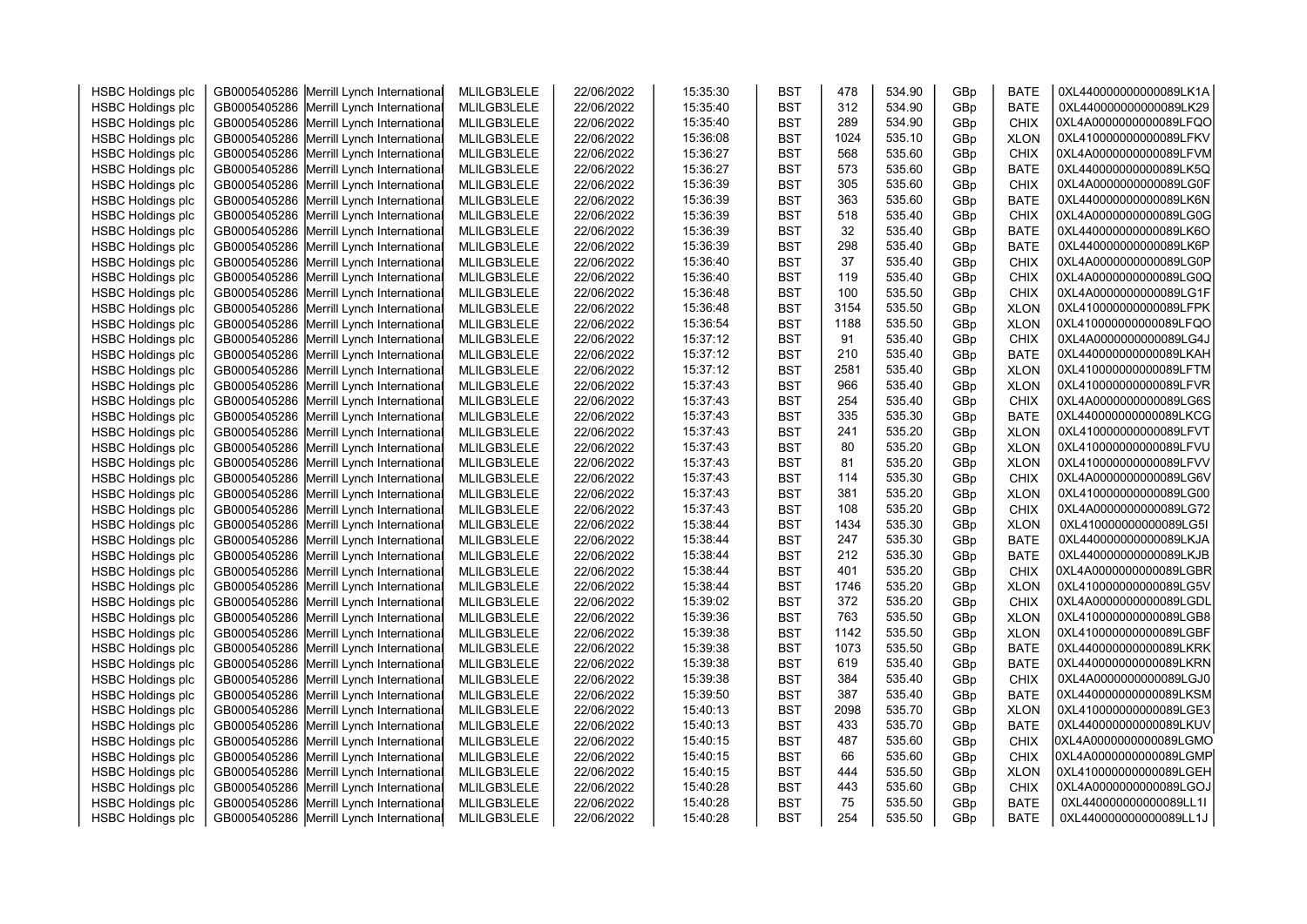| <b>HSBC Holdings plc</b> | GB0005405286 Merrill Lynch International | MLILGB3LELE | 22/06/2022 | 15:40:28 | <b>BST</b> | 1083 | 535.50 | GBp | <b>XLON</b> | 0XL410000000000089LGFR |  |
|--------------------------|------------------------------------------|-------------|------------|----------|------------|------|--------|-----|-------------|------------------------|--|
| <b>HSBC Holdings plc</b> | GB0005405286 Merrill Lynch International | MLILGB3LELE | 22/06/2022 | 15:40:32 | <b>BST</b> | 433  | 535.40 | GBp | <b>CHIX</b> | 0XL4A0000000000089LGPP |  |
| <b>HSBC Holdings plc</b> | GB0005405286 Merrill Lynch International | MLILGB3LELE | 22/06/2022 | 15:40:32 | <b>BST</b> | 310  | 535.40 | GBp | <b>BATE</b> | 0XL440000000000089LL2O |  |
| <b>HSBC Holdings plc</b> | GB0005405286 Merrill Lynch International | MLILGB3LELE | 22/06/2022 | 15:40:32 | <b>BST</b> | 1070 | 535.30 | GBp | <b>XLON</b> | 0XL410000000000089LGH0 |  |
| <b>HSBC Holdings plc</b> | GB0005405286 Merrill Lynch International | MLILGB3LELE | 22/06/2022 | 15:41:09 | <b>BST</b> | 23   | 535.30 | GBp | <b>XLON</b> | 0XL410000000000089LGK1 |  |
| <b>HSBC Holdings plc</b> | GB0005405286 Merrill Lynch International | MLILGB3LELE | 22/06/2022 | 15:41:16 | <b>BST</b> | 403  | 535.30 | GBp | <b>XLON</b> | 0XL410000000000089LGKP |  |
| <b>HSBC Holdings plc</b> | GB0005405286 Merrill Lynch International | MLILGB3LELE | 22/06/2022 | 15:41:16 | <b>BST</b> | 343  | 535.30 | GBp | <b>BATE</b> | 0XL440000000000089LL6R |  |
| <b>HSBC Holdings plc</b> | GB0005405286 Merrill Lynch International | MLILGB3LELE | 22/06/2022 | 15:41:16 | <b>BST</b> | 387  | 535.30 | GBp | <b>CHIX</b> | 0XL4A0000000000089LGUB |  |
| <b>HSBC Holdings plc</b> | GB0005405286 Merrill Lynch International | MLILGB3LELE | 22/06/2022 | 15:41:16 | <b>BST</b> | 1414 | 535.20 | GBp | <b>XLON</b> | 0XL410000000000089LGKQ |  |
| <b>HSBC Holdings plc</b> | GB0005405286 Merrill Lynch International | MLILGB3LELE | 22/06/2022 | 15:41:16 | <b>BST</b> | 367  | 535.20 | GBp | <b>CHIX</b> | 0XL4A0000000000089LGUC |  |
| <b>HSBC Holdings plc</b> | GB0005405286 Merrill Lynch International | MLILGB3LELE | 22/06/2022 | 15:41:16 | <b>BST</b> | 291  | 535.20 | GBp | <b>BATE</b> | 0XL440000000000089LL6T |  |
| <b>HSBC Holdings plc</b> | GB0005405286 Merrill Lynch International | MLILGB3LELE | 22/06/2022 | 15:41:17 | <b>BST</b> | 116  | 535.10 | GBp | <b>BATE</b> | 0XL440000000000089LL78 |  |
| <b>HSBC Holdings plc</b> | GB0005405286 Merrill Lynch International | MLILGB3LELE | 22/06/2022 | 15:41:17 | <b>BST</b> | 87   | 535.00 | GBp | <b>BATE</b> | 0XL440000000000089LL79 |  |
| <b>HSBC Holdings plc</b> | GB0005405286 Merrill Lynch International | MLILGB3LELE | 22/06/2022 | 15:41:17 | <b>BST</b> | 567  | 535.10 | GBp | <b>XLON</b> | 0XL410000000000089LGL0 |  |
| <b>HSBC Holdings plc</b> | GB0005405286 Merrill Lynch International | MLILGB3LELE | 22/06/2022 | 15:41:17 | <b>BST</b> | 285  | 535.00 | GBp | <b>CHIX</b> | 0XL4A0000000000089LGUL |  |
| <b>HSBC Holdings plc</b> | GB0005405286 Merrill Lynch International | MLILGB3LELE | 22/06/2022 | 15:41:27 | <b>BST</b> | 116  | 534.90 | GBp | <b>BATE</b> | 0XL440000000000089LL89 |  |
| <b>HSBC Holdings plc</b> | GB0005405286 Merrill Lynch International | MLILGB3LELE | 22/06/2022 | 15:41:27 | <b>BST</b> | 74   | 535.00 | GBp | <b>CHIX</b> | 0XL4A0000000000089LGVN |  |
| <b>HSBC Holdings plc</b> | GB0005405286 Merrill Lynch International | MLILGB3LELE | 22/06/2022 | 15:41:27 | <b>BST</b> | 30   | 535.00 | GBp | <b>CHIX</b> | 0XL4A0000000000089LGVO |  |
| <b>HSBC Holdings plc</b> | GB0005405286 Merrill Lynch International | MLILGB3LELE | 22/06/2022 | 15:41:37 | <b>BST</b> | 191  | 535.00 | GBp | <b>BATE</b> | 0XL440000000000089LL8Q |  |
| <b>HSBC Holdings plc</b> | GB0005405286 Merrill Lynch International | MLILGB3LELE | 22/06/2022 | 15:41:37 | <b>BST</b> | 118  | 535.00 | GBp | <b>CHIX</b> | 0XL4A0000000000089LH0B |  |
| <b>HSBC Holdings plc</b> | GB0005405286 Merrill Lynch International | MLILGB3LELE | 22/06/2022 | 15:41:50 | <b>BST</b> | 131  | 535.00 | GBp | <b>CHIX</b> | 0XL4A0000000000089LH1I |  |
| <b>HSBC Holdings plc</b> | GB0005405286 Merrill Lynch International | MLILGB3LELE | 22/06/2022 | 15:41:50 | <b>BST</b> | 204  | 535.00 | GBp | <b>BATE</b> | 0XL440000000000089LL9I |  |
| <b>HSBC Holdings plc</b> | GB0005405286 Merrill Lynch International | MLILGB3LELE | 22/06/2022 | 15:42:06 | <b>BST</b> | 1350 | 534.90 | GBp | <b>XLON</b> | 0XL410000000000089LGO2 |  |
| <b>HSBC Holdings plc</b> | GB0005405286 Merrill Lynch International | MLILGB3LELE | 22/06/2022 | 15:42:07 | <b>BST</b> | 109  | 534.90 | GBp | <b>CHIX</b> | 0XL4A0000000000089LH30 |  |
| <b>HSBC Holdings plc</b> | GB0005405286 Merrill Lynch International | MLILGB3LELE | 22/06/2022 | 15:42:43 | <b>BST</b> | 79   | 534.90 | GBp | <b>BATE</b> | 0XL440000000000089LLDA |  |
| <b>HSBC Holdings plc</b> | GB0005405286 Merrill Lynch International | MLILGB3LELE | 22/06/2022 | 15:42:43 | <b>BST</b> | 142  | 534.90 | GBp | <b>CHIX</b> | 0XL4A0000000000089LH66 |  |
| <b>HSBC Holdings plc</b> | GB0005405286 Merrill Lynch International | MLILGB3LELE | 22/06/2022 | 15:42:43 | <b>BST</b> | 1043 | 534.90 | GBp | <b>XLON</b> | 0XL410000000000089LGRB |  |
| <b>HSBC Holdings plc</b> | GB0005405286 Merrill Lynch International | MLILGB3LELE | 22/06/2022 | 15:42:51 | <b>BST</b> | 1343 | 534.80 | GBp | <b>XLON</b> | 0XL410000000000089LGRL |  |
| <b>HSBC Holdings plc</b> | GB0005405286 Merrill Lynch International | MLILGB3LELE | 22/06/2022 | 15:42:51 | <b>BST</b> | 255  | 534.80 | GBp | <b>BATE</b> | 0XL440000000000089LLDN |  |
| <b>HSBC Holdings plc</b> | GB0005405286 Merrill Lynch International | MLILGB3LELE | 22/06/2022 | 15:42:51 | <b>BST</b> | 311  | 534.80 | GBp | <b>CHIX</b> | 0XL4A0000000000089LH6M |  |
| <b>HSBC Holdings plc</b> | GB0005405286 Merrill Lynch International | MLILGB3LELE | 22/06/2022 | 15:43:02 | <b>BST</b> | 2388 | 534.70 | GBp | <b>XLON</b> | 0XL410000000000089LGSE |  |
| <b>HSBC Holdings plc</b> | GB0005405286 Merrill Lynch International | MLILGB3LELE | 22/06/2022 | 15:43:02 | <b>BST</b> | 401  | 534.70 | GBp | <b>BATE</b> | 0XL440000000000089LLF4 |  |
| <b>HSBC Holdings plc</b> | GB0005405286 Merrill Lynch International | MLILGB3LELE | 22/06/2022 | 15:43:15 | <b>BST</b> | 203  | 535.00 | GBp | <b>CHIX</b> | 0XL4A0000000000089LHB4 |  |
| <b>HSBC Holdings plc</b> | GB0005405286 Merrill Lynch International | MLILGB3LELE | 22/06/2022 | 15:43:15 | <b>BST</b> | 149  | 535.00 | GBp | <b>CHIX</b> | 0XL4A0000000000089LHB6 |  |
| <b>HSBC Holdings plc</b> | GB0005405286 Merrill Lynch International | MLILGB3LELE | 22/06/2022 | 15:43:29 | <b>BST</b> | 675  | 535.00 | GBp | <b>XLON</b> | 0XL410000000000089LGVR |  |
| <b>HSBC Holdings plc</b> | GB0005405286 Merrill Lynch International | MLILGB3LELE | 22/06/2022 | 15:44:10 | <b>BST</b> | 2328 | 535.10 | GBp | <b>XLON</b> | 0XL410000000000089LH5D |  |
| <b>HSBC Holdings plc</b> | GB0005405286 Merrill Lynch International | MLILGB3LELE | 22/06/2022 | 15:44:44 | <b>BST</b> | 1875 | 535.50 | GBp | <b>XLON</b> | 0XL410000000000089LH7N |  |
| <b>HSBC Holdings plc</b> | GB0005405286 Merrill Lynch International | MLILGB3LELE | 22/06/2022 | 15:45:08 | <b>BST</b> | 2928 | 535.50 | GBp | <b>BATE</b> | 0XL440000000000089LLQM |  |
| <b>HSBC Holdings plc</b> | GB0005405286 Merrill Lynch International | MLILGB3LELE | 22/06/2022 | 15:45:38 | <b>BST</b> | 230  | 535.70 | GBp | <b>BATE</b> | 0XL440000000000089LLSN |  |
| <b>HSBC Holdings plc</b> | GB0005405286 Merrill Lynch International | MLILGB3LELE | 22/06/2022 | 15:45:38 | <b>BST</b> | 4082 | 535.70 | GBp | <b>XLON</b> | 0XL410000000000089LHBH |  |
| <b>HSBC Holdings plc</b> | GB0005405286 Merrill Lynch International | MLILGB3LELE | 22/06/2022 | 15:45:38 | <b>BST</b> | 595  | 535.70 | GBp | <b>CHIX</b> | 0XL4A0000000000089LHNC |  |
| <b>HSBC Holdings plc</b> | GB0005405286 Merrill Lynch International | MLILGB3LELE | 22/06/2022 | 15:45:38 | <b>BST</b> | 594  | 535.70 | GBp | <b>CHIX</b> | 0XL4A0000000000089LHND |  |
| <b>HSBC Holdings plc</b> | GB0005405286 Merrill Lynch International | MLILGB3LELE | 22/06/2022 | 15:45:38 | <b>BST</b> | 297  | 535.70 | GBp | <b>XLON</b> | 0XL410000000000089LHBI |  |
| <b>HSBC Holdings plc</b> | GB0005405286 Merrill Lynch International | MLILGB3LELE | 22/06/2022 | 15:45:39 | <b>BST</b> | 311  | 535.70 | GBp | <b>XLON</b> | 0XL410000000000089LHBJ |  |
| <b>HSBC Holdings plc</b> | GB0005405286 Merrill Lynch International | MLILGB3LELE | 22/06/2022 | 15:45:39 | <b>BST</b> | 345  | 535.60 | GBp | <b>CHIX</b> | 0XL4A0000000000089LHNE |  |
| <b>HSBC Holdings plc</b> | GB0005405286 Merrill Lynch International | MLILGB3LELE | 22/06/2022 | 15:45:42 | <b>BST</b> | 139  | 535.50 | GBp | <b>BATE</b> | 0XL440000000000089LLTB |  |
| <b>HSBC Holdings plc</b> | GB0005405286 Merrill Lynch International | MLILGB3LELE | 22/06/2022 | 15:45:45 | <b>BST</b> | 246  | 535.40 | GBp | <b>BATE</b> | 0XL440000000000089LLU5 |  |
| <b>HSBC Holdings plc</b> | GB0005405286 Merrill Lynch International | MLILGB3LELE | 22/06/2022 | 15:45:45 | <b>BST</b> | 834  | 535.40 | GBp | <b>CHIX</b> | 0XL4A0000000000089LHOJ |  |
|                          |                                          |             |            |          |            |      |        |     |             |                        |  |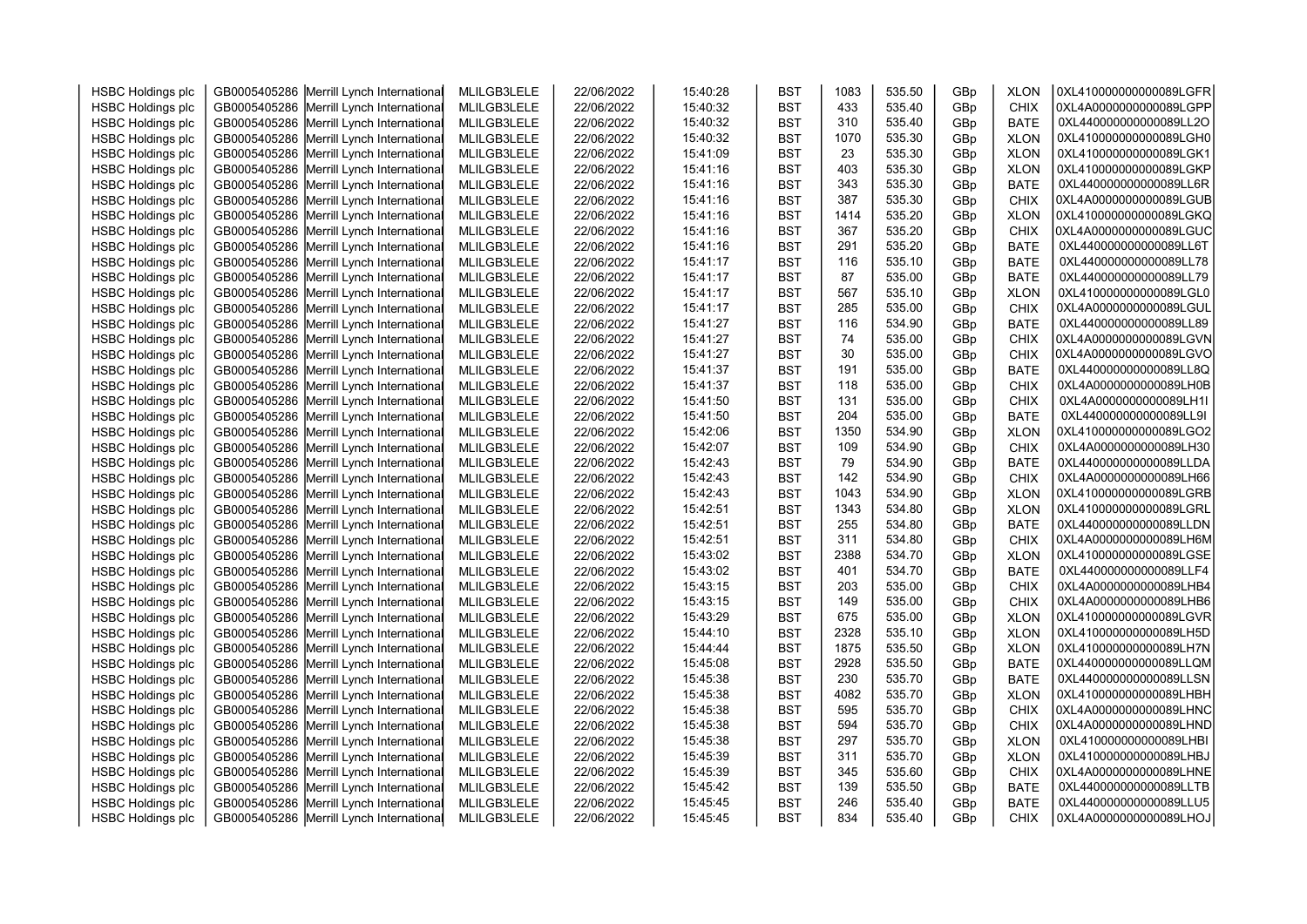| <b>HSBC Holdings plc</b> | GB0005405286 Merrill Lynch International | MLILGB3LELE | 22/06/2022 | 15:45:47 | <b>BST</b> | 458        | 535.30           | GBp | <b>XLON</b> | 0XL410000000000089LHCN                           |  |
|--------------------------|------------------------------------------|-------------|------------|----------|------------|------------|------------------|-----|-------------|--------------------------------------------------|--|
| <b>HSBC Holdings plc</b> | GB0005405286 Merrill Lynch International | MLILGB3LELE | 22/06/2022 | 15:45:47 | <b>BST</b> | 128        | 535.30           | GBp | <b>BATE</b> | 0XL440000000000089LLU9                           |  |
| <b>HSBC Holdings plc</b> | GB0005405286 Merrill Lynch International | MLILGB3LELE | 22/06/2022 | 15:45:54 | <b>BST</b> | 152        | 535.30           | GBp | <b>BATE</b> | 0XL440000000000089LLV5                           |  |
| <b>HSBC Holdings plc</b> | GB0005405286 Merrill Lynch International | MLILGB3LELE | 22/06/2022 | 15:46:01 | <b>BST</b> | 166        | 535.20           | GBp | <b>BATE</b> | 0XL440000000000089LM07                           |  |
| <b>HSBC Holdings plc</b> | GB0005405286 Merrill Lynch International | MLILGB3LELE | 22/06/2022 | 15:46:01 | <b>BST</b> | 495        | 535.20           | GBp | <b>CHIX</b> | 0XL4A0000000000089LHQ4                           |  |
| <b>HSBC Holdings plc</b> | GB0005405286 Merrill Lynch International | MLILGB3LELE | 22/06/2022 | 15:46:01 | <b>BST</b> | 30         | 535.20           | GBp | <b>XLON</b> | 0XL410000000000089LHDN                           |  |
| <b>HSBC Holdings plc</b> | GB0005405286 Merrill Lynch International | MLILGB3LELE | 22/06/2022 | 15:46:01 | <b>BST</b> | 453        | 535.20           | GBp | <b>XLON</b> | 0XL410000000000089LHDO                           |  |
| <b>HSBC Holdings plc</b> | GB0005405286 Merrill Lynch International | MLILGB3LELE | 22/06/2022 | 15:46:17 | <b>BST</b> | 1046       | 535.10           | GBp | <b>XLON</b> | 0XL410000000000089LHFF                           |  |
| <b>HSBC Holdings plc</b> | GB0005405286 Merrill Lynch International | MLILGB3LELE | 22/06/2022 | 15:46:17 | <b>BST</b> | 213        | 535.10           | GBp | <b>BATE</b> | 0XL440000000000089LM1L                           |  |
| <b>HSBC Holdings plc</b> | GB0005405286 Merrill Lynch International | MLILGB3LELE | 22/06/2022 | 15:46:17 | <b>BST</b> | 137        | 535.10           | GBp | <b>CHIX</b> | 0XL4A0000000000089LHRE                           |  |
| <b>HSBC Holdings plc</b> | GB0005405286 Merrill Lynch International | MLILGB3LELE | 22/06/2022 | 15:46:17 | <b>BST</b> | 95         | 535.00           | GBp | <b>BATE</b> | 0XL440000000000089LM1P                           |  |
| <b>HSBC Holdings plc</b> | GB0005405286 Merrill Lynch International | MLILGB3LELE | 22/06/2022 | 15:46:17 | <b>BST</b> | 127        | 535.00           | GBp | <b>CHIX</b> | 0XL4A0000000000089LHRF                           |  |
| <b>HSBC Holdings plc</b> | GB0005405286 Merrill Lynch International | MLILGB3LELE | 22/06/2022 | 15:46:17 | <b>BST</b> | 51         | 535.00           | GBp | <b>BATE</b> | 0XL440000000000089LM1Q                           |  |
| <b>HSBC Holdings plc</b> | GB0005405286 Merrill Lynch International | MLILGB3LELE | 22/06/2022 | 15:46:19 | <b>BST</b> | 115        | 535.00           | GBp | CHIX        | 0XL4A0000000000089LHSC                           |  |
| <b>HSBC Holdings plc</b> | GB0005405286 Merrill Lynch International | MLILGB3LELE | 22/06/2022 | 15:46:24 | <b>BST</b> | 99         | 535.10           | GBp | CHIX        | 0XL4A0000000000089LHSU                           |  |
| <b>HSBC Holdings plc</b> | GB0005405286 Merrill Lynch International | MLILGB3LELE | 22/06/2022 | 15:46:35 | <b>BST</b> | 145        | 535.10           | GBp | CHIX        | 0XL4A0000000000089LHTE                           |  |
| <b>HSBC Holdings plc</b> | GB0005405286 Merrill Lynch International | MLILGB3LELE | 22/06/2022 | 15:46:35 | <b>BST</b> | 190        | 535.10           | GBp | <b>BATE</b> | 0XL440000000000089LM49                           |  |
| <b>HSBC Holdings plc</b> | GB0005405286 Merrill Lynch International | MLILGB3LELE | 22/06/2022 | 15:46:39 | <b>BST</b> | 98         | 535.10           | GBp | <b>CHIX</b> | 0XL4A0000000000089LHTM                           |  |
| <b>HSBC Holdings plc</b> | GB0005405286 Merrill Lynch International | MLILGB3LELE | 22/06/2022 | 15:46:39 | <b>BST</b> | 15         | 535.10           | GBp | <b>CHIX</b> | 0XL4A0000000000089LHTN                           |  |
| <b>HSBC Holdings plc</b> | GB0005405286 Merrill Lynch International | MLILGB3LELE | 22/06/2022 | 15:46:49 | <b>BST</b> | 899        | 535.00           | GBp | <b>XLON</b> | 0XL410000000000089LHI4                           |  |
| <b>HSBC Holdings plc</b> | GB0005405286 Merrill Lynch International | MLILGB3LELE | 22/06/2022 | 15:46:49 | <b>BST</b> | 63         | 535.00           | GBp | <b>XLON</b> | 0XL410000000000089LHI5                           |  |
| <b>HSBC Holdings plc</b> | GB0005405286 Merrill Lynch International | MLILGB3LELE | 22/06/2022 | 15:47:08 | <b>BST</b> | 317        | 535.20           | GBp | <b>BATE</b> | 0XL440000000000089LM78                           |  |
| <b>HSBC Holdings plc</b> | GB0005405286 Merrill Lynch International | MLILGB3LELE | 22/06/2022 | 15:47:08 | <b>BST</b> | 658        | 535.20           | GBp | <b>XLON</b> | 0XL410000000000089LHJO                           |  |
| <b>HSBC Holdings plc</b> | GB0005405286 Merrill Lynch International | MLILGB3LELE | 22/06/2022 | 15:47:08 | <b>BST</b> | 233        | 535.20           | GBp | <b>CHIX</b> | 0XL4A0000000000089LI0N                           |  |
| <b>HSBC Holdings plc</b> | GB0005405286 Merrill Lynch International | MLILGB3LELE | 22/06/2022 | 15:47:32 | <b>BST</b> | 326        | 535.20           | GBp | <b>BATE</b> | 0XL440000000000089LM8K                           |  |
| <b>HSBC Holdings plc</b> | GB0005405286 Merrill Lynch International | MLILGB3LELE | 22/06/2022 | 15:47:38 | <b>BST</b> | 406        | 535.20           | GBp | <b>XLON</b> | 0XL410000000000089LHLQ                           |  |
| <b>HSBC Holdings plc</b> | GB0005405286 Merrill Lynch International | MLILGB3LELE | 22/06/2022 | 15:47:38 | <b>BST</b> | 884        | 535.20           | GBp | <b>XLON</b> | 0XL410000000000089LHLR                           |  |
| <b>HSBC Holdings plc</b> | GB0005405286 Merrill Lynch International | MLILGB3LELE | 22/06/2022 | 15:48:01 | <b>BST</b> | 447        | 535.10           | GBp | <b>CHIX</b> | 0XL4A0000000000089LI3U                           |  |
| <b>HSBC Holdings plc</b> | GB0005405286 Merrill Lynch International | MLILGB3LELE | 22/06/2022 | 15:48:01 | <b>BST</b> | 182        | 535.10           | GBp | <b>BATE</b> | 0XL440000000000089LMB2                           |  |
| <b>HSBC Holdings plc</b> | GB0005405286 Merrill Lynch International | MLILGB3LELE | 22/06/2022 | 15:48:01 | <b>BST</b> | 468        | 535.10           | GBp | <b>XLON</b> | 0XL410000000000089LHNC                           |  |
| <b>HSBC Holdings plc</b> | GB0005405286 Merrill Lynch International | MLILGB3LELE | 22/06/2022 | 15:48:25 | <b>BST</b> | 540        | 535.40           | GBp | <b>BATE</b> | 0XL440000000000089LMCT                           |  |
| <b>HSBC Holdings plc</b> | GB0005405286 Merrill Lynch International | MLILGB3LELE | 22/06/2022 | 15:48:25 | <b>BST</b> | 1031       | 535.40           | GBp | <b>XLON</b> | 0XL410000000000089LHOO                           |  |
| <b>HSBC Holdings plc</b> | GB0005405286 Merrill Lynch International | MLILGB3LELE | 22/06/2022 | 15:48:28 | <b>BST</b> | 1000       | 535.40           | GBp | <b>XLON</b> | 0XL410000000000089LHOV                           |  |
| <b>HSBC Holdings plc</b> | GB0005405286 Merrill Lynch International | MLILGB3LELE | 22/06/2022 | 15:48:28 | <b>BST</b> | 271        | 535.40           | GBp | <b>XLON</b> | 0XL410000000000089LHP0                           |  |
| <b>HSBC Holdings plc</b> | GB0005405286 Merrill Lynch International | MLILGB3LELE | 22/06/2022 | 15:48:57 | <b>BST</b> | 1012       | 535.50           | GBp | <b>XLON</b> | 0XL410000000000089LHRQ                           |  |
| <b>HSBC Holdings plc</b> | GB0005405286 Merrill Lynch International | MLILGB3LELE | 22/06/2022 | 15:48:57 | <b>BST</b> | 579        | 535.50           | GBp | <b>CHIX</b> | 0XL4A0000000000089LI8A                           |  |
| <b>HSBC Holdings plc</b> | GB0005405286 Merrill Lynch International | MLILGB3LELE | 22/06/2022 | 15:48:57 | <b>BST</b> | 294        | 535.40           | GBp | <b>CHIX</b> | 0XL4A0000000000089LI8F                           |  |
| <b>HSBC Holdings plc</b> | GB0005405286 Merrill Lynch International | MLILGB3LELE | 22/06/2022 | 15:48:57 | <b>BST</b> | 486        | 535.40           | GBp | <b>BATE</b> | 0XL440000000000089LMF0                           |  |
| <b>HSBC Holdings plc</b> | GB0005405286 Merrill Lynch International | MLILGB3LELE | 22/06/2022 | 15:49:01 | <b>BST</b> | 177        | 535.40           | GBp | <b>CHIX</b> | 0XL4A0000000000089LI97                           |  |
| <b>HSBC Holdings plc</b> |                                          | MLILGB3LELE | 22/06/2022 | 15:49:01 | <b>BST</b> | 864        | 535.40           |     | <b>XLON</b> | 0XL410000000000089LHSC                           |  |
|                          | GB0005405286 Merrill Lynch International |             |            |          |            | 376        | 535.40           | GBp |             | 0XL440000000000089LMFR                           |  |
| <b>HSBC Holdings plc</b> | GB0005405286 Merrill Lynch International | MLILGB3LELE | 22/06/2022 | 15:49:01 | <b>BST</b> |            |                  | GBp | <b>BATE</b> |                                                  |  |
| <b>HSBC Holdings plc</b> | GB0005405286 Merrill Lynch International | MLILGB3LELE | 22/06/2022 | 15:49:13 | <b>BST</b> | 739<br>305 | 535.50<br>535.50 | GBp | <b>XLON</b> | 0XL410000000000089LHU8<br>0XL4A0000000000089LIBF |  |
| <b>HSBC Holdings plc</b> | GB0005405286 Merrill Lynch International | MLILGB3LELE | 22/06/2022 | 15:49:13 | <b>BST</b> |            |                  | GBp | <b>CHIX</b> |                                                  |  |
| <b>HSBC Holdings plc</b> | GB0005405286 Merrill Lynch International | MLILGB3LELE | 22/06/2022 | 15:49:13 | <b>BST</b> | 98         | 535.50           | GBp | <b>BATE</b> | 0XL440000000000089LMHO                           |  |
| <b>HSBC Holdings plc</b> | GB0005405286 Merrill Lynch International | MLILGB3LELE | 22/06/2022 | 15:49:26 | <b>BST</b> | 388        | 535.40           | GBp | <b>BATE</b> | 0XL440000000000089LMJ2                           |  |
| <b>HSBC Holdings plc</b> | GB0005405286 Merrill Lynch International | MLILGB3LELE | 22/06/2022 | 15:49:26 | <b>BST</b> | 261        | 535.40           | GBp | <b>CHIX</b> | 0XL4A0000000000089LIC5                           |  |
| <b>HSBC Holdings plc</b> | GB0005405286 Merrill Lynch International | MLILGB3LELE | 22/06/2022 | 15:49:40 | <b>BST</b> | 1000       | 535.40           | GBp | <b>XLON</b> | 0XL410000000000089LI02                           |  |
| <b>HSBC Holdings plc</b> | GB0005405286 Merrill Lynch International | MLILGB3LELE | 22/06/2022 | 15:49:40 | <b>BST</b> | 315        | 535.40           | GBp | <b>XLON</b> | 0XL410000000000089LI03                           |  |
|                          |                                          |             |            |          |            |            |                  |     |             |                                                  |  |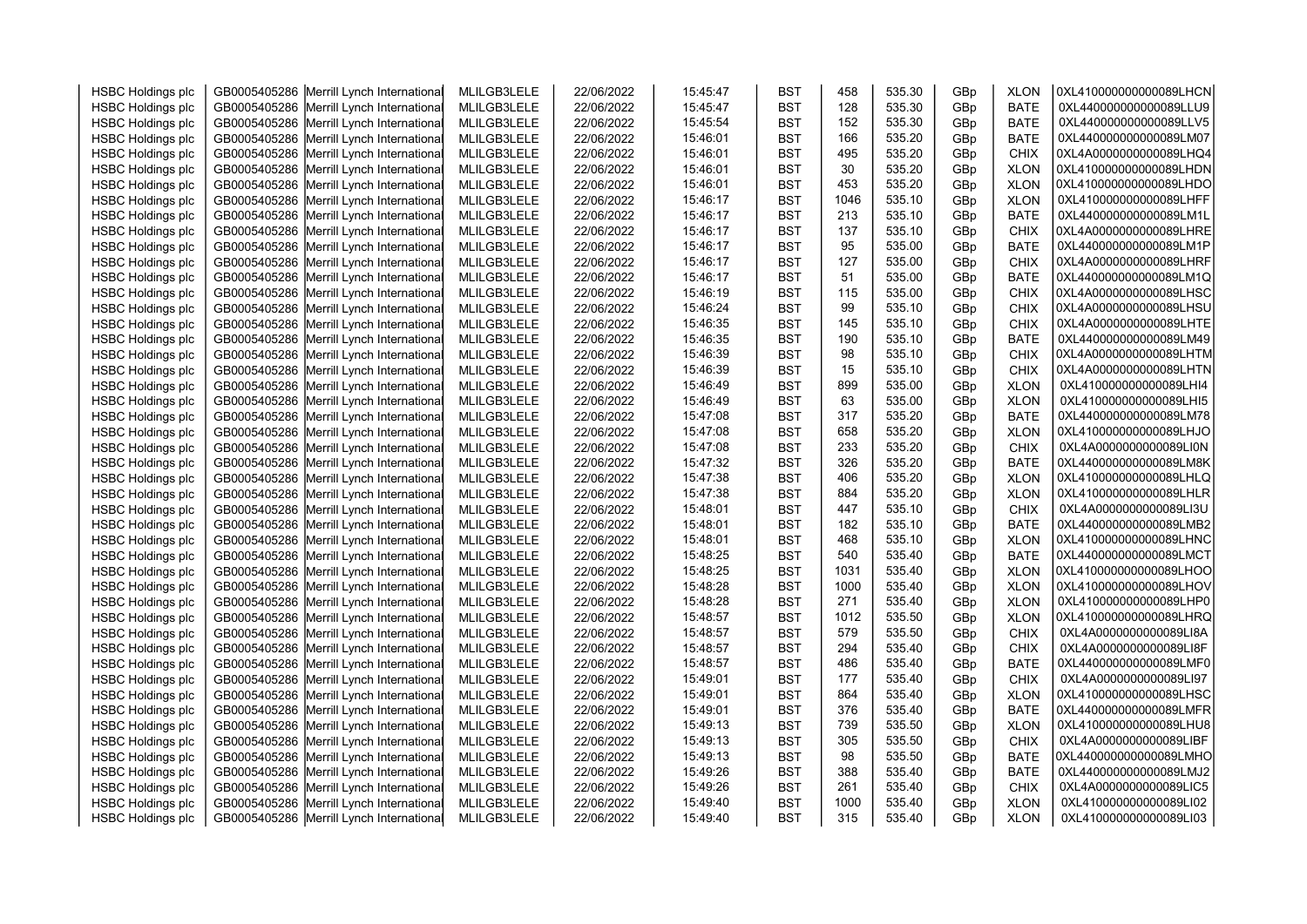| <b>HSBC Holdings plc</b> | GB0005405286 Merrill Lynch International | MLILGB3LELE | 22/06/2022 | 15:50:00 | <b>BST</b> | 437  | 535.40 | GBp | <b>BATE</b> | 0XL440000000000089LMLA |  |
|--------------------------|------------------------------------------|-------------|------------|----------|------------|------|--------|-----|-------------|------------------------|--|
| <b>HSBC Holdings plc</b> | GB0005405286 Merrill Lynch International | MLILGB3LELE | 22/06/2022 | 15:50:04 | <b>BST</b> | 374  | 535.40 | GBp | <b>XLON</b> | 0XL410000000000089LI1N |  |
| <b>HSBC Holdings plc</b> | GB0005405286 Merrill Lynch International | MLILGB3LELE | 22/06/2022 | 15:50:04 | <b>BST</b> | 82   | 535.30 | GBp | <b>BATE</b> | 0XL440000000000089LMM1 |  |
| <b>HSBC Holdings plc</b> | GB0005405286 Merrill Lynch International | MLILGB3LELE | 22/06/2022 | 15:50:04 | <b>BST</b> | 307  | 535.30 | GBp | <b>XLON</b> | 0XL410000000000089LI1P |  |
| <b>HSBC Holdings plc</b> | GB0005405286 Merrill Lynch International | MLILGB3LELE | 22/06/2022 | 15:50:28 | <b>BST</b> | 13   | 535.50 | GBp | <b>CHIX</b> | 0XL4A0000000000089LIHB |  |
| <b>HSBC Holdings plc</b> | GB0005405286 Merrill Lynch International | MLILGB3LELE | 22/06/2022 | 15:50:28 | <b>BST</b> | 193  | 535.50 | GBp | <b>CHIX</b> | 0XL4A0000000000089LIHC |  |
| <b>HSBC Holdings plc</b> | GB0005405286 Merrill Lynch International | MLILGB3LELE | 22/06/2022 | 15:50:28 | <b>BST</b> | 180  | 535.50 | GBp | <b>CHIX</b> | 0XL4A0000000000089LIHD |  |
| <b>HSBC Holdings plc</b> | GB0005405286 Merrill Lynch International | MLILGB3LELE | 22/06/2022 | 15:50:28 | <b>BST</b> | 212  | 535.50 | GBp | <b>CHIX</b> | 0XL4A0000000000089LIHE |  |
| <b>HSBC Holdings plc</b> | GB0005405286 Merrill Lynch International | MLILGB3LELE | 22/06/2022 | 15:50:30 | <b>BST</b> | 65   | 535.50 | GBp | <b>XLON</b> | 0XL410000000000089LI3V |  |
| <b>HSBC Holdings plc</b> | GB0005405286 Merrill Lynch International | MLILGB3LELE | 22/06/2022 | 15:50:30 | <b>BST</b> | 1031 | 535.50 | GBp | <b>XLON</b> | 0XL410000000000089LI40 |  |
| <b>HSBC Holdings plc</b> | GB0005405286 Merrill Lynch International | MLILGB3LELE | 22/06/2022 | 15:50:42 | <b>BST</b> | 214  | 535.50 | GBp | <b>CHIX</b> | 0XL4A0000000000089LIJ2 |  |
| <b>HSBC Holdings plc</b> | GB0005405286 Merrill Lynch International | MLILGB3LELE | 22/06/2022 | 15:50:42 | <b>BST</b> | 187  | 535.50 | GBp | <b>CHIX</b> | 0XL4A0000000000089LIJ3 |  |
| <b>HSBC Holdings plc</b> | GB0005405286 Merrill Lynch International | MLILGB3LELE | 22/06/2022 | 15:50:44 | <b>BST</b> | 1756 | 535.50 | GBp | <b>XLON</b> | 0XL410000000000089LI54 |  |
| <b>HSBC Holdings plc</b> | GB0005405286 Merrill Lynch International | MLILGB3LELE | 22/06/2022 | 15:51:06 | <b>BST</b> | 457  | 535.40 | GBp | <b>XLON</b> | 0XL410000000000089LI6S |  |
| <b>HSBC Holdings plc</b> | GB0005405286 Merrill Lynch International | MLILGB3LELE | 22/06/2022 | 15:51:08 | <b>BST</b> | 376  | 535.30 | GBp | <b>BATE</b> | 0XL440000000000089LMTB |  |
| <b>HSBC Holdings plc</b> | GB0005405286 Merrill Lynch International | MLILGB3LELE | 22/06/2022 | 15:51:09 | <b>BST</b> | 1242 | 535.30 | GBp | <b>XLON</b> | 0XL410000000000089LI78 |  |
| <b>HSBC Holdings plc</b> | GB0005405286 Merrill Lynch International | MLILGB3LELE | 22/06/2022 | 15:51:09 | <b>BST</b> | 289  | 535.30 | GBp | <b>CHIX</b> | 0XL4A0000000000089LILS |  |
| <b>HSBC Holdings plc</b> | GB0005405286 Merrill Lynch International | MLILGB3LELE | 22/06/2022 | 15:51:12 | <b>BST</b> | 902  | 535.20 | GBp | <b>XLON</b> | 0XL410000000000089LI7L |  |
| <b>HSBC Holdings plc</b> | GB0005405286 Merrill Lynch International | MLILGB3LELE | 22/06/2022 | 15:51:12 | <b>BST</b> | 412  | 535.20 | GBp | <b>XLON</b> | 0XL410000000000089LI7M |  |
| <b>HSBC Holdings plc</b> | GB0005405286 Merrill Lynch International | MLILGB3LELE | 22/06/2022 | 15:51:12 | <b>BST</b> | 365  | 535.20 | GBp | <b>CHIX</b> | 0XL4A0000000000089LIMJ |  |
| <b>HSBC Holdings plc</b> | GB0005405286 Merrill Lynch International | MLILGB3LELE | 22/06/2022 | 15:51:12 | <b>BST</b> | 478  | 535.20 | GBp | <b>BATE</b> | 0XL440000000000089LMTU |  |
| <b>HSBC Holdings plc</b> | GB0005405286 Merrill Lynch International | MLILGB3LELE | 22/06/2022 | 15:51:31 | <b>BST</b> | 1045 | 535.10 | GBp | <b>XLON</b> | 0XL410000000000089LI96 |  |
| <b>HSBC Holdings plc</b> | GB0005405286 Merrill Lynch International | MLILGB3LELE | 22/06/2022 | 15:51:49 | <b>BST</b> | 424  | 535.20 | GBp | <b>CHIX</b> | 0XL4A0000000000089LIPE |  |
| <b>HSBC Holdings plc</b> | GB0005405286 Merrill Lynch International | MLILGB3LELE | 22/06/2022 | 15:51:49 | <b>BST</b> | 590  | 535.20 | GBp | <b>XLON</b> | 0XL410000000000089LIAA |  |
| <b>HSBC Holdings plc</b> | GB0005405286 Merrill Lynch International | MLILGB3LELE | 22/06/2022 | 15:51:54 | <b>BST</b> | 256  | 535.10 | GBp | <b>CHIX</b> | 0XL4A0000000000089LIPU |  |
| <b>HSBC Holdings plc</b> | GB0005405286 Merrill Lynch International | MLILGB3LELE | 22/06/2022 | 15:51:54 | <b>BST</b> | 523  | 535.10 | GBp | <b>XLON</b> | 0XL410000000000089LIAQ |  |
| <b>HSBC Holdings plc</b> | GB0005405286 Merrill Lynch International | MLILGB3LELE | 22/06/2022 | 15:51:54 | <b>BST</b> | 642  | 535.10 | GBp | <b>BATE</b> | 0XL440000000000089LN2G |  |
| <b>HSBC Holdings plc</b> | GB0005405286 Merrill Lynch International | MLILGB3LELE | 22/06/2022 | 15:51:57 | <b>BST</b> | 459  | 535.10 | GBp | <b>BATE</b> | 0XL440000000000089LN2R |  |
| <b>HSBC Holdings plc</b> | GB0005405286 Merrill Lynch International | MLILGB3LELE | 22/06/2022 | 15:51:57 | <b>BST</b> | 499  | 535.10 | GBp | <b>XLON</b> | 0XL410000000000089LIB2 |  |
| <b>HSBC Holdings plc</b> | GB0005405286 Merrill Lynch International | MLILGB3LELE | 22/06/2022 | 15:53:08 | <b>BST</b> | 3497 | 535.50 | GBp | <b>XLON</b> | 0XL410000000000089LIGB |  |
| <b>HSBC Holdings plc</b> | GB0005405286 Merrill Lynch International | MLILGB3LELE | 22/06/2022 | 15:53:53 | <b>BST</b> | 740  | 535.70 | GBp | <b>BATE</b> | 0XL440000000000089LNBC |  |
| <b>HSBC Holdings plc</b> | GB0005405286 Merrill Lynch International | MLILGB3LELE | 22/06/2022 | 15:53:53 | <b>BST</b> | 299  | 535.70 | GBp | <b>BATE</b> | 0XL440000000000089LNBD |  |
| <b>HSBC Holdings plc</b> | GB0005405286 Merrill Lynch International | MLILGB3LELE | 22/06/2022 | 15:53:57 | <b>BST</b> | 318  | 535.70 | GBp | <b>XLON</b> | 0XL410000000000089LIIO |  |
| <b>HSBC Holdings plc</b> | GB0005405286 Merrill Lynch International | MLILGB3LELE | 22/06/2022 | 15:54:27 | <b>BST</b> | 3540 | 535.60 | GBp | <b>XLON</b> | 0XL410000000000089LIK9 |  |
| <b>HSBC Holdings plc</b> | GB0005405286 Merrill Lynch International | MLILGB3LELE | 22/06/2022 | 15:54:29 | <b>BST</b> | 636  | 535.60 | GBp | <b>XLON</b> | 0XL410000000000089LIKJ |  |
| <b>HSBC Holdings plc</b> | GB0005405286 Merrill Lynch International | MLILGB3LELE | 22/06/2022 | 15:54:29 | <b>BST</b> | 780  | 535.60 | GBp | <b>CHIX</b> | 0XL4A0000000000089LJ4T |  |
| <b>HSBC Holdings plc</b> | GB0005405286 Merrill Lynch International | MLILGB3LELE | 22/06/2022 | 15:54:29 | <b>BST</b> | 421  | 535.60 | GBp | <b>BATE</b> | 0XL440000000000089LNDU |  |
| <b>HSBC Holdings plc</b> | GB0005405286 Merrill Lynch International | MLILGB3LELE | 22/06/2022 | 15:54:29 | <b>BST</b> | 326  | 535.50 | GBp | <b>CHIX</b> | 0XL4A0000000000089LJ50 |  |
| <b>HSBC Holdings plc</b> | GB0005405286 Merrill Lynch International | MLILGB3LELE | 22/06/2022 | 15:54:56 | <b>BST</b> | 106  | 535.60 | GBp | <b>BATE</b> | 0XL440000000000089LNG1 |  |
| <b>HSBC Holdings plc</b> | GB0005405286 Merrill Lynch International | MLILGB3LELE | 22/06/2022 | 15:54:56 | <b>BST</b> | 917  | 535.60 | GBp | <b>BATE</b> | 0XL440000000000089LNG2 |  |
| <b>HSBC Holdings plc</b> | GB0005405286 Merrill Lynch International | MLILGB3LELE | 22/06/2022 | 15:54:56 | <b>BST</b> | 225  | 535.60 | GBp | <b>BATE</b> | 0XL440000000000089LNG3 |  |
| <b>HSBC Holdings plc</b> | GB0005405286 Merrill Lynch International | MLILGB3LELE | 22/06/2022 | 15:55:03 | <b>BST</b> | 239  | 535.50 | GBp | <b>BATE</b> | 0XL440000000000089LNGP |  |
| <b>HSBC Holdings plc</b> | GB0005405286 Merrill Lynch International | MLILGB3LELE | 22/06/2022 | 15:55:03 | <b>BST</b> | 500  | 535.50 | GBp | <b>XLON</b> | 0XL410000000000089LIMV |  |
| <b>HSBC Holdings plc</b> | GB0005405286 Merrill Lynch International | MLILGB3LELE | 22/06/2022 | 15:55:03 | <b>BST</b> | 536  | 535.50 | GBp | CHIX        | 0XL4A0000000000089LJ83 |  |
| <b>HSBC Holdings plc</b> | GB0005405286 Merrill Lynch International | MLILGB3LELE | 22/06/2022 | 15:55:03 | <b>BST</b> | 24   | 535.50 | GBp | <b>XLON</b> | 0XL410000000000089LIN0 |  |
| <b>HSBC Holdings plc</b> | GB0005405286 Merrill Lynch International | MLILGB3LELE | 22/06/2022 | 15:55:04 | <b>BST</b> | 79   | 535.40 | GBp | <b>BATE</b> | 0XL440000000000089LNGS |  |
| <b>HSBC Holdings plc</b> | GB0005405286 Merrill Lynch International | MLILGB3LELE | 22/06/2022 | 15:55:04 | <b>BST</b> | 170  | 535.40 | GBp | <b>CHIX</b> | 0XL4A0000000000089LJ87 |  |
| <b>HSBC Holdings plc</b> | GB0005405286 Merrill Lynch International | MLILGB3LELE | 22/06/2022 | 15:55:04 | <b>BST</b> | 83   | 535.40 | GBp | <b>XLON</b> | 0XL410000000000089LIN5 |  |
|                          |                                          |             |            |          |            |      |        |     |             |                        |  |